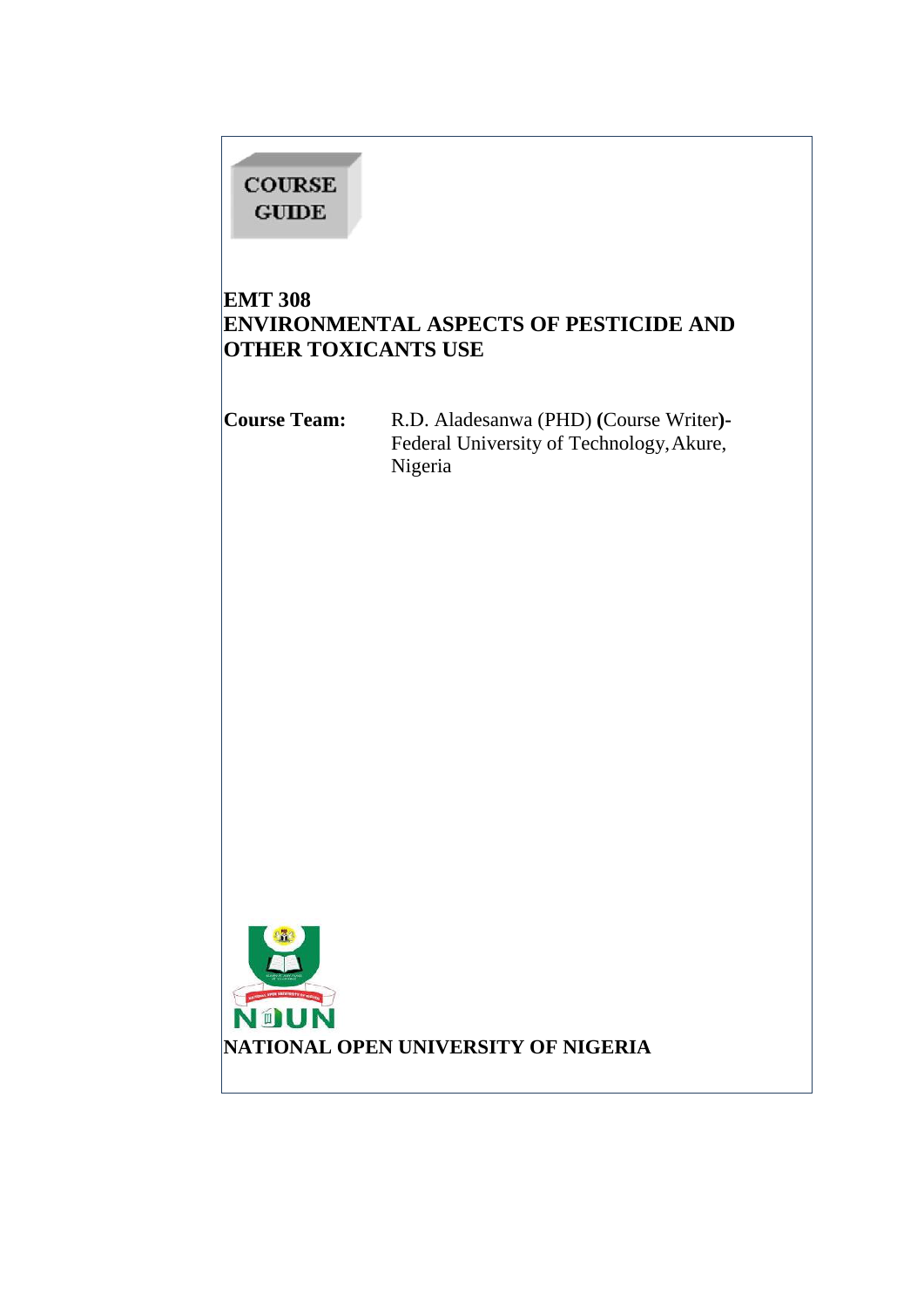© 2021 by NOUN Press National Open University of Nigeria, Headquarters, University Village 91 Cadastral Zone Nnamdi Azikiwe Expressway Jabi – Abuja

e-mail: centralinfo@nou.edu.ng URL: www.nou.edu.ng

All rights reserved. No part of this book may be reproduced, in any form or by any means, without permission in writing from the publisher.

**ISBN: 978-978-058-084-1**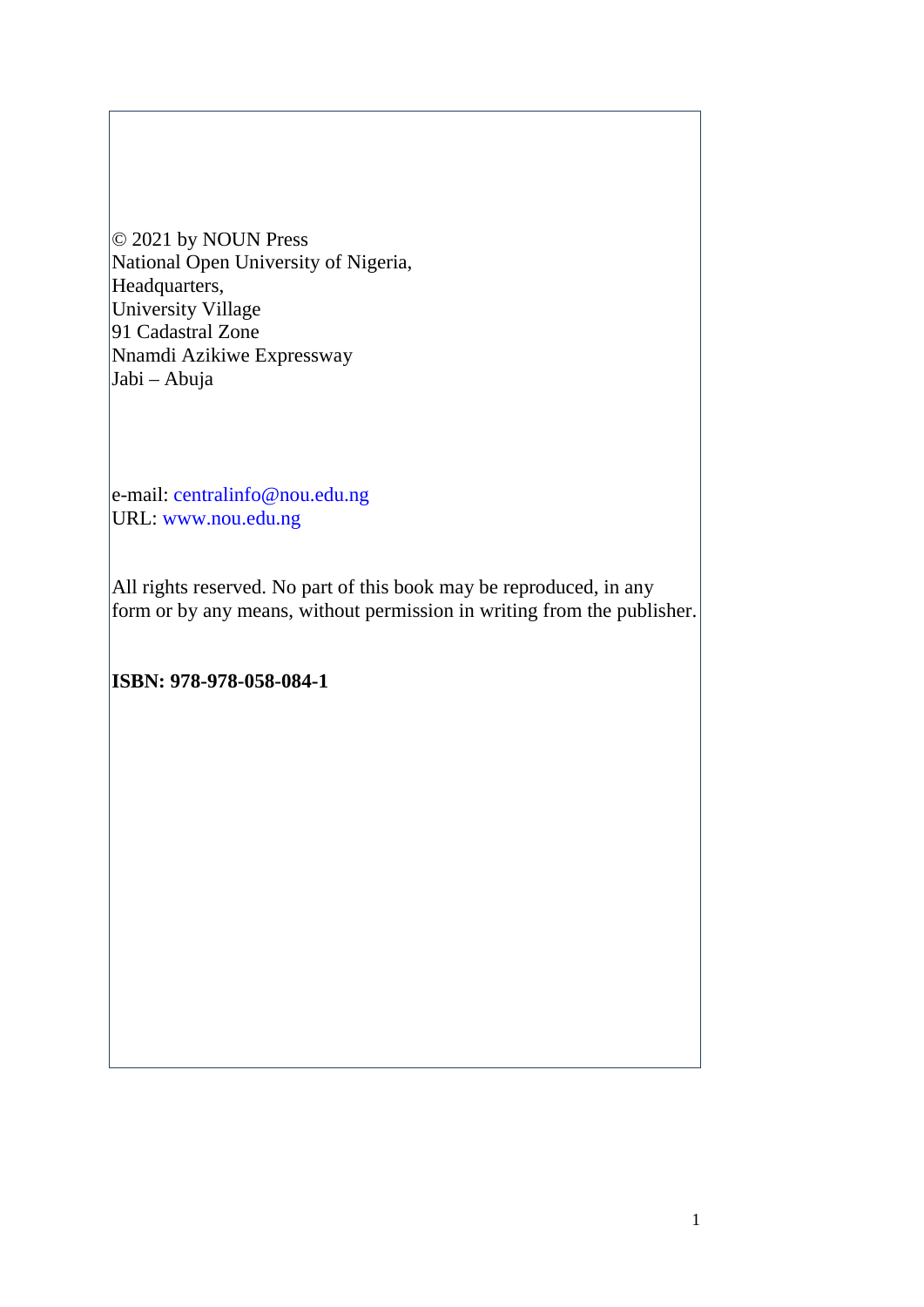#### **UNIT 1 MOVEMENT AND ABSORPTION OF PESTICIDES IN SOIL**

#### **CONTENTS**

- 1.0 Introduction
- 2.0 Objectives
- 3.0 Main content
	- 3.1 Fate and Behaviour of Pesticides in Soil
		- 3.1.1 Adsorption
		- 3.1.2 Transfer
			- 3.1.2.1Volatilization
			- 3.1.2.2Runoff
			- 3.1.2.3Leaching
			- 3.1.2.4Absorption or Uptake
			- 3.1.2.5Crop removal
		- 3.1.3 Degradation
			- 3.1.3.1Microbial degradation
			- 3.1.3.2Chemical degradation
			- 3.1.3.3Photodegradation
- 4.0 Summary
- 5.0 Conclusion
- 6.0 Tutor Marked Assignments
- 7.0 References and other Resources

### **1.0 INTRODUCTION**

A pesticide is a toxic chemical substance or a mixture of substances or biological agents that are intentionally released into the environment in order to avert, deter, control and/or kill and destroy populations of insects, weeds, rodents, fungi and other harmful pests. Different pesticides have been used for crop protection for centuries (Imadi *et al*., 2015). Pesticides released into the soil environment are subjected to various reactions with soil and environmental processes including adsorption, transfer and degradation. Transfer refers to processes that move the pesticides away from their target sites. These processes include volatilization, spray drift, runoff, leaching, absorption and crop removal. This unit intends to explain the movement and absorption of pesticides in soil.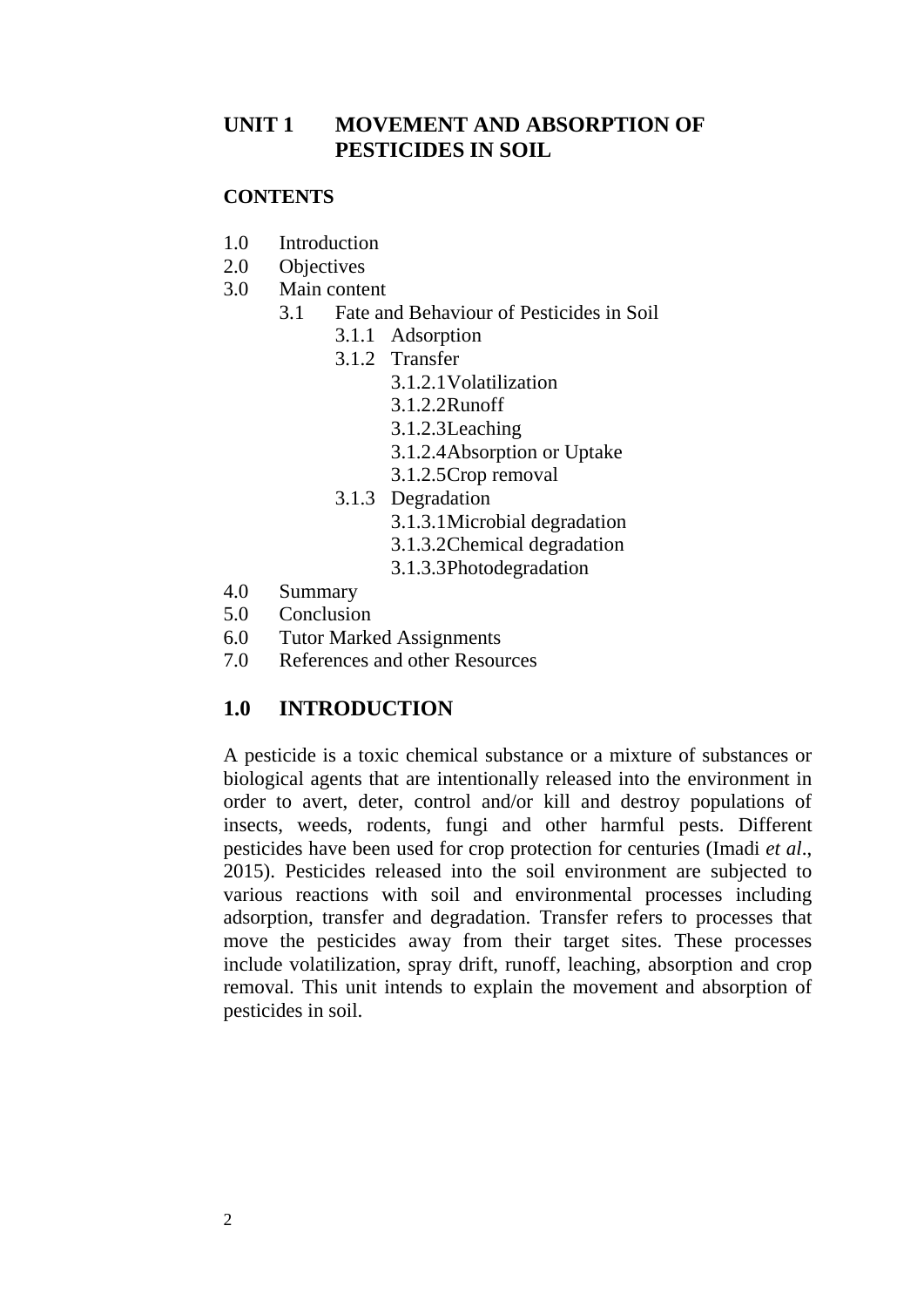### **2.0 OBJECTIVES**

By the end of this module, you should be able to:

- explain the behaviour and fate of pesticides in soil.
- differentiate among the processes of pesticide dissipation
- outline the different types of pesticide degradation mechanisms.

#### **3.0 MAIN CONTENT**

#### **3.1 Fate and Behaviour of Pesticides in Soil**

Pesticides reaching the soil are subjected to diverse processes that sometimes may be beneficial in terms of control of target pests. For example, the leaching of some herbicides into the root zone can give better weed control. Conversely, releasing pesticides into the environment sometimes can be quite harmful, as not the entire applied chemical reaches the target site. For example, runoff can move a herbicide away from target weeds resulting in wastage of chemical and poor weed control as well as in more chance of damaging other plants and polluting soil and water. In addition, some of the pesticide may drift downward and outside of the application site. The fate processes of pesticides fall into three major types: adsorption, transfer, and degradation.

### **3.1.1 Adsorption**

The adsorption process binds pesticides to soil particles and it often occurs because of the attraction between a chemical and soil particles. For example, positively charged pesticide molecules are attracted to and can bind to negatively charged clay particles. Adsorption of herbicides to soil colloids occurs due to the attraction between charges on soil colloid surfaces and herbicide molecule. In most situations, the charges are relatively weak and thus the process is reversible. An equilibrium is reached between the amount of herbicide bound to colloids and that found in solution (Hartzler, 2018). A number of factors influence pesticide adsorption. Soils rich in organic matter or clay are more adsorptive than coarse, sandy soils, partly because a clay or organic soil has more particle surface area, or more sites onto which particles can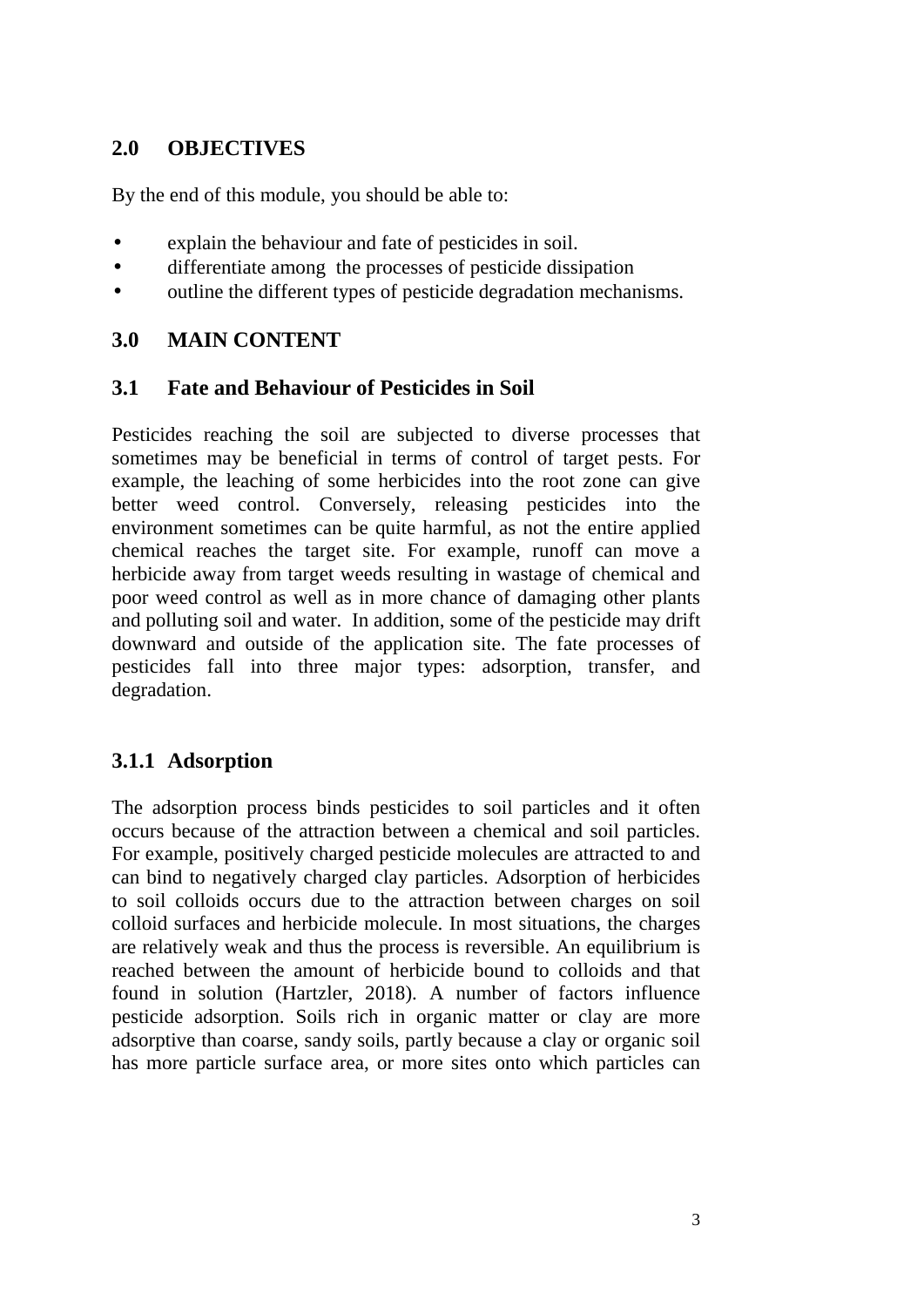bind. Adsorption is also affected by soil moisture content. Dry soils tend to adsorb more pesticide than wet soils because water molecules compete with the pesticide for the binding sites.

Adsorption to soil particles varies amongst pesticides. For example, paraquat and glyphosate bind very tightly, whereas others bind only weakly and are readily desorbed or released back into soil solution. Reduced pest control could be a problem arising from pesticide adsorption. For example, weeds may not be controlled if a herbicide is held too tightly to soil particles and cannot be taken up by the roots of the target weeds. Some pesticide labels recommend higher application rates when the pesticide is applied to adsorptive soils. Plant injury can be another problem resulting from adsorption of pesticides to soil particles. Injury can result if a pesticide used for one crop is subsequently released from the soil in amounts large enough to cause injury to a sensitive rotational crop. This pesticide 'carry-over' can also culminate in the presence of illegal residues on rotational food or feed crops.

Adsorption is particularly important because it influences whether other processes are able to affect pesticides.

# **3.1.2 Pesticide Transfer**

Pesticide transfer is sometimes necessary for pest control. For instance, certain preemergence herbicides need to move within the soil to reach germinating weed seeds for them to be effective. However, too much movement can move a pesticide away from the target pest. This can culminate in reduced pest control, contamination of surface water and groundwater, and injury of nontarget species, including humans. Five ways through which pesticides can be transferred are volatilization, runoff, leaching, absorption or uptake, and crop removal.

### **3.1.2.1 Volatilization**

The conversion of a solid or liquid into a gas is called volatilization. A pesticide, once volatilized, can move in air currents away from the treated surface. An important factor that determines whether a pesticide will volatilize is vapour pressure. The higher the vapour pressure, the more volatile the pesticide.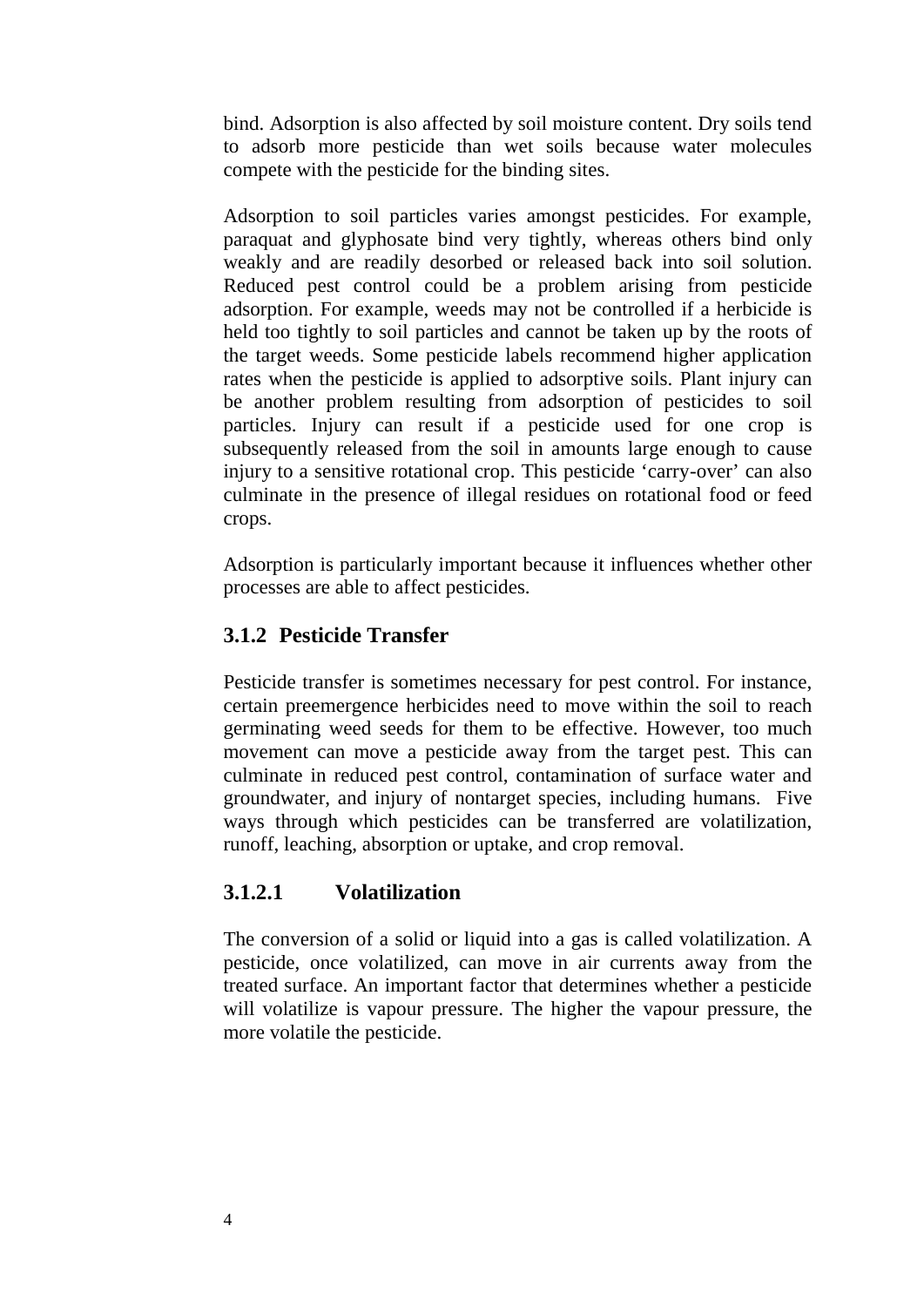Environmental factors that tend to increase volatilization include high temperature, low relative humidity, and air movement. A pesticide tightly adsorbed to soil particles is less likely to volatilize, thus soil conditions such as texture, organic matter content, and moisture can thus influence pesticide volatilization.

Volatilization can culminate in reduced control of the target pest as less pesticide remains at the target site. Vapour drift, the movement of pesticide vapours or gases in the atmosphere can lead to injury of nontarget species. For example, herbicide vapours can injure nontarget plants.

Pesticide volatilization can be reduced by avoiding the application of volatile pesticides when conditions are unfavourable, such as very hot, dry days or when the soils are wet. Labels on pesticide containers often provide warnings if there is a volatility hazard under certain conditions. Labels for volatile pesticides may suggest incorporating the pesticide into the soil by tillage or irrigation during or shortly after application. This helps to reduce the amount of exposed pesticide on the soil surface, thereby reducing volatilization. Low-volatile formulations are available for some pesticides.

# **3.1.2.2 Runoff**

Runoff refers to the movement of water over a sloping surface. This occurs when water is applied faster than it can enter the soil. Pesticides can be transported in the water itself or bound to eroding soil particles. The magnitude of pesticide runoff depends on the slope or gradient of an area; the erodibility, texture and moisture content of the soil; and the amount and timing of rainfall and irrigation. Ordinarily, pesticide runoff is greatest when a heavy or sustained rain follows application. Overirrigation can result in excess surface water as well as in pesticide runoff, particularly when an irrigation system is used to apply a pesticide.

The movement of runoff water tends to be slowed down by vegetation or crop residue. Certain physicochemical properties of the pesticide, such as how quickly plants absorb it or how tightly it is bound to plant tissue or soil, are also important.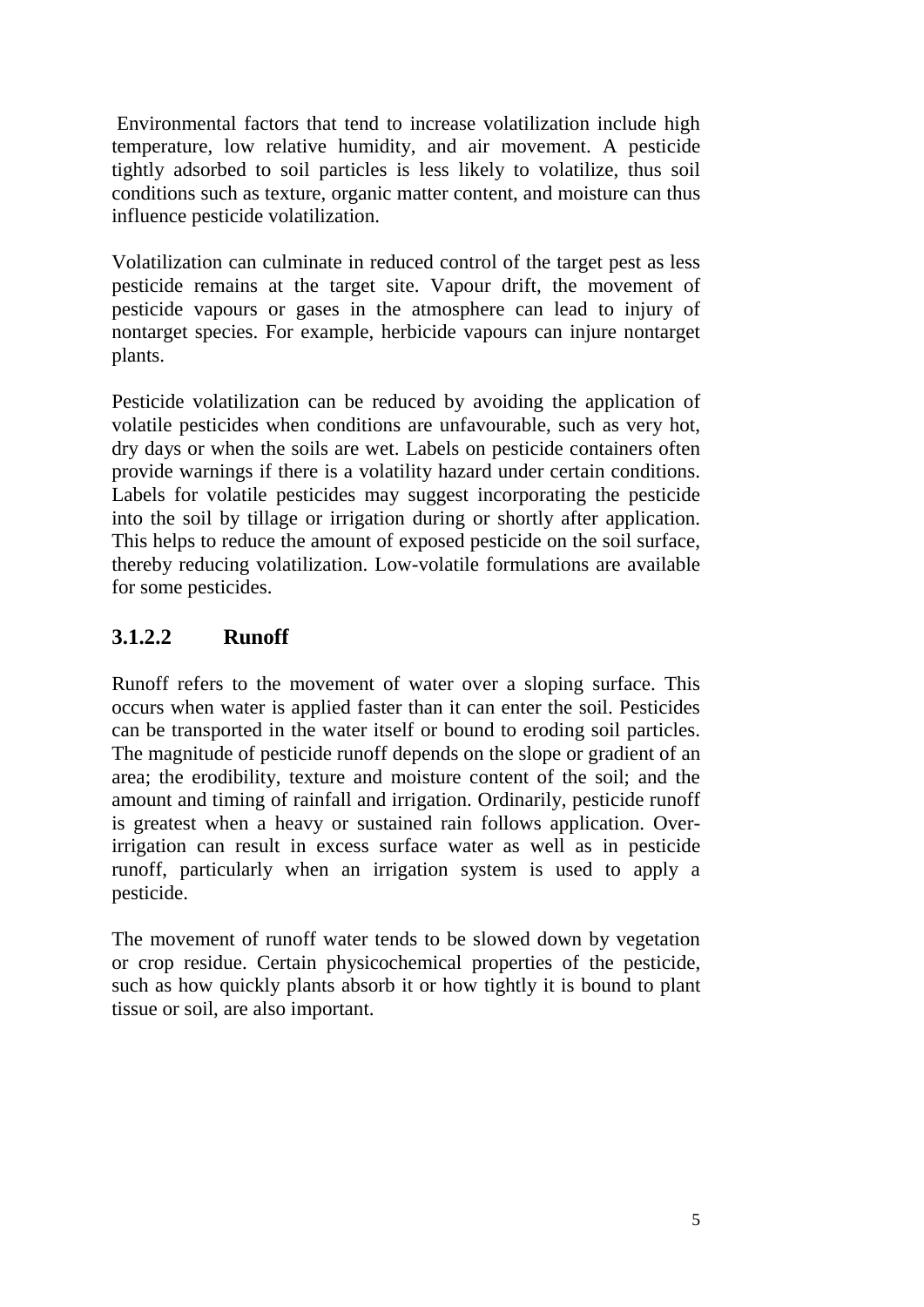Herbicide runoff can result in direct injury to nontarget plants. Insecticide and nematicide runoff into surface waters such as streams and ponds can be particularly harmful to aquatic organisms. Pesticide runoff also can lead to groundwater contamination and can cause injury to crops, livestock or humans if the contaminated is used downstream.

Practices to mitigate pesticide runoff include monitoring of weather conditions, careful application of irrigation water, using a spray mix additive to enhance pesticide retention on foliage, and incorporating the pesticide into the soil. Reduced-tillage cropping systems and surface grading, in addition to contour planting and strip cropping of untreated vegetation, can slow the movement of runoff water and help keep it out of wells, sinkholes, water bodies and other sensitive areas (Fishel, 2003).

#### **3.1.2.3 Leaching**

Leaching occurs when pesticides move through the soil rather than over the surface. Leaching is governed partly by the pesticide's physicochemical properties. For example, a pesticide held strongly to soil particles by adsorption is less likely to leach. Solubility is another factor influencing leaching. A pesticide that dissolves in water can move with water in the soil. Furthermore, the persistence of a pesticide also influences the likelihood of leaching. A pesticide that is rapidly broken down by a degradation process is less likely to leach because it may remain in the soil only a short time.

Soil factors influencing leaching include texture and organic matter partly because of their effect on pesticide adsorption. Another important factor is soil permeability that indicates how readily water moves through the soil. Soil permeability is directly related to leaching because the more permeable a soil, the greater propensity for pesticide leaching. For example, a sandy soil is much more permeable than a clay soil.

Pesticide leaching also can be influenced by the method and rate of application, the use of tillage systems modifying soil conditions, and the amount and timing of water a treated area receives after application. Ordinarily, the closer the time of application to a heavy or sustained rainfall, the greater the likelihood that some pesticide leaching will occur.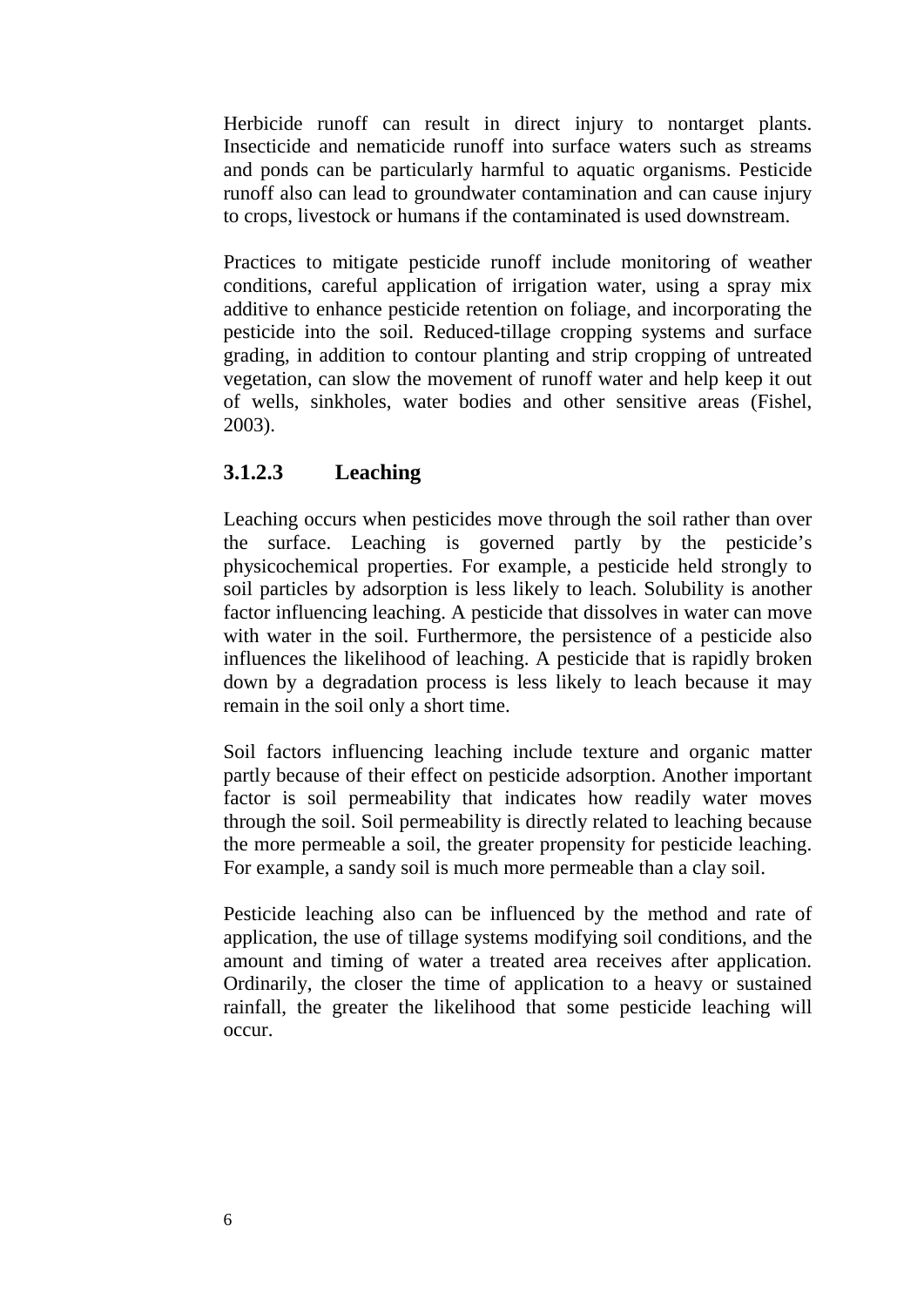A certain amount of leaching may be essential for control of a target pest. Nevertheless, too much leaching can result in reduced pest control, injury of nontarget species and groundwater contamination.

Pesticide leaching also can be mitigated by monitoring weather conditions and the amount and timing of irrigation. Proper pesticide selection is vital because those pesticides that are not readily adsorbed, not rapidly degraded, and highly water-soluble are the most prone to leaching. Prior to pesticide application, labels must be read carefully for instructions on the rates, timing and methods of application. The label may also advise against applying the pesticide when certain soil, geologic or climatic conditions present. Pesticides can leach not only through the soil to groundwater from storage, mixing, equipment cleaning and disposal areas but also from normal applications.

# **3.1.2.4 Absorption or Uptake**

Absorption or uptake refers to the movement of pesticides into plants and animals. Absorption of pesticides by target and nontarget organisms is influenced by environmental conditions and by the physicochemical properties of the pesticide and the soil. For example, a large portion of herbicide present in the soil is bound to soil colloids (clay, organic matter), and this herbicide is less readily available to plants than the herbicide present in the soil solution. Conditions that favour movement of the herbicide into soil solution tend to increase absorption by plants (Hartzler, 2018). Pesticides may be broken down or they may remain in the plant until tissue decay or harvest after plants absorb them.

# **3.1.2.5 Crop Removal**

The presence of pesticides in soil may lead to their residues in plants grown in contaminated soil although the rate of uptake may differ for pesticides that are equally persistent. Accumulation of a pesticide in a plant is usually dependent upon the concentration of the residues in the soil. The total amount of the pesticide in plant may increase with time if the compound is long-lived (Khan, 1980). Crop removal transfers pesticides and their metabolites from the treatment site. Most harvested food commodities are subjected to washing and processing procedures that remove or degrade much of the remaining pesticide residue (Fishel, 2003).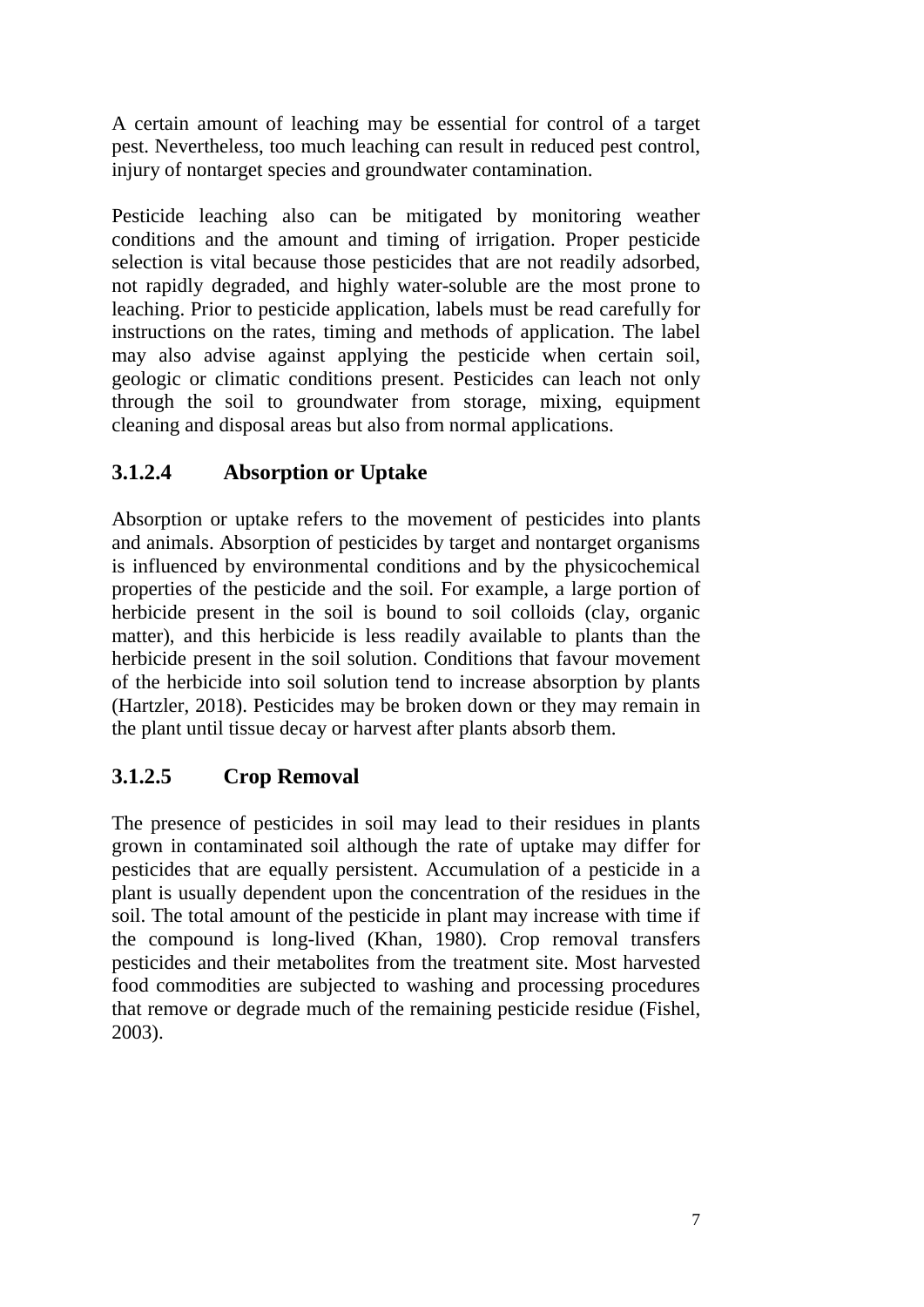### **3.1.3 Degradation**

As soon as a pesticide is applied, it begins to break down or degrade into simpler compounds, which are usually less toxic. Each pesticide has its own speed of degradation, which depends on the active ingredient, the formulation, and environmental conditions. There are both advantages and disadvantages to a long degradation time. The longer a pesticide takes to break down, the longer it is present to control the insect, weed, or disease for which it was applied. This is called *residual activity*. One disadvantage of extended residual activity, or persistence, is that the pesticide may also be available for leaching or runoff over a longer period. Three types of pesticide degradation are microbial, chemical, and photodegradation.

#### **3.1.3.1 Microbial Degradation**

Microbial degradation is the breakdown of pesticides by fungi, bacteria, and other microorganisms utilizing pesticides as a food source. Most microbial degradation of pesticides occurs in the soil. The rate of microbial degradation is affected by soil conditions such as moisture, temperature, aeration, pH, and the amount of organic matter affect, because of their direct influence on microbial growth and activity.

Another factor that can influence microbial degradation is the frequency of pesticide application. Rapid microbial degradation is more likely when the same pesticide is used repeatedly in a field. Repeated applications can actually stimulate the buildup of organisms capable of effectively degrading the pesticide. The amount of pesticide available for pest control is reduced as the population of these organisms increases and degradation accelerates. In extreme cases, accelerated microbial degradation has been responsible for certain products being withdrawn from the market. The effectiveness of these chemicals is greatly reduced by microorganisms soon after application.

To reduce the possibility of very rapid pesticide breakdown is by using pesticides only when required and by avoiding repeated applications of the same pesticide. In order to minimize the potential for microbial degradation problems as well as for pest resistance, it is necessary to alternate between different classes, groups or formulations of pesticides.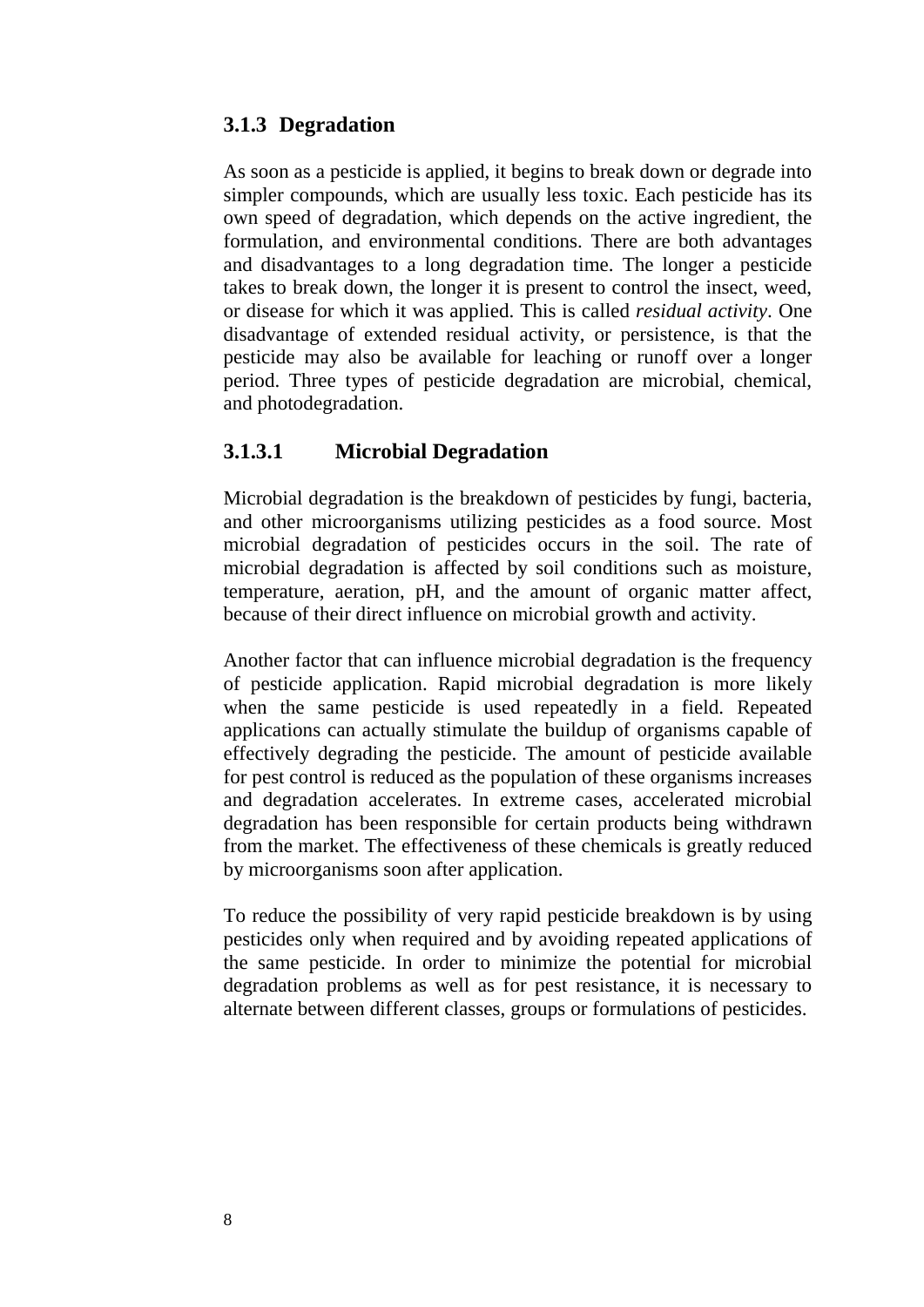# **3.1.3.2 Chemical Degradation**

Chemical degradation is the breakdown of pesticides by processes not involving microorganisms. In addition to the physicochemical properties of the pesticide, temperature, moisture, pH and adsorption determine the chemical reactions that take place and how they quickly proceed.

Hydrolysis, a breakdown process involving the reaction of a pesticide reacts with water, is one of the most common pesticide degradation reactions. A large number of organophosphate and carbamate insects are particularly susceptible to hydrolysis under alkaline conditions. In fact, some are actually broken down in a matter of hours when mixed with alkaline water.

Instructions on product labels may indicate warning against mixing a pesticide with certain fertilizers, other pesticides or water with specific characteristics. Pesticide degradation and potential incompatibility problems can be prevented by observing these precautions. Buffers or other additives may be available to modify spray mix conditions and prevent or reduce degradation in some situations. By not allowing a spray mix to remain in a spray tank for a long period, pesticide degradation and possible corrosion of application equipment can be avoided.

### **3.1.3.3 Photodegradation**

The breakdown of pesticides by light, particularly sunlight is termed photodegradation. Pesticides on foliage, on soil surface, and even in the air can be degraded through photodegradation.

Factors affecting pesticide degradation include the intensity of the sunlight, properties of the application site, the application method and the properties of the pesticide. By incorporating the pesticide into the soil during or immediately after application, pesticide losses from photodegradation can be minimized.

# **4.0 CONCLUSION**

The understanding of fate and behaviour of pesticides in soil will enable agriculturists to fit pesticides to soil types and avoid the unpleasant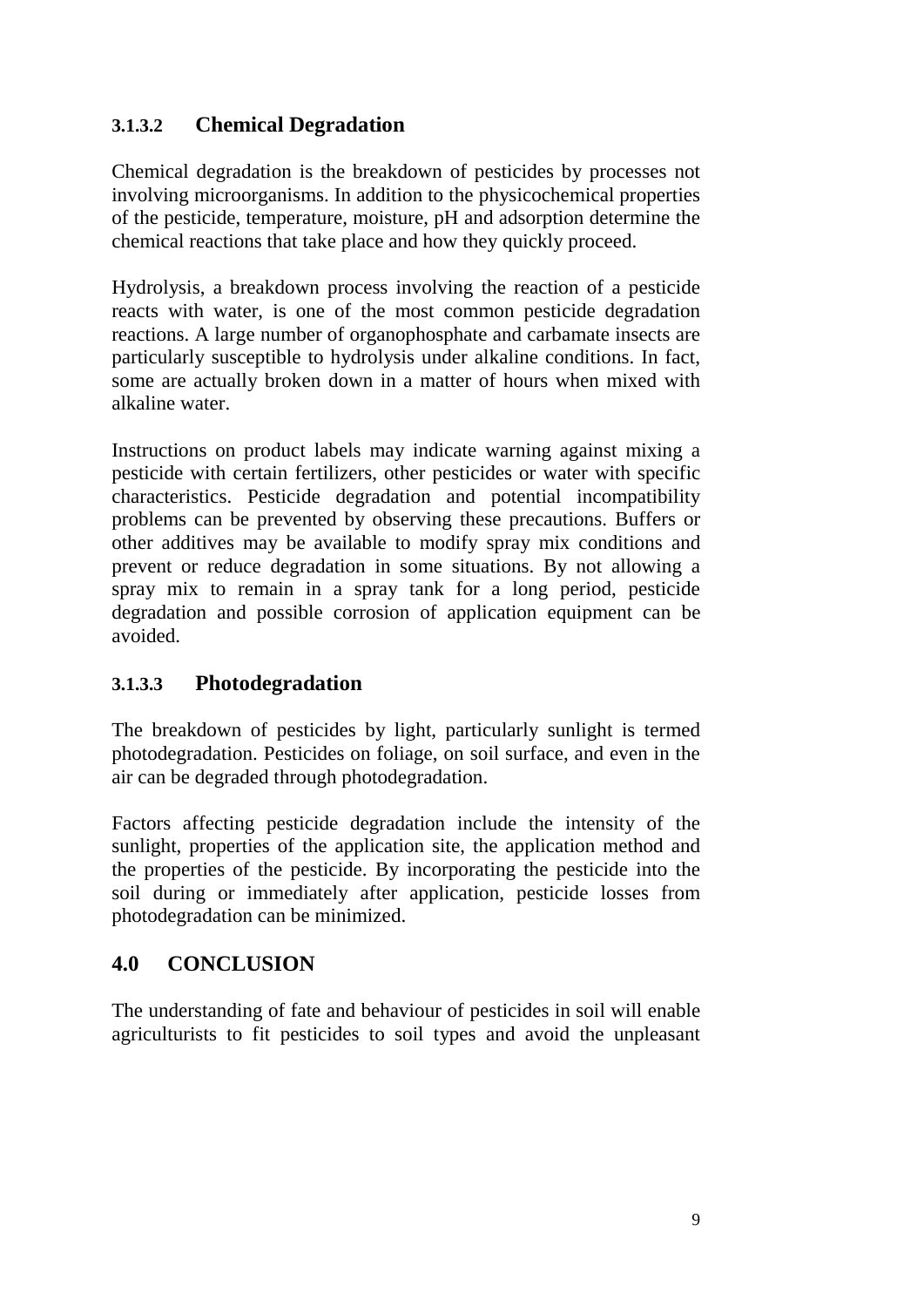consequences of ineffective control of target pests and environmental pollution.

# **5.0 SUMMARY**

In this module, we have learnt that:

- i. The factors influencing the availability of a pesticide in the soil determine how effective a treatment will be.
- ii. The understanding of pesticide behaviour in soil is useful in diagnosing performance problems in the field; and
- iii. The differences in chemical characteristics among pesticides are relatively small, and therefore soil type and environment will exert a greater impact on performance than does the specific pesticide applied.

# **6.0 TUTOR MARKED ASSIGNMENTS**

- 1. Explain the following processes as they relate to pesticide transfer in the soil: volatilization, leaching, runoff, absorption, and crop removal.
- 2. Outline the various types of pesticide degradation mechanisms.

#### **7.0 REFERENCES AND OTHER RESOURCES**

- Fishel, F. (2003). Pesticide and the Environment. *Adapted from 'The Fate of Pesticides in the Environment and Groundwater Protection', Extension Agrichemical Fact Sheet Number 8, Pennsylvania State University.*
- Hartzler, B (2018). Absorption of Soil-Applied Herbicides. *Iowa State University. Extension and Outreach. ops.extension.iastate.edu*
- Imadi, S.R., Gul, A., Shazadi, K. and Hakeem, K.R. (2015). Effects of Pesticides on Environment. K.R. Hakeem et al. (eds.), *Plant, Soil and Microbes,* DOI. 10.1007/978-3-319-27455-3\_13. Springer International Publishing Switzerland 2016.
- Khan, S.U. (1980). *Pesticides in the Soil Environment.* The Netherlands: Elsevier Scientific Publishing Company.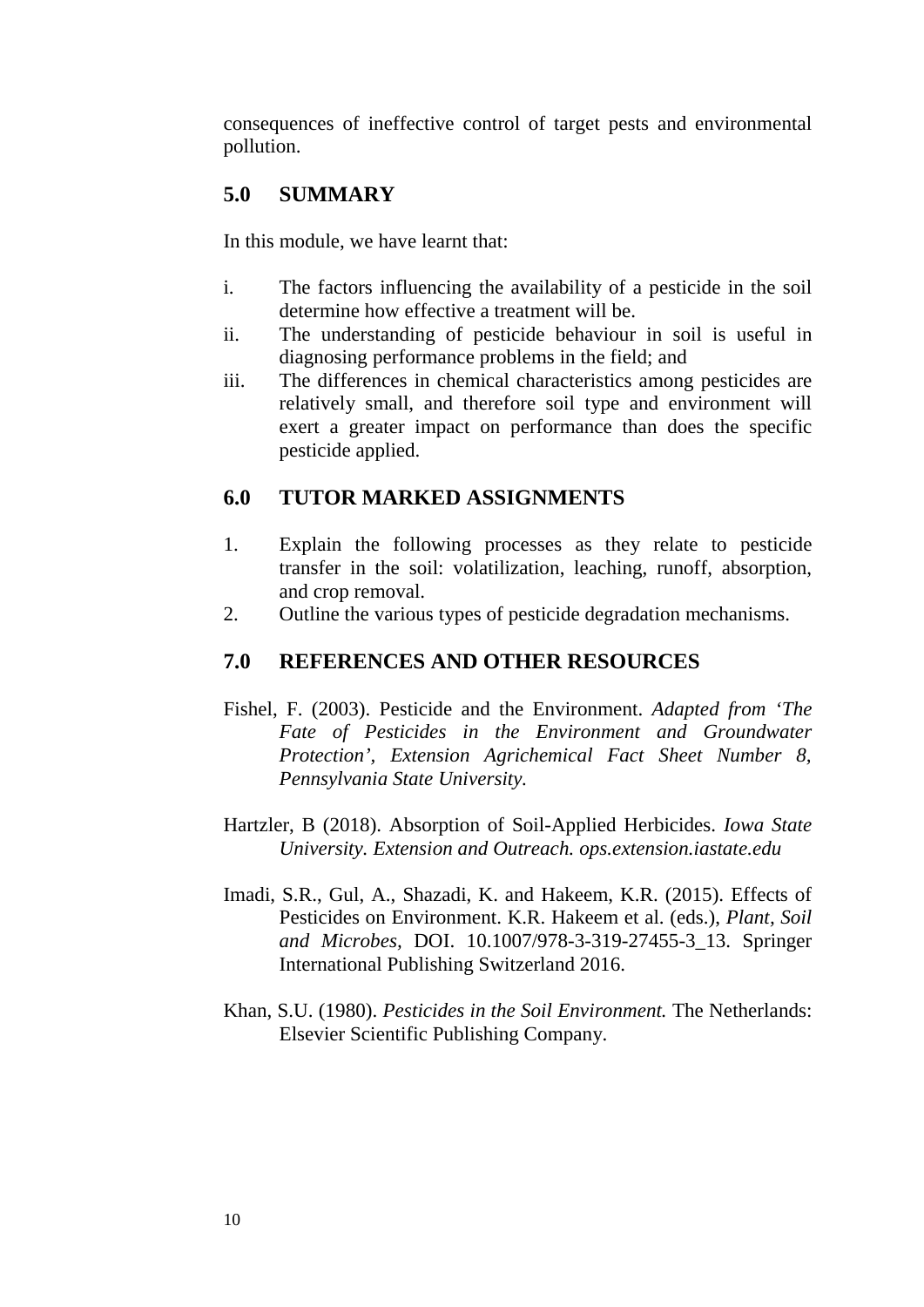# **UNIT 2 FACTORS AFFECTING THE MOBILITY OF PESTICIDES IN SOIL**

# **CONTENTS**

- 1.0 Introduction
- 2.0 Objectives
- 3.0 Main content
	- 3.1 Pesticide Properties Affecting Its Mobility in Soil
		- 3.1.1 Water solubility
		- 3.1.2 Adsorptivity
		- 3.1.3 Volatility
		- 3.1.4 Pesticide half-life
	- 3.2 Soil properties Affecting the Mobility of Pesticides in Soil
		- 3.2.1 Soil texture
		- 3.2.2 Soil moisture
		- 3.2.3 Soil Structure
		- 3.2.3 Organic matter
		- 3.2.5 Soil pH
	- 3.3 Site Conditions Affecting the Mobility of Pesticides in Soil
	- 3.4 Management Practices Affecting the Mobility of Pesticides in Soil
- 4.0 Conclusion
- 5.0 Summary
- 6.0 Tutor Marked Assignments
- 7.0 References and other Resources

# **1.0 INTRODUCTION**

Pesticide mobility may result in redistribution within the application site or movement of some amount of the pesticide off site. Following the application of a pesticide, it may: (i) attach to soil particles, vegetation, or other surfaces and remain near the site of deposition, (ii) attach to soil particles and move with eroded soil in runoff or wind, (iii) dissolve in water and be taken up by plants, move in runoff, or leach, (iv) volatilize or erode from foliage or soil with wind and become airborne (Tyriaki and Temur, 2010). Pesticide mobility is affected by its sorption, water solubility, vapour pressure, and other environmental and site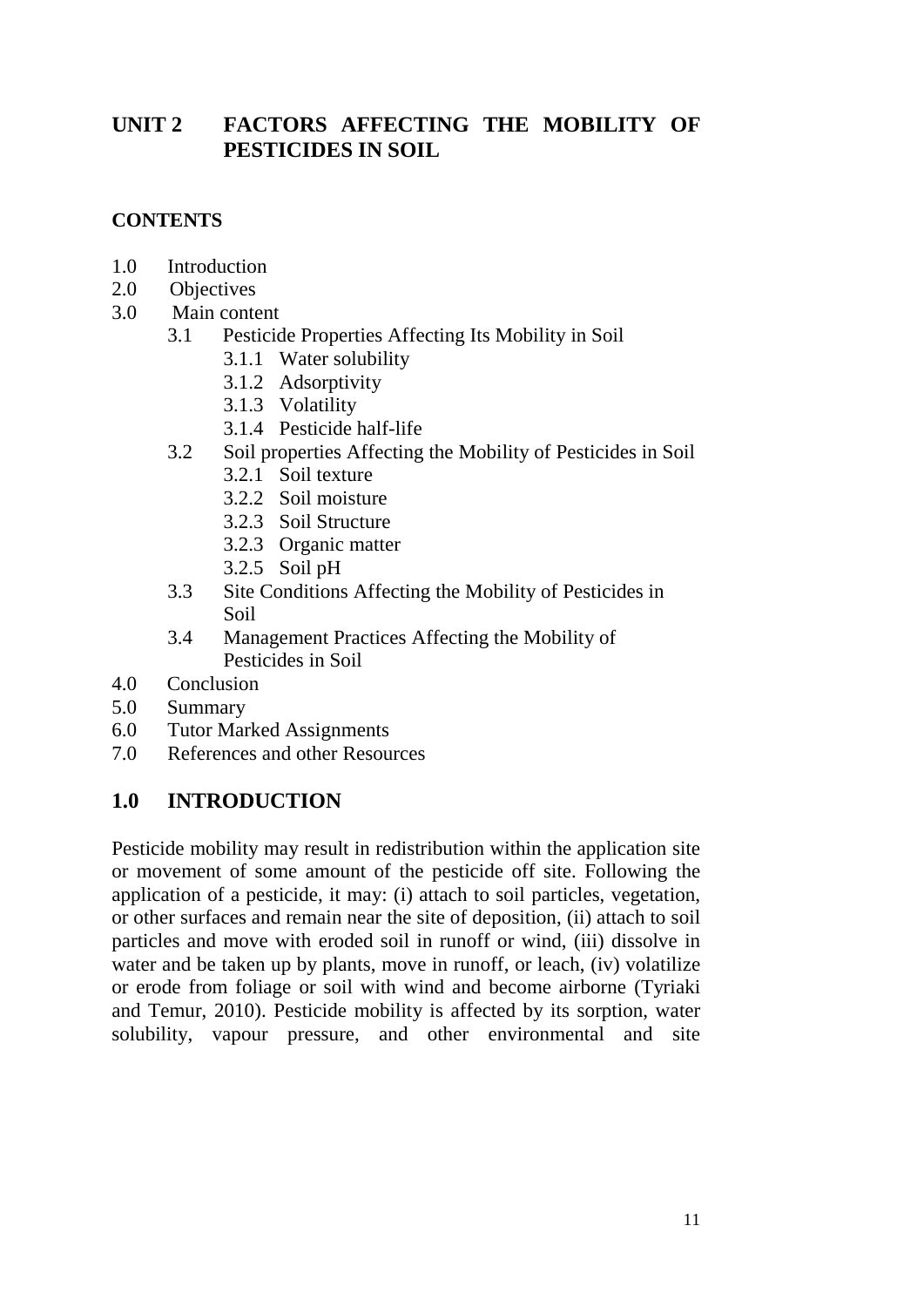characteristics including weather, topography, canopy and ground cover; and soil organic matter, texture and structure (Kerle *et al.*, 2007).

#### **2.0 OBJECTIVE**

By the end of this unit, you should be able to:

- outline the factors affecting pesticide mobility in soil;
- explain the soil properties affecting pesticide movement ;
- explain the site conditions affecting pesticide movement;
- outline the management practices that affect pesticide mobility in soil.

#### **3.0 MAIN CONTENT**

#### **3.1 Pesticide Properties Affecting Its Mobility**

To reduce the risk of contaminating the groundwater, it is essential to understand the factors that control the mobility of pesticides in the soil. The mobility of pesticides in the soil is not determined by a single property of the pesticide but controlled by a combination of properties including water solubility, adsorptivity, volatility, and pesticide half-life. The first two properties determine how much of the pesticide will be bound versus free, whereas the half-life relates to the persistence of the pesticide.

#### **3.1.1. Water Solubility**

Water solubility is a measurement of how much of a chemical will dissolve in water, and typically is expressed in parts per million (Hartzler, 2018). It is perhaps the single most important property influencing a pesticide's movement with water. When a pesticide enters soil, some of it will stick to soil particles, particularly organic matter, through a process called sorption and some will dissolve and mix with the water between soil particles, called "soil water." As more water enters the soil through rain or irrigation, the sorbed pesticide molecules may be detached from soil particles through a process called desorption. The solubility of a pesticide and its sorption on soil are inversely related, meaning that increased solubility results in less sorption. The partition coefficient  $(K_{oc})$  is one of the most useful indices for quantifying pesticide sorption on soils. The  $K_{\infty}$  value is defined as the ratio of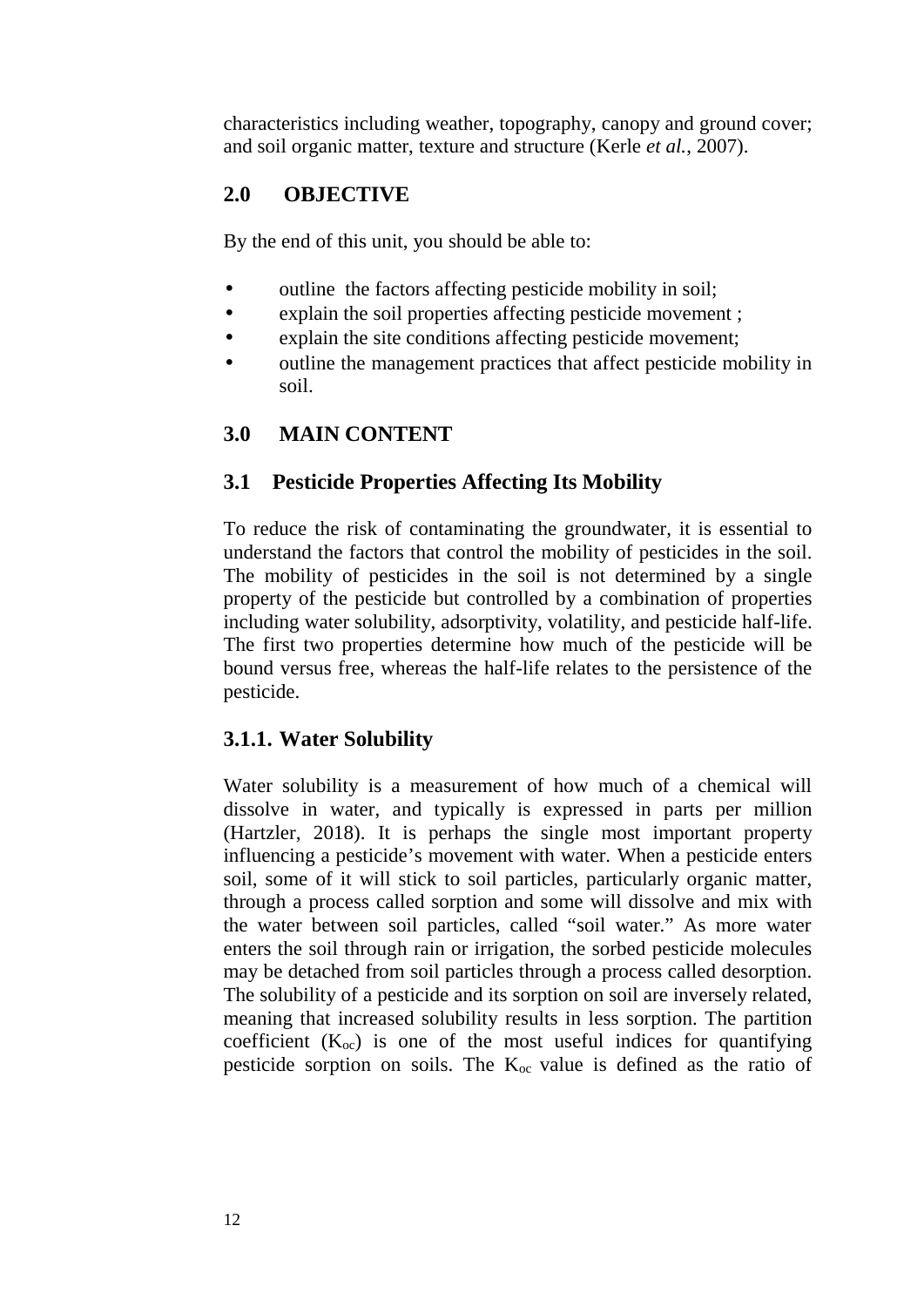pesticide concentration in the sorbed-state (that is, bound to soil particles) and the solution-phase (that is, dissolved in the soil-water). Thus, for a given amount of pesticide applied, the smaller the  $K_{\text{oc}}$  value, the greater the concentration of pesticide in solution. Pesticides with small K<sub>oc</sub> values are more likely to be leached compared to those with large Koc values (Rao and Hornsby, 2001). In other words, the higher the water solubility value, the more soluble the chemical. For example, a pesticide with a water-solubility value of  $33,000$  ppm at  $27^{\circ}$ C is much more water-soluble than a pesticide with a water-solubility of 33 ppm at 27°C, and it is more likely to leach.

# **3.1.2 Adsorptivity**

Adsorptivity is the electrical attraction between a chemical compound and soil. Pesticides strongly adsorbed to soil particles usually remain in the root zone, where they can be absorbed by plants or degrade. Weakly adsorbed pesticides move down through the soil profile with rain or irrigation water. The amount of adsorption depends upon a pesticide's chemical properties, its concentration in the soil water, and on the soil type and its holding potential.

# **3.1.3 Volatility**

Volatility is the tendency for a liquid or a solid to change into a gas. Volatility measures how quickly a pesticide evaporates in air. Highly volatile pesticides vaporize into the atmosphere, thus reducing the leaching potential. Some pesticides, such as fumigants, must be volatile in order to move and provide uniform distribution through the soil profile. However, placing or sealing a pesticide in the soil reduces volatilization and increases leaching potential.

# **3.1.4 Pesticide Half-Life**

The half-life of a pesticide describes the length of time it takes 50% of the pesticide to break down to secondary compounds. For example, if one kilogram of a product with a half-life of 90 days is applied, we would expect 0.5 kg to remain 90 days after application. After another 90 days, 0.25 kg should be left in the field. The half-life of a herbicide varies with soil characteristics and environment. For example, the halflife of atrazine in Georgia (USA) on a soil with a pH of 6.8 was reported to be 39 days, whereas in Minnesota (USA) the half-life was 261 days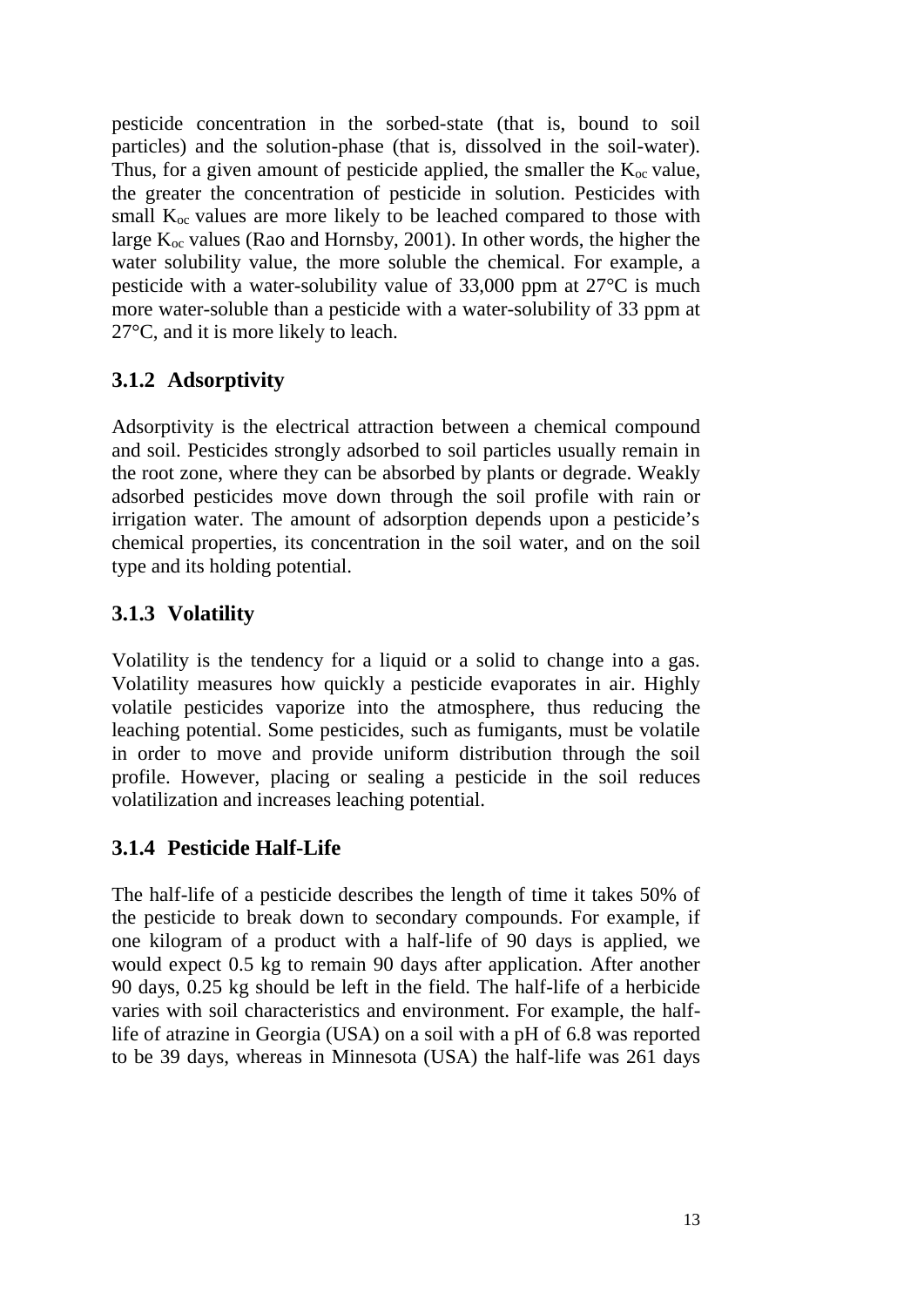on a soil with 7.9 pH. It is important to ensure that half-lives were determined under similar conditions when comparing half-lives of different herbicides (Hartzler, 2018). In general, the longer the half-life, the greater the potential for pesticide movement. A pesticide with a halflife greater than 21 days may persist long enough to leach or move with surface runoff before it degrades.

# **3.2 Soil Properties Affecting Pesticide Mobility in Soil**

Soil properties exert significant influences on the fate and transport of pesticides in croplands. Pesticide movement in soil is largely controlled by several factors including soil texture, soil moisture, organic matter, and soil pH.

# **3.2.1 Soil Texture**

Soil texture describes the relative percentage of sand, silt and clay. Soil permeability, which is a measure of how fast water can move vertically through the soil, is affected by soil texture. Soils with coarse sandy textures are generally more permeable. Soils with higher permeability have greater potential for ground-water contamination than less permeable soils. Finer-textured clay soils have much more surface area, more adsorptivity, and limit pesticide and water movement better than sandy soils do.

### **3.2.2 Soil Moisture**

Soil moisture affects how fast water can travel through the soil. If soils are already wet or saturated before rainfall or irrigation, excess moisture will runoff. Soil moisture also influences pesticide breakdown. Pesticide degradation is slow in dry soils. The rate of pesticide transformation generally increases with water content. In very wet soils, such as rice paddies, the rate of diffusion of atmospheric oxygen into the soil is limited and anaerobic pesticide transformation can prevail over aerobic degradation. Poor oxygen transfer at high moisture content can, however, accelerate or retard the degradation of pesticides (Pal *et al*., 2006).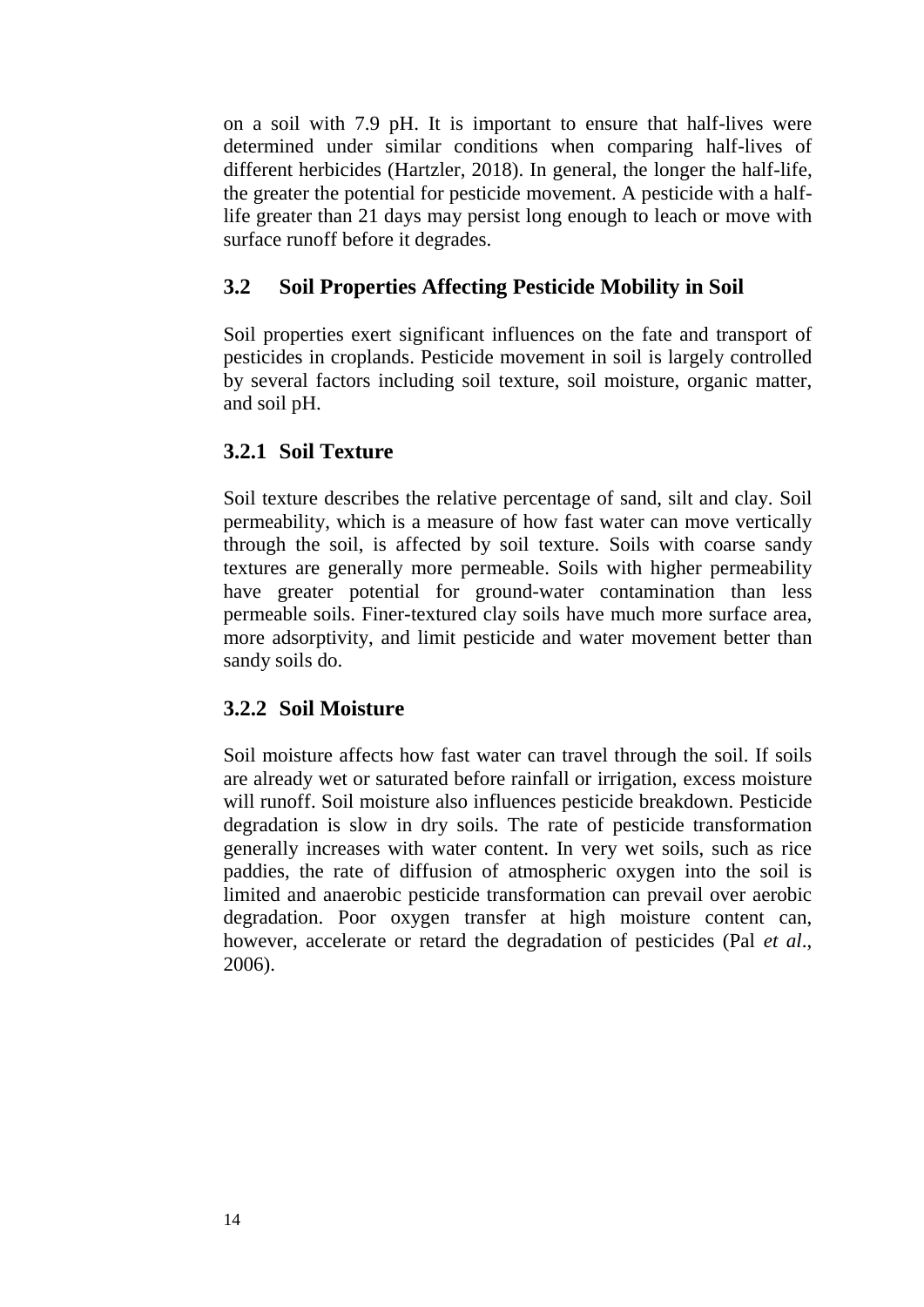# **3.2.3 Soil Structure**

Soil structure is another property that reflects the manner in which soil particles are aggregated and cemented. A soil with a weak structure is more likely to be eroded and have lower infiltration rates, and hence, sorbed pesticides are more likely to be discharged through runoff. Recent evidence indicates that at times soil macropores and cracks have a major effect on the movement of pesticides in soils (National Academy of Sciences, 2018). Macropores are formed by earthworms and decayed root systems, while cracks are formed by soil shrinkage. Under particular water application rate conditions, both water and chemicals in the dissolved and particulate forms tend to preferentially move through the macropores and cracks and reach the water table in a shorter period.

# **3.2.4 Organic Matter**

Organic matter is the single most important factor affecting adsorption of pesticides in soils. Organic matter content of soils may be increased by the addition of manure and incorporation of crop residues. Many pesticides are adsorbed (bound) by soil organic matter, which reduces their rate of downward movement. Soils high in organic matter tend to hold more water, which may make less water available for leaching.

# **3.2.5 Soil pH**

Soil pH can have a significant effect on the adsorption and therefore on mobility of many pesticides, particularly herbicides. pH is a measure of the availability of hydrogen ions  $(H<sup>+</sup>)$  in a solution. As the pH decreases below 7 (acid conditions), the concentration of hydrogen ions found in the solution increases. Many herbicides can incorporate hydrogen ions into their molecular structure, therefore changing the charge of the herbicide molecule. At soil pH's below 7, atrazine may pick up hydrogen ions from the soil solution causing the atrazine to take on a positive charge. The positive charge on the atrazine molecule under acid conditions increases the attraction between the herbicide molecule and negatively charged soil colloids. At soil pH's above 7 most of the atrazine maintains a neutral charge and thus the herbicide is less tightly adsorbed and more available to plants (Hartzler, 2018).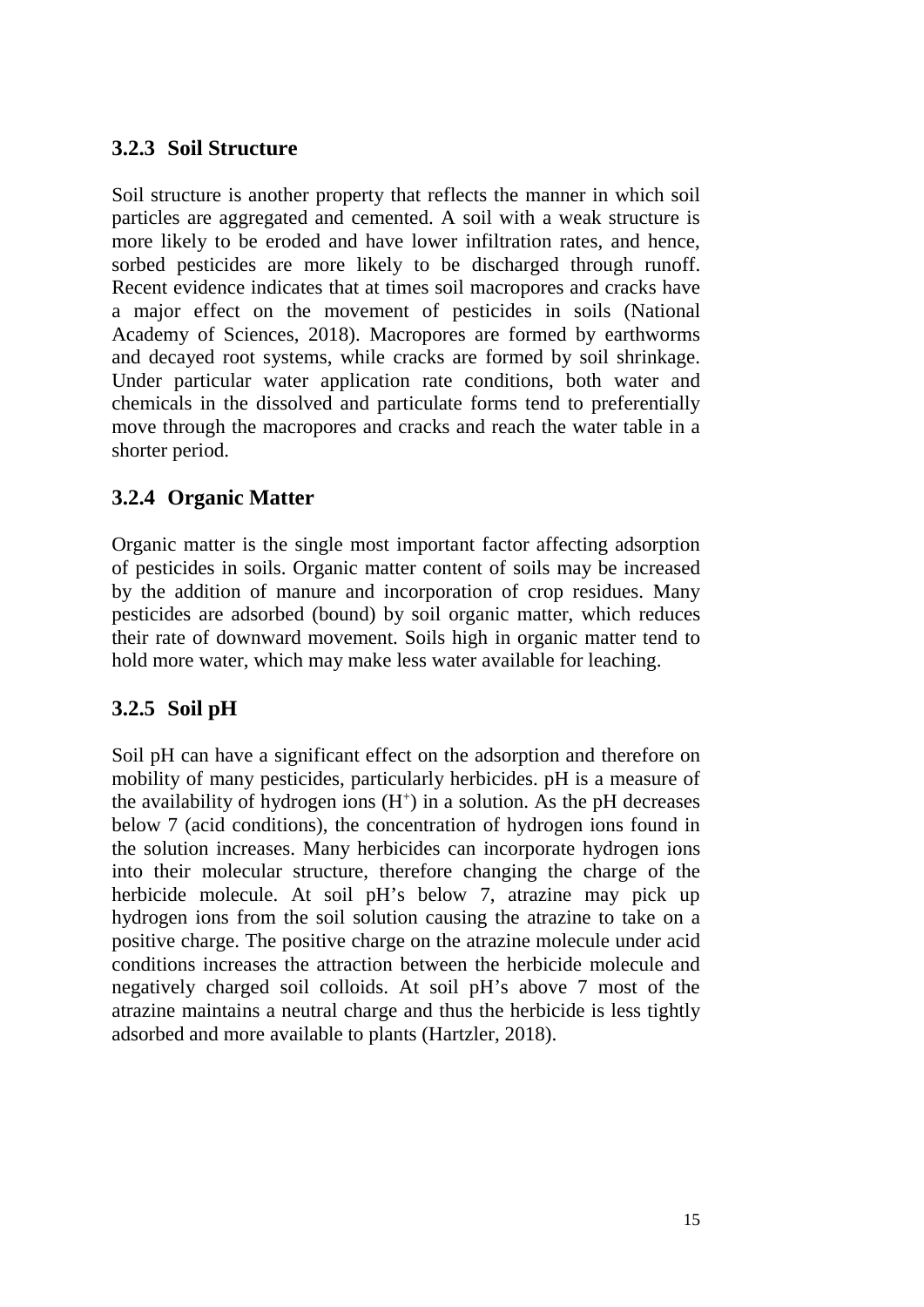### **3.3 Site Conditions Affecting the Mobility of Pesticides in Soil**

The site conditions affecting the mobility of pesticides in the soil include groundwater table, hydrogeologic conditions, and climatic and weather conditions.

Generally, the groundwater table is shallower in humid regions than in regions that are more arid. A shallow depth to the groundwater offers fewer opportunities for pesticide sorption and degradation. The travel time of the pesticide to the water table may range from days to a week if the depth to the water table is shallow, and soil is permeable, and the amount of rainfall exceeds the water-holding capacity of the soil. In contrast, the travel time may be about decades in arid regions where the water table is tens of meters below the land surface.

Hydrogeologic conditions (underground plumbing) beneath the soil profile may dictate the direction and rate of chemical movement. The presence of impermeable lenses or layers in the soil profile and underlying strata may limit the vertical movement of pesticides. Such impermeable layers may, however, contribute to the lateral flow of shallow groundwaters and to the eventual discharge of groundwaters and its contaminants into surface waters. On the contrary, the presence of high-permeability earth materials such as sands and gravel may greatly accelerate the vertical and horizontal flows of contaminants. Of particular concern is the presence of karsts (limestone) and fractured geologic materials that generally transmit water and chemicals rapidly to the groundwater body.

Climatic and weather conditions other than rainfall may also influence the mobility of pesticides. Warmer temperatures tend to accelerate physical, chemical, and biological processes such as volatility, water solubility, and microbial degradation, respectively. High winds and high evaporation rates may accelerate volatilization and other processes that contribute to gaseous losses of pesticides (National Academy of Sciences, 2018).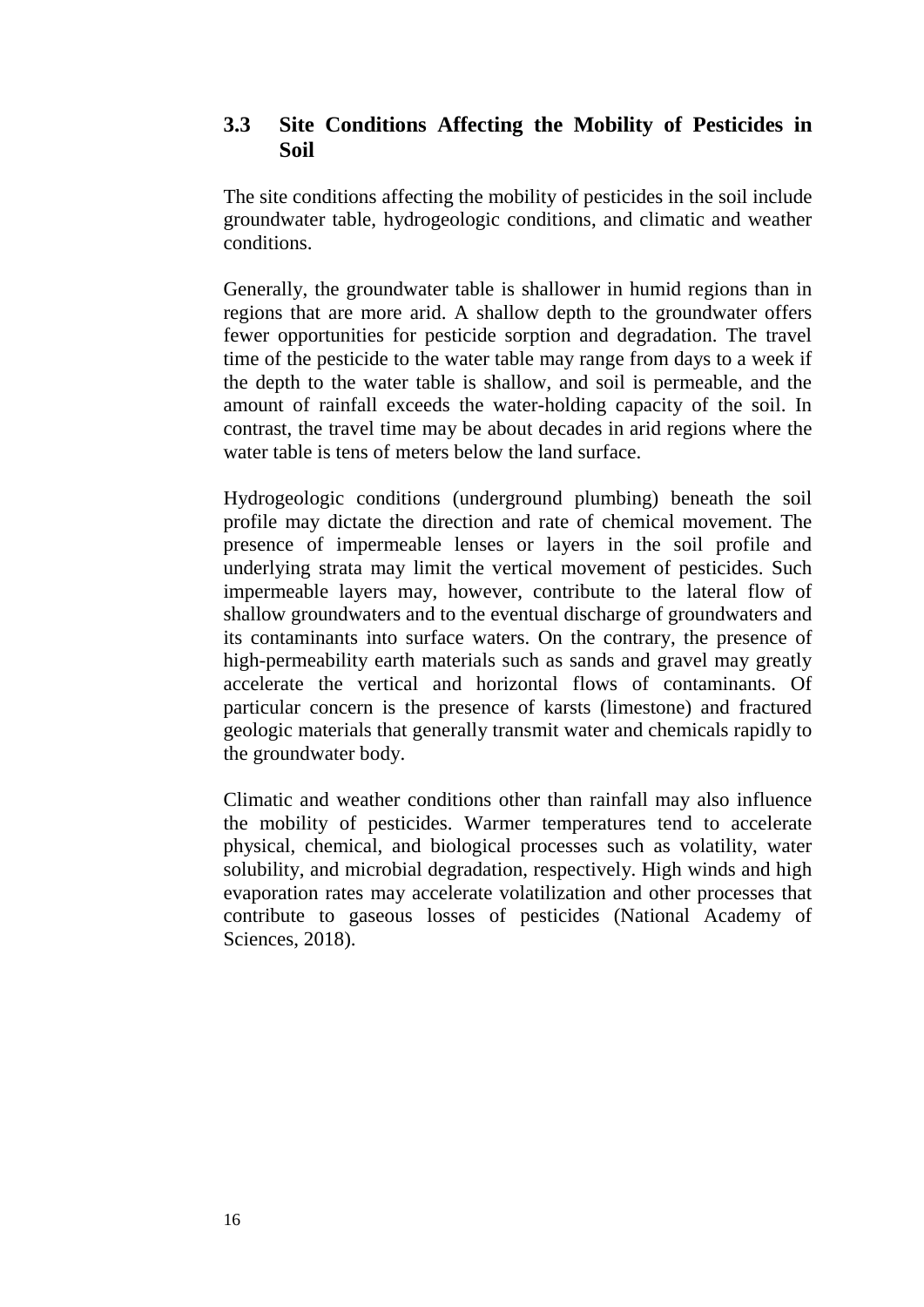# **3.4 Management Practices Affecting the Mobility of Pesticides in Soil**

Irrigation and management practices such as the rate and timing of pesticide applications and the mode of pesticide application also affect pesticide transport processes. The recommended practices include pesticide use only when and where it is necessary and in amounts adequate to control pests. When applying pesticides, the directions on the labels should be carefully followed to minimize harmful effects to the applicator as well as potential losses to the environment. Pesticide users should select pesticides that are less likely to leach. Irrigation should be avoided shortly after pesticide application to reduce losses through runoff and leaching. The best management practices for pesticide use are location and crop specific.

# **4.0 CONCLUSION**

From the above, it can be concluded that it is imperative to understand the diverse factors controlling the mobility of pesticides in the soil to achieve effective and efficient pest control while reducing the risk of groundwater contamination.

# **5.0 SUMMARY**

In this unit we have learnt that:

- i. The mobility of pesticides in the soil is not determined by a single property of the pesticide but controlled by a combination of properties including water solubility, adsorptivity, volatility, and pesticide half-life.
- ii. Pesticide movement in soil is largely controlled by several factors including soil texture, soil moisture, organic matter, and soil pH;
- iii The site conditions affecting the mobility of pesticides in the soil include groundwater table, hydrogeologic conditions, and climatic and weather conditions; and
- iv. Irrigation and management practices such as the rate and timing of pesticide applications and the mode of pesticide application also affect pesticide transport processes.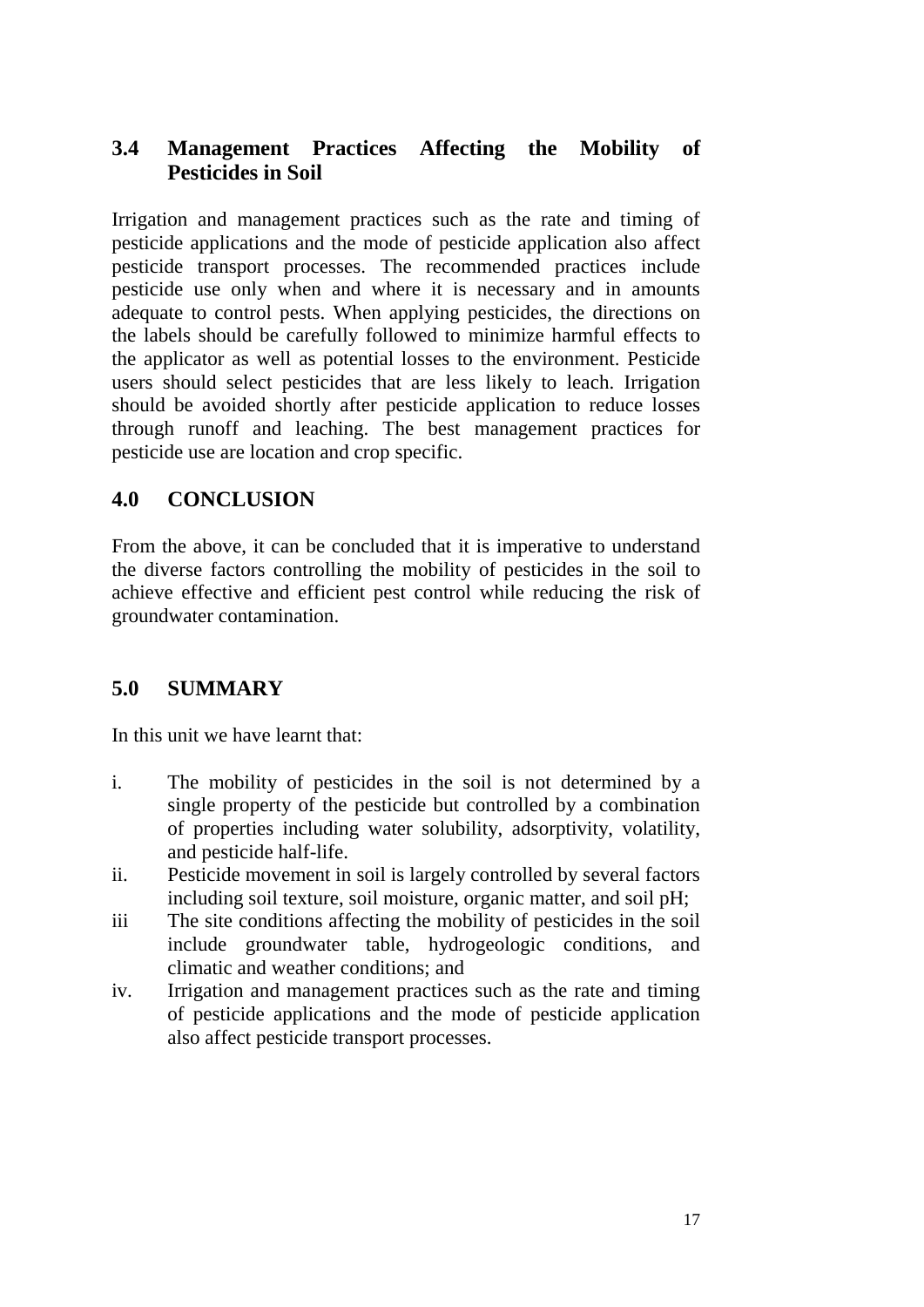#### **6.0 TUTOR-MARKED ASSIGNMENTS**

- 1. Outline the various soil properties affecting pesticide mobility in the soil.
- 2. Explain how pesticide mobility in soil is affected by water solubility and adsorptivity.

#### **7.0 REFERENCES**

- Kerle, E.A., Jenkins, J.J. and Vogue, P.A. (2007). *Understanding pesticide persistence and mobility for groundwater and surface water protection*. Oregon State University Extension Service, EM8561-E.
- National Academy of Sciences. (2018). Chapter 8: Fate and Transport of Pesticides. In: Soil and Water Quality: An Agenda for Agriculture (1993).
- Pal, R., Chakrabarti, K., Chakraborty, A. and Chowdhury, A. (2006). Degradation and Effects of Pesticides on Soil Microbiological Parameters-A Review. *International Journal of Agricultural Research* 1 (3): 240-258.
- Rao, P.S.C. and Hornsby, A.G. (2001). Behaviour of Pesticides in Soils and Water. Fact Sheet SL40, Soil and Water Department Series, Florida Cooperative Extension Service, Institute of Food and Agricultural Sciences, University of Florida.
- Tyriaki, O. and Temur, C. (2010). The Fate of Pesticide in the Environment. *Journal of Biological and Environmental Science* 4 (10), 29-38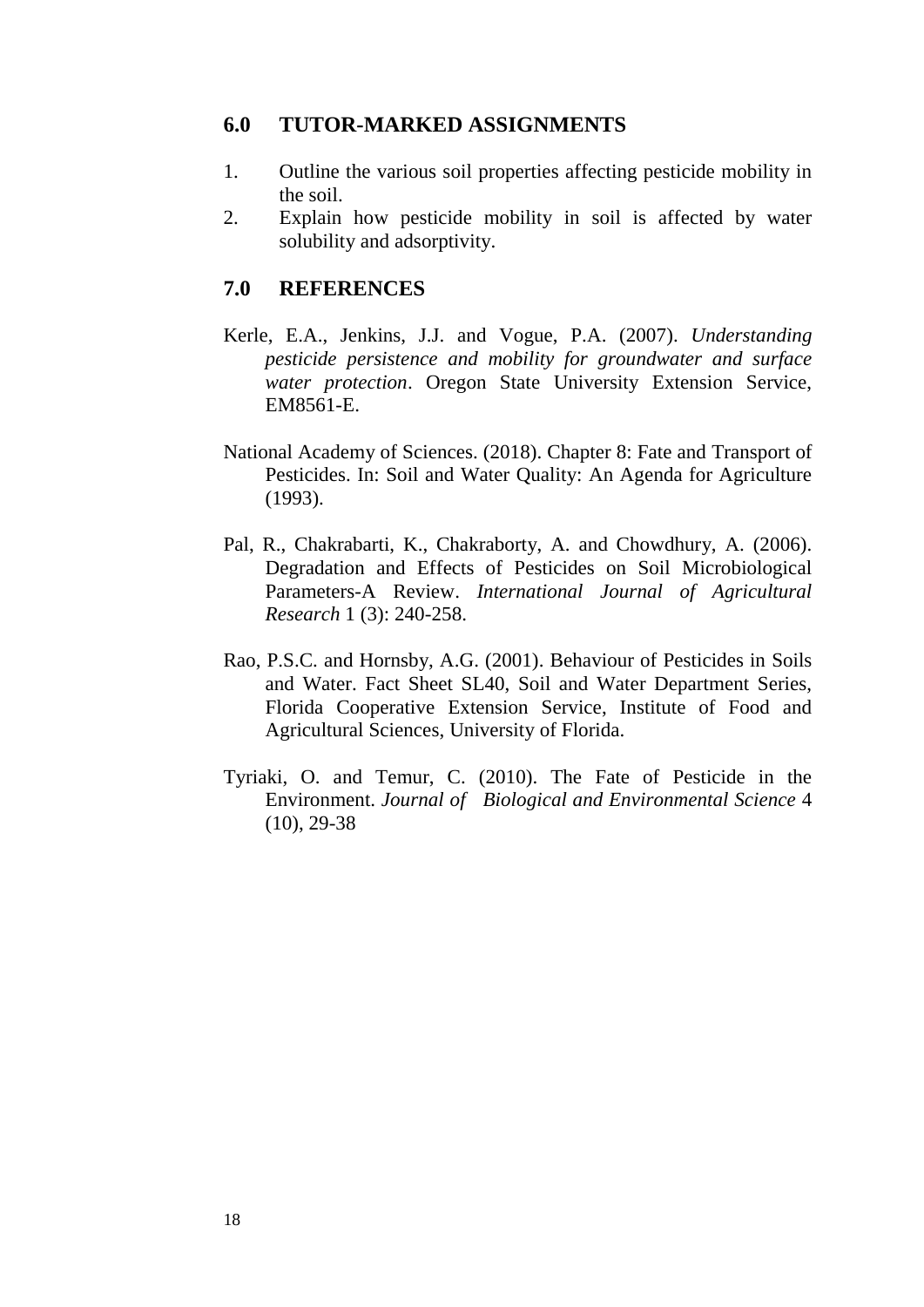# **UNIT 3 FACTORS AFFECTING THE MOBILITY OF OTHER TOXICANTS IN SOIL**

#### **CONTENTS**

- 1.0 Introduction
- 2.0 Objectives
- 3.0 Main content
	- 3.1 Factors Affecting Trace Element Mobility and Transport
		- 3.1.1 Soil pH
		- 3.1.2 Chemical Speciation
		- 3.1.3 Soil Organic Matter
		- 3.1.4 Fertilizers and Soil Amendments
		- 3.1.5 Redox Potential
		- 3.1.6 Clay Content and Soil Structure
- 4.0 Conclusion
- 5.0 Summary
- 6.0 Tutor Marked Assignments
- 7.0 References and other Resources

### **1.0 INTRODUCTION**

Large application of fertilizers has been practiced on arable lands to improve crop production and recover inherent and induced soil nutrient deficiency (Kassir *et al*., 2012). Contamination of agricultural soils with trace elements, such as cadmium (Cd), lead (Pb), zinc (Zn) and copper (Cu), and with fluorine can occur as these elements are transferred during manufacturing from phosphate rock to phosphate fertilizers (Camelo *et al*., 1997). The accumulation of heavy metals in soil is of interest because of the adverse effect heavy metals may pose to food quality, soil health and the environment (Butkowska *et al*., 2015). While Cd and Pb are considered nonessential and toxic elements having no specific biological functions, Zn and Cu are micronutrients that could become toxic when exceeding certain limits (Kassir *et al*., 2012).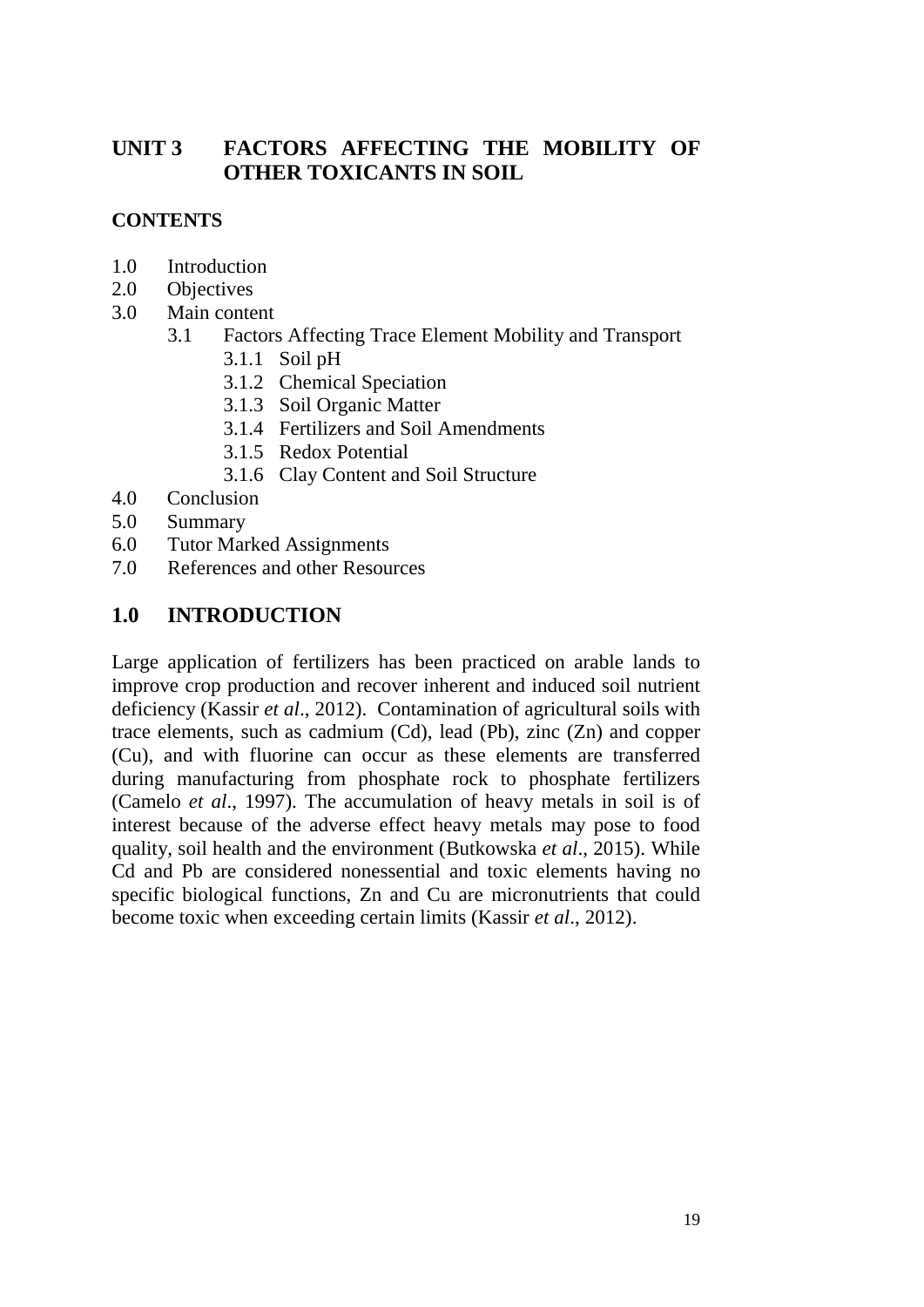# **2.0 OBJECTIVE**

By the end of this unit, you should be able to:

- understand the factors affecting the mobility of other toxicants, such as trace elements in soil;
- explain how trace element mobility is affected by soil pH and organic matter;
- understand how trace element mobility is influenced by clay content and soil structure.

# **3.0 MAIN CONTENT**

# **3.1 Factors Affecting the Mobility of Trace Elements in Soils**

The mobility of trace elements in soils depends on their interactions between the solid and liquid phases, which determine their partitioning. The underlying mechanisms regulating the partitioning of these trace elements include physicochemical and biological processes, which in turn are controlled by several factors including soil pH, chemical speciation, soil organic matter, fertilizer and soil amendments, redox potential, clay content and soil structure.

# **3.1.1 Soil pH**

It is generally viewed that pH is the main variable controlling the solubility, mobility and transport of trace elements, as it controls metal hydroxide, carbonate and phosphate solubility (Carrillo-Gonzalez *et al*., 2006).

Soil pH controls the movement of trace elements from one soil compartment to another, since trace elements can be held in lattice of secondary minerals (1:1 and 2:1 clay minerals), adsorbed on Fe and Mn oxides, and carbonates, or precipitated as carbonates. For instance, while Maskall and Thornton (1998) found increases in the proportion of readily mobile form of Pb and Zn as pH fell below 5, Cattlet *et al*. (2002) observed a decrease of the  $\text{Zn}^{2+}$  activity in the soil solution as pH increased. They concluded that the organic matter adsorption and the formation of franklinite accounted for this trend (Carrillo-Gonzalez *et al*., 2006).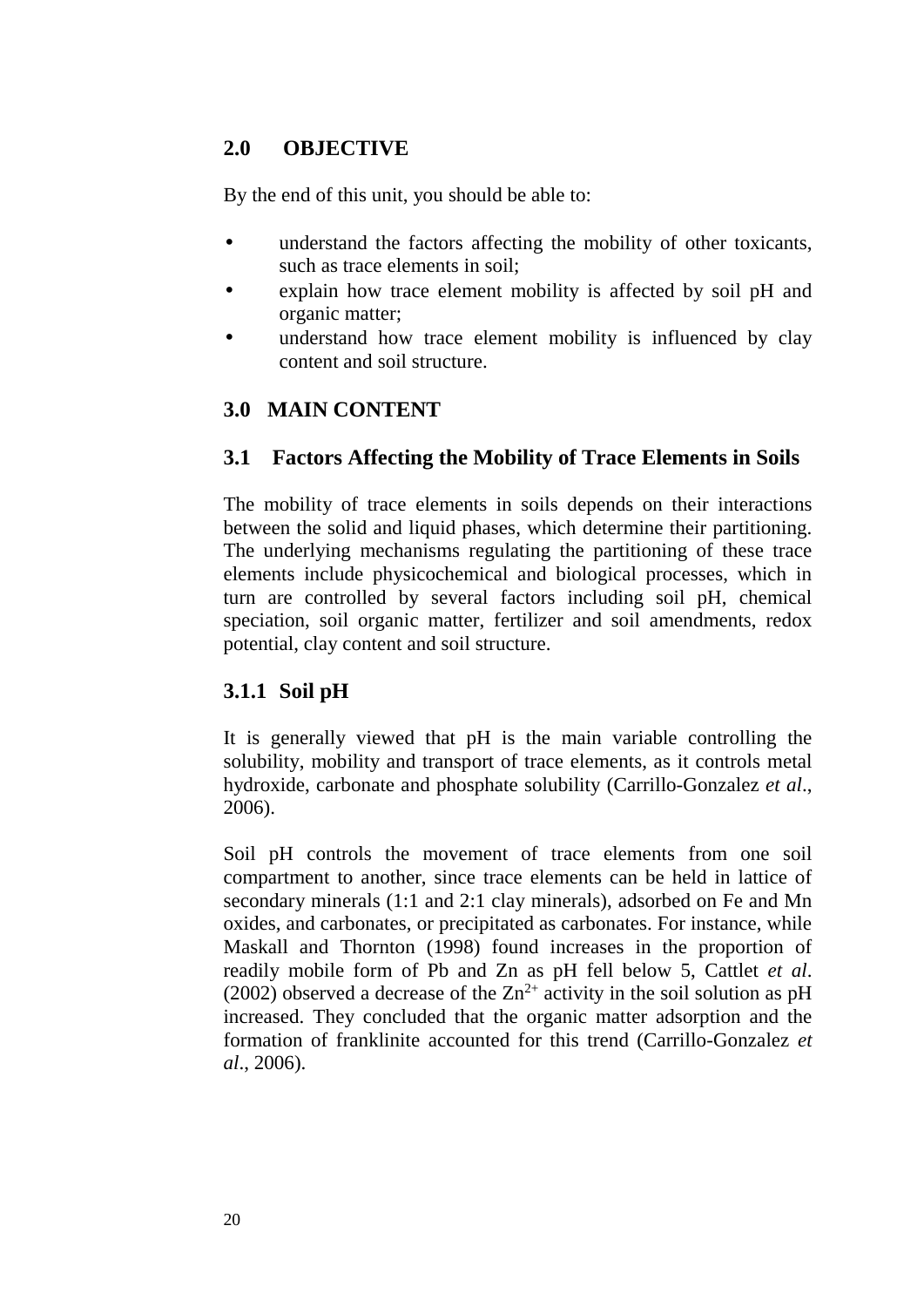Many soil processes including trace element sorption are affected by soil pH. Cadmium sorption was observed to double for each 0.5 increase in pH from 3.8 to 4.9 (Boekhold *et al*., 1993). In sandy soils, a unit increase in pH produced a 2- to 10-fold increase in ion sorption.. Nickel removal from the soil solution by pyrophyllite increased strongly when pH went from 6 to 7.5, or even higher (Scheidegger *et al*., 1996). While the retention and release varied little for various cationic elements, they manifested large differences for those trace elements that form anionic chemical species such as As, Cr, or Se. The concentration of arsenate in solution, that is, the predominant inorganic species of As decreased at low pH because of its adsorption (Manning and Golberg, 1996). An increase was observed in the concentrations of As, Se, Mo, Cr, Sb, and U in soil solutions with increasing pH (Tyler and Olsson, 2001).

While the solubility of naturally occurring Cd and Zn from mineral soils depends upon pH, in some situations dissolved concentrations of Cd, Cu, and other elements, such as Pb, may not follow a single relationship with pH for polluted soils (Carrillo-Gonzalez *et al*., 2006).

### **3.1.2 Chemical Speciation**

Although the total trace element content determines the extent of elemental partitioning between the aqueous and solid phases in soils, the chemical speciation is likely one of the most important factors that influences trace element availability, solubility, and mobility (Carrillo- Gonzalez *et al*., 2006). Trace element ions can combine with organic and inorganic ligands or substances in soil solution or in the rhizosphere. The ligands can be hydroxyl, carbonates, sulfate, nitrate, chloride, dissolved organic matter, or chelating agents. The distribution of metal ion species is apparently controlled by redox reactions, pH, and solubility of hydroxides, carbonates, oxides, and sulfides. Ion pairs, soluble metal-organic ligand complexes, and chelation are the three kinds of soluble complexes that can be formed between metal ions and ligands (Gao *et al*., 2003). The first type is a weak electrostatic association while the second is a strong association that includes covalent bonding.

Trace element mobility is strongly restricted by carbonates in calcareous soils, presumably because of chemisorption or precipitation. However, the presence of humic acids increases Cd, Co, Cu, and Zn adsorption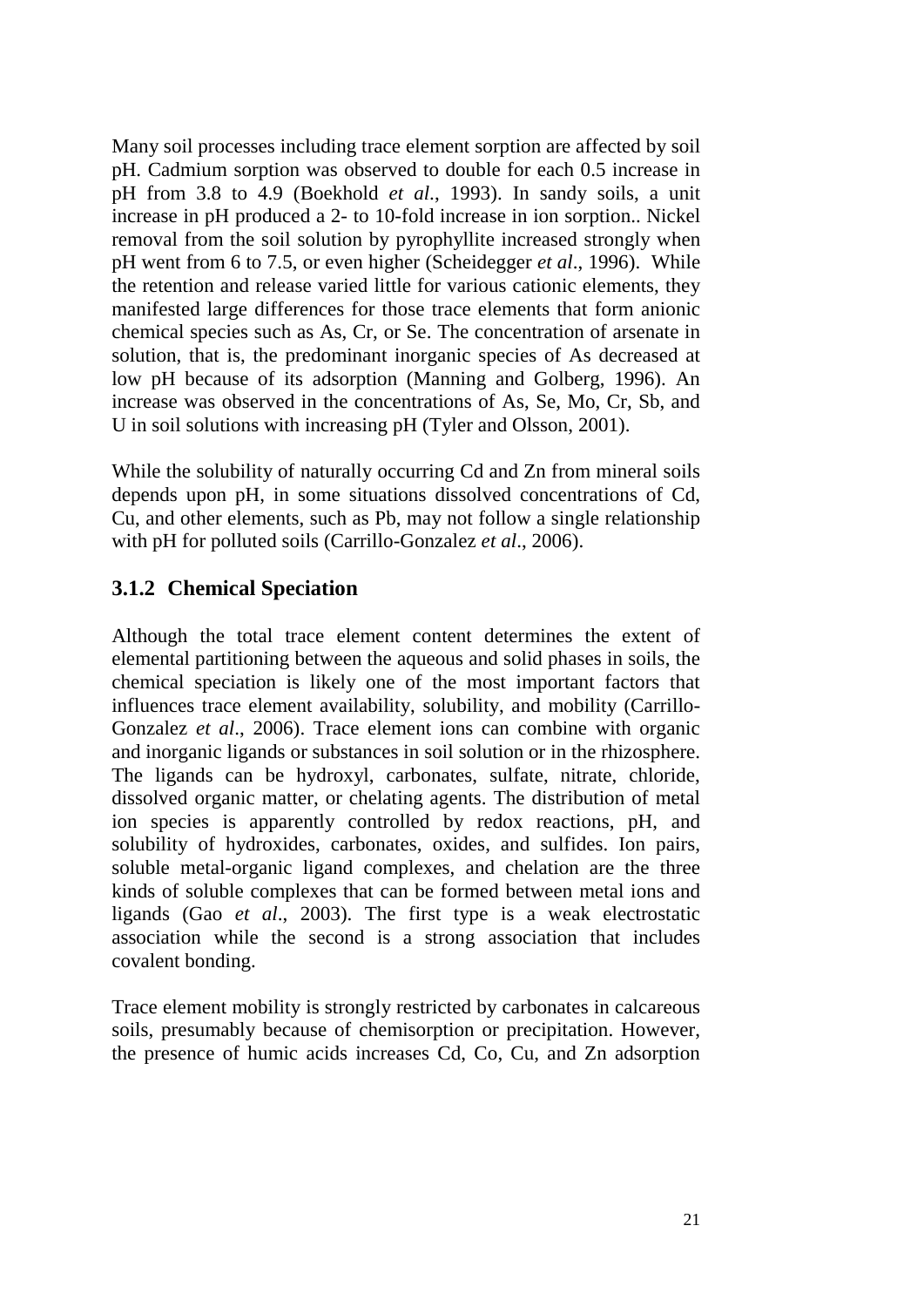even at low pH, while at high pH they reduced the precipitation of trace elements, apparently due to the formation of metal humate species (Sparks *et al*., 1997a,b).

The stability of the metal-organic matter complexes is influenced by pH. Copper, Pb, and Cr form stable complexes, while Cu complexes dissociate at low pH. The association of trace elements to ligands in the soil is controlled by pH, with the ligand species ionic concentration increasing with higher pH (Carrillo-Gonzalez *et al*., 2006).

#### **3.1.3 Soil Organic Matter**

Organic matter (OM) can play a dual role in trace elements solubility (Carrillo-Gonzalez *et al*., 2006). Particulate OM, by virtue of its high cation exchange capacity (CEC), can effectively adsorb trace elements. High-molecular-weight organic compounds can also bind and strip trace elements from the solution, because they can be insoluble and therefore semi-immobile (Schmitt *et al*, 2002). Taylor and Theng (1995) reported that humic acids can increase Cd retention on kaolinite four times and the formation of stable organo-metallic complexes can lead to relatively lower mobility of Cu, Pb, Ni, Zn, and Cd.

It has also been observed that insoluble organic molecules reduced the availability of some elements, such as Cu or Pb, by the formation of insoluble complexes (Bataillard *et al*., 2003). Conversely, Temminghoff *et al*. (1998) found that humic acids enhanced Cu mobility, but the process was strongly affected by Ca concentration and pH of the soil solution. In general however, low-molecular-weight compounds, such as fulvic acids, could remain in the soil solution and thus increase the mobility of bound metals. It has been found that the naturally occurring DOM can increase the mobility of some elements such as Cd (Lassat, 2002). OM reduced Zn, Pb, and Fe adsorption onto kaolinite and montmorillonite at pH 5 and 7, presumably due to metal-complexes formation (Schmitt *et al*., 2002).

#### **3.1.4 Fertilizers and Soil Amendments**

Although fertilizers have been identified as a source of trace elements, the amounts of trace elements derived from fertilizers typically do not significantly increase trace element uptake by plants (Carrillo-Gonzalez *et al*., 2006). The main exception are possibly phosphate fertilizers.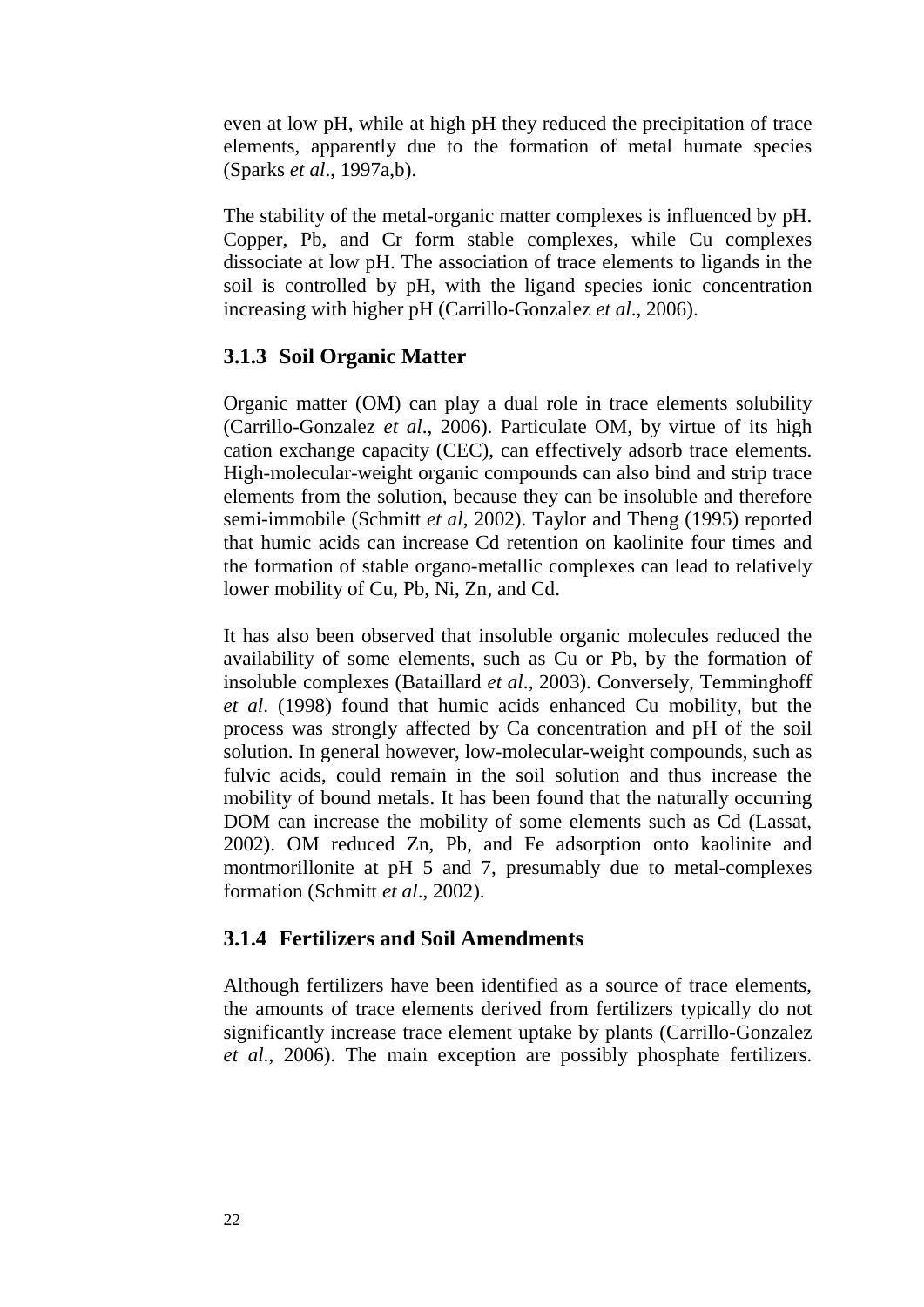According to He *et al*. (2005), phosphate rocks contain on average 11, 25, 188, 32, 10, and 239 mg kg-1 of As, Cd, Cr, Cu, Pb, and Zn, respectively. Cadmium is probably the main element of concern in this case since it can vary from near zero to more than  $150 \text{ mg } Cd \text{ kg}^{-1}$  in some phosphate fertilizers. Cadmium is the most susceptible to be of concern in terms of crop accumulation from fertilizers and soil amendments.

Moreover, application of fertilizers can further affect soil properties related to metal availability. Ammoniacal nitrogen fertilization has been shown to decrease soil pH in the rhizosphere, which could modify trace elements (Zn, Cu, and Mn) availability. Soluble phosphate, a rock phosphate, fertilizers such as monoammonium phosphate and diammonium phosphate decrease Cd, Pb, and Zn mobility, probably due to formation of metal minerals (McGowen *et al*., 2001). However, DOM present in the solution can coat the phosphate surfaces and thus inhibit the sorption on phosphate compounds, reducing the amount and rate at which phosphate becomes available for precipitation (Carrillo-Gonzalez *et al*., 2006).

Application of limestone and alkaline waste by-products such as beringite, a modified aluminosilicate produced from the fluidized bed burning of coal refuse, to the soil has increased pH and precipitated metals. Beringite depresses trace elements mobility, apparently by precipitation, ion exchange and crystal growth (Adriano *et al*., 2004).

# **3.1.5 Redox Potential**

.Redox processes are controlled by the aqueous free electron activity, but certain microorganisms can modify and mediate most redox reactions in aquatic and terrestrial environments. Several elements, such as As, Cr, Mn, Fe, V, Mo, and Se manifest different oxidation states in the environment. Arsenic is found in  $-3$ , 0,  $+3$ , and  $+5$  oxidation states (Carrillo-Gonzalez *et al*., 2006). At the soil surface, oxidizing conditions are favoured, so it allows the formation of either  $As_{(V)}$  or  $As$ (III).

However, microbial activity could promote methylation, demethylation, or change in the oxidation state, while the presence of clay minerals, Fe, Al, Mn oxides, and OM can also modify the oxidation state. The most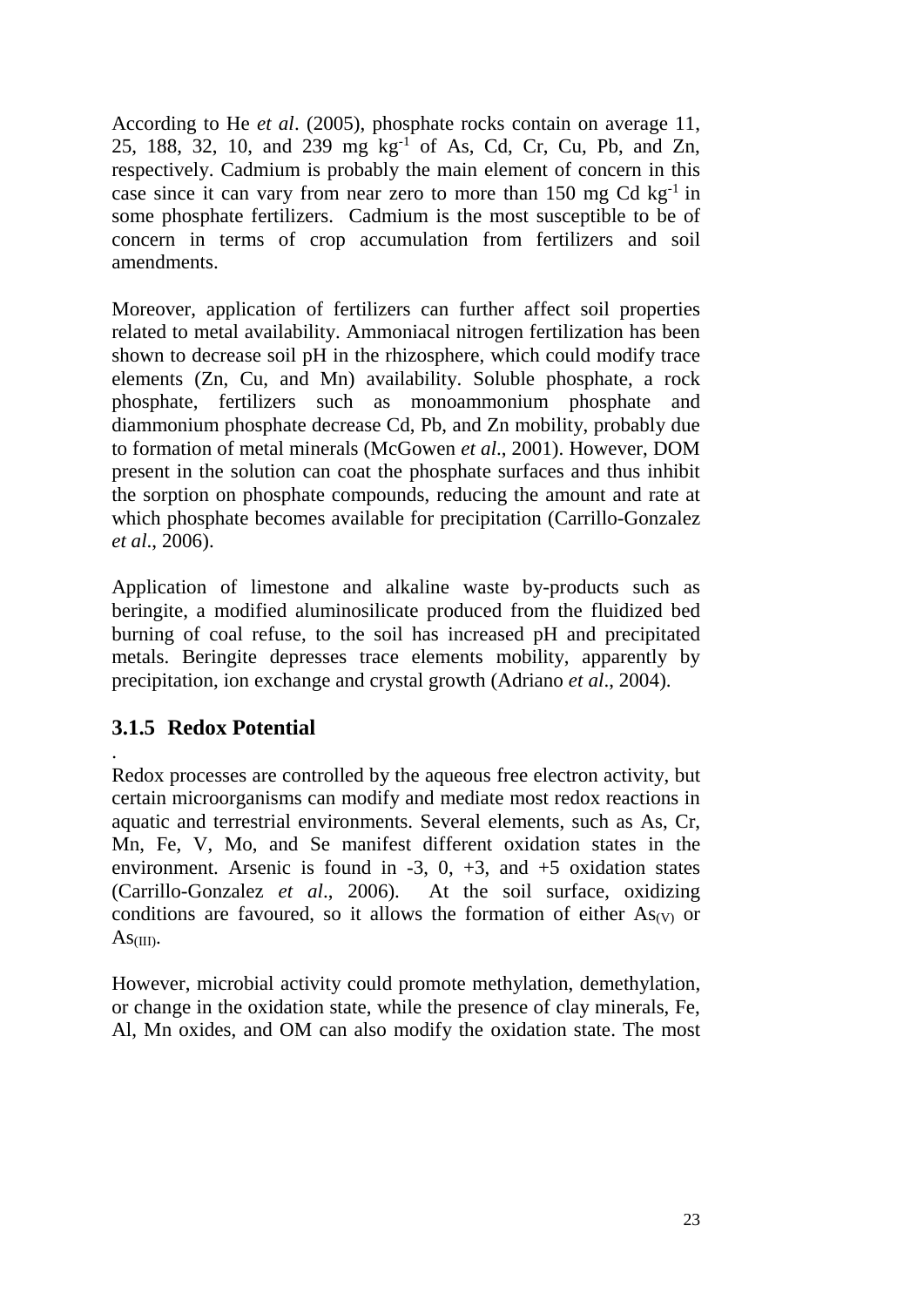stable As chemical species are  $H_3AsO_4$  up to pH 2.2,  $H_2AsO4$  in the pH range approximately between 2 and 7, and  $HASO4<sup>2</sup>$  above pH 7.

Chromium, Hg, Se, and Mn occur in more than one oxidation state, with their solubility in the soil depending on  $pH$  and mineral content. Cr  $(m)$  is an essential nutrient, it has a low solubility, it is mainly trivalent, it is specifically sorbed by Fe, Mn, and clay minerals, and its concentration in solution decreases with increasing  $pH$  and soil OM content. Cr  $\alpha p$  on the other hand is anionic, relatively soluble and rep[resents a very mobile ion. Combined with its toxicity and carcinogenicity, this element certainly warrants careful speciation to differentiate trivalent from hexavalent chromium. The mobile and reactive chemical species of mercury are Hg<sup>0</sup>,  $(CH_3)_2Hg$ . Hg<sup>2-</sup> and HgXn<sup>2-n-</sup>, where X could be OH-, Cl-, Br-, or organic ligands, hence more than one oxidation state could be present in the same environmental matrix. Selenate Se  $_{\text{(VI)}}$  (HSe04<sup>-</sup>) is the most mobile form of Se that can be leached to groundwaters.

Manganese occurs in two oxidation states:  $Mn_{(IV)}$ , which is the most stable in neutral to slightly alkaline conditions, and  $Mn_{(II)}$ , which is stable in reducing conditions. The solubility of Mn is highly sensitive to redox conditions; under oxidizing conditions Mn is precipitated as nodules or concretions of Mn oxides, but reduction of Mn oxides increases Mn solubility. Trace elements such as Cu, Co, Cr, Ni, Pb, and Zn associate to Mn oxides through coprecipitation and substitution, so when Mn is reduced the solubility of Pb, Zn, Cu, and Ni increases (Carrillo-Gonzalez *et al*., 2006).

#### **3.1.6 Clay Content and Soil Structure**

Soils rich in clay generally have higher retention capacity than soils with little or no clay. Cation sorption on clay minerals varies depending on clay nature and cation properties. The adsorption of Pb and Cu was higher than the adsorption of Zn, Ni, and Cd on illite, beidellite, and montmorillonite (Carrillo-Gonzalez *et al*., 2006). Desorption followed the trend Pb>Cd>Cu>Ni>Zn for beidellite and Pb>Cd=Cu>Ni>Zn for illite and montmorillonite (Rybicka *et al.*, 1995).

Selectivity of trace element cation adsorption varies with clay minerals. Vermiculite is very effective for adsorbing  $Cu^{2+}$ ,  $Pb^{2+}$ ,  $Cd^{2+}$ ,  $Zn^{2+}$ , and Ni, and the selectivity is greater than in montmorillonite, apparently due to more specific adsorption sites (Malla, 2002). However, selectivity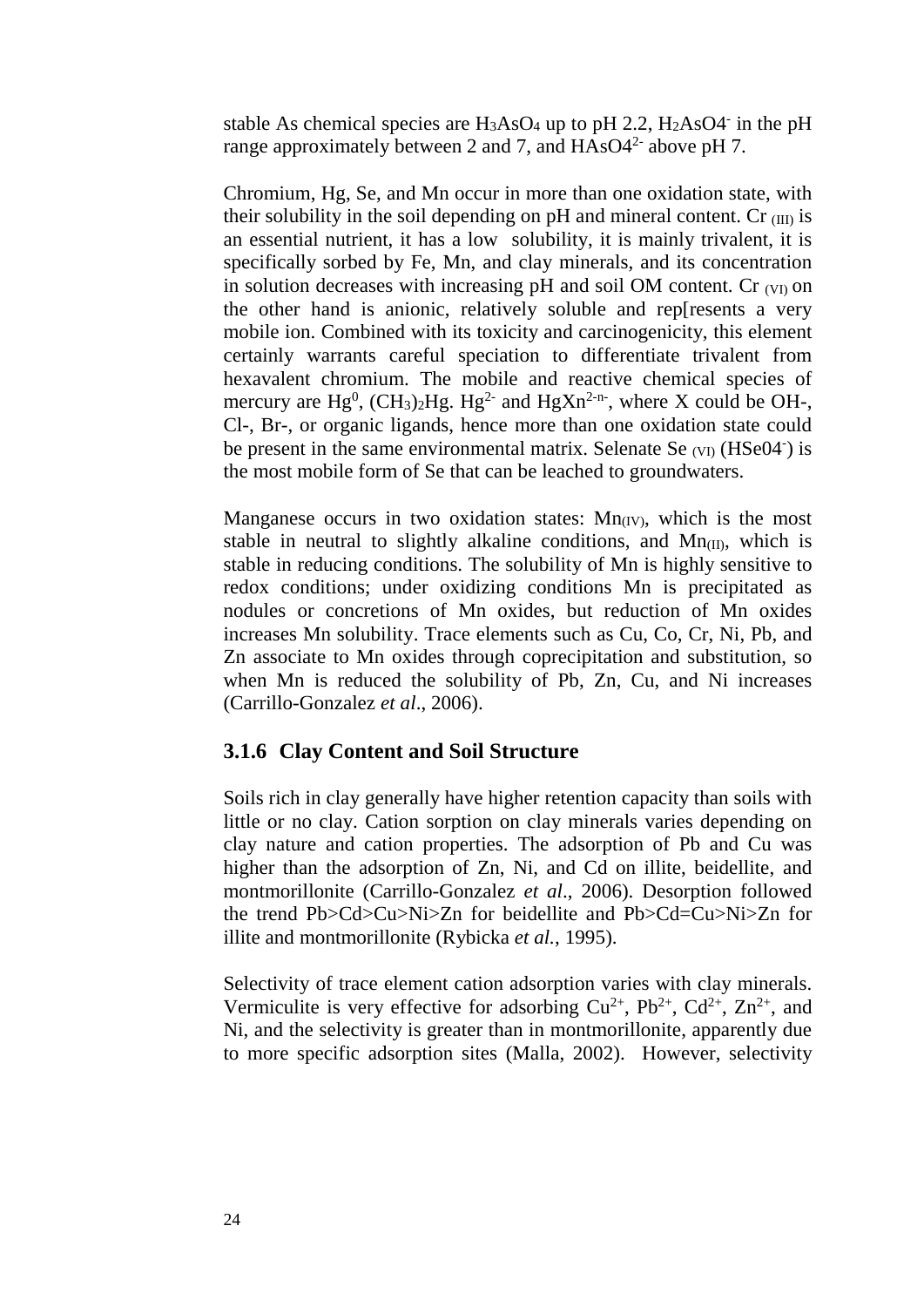changes with cations as Brigatti *et al*. (2004) reported that montmorillonite adsorbed greater amount of Hg than vermiculite. Tiller *et al.* (1984) identified three reaction types, each having different affinities for cations: (1) those concerned with iron oxides, which appeared to be controlled by metal ion hydrolysis; (2) those associated with organic colloids; and (3) those associated with 2:1 clay minerals with lower sensitivity to pH.

Main factors affecting mobility or bioavailability of trace elements in soils are given in Table I. The most important factors affecting trace elements release from soil are pH, OM including DOM, and chemical speciation, while clay content and redox potential are less important.

| <b>Soil Factor</b> | <b>Affected Process</b>                                           | <b>Effect</b><br>on<br><b>Process</b> |
|--------------------|-------------------------------------------------------------------|---------------------------------------|
| Low pH             | Decreasing sorption of cations Increase                           |                                       |
|                    | onto oxides of Fe and Mn                                          |                                       |
|                    | Increasing sorption of anions Decrease                            |                                       |
|                    | onto oxides of Fe and Mn                                          |                                       |
| High pH            | Increasing precipitation of Decrease                              |                                       |
|                    | cations as carbonates and                                         |                                       |
|                    | hydroxides                                                        |                                       |
|                    | Increasing sorption of cations Decrease                           |                                       |
|                    | onto oxides of Fe and Mn                                          |                                       |
|                    | Increasing complexation of Increase                               |                                       |
|                    | certain cations by dissolved                                      |                                       |
|                    | ligands                                                           |                                       |
|                    | Increasing sorption of cations Decrease                           |                                       |
|                    | onto (solid) humus material                                       |                                       |
|                    | Decreasing sorption of anions Increase                            |                                       |
| High-clay content  | Increasing ion exchange for Decrease<br>trace cations (at all pH) |                                       |
| High-swelling      | Forming structured soils, which Increase                          |                                       |
| clays              | allow bypass flow                                                 |                                       |
| High OM (solid)    | Increasing sorption of cations Increase                           |                                       |
|                    | onto humus material                                               |                                       |
| High-(soluble)     | Increasing complexation for Decrease/increase                     |                                       |
| humus content      | most trace cations                                                |                                       |

| Table I. Effects of Soil Factors on Trace Metal Mobility and/or |  |  |  |  |  |  |  |  |
|-----------------------------------------------------------------|--|--|--|--|--|--|--|--|
| <b>Bioavailability</b>                                          |  |  |  |  |  |  |  |  |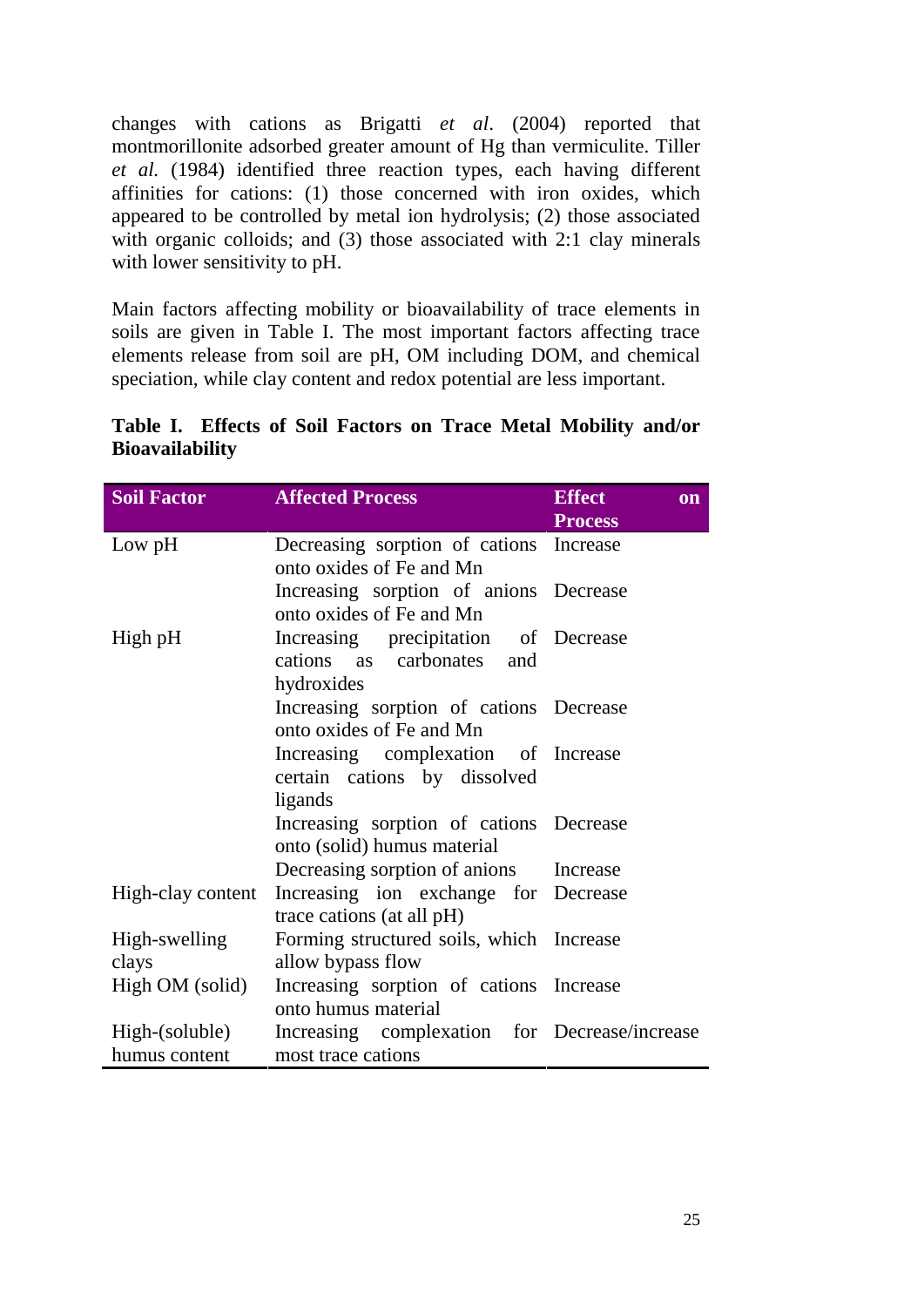| Competing ions                        | Increasing competition for Increase<br>sorption sites                                |                            |
|---------------------------------------|--------------------------------------------------------------------------------------|----------------------------|
| <b>Dissolved</b><br>inorganic ligands | Increasing trace metal solubility Increase                                           |                            |
|                                       | Fe and Mn oxides Increasing sorption of trace Decrease<br>cations with increasing pH |                            |
|                                       | Increasing sorption of trace Decrease<br>anions with decreasing pH                   |                            |
| Low redox                             | Decreasing solubility at low Eh Decrease<br>as metal sulfides                        |                            |
|                                       | Decreasing<br>complexation with lower Eh                                             | solution Increase/decrease |

Adapted from Adriano (2001).

#### **4.0 CONCLUSION**

From the above, it can be concluded that the most important factors affecting trace elements release from soil are pH, OM including DOM, and chemical speciation, while clay content and redox potential are less important.

#### **5.0 SUMMARY**

In this unit we have learnt that:

- i. pH is the main variable controlling the solubility, mobility and transport of trace elements, as it controls metal hydroxide, carbonate and phosphate solubility
- ii. Trace element mobility in soil is largely controlled by several factors including soil organic matter, redox potential, soil pH, clay content and soil structure;
- iii With the exception of phosphate fertilizers, the amounts of trace elements derived from fertilizers typically do not significantly increase trace element uptake by plants.
- iv. Cation sorption on clay minerals varies depending on clay nature and cation properties.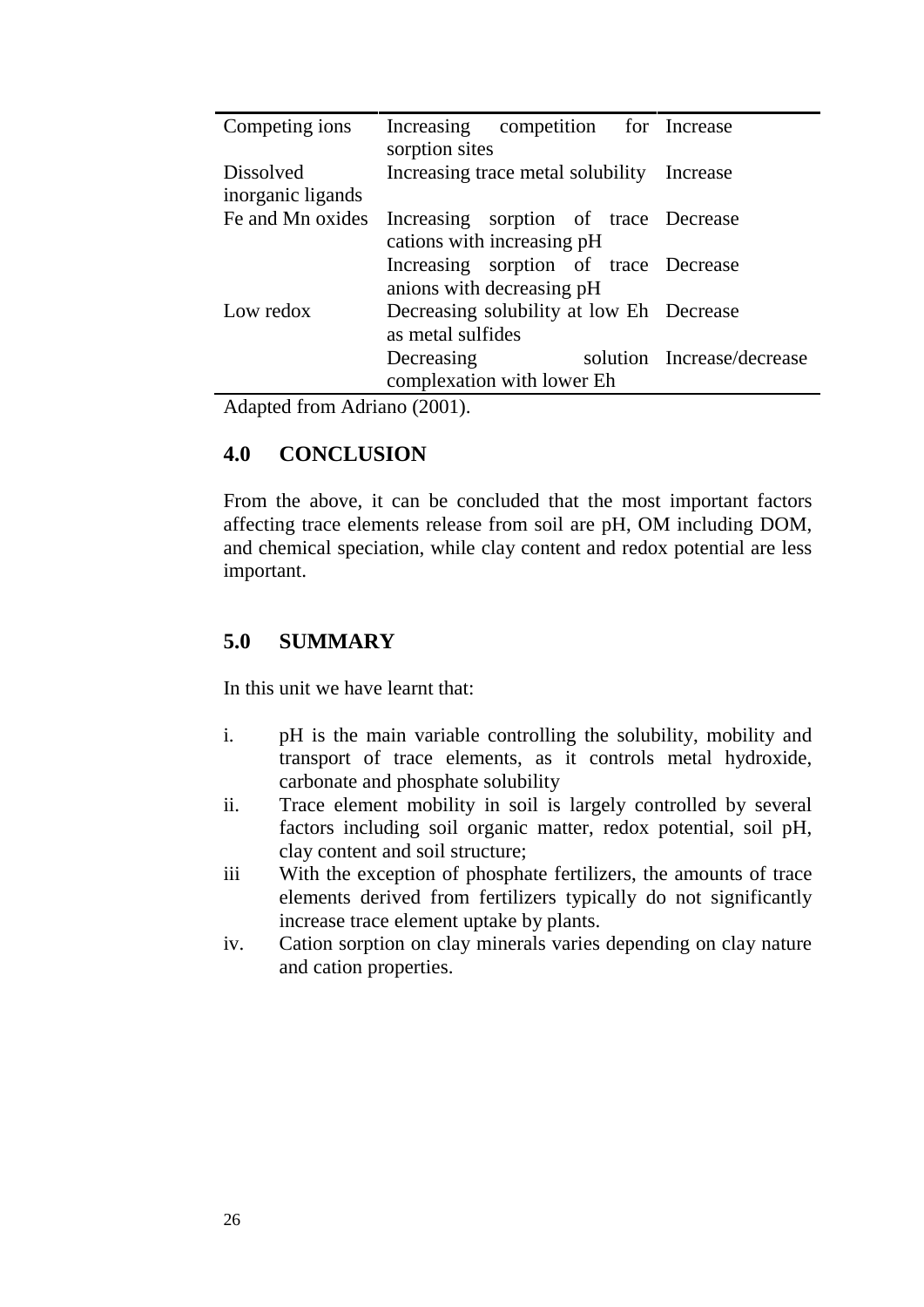### **6.0 TUTOR-MARKED ASSIGNMENTS**

- 1. Outline the various soil properties affecting trace element mobility in the soil.
- 2. Explain how trace element mobility in soil is affected by soil organic matter and redox potential.

#### **7.0 REFERENCES**

- Adriano, D.C. (2001)."*Trace Elements in Terrestrial Environments: Biogeochemistry, Bioavailability and Risks of Metals*," 2nd edn., p.860. Springer, New York.
- Adriano, D.C., Wenzel, W.W., Vangronsveld, J., and Bolan, N.S. (2004). Role of assisted natural remediation in environmental cleanup. *Geoderma* 122, 121-142.
- Battailard, P., Cambier, P., and Picot, C. (2003). Short-term transformations of lead and cadmium compounds in soil after contamination. *European Journal of Soil Science* 54, 365-376.
- Boekhold, A.E., Temminghoff, E.J., and Vanderzee, S. E. A. T. M. (1993). Influence of electrolyte composition and pH on cadmium sorption by an acid sandy soil. *Journal of Soil Science* 44, 85-96.
- Brigatti, M.F., Colonna, S., Malferrari, D., Medici, L., and Pappil, L. (2004). Mercury adsorption by montmorillonite and vermiculite: A combined XRD, TG-MS and EXAFS study. *Applied Clay Science* 28, 1-8.
- Carillo-Gonzalez, R., Simunek, J., Sauve, S., and Adriano, D. (2006). Mechanisms and pathways of trace element mobility in soils. *Advances in Agronomy*, Volume 91. DOI:10.1016/S0065- 2113(06)91003-7.
- Cattlelet, K.M., Heil, D.M., Linday, W.L., and Ebinger, M.H. (2002). Soil chemical properties controlling Zn2- activity in 18 Colorado soils. *Soc. Soil Am. J*. 66, 1182-1189.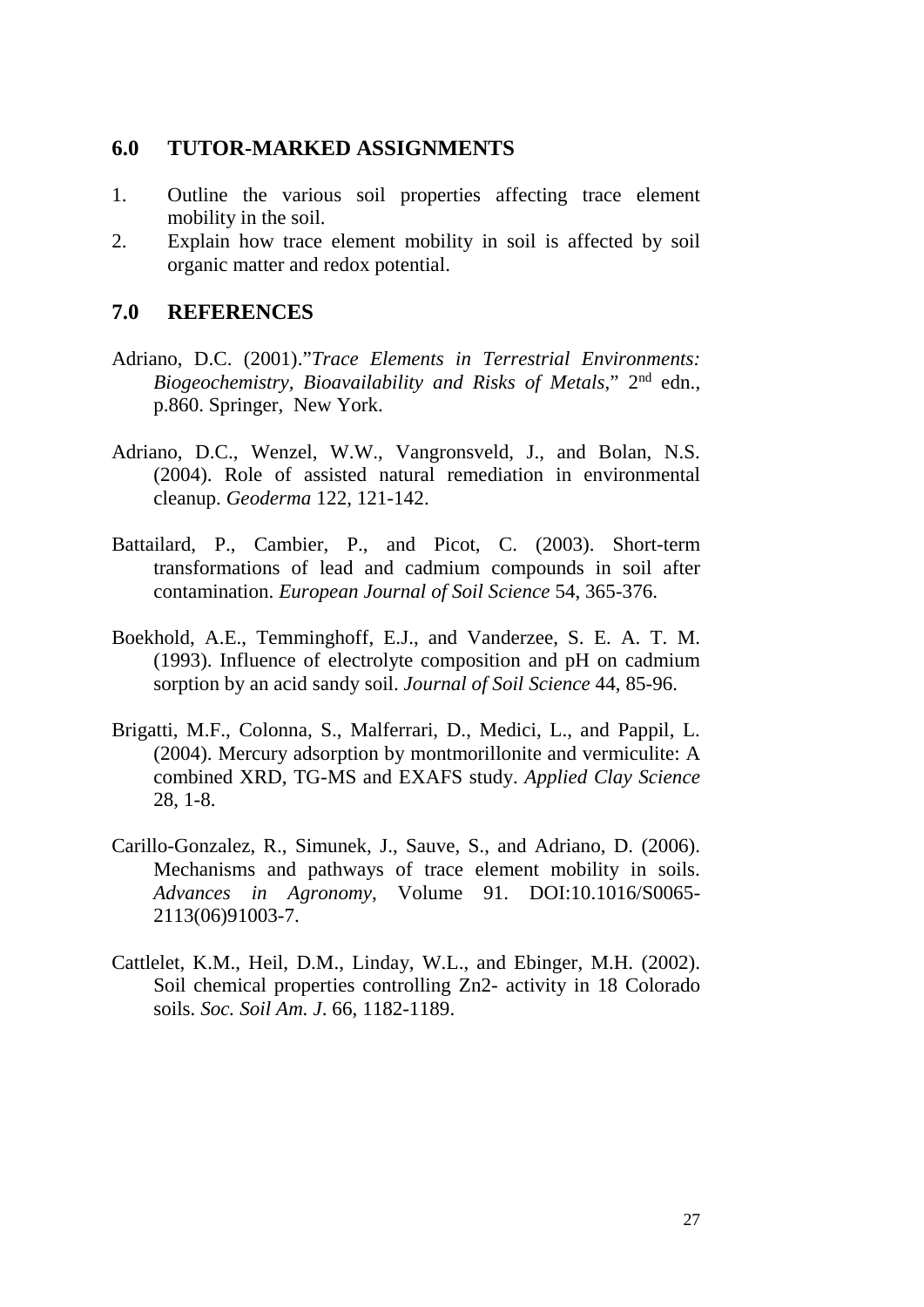- Gao, Y., Kan, A.T., and Tomson, M.B. (2003). Critical evaluation of desorption phenomena of heavy metals from natural sediments. *Environ. Sci. Technol*. 37, 5566-5573.
- Lassat, M.M. (2002). Phytoextraction of toxic metals: A review of biological mechanisms. *J*. *Environ. Qual.* 31, 109-120.
- Malla, P.B. (2002). *Vermiculites*. In: Soil Mineralogy with Environmental Applications. (J.B. Dixon and D.G. Schulze, Eds.), pp.501-529, SSSA Chapter 16. Book Series, no. 7. WI.
- Manning, B.A. and Golberg, S. (1996). Modelling competitive adsorption of arsenate with phosphate and molybdate on oxide minerals. *Soil Sci. Soc. Am. J*. 60, 121-131.
- Maskall, J.E. and Thornton, I. (1998). Chemical partitioning of heavy metals in soils, clays and rocks at historical lead smelting sites. *Water, Air, Soil Pollution* 108, 391-409.
- McGowen, S.L., Basta, N.T. and Brown, G.O. (2001). Use of diammonium phosphate to reduce heavy metals solubility and transport in smelter contaminated soil. *J. Environ. Qual*. 30, 493- 500.
- Scheidegger, A.M., Fendorf, M. and Sparks, D.L. (1996). Mechanisms of nickel sorption on pyrophyllite: Macroscopic and microscopic approaches. *Soil Sci. Soc. Am. J.* 60, 1763-1772.
- Schmitt, D., Taylor, H.E., Aiken, G.R., Roth, D.A. and Frimmel, F.H. (2002). Influence of natural organic matter on the adsorption of metal ions onto clay minerals. *Environ. Sci*. *Technol.* 36, 2932- 2938.
- Sparks, K.M., Wells, J.D. and Johnson, B.B. (1997). Sorption of heavy metals by mineral humic acid substrates. *Australian Journal of Soil Research* 35, 113-122.
- Taylor, M.D. and Theng, E.K.G. (1995). Sorption of cadmium by complexes of kaolinite with humic acid. *Commun Soil Sci. Plant Anal*. 26, 765-776.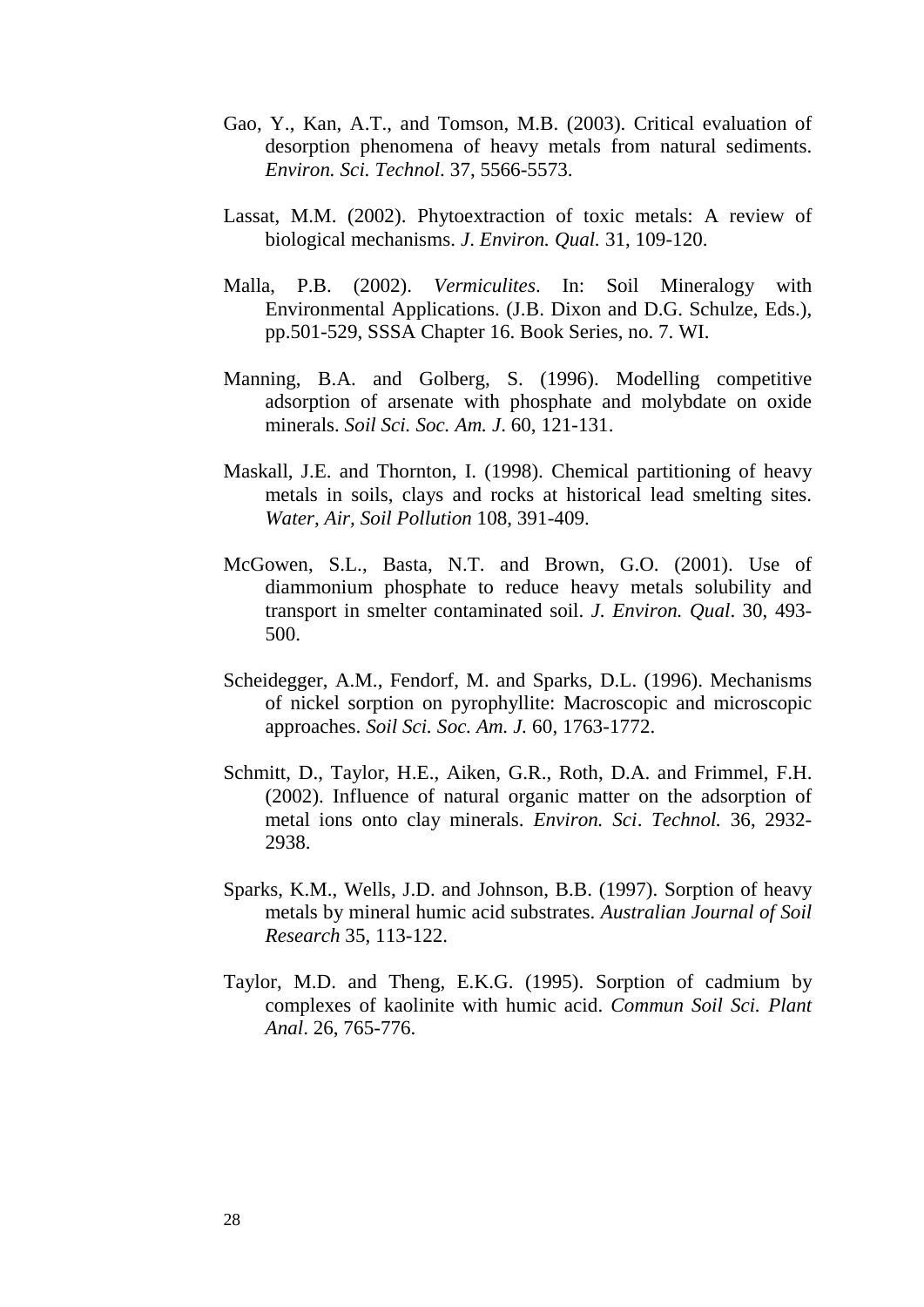- Temminghoff, E.J.M., van Der ee, S.E.A.T.M., and De Haan, F.A.M. (1998). Effects of dissolved organic matter on the mobility of copper in a contaminated sandy soil. *Journal of Soil Science* 49, 617-628.
- Tiller, K.G., Gerth, J., and Brummer, G. (1984). The relative affinities of Cd, Ni and Zn for different soil clay fractions and goethite 34, 17- 35.
- Tyler, G. and Olsson, T. (2001). Concentration of 60 elements in the soil solution as related to soil acidity. *European Journal of Soil Science* 52, 151-165.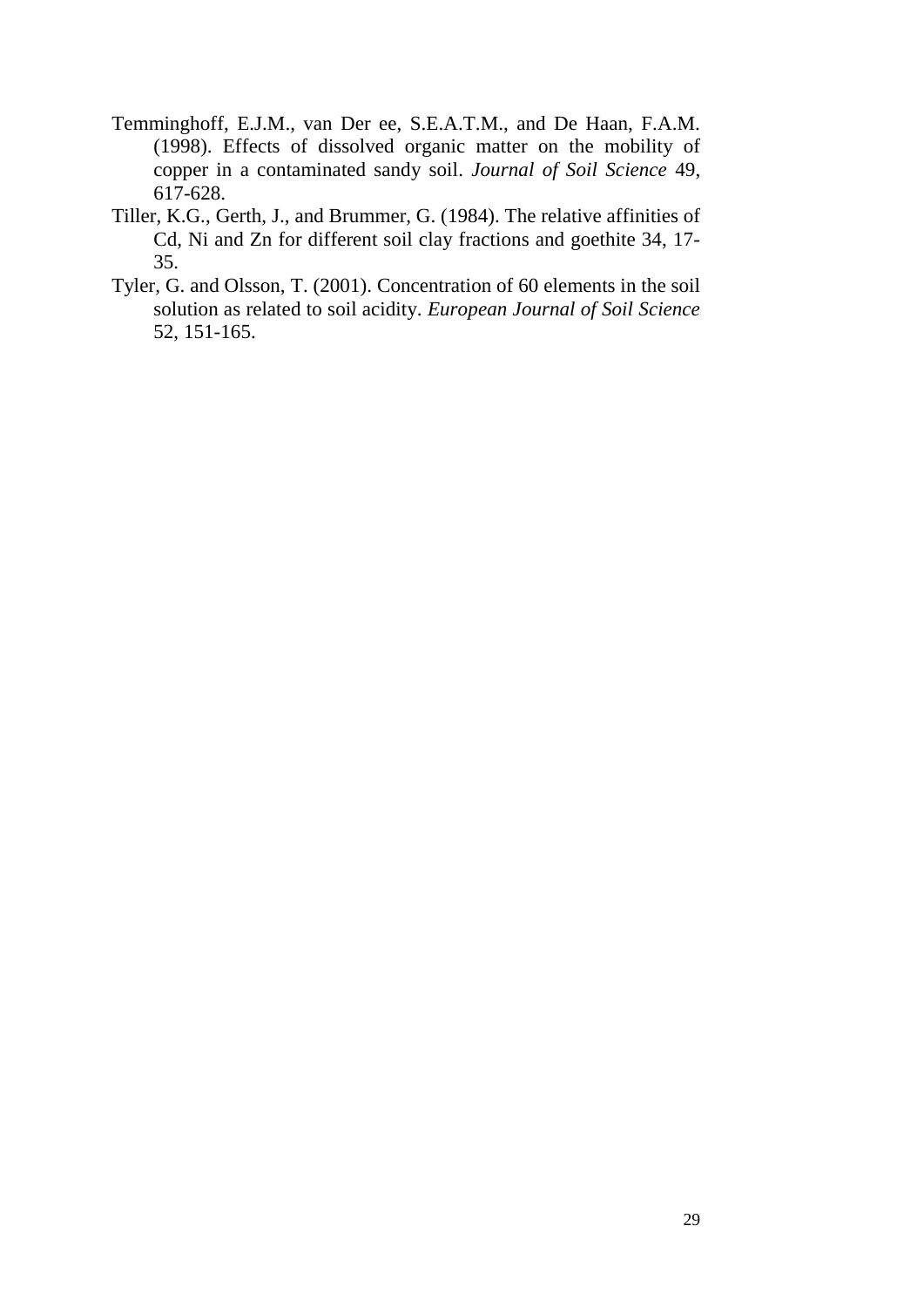### **UNIT 4 SOIL HERBICIDE INTERACTION AND HERBICIDE EFFICACY**

#### **CONTENTS**

- 1.0 Introduction
- 2.0 Objectives
- 3.0 Main content
	- 3.1 Herbicide Adsorption Mechanisms
		- 3.1.1 Hydrophobic partitioning
		- 3.1.2 London-van der Waals forces
		- 3.1.3 Hydrogen bonding
		- 3.1.4 Cation and water bridgings
		- 3.1.5 Anion bonding
		- 3.1.6 Ligand exchange
		- 3.1.7 Protonation
		- 3.1.8 Cation exchange
		- 3.1.9 Covalent bonding
	- 3.2 Factors Affecting the Adsorption of Herbicides
		- 3.2.1 Clay colloid
		- 3.2.2 Soil organic matter
		- 3.2.3 Soil pH
		- 3.2.4 Soil moisture
		- 3.2.5 Chemical nature of herbicides
		- 3.2.6 Leaching
	- 3.3 Herbicide Transport in Soil
		- 3.3.1 Diffusion transport
		- 3.3.2 Mass flow transport
		- 3.3.3 Effect of rainfall on herbicide transport
- 4.0 Conclusion
- 5.0 Summary
- 6.0 Tutor Marked Assignments
- 7.0 References and other Resources

# **1.0 INTRODUCTION**

Herbicides reaching the soil are subjected to various reactions with soil and environmental factors. Herbicides reach the soil through preplanting and preemergence applications, as foliage run-off from postemergence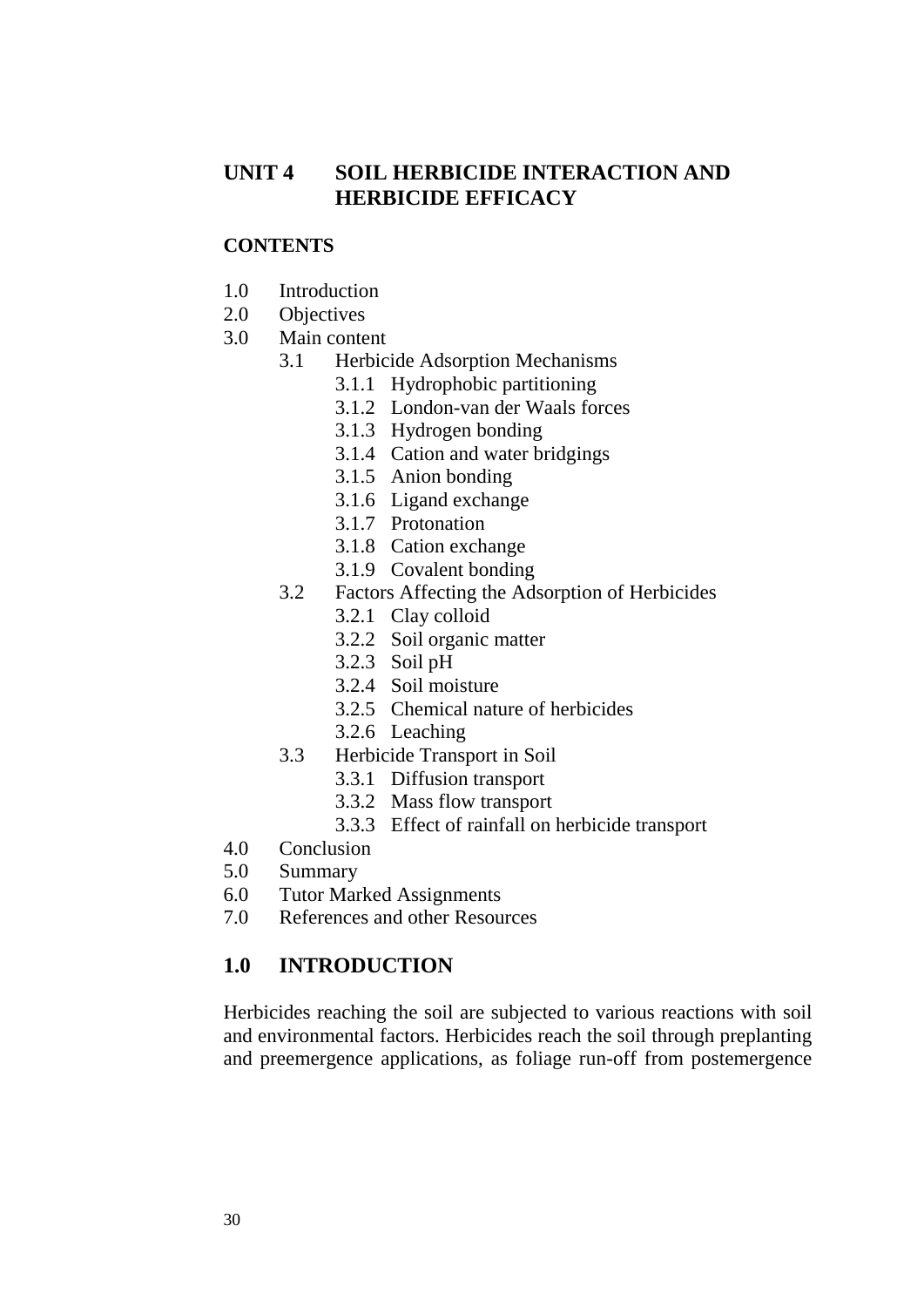applications, and through the return of crop residues to the soil. Interactions of a herbicide with soil and environmental factors determine its immediate phytotoxicity and subsequent degradation, and hence its persistence of activity and behaviour in the soil. Persistence in soils is an important feature of a herbicide as it determines its suitability or otherwise in a particular soil or cropping situation. Herbicides that decompose too readily are less desirable in some situations as they cannot be very effective on the weeds emerging later. Conversely, herbicides with longer persistence of activity are unsuitable as their toxic residues can injure the sensitive crops grown in rotation. Thus, a herbicide which becomes more desirable in some situations may not be useful in other situations (Rao, 2011).

# **2.0 OBJECTIVES**

By the end of this unit, students should be able to:

- understand the various herbicide adsorption mechanisms in soils;
- understand the factors affecting the adsorption of herbicides in soils;
- explain the mechanisms of herbicide transport in soil; and
- understand the relationship between soil herbicide interaction and herbicide efficacy.

# **3.0 MAIN CONTENT**

### **3.1 Herbicide Adsorption Mechanisms**

Adsorption of herbicides by soil particles occurs through a number of mechanisms involving varying bond strengths. It is dependent on the herbicide characteristics, soil surface characteristics and competing solutes. The strength of adsorption affects molecule mobility along the soil profile and thus, its bioactivity, persistence, biodegradation, leaching, and the volatilization process. The adsorption of an agrochemical onto the soil components can be considered as the first step towards its chemical degradation (Blasioli *et al*., 2011).

Organic molecule adsorption modeling by soils is frequently done using adsorption isotherms, which are built by measuring the residual concentrations of pollutant in aqueous solution at the equilibrium point, after the adsorption on soil of different initial concentrations. For each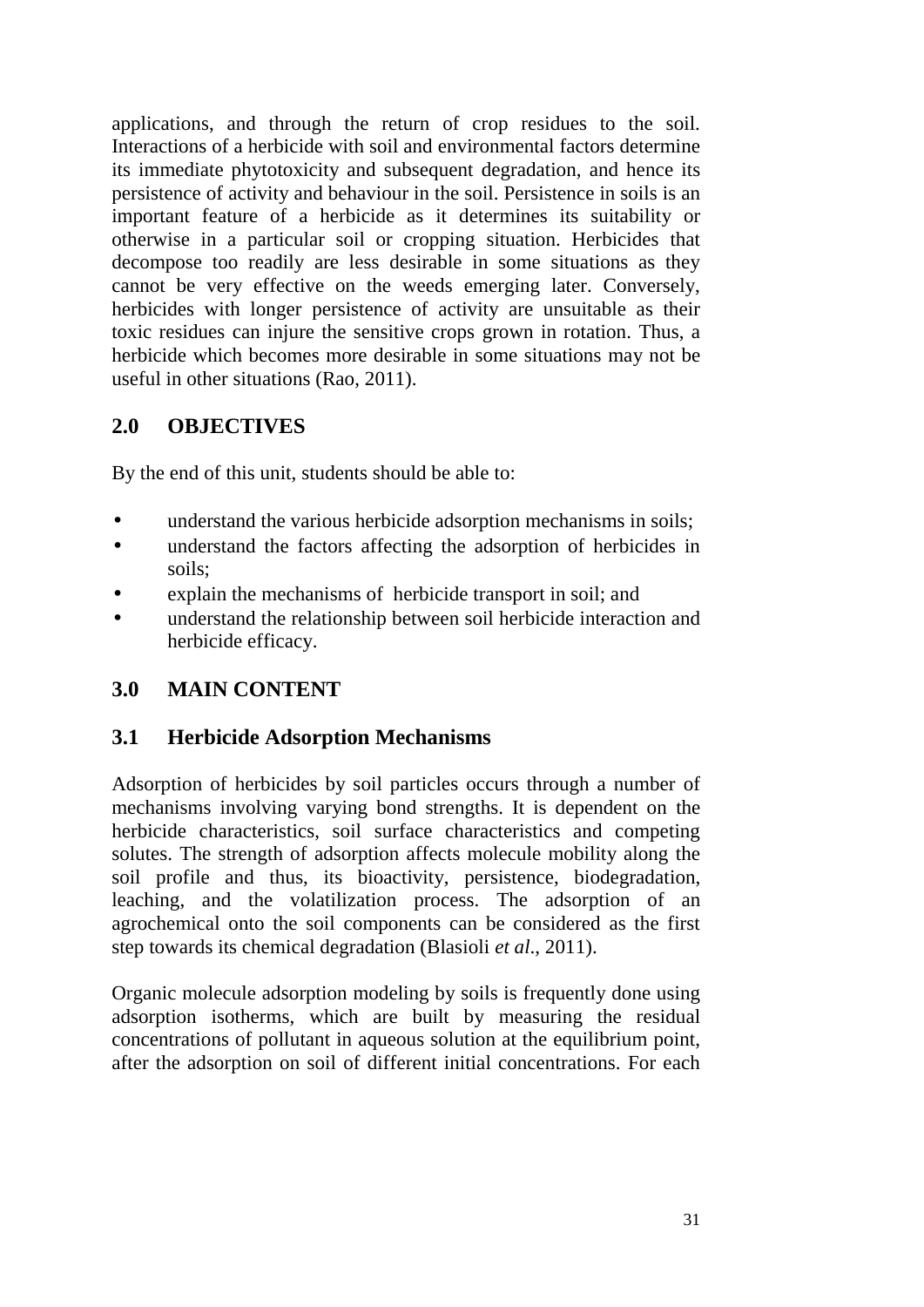concentration point, the adsorbed molecule concentrations are determined by the difference between initial and equilibrium concentrations. Adsorption data are commonly fitted using two different models described by the Langmuir and Freundlich equations (Blasioli *et al*., 2011).

The physicochemical mechanisms governing adsorption of herbicides by soil include hydrophobic partitioning, London-van der Waals forces, hydrogen bonding, cation and water bridging, anion exchange, ligand exchange, protonation, cation exchange and covalent bonding (Harper, 1994).

### **3.1.1 Hydrophobic partitioning**

This involves partitioning of an organic chemical from the aqueous phase into the more hydrophobic organic matter. Hydrophobic partitioning is the proposed mechanism of adsorption for chemicals in the soil though it is not widely applicable for herbicides (Rao, 2011).

# **3.1.2 London-van der Waals forces**

These are short-range bonds, resulting from a correlation in electron movement between two molecules to produce a small net electrostatic attraction. This mechanism is characterized by low heats of adsorption  $(20 \text{ kcal mol}^{-1} \text{ or } \text{less})$  or low binding strength and short residence time on the adsorptive surface  $(1 \times 10^{-2})$  s or less). This indicates that the strength of these bonds is weak and decreases with distance. The interaction is additive, however, and increases with area of contact. As a result, interactions caused by London-van der Waals forces are particularly important for neutral high molecular weight compounds (Rao, 2011).

### **3.1.3 Hydrogen bonding**

This involves dipole-dipole interactions involving an electrostatic attraction between an electropositive hydrogen nucleus or functional groups such as –OH and –NH and exposed electron pairs on electronegative atoms such as  $O<sub>-</sub>$  and  $N<sub>-</sub>$  electropositive atom. These bonds are stronger than London-van der Waals forces and can be both intra- and intermolecular. Hydrogen bonding is considered to be most prevalent in the bonding of herbicides to organic surfaces in the soil.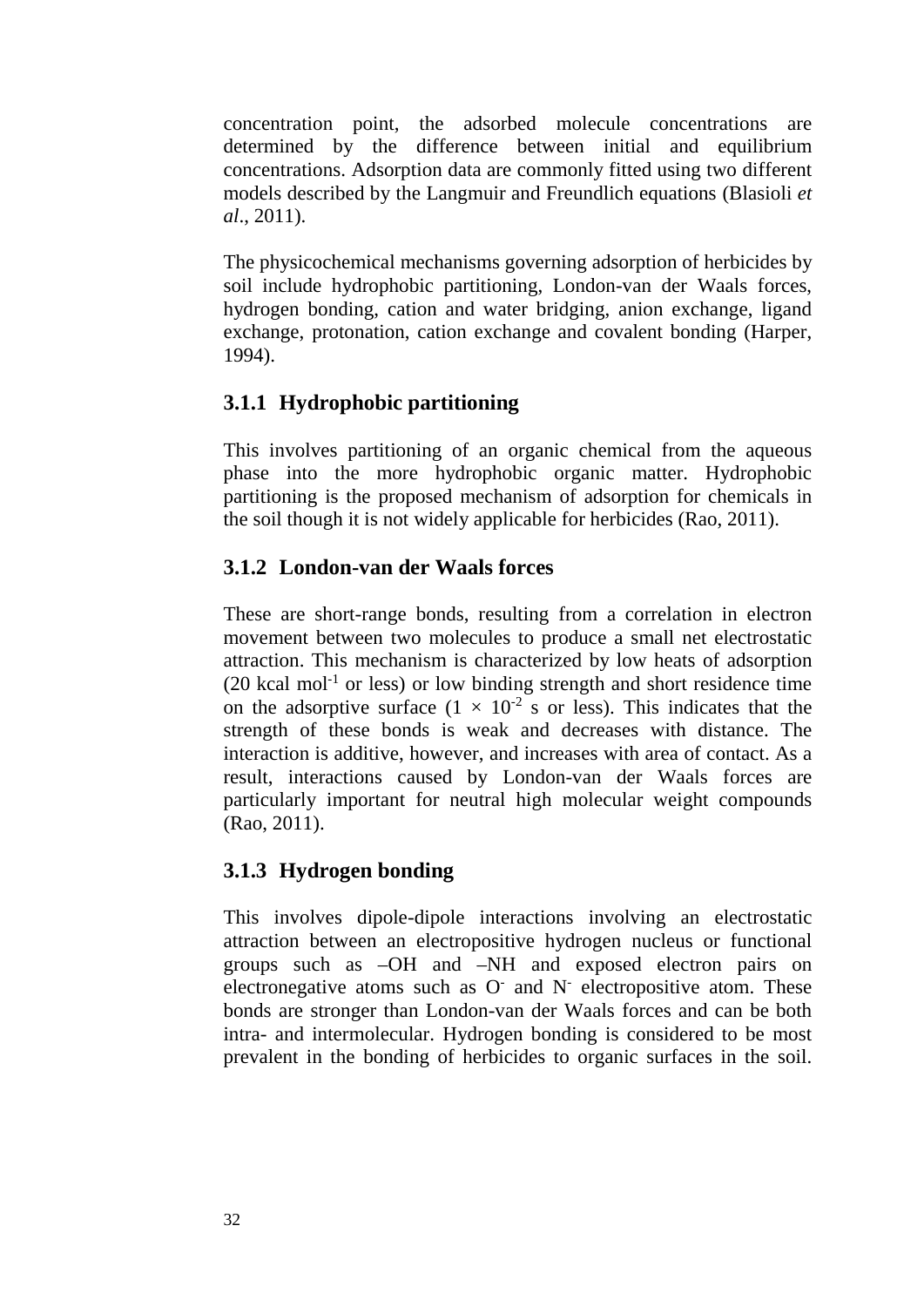Hydrogen bonding is a significant binding mechanism for triazines, sulfonylureas and aryloxyphenoxypropionics.

# **3.1.4 Cation and water bridgings**

These involve complex formation between an exchangeable cation and an anionic or polar functional group on the herbicide. In cation bonding, the organic functional group displaces hydrating water molecules around the cation to form the complex. Water bridging occurs when the organic functional group is unable to displace hydrating water molecules from the cation. Water bridging is more likely to occur with the larger, high valency cations such as  $Fe^{3+}$ ,  $Al^{3+}$  and  $Mg^{2+}$ . Cation and water bridging are proposed mechanisms of adsorption for fluazifop-butyl, glyphosate, and picloram (Rao, 2011).

# **3.1.5 Anion bonding**

This is a stronger adsorption mechanism caused by an electrostatic attraction of an anion to a positively charged site on the soil surface. This mechanism becomes significant only in acidic soils containing a pH-dependent charge from kaolinite or amorphous aluminosilicates and iron oxides. Anion bonding is a predominant adsorption mechanism in herbicides having dissociated functional groups such as carboxylates.

# **3.1.6 Ligand exchange**

This mechanism involves displacement of an inorganic hydroxyl or water molecule from a metal ion at a hydrous oxide surface by a carboxylate or hydroxyl on an organic molecule. This is the mechanism proposed for adsorption of chlorsulfuron and possibly other sulfonylurea herbicides on iron oxides.

# **3.1.7 Protonation**

In protonation, a charge-transfer complex is formed when a functional group like an amino or carboxyl group forms a complex with a surface proton. For herbicides with basic functional groups, protonation is a significant adsorption mechanism at acidic mineral surfaces at low pH and water content. These include fluazifop, chlorsulfuron and certain triazines.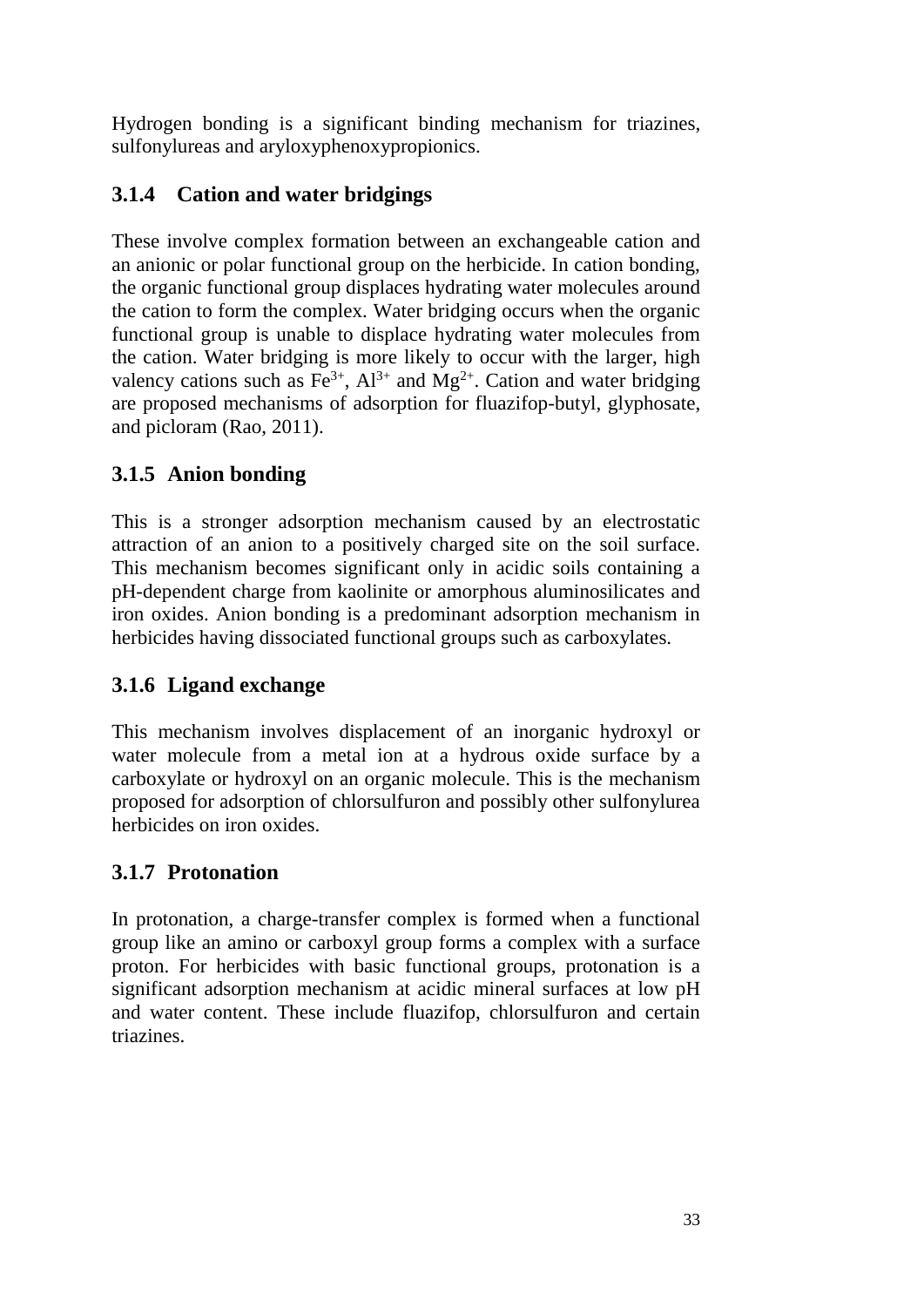# **3.1.8 Cation exchange**

This involves exchange of cations through an electrostatic attraction on the soil surface. This mechanism is predominant in herbicides which are predominantly cationic, such as paraquat and diquat. Weakly basic herbicides with functional groups such as amines and heterocyclic N compounds may protonate to form the cationic form. Bypyridiliums, triazines and fluridone are adsorbed by the cation exchange mechanism (Rao, 2011).

#### **3.1.9. Covalent bonding**

This is an irreversible binding of herbicides and other metabolites to soil organic matter. It is formed by oxidative coupling and enzymatic polymerization. Covalent bonding reduces the availability and extractability of absorbed herbicides.

#### **3.2 Factors Affecting the Adsorption of Herbicides**

The ability of herbicides to adsorb on soils and sediments and their tendency to desorb are the most important factors affecting soil and water contamination (Blasioli *et al*., 2011). Several factors affect the adsorption of herbicides by soils. These include: a) type of clay colloid, b) soil organic matter, c) soil pH, d) moisture content, e) chemical nature of the herbicide and f) leaching.

### **3.2.1 Clay colloid**

Clay colloid refers to the microscopic  $(0.001)$  to 1  $\mu$  in diameter) inorganic and organic particles in the soil. These particles have an extremely large surface in proportion to a given volume. Clay particles have negative charges and hence can attract to their surface positive ions (cations).

There are three major groups of clays: montmorillonite, illite and kaolinite. Montmorillonite is an expanding lattice clay providing both external and internal adsorptive surfaces. It has three layers, with one layer of aluminium oxide lying between two layers of silicon oxides. Illite is also a three-layered clay, but it lacks the expanding lattice character which makes it less adsorptive of herbicide molecules than montmorillonite clay. On the other hand, kaolinite is only a two-layered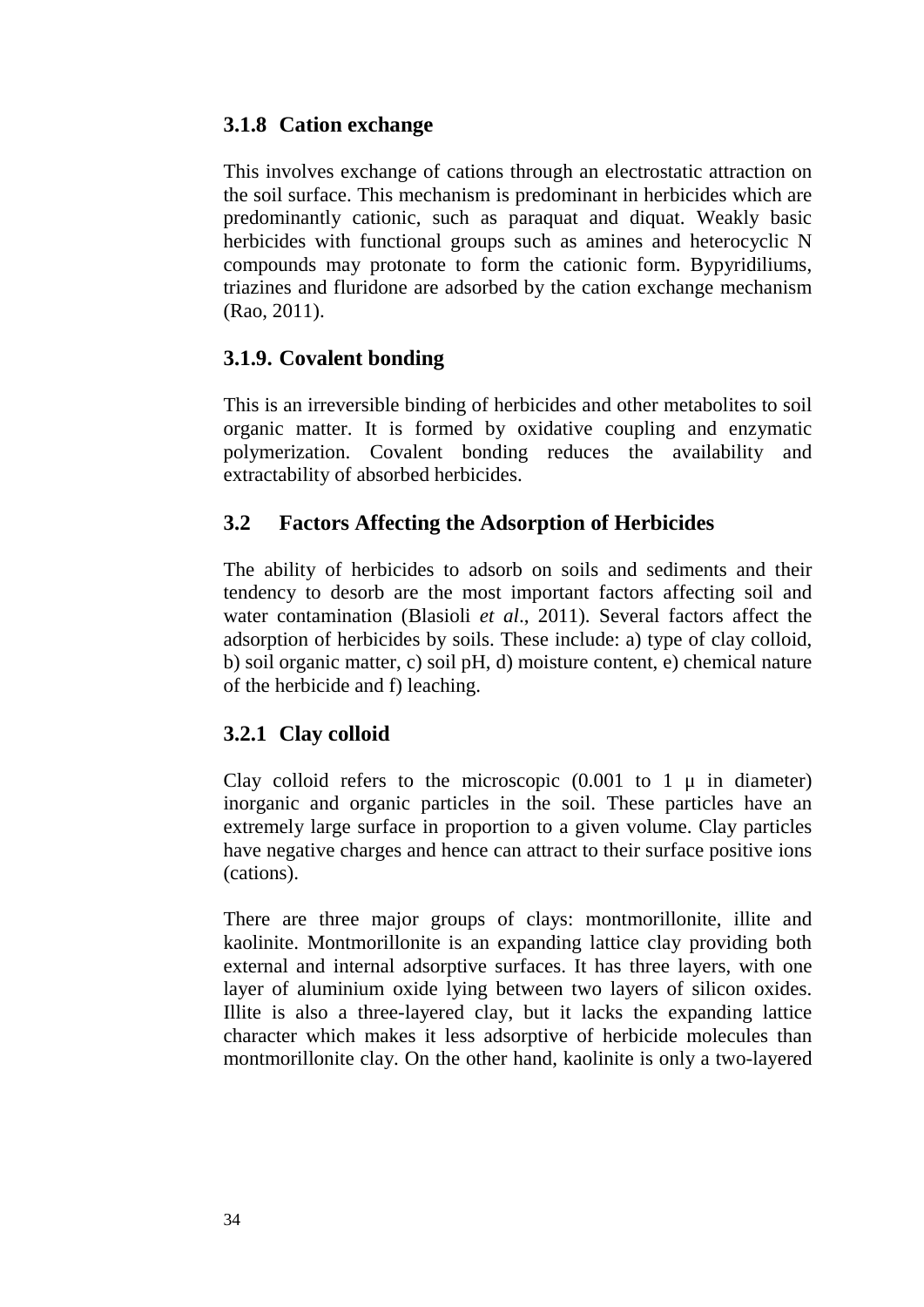clay, with alternate layers of aluminium and silicon oxides. There are few residual charges in kaolinite clay, making it the least adsorbent of the three clays. However, kaolinite has one hydroxyl surface, which makes it adsorb some organic chemicals more strongly than the other clays (Rao, 2011).

The strength of adsorption follows the order of montmorillonite>illite>kaolinite. Montmorillonite adsorbs considerably more of various herbicides than illite and kaolinite.

# **3.2.2 Soil organic matter**

The most significant factor affecting adsorption and hence, the behaviour of herbicides in soils is soil organic matter. The organic matter is made up of humic materials, plant and animal residues, and soil microbes. Soil humic materials consists of three components: a) humic acid, the alkaline soluble and acid insoluble fraction, b) fulvic acid, the alkaline soluble and acid soluble fraction, and c) humin, the alkaline insoluble and acid insoluble fraction (Harper, 1994). The humic acids are responsible for stable bonding during herbicide adsorption. Plant residues, following decomposition in soil, have a much greater adsorption capacity than the soil itself. Dao (1991) reported that decaying wheat straw adsorbed metribuzin better than the undecayed wheat straw. This increase in soptive capacity was attributed to a decline in cellulose and its concomitant proportional increase in lignin. The humic material has a primary influence in the adsorption of several herbicides including 2,4-D, chlorsulfuron, picloram, linuron and metribuzin (Rao, 2011).

# **3.2.3 Soil pH**

.Soil pH affects the detoxification of herbicides by affecting the ionic or molecular character of the chemical, the ionic character and the CEC of soil colloids, and the inherent capacity of soil microorganisms to react with the herbicides.

Hydrogen ions have a positive electrical charge, indicating that they can be bound to the negatively charged soil and organic matter particles. The more free sites clay and organic matter particles have on them, the more hydrogen and other ions that can be bound to these particles. These binding sites, also called exchange sites, indicate the cation exchange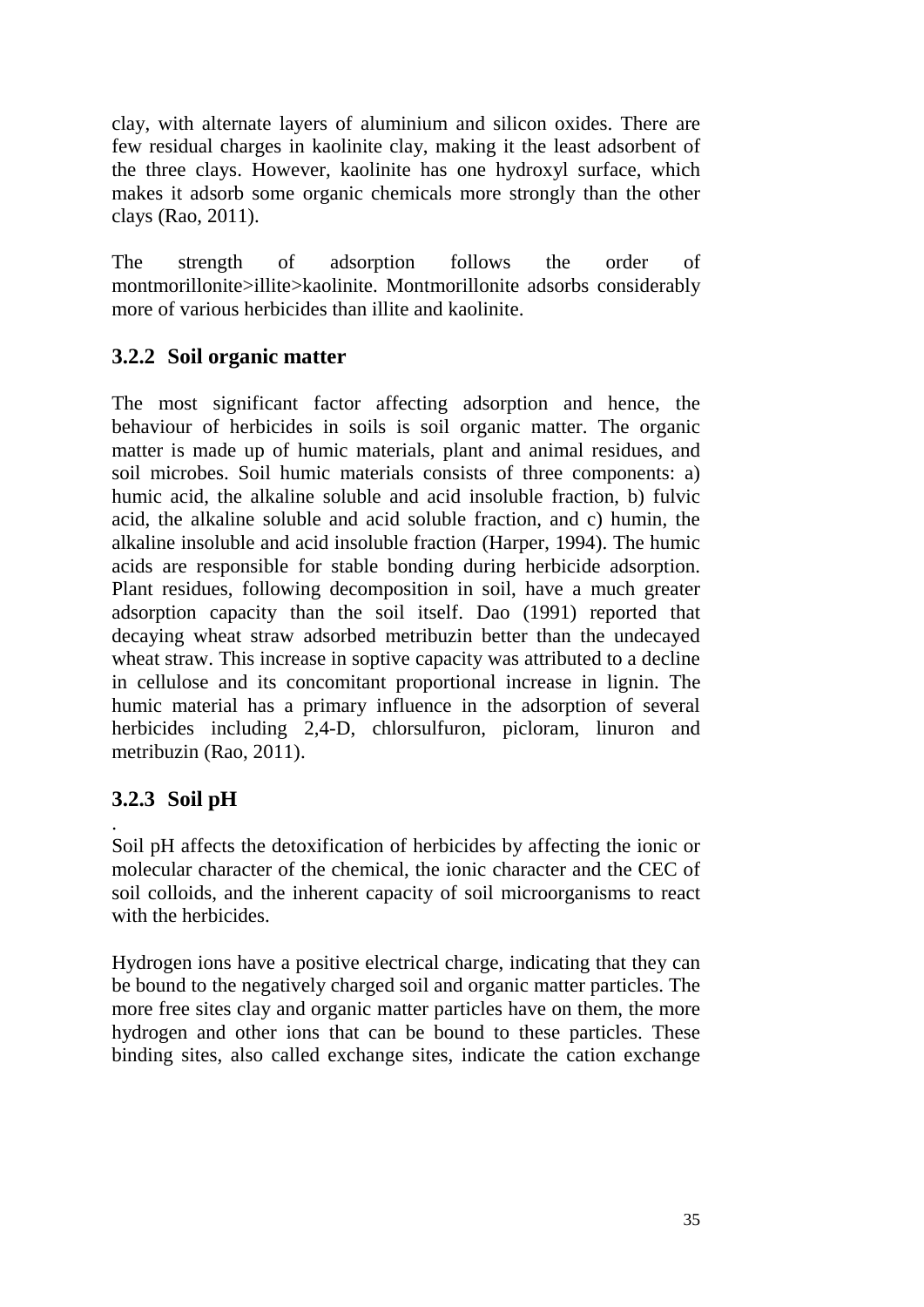capacity (CEC) of the soil. Thus, soils with greater CEC have more exchange sites. Additionally, the more exchange sites a soil has, the more hydrogen ions that can be held to the soil for eventual release into the soil solution (Rao, 2011). This is referred to as reserve acidity, which explains why an acid soil with high CEC needs more time for neutralization than an acid soil with low CEC.

Many herbicides are ionic which enables them, when in solution, to give off or attract hydrogen ions depending on the pH of the solution. For example, 2,4-D, MCPA, dicamba, chloramben, picloram, etc., which are acidic in character, can release hydrogen ions in a neutral or basic solution, while herbicides such as s-triazines, substituted ureas, phenyl carbamates, amides, etc., which are chemically basic in nature, can accept hydrogen ions in an acidic solution. Other herbicides, such as diquat and paraquat, are so basic that they are positively charged in virtually all soil pH values.

### **3.2.4 Soil moisture**

The soil moisture content has a pronounced effect on both the degree of adsorption and the phytotoxicity of herbicides present in the aqueous phase. Herbicides reaching the soil are partitioned into adsorption and solution phases, moving through the soil either by molecular diffusion or by mass flow with the movement of water.

The amount of herbicide present in solution depends on the solubility of the herbicide in water and the amount adsorbed by soil colloids. The availability of a herbicide for plant uptake is related to its desorption into water solution. Thus, if a herbicide moves with the water, it may be completely removed from the soil profile and leached down to groundwater and streams.

Most of the herbicides have lower phytotoxicity at lower soil moisture contents. This is related to the degree of competition of the organic compound for adsorption sites at different moisture levels. Water is a polar compound and is strongly adsorbed by mineral colloids. At low moisture levels, the number of water molecules present to compete for adsorption sites is relatively small and fewer polar organic molecules may be able to compete more favourably for the available sites to be adsorbed. As the moisture content increases, the number of water molecules increases, resulting in reduced adsorption of the organic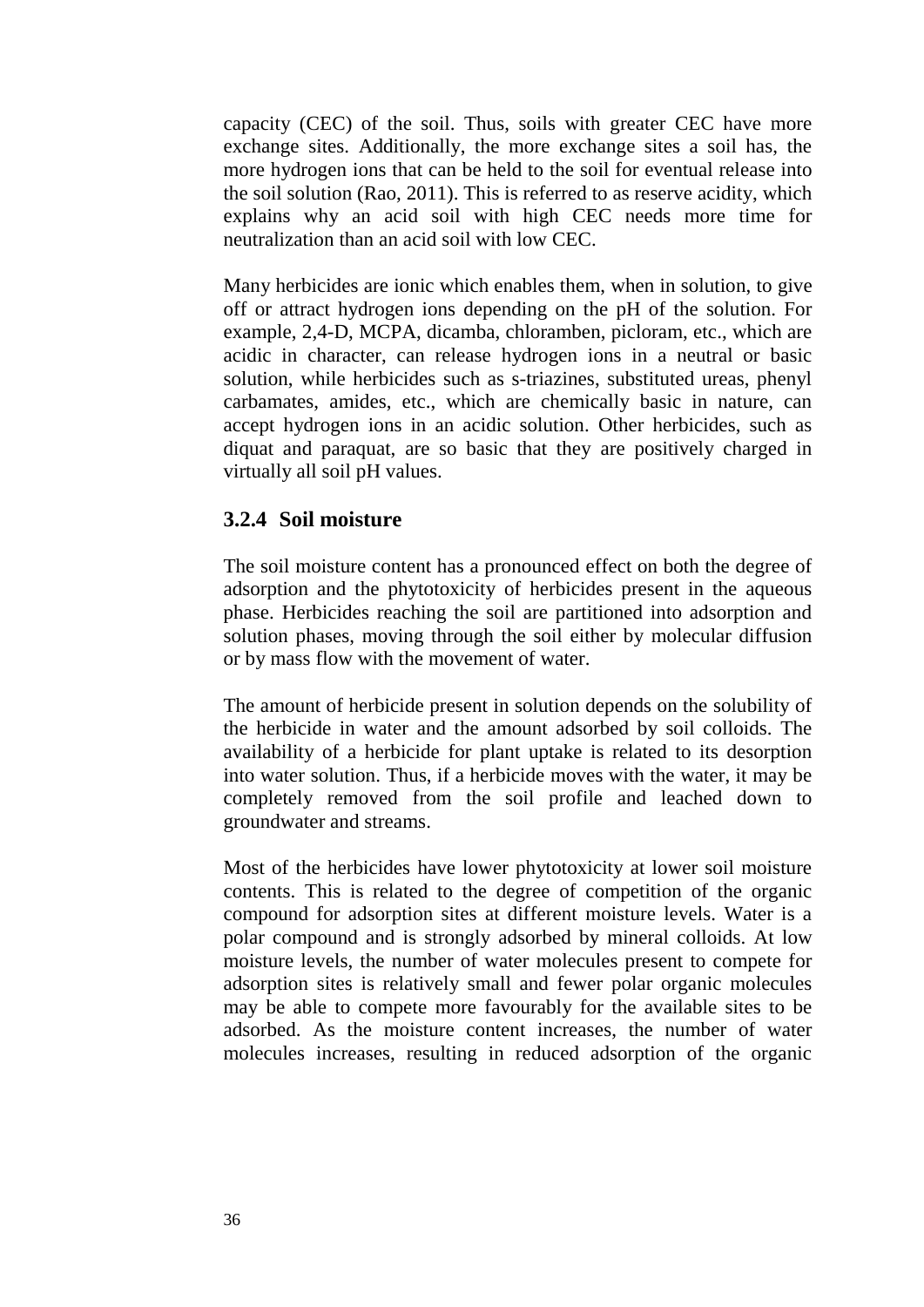molecules. If the organic molecules have been adsorbed under conditions of low moisture and then the moisture level is increased, the adsorbed organic molecules may be displaced by water molecules and made available in soil solution for plant absorption (Rao, 2011).

# **3.2.5 Chemical nature of herbicides**

Herbicides are classified into several groups depending on base structure of the herbicide molecule. Herbicides within the principal group can be loosely categorized as permanently ionized (i.e. quaternary ammonium compounds), ionizable (i.e. triazines) or neutral (carbamothioates) (Harper, 1994). Different functional groups on the base structure lead to a range of polarity and ionizability within a herbicide group. Substitution of functional groups on the base chemical structure also brings about changes in water solubility, volatility, adsorption strength and adsorption mechanisms as also charges in herbicidal activity (Rao, 2011).

Generally, soil and organic matter particles have negative electrical charges. Herbicides having positive charges are attracted and bound to them. Most organic molecules ionize only under certain pH conditions. The pH of ionization may range from -0.5 to 11.2 depending on the functional group. Compounds that ionize at these extremes would be unlikely to occur as ions in soils. Within the normal pH range of soils, 4.0 to 9.0, dissociation usually takes the form of  $H^+$  loss by acids and  $H^+$ gain by bases.

The weakly basic herbicides such as triazines and triazoles, which are less effective in soils of low pH, adsorb hydrogen ions in an acidic solution and become cationic. More atrazine is adsorbed by a muck soil at pH 3.2 than at 5.3, as little atrazine (ionization constant, pKa, 1.85) would exist as cation at pH 5.3. Adsorption is generally more pronounced when the pH of the soil is near the pKa of the herbicide. In high pH soils, triazines are desorbed into the soil solution, which results in greater availability of the chemical for uptake by plants and possible risk of injury even at rates considered safe. The strongly basic herbicides such as paraquat and diquat are so rapidly and tightly bound to montmorillonite clay and organic matter that they are virtually inactivated as soon as they come into contact with the soil (Rao, 2011). The strongly acidic herbicide glyphosate is adsorbed more at low pH. It is readily bound to kaolinite, illite and bentonite clays, and to charcoal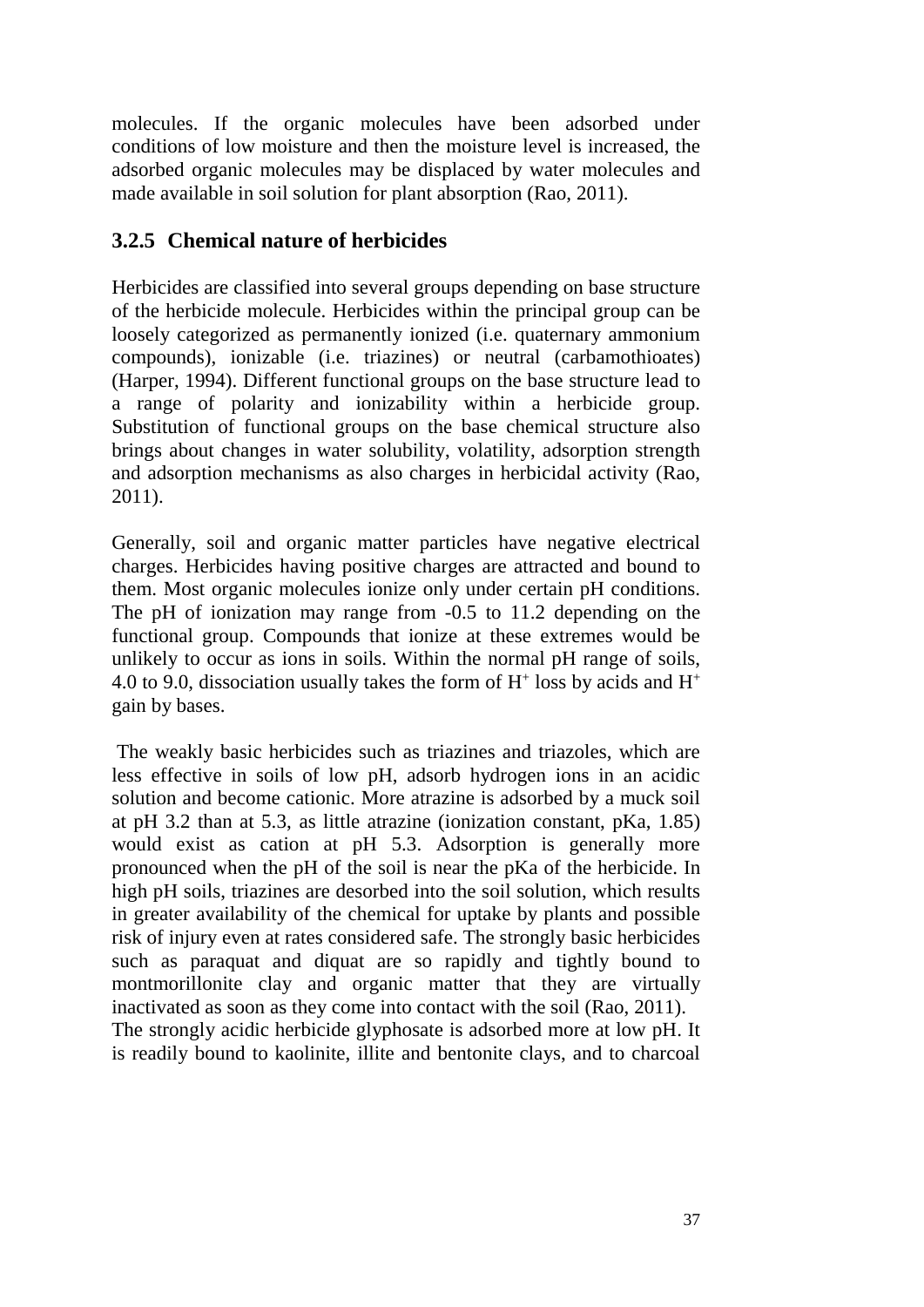and muck. The strongly acidic herbicides such as benzoic acids, phenols, aliphatics and nitriles posess carboxyl, phenolic or phosphonic functional groups and ionize in soil solution to become anions. The weakly acidic herbicides such as 2,4-D, dicamba and dinoseb are less active at a soil pH 5.0 or below. They tend to be repelled by, rather than attracted to, the negatively charged soil and organic matter surfaces. With the decrease in percentage of negatively charged herbicide molecules at low pH, adsorption increases, and hence their low activity at pH below 5.0.

The non-ionic herbicides such as diuron and other urea herbicdes, and trifluralin and other dinitroanilines, which do not ionize significantly in soil solution can also be affected by soil pH, but to a much lesser extent than the basic and acidic herbicides. These non-ionic herbicides are adsorbed through physical adsorption forces (Rao, 2011).

# **3.2.6 Leaching**

Leaching refers to the movement of herbicides with water within the soil profile. This is influenced by the chemical nature of a herbicide, the adsorptive capacity of the soil and the amount of water available for downward movement through the soil. These aspects have earlier been discussed.

Leaching affects the selectivity of herbicides and by extension their relative efficacy. Excessive leaching to the deeper soil layers may render the herbicide less effective on shallow-rooted weed species, but could make it effective on deep-rooted ones. In such a situation, a shallowrooted crop species may exhibit tolerance while deep-rooted crop plants become susceptible. Irrigation or rainfall following herbicide application has a profound effect on leaching and crop and weed tolerance to a herbicide.

# **3.3 Herbicide Transport in Soil**

Herbicide absorption by plants occurs primarily from free herbicide content available in soil water. The processes that control the concentration of herbicide in soil water are: a) solubility of the herbicide, b) adsorptive capacity of the soil for the herbicide and c) water content of the soil. However, there is no general correlation between the water solubility of herbicides and the concentration of herbicides that remain free in equilibrium soil solution, because the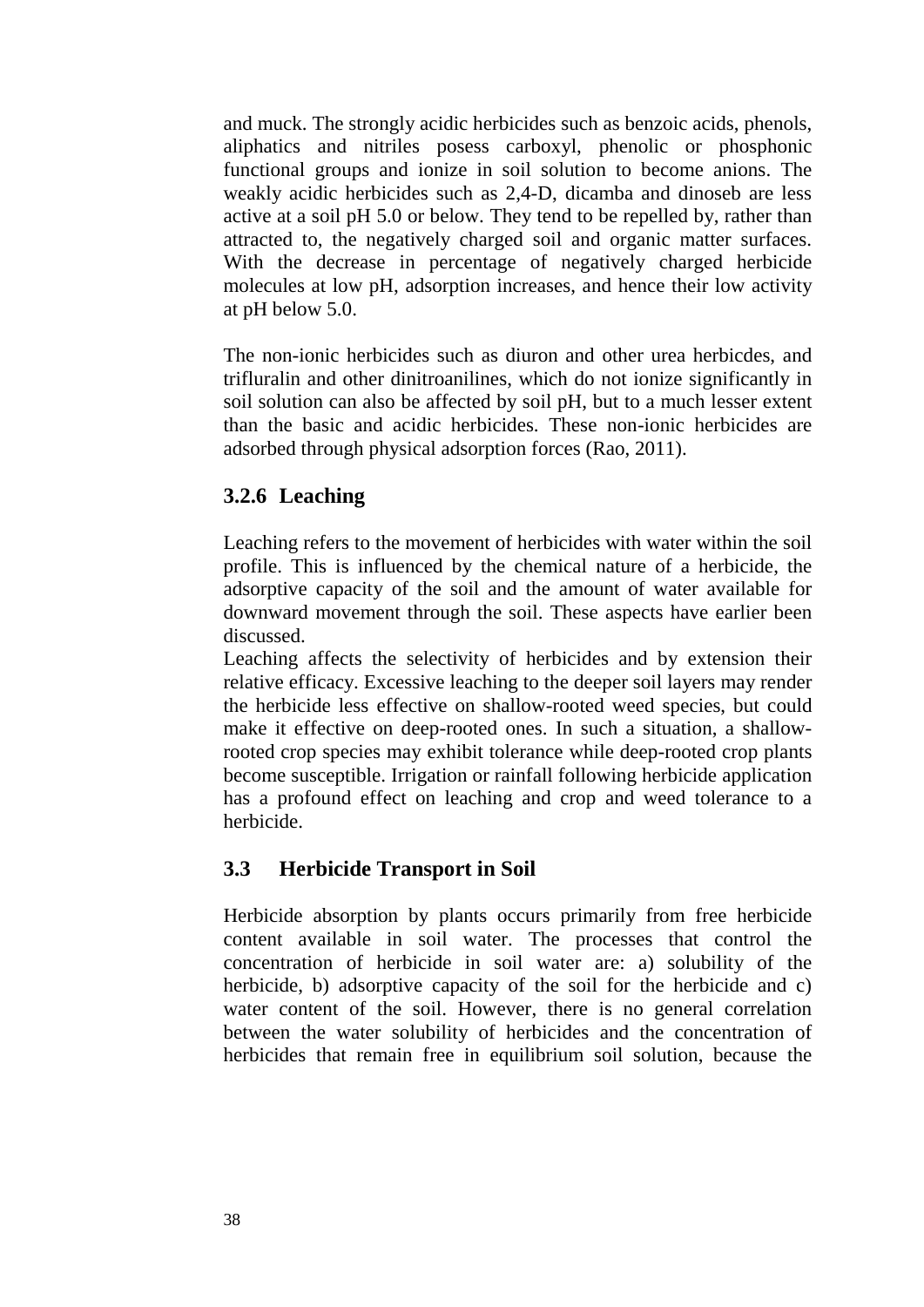adsorption of herbicides by soil is the main factor controlling the concentration of the solution. Soil water content affects the rate of transpiration, mass flow and molecular diffusion in the liquid phase, thus controlling the rate at which herbicide is transported in the liquid phase to the site of action in plants. Soil water content also determine the pore space diffusion in the vapour phase, which affects the rate of herbicide uptake by roots (Rao, 2011).

# **3.3.1 Diffusion transport**

Diffusion is the movement of nutrients to the root surface in response to a concentration gradient. Herbicides are distributed in soil among solid, air and liquid phases. Herbicide molecules in the liquid or gas phase are in a state of random motion with more molecules moving out of the high concentration region to the dilute region along the concentration gradient. The diffusion rate in a very dry soil increases rapidly as the soil moisture content increases, while the diffusion rate in moist soils increases as the temperature increases.

Herbicides diffusing primarily in soil air are not active in extremely dry soil. Hence, incorporation of herbicides such as trifluralin and triallate may not lead to satisfactory weed control in dry soils, with soil moisture content below the permanent wilting point, unless soil moisture content is increased by way of rainfall or irrigation. The slight activity of herbicides at low vapour pressure in dry soils may be due to diffusion in the vapour phase. The efficacy of herbicides with low vapour pressures increases as the soil moisture content increases. The lack of herbicidal efficacy in dry soil may be attributed to insufficient water content to move the herbicide into the root zone or due to reduced diffusion of some herbicides in soil water to the emerging roots (Rao, 2011).

# **3.3.2 Mass flow transport**

Mass flow is the movement of dissolved nutrients into a plant as the plant absorbs water for transpiration. The process is responsible for most transport of nitrate, sulphate, calcium and magnesium. The amount of herbicide that reaches the roots by mass flow is calculated by the volume of water transpired from leaves. The water flow through the soil-plant system occurs along a potential gradient, which must decrease continuously from the soil through the plant to the atmosphere for transpiration to occur. However, the mass flow of water and dissolved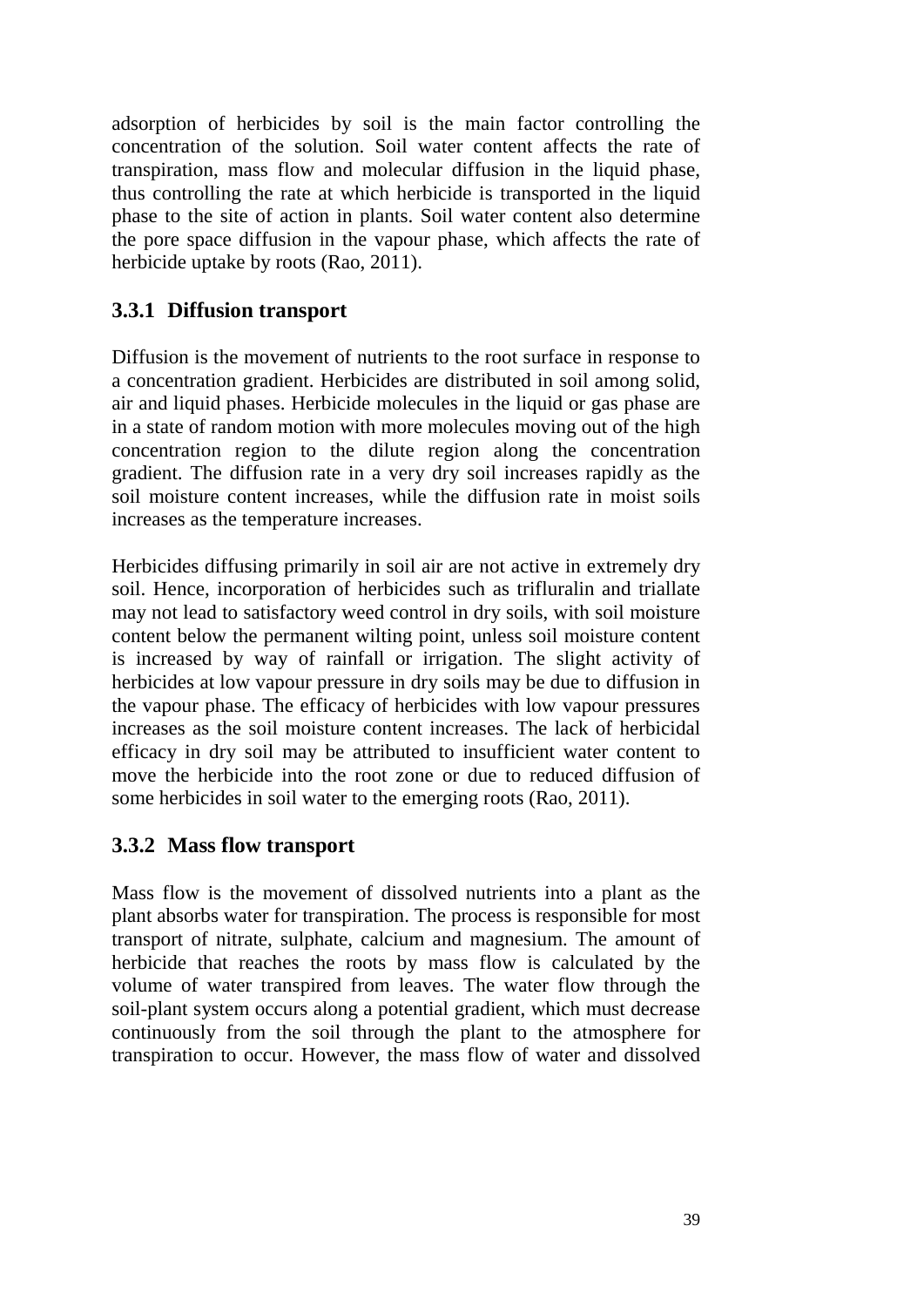herbicide to the plants varies greatly depending on soil and atmospheric conditions.

The rate of water transfer in the soil-root-leaf part of the pathway to the air is described by the following equation (Nye and Tinker, 1977):<br>Water potential in soil (Ws)-Water potential in leaf (WI)

Rate of transpiration  $(Q) = \frac{W \text{ act potential in son (Ws)-Wate potential in leaf (Wl)}}{\text{Resistance to water flow in plant (Rp)+Resistance to water flow in}}$ 

The resistance in plant and soil (Rp+Rs) increases greatly as the soil water content falls and as the relative transport rate also decreases (Rao, 2011). Generally, water will be transported through the soil-plant system fast enough to meet the potential transpiration demands only when the soil water potential is at a very small absolute value. The potential transpiration rate will depend on meteorological parameters such as incident radiation, temperature and wind speed. Normally, there is good correlation between the uptake of herbicides by plants and the rate of transpiration at varying soil moisture contents. The concentration of a herbicide in plant leaves is related to total uptake and rate of plant growth.

### **3.3.3 Effect of Rainfall on Herbicide Transport**

Rainfall is necessary for the activation of soil-applied herbicides as the downward flow of water transports herbicides to the root zone. The placement or position of the herbicide moving along the water flow is dependent on the amount of rainfall, amount of moisture in the soil, soil composition, adsorption of the herbicide by soil, speed of adsorption and desorption, permeability and amount of dispersion (Rao, 2011).

Movement of herbicides after rainfall depends on their relative mobility in soil. The herbicides range between those which move freely (moving with a wetting point) to those which are almost immobile. The herbicides with lowest adsorption coefficients move into the 5 to 10 cm soil layer, while those with higher adsorption coefficients will remain above 5 to 10 cm depth. However, herbicides with lower adsorption coefficients move readily into the root zone, in which case herbicide selectivity is based on depth protection. Herbicides with higher adsorption coefficients remain in the surface layer, although these may flow through the large soil pores and cracks to the root zone even with a moderate rainfall (Rao, 2011).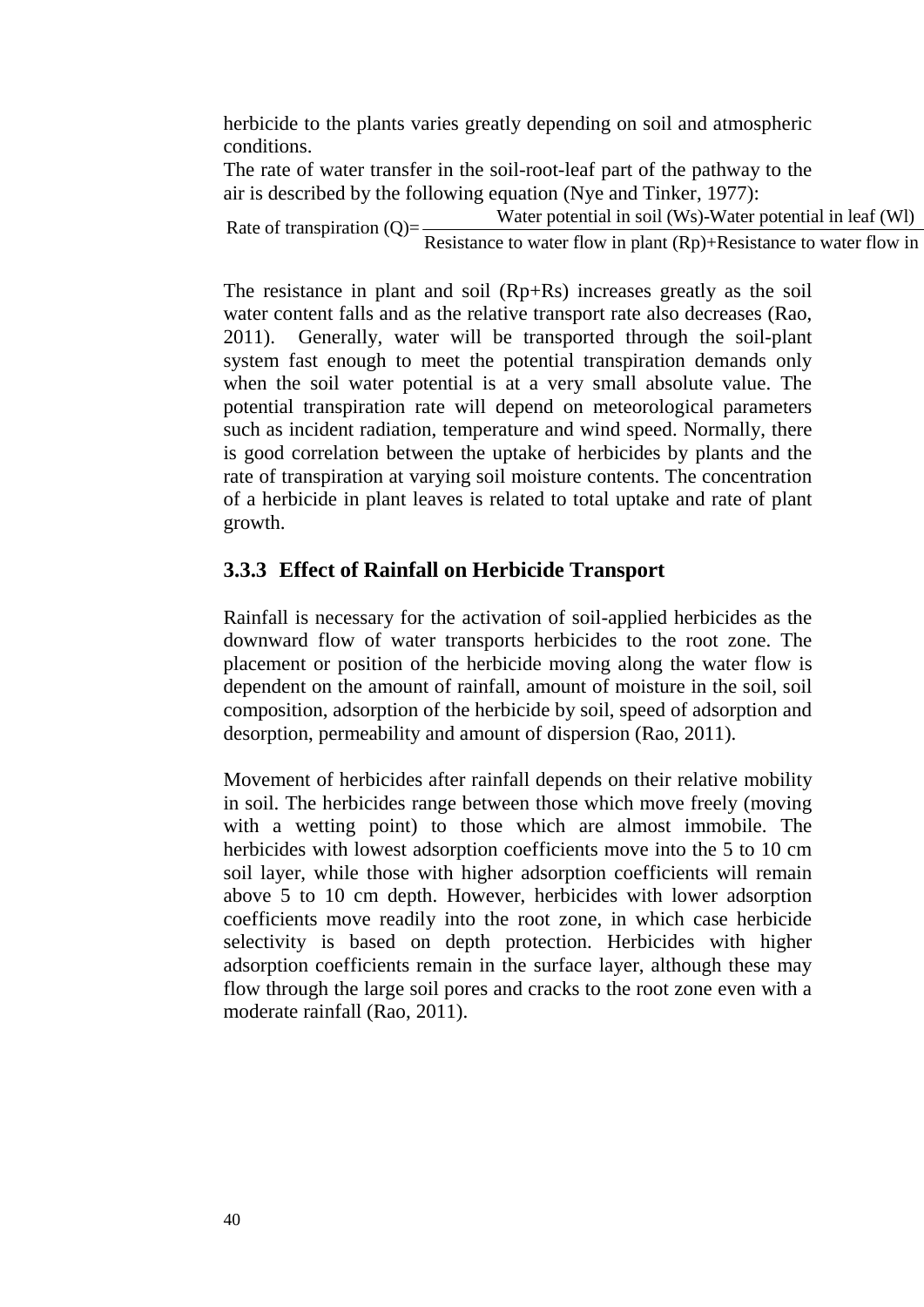For most soil-applied herbicides, rainfall shortly after application is important for good herbicidal activity. Soil incorporation tends to improve weed control under all climatic conditions for herbicides that are highly volatile and strongly adsorbed by soil or absorbed into plants primarily by roots.

# **4.0 CONCLUSION**

The prediction of the movement and the fate of herbicides in soils constitute an important strategy in limiting their environmental impact. The understanding of soil phase characteristics and the mechanisms involved in herbicide transformation can help to understand the fate of herbicide in soil. The physicochemical properties of herbicides affect their behaviour in soil and regulate their interaction mechanisms with organic and inorganic soil phases.

# **5.0 SUMMARY**

In this unit we have learnt that:

- i. Adsorption of herbicides by soil particles occurs through a number of mechanisms including hydrophorbic partitioning, hydrogen bonding, cation and water bridgings, protonation, cation exchange, covalent bonding, etc;
- ii. Several factors affecting the adsorption of herbicides by soils include: a) type of clay colloid, b) soil organic matter, c) soil pH, d) moisture content, e) chemical nature of the herbicide and f) leaching;
- iii. Herbicide transport in soil occurs through diffusion and mass flow transport; and
- iv. Rainfall is necessary for the activation of soil-applied herbicides.

# **6.0 TUTOR MARKED ASSIGNMENT**

- 1. Explain any five of the physicochemical mechanisms governing adsorption of herbicides by soil.
- 2. Explain how adsorption of herbicides by soil is affected by soil organic matter, soil pH and soil moisture.
- 3. Discuss the effect of rainfall on herbicide transport in soil.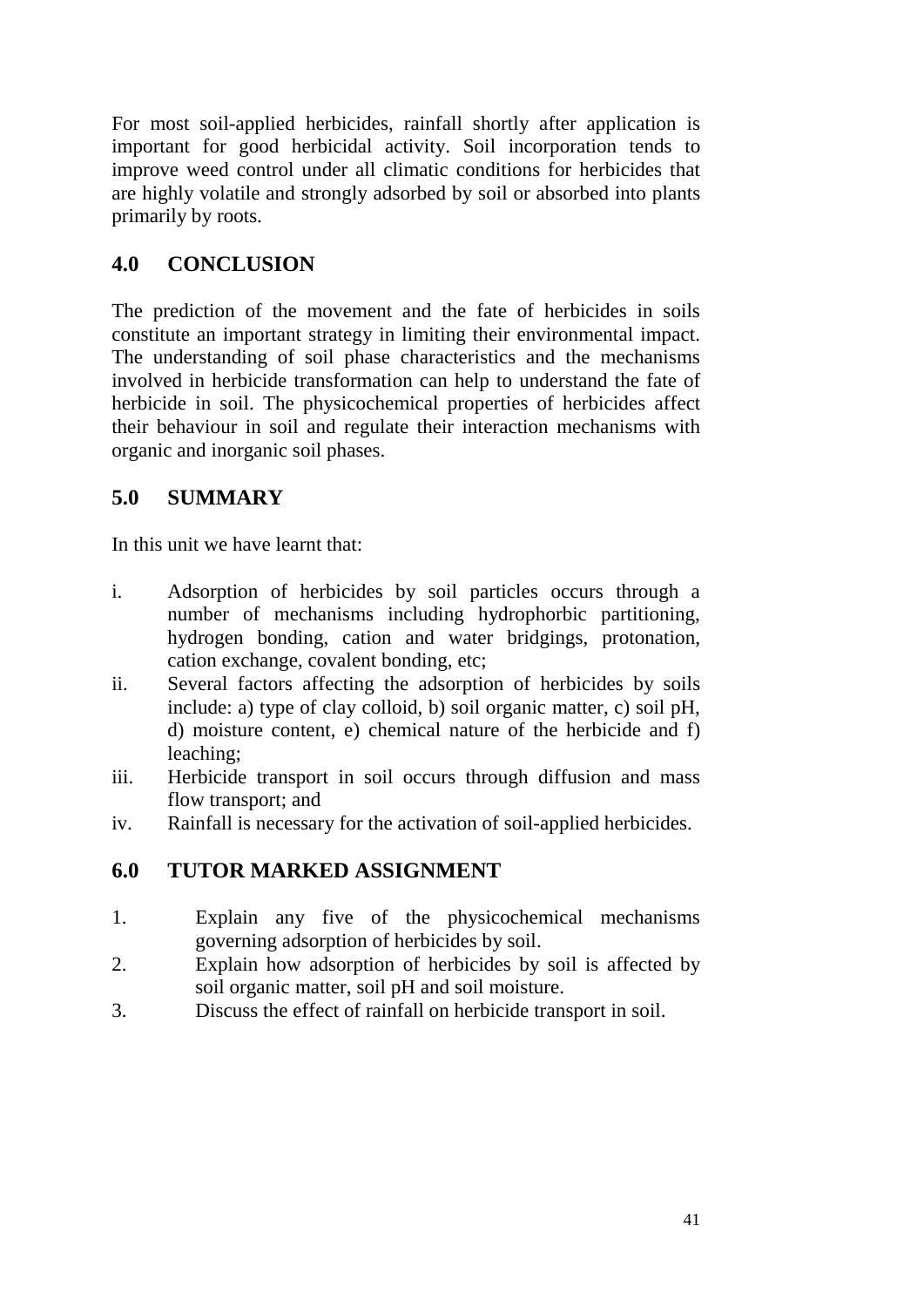#### **7.0 REFERENCES**

- Blasioli, S., Braschi, I. and Gessa, C.E. (2011). *The Fate of Herbicides in Soil.* In: Herbicides and Environment (Ed. Andreas Kortekamp). Croatia: InTech. Pp. 175-194.
- Dao, T.H. (1991). Field decay of wheat straw and its effects on metribuzin and S-ethyl metribuzin sorption and elution from crop residues. *Journal of Environ. Sci. Technol*. 20:203-208.
- Harper, S.S. (1994). Sorption-desorption and herbicide behaviour in soil. *Rev. Weed Sci*. 6: 207-225.
- Nye, P.H. and Tinker, P.B. (1977). *Studies in ecology.* Vol. 4. *Solute movement in the soil-root system*. Univ. Calif. Press, Berkeley and Los Angeles, USA. 342 pp.
- Rao, V.S. (2011). *Principles of Weed Science*. Oxford & IBH Publishing Co. PVT. Ltd. New Delhi. 555 pp.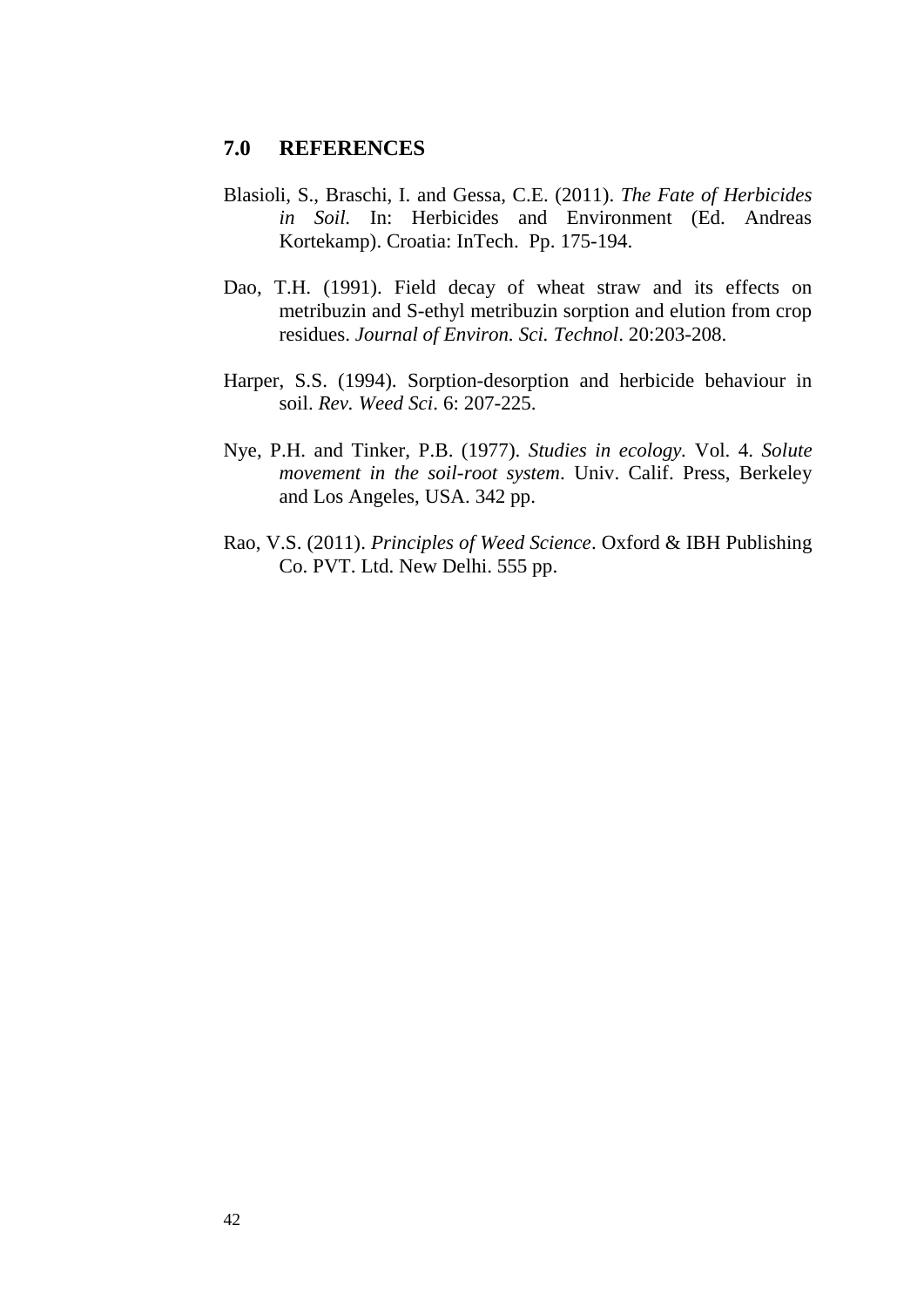# **UNIT 5 FUMIGANT ACTION AND SYSTEMATIC ACTIVITY**

# **CONTENTS**

- 1.0 Introduction
- 2.0 Objectives
- 3.0 Main content
	- 3.1 Types of Fumigation
		- 3.1.1 Space fumigation
		- 3.1.2 Soil fumigation
	- 3.2 Types and Nature of Fumigants
	- 3.3 Advantages and Disadvantages of Fumigation
	- 3.4 Factors that Modify Fumigant Effectiveness
		- 3.4.1 Pests to be controlled
		- 3.4.2 Temperature
		- 3.4.3 Moisture
		- 3.4.4 Air movement
		- 3.4.5 Structure, Site or Commodity
		- 3.4.6 Method of application
	- 3.5 Safety Recommendations
		- 3.5.1 Personnel
		- 3.5.2 Protective equipment
	- 3.6 Storing, Handling and Disposing of Fumigants
		- 3.6.1 Hazardous materials management
		- 3.6.2 Spill and leak procedures
- 4.0 Conclusion
- 5.0 Summary
- 6.0 Tutor Marked Assignments
- 7.0 References and other Resources

# **1.0 INTRODUCTION**

Fumigation is the use of poisonous gases to kill pests in an enclosed area. It is the most effective way to reach pests in their most remote hiding places. Fumigants are broad-spectrum pesticides, killing all species of arthropods and rodents that are likely to be found in a building. To be effective, fumigants must reach target pests as gases entering the insect's body through the body wall or respiratory system. Fumigants penetrate into many areas of a building not accessible by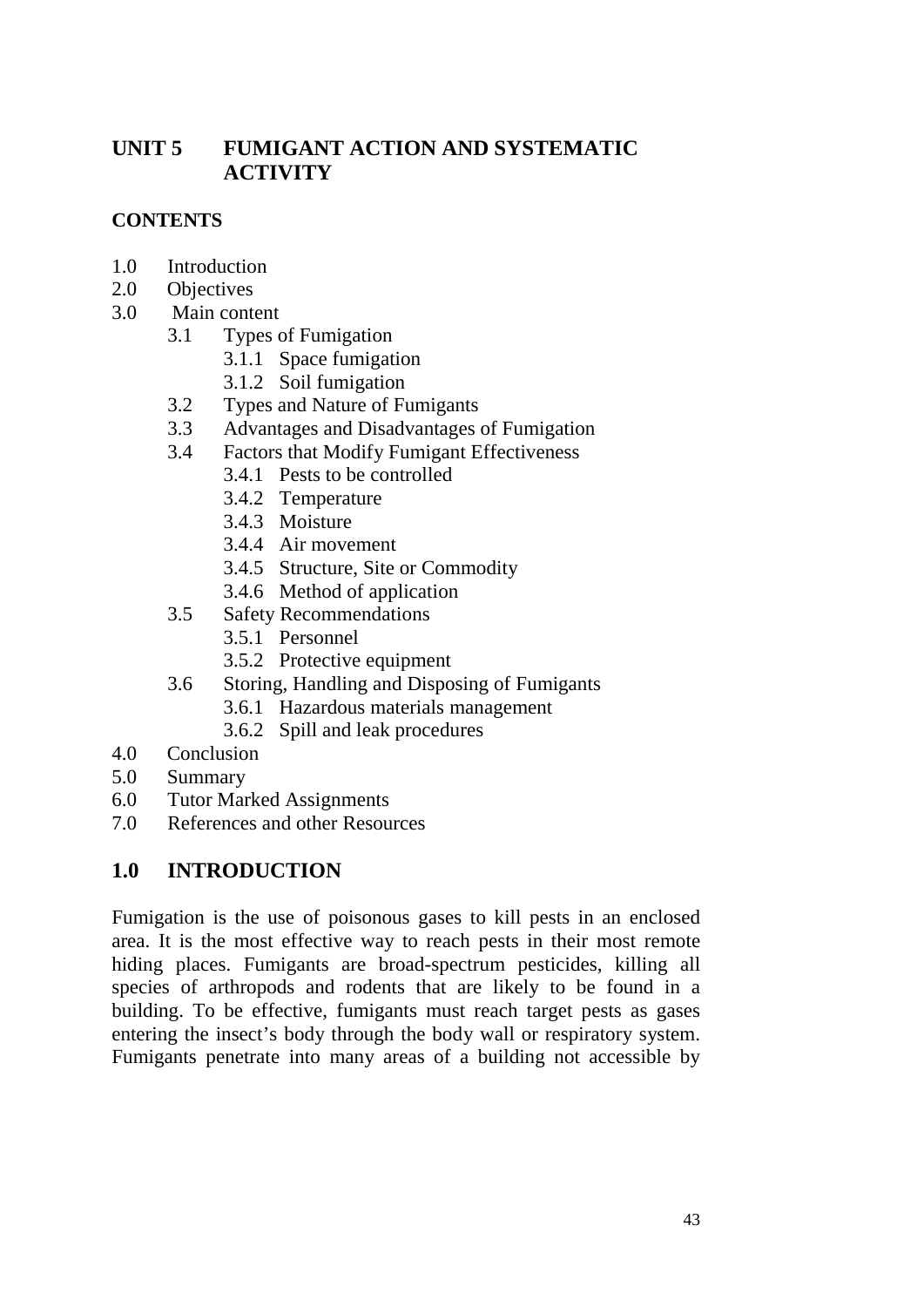sprays or dusts, even penetrating into the burrows of wood-infesting insects, as well as into the centre of tightly packed commodities, such as tobacco in hogsheads, bales, cases or grain in large silos or storage bins. A fumigant gas generally does not leave unsightly, odorous, or hazardous residues.

# **2.0 OBJECTIVES**

By the end of this unit, students should be able to:

- explain what fumigants are and how they work.;
- outline the factors modifying the effectiveness of fumigants; and
- understand the principles behind storage, handling and disposal of fumigants.

# **3.0 MAIN CONTENT**

# **3.1 Types of Fumigation**

Fumigants are Restricted-Use pesticides because of their high acute toxicity, primarily by inhalation. They can act as respiratory poisons, anesthetics or narcotics or enzyme poisons. The two types of fumigation commonly used are space fumigation and soil fumigation.

# **3.1.1. Space fumigation**

The term "space fumigation" is convenient for the designation of a wide range of treatments in enclosed spaces, which either contain infested materials or residual insect populations. Space fumigation includes empty building fumigation, farm grain storage fumigation, rodent burrow fumigation, vehicle fumigation, tarpaulin fumigation, etc.

# **3.1.2 Soil fumigation**

Soil fumigation involves the use of pesticides that, when applied to soil, form a gas to control pests that live in the soil and can disrupt plant growth and crop production. Soil fumigants are used on many high value crops and provide benefits to growers in controlling a wide range of pests including nematodes, fungi, bacteria, insects and weeds. Soil fumigation can be carried out on field, nursery, greenhouse and seed or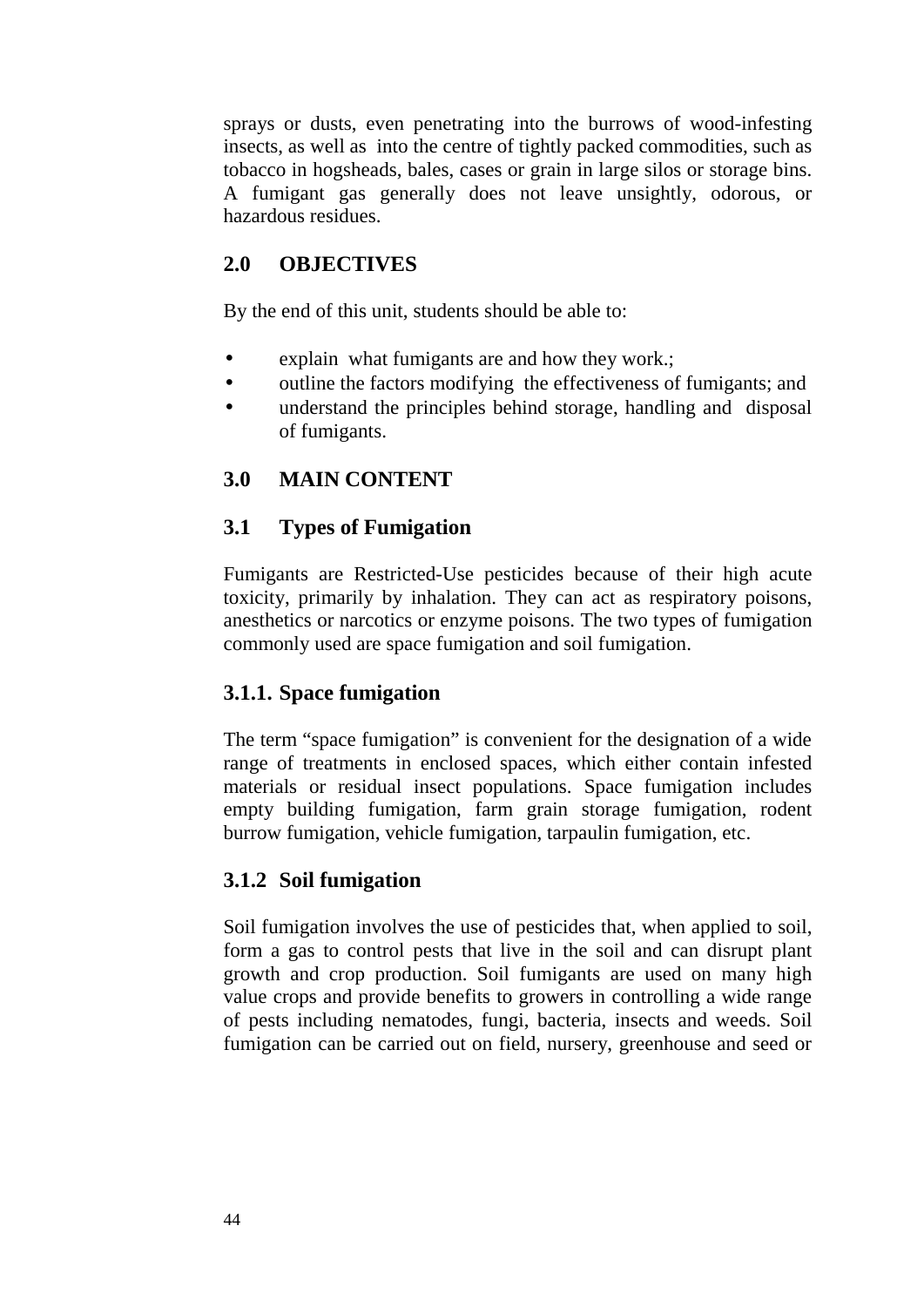transplant bed soils. It can also be achieved through non-tarp fumigation by injection.

# **3.2 Types and Nature of Fumigants**

All space fumigant products and several soil fumigant products, especially those containing chloropicrin and/or methyl bromide, are now labeled Restricted-Use. A number of fumigant active ingredients formerly used have either been cancelled or have had their uses strictly limited in the US (Rodriguez, undated).

Fumigants are broad-spectrum pesticides that can act as respiratory poisons, anesthetics or narcotics, or enzyme poisons. They are chemically simple molecules, but they can exert potent and wideranging effects on the target organisms. On account of their gaseous nature and acute inhalation toxicity, fumigant products are labeled as Toxicity Category I with signal word Danger, or Danger-Poison with the skull and crossbones symbol.

Outlined below are some of the active ingredients that are still available and legal to use.

**Methyl bromide** is formulated as a liquid and vapour under pressure. It is odourless, non-flammable, and generally not corrosive nor irritating to eyes as a vapour. Because of its high toxicity and odourlessness, many formulations contain chloropicrin as a warning agent on non-food products. Methyl bromide products are used both for space and soil fumigation. If trapped inside tight clothing next to skin, methyl bromide can cause severe skin burns. It should not be used to fumigate materials containing sulphur (e.g., hair, fur, leather, and rubber goods) because of an undesirable chemical reaction with sulphur. It might also be necessary to actually conduct a small-scale fumigation on a suspect material to determine if it might react.

**Chloropicrin** is a heavy, colourless, non-flammable chemical with an irritating tear gas odour. In similarity to methyl bromide, it is highly toxic by inhalation. If added to methyl bromide formulations at a concentration of 2% or less, it is considered to be only a warning agent but at a concentration exceeding 2%, it is considered an active ingredient that enhances the fumigant activity of the methyl bromide.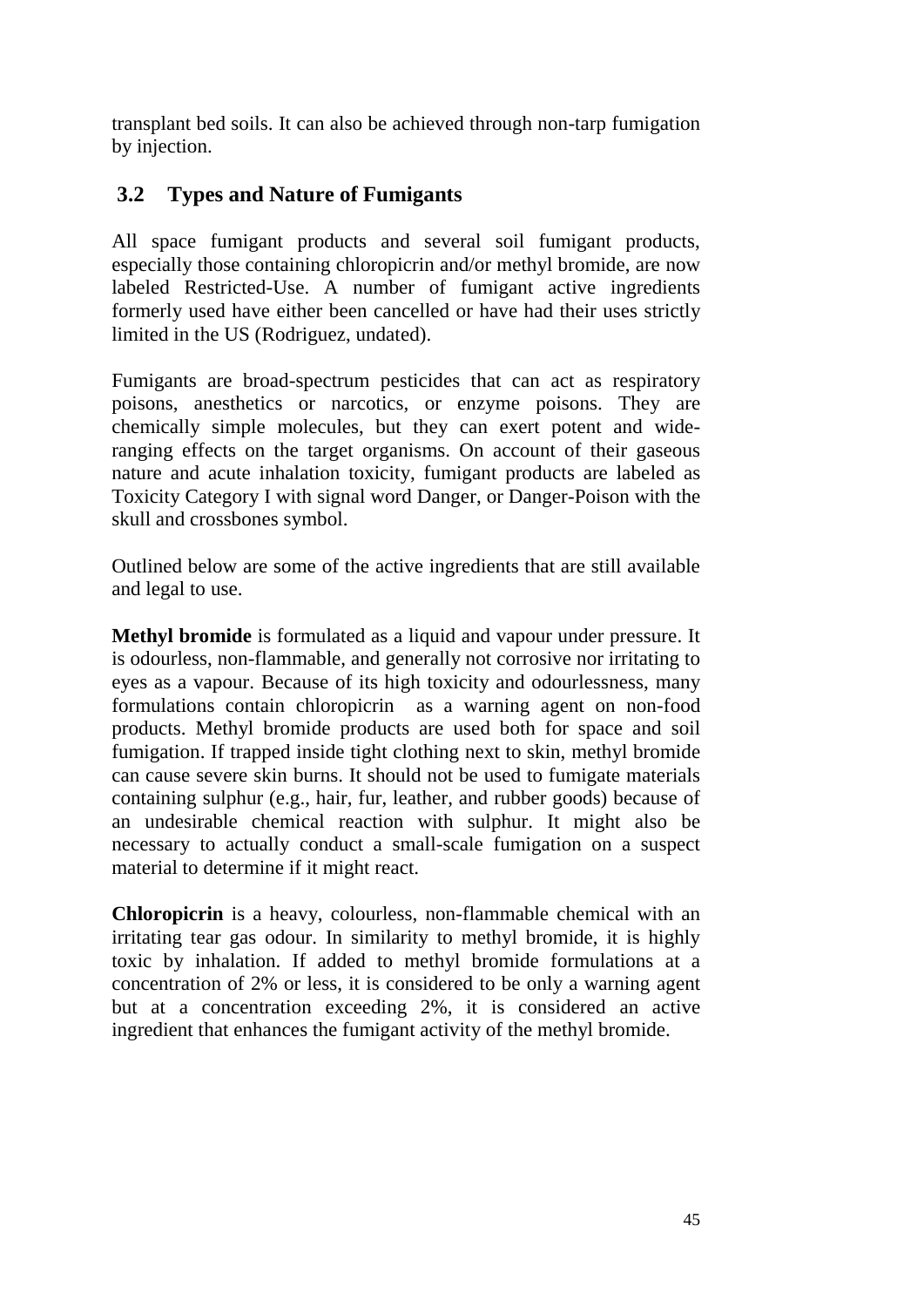**Aluminum phosphide** and **magnesium phosphide** are space, commodity, and rodent burrow fumigants. They are formulated as pellets, tablets, prepacs, prepac ropes, bags and plates. They are solids that react with moisture to liberate hydrogen phosphide (phosphine) , which is a gas highly toxic to insects**,** humans, rodents, and other animals. It is thus absolutely necessary to keep aluminum phosphide and magnesium phosphide products DRY in storage. Since magnesium phosphide is more reactive aluminum phosphide, it is generally recommended for fumigation under cooler and/or drier conditions.

**Sulfuryl fluoride** is a space fumigant used primarily to control wood destroying insects. It is a colourless, odourless, non-flammable gas formulated in cylinders under pressure. Sulfuryl fluoride is the active ingredient contained in Vikane, which requires special monitoring equipment for its use. Registration is expected soon to permit sulfuryl fluoride under the trade name Profume to be used for fumigating flour mills and similar areas.

**DDVP**, also known as **dichlorvos**, is a contact and stomach insecticide with some fumigant action and is used to protect stored products. It is an organophosphorus insecticide requiring special precautions when used with other organophosphate products. DDVP is somewhat corrosive and should be kept dry in storage. It is under Special Review by the Environmental Protection Agency.

**Ethylene oxide** is a colourless, toxic, flammable liquefied gas that can be used as a fumigant on spices, black walnuts, and copra. It is formulated with carbon dioxide or dichlorodifluoromethane to reduce flammability.

#### **3.3 Advantages and Disadvantages of Fumigation**

Because fumigants are broad-spectrum pesticides, space fumigation, done properly, will kill all species and life stages of insects and rodents that are likely to be found in the structure being fumigated. Soil fumigation will kill soil microorganisms, nematodes, and many weed seeds and seedlings. As gases, fumigants penetrate into nooks and crannies of buildings, including the galleries of insects that infest interior wood that cannot be reached by pesticide sprays and dusts. Pests are rapidly killed and the fumigant gas does not leave unsightly,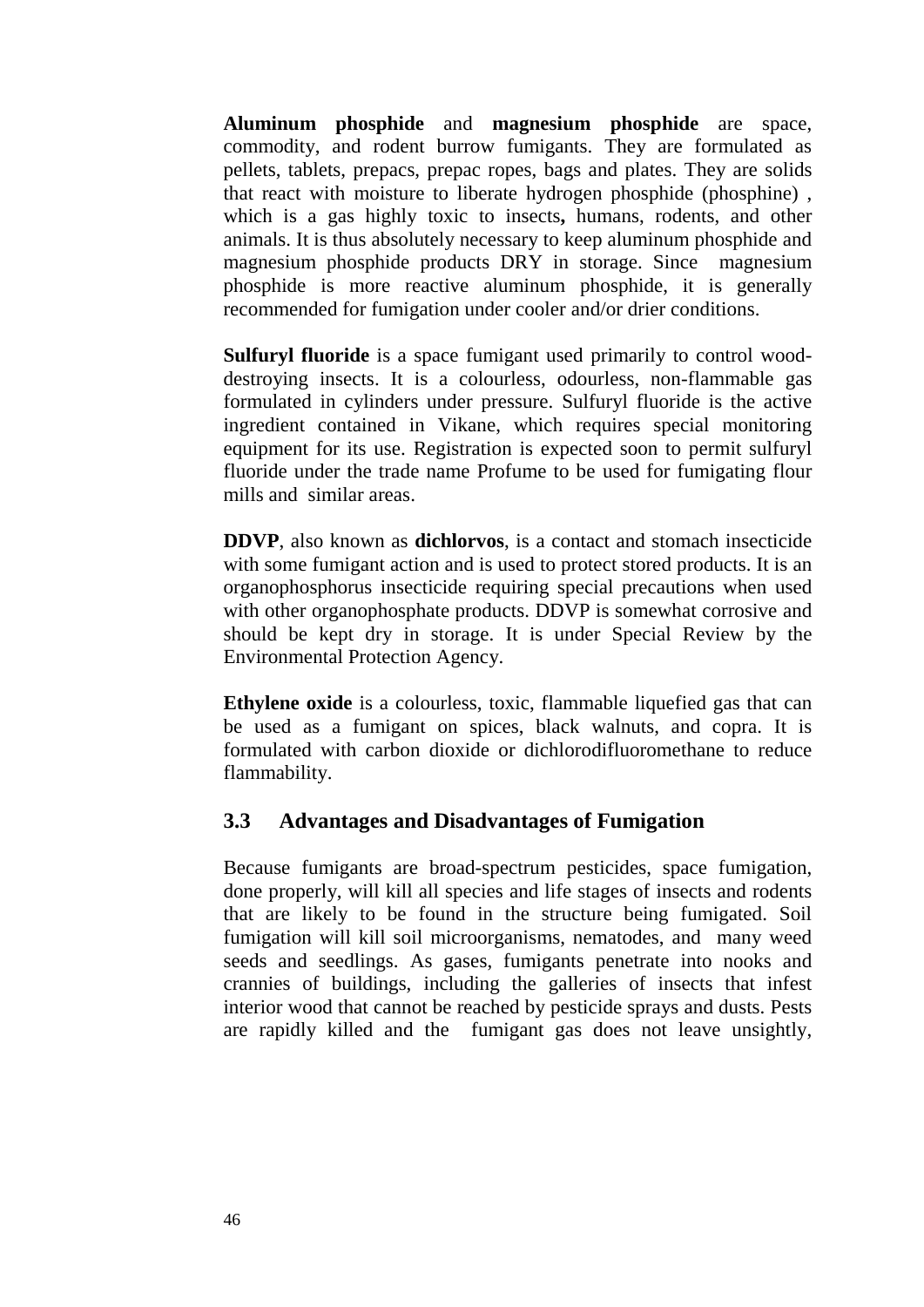odourous, or hazardous residues if the site is properly aerated after fumigation.

Fumigation has certain disadvantages. Fumigants are broadly toxic and hazardous to use, and thus fumigations must be done by highly skilled and experienced, licensed fumigators. For space fumigation to be done successfully, it must be carried out in enclosed spaces, structures or sites that must be tightly sealed. All humans and other non-target organisms vacate the area until the fumigation period is over and aeration has been completed. Items that may be damaged by the fumigants should also be removed. Another disadvantage is that fumigation may cost more than other methods of pest control. Also, fumigants leave no protective residue and pests may reinfest the fumigated site immediately after treatment. Corrosion is a real concern when fumigating with the metal phosphides.

# **3.4 Factors that Modify Fumigant Effectiveness**

Fumigants are used in various formulations and dosages according to the nature of the commodities and pests involved. Factors that modify fumigant effectiveness that must be considered when selecting a formulation include the following: i) pests to be controlled, ii) temperature, iii) moisture, iv) structure to be fumigated, and v) method of application.

# **3.4.1 Pests to be controlled**

A pest's susceptibility to fumigants depends on the species, its stage of development, and its habitat. Generally, fumigant gases reach the insects' tissues through the respiratory system. Most insects breathe through a series of openings, called spiracles, in the outer skeleton. Once inside the insect's body, oxygen from the air and fumigant gases are diffused through the insect's thin cell membranes. Some primitive insects and mites, close relatives of insects breathe by taking in air through the cuticle, which covers the whole body.

The life stage of the insect that is least active metabolically (e.g. , pupae, hibernating adults) is the most difficult to kill by fumigation. Fumigant labels give dosages needed for different species of insects and different life stages of those species. For this reason, a fumigator should know some pest biology.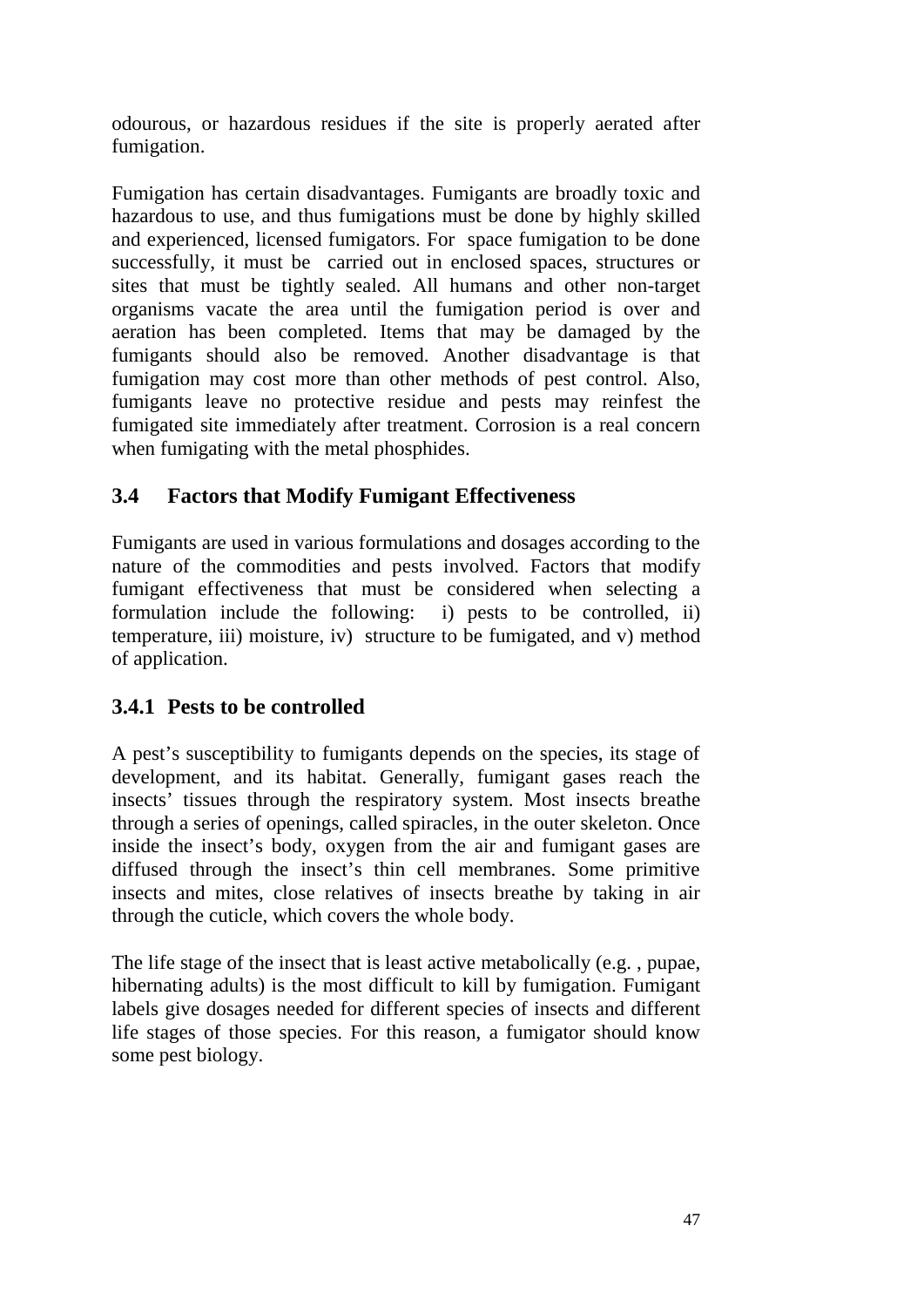Insects that been fumigated with methyl bromide die slowly. At first, they may be unable to walk or fly normally. They usually come to rest on their backs and eventually are unable to recover from that position; however, they may move their heads, legs, or antennae for as long as several days before they finally die.

#### **3.4.2 Temperature**

Sub-lethal concentrations of the fumigant gas may result if fumigation is done at abnormally high or low temperatures. At low temperatures, the fumigant vapourizes and diffuses more slowly. Insect activity and metabolism are likewise slow. These factors tend to retard killing action, especially at temperatures below 10°C (50°F); thus, at lower temperatures, higher dosages and longer exposure time must be used for a successful fumigation.

On the contrary, at excessively high temperatures, fumigants vapourize faster and may dissipate too soon for lethal concentrations to be maintained long enough to kill pests, especially if the seal of the fumigation site is not perfect.

In the range of normal fumigating temperatures ( $60^{\circ}$  to  $80^{\circ}$ F), the fumigant concentration needed to kill a given stage of an insect species decreases with the rise in temperature. Death occurs faster in the higher end of the normal temperature range.

#### **3.4.3 Moisture**

Adequate moisture is required for release of the actual toxicant, phosphine, in aluminum phosphide and magnesium phosphide products. At relative humidities below 25%, or grain moisture below 10%,, release of phosphine requires more time. Excessive moisture may interfere with fumigant action by reducing fumigant concentration within a commodity, or by retarding aeration during soil fumigation. Do not fumigate extremely dry soils because a certain amount of moisture is needed so that weed seeds will germinate and can be killed while actively growing.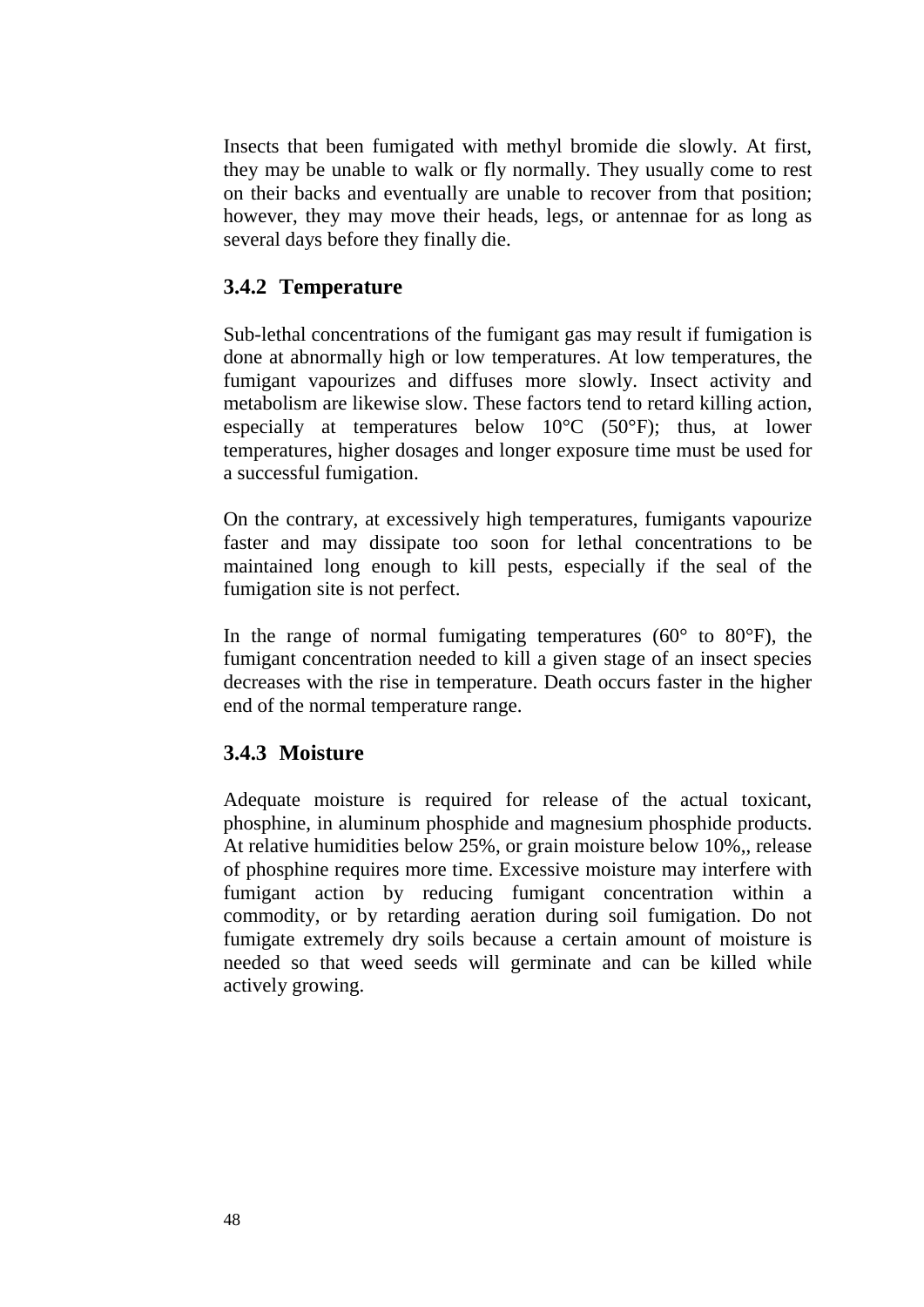# **3.4.4 Air Movement**

Fumigation should be carried out when there is little air movement. Regardless of how well the enclosure to be fumigated is sealed, wind can create problems due to leaks. Leaks in an enclosure are the single most likely cause for fumigation failures.

# **3.4.5 Structure, Site or Commodity**

The most important step in a structural fumigation is the proper sealing of the structure – the more tightly sealed the structure, the more efficient the fumigation. Because wood is porous, wooden structures, even well sealed ones, will not retain fumigant gases as well as those made of metal, plastic, masonry, or concrete. Cement blocks are also porous and likewise are a problem for efficient fumigation.

The loss of gas through diffusion into porous building materials can be compensated for by increasing dosage levels and exposure times. Tarpaulin fumigation under gasproof sheet or cover is more effective than sealing a building with paper or tape and holding a fumigant within structural walls. Tarpaulin fumigation has the advantage of reaching the exterior wood areas (doors, sills, etc.) which may be infested.

According to federal or state law, a pesticide label is a legal document, and use of a pesticide in a manner that is inconsistent with the label directions is illegal. Thus, use a fumigant only on sites or commodities listed on the label, the other parts of the labeling, or the applicator's manual. Product label directions discuss the factors that affect the fumigant's efficiency on a particular commodity.

Ordinarily, a fumigant should not change the quality of or damage the treated commodity in any way, or leave any hazardous residue during processing of the commodity that could harm the consumer. In fumigation, as in any pesticide treatment of a raw agricultural commodity or packaged food product, the "tolerance" must be considered. The tolerance, or tolerated residue, is the amount of the pesticide's active ingredient that is considered safe to consume and is legally permitted to remain in the commodity. Tolerances are expressed in parts per million, which is the same value as milligrams per kilogram (1000 grams).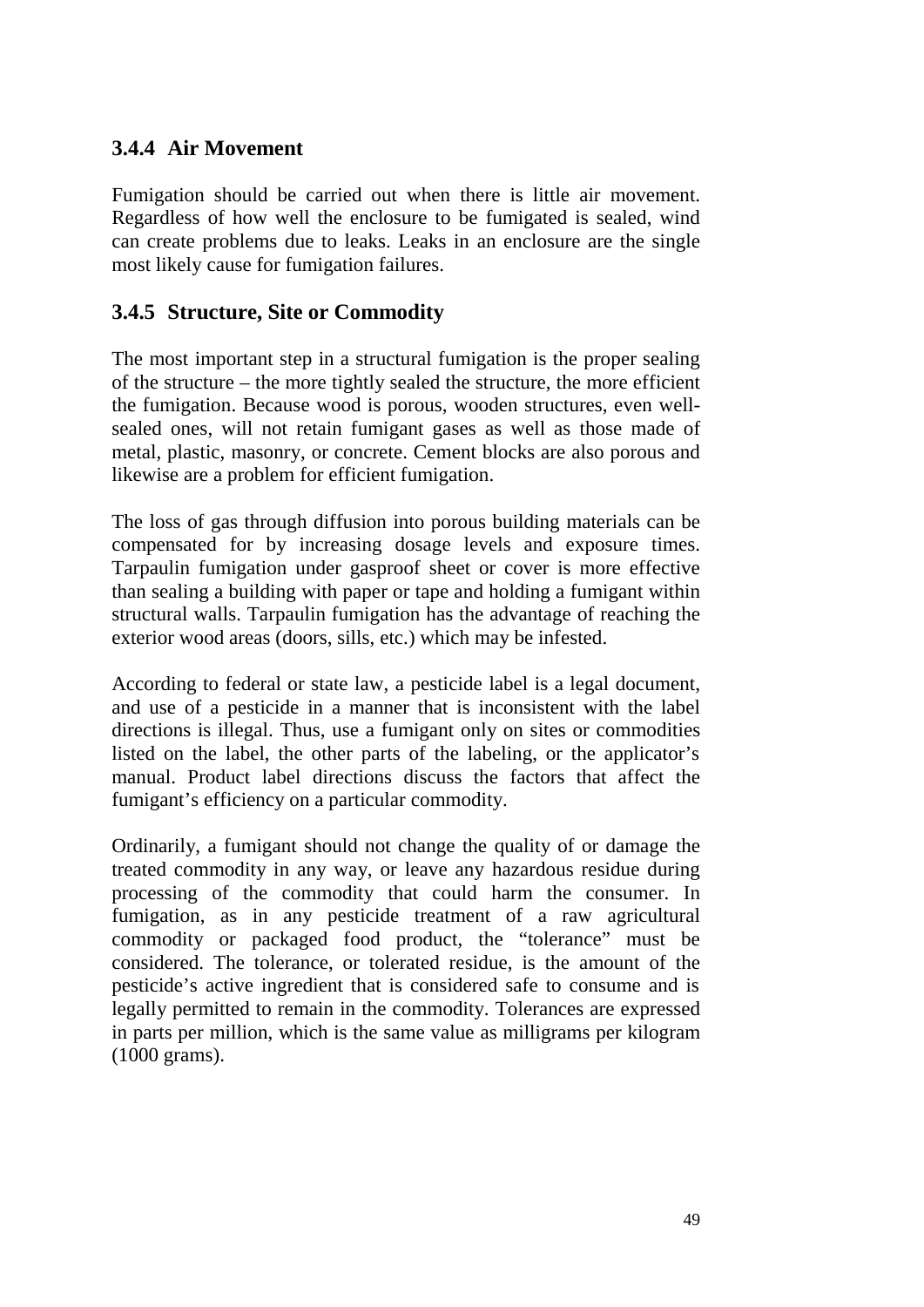Grain fumigation can be affected by type and condition of the grain: size, shape and permeability of the kernels, and the amount of dockage (chaff, dust, etc..) in the grain. "Sorptive capacity" of stored grain refers to adsorption , the adhesion of the fumigant gas molecules to the external surface of the grain, plus absorption, the holding of gas molecules within the kernel by capillary action. Other factors being constant, sorptive capacity of a grain increases with a decrease in kernel size and a corresponding increase in surface area. Permeability of seed coat is also a factor. Increased sorptive capacity means less gas fumigant in the surrounding air, hence, recommended dosages are generally higher for smaller grains such as wheat, rye, or sorghum than they are for corn.

# **3.4.6 Methods of Application**

Soil fumigants may be applied under a tarpaulin (methyl bromide products) or by chisel injection into the soil (Telone, Vorlex), according to label directions.

Solid space fumigants that release phosphine may be added directly as pellets or tablets to animal feed, feed ingredients, and raw agricultural commodities stored in bulk. Commodities not stored in bulk (e.g., bagged) should be treated in the same way as processed foods; these should not come in contact with tablets, pellets or residual dust except for brewer's rice, malt and corn grits for use in the manufacture of beer.

# **3.5 Safety Recommendations**

The most dangerous and common route of exposure to fumigants is through inhalation. Most fumigants are highly toxic and can cause serious illness or death if small amounts are inhaled. Exposure also can occur through the eyes, mouth or skin. Below are the some of the safety recommendations for fumigators in terms of personnel and protective equipment.

# **3.5.1 Personnel**

 Assign at least two persons to each fumigation job and use a "buddy system" of at least two persons when a fumigated area must be entered.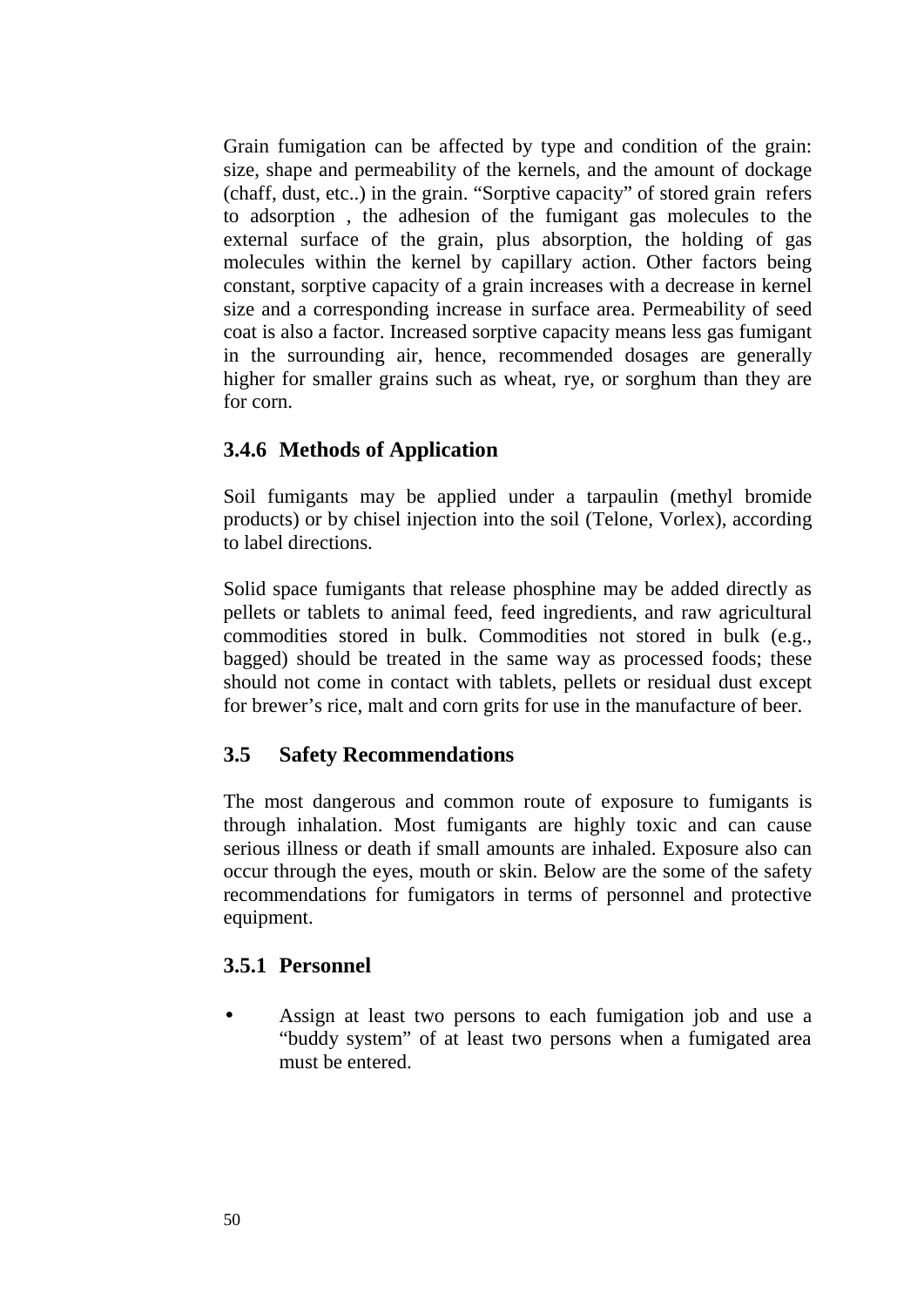- Ensure that employees actively taking part in a fumigation are in good physical conditions. Fumigators should have (i ) a physical examination at least once a year and more often if health conditions require such, while fumigation businesses should maintain up-to-date health records for each employee, (ii) abstain from alcoholic beverages and medical or recreational drugs for 24 hours before and after a fumigation job, (iii) not participate in a fumigation if they have colds or other respiratory problems that make breathing difficult, and (iv) not participate in a fumigation while undergoing continuing medical or dental treatments unless authorized to do so by the physician or dentist in charge.
- Instruct all personnel in first aid and other emergency procedures, including personal decontamination.
- Make sure fumigators understand the use of specific antidotes, first aid procedures and symptomatic relief measures.
- Instruct employees to report all accidents immediately to the employer or supervisor. Caution personnel to report all indications of illness or physical discomfort regardless of their apparent minor nature. Signs of illness may include but not be restricted to any or all of the following: dizziness, diarrhea, nausea, headaches and lack of coordination.
- Make sure employees understand the hazards that may be encountered because of carelessness or misuse of fumigants.
- Teach employees in the selection, operation, and maintenance of all protective equipment and safety procedures required by the fumigant of choice.

# **3.5.2 Protective Equipment**

Fumigators must use protective equipment to prevent injury or loss of life if they are likely to be exposed to gas levels above the allowable limits. It is necessary to follow exactly the label recommendations concerning specific protective equipment and clothing for each fumigant product.

Label requirements for protective clothing and equipment are related to threshold concentrations of the fumigants in fumigated spaces. Therefore, fumigators need reliable detection devices to ensure health and safety of personnel, as well as to comply with the law, because the pesticide label is a legal document.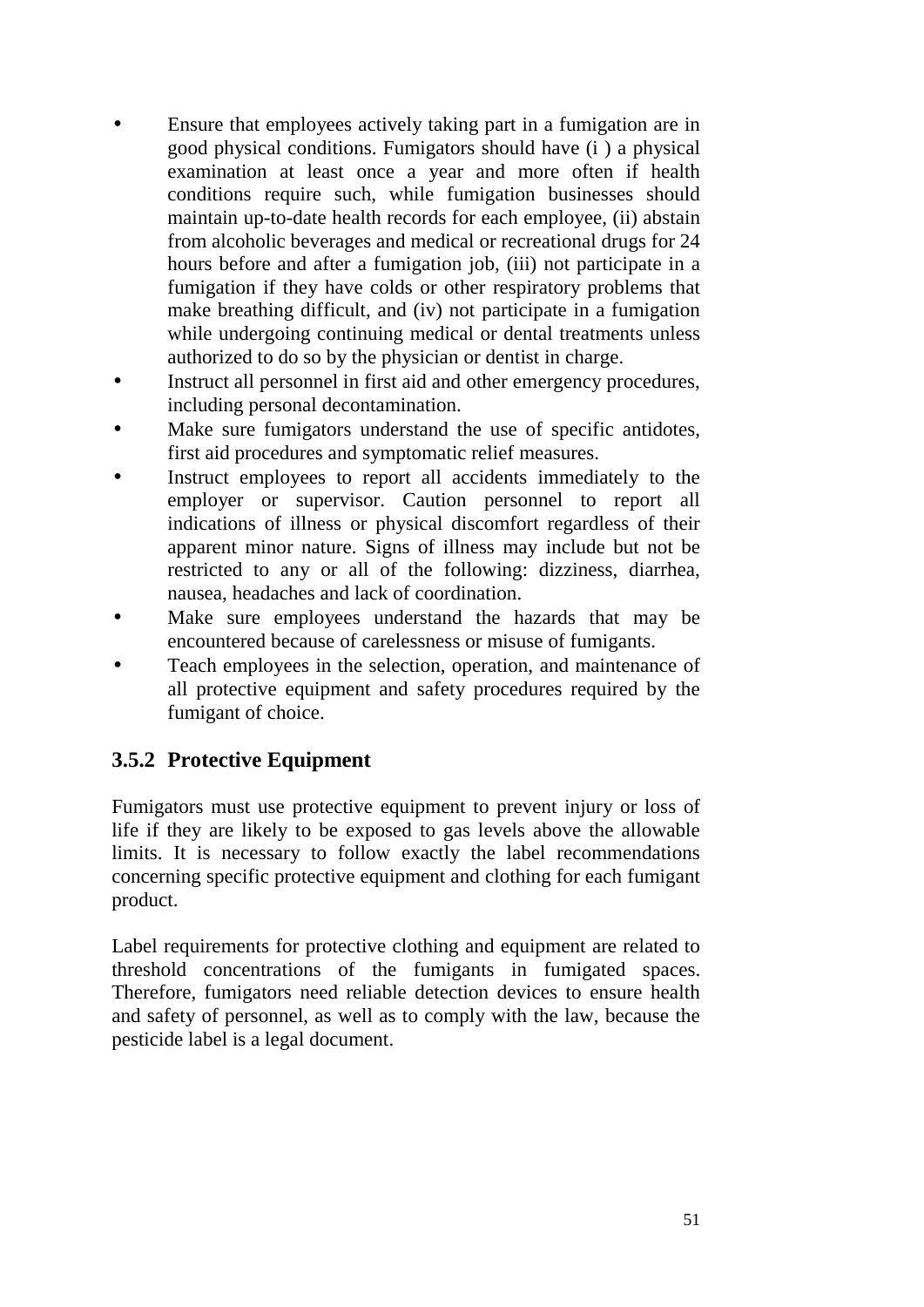If the fumigant concentration in the fumigated area, as measured by a direct reading detector device, is above the threshold concentration specified by regulation for that fumigant, all persons in the area must wear the protective equipment specified on the label.

Respiratory protection must be available at the site of application in case it is needed when applying aluminum phosphide within a structure; it does not have to be available for outdoor applications.

### **3.6 Storing, Handling and Disposing of Fumigants**

All fumigant products must be stored in a locked, dry, well-ventilated place away from heat. Do not risk contamination of water, food, or feed by storing these products in the same area as other pesticides. Fumigants should not be stored in buildings that animals or humans occupy. It should be remembered that all pesticides and their empty containers should be kept out of reach of children.

Specifically, methyl bromide cylinders should be handled with care; they should not be dropped, bumped, or dragged or slid from one place to another. Only transport these cylinders on hand trucks, or similar devices to which the cylinders can be firmly secured. Do not remove the valve protection bonnet and safety cap until immediately before use, and always ensure that the cap is in place when the cylinder is not in use. Empty cylinders should be closed securely with safety cap. Make sure the protection bonnet is in place and return the empty cylinder to the shipper. THESE CYLINDERS MUST NOT BE USED FOR ANY OTHER PURPOSE.

Some aluminum phosphide products are supplied in relatively gas-tight, resealable aluminum flasks, which should not be opened and exposed to atmospheric moisture any longer than is absolutely necessary to remove the products. Tightly reseal partially empty containers and mark them as partially used. Triple-rinse empty flasks and stoppers with water and offer them for recycling or puncture and dispose of the flasks in an approved sanitary landfill or use other local and state approved procedures. Dispose of the rinsate in the same way or by other means given in the labeling.

If properly exposed, the dust remaining after fumigation with hydrogen phosphide products will be gray-white and contain only a small amount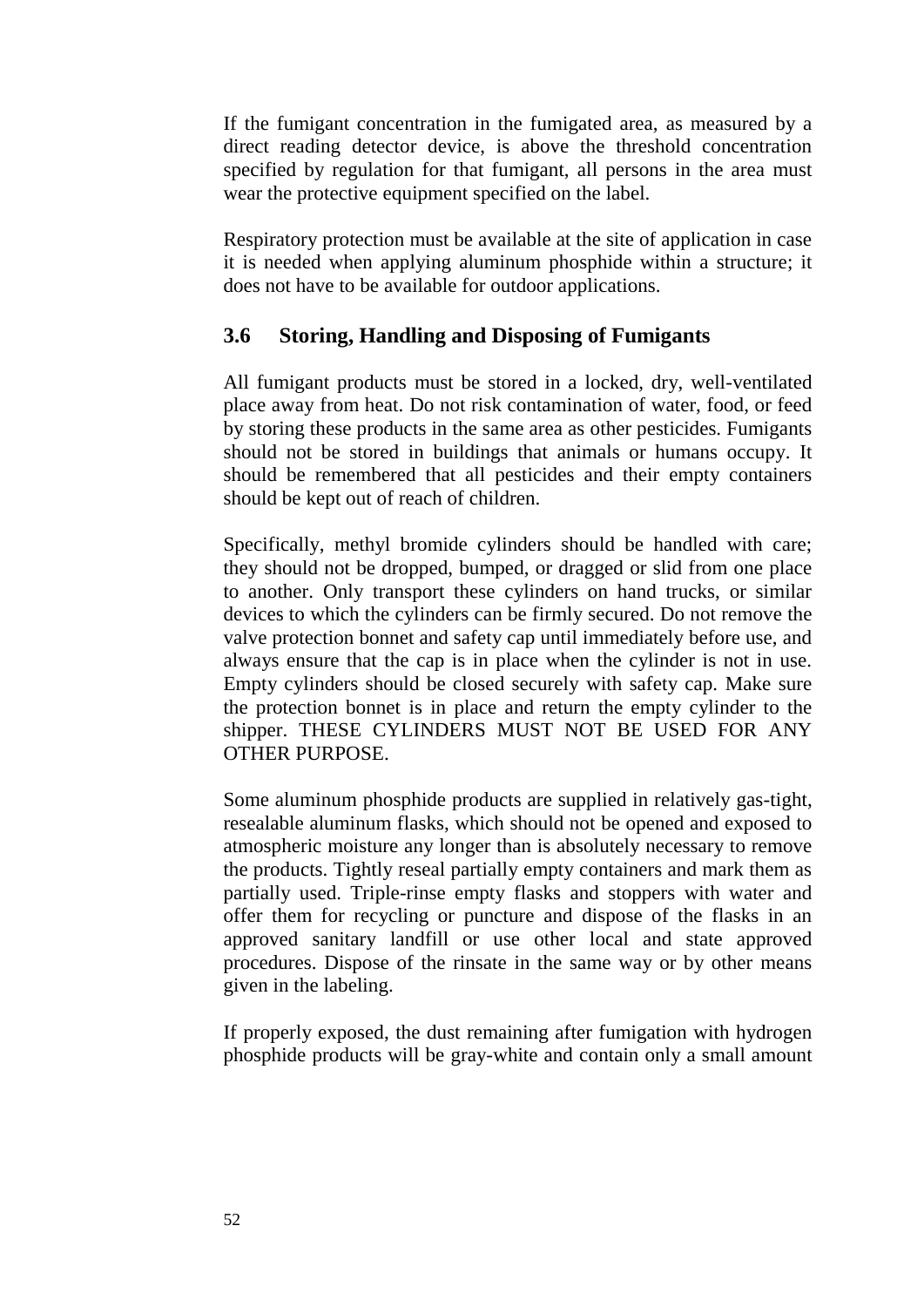of unreacted aluminum or magnesium phosphide. Residual dust from an incompletely exposed product, the so-called "green dust" needs special deactivation and disposal procedures. Small amounts may be disposed of by a "dry" method, while large quantities must be disposed of by a "wet" method, in which the residual dust is deactivated in a detergent or surfactant and water solution. Follow the detailed directions EXACTLY as they are on the product labels.

Triple-rinse liquid soil fumigant containers and dispose of the rinsate in the field just treated. The containers can then be offered for recycling or punctured and disposed of in the same way as other pesticide containers.

### **3.6.1 Hazardous materials management**

The United States Environmental Protection Agency (EPA) has compiled a list of extremely hazardous materials for which records must be kept by the local Emergency Planning Committee and the State Emergency Response Commission. EPA has also set up Threshold Planning Quantities (TPQs) and Reportable Quantities (RQs) for each material on the list. The TPQ is the amount which if held instorage at a facility, must be reported to the local Emergency Response Commission. The RQ is the amount which, if accidentally released into the environment through misapplication or spillage, must be reported to the Commission. Among the hazardous materials on the EPA list are numerous pesticide active ingredients.

Facilities that use or store the TPQ of any of the chemicals on the list of extremely hazardous materials must furnish Material Safety Data Sheets (MSDS's) for those chemicals and file annual inventories with the local Emergency Planning Committee and the State Emergency Response Commission. The MSDS's are provided by the chemical manufacturers.

# **3.6.2 Spill and leak procedures**

Methyl bromide product directions recommend that if a spill or leak occurs, fumigators should evacuate the immediate area of the spill or leak, then use a respirator to go back into the affected area to correct the problem. The spill should be allowed to evaporate and no one should enter the spill area without respiratory protection until the concentration of methyl bromide isles than 5 ppm. Remove leaking containers to an isolated area and cover them with a polyethylene sheeting (tarp) at least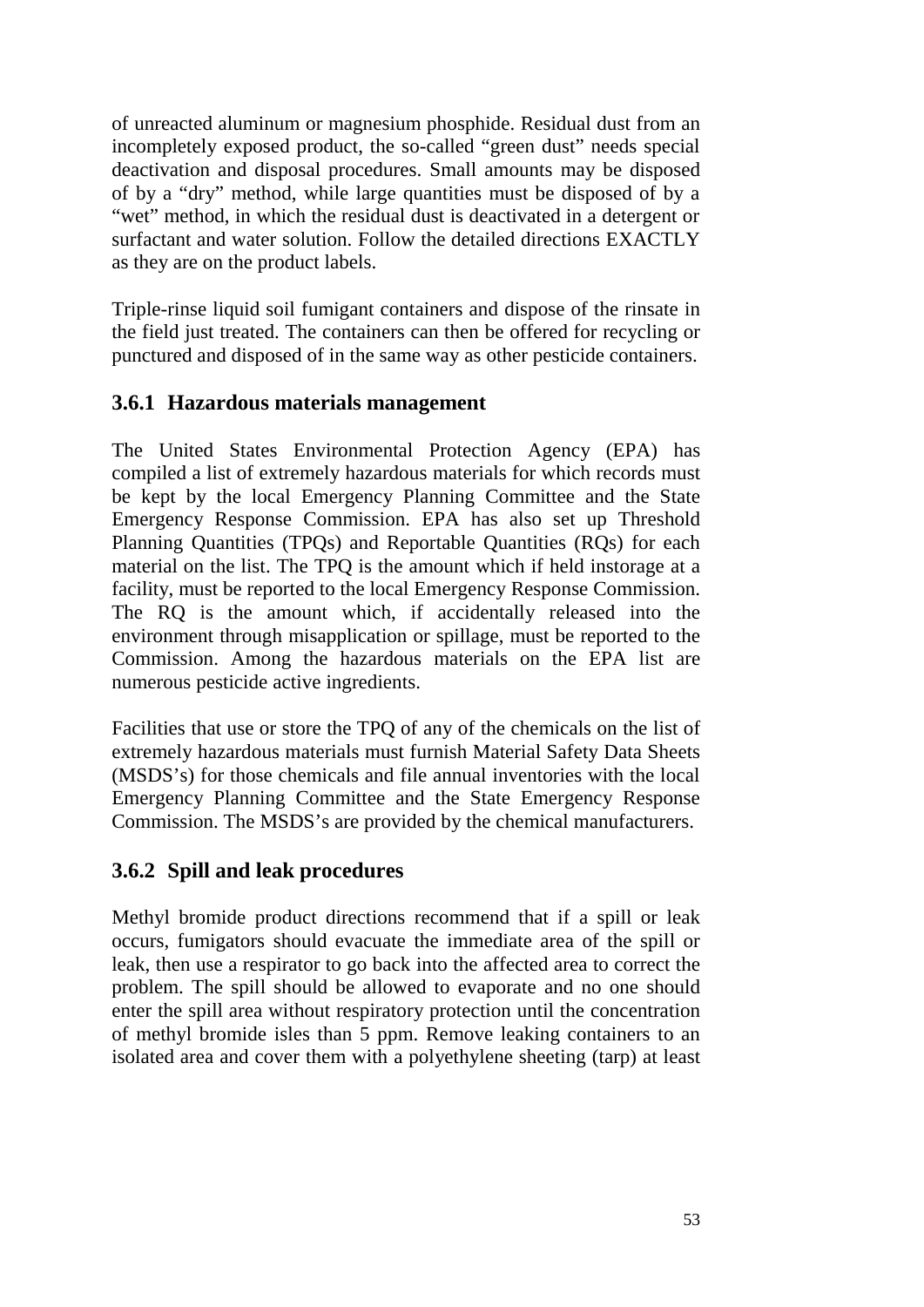4 mm thick. Place the edges of the tarp in a trench and seal them with soil, tamped down tight.

Contaminated soil, water, and other cleanup debris comprise a toxic/hazardous waste. If the Reportable Quantity is 1,000 pounds of methyl bromide is exceeded, the spill must be reported to the local Emergency Response Commission.

A spill of aluminum or magnesium phosphide products may generate high levels of phosphine gas, hence all personnel must wear a respirator for spill cleanup. DO NOT USE WATER AT ANY TIME to clean up these spills; water speeds up the production of phosphine, which could result in a toxic or fire hazard. The RQ for phosphine is 100 pounds.

If aluminum flasks have been damaged enough to leak, temporarily repair them with aluminum tape, or transfer the undamaged product to a sound metal container. If a spill is only a few minutes old, return intact products to the original flasks, or to another sound metal container stoppered tightly. Remember to properly label the alternate container. If you do not know the age of the spill, or if the product has been contaminated with soil, water, or debris, gather up the spillage and place it in a small ope bucket of less than 1 gallon capacity, with no more than 2 or 3 pounds of spillage per bucket. Carry out wet deactivation if feasible; if not, carry spillage in an open vehicle to a suitable area and deactivate it there. Small amounts of spillage ( up to 18 pounds of product) may be spread out in an open area to be deactivated by atmospheric moisture.

#### **4.0 CONCLUSION**

From the foregoing, it can be concluded that since fumigants are broadly toxic and hazardous to use, fumigations must be done by highly skilled and experienced, licensed fumigators. For space fumigation to be done successfully, it must be carried out in enclosed spaces, structures or sites that must be tightly sealed. Fumigators must use protective equipment to prevent injury or loss of life if they are likely to be exposed to gas levels above the allowable limits. It is necessary to follow exactly the label recommendations concerning specific protective equipment and clothing for each fumigant product.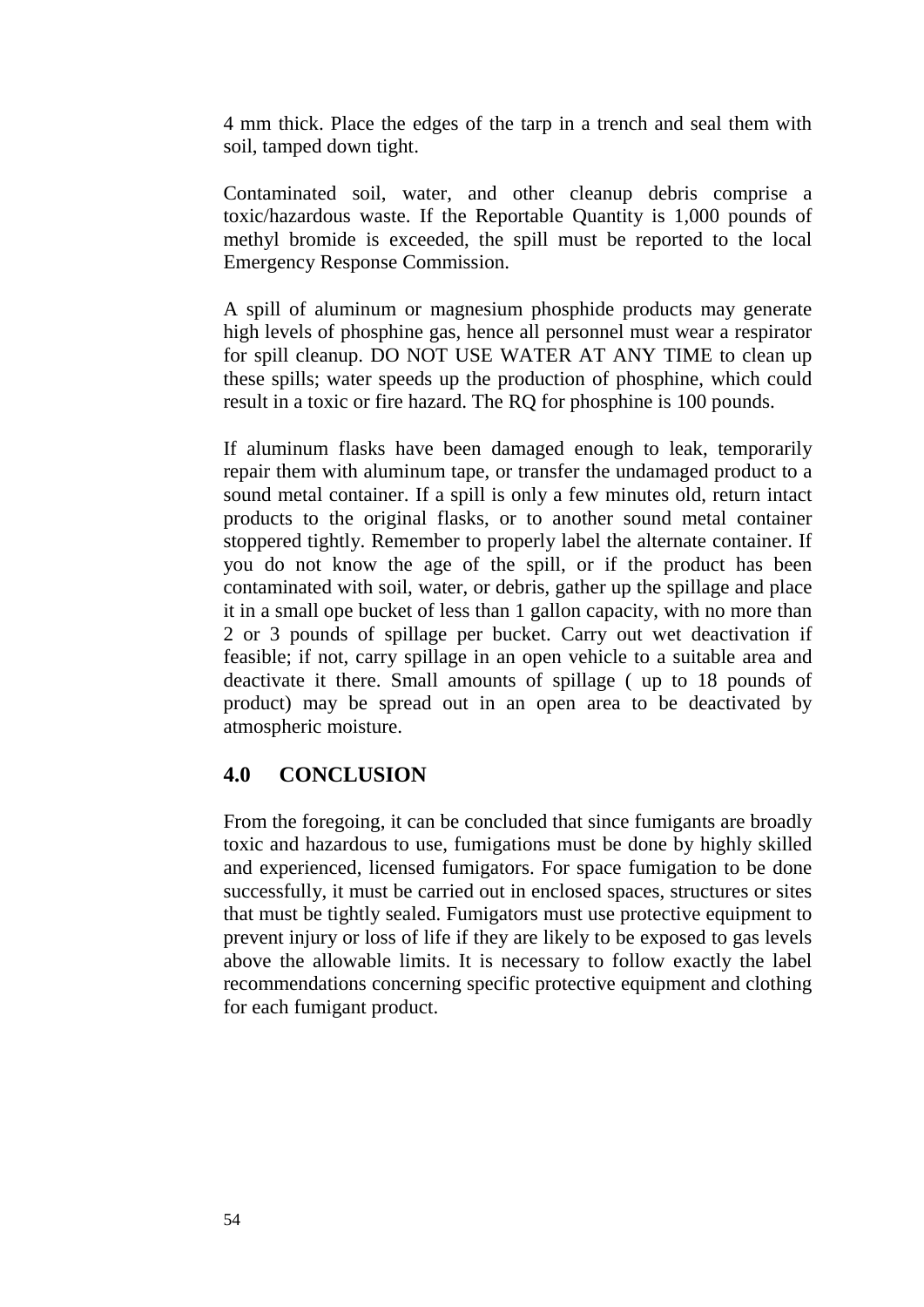# **5.0 SUMMARY**

In this unit students have learnt that:

- i. Fumigation is the use of poisonous gases to kill pests in an enclosed area and it is the most effective way to reach pests in their most remote hiding places.;
- ii. The two types of fumigation commonly used are space fumigation and soil fumigation;
- iii Factors modifying fumigant effectiveness when selecting a formulation include 1) pests to be controlled, 2) temperature, 3) moisture, 4) structure to be fumigated, and 5) method of application;
- iv. Most fumigants are highly toxic and can cause serious illness or death if small amounts are inhaled;
- v. All fumigant products must be stored in a locked, dry, well ventilated place away from heat; and
- vi. A spill of aluminum or magnesium phosphide products may generate high levels of phosphine gas, hence all personnel must wear a respirator for spill cleanup.

# **6.0 TUTOR-MARKED ASSIGNMENTS**

- 1. List some problems with fumigants.
- 2. List some of the advantages of fumigants.
- 3. Outline the factors modifying fumigant effectiveness.

# **7.0 REFERENCES AND OTHER RESOURCES**

- AG 1161 (undated). *General Fumigation: Classification 3 Training Manual*. University of Arkansas, Division of Agriculture, Research and Extension. 171 pp.
- Chichowlaz, S.D. (edited) (2005). *Fumigation: The Use of Poisonous and Lethal Fumigants*. Volume V (2004-2005). Nevada State Department of Agriculture. 117 pp.
- Kentucky Pesticide Education Program (2016). *Fumigation*. University of Kentucky, Department of Entomology. 49 pp.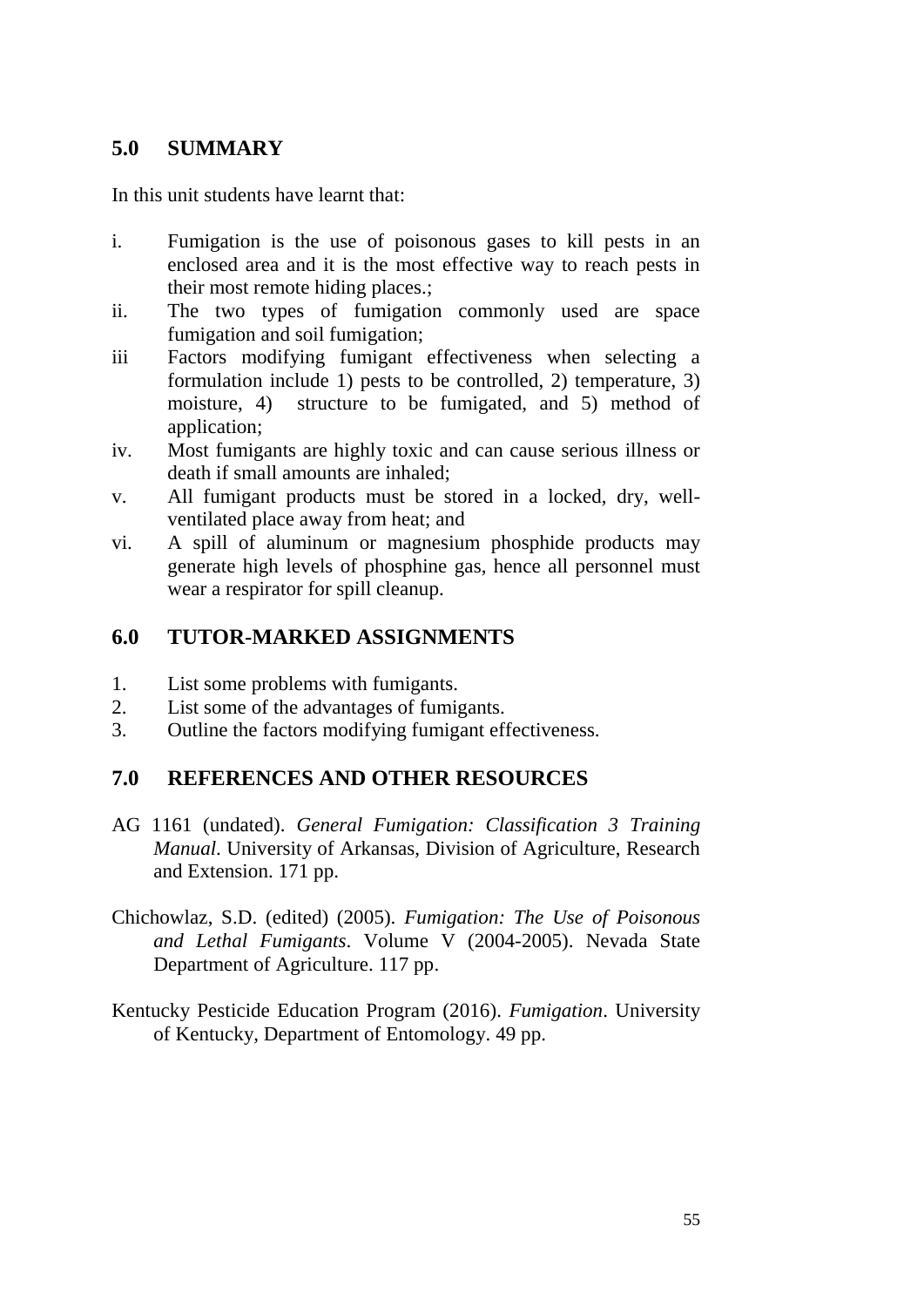- Rodriguez, L.D. (undated). *Fumigation Training Manual*. UK Cooperative Extension Service, University of Kentucky-College of Agriculture. 18 pp.
- USDA (2006). *Fumigation Handbook*. Grain Inspection, Packers and Stockyards Administration, Federal Grain Inspection Service. 57 pp.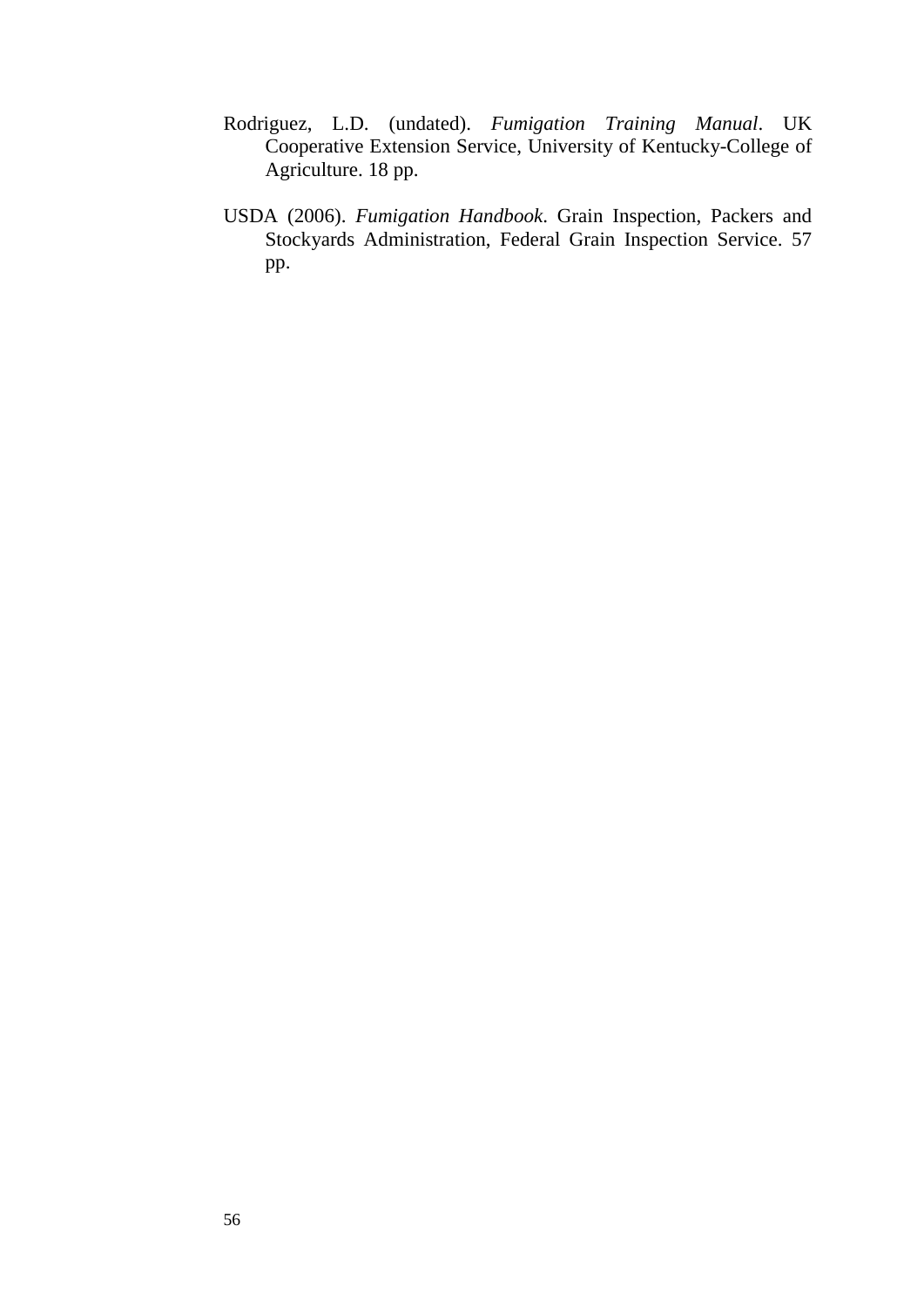# **UNIT 6 PESTICIDE CONVERSION MECHANISMS IN THE ENVIRONMENT ENZYMATIC CONVERSION**

#### **CONTENTS**

- 1.0 Introduction
- 2.0 Objectives
- 3.0 Main content
	- 3.1 Enzymatic Conversion
		- 3.1.1 Organophosphorus hydrolase
		- 3.1.2 Organophosphorus acid anhydrolase
		- 3.1.3 Phenoxidases (peroxidases and laccases)
		- 3.1.4 Esterases
- 4.0 Summary
- 5.0 Conclusion
- 6.0 Tutor Marked Assignments
- 7.0 References and other Resources

### **1.0 INTRODUCTION**

The transformation of the different types of pesticides to various degradation products is brought about by physical, chemical, and biological agents (Coats, 1991). Microbial metabolism is however responsible for the degradation of a vast majority of pesticides in the environment. Microbial degradation is the breakdown of pesticides by fungi, bacteria, and other microorganisms that use pesticides as a food source, and most microbial degradation of pesticides occurs in the soil. According to the definition by the International Union of Pure and Applied Chemistry, the term biodegradation is "Breakdown of a substance catalyzed by enzymes in vitro or in vivo". The biodegradation of these pesticides, is often complex and involves a series of biochemical reactions. These reactions are catalyzed by enzymes, hence they are termed enzymatic conversion.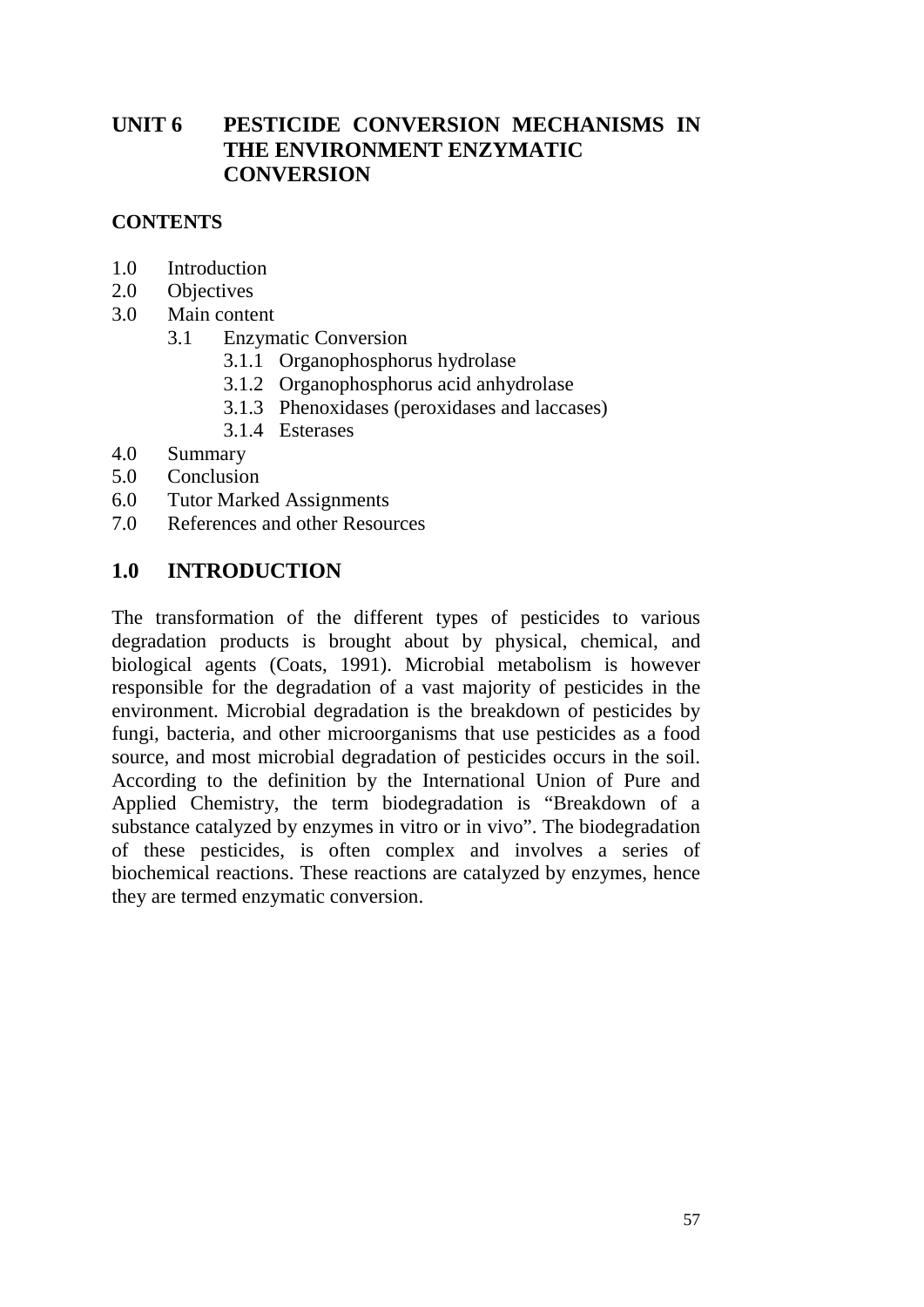# **2.0 OBJECTIVES**

By the end of this module, you should be able to:

- explain the term pesticide conversion in the environment.
- differentiate among the processes involved in enzymatic pesticide degradation
- explain how the process of enzymatic degradation had been harnessed by man to facilitate enhanced pesticide degradation

# **3.0 MAIN CONTENT**

### **3.1. Enzymatic Conversion**

The potential to use enzymatic treatment in biodegradation is a modern technology, which is currently receiving attention as a step ahead of the use of microorganisms for bioremediation. An array of enzymes and other natural substances have proved highly effective in the breakdown of pesticides and other xenobiotic compounds in the soil. Enzymes are catalytic in nature and therefore speed up the rates of biochemical reactions by lowering the activation energy needed to drive these reactions. These enzymes can detoxify many times their own weight of agent within very short time. The advantages of enzymatic treatment over microbial biodegradation include (1) no acclimation phase, (2) use over a wider range of environmental conditions (pH, moisture, temperature), (3) effectiveness at high and low pollutant concentrations, (4) movement of enzymes readily into soil micropores and their protection from inactivation, and (5) little effect of inhibitors of microbial metabolism on enzymes (Dec and Bollag 2001). The limitations of enzymatic treatment in bioremediation include the high cost of isolation and storage, the difficulty in maintaining enzyme stability, the requirement for expensive cofactors, and the lack of xenobiotic mineralization (Dec and Bollag 2001). Microbial enzymes with potential for pesticide metabolism include hydrolases, oxidoreductases, hydroxylases, amidases, and esterases. However, enzymatic treatments are not ideal for complete xenobiotic mineralization because mineralization usually requires many enzymes and several cofactors such as NAD(P)H and FAD. Enzymatic treatment holds great promise in bioremediation of contaminated soil and water (Van Eerd et al., 2003).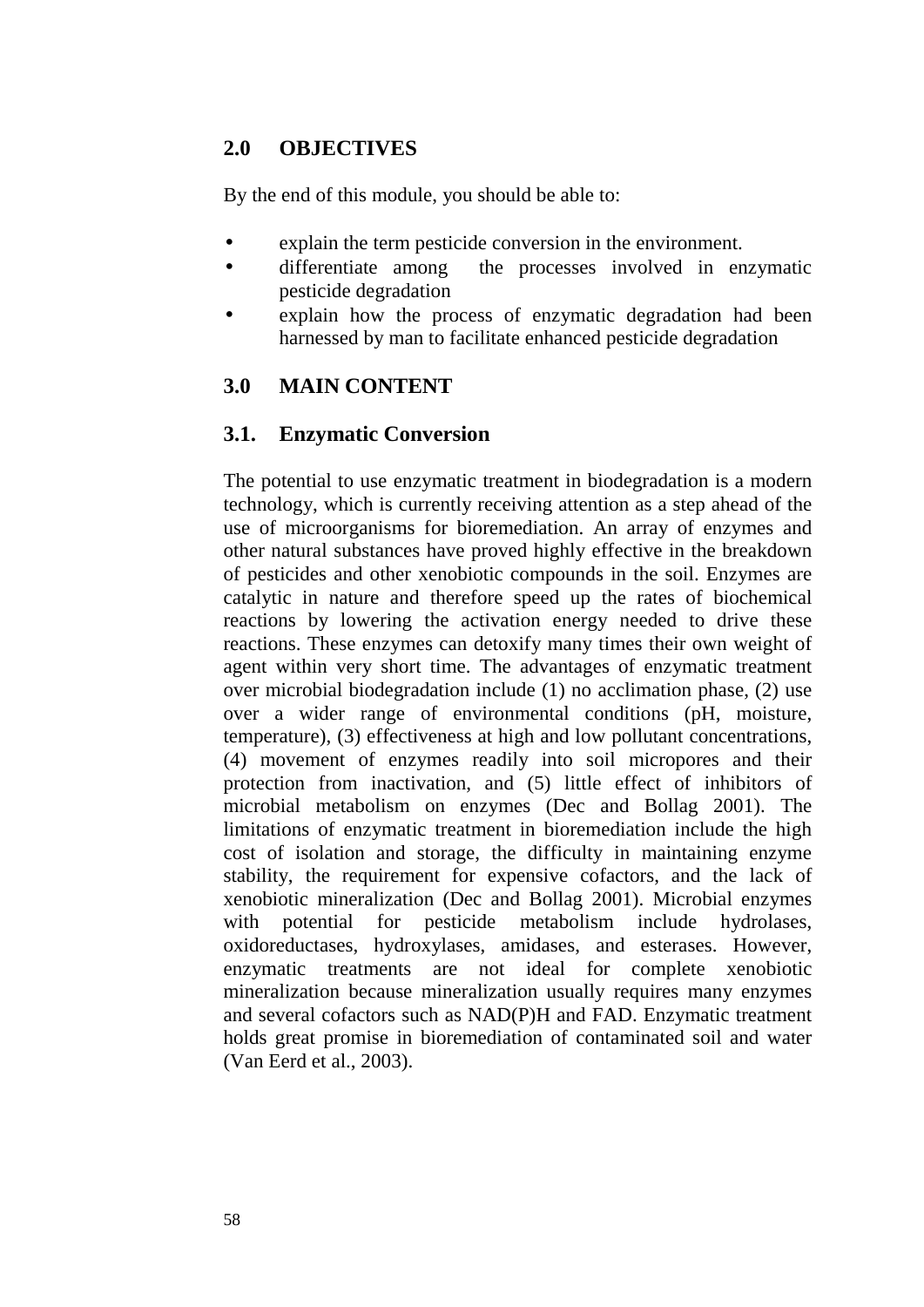Enzymes with activity against nerve agents were first discovered during World War II, which include numerous organophosphorus pesticides. Some others were researched into very recently. Below is a list of some of enzymes with potentials to detoxify pesticides in the environment:

# **3.1.1 Organophosphorus Hydrolase**

Organophosphorus Hydrolase (OPH) is a known Nerve Agent Detoxifying Enzymes which enhances activity of the Bacteria *Pseudomonas diminuta*in degradation process. OPH is an enzyme found in a number of bacterial isolates that has optimal activity against a variety of organophosphorus pesticides (originally called parathion hydrolase) in addition to its activity against nerve agents. The gene for this enzyme has been cloned, sequenced, and expressed in a number of prokaryotic and eucaryotic host organisms. The three-dimensional crystal structure of OPH also has been determined revealing that the native enzyme is a homodimer and contains two Zn2+ ions per sub-unit. The Co2+ substituted enzyme has greater activity on nerve agents and substrates with P-F and P-S bonds.

# **3.1.2 Organophosphorus Acid Anhydrolase**

Organophosphorus Acid Anhydrolase (OPAA) is another Nerve Agent Detoxifying Enzymes which enhances activity of the Bacteria *Alteromonas*sp. in degradation of hosphorus base pesticides. OPAA was originally identified in the obligate halophilic bacterium *Alteromonas*sp. that was isolated from Grantsville Warm Springs in Utah. Unlike OPH, OPAA has very little activity against pesticides. The OPAA gene has been cloned, sequenced, and expressed at very high levels in *Escherichia coli* (up to 50% of cell protein). The enzyme can be freeze dried and survive for many years at room temperature with no loss of activity. From the amino acid sequence of OPAA and functional studies on a variety of dipeptides, it was identified as an X- Pro dipeptidase (or prolidase) having nothing at all to do with phosphorus metabolism. Through serendipity, it is ideally positioned for hydrolytic attack on the phosphorus atom. This class of enzymes can be found throughout nature in organisms as primitive and diverse as Archea and bacteria all the way up to humans.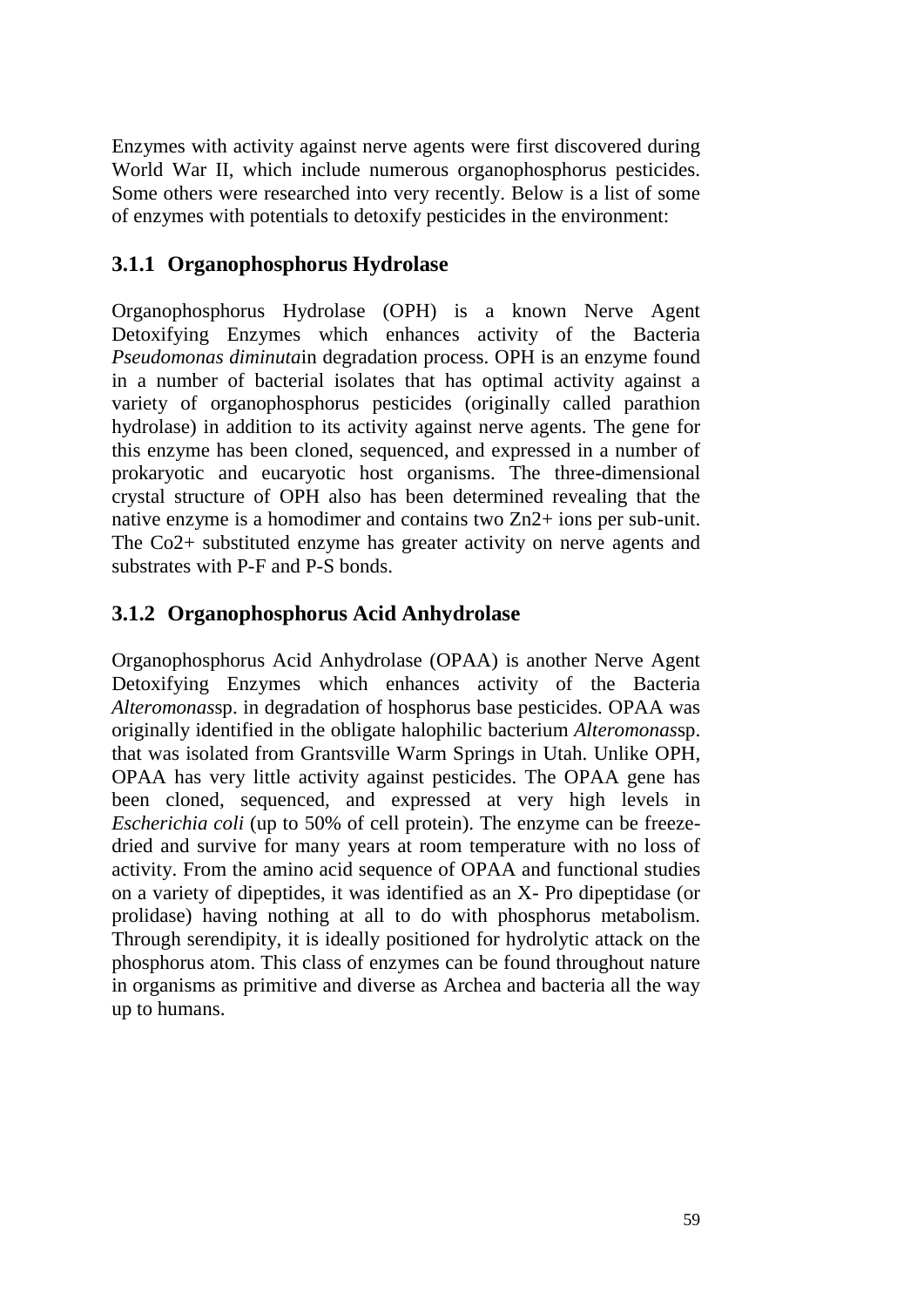The gene for squid enzyme Diisopropylfluorophosphatase (DFPase) also a Nerve Agent Detoxifying Enzymes which aid the microbe *Loligo vulgaris* has been cloned, sequenced, and expressed in both *E. coli* and the yeast *Pichia pastoris*. The squid-type DFPase has only been found in cephalopods, requires Ca2+ for activity and stability, and hydrolyzes DFP five times faster than soman. Its chemical and biological properties are completely different from those of all other types of DFPases as well as OPH and OPAA.

#### **3.1.3 Phenoloxidases (peroxidases and laccases)**

Phenoloxidases are produced by microbial activity in biobeds with straw-degrading fungi being the driving force. Here the straw is the main substrate for pesticide degradation and microbial activity, especially from lignin-degrading fungi such as white rot fungi, which produce phenoloxidases (peroxidases and laccases). The broad specificity of these enzymes makes them suitable for degradation of mixtures of pesticides.

The degradation of individual pesticides by white rot fungi/peroxidases has been demonstrated in several studies. Moreover in laboratory scale biobeds, the dissipation of most of the pesticides in a mixture is correlated with phenoloxidase activity and/or basal respiration and both activities are correlated to the levels of straw. Therefore, a high amount of straw in the biomixture is recommended, although in practice not more than 50 vol-% due to the requirement to achieve a homogeneous mixture.

The lignin-degrading system of many white rot fungi is nitrogenregulated. At low nitrogen levels the fungi activate the production of phenoloxidases, while higher nitrogen levels can enhance growth but inhibit the production of enzymes. Therefore, addition of nitrogen to biomixtures is not recommended.

#### **3.1.4 Esterases**

The esterases involved are somewhat characterized, but relatively little is known about which ones modify xenobiotics. Many of these enzymes are non-specific and reside in cuticles and cell walls. Herbicides applied as esters are fairly lipophilic and mobile in the cuticle; however, de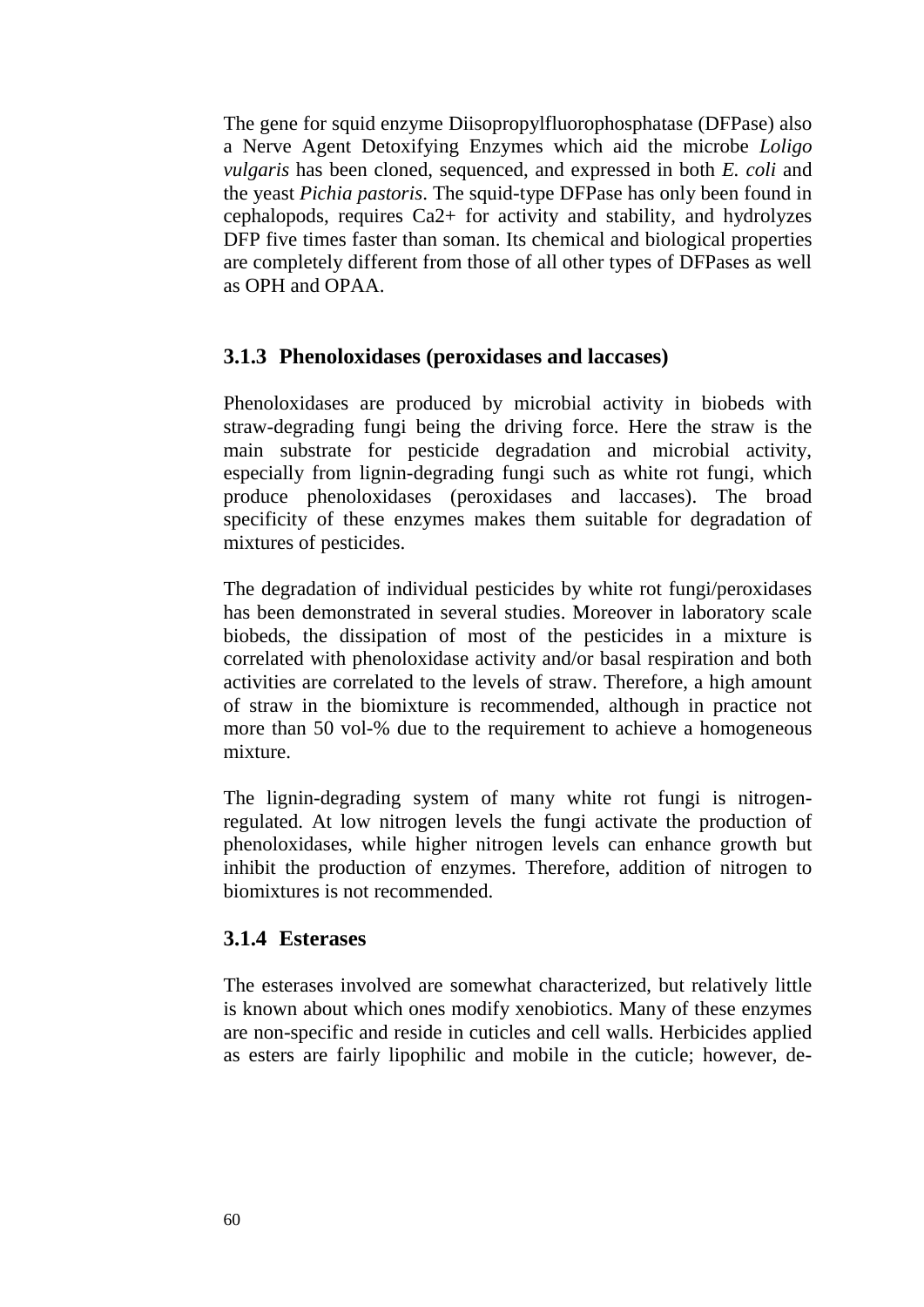esterification is required prior to entry of the herbicide (now an acid) into the phloem via ion trapping. De-esterification will also increase or maintain the concentration gradient because the ester is converted into an acid and therefore, the gradient is steeper for entry of additional ester. De-esterification can be viewed as a form of bioactivation because the herbicide will not be translocated as readily in the ester form. In some cases, the de-esterified form of the herbicide is more toxic as well (i.e. fenoxyprop is more toxic to grassy weeds than fenoxyprop-ethyl).

# **3.1.5 Oxidoreductases**

Oxidoreductases, such as laccase, tyrosinase, and horseradish peroxidase, can be used to decontaminate soil and water. These enzymes oxidize the substrate to free radicals, which are susceptible to chemical coupling, forming oligomers. For example, oligomer formation reactions can take place between humic acid and xenobiotics, resulting in the polymerization of the substrate to soil, as was observed with 2,4 dichlorophenol. In another experiment, horseradish root tissue and hydrogen peroxide (an electron acceptor) decontaminated water containing 850 ppm of 2,4- dichlorophenol and other chlorinated phenols. Depending on the concentration of hydrogen peroxide, up to 100% of the contaminants were removed by polymerization. Furthermore, horseradish root tissue contributed to the irreversible binding of 2,4-dichlorophenol to soil.

# **3.2 Enzyme immobilization**

For enzymatic treatment to be effective in bioremediation, the enzymes must be stabilized. The most effective way to stabilize enzymes is by immobilization. Immobilization can be accomplished by enzyme linkage to organic or inorganic solid supports by adsorption on solid surfaces such as glass, entrapment in polymeric gels, encapsulation, or intermolecular cross-linking. Although preparing supports can be time consuming and expensive, the support can generally be reused. The use of immobilized enzymes to metabolize pesticides is not new. For example, enzymes from crude *Pseudomonas* cell extracts immobilized on glass beads hydrolyzed 95% of parathion (10 to 250 ppm) from wastewater. The same enzyme preparation hydrolyzed parathion at 2,500 ppm in soil and was also effective in hydrolyzing other organophosphate insecticides (triazophos, diazinon, and fenitrothion).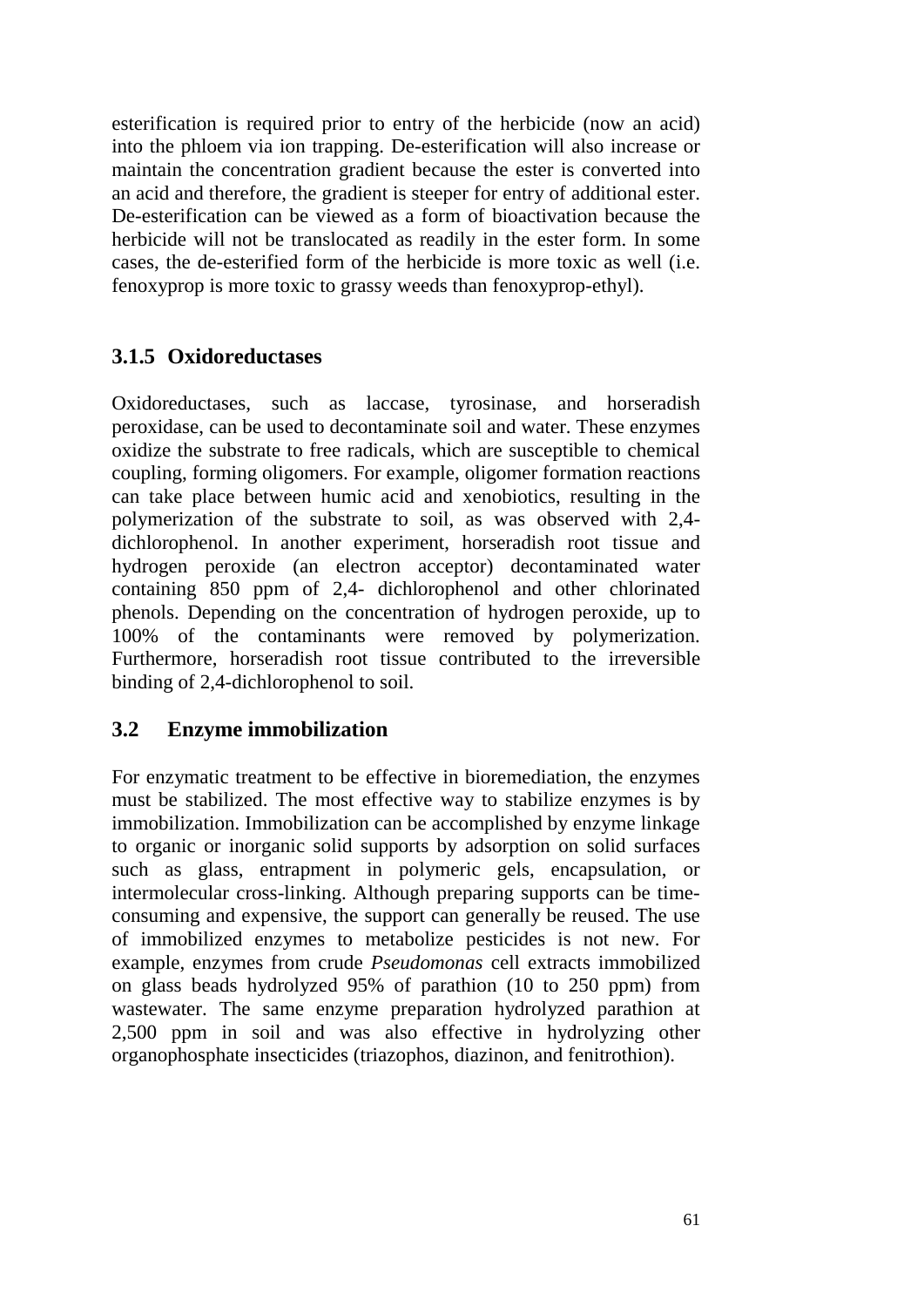# **4.0 CONCLUSION**

From the above, it is obvious that though the cost of pesticide conversion with enzymes may be quite prohibitive, it is an efficient and eco-friendly technology for pesticide cleanup in the environment. The prospects of this technology in pesticide breakdown is also vast because more classes of enzymes can be explored for future use in bioremediation of pesticide contaminated environment.

### **5.0 SUMMARY**

In this unit, we have shown that pesticide conversion in the environment is mainly by microorganisms of which enzymatic breakdown forms a major aspect. The use of enzymes as biodegradation agents presents many advantages. However, enzymatic treatments are not ideal for complete xenobiotic mineralization because of certain limitations, which include high cost of enzyme isolation and storage, difficulty in maintaining enzyme stability, and the requirement of many enzymes and several cofactors such as NAD(P)H and FAD to achieve mineralization. We have also shown that the limitations associated with the use of enzymes for pesticide conversion can be overcome by adopting the technology of enzyme immobilization.

# **6.0 TUTOR-MARKED ASSIGNMENTS**

- 1. Explain the term pesticide conversion in the environment.
- 2. Differentiate among the processes involved in enzymatic pesticide degradation
- 3. Explain how the process of enzymatic degradation had been harnessed by man to facilitate enhanced pesticide degradation

# **7.0 REFERENCES**

- Coats, J. R (1991) Pesticide degradation mechanisms and environmental activation *Pesticide Transformation Products,* 459(2); 10-30. Doi: 10.1021/ bk-1991-0459.ch002. American Chemical Society
- Dec, J. and J.-M. Bollag. 2001. Use of enzymes in bioremediation. Pages 182–193 *in* J. C. Hall, R. E. Hoagland, and R. M.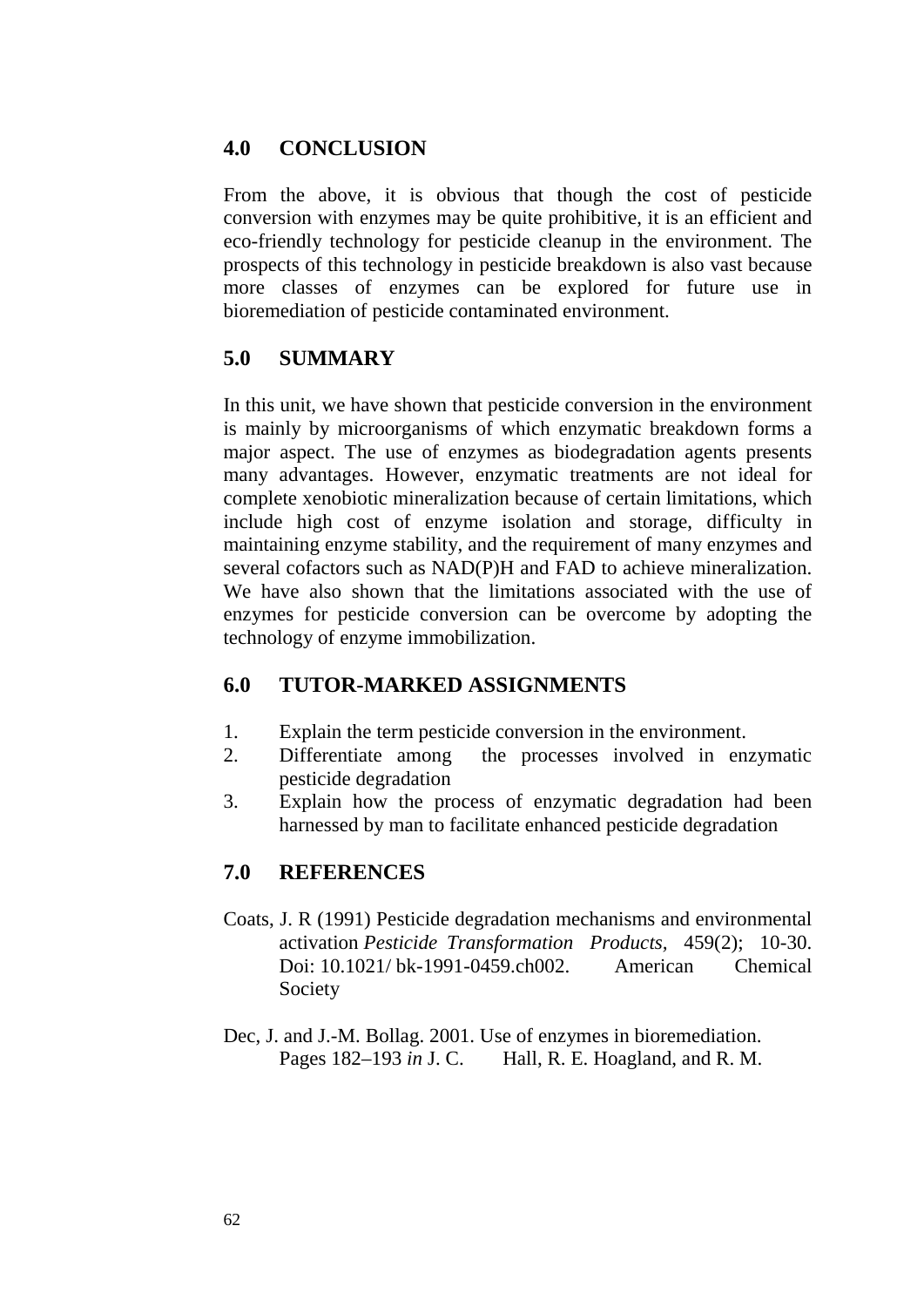Zablotowicz, eds. VanEerd et al.: Pesticide metabolism x 489 Pesticide Biotransformation in Plants and Microorganisms:

- Similarities and Divergences. ACS Symposium Series 777. Washington, DC: American Chemical Society.
- Higuchi T. (1989) Mechanisms of lignin degradation by lignin peroxidase and laccase of white-rot fungi. In: Lewis NG, Paice MG, editors.Plant cell wall polymers: biogenesis and biodegradation, vol. 399, ACS Symposium Series; p. 482–502.
- Van Eerd, L. L., Hoagland, R. E., Zablotowicz, R. M., Hall, J. C (2003) Pesticide metabolism in plants and microorganisms *Weed Science,* 51:472–495.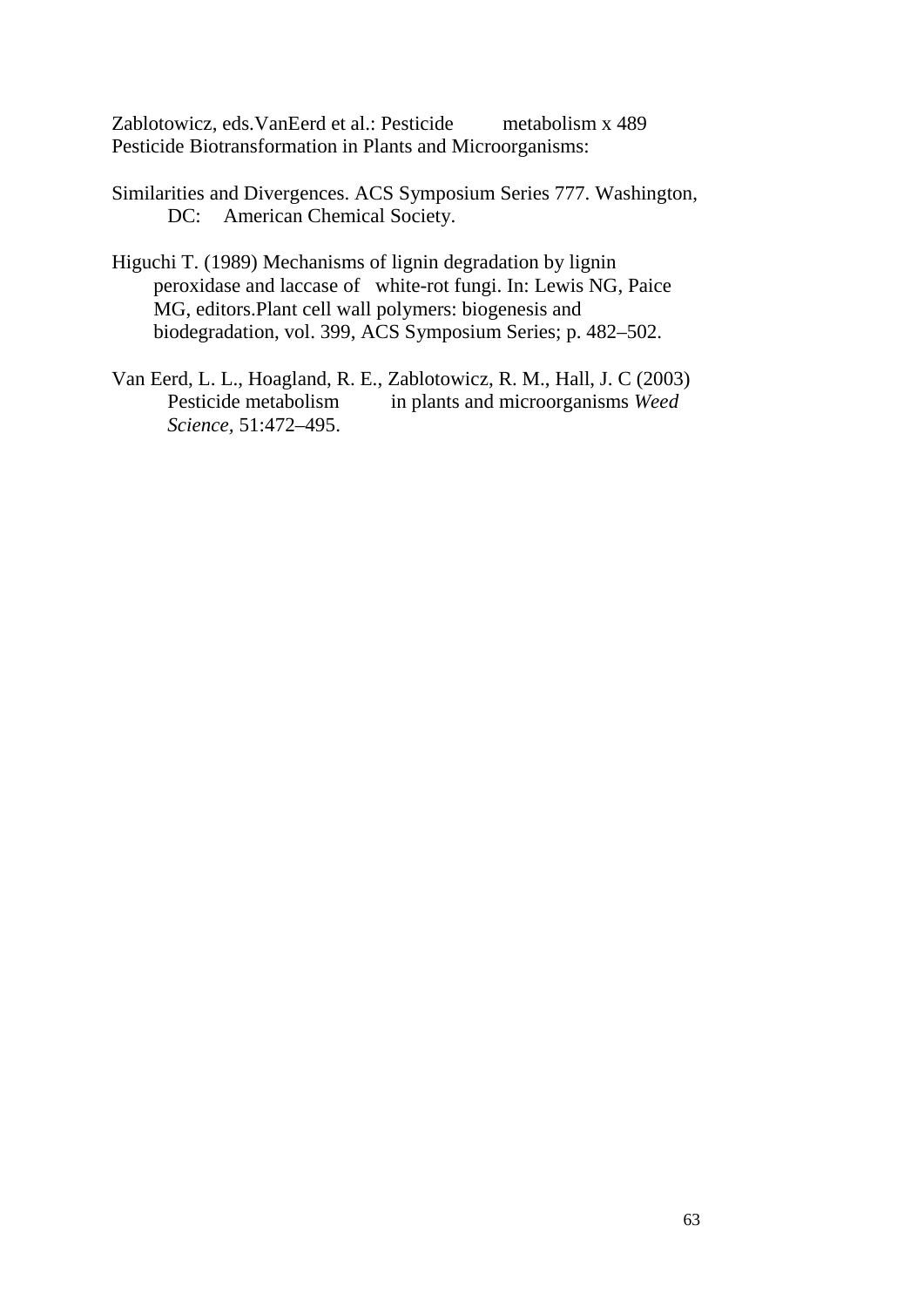# **UNIT 7 PESTICIDE CONVERSION MECHANISMS IN THE ENVIRONMENT: NON-ENZYMATIC CONVERSION**

#### **CONTENTS**

- 1.0 Introduction
- 2.0 Objectives
- 3.0 Main content
	- 3.1 Non-Enzymatic Conversion
	- 3.1.1 Hydrolysis
	- 3.1.2 Oxidation
	- 3.1.3 Photodecomposition
- 4.0 Summary
- 5.0 Conclusion
- 6.0 Tutor Marked Assignments
- 7.0 references and other Resources

#### **1.0 INTRODUCTION**

Apart from microbial degradation, pesticides are also converted in the environment through many different mechanisms. Physical and chemical agents play significant roles in the transformation of insecticide, herbicide, and fungicide molecules to various degradation products. Transformation mechanisms include oxidation, hydrolysis, reduction, hydration, conjugation, isomerization, and cyclization. Resultant products are usually less bioactive than the parent pesticide molecule, but numerous cases have been documented of metabolites with greater bioactivity. The physical and chemical properties of the degradation products are also different from those of the parent compound, and their fate and significance in the environment also are altered with the structural changes. The concept of "environmental activation" describes the transformation of a pesticide to a degradation product that is of significance in the environment as a result of its environmental toxicology or chemistry (Coats, 1991).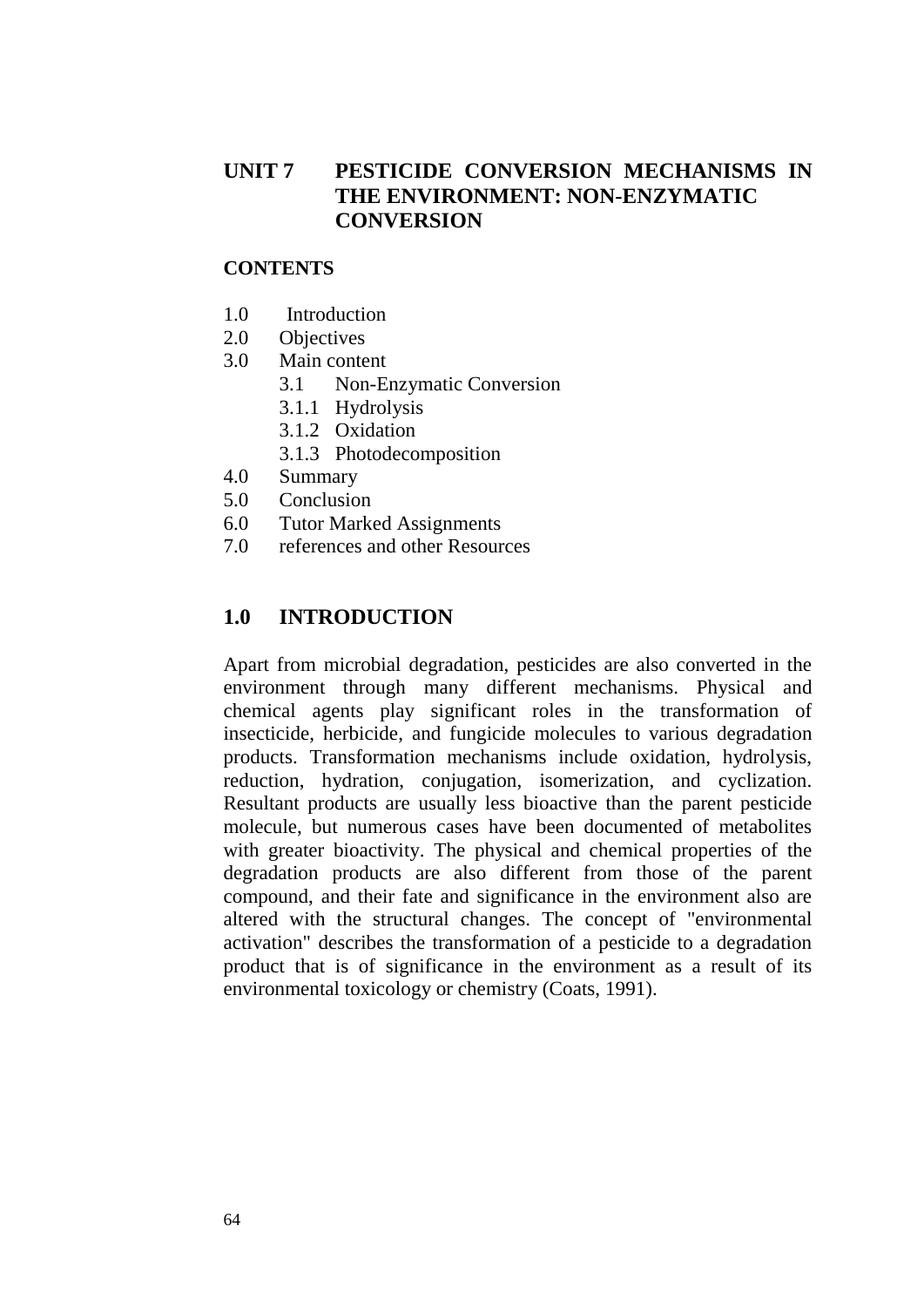# **2.0 OBJECTIVES**

By the end of this unit, students should be able to:

- 1. understand the various mechanisms of pesticide conversion other than enzymatic conversion
- 2. describe the components of non enzymic conversion of pesticides in the environment; and
- 3. understand the various products of non-enzymatic conversion of pesticides.

# **3.0 MAIN CONTENT**

# **3.1. Non-Enzymatic Conversion**

Processes involved in the conversion of pesticides outside the biological processes previously discussed are termed non-enzymatic conversion. They are mainly physical and chemical processes. A combination of factors usually influence the breakdown of a pesticides over a time period of hours, days, weeks, months, or years, and through many of the situations enumerated above. Factors that influence the relative importance of the various transformation agentsdepend to a great extent on the chemical's use pattern, physical properties, and chemical structure. The two primary physical agents involved in the degradation process are light and heat.

Photolysis of pesticide residues is extremely significant on vegetation, on the soil surface, in water, and in the atmosphere (Matsumura, 1985) · Thermal decomposition of the chemicals often occurs concomitantly with the photodegradativereactions; solar radiation, therefore, is directly responsible for the decomposition in two ways, through photolysis and thermal decomposition. Cold, especially freezing, temperatures can also contribute occasionally to pesticide degradation if certain formulations are allowed to freeze, and the pesticide is forced out of solution, suspension, or microencapsulation, making it more susceptible to degradative forces before and after application. Chemical degradation occurs as a result of the various reactive agents in the formulations, tank mixes, and in the environment. Water is responsible for considerable breakdown of pesticides in solution, especially in conjunction with pH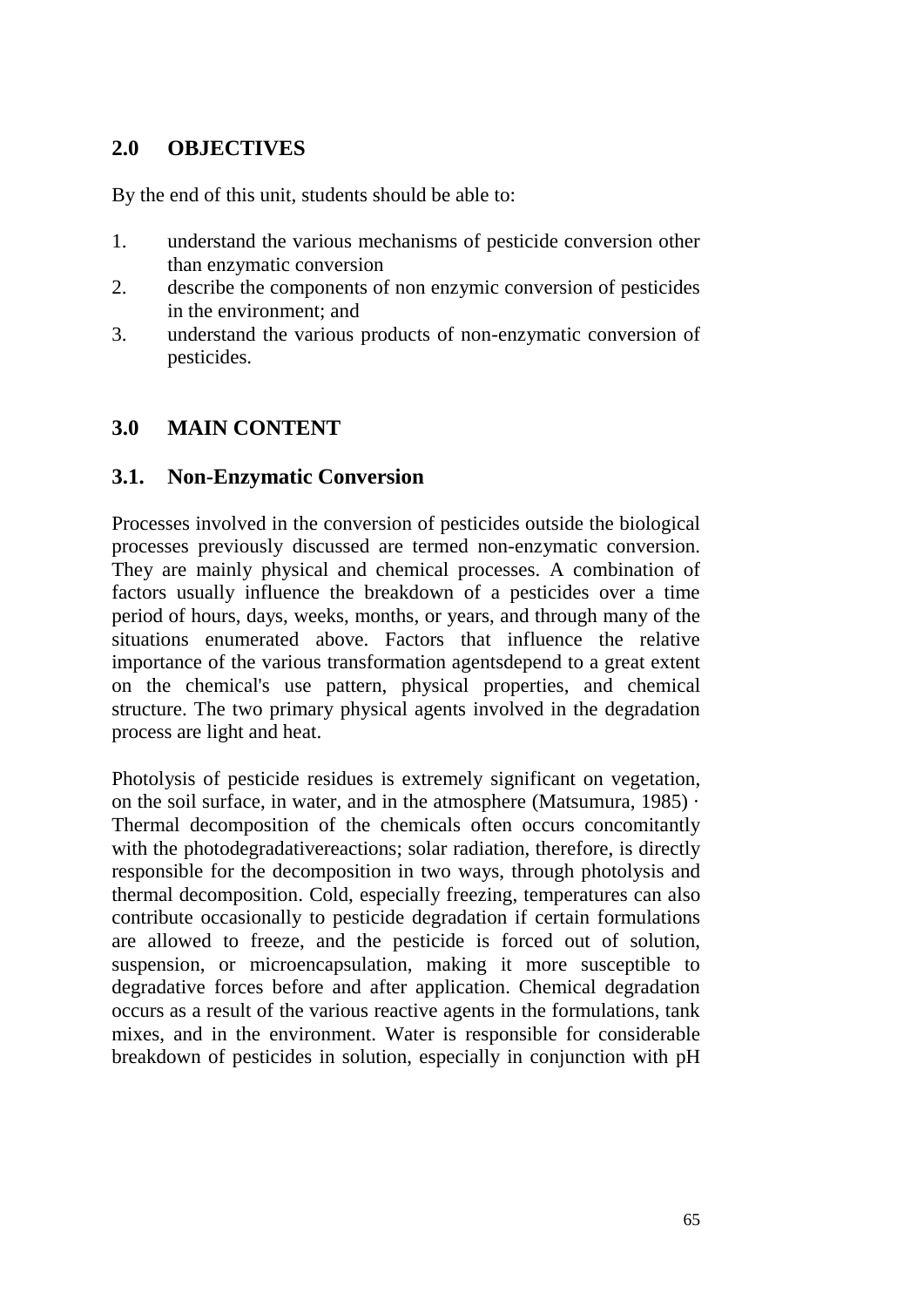extremes. Even slight variance from a neutral pH can elicit rapid decomposition of pH-sensitive compounds. Molecular oxygen and its several more reactive forms (e.g., ozone, superoxide, peroxides) are capable of reacting with many chemicals to generate oxidation products. In all but the most oxygen-poor environments, oxidative transformations are frequently the most common degradation pathways observed. Other chemical oxidations, as well as reductions, can progress in the presence of certain inorganic redox reagents (Manahan, 1990). These reactive species of metals function as highly effective catalysts which effect pesticide transformations in soils and in aquatic and marine environments.

#### **3.1.1 Hydrolysis Reaction**

For many pesticide molecules, hydrolysis is a primary route of degradation. Many types of esters are hydrolytically cleaved, yielding two fragments with little or no pesticidal activity. Hydrolysis of esters can occur by chemical means; even mildly alkaline solutions can cause hydrolytic decomposition of some esters (organophosphorus, carbamate, pyrethroid), while acidcatalyzed hydrolysis typically is induced only by strongly acidic solutions.Chemical hydrolysis of chlorides and bromides can occur, yielding a hydroxylated product. Hydrolysis of an epoxide, by an epoxide hydratase, produces a diol (Sipes andGandolfi, 1986). Oximecarbamates can be hydrolyzed to an oxime and a carbamic acid (Kuhr, 1975).

#### **3.1.2 Oxidation**

The mechanisms of oxidation vary. Physical and chemical oxidations involve molecular oxygen or more reactive species including various acids, peroxides, orsinglet oxygen, and are often enhanced by light, heat, or oxidized metals in soil or water. Ring hydroxylation occurs on aromatic rings in pesticides of several types, as well as polycyclic aromatic hydrocarbons (PAH). It is easily accomplished on single or multiple-ring molecules that are unsubstituted or activated. Substitution with bulky or multiple groups can sterically inhibit the reaction, as can the presence of deactivating substituents such as halogens.Any methylene group in an aliphatic side-chain is susceptible to oxidation. Carbofuran undergoes hydroxylation of a methylene in the furan ring to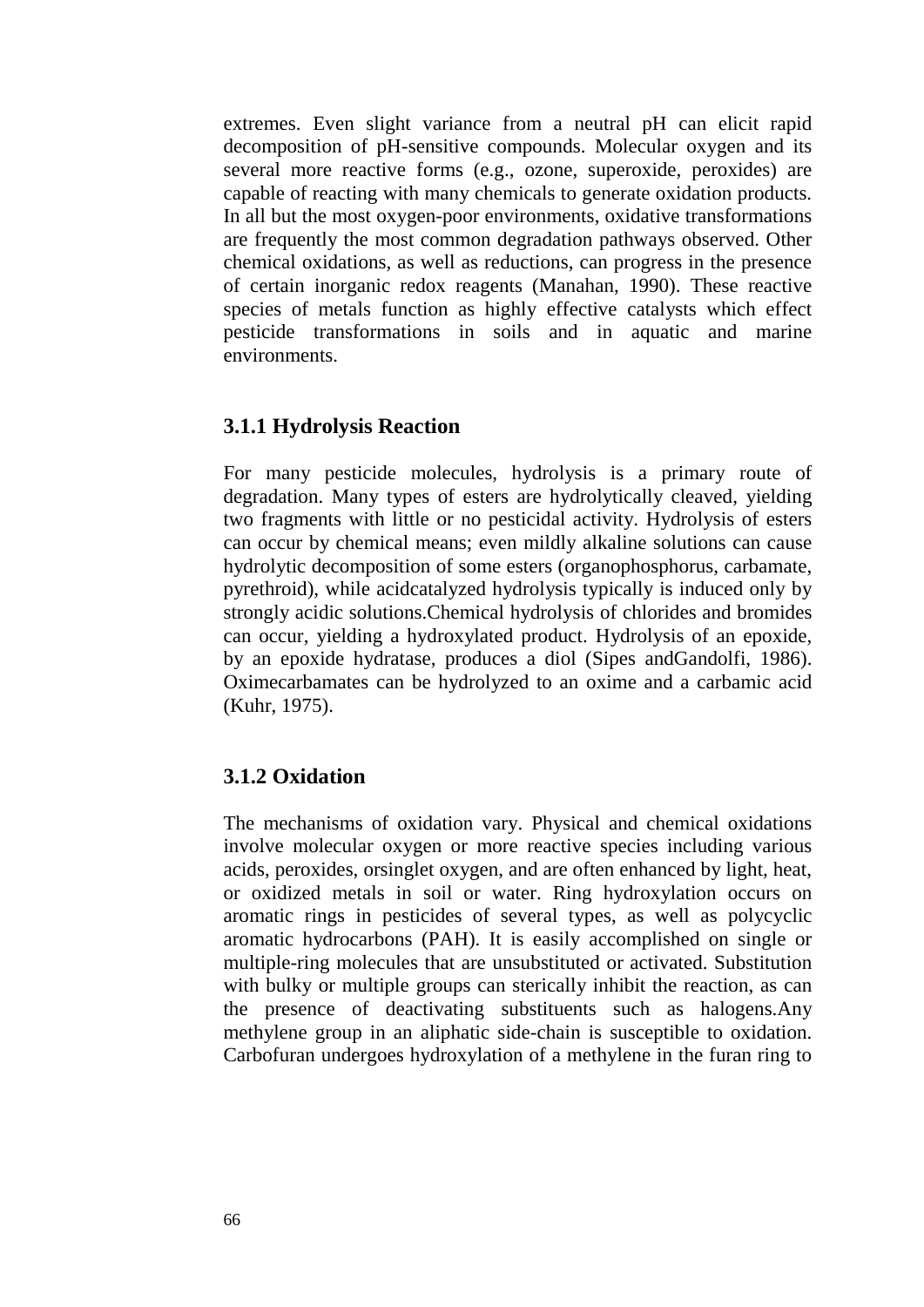form 7-hydroxycarbofuran, followed by further oxidation to 7 ketocarbofuran. Terminal methyl groups are also susceptible to hydroxylation.

The conversion of alkenes to epoxides does not radically alter the polarity of the substrate, nor the biological activity in some cases, e.g., aldrinls epoxidation to dieldrin. Epoxide formation may be, in fact, critical to bioactivity, e.g., precocenes require activation to be cytotoxic to the corpora allatum of insects to inhibit the production of juvenile hormone (Bowers, 1982). Epoxides can be hydrolyzed to form diols; the net effect of the arene oxide formation followed by hydrolysis, is ring hydroxylation.

# **3.1.3 Reductions.**

Pesticides undergo reduction reactions in reducing environments, characterized by low oxygen concentrations, low pH's, and anaerobic microorganisms. Examples of situations in which pesticides are reduced include stagnant or eutrophic ponds and lakes, bogs, flooded rice fields, the rumens of ruminant livestock, and lower intestines of some species, including man. Reduction of a nitro group has been observed in flooded soil. The fungicide pentachloronitrobenzene has also been shown to undergo reduction to an amino analog.

**3.1 4 Photo-degradation** is the breakdown of pesticides by sunlight. All pesticides are susceptible to photo-degradation to some extent. The rate of breakdown is influenced by the intensity and spectrum of sunlight, length of exposure, and the properties of the pesticide. Pesticides applied to foliage are more exposed to sunlight than pesticides that are incorporated into the soil. Photo-degradation can destroy pesticides on foliage, on the soil surface, and even in the air. Pesticides may break down faster inside plastic-covered greenhouses than inside glass greenhouses, since glass filters out much of the ultraviolet light that degrades pesticides. Factors that influence pesticide photo-degradation include the intensity of the sunlight, properties of the application site, the application method, and the properties of the pesticide.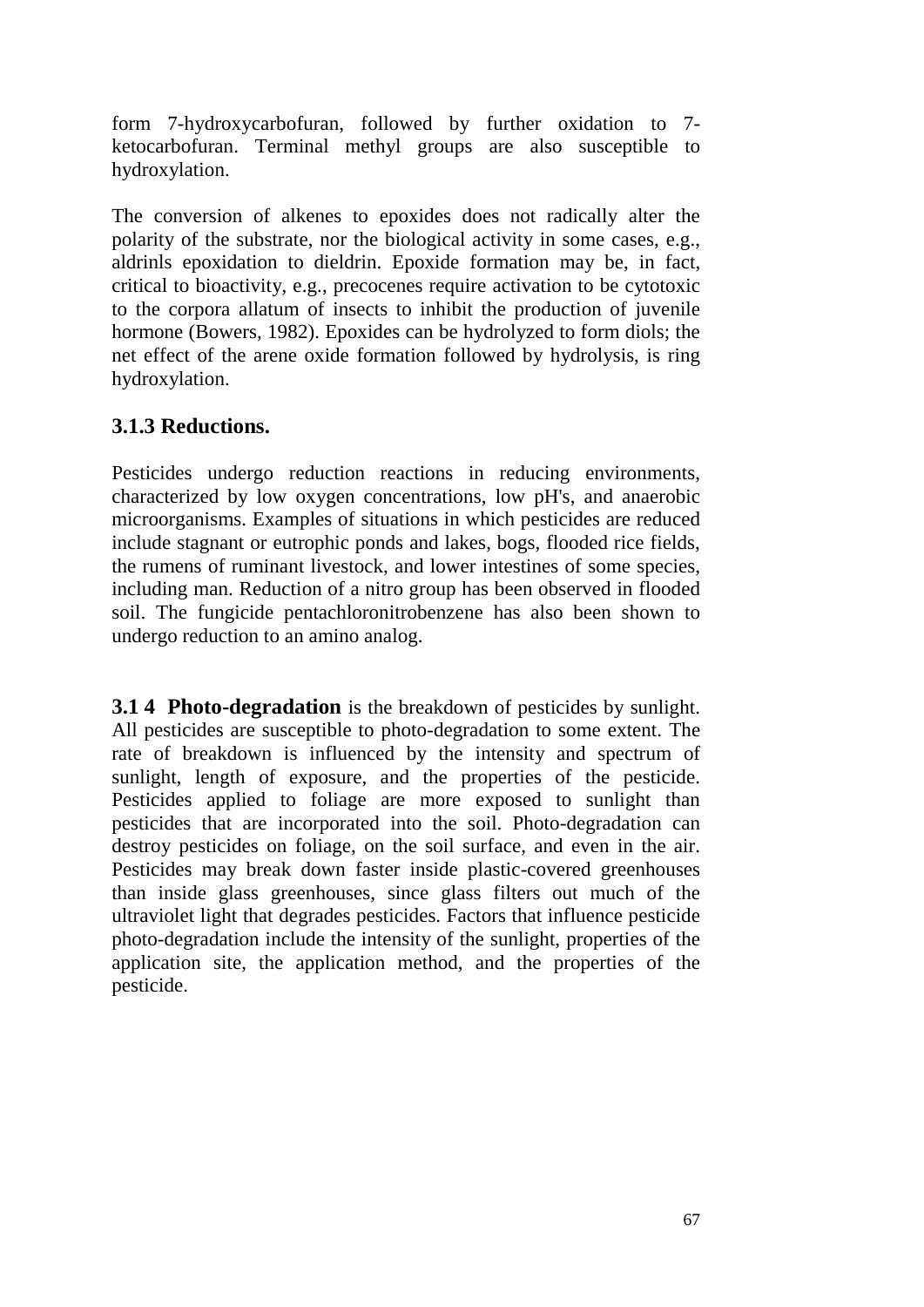# **4.0 CONCLUSION**

From the above, it is obvious that natural processes are capable of converting pesticides from one form to another. Knowledge of these processes is therefore important as this will be useful in pesticide storage, application and cleanup.

# **5.0 SUMMARY**

In this unit, we have shown that different pesticide group are subject to degradation and conversion by one or more natural process. We have also shown in details the mechanisms of action of these processes as it relates to how they are able to convert pesticides to form the degradation products.

# **6.0 TUTOR-MARKED ASSIGNMENTS**

- 1. Discuss some natural processes that are capable of bringing about pesticide conversion.
- 2. Differentiate the processes of non-enzymatic conversion from the enzymatic conversion.

# **7.0 REFERENCES**

- Bowers, W. S. (1982) In Insecticide Mode of Action; Coats, J. R., Ed.; Academic: New York, 1982; Chapter 12.
- Coats, J. R (1991) Pesticide degradation mechanisms and environmental activation *Pesticide Transformation Products,* 459(2); 10-30. Doi: 10.1021/ bk-1991-0459.ch002. 1991 American Chemical Society
- Kuhr, R. J. (1975) Carbamate Insecticides; CRC Press:Cleveland, Ohio, 1975; Chapter 5.
- Manahan, S. E. (1990) Environmental Chemistry; Lewis Publishers: Ann Arbor, MI, Chapter 3, 10, 11.
- Matsumura, F. (1985) Toxicology of Insecticides; Plenum Press: New York; Chapter 5, 9.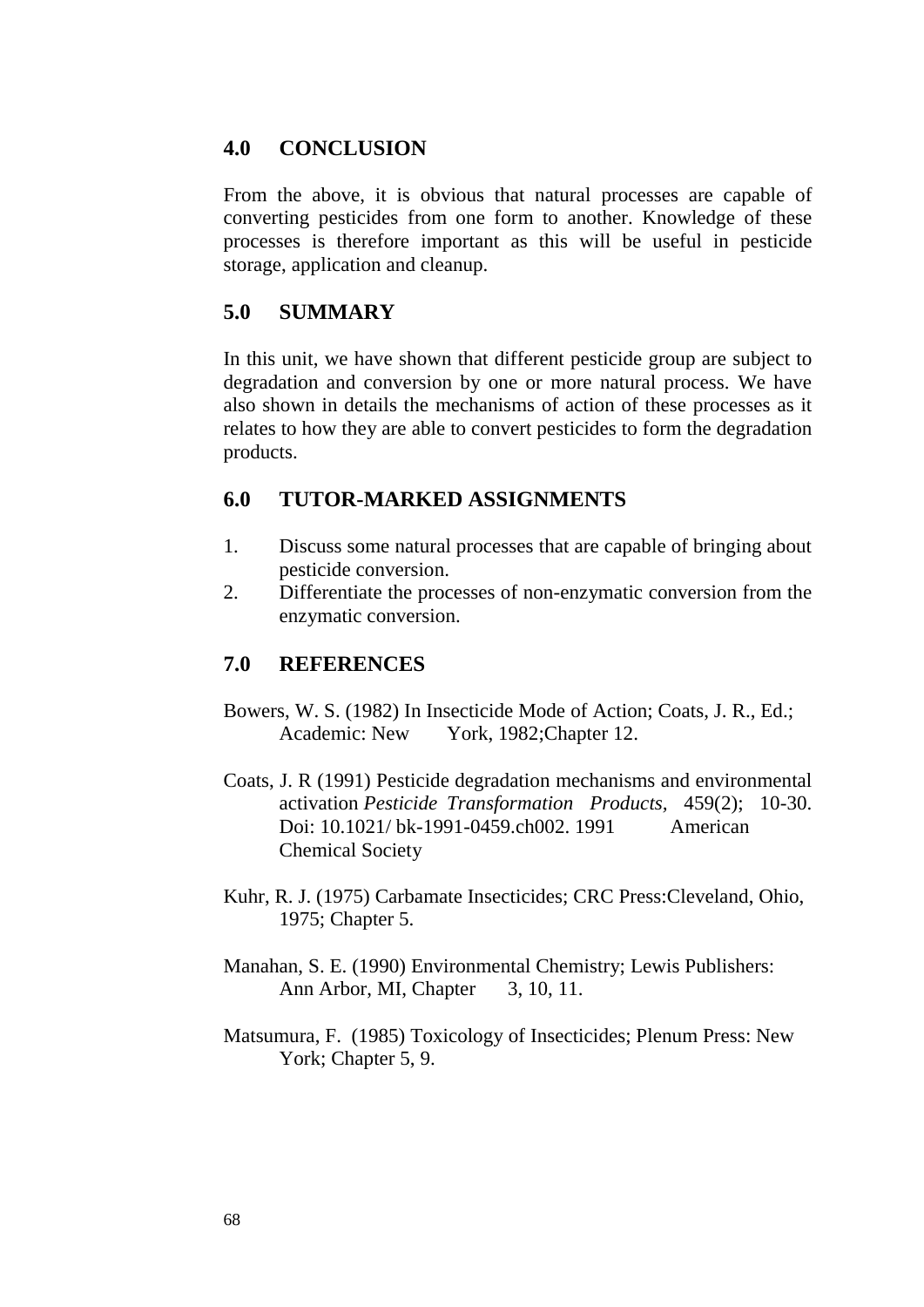Sipes, I. G.; Gandolfi, A. J. (1986) In Toxicology;Klaassen, C. D.; Amdur, M. O.; Doull, J., Eds.; MacMillan: New York; Chapter 4.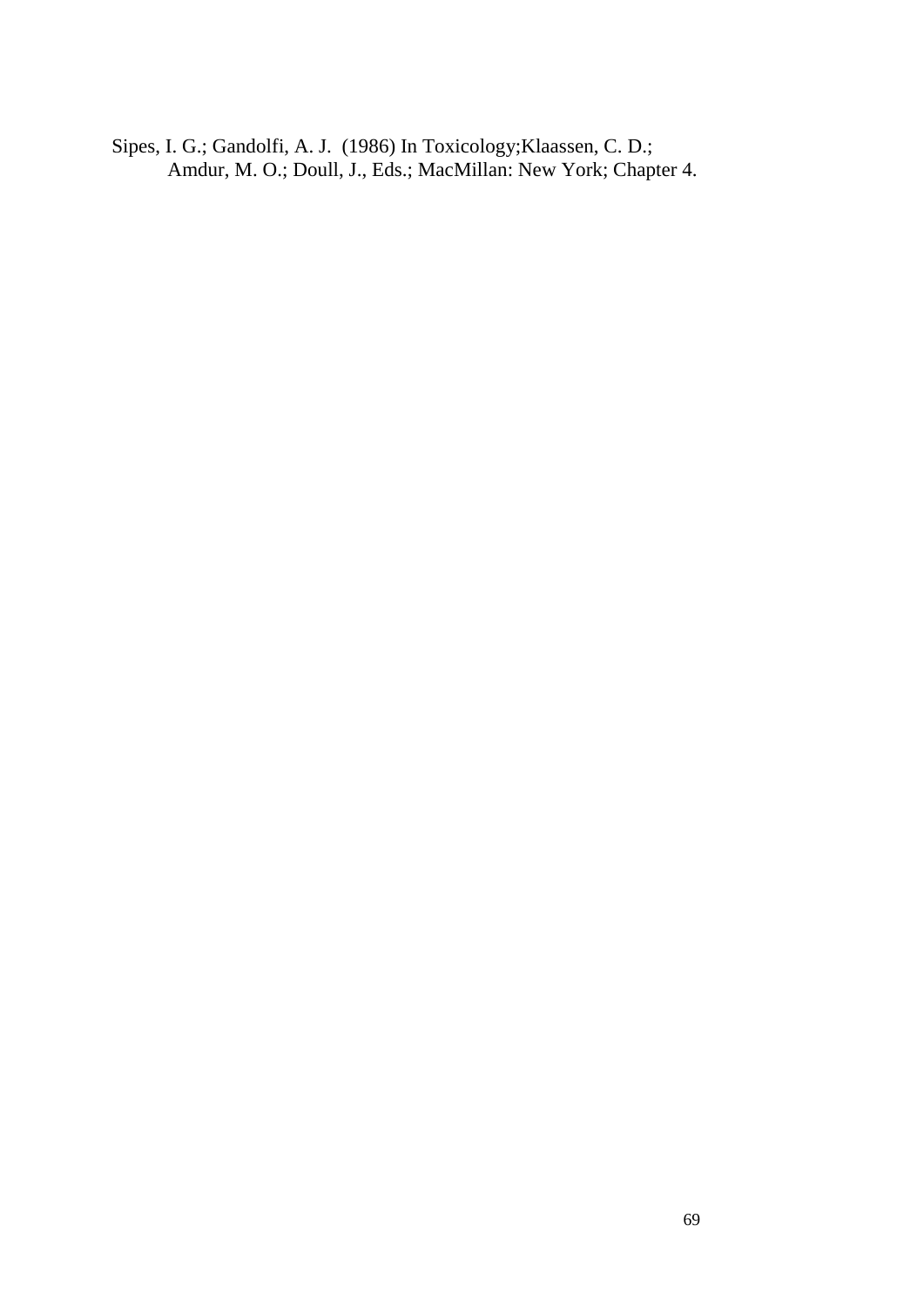#### **UNIT 8 DEGRADATION OF PESTICIDES IN SOILS**

#### **CONTENTS**

- 1.0 Introduction
- 2.0 Objectives
- 3.0 Main Content
- 3.1 Degradation of pesticides in soil
	- 3.2 Types of pesticide degradation in soils
		- 3.2.1 Microbial degradation
		- 3.2.2 Chemical degradation
		- 3.2.3 Photo-degradation
		- 3.3 Factors influencing pesticide degradation in soils
			- 3.3.1 Soil properties
				- 3.3.1.1 Soil composition
				- 3.3.1.2 Soil pH
				- 3.3.2 Climatic factors
				- 3.3.3 Pesticides properties
- 4.0 Conclusion
- 5.0 Summary
- 6.0 Tutor-marked questions
- 7.0 References and other resources

#### **1.0 INTRODUCTION**

Alongside sorption, degradation is the second most important process used to predict the fate of pesticides in soils (Boesten and van der Linden,1991). Many pesticides dissipate rapidly in soils. This process is mineralization and results in the conversion of the pesticide into simpler compounds such  $H_2O$ ,  $CO_2$ , and  $NH_3$ . While some of these processes are as a result of chemical reactions such as hydrolysis and photolysis, microbiological catabolism and metabolism is usually the major route of mineralization. Soil micro biota utilize the pesticide as a source of carbon or other nutrients. Some chemicals (for example 2,4-D) are quite rapidly broken down in soil while others are less easily attacked (2,4,5- T). Some chemicals are very persistent and are only slowly broken down (atrazine)".

Standard laboratory and field dissipation studies are performed to assess the rate of degradation (often expressed as a first-order half-life or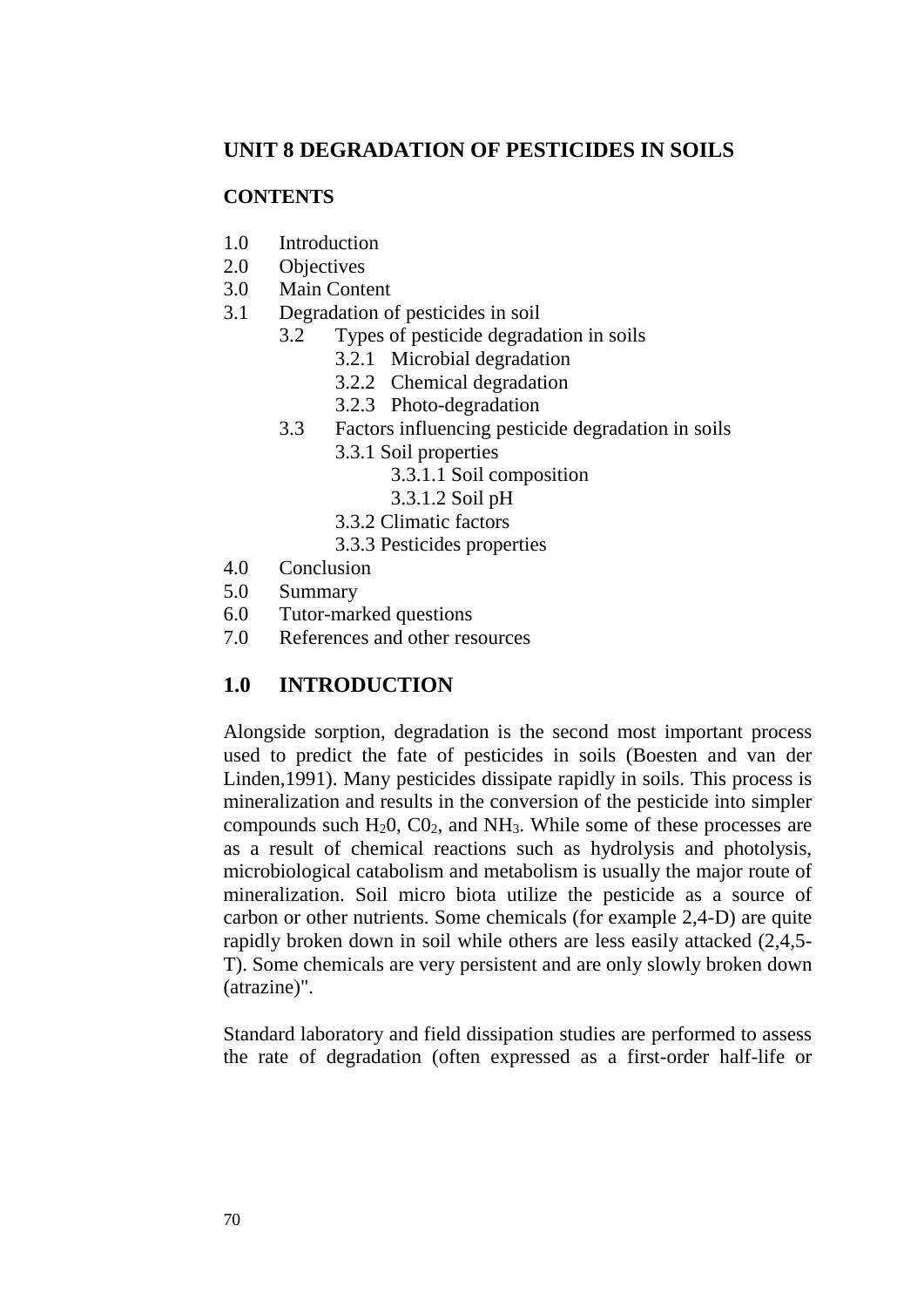DT50, the time required for 50% of the initial dose to disappear). Rates of degradation are influenced by physicochemical properties of the soil [such as pH and organic carbon (OC) content], biological properties (activity and distribution of microorganisms), and environmental conditions that control soil temperature and moisture content. Both route and rate of degradation also depend on properties of the chemical. Variability in degradation rate is expected, and numerous studies have provided evidence for field-to-field variation in the degradation rates of pesticides (Walker et al., 2001). Extrapolation from measurements on a set of soils to prediction for a different soil is therefore a common problem in environmental assessment. A greater understanding of the factors that influence degradation rates is required to support this extrapolation and thus ensure the safe use of new and existing products.

# **2.0 OBJECTIVES**

By the end of this unit, students should be able to:

- 1. identify the types of degradation that take place in the soil
- 2. identify the factors influencing rate of pesticide degradation in soils
- 3. make pesticide selection based on the prevailing factors for effectiveness and sustainability

# **3.0 MAIN CONTENT**

#### **3.1 Pesticide degradation in soil**

Soil constitutes a major environmental sink for many pesticides from which they are taken up by plants, move into the bodies of invertebrates, pass into water or air, and are broken down. However, pesticides applied do not remain in the soil forever. The degradation of a pesticide in soil is dependent on a host of conditions, such as soil type, organic matter content, clay content, pH, the nature of soil colloids, the microflora and microfauna present in soil, liquid and air flow through the soil, the cultural practices, and the exposure to wind, sunlight, rain and temperature, etc. Superimposed on all these factors is the chemical nature of the pesticide. Most of these conditions and factors are often interrelated and have been discussed in earlier chapters. Pesticide degradation, or the breakdown of pesticide, usually is beneficial. Pesticide-destroying reactions change most pesticide residues in the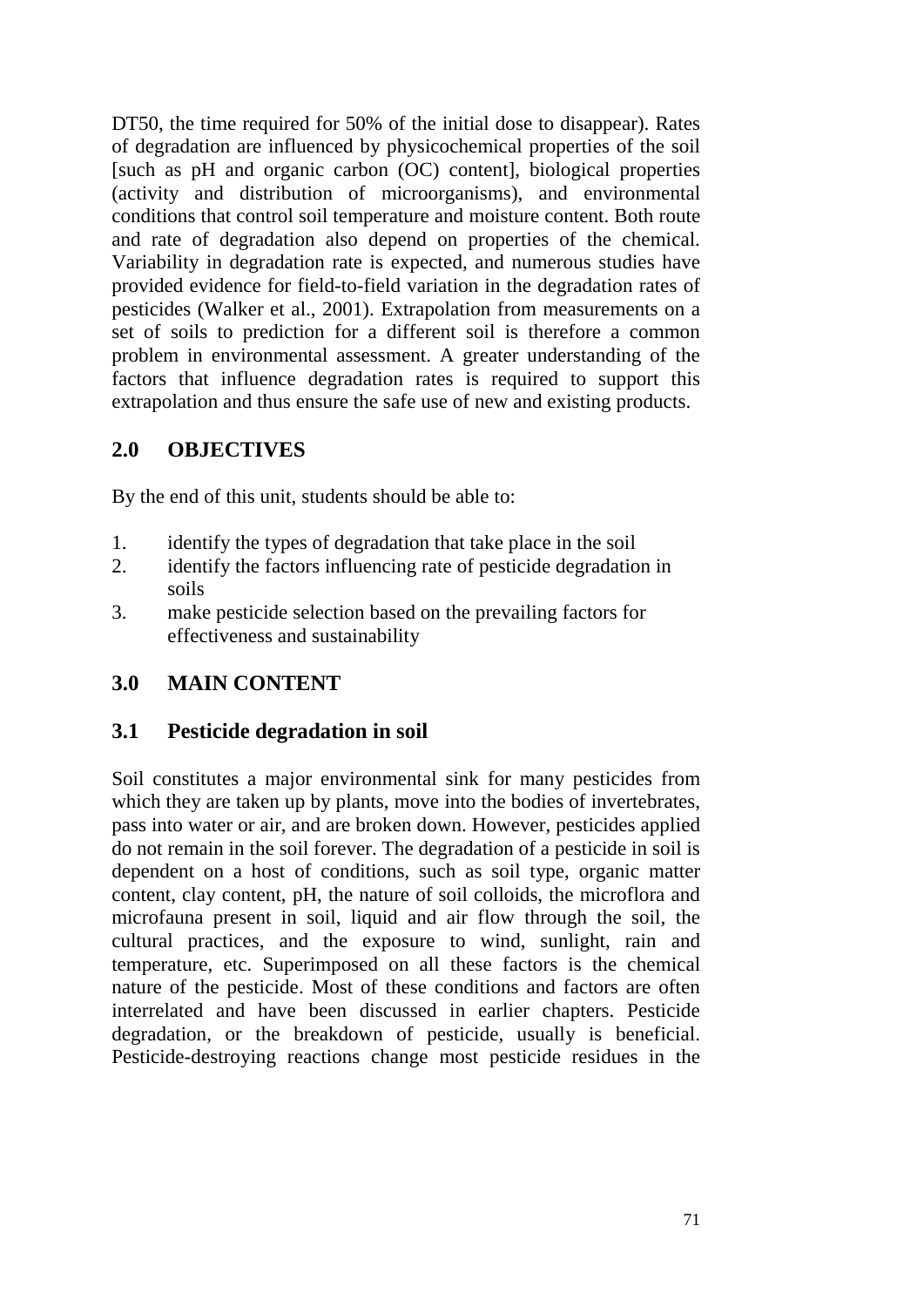environment to nontoxic or harmless compounds. However, degradation is detrimental when a pesticide is destroyed before the target pest has been controlled. The three types of pesticide degradation are microbial, chemical, and photo-degradation.

## **3.2 Types of pesticide degradation in the soil**

## **3.2.1 Microbial degradation**

Microbial degradation: is the breakdown of pesticides by fungi, bacteria, and other microorganisms that use pesticides as a food source. Most microbial degradation of pesticides occurs in soil. Soil conditions such as moisture, temperature, aeration, pH, and the amount of organic matter affects the rate of microbial degradation because of their direct influence on microbial growth and activity.

The frequency of pesticide application also is a factor that can influence microbial degradation. Rapid microbial degradation is more likely when the same pesticide is used repeatedly in a field. Repeated application can actually stimulate the buildup of organisms that are effective in degrading the chemical. As the population of these organisms increases, degradation accelerates and the amount of pesticide available to control the pest is reduced. In extreme cases, accelerated microbial degradation has led to certain products being removed from the marketplace. Microorganisms greatly reduce the effectiveness of these chemicals soon after application.

The possibility of very rapid pesticide breakdown is reduced by using pesticides only when necessary and by avoiding repeated applications of same chemical. Alternating between different classes, groups or formulations of pesticides can minimize the potential for microbial degradation problems as well as pest resistance

### **3.2.2 Chemical degradation of pesticides in the soil**

Chemical degradation is the breakdown of pesticides by processes that do not involve living organisms. Temperature, moisture, pH, and adsorption, in addition to the chemical and physical properties of pesticide, determine which chemical reactions take place and how quickly they occur.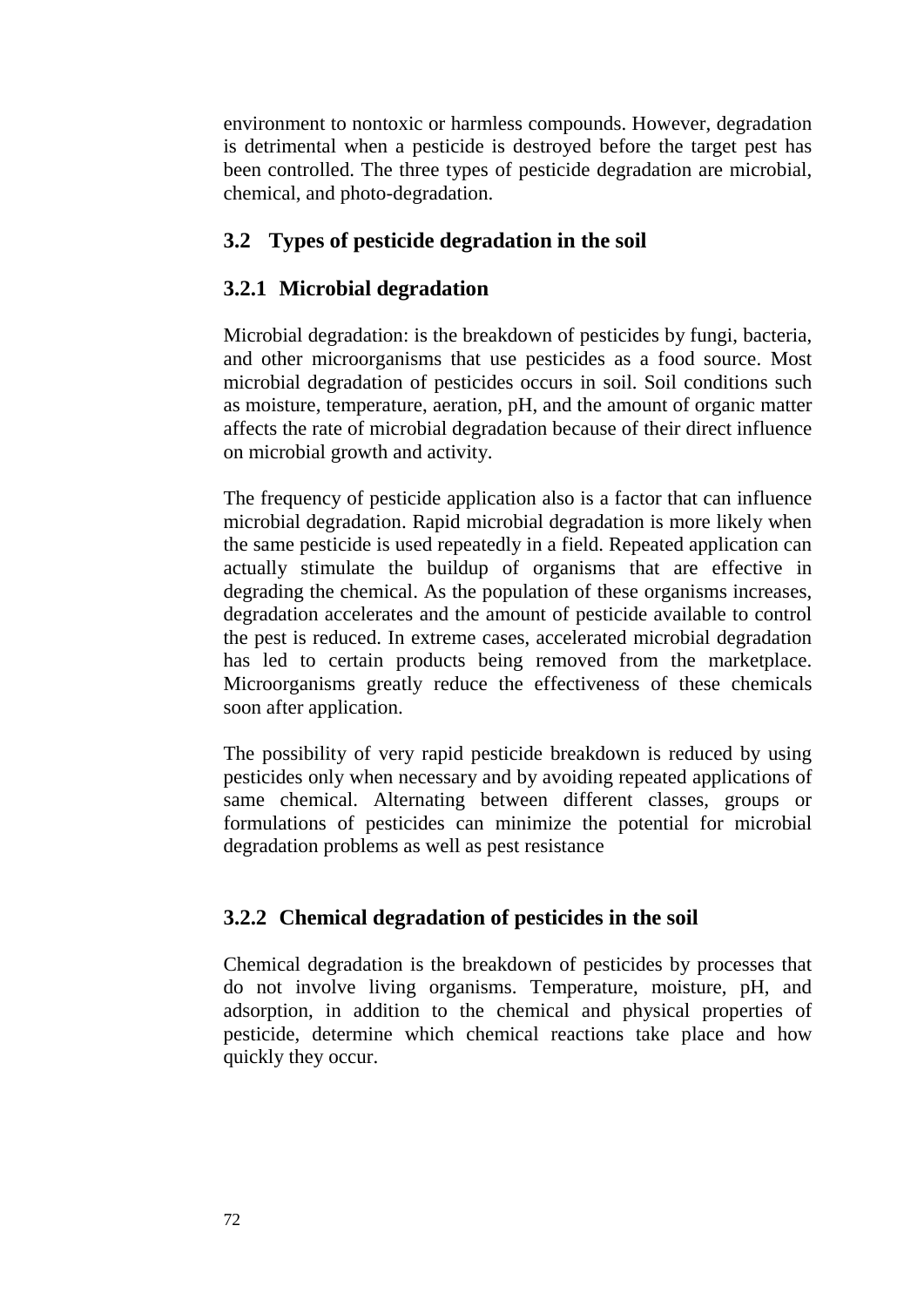One of the most common pesticide degradation reactions is hydrolysis, a breakdown process in which the pesticide reacts with water. Many organophosphate and carbamate insecticides are particularly susceptible to hydrolysis under alkaline conditions. Some are actually broken down within a matter of hours when mixed with alkaline water.

Product labels may warn against mixing a pesticide with certain fertilizers, other pesticides or water with specific characteristics. Following these precautions can help prevent pesticide degradation and potential incompatibility problems. In some situations, buffers or other additives may be available to modify spray mix conditions and prevent or reduce degradation. Pesticide degradation and possible corrosion of application equipment can be avoided by not allowing a spray mix remain in a tank for a long period of time.

## **3.2.3 Photo-degradation of pesticide in the soil**

Photo-degradation is the breakdown of pesticides by light, particularly sunlight. Photo-degradation can destroy pesticides on foliage, on the surface of the soil, and even in the air.

Factors that influence pesticide photo-degradation include the intensity of the sunlight, properties of the application site, the application method and the properties of the pesticide. Pesticide losses from photo degradation can be reduced by adding the pesticide to the soil during or immediately after application

## **3.3 Factors influencing pesticide degradation in soils**

Several factors determine the length of time herbicides persist. These factors fall into three categories: soil factors, climatic conditions, and herbicidal properties. Factors from each category strongly interact with one another.

### **3.3.1 Soil factors**

Soil factors affecting pesticide degradation include soil composition, soil chemistry, and microbial activity. Soilcomposition is a physical factor determined by the relative amounts of sand, silt, and clay in the soil (the soil texture), as well as by the organic matter content. An important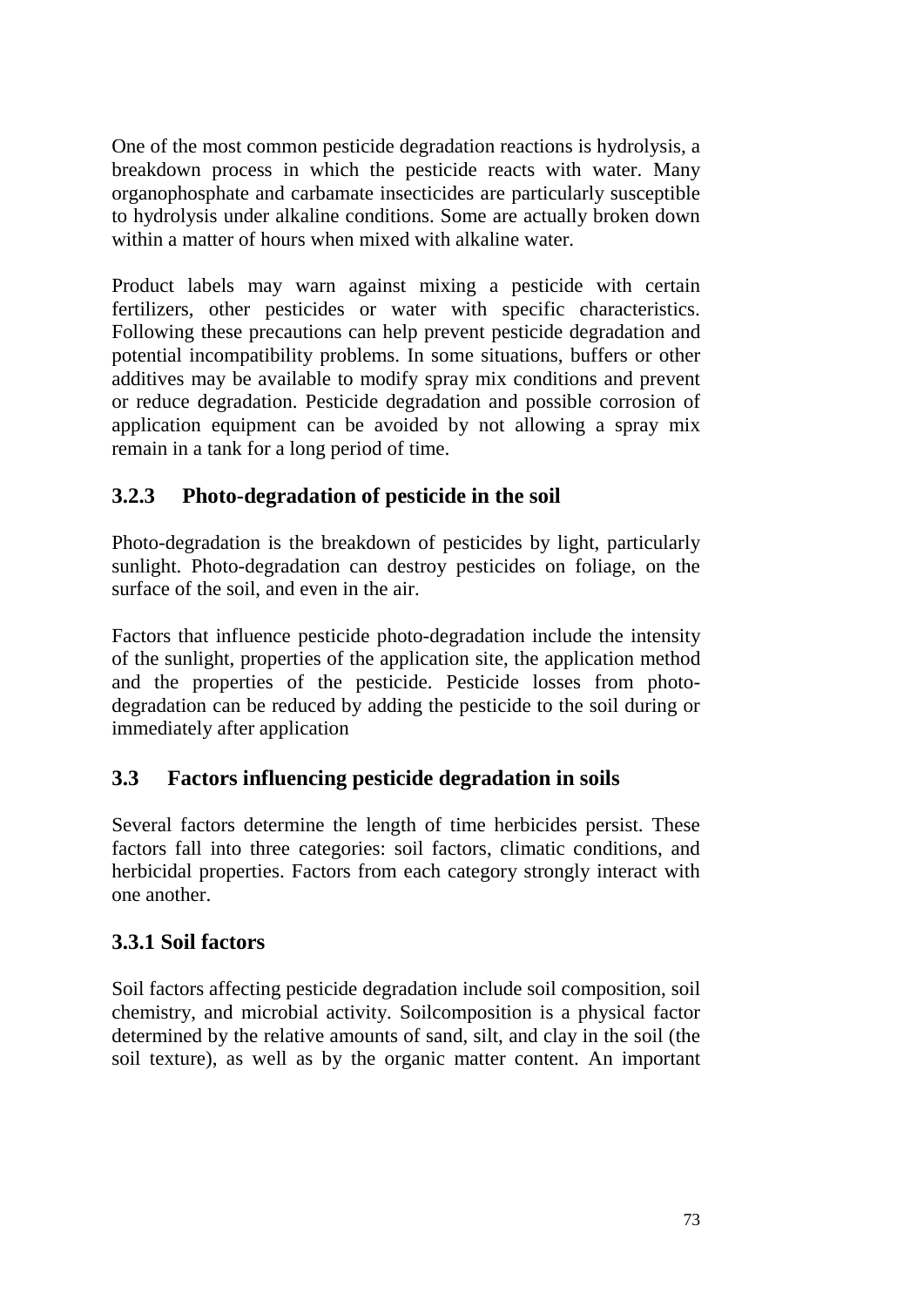chemical property of soil that can influence herbicide persistence is pH. The microbial aspects of the soil environment include the types and abundance of soil microorganisms present in the soil.

#### **3.3.1.1 Soil composition**

Soil composition affects pesticide breakdown through soil-herbicide binding (adsorption and desorption). Generally, soils high in clay, organic matter, or both have a greater potential for adsorption because of increased binding of the herbicide to soil particles, with a corresponding decrease in availability of the pesticide in soil mostore to be accessed by microbial degrading agents. This "tie-up" results in decreased in microbial breakdown, initial plant uptake and herbicidal activity. More herbicide is held in reserve, potentially injuring susceptible crops in the future.

In general, medium- and fine-textured soils with an organic matter content of more than 3 percent have the greatest potential to bind or hold herbicides and injure sensitive rotation crops. Coarse- to mediumtextured soils with a lower organic matter content (less than 3 percent), are less likely to retain herbicides and have carryover problems. Under the right circumstances, however, herbicide carryover can occur in any type of soil.

### **3.3.1.2 Soil pH**

Soil pH can influence the persistence of some herbicides, especially the triazines and sulfonylureas. Chemical and microbial breakdown, two ways herbicides degrade in soil, often are slower in higher-pH soils.In particular, the chemical degradation rate of the triazine and sulfonylurea herbicide families slows as the soil pH increases, particularly above 7.0. In addition, in higher-pH soils, lesser amounts of these herbicides are bound to soil particles, making more available for plant uptake. So in higher-pH soils, the triazine and sulfonylurea herbicides persist longer, and more is available for plant uptake. (Some triazine and sulfonylurea herbicides do not persist and carry over regardless of how high the soil pH is.) Low pH also can affect the persistence of both the triazine and the sulfonylurea herbicides. Soil pH levels below 6.0 allow a more rapid dissipation of both these herbicide families. In acid soils, herbicides like atrazine become bound to soil particles, making them unavailable for weed control; but at the same time, they are chemically degraded more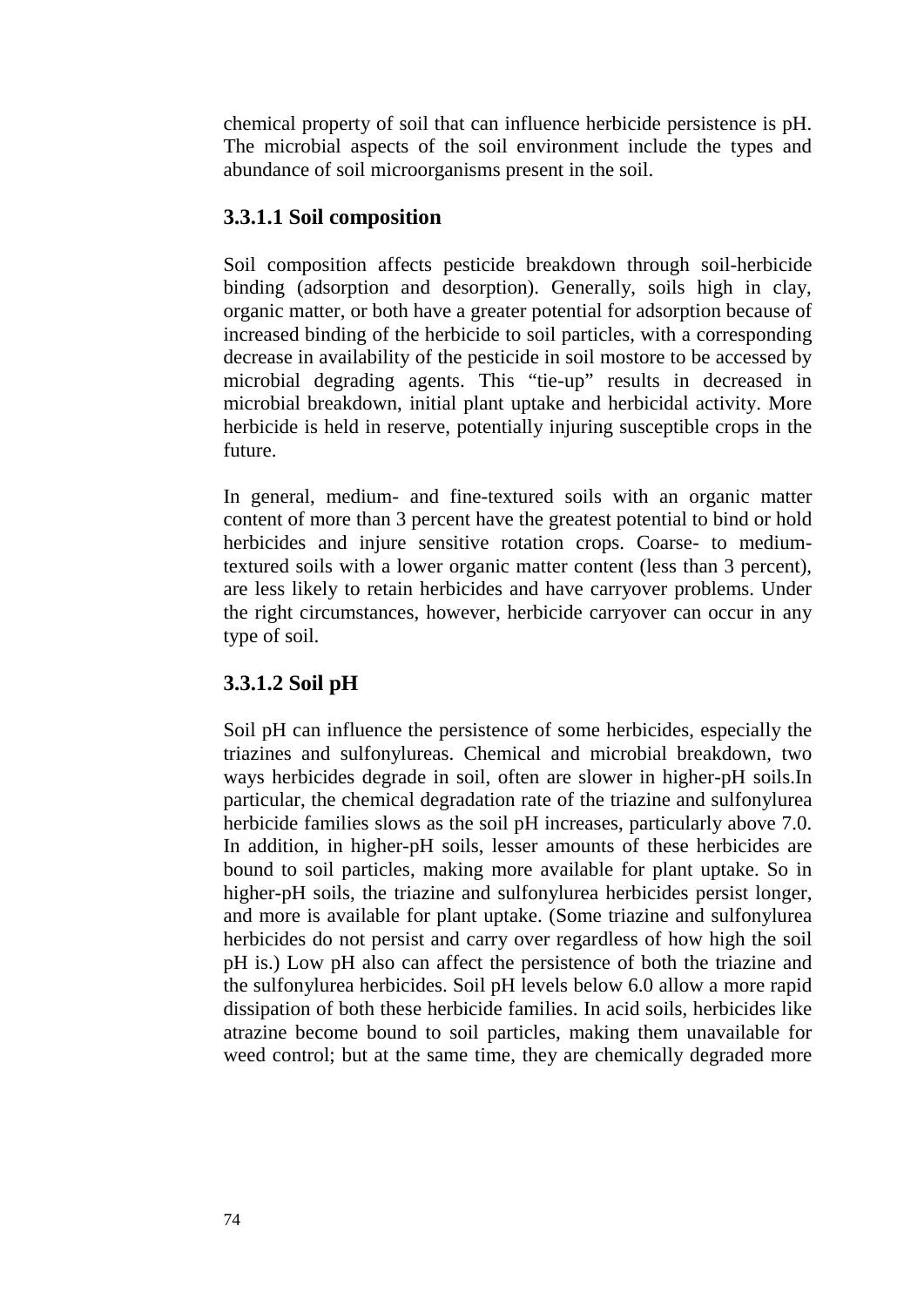quickly. This makes liming an acid soil important for achieving an adequate performance form these two herbicide families. In contrast, a low soil pH increases the persistence of the imidazolinone herbicides imazaquin (Scepter) and imazethapyr (Pursuit). As the soil pH drops below 6.0, imazaquin and imazethapyr become increasingly bound, or adsorbed, to soil particles. Adsorption of these herbicides appears to reduce their availability to soil microorganisms, the primary mechanisms of degradation. Even though adsorption is greater in lower pH soils, the herbicide can still be released several months later, becoming available for plant uptake and potentially injuring a sensitive follow crop. Sorption processes may affect biodegradation mainly bymodifying chemical bioavailability. A positive relationship between sorption coefficient (Kd) and half-life has been reported for many ionizable pesticides (Kah and Brown, 2006).However, several factors might counterbalance the influence of sorption on degradation, and the link between sorption and degradation is not always obvious (Barriuso, *et al*., 1997; Radosevich *et al*., 1996; Shaw and Burns, 1998).

Degradation processes by soil microorganisms probably are the most important pathways responsible for the breakdown of herbicides. The types of microorganisms (fungi, bacteria, protozoans, etc.) and their relative numbers determine how quickly decomposition occurs. Microorganisms require certain environmental conditions for optimal growth and utilization of any pesticide. Factors that affect microbial activity are moisture, temperature, pH, oxygen, and mineral nutrient supply. Usually, a warm, well-aerated, fertilesoil with a near-neutral pH is most favorable for microbial growth and, hence, herbicide breakdown.

### **3.3.2 Climatic factors**

The climatic variables involved in herbicide breakdown are moisture, temperature, and sunlight. Herbicide degradation rates generally increase as temperature and soil moisture increase because both chemical and microbial decomposition rates increase with higher temperatures and moisture levels. Cool, dry conditions slow down herbicide degradation. Carryover problems are always greater the year following a drought. If winter and spring conditions are wet and mild following a previously dry summer, the likelihood of herbicide carryover is lower. Sunlight is sometimes an important factor in herbicide degradation. Photodecomposition or degradation catalyzed by sunlight (photolysis) has been reported for many herbicides, especially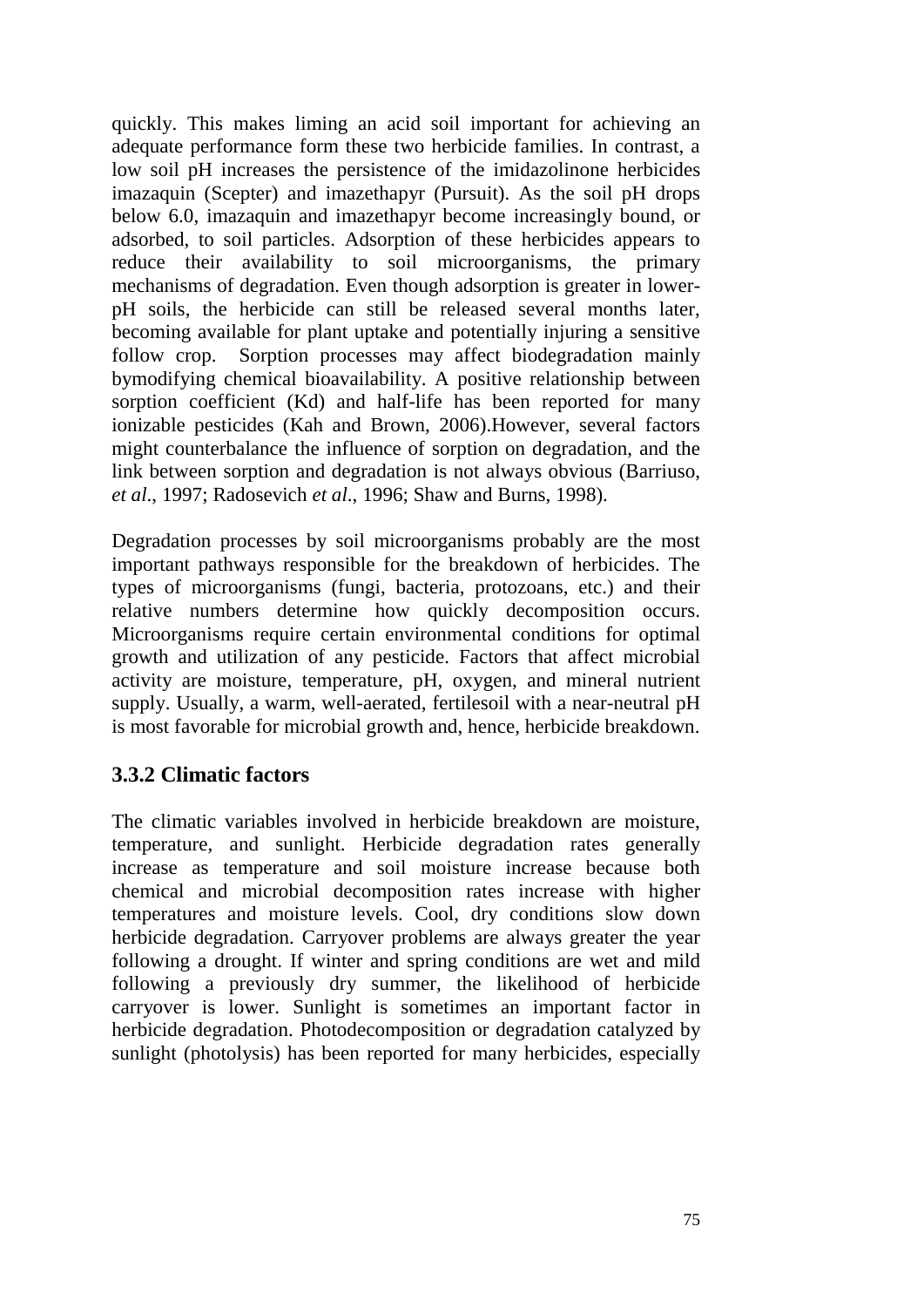in liquid solution (i.e., water) or on plant leaf surfaces. But for most of the more persistent soil-applied herbicides, once soil contact is made, losses due to photolysis are small. The exception may be the dinitroanilines, including trifluralin (Treflan) and pendimethalin (Prowl). These can be lost if they remain on the soil surface for an extended period without rainfall. A sensitivity to sunlight and losses through volatilization are primary reasons for incorporating the dinitroanilines at application time.

#### **3.3.3 Pesticide properties**

A herbicide's chemical properties affect its persistence. These properties include water solubility, vapor pressure, and the molecules' susceptibility to chemical or microbial alteration or degradation. Leaching is one mechanism responsible for herbicide dissipation. The solubility of a herbicide in water helps determine its leaching potential. Leaching occurs when a herbicide is dissolved in water and moves down throughthe soil profile. Herbicides that readily leach may be carried away from crop and weed germination zones.

Herbicide leaching is determined by other factors as well. These include herbicide-soil binding properties, soil physical characteristics, rainfall frequency and intensity, herbicide concentration, and time of herbicide application. In general, herbicides that are less soluble in water and strongly attracted to soil particles are less likely to leach, particularly in dry years. The *vapor pressure* of a herbicide determines its volatility.

Volatilization is the process whereby a herbicide changes from a liquid or solid to a gas. Volatile herbicides(those with higher vapor pressures) generally dissipate more rapidly than herbicides with lower vapor pressures.Volatilization increases with temperature and moisture. Most herbicides are relatively nonvolatile under normalfield-use conditions. The more volatile herbicides are generally incorporated to avoid gaseous losses. Volatile herbicides include members of the thiocarbamate family EPTC (Eradicane, Eptam) and butylate (Sutan+); the dinitroanilinestrifluralin (Treflan) and ethalfluralin (Sonalan); and clomazone (Command). A herbicide's chemical structure dictates how the herbicide will degrade in soil. Some herbicides are rapidly decomposed by microorganisms if the right kind and number are present and if soil conditions are favorable for their growth. But herbicides vary greatly in their susceptibility to microbial decomposition. The chemical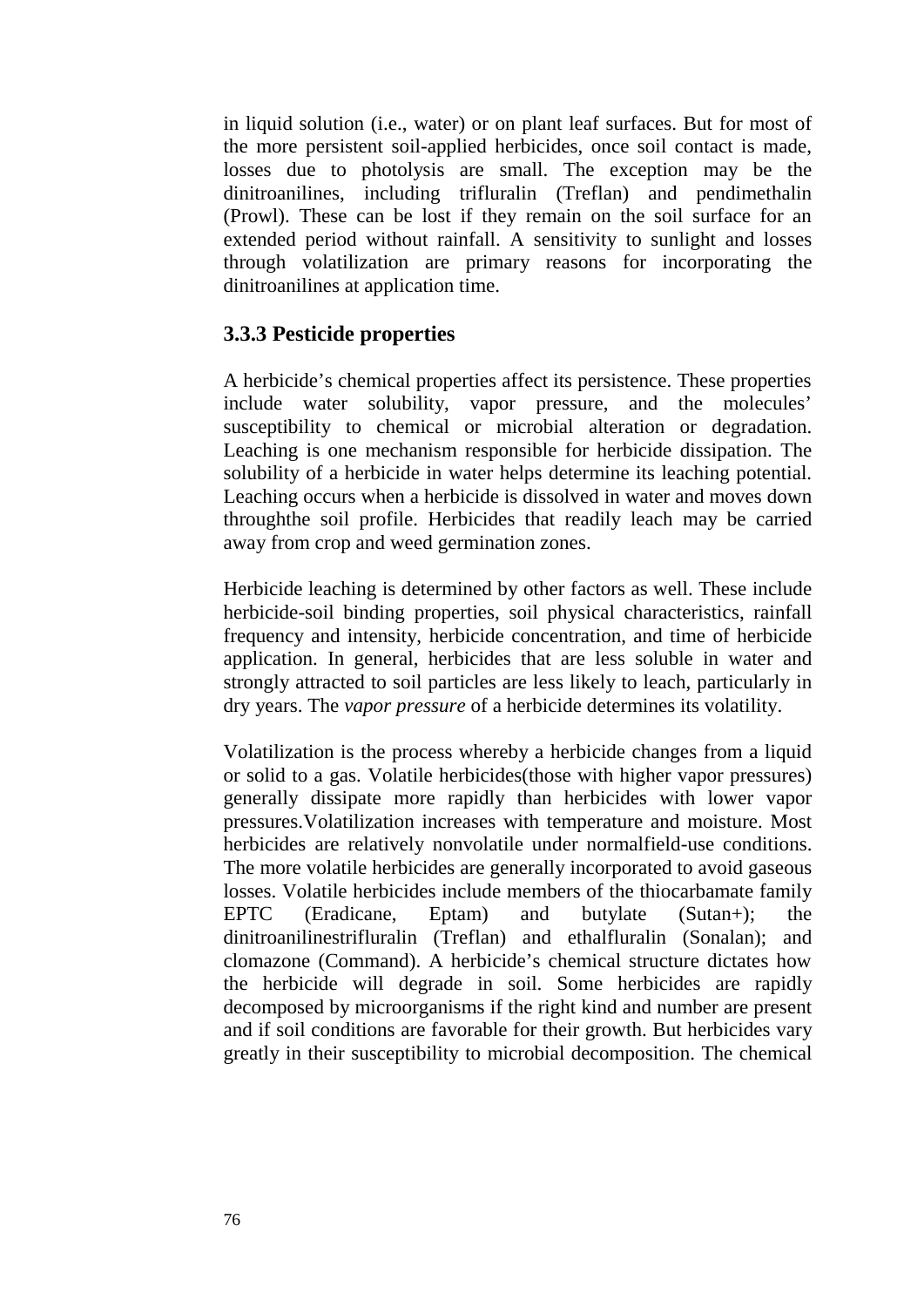structure of 2,4-D,for example, allows microbes to quickly detoxify the molecule into inactive metabolites, whereas atrazine is not as prone to microbial attack; hence, degradation is slower. Some herbicides are prone to chemical reactions. Members of the sulfonylurea herbicide family, for example, are degraded through chemical hydrolysis as well as through microbial processes. Remember that for the sulfonylureas as well as the triazines, the rate of chemical hydrolysis is dependent on soil pH. Although it is less sensitive than microbes to fluctuations in soil physical characteristics and often soil moisture, the rate of chemical reaction also will vary dependingon the surrounding soil environment. Several families of herbicides are degraded through both chemical and microbial pathways. Others less prone to chemical breakdown are lost primarily through microbial alteration.

## **4.0 CONCLUSION**

The unit concluded that there is the need for proper understanding of the types of degradation and factors that influence degradation in soils. This will inform the choice of pesticide to be applied based on soil and pesticide properties as well as the prevailing climatic condition.

## **5.0 SUMMARY**

In this unit students have leant that:

- Degradation of pesticide in the soil environment happens in three ways; viz: microbial, chemical, and photo-degradation;
- Pesticide degradation in the soil is governed by several factors, which include soil properties, pesticide properties, as well as weather conditions.

# **6.0 TUTOR-MARKED QUESTIONS**

- 1. Explain the pros and cons of pesticide degradation in agriculture.
- 2. Discuss the three types of pesticide degradation in the soil.
- 3. Briefly explain the factors governing pesticide degradation in the soil.

# **7.0 REFERENCES**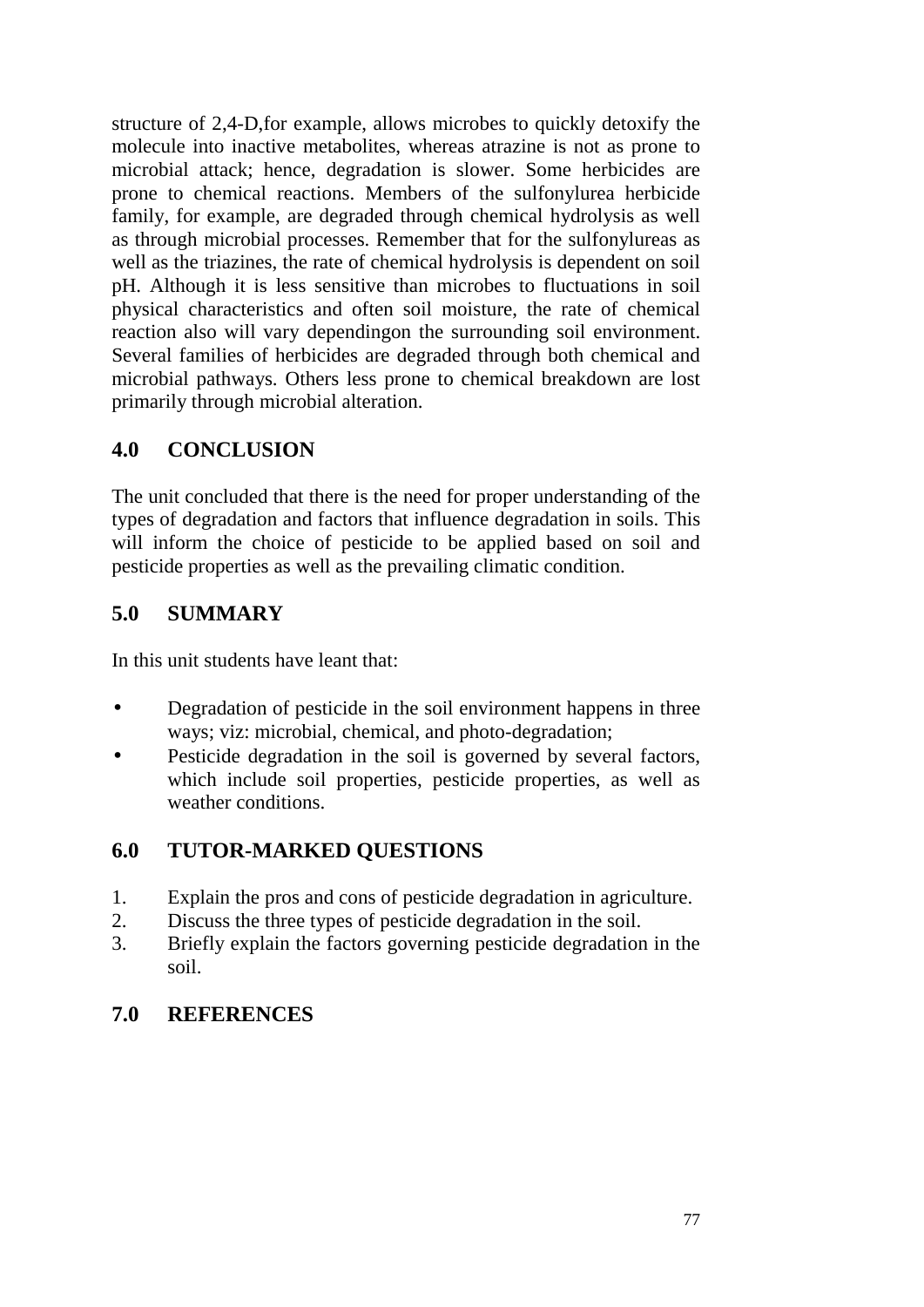- Barriuso, E.; Houot, S.; Serra-Wittling, C. (1997) Influence of compost addition to soil on the behaviour of herbicides. *Pestic. Sci.*,*49*, 65- 75.
- Boesten, J. J. T. I.; van der Linden, A. M. A. (1991) Modelling the influence of sorption and transformation on pesticide leaching and persistence. *J. En*V*iron. Qual. 20*,425-435.
- Kah, M.; Brown, C. D. (2006) Adsorption of ionisable pesticides in soils. *Re*V*.En*V*iron. Contam. Toxicol.* , *188*, 149-218.
- Radosevich, M.; Traina, S. J.; Tuovinen, O. H. (1996) Biodegradation of atrazine in surface soils and subsurface sediments collectedfrom an agricultural research farm. *Biodegradation*, *7*, 137-149.
- Shaw, L. J.; Burns, R. G. (1998) Biodegradation of 2,4-D in a noncontaminated grassland soil profile. *J. En*V*iron. Qual.27*, 1464-1471.
- Walker, A.; Jurado-Exposito, M.; Bending, G. D.; Smith, V. J. R. (2001) Spatial variability in the degradation rate of isoproturon in soil. *En*V*iron. Pollut.111*, 407-415.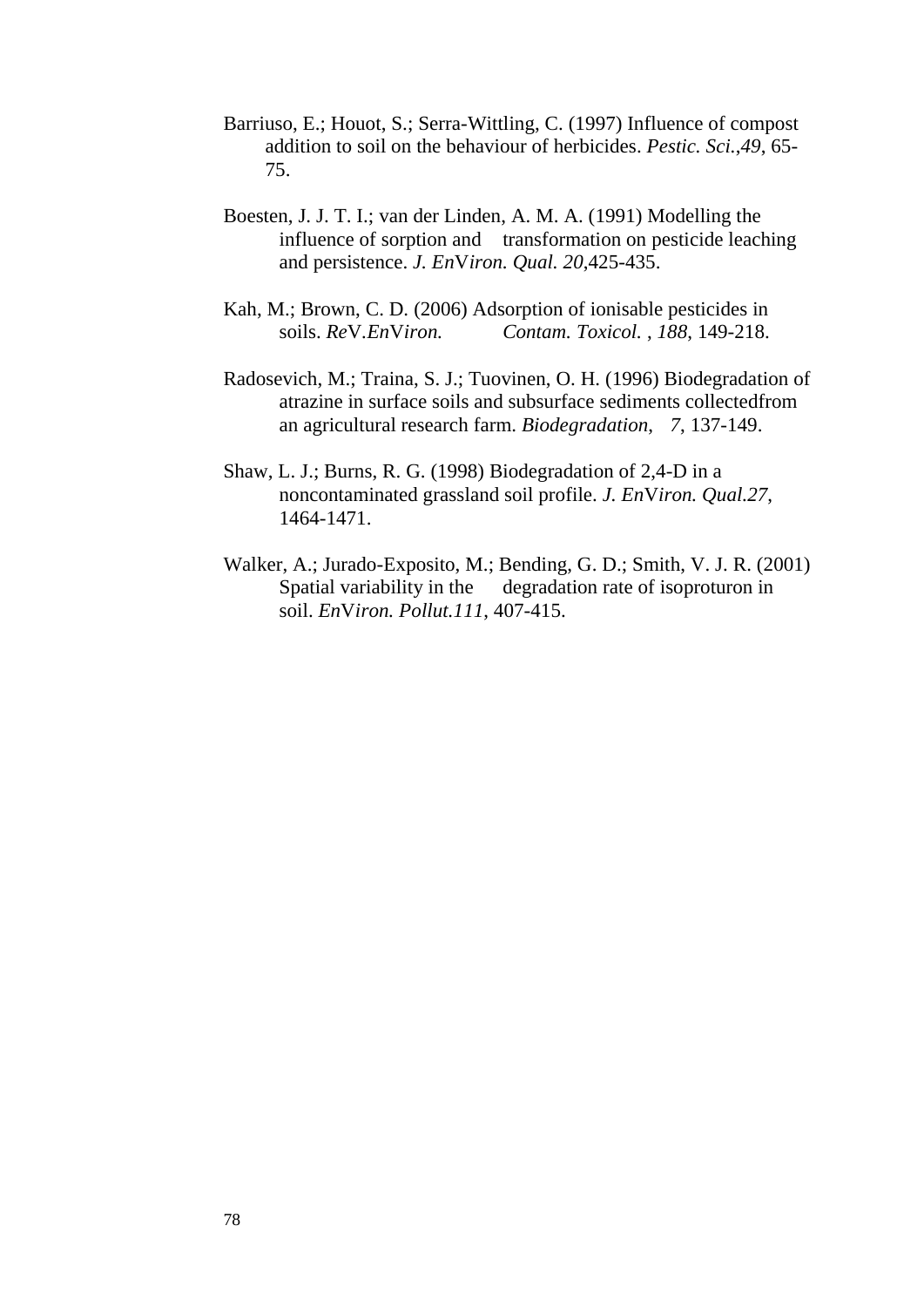## **UNIT 9 FATE OF PESTICIDES IN WATER**

#### **CONTENTS**

- 1.0 Introduction
- 2.0 Objectives
- 3.0 Main Content
	- 3.1 Behaviour and fate of pesticides in water
	- 3.2 Transformation processes
		- 3.2.1 Chemical transformation
		- 3.2.1.1Hydrolysis
			- 3.2.1.2Oxidation reduction reactions
		- 3.2.2 Biodegradation
		- 3.2.3 Photolysis
			- 3.2.3.1Direct photolysis
			- 3.2.3.2Indirect photolysis
	- 3.3 Phase-transfer processes
		- 3.3.1 Pesticide sorption in water
		- 3.3.2 Bioconcentration and bioaccumulation
		- 3.3.3 The Henry's Law constant
	- 3.4 Transport of pesticides in surface waters
- 4.0 Conclusion
- 5.0 Summary
- 6.0 Tutor-marked questions
- 7.0 References

### **1.0 INTRODUCTION**

Pesticides are frequently found in surface and ground water and concentrations have been found that could affect small aquatic organisms or animals that feed on fish.Pesticides may enter surface waters directly through runoff, spills, or various effluents.Contamination also may be indirect, with pesticides first entering the atmosphere or ground water, and then transported to surface waters. Once in surface water, some pesticides can be deposited in sedimentation areas, which can then act as a long-term source to the water column through resuspension, biotic uptake, and diffusion. Irrespective of the manner in which the water got contaminated, pesticides may undergo a degradation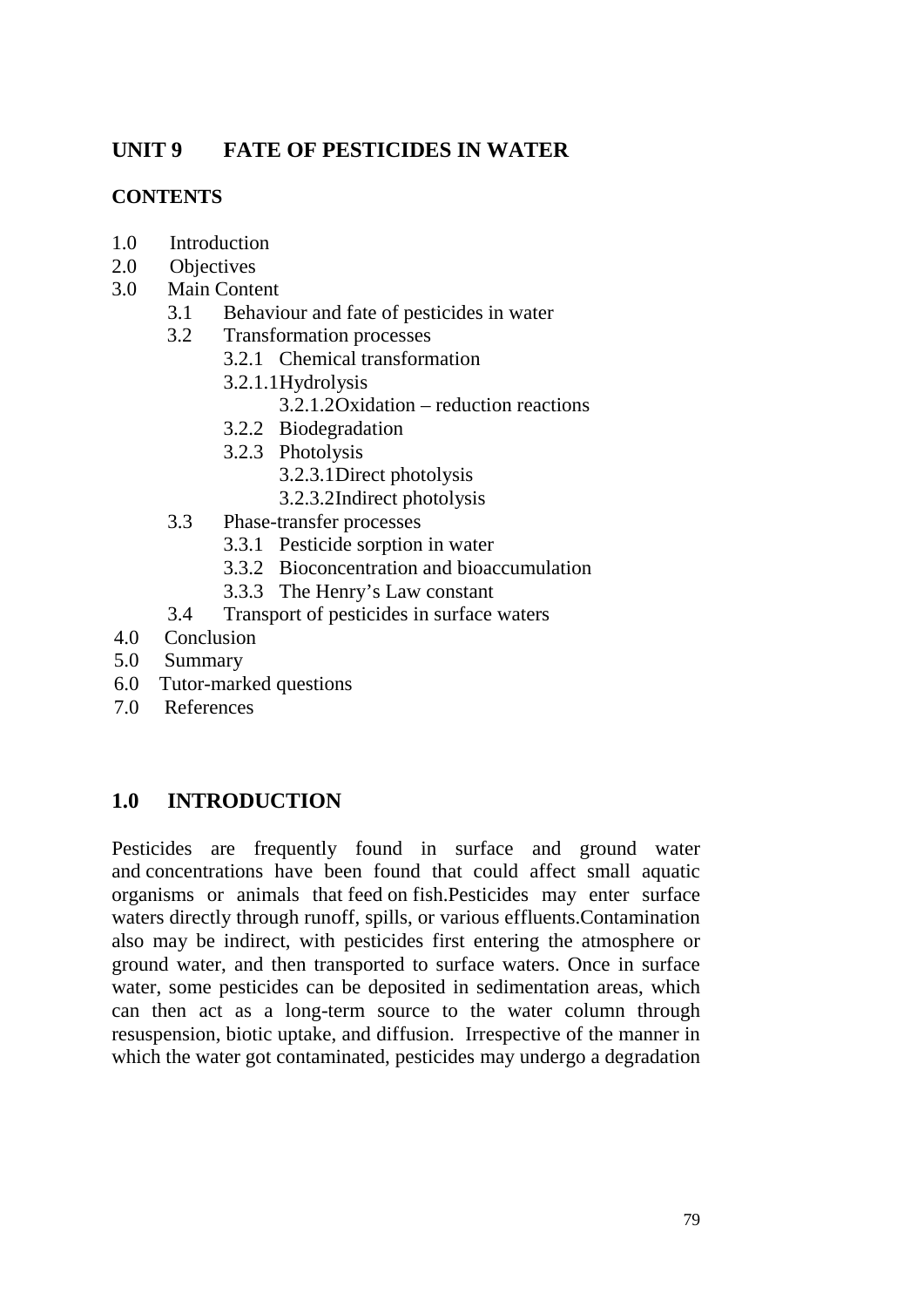process, which converts the parent chemical to either toxic or non-toxic products.

In the following sections, the various sources of pesticides to surface waters are discussed. The fate of these chemicals once in water as well as their dissipation are also discuss.

### **2.0 OBJECTIVES**

By the end of this module, students should be able to:

- explain the behaviour and fate of pesticides in water.
- differentiate among the processes of pesticide dissipation in water
- outline the different types of pesticide transformation mechanisms in the water environment.

#### **3.0 MAIN CONTENT**

#### **3.1 Behavior and fate of pesticides in waters**

The behavior, transport, and fate of an organic chemical in surface waters is controlled by the properties of the chemical and the environmental conditions in the water. The structure of the organic chemical determines its physical, chemical, and biological properties. The surface water environment that surrounds the organic chemical consists of physical, chemical, and biological components. The interaction of the chemical structure and environmental conditions controls the chemical's behavior and ultimately its effect on the environment. The environmental processes that control an organic chemical's behavior and fate in surface water can be classified into three types: (1) transformation processes, which change its chemical structure; (2) phase-transfer processes, which control its movement between water, biota, suspended sediments, bed sediments, and the atmosphere; and (3)transport processes, which move it away from its initial point of introduction to the environment and throughout the surface water system.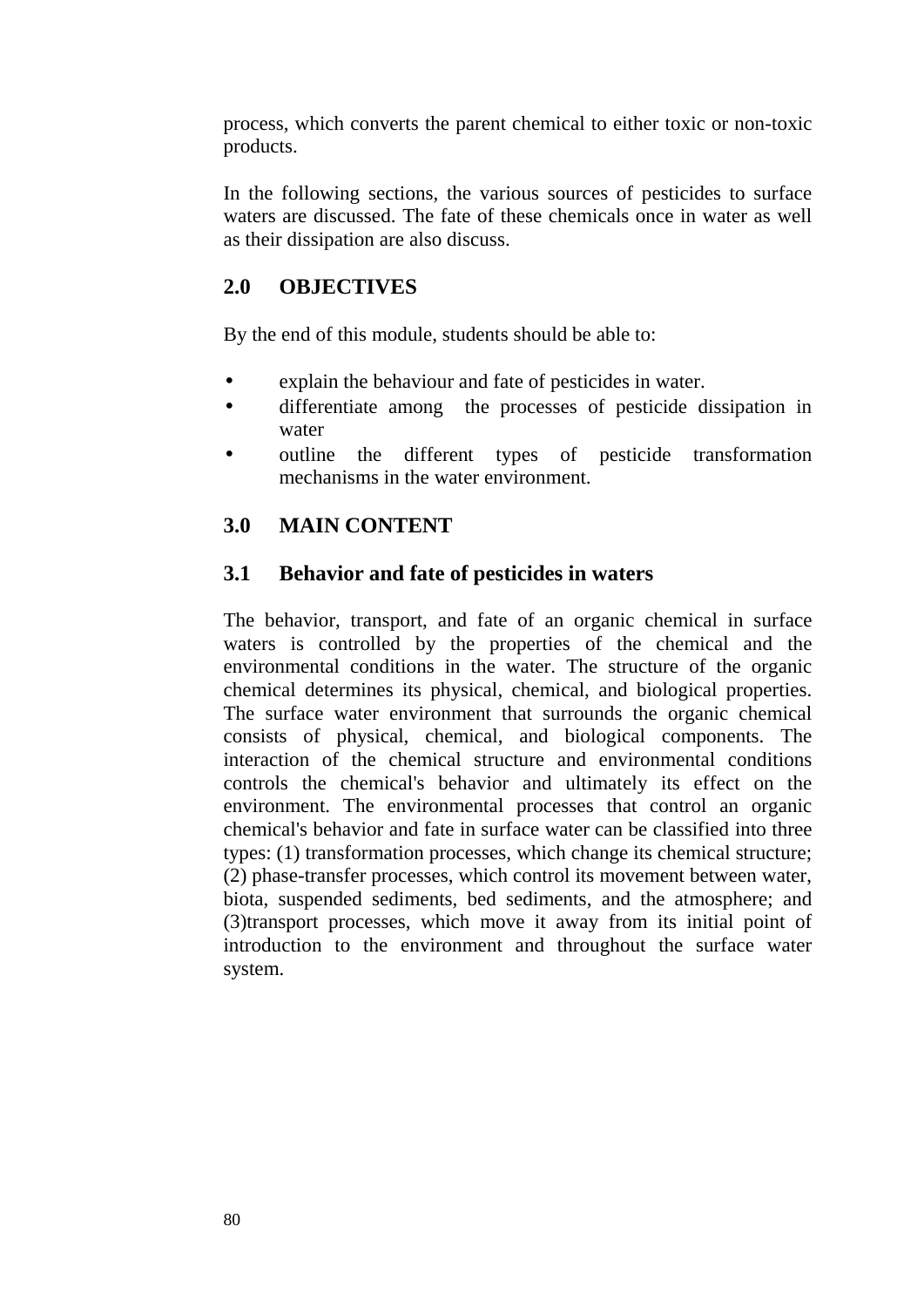#### **3.2 Transformation processes**

The transformation of a pesticide results in changes in its chemical structure. One or more new chemicals are produced, and the original pesticide disappears. These new chemicals can be organic or inorganic molecules and ions. From an environmental-effects point of view, the ideal fate for a pesticide is ultimate transformation to inorganic species, such as water, carbon dioxide, and chloride ions (termed mineralization). However, in many instances, the chemicals formed from transformation reactions are long-lived intermediates, which themselves can have a negative impact on the environment. Often the initial transformation products undergo subsequent transformation reactions before mineralization. By this process, a large number of transformation products can potentially be formed, some of which may retain pesticidal properties. Some pesticide formulations are applied as inactive agents and gain pesticidal properties only after transformation. The transformation of pesticides in water is brought about by chemical and biological reactions. Another process (photolysis) involves the breakdown of chemical by light.

## **3.2.1 Chemical transformation**

Chemical transformations can be mediated by chemical, biological, or physical means. In surface waters, chemically induced abiotic hydrolysis and oxidation-reduction reactions often occur. Biodegradation is the general term for biologically mediated reactions. Microorganisms can induce pesticides to undergo both hydrolytic and oxidation-reduction reactions. Photolysis is a chemical reaction induced by the energy from sunlight.

## **3.2.1.1 Hydrolysis**

Hydrolysis is the chemical (sometimes biologically mediated) reaction of a pesticide with water, usually resulting in the cleavage of the molecule into smaller, more water-soluble portions and in the formation of new C-OH or C-H bonds. This process is important for many organophosphorus and carbarnate pesticides. The hydrolysis rate of a given organic compound is dependent on the characteristics of the solution. The strongest factor is pH. Hydrolysis reactions can be a result of direct attack by the water molecule  $(H_2 0)$ , the hydronium ion  $(H_3 0<sup>+</sup>)$ ,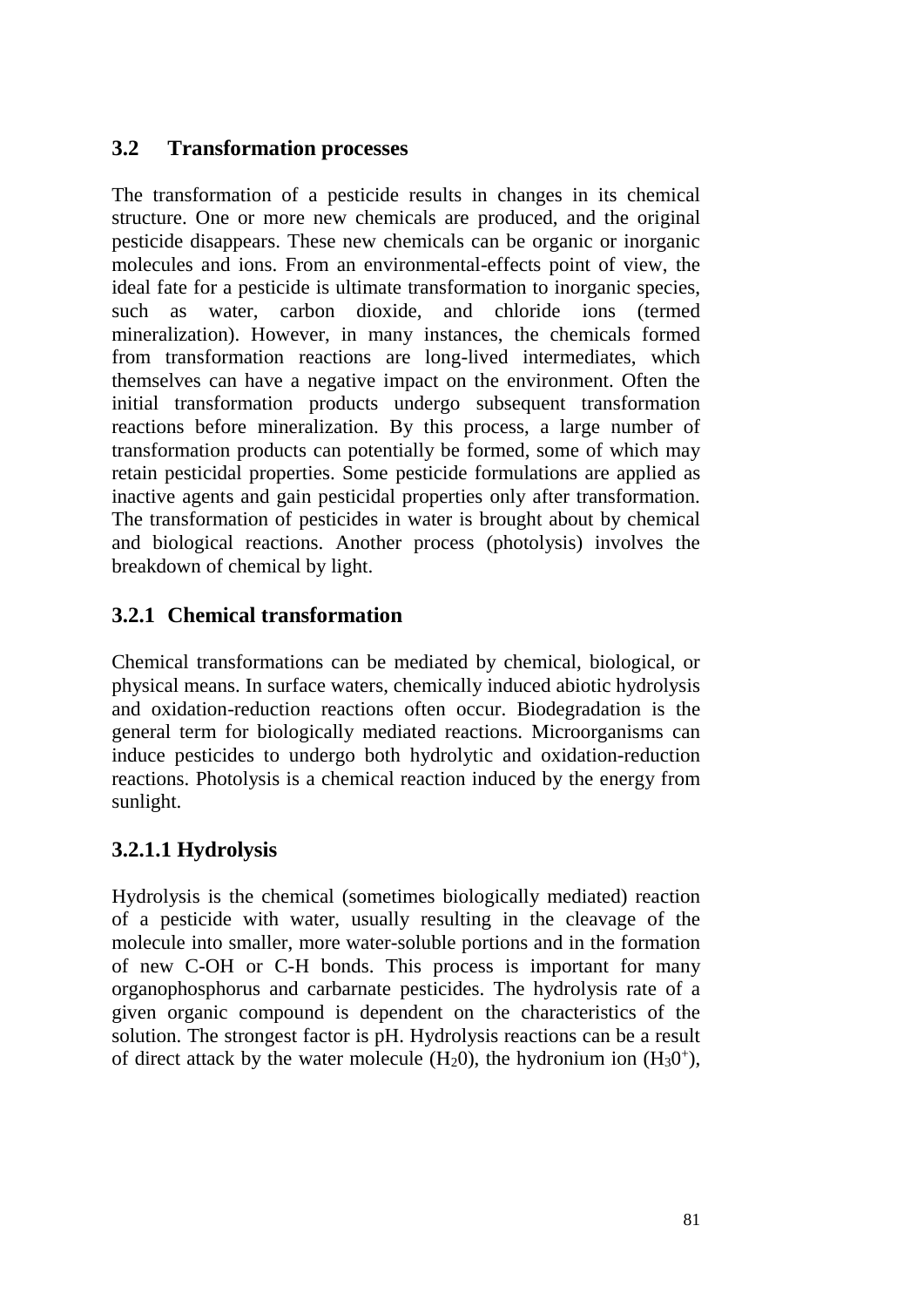or the hydroxide ion (OH-). These are termed neutral, acid, and base hydrolysis, respectively. At low pH, reactions are dominated by acid catalyzed hydrolysis, whereas at high pH, reactions are dominated by base-catalyzed hydrolysis. At intermediate pH values, both neutral and acid, or neutral and base-catalyzed reactions, can be important to the overall rate of hydrolysis. It should be noted that acid or base catalysis does not necessarily occur in all hydrolysis reactions, and that neutral catalyzed reactions alone sometimes may govern the overall rate of reaction. In these cases, the rate will not depend on pH. Temperature also is an important factor. Generally, a temperature rise of 10°C increases the reaction rate twofold to fourfold. The presence of certain metal ions, humic substances, and particles can catalyze hydrolysis for some compounds. The structure of the pesticide determines which of these processes, if any, are important in its hydrolysis.

Organic chemicals that can undergo hydrolysis on time scales important for consideration of this process in surface water systems (half-lives of days to years) include alkyl halides, aliphatic and aromatic esters, carbamates, phosphoric esters, and phosphoric acid esters. Some pesticides, such as dichlorvos, undergo hydrolysis at rates too fast (halflives of minutes) to ever be present at significant concentrations in surface waters. Other pesticides, such as DDT and chlordane, undergo hydrolysis at rates too slow (half-lives of years to decades) to warrant consideration of this transformation process. Others, such as pentachlorophenol (PCP) and benfluralin (benefin), contain no hydrolyzable functional groups.

#### **3.2.1.2 Oxidation-reduction reactions**

Oxidation-reduction reactions are chemically or biologically mediated reactions that involve a transfer of electrons. The process requires two chemical species to react as a couple: one chemical undergoes oxidation (loses one or more electrons) while another undergoes reduction (gains one or more electrons). Many oxidation reactions of pesticides in surface waters are biologically or photolytically induced. In reduced environments, such as bed sediments and the hypolimnion of lakes, abiotic reduction reactions can occur when organic or inorganic reducing agents are present, such as certain transition metals (iron, nickel, cobalt, chromium), extracellular enzymes, iron porphyrins, or chlorophylls. The rates of reduction reactions are dependent on pH and the magnitude of the reduction potential. The reduction half-life of the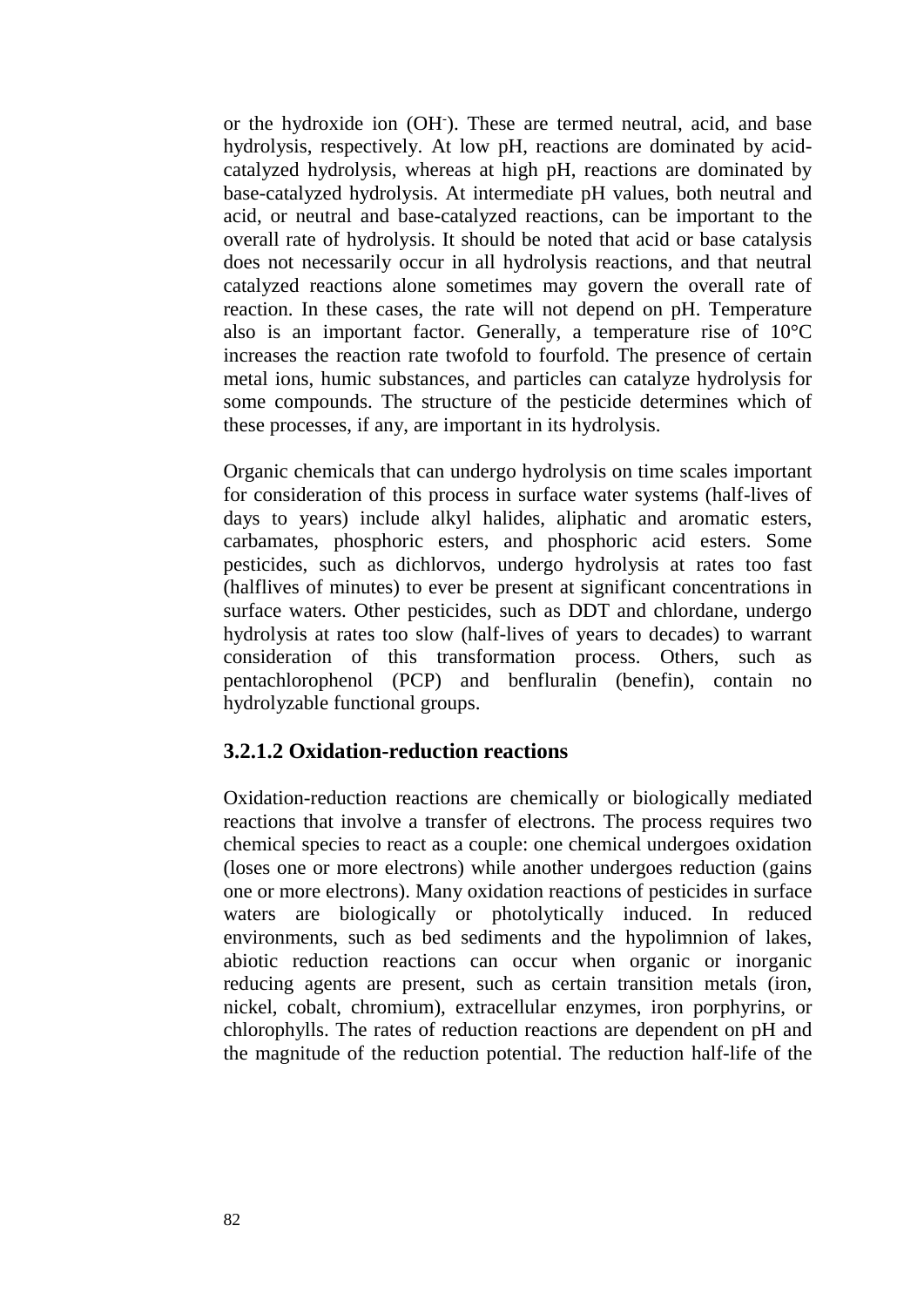organophosphorus insecticide (OP) parathion, for example, is on the order of minutes in strongly reducing environments.

## **3.2.2 Biodegradation**

Biodegradation is the transformation of pesticides mediated by living organisms using enzymes. Chemical transformation reactions can cause structural changes in an organic chemical, but biodegradation is the only transformation process able to completely mineralize the pesticide. Microorganisms degrade (transform) organic chemicals as a source of energy and carbon for growth, although most of their degradative enzymes are not used directly for growth and energy processes, but rather are part of a metabolic sequence that terminates in energy release. All naturally produced organic compounds can be biodegraded, though this is a slow process for some chemicals. On the other hand, some synthetically produced organic chemicals, including most pesticides, have structures totally unfamiliar to microorganisms, which may not have the enzymes needed for degradation of these compounds. This is the primary reason why some pesticides, such as DDE, hexachlorobenzene (HCB), and mirex, are recalcitrant (very long lived) in the environment. However, even these synthetic compounds are observed to slowly biodegrade, probably owing to a process called cometabolism. In cometabolism, the microorganisms are using other substrates (carbon sources) for growth and energy, and the unfamiliar synthetic compound enters into the process and is transformed. The microorganisms derive no particular benefit from the degradation of this compound.

The rate of biodegradation of a pesticide is dependent on chemical structure, environmental conditions, and the microorganisms present. The structure of the organic chemical determines the types of enzymes needed to cause its transformation. The concentration of the chemical also can affect its rate of degradation. At high concentrations, a chemical may be toxic to microorganisms; at very low concentrations, it can be overlooked by the organisms as a potential substrate. The environmental conditions (temperature, pH, moisture, oxygen availability, salinity, and concentration of other substrates) determine the species and viability of the microorganisms present. Finally, the microorganisms themselves control the rate of biodegradation depending on their species composition, spatial distribution, population density and viability,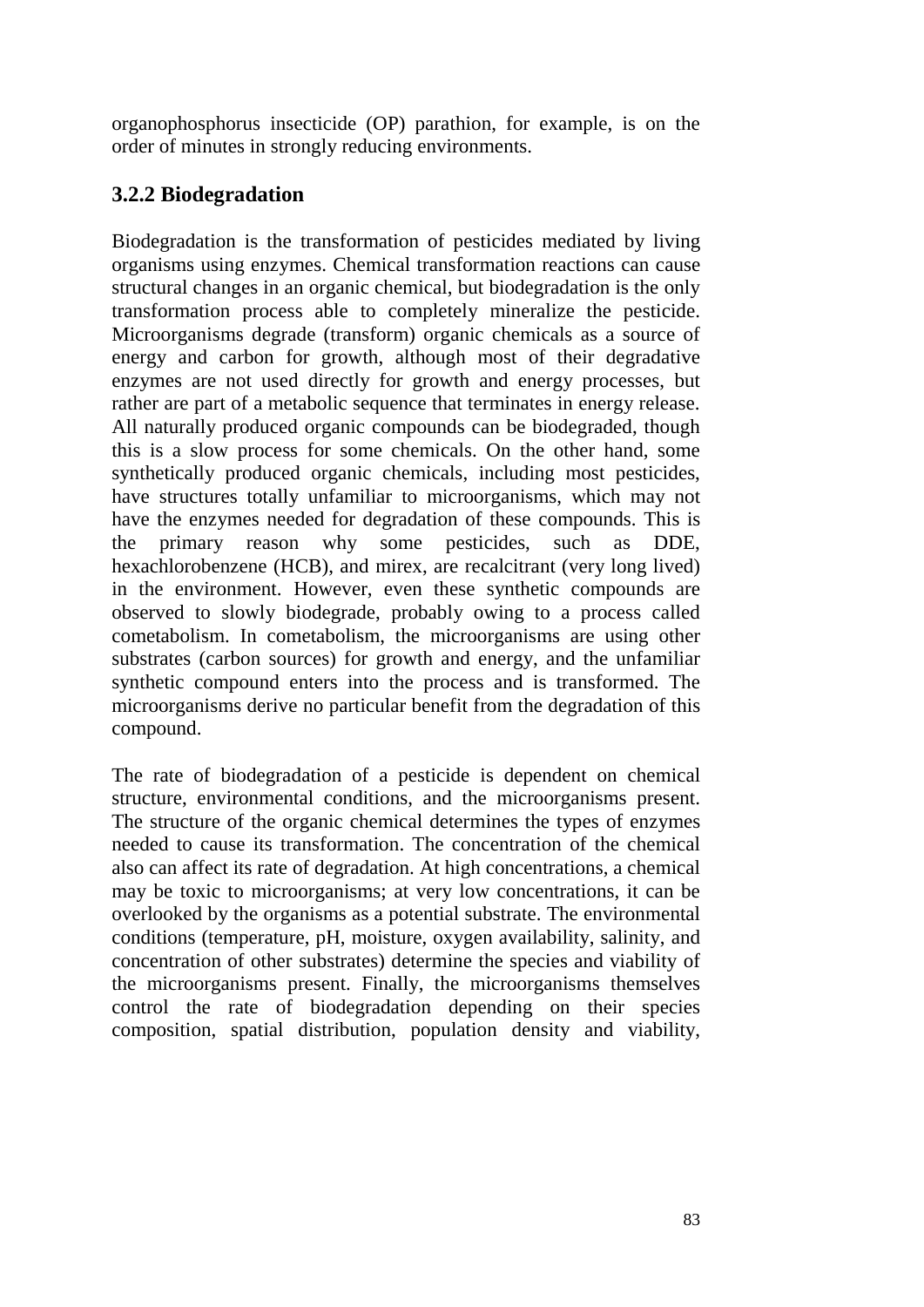previous history with the compound of interest, and enzymatic content and activity (Scow, 1990).

## **3.2.3 Photolysis**

Photolytic transformations of pesticides are caused by the addition of energy from sunlight. The earth's atmosphere filters out light with wavelengths shorter than 290 nm; only wavelengths greater than this reach the earth's surface. Pesticides can undergo a direct reaction with sunlight (direct photolysis) or a secondary reaction with a photoactivated, sunlight-induced, short-lived reactive chemical species (indirect photolysis). The type of photoinduced reaction is dependent on the structure of the pesticide and specific environmental conditions.

# **3.2.3.1 Direct photolysis**

Direct photolysis is the result of absorption of sunlight by a pesticide, causing a chemical transformation, such as cleavage of bonds, dimerization, oxidation, hydrolysis, or rearrangement.

This reaction will occur only if the pesticide absorbs light at wavelengths present in solar radiation. The light absorption spectrum of most pesticides falls outside or near the fringes of the solar spectrum; therefore, direct photolysis is not an important transformation process for many pesticides. Notable exceptions to this are DNOC, fenitrothion, and metoxuron.

## **3.2.3.2 Indirect photolysis**

Indirect photolysis is usually a photo-induced oxidation reaction. Sunlight excites a photon absorber, such as nitrate or dissolved organic matter, which in turn reacts with dissolved oxygen to form potential photoreactants such as singlet oxygen (1O2), hydroxyl radical ( OH), superoxide anion (027, peroxy radical (ROO ), and hydrogen peroxide  $(H<sub>2</sub>0<sub>2</sub>)$ . These highly reactive species randomly attack water, dissolved organic matter, dissolved oxygen, or pesticides, if present. Another type of indirect photolysis, triplet photosensitization, occurs when a photon absorber, such as humic acid, transfers excess energy to a pesticide molecule, which then photodegrades. The two most important indirect photolysis reactions are singlet oxygen and nitrate-induced photooxidation. Singlet oxygen is a very efficient photoreactant for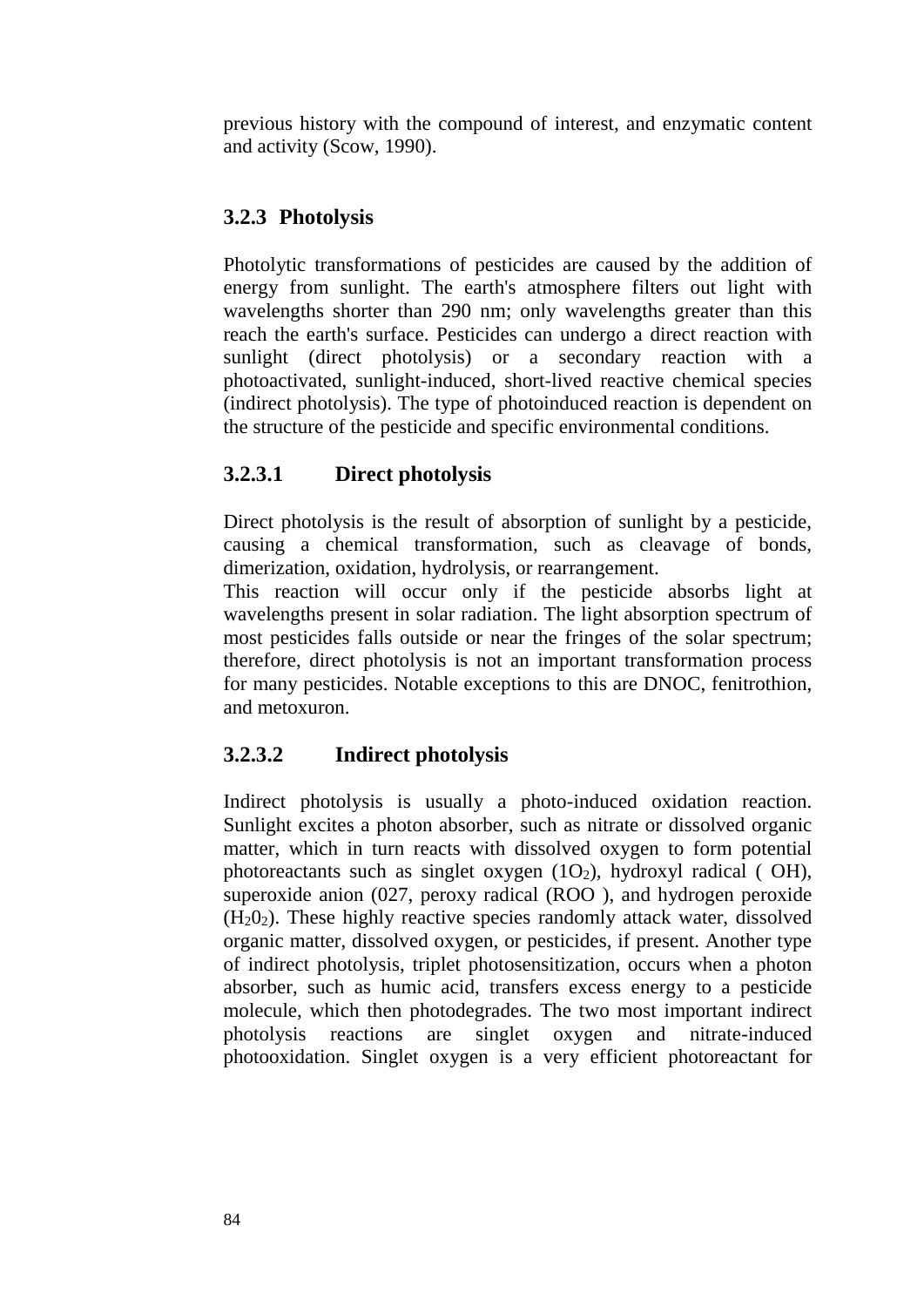specific types of chemical structures, including many OPs. The more general reaction is the nitrate-induced photooxidationthat proceeds through the hydroxy radical intermediate and affects all organic molecules. For any specific surface water, the rate of this reaction is a function of the nitrate concentration.

#### **3.3 Phase-transfer processes**

Phase-transfer processes involve the movement of a pesticide from one environmental matrix to another. The important processes that can occur in the water environments include water-to-solid transfer (sorption), water-to-biota transfer (bioaccumulation), and water-to-air transfer (volatilization from water). In addition to these processes, air-to-solid transfer (vapor sorption) is important in soil environments. Although the physical movement of the chemical is involved, these transfer processes should not be confused with transport processes. Transfer processes are important on the scale of molecular distances (nanometers to micrometers). Once the organic chemical has passed through the physical interface (environmental compartment boundary), it may undergo transport over much larger distances. The phase-transfer processes of sorption and volatilization largely control the overall transport of many pesticides in water.

## **3.3.1 Pesticide sorption in water**

Pesticides are distributed between particle surfaces and the water to varying degrees. This process, termed sorption, can play a pivotal role in the environmental behavior, transport, and fate of a pesticide in surface water. An organic chemical sorbed to a particle surface behaves differently than it does in the dissolved phase. Chemicals associated with particles generally are less available for biodegradation and are not available for volatilization to the atmosphere. Some particle-associated pesticides, such as atrazine (in soil), undergo sorbent-catalyzed hydrolysis. The extent of sorption of a pesticide is a function of its physicalchemical properties and the properties of the particle and the solution. Relevant aspects for the solution include pH (especially for organic chemicals having a pKa, from 4 to 8), ionic strength, concentration of dissolved organic carbon (DOC), and, to a lesser extent, temperature. The ionic strength of the solution affects the activity coefficient of the organic chemical in water. As the ionic strength of an aqueous solution increases, the chemical's solubility decreases and the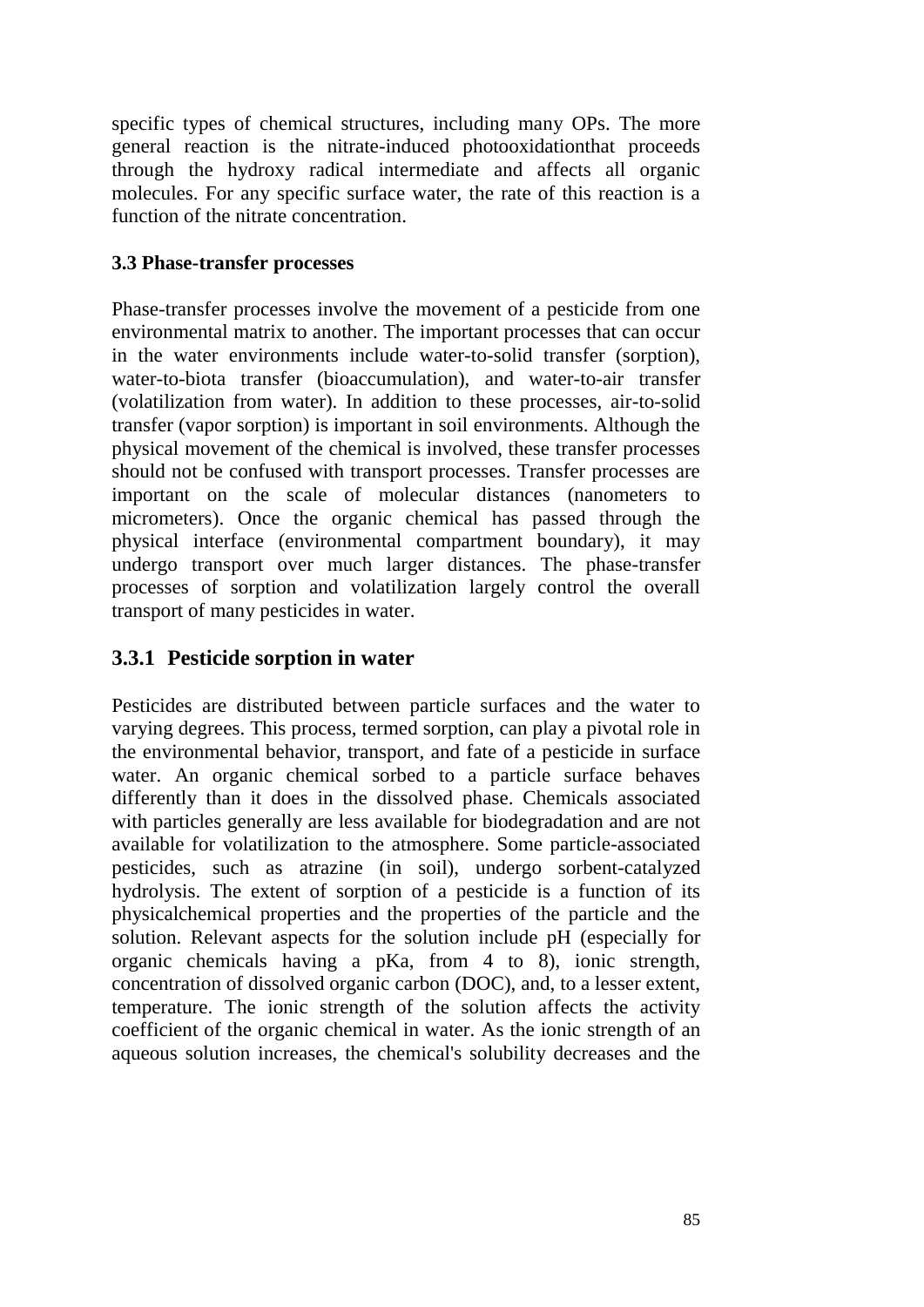extent of sorption slightly increases. The presence of DOC in the water also can affect the activity coefficient of the pesticide, decreasing the extent of sorption. Because sorption is a surface process, the characteristics of the particles that have the greatest influence on the extent of sorption are surface area and surface coverage by organic films. In most surface waters, the majority of the particulate surface area is contributed by silt, clay, and colloidal size particles. In addition to having large surface areas, these sizes of particles are generally the most enriched with organic surface films. It has been shown that organic coatings on particles essentially control the extent of sorption for many organic chemicals (Chiou, 1990). The hydrophobicity of an organic chemical, which can be quantified to some extent by its water solubility or octanol-water partition coefficient, also controls the extent of sorption. The extent of sorption at equilibrium is commonly defined in terms of a distribution coefficient, Kd, defined as the ratio of the concentrations of the pesticide between the suspended sediments and the water.

An organic carbon-normalized distribution coefficient,  $K_{\text{oc}}$ , defined as Kddivided by the fractional content of organic carbon in the suspended sediment, also is used widely. For a wide range of pesticides and other organic chemicals, their sorption distribution coefficients have been shown to be correlated strongly with their water solubilities. This provides a tool for predicting the extent of sorption of a particular chemical in a particular environment where the organic coatings of the particles dominate the sorptive process. **A** number of structure activity relations have been derived for these types of predictions (Lyman, 1990). Sorption is an extremely complex process. With limited information on sorption and relatively few environmental observations of the process, researchers have often assumed that sorption of organic chemicals is completely reversible, linear (with respect to chemical concentration), and at equilibrium in surface waters. Studies have shown, however, that sorption and desorption are not completely reversible, at least in the laboratory, and that chemical equilibrium may not be reached for biotic particles in surface waters. For most environmental situations, organic contaminants are present at concentrations low enough that a linear  $K_d$  value adequately describes its sorptive behavior. Given the numerous uncertainties in environmental observations of organic chemicals, the quantification of nonequilibrium, nonlinear, and nonreversible sorptive behavior has been difficult.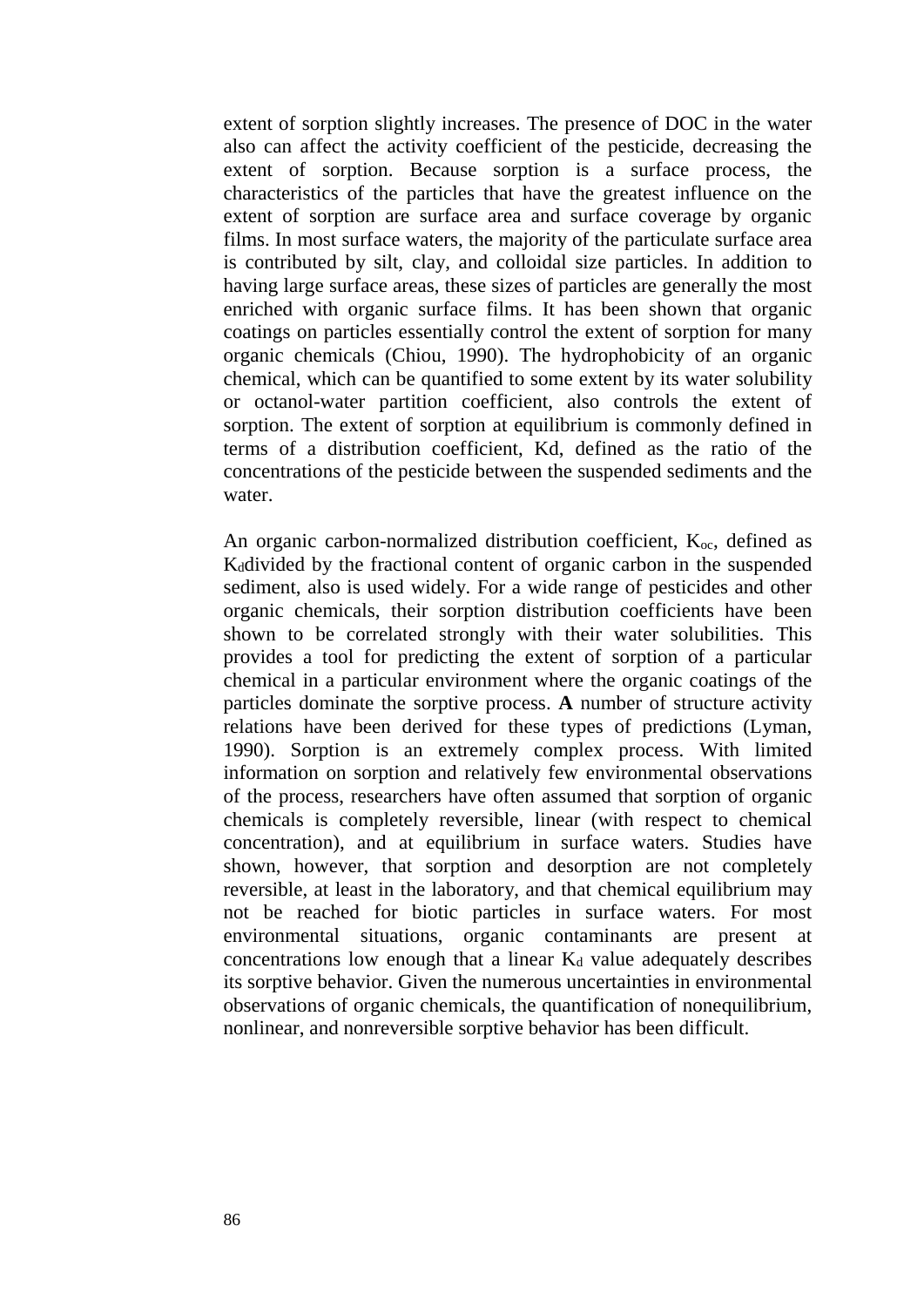### **3.3.2 Bioconcentration and bioaccumulation**

Some pesticides concentrate in the living tissues of aquatic organisms, such that the concentration in the organism is greater than in the water. The pesticide can accumulate in tissues by two routes. One route is through the process called bioconcentration, which is direct water/ tissue partitioning governed by the same mechanisms as sorption of pesticides to organic matter on particles. The second route is through the organism's diet. When one organism eats another that has accumulated pesticides in its tissue, some fraction of that pesticide burden is available for accumulation by the consumer. The combination of these two routes, both of which are thought to be important in the environment, is termed bioaccumulation. It has been observed by many investigators that bioconcentration can be related to hydrophobicity for many persistent chemicals. Thus, numerous structure-activity relations have been developed that relate bioconcentration to a chemical's water solubility or octanol-water partition coefficient (Bysshe, 1990**).** The two most important parameters determining the extent of bioconcentration for a particular compound are the lipid content of the organism and the rate at which the chemical is metabolized in the organism. Differences of up to two orders of magnitude in bioconcentrationcan be expected for a single compound because of variations in biotic species, sex, life stage, and size (Bysshe, 1990).

### **3.3.3 The Henry's Law constant**

Pesticides can be transferred from the dissolved aqueous phase to the vapor phase in the atmosphere as a result of volatilization from water. This transfer is controlled by the chemical nature of the air-water interface and the mass transfer (advective) rates of the chemical in water (velocity of water flow, etc.), the pesticide's molecular diffusion coefficients in air and water, and its Henry's Law constant. Thomas (1990) has suggested that the importance of volatilization for a given chemical can be generalized from its Henry's Law constant alone. For pesticides that have a Henry's Law constant less than  $3 \times 10^{-7}$  atmm<sup>3</sup> /mole, volatilization from surface water is unimportant. For pesticides that have a Henry's Law constant greater than  $1 \times 10^{-5}$  atm-m<sup>3</sup>/mole, volatilization is significant for all waters. Many of the volatile pesticides used as fumigants have Henry's Law constants in the range where volatilization can be a significant process in their environmental behavior. In contrast to this, only a few of the high-use herbicides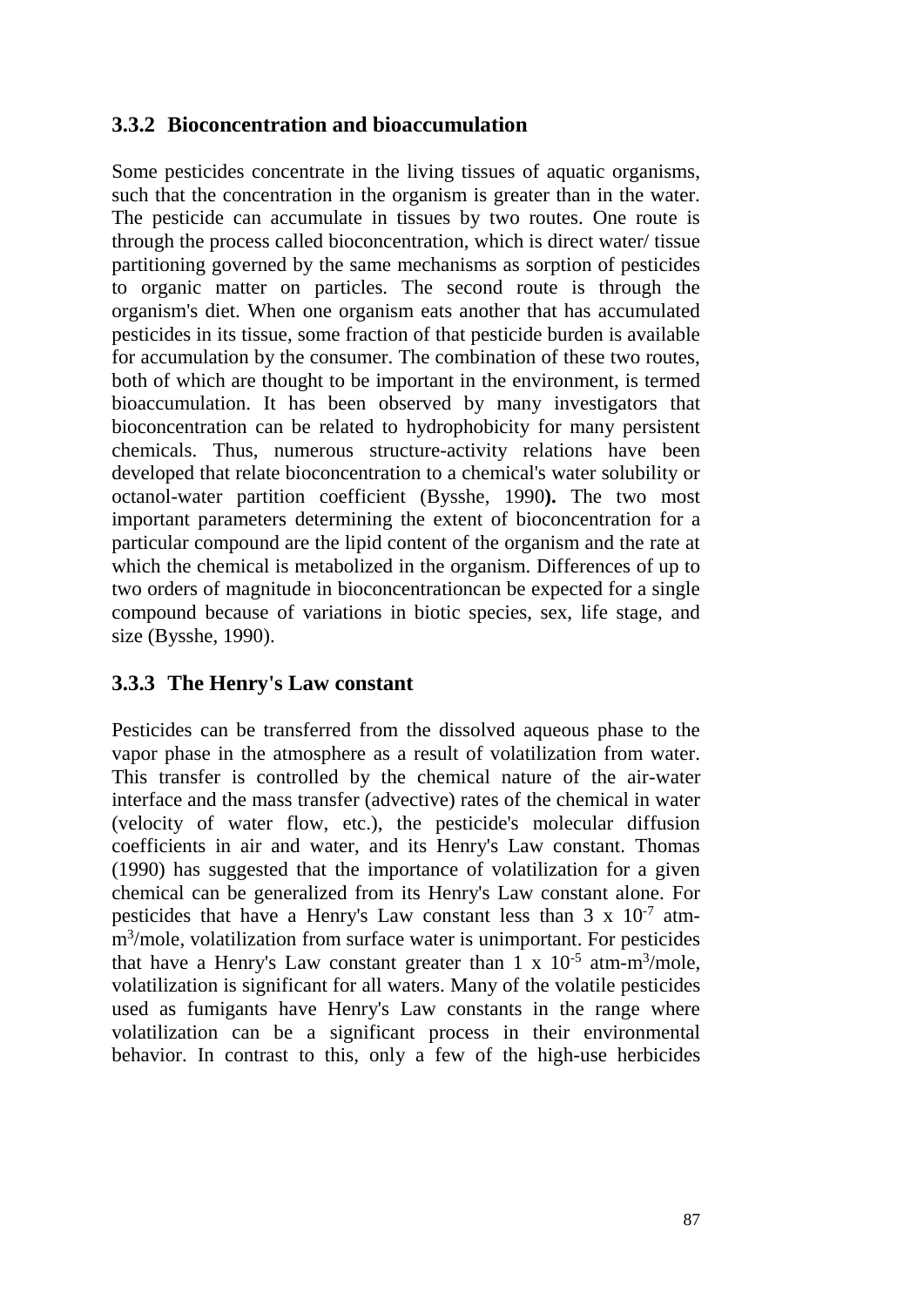exhibit any tendency toward volatilization from surface water. The organochlorine pesticides fall between these two extremes and may or may not volatilize from water, depending on the environmental conditions and the relative concentrations of the compound in the water and in the atmosphere. Just as pesticides distribute themselves between the water and particle surfaces in water, they also distribute themselves between the air and particle surfaces in soils. The extent of this vapor sorption (i.e., air-to-solid transfer) is a function of the chemical's properties, the soil particle's properties, and the water content of the soil. **Sitea (2001**) has shown that in dry soils, vapor sorption interactions are stronger between the pesticide and the inorganic surface of the particle (particularly clay surfaces) than with the organic matter on the particle surface. As the water content of the soil increases, the inorganic surface becomes hydrated and the water outcompetes the pesticides for the inorganic sorption sites. The extent of vapor sorption decreases and the interactions with the organic carbon surface coatings become the dominant mechanism.

#### **3.4 Transport of pesticides in surface waters**

The transport of a pesticide in surface waters depends on the form in which the compound exists in the water and the hydrodynamics of the system. As discussed in the preceding section, a pesticide molecule can exist either in the dissolved phase or it can be associated with a particle or colloid. In the dissolved phase, transport of the pesticide will be governed essentially by water flow. In the associated phase, transport will be governed by the movement of the particle or colloid. Pesticides in the associated phase can undergo a variety of transport processes, depending on the type of substrate with which it is associated. Transport of pesticides associated with dissolved organic matter or colloids is primarily governed by water flow, similar to that of dissolved pesticides. Pesticides associated with particles (sands to clays), fecal pellets, or coagulations of very fine particles tend to settle out in lakes and reservoirs, and in low-energy sections of streams, such as backwaters and behind large objects. Because of the propensity of hydrophobic organic pesticides to associate with natural organic matter, they tend to accumulate in bed sediments with a relatively high organic matter content (more than 1 percent). These sediment deposition areas can serve as long- or short-term sinks for pesticides until the sediments are disturbed by the hydrodynamics of the system. In streams, high-energy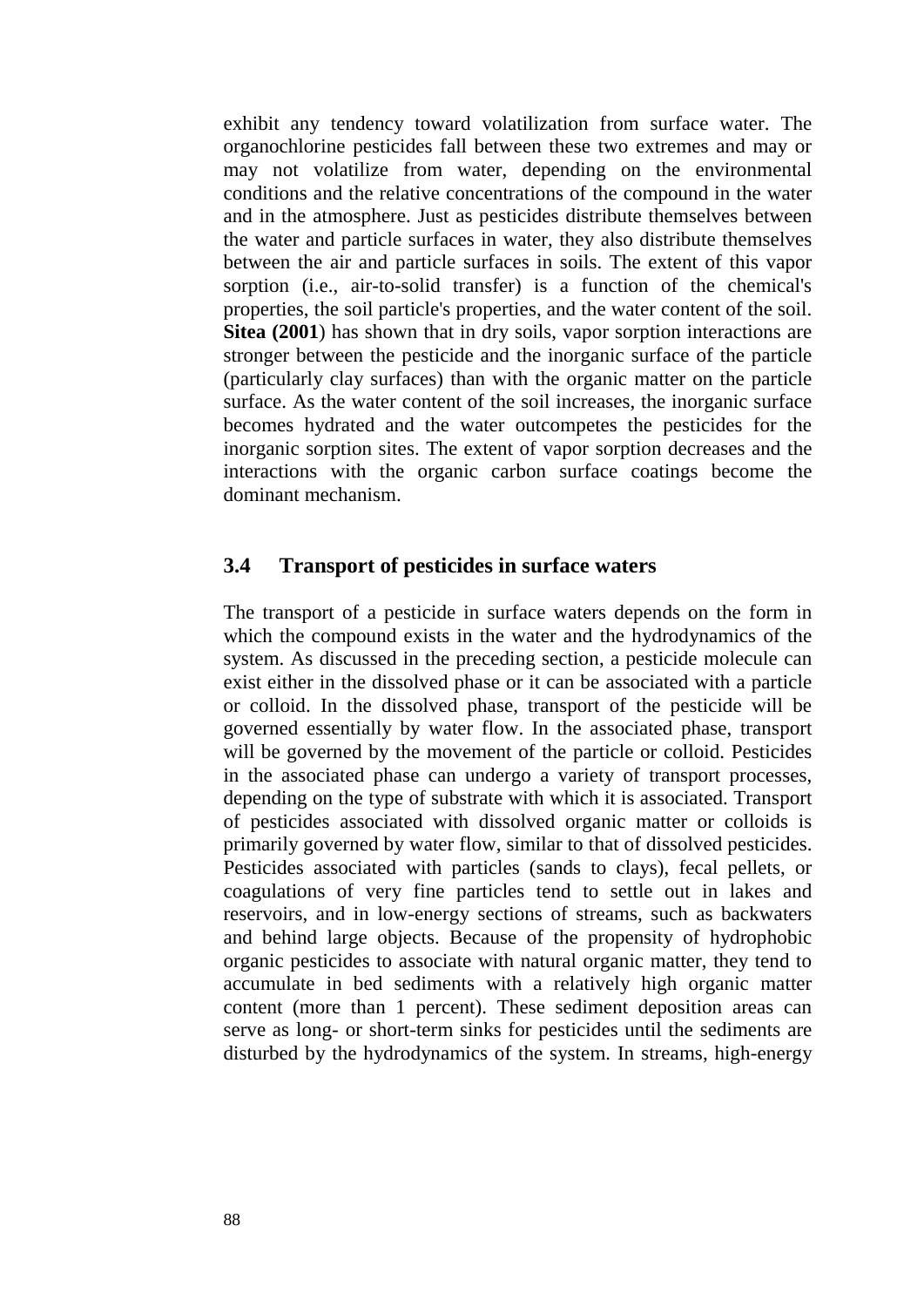events, such as spring runoff and large storms, can transport bed sediments and their associated pesticides downstream. When particle associated pesticides are reintroduced into the water column, they may become redistributed between the dissolved and particulate phases in the attempt to reach sorptive equilibrium. The newly dissolved pesticides will be transported with the flow of water, while the pesticides still associated with particles can again return to the bed sediments, once the energy level of the stream subsides to a point where the particles settle out of the water column. Thus, pesticides with low water solubility and a high affinity for surfaces, such as the OCs, tend to remain in the bed sediments of streams for long periods of time and are transported slowly from the system. Pesticides with relatively high water solubility and little affinity for solids, such as triazine and acetanilide herbicides, are transported in a flowing stream at a rate approximating the river's velocity. In slow-moving surface water systems, such as lakes and reservoirs, the hydrodynamic conditions controlling the transport of pesticides are different from those of faster moving systems such as streams, although the sorptive interactions in slow- and fast-moving waters are essentially the same.

## **4.0 CONCLUSION**

Knowledge of the behavior and fate of pesticide in water is useful as all water soluble pesticides end up in water bodies irrespective of the point of application. This is particularly important in fisheries and aquaculture management, and in the water treatment industry.

## **5.0 SUMMARY**

In this unit students have leant that:

- Degradation of pesticide in water occurs through chemical transformation, microbial degradation and photolysis.
- Pesticide degradation in the water is also affected by phasetransfer processes, which include pesticide sorption in water, bioaccumulation, bio-concentration and the Henry's Law constant.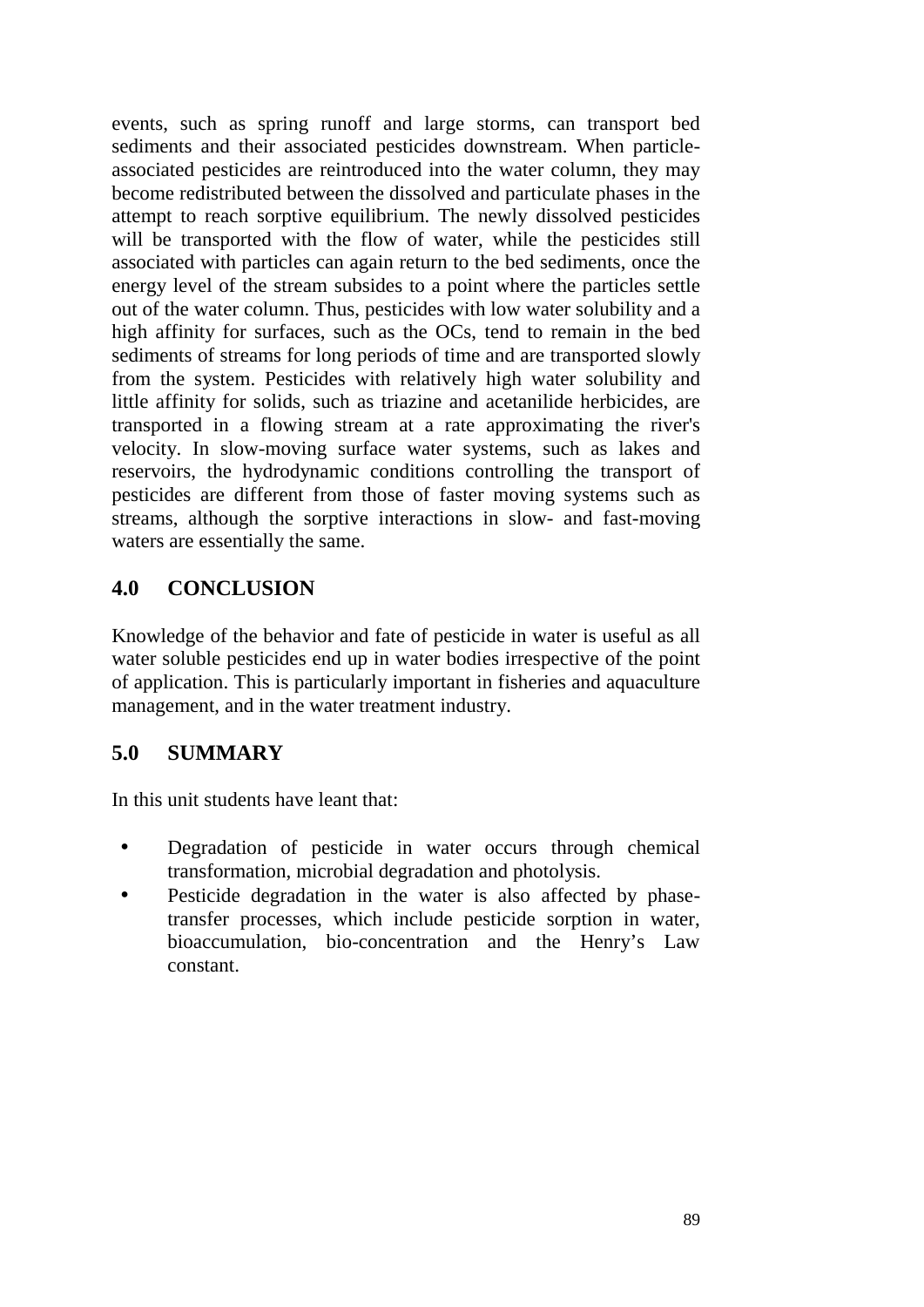#### **6.0 TUTOR-MARKED QUESTIONS**

- 1. Explain the various transformation processes of pesticides in water.
- 2. Discuss the fate transfer processes of pesticides in water.

#### **7.0 REFERENCES**

- Simo O. Pehkonen& Qi Zhang (2002): The Degradation of Organophosphorus Pesticides in Natural Waters:A Critical Review, *Critical Reviews in Environmental Science and Technology*, 32:1, 17-72
- Smith, J. A, Witkowski P. J and Fusillo T. V. (1996) *Manmade Organic Compounds in the Surface Waters of the United States*-A Review of Current Understanding. U.S. GEOLOGICAL SURVEY CIRCULAR 1007
- Steven J. Larson, Paul D. Capel, Michael S. Majewski. (1998) Pesticides in surface waters :distribution, trends, and governing factors: In Pesticides in the hydrological system. Robert J. Gilliom (Ed) Ann Arbor Press, Inc.Ann Arbor Press, Inc., **121** South Main Street, Chelsea, Michigan 48118
- Sitea A. D. (2001) Factors Affecting Sorption of Organic Compounds in Natural SorbentÕ Water Systems and Sorption Coefficients for Selected Pollutants. A Review: *Journal of Physics and Chemistry* Vol. 30, No. 1
- Bysshe, S. E (1990) *Bioconcentration factor in aquatic organisms,* in Lyman, W. J. Rechi, W. F. and Rosemblattt, D. H., eds. Handbook of chemical property estimation methods: Washington, DC, American Chemical Society., p 5-30
- Scow K. M (1990) *Rate of biodegradation,* in Lyman, W. J, Rechi, W. F, and Rosemblattt, D. H., eds, Handbook of chemical property estimation methods: Washington, DC, American Chemical Society., p 9-85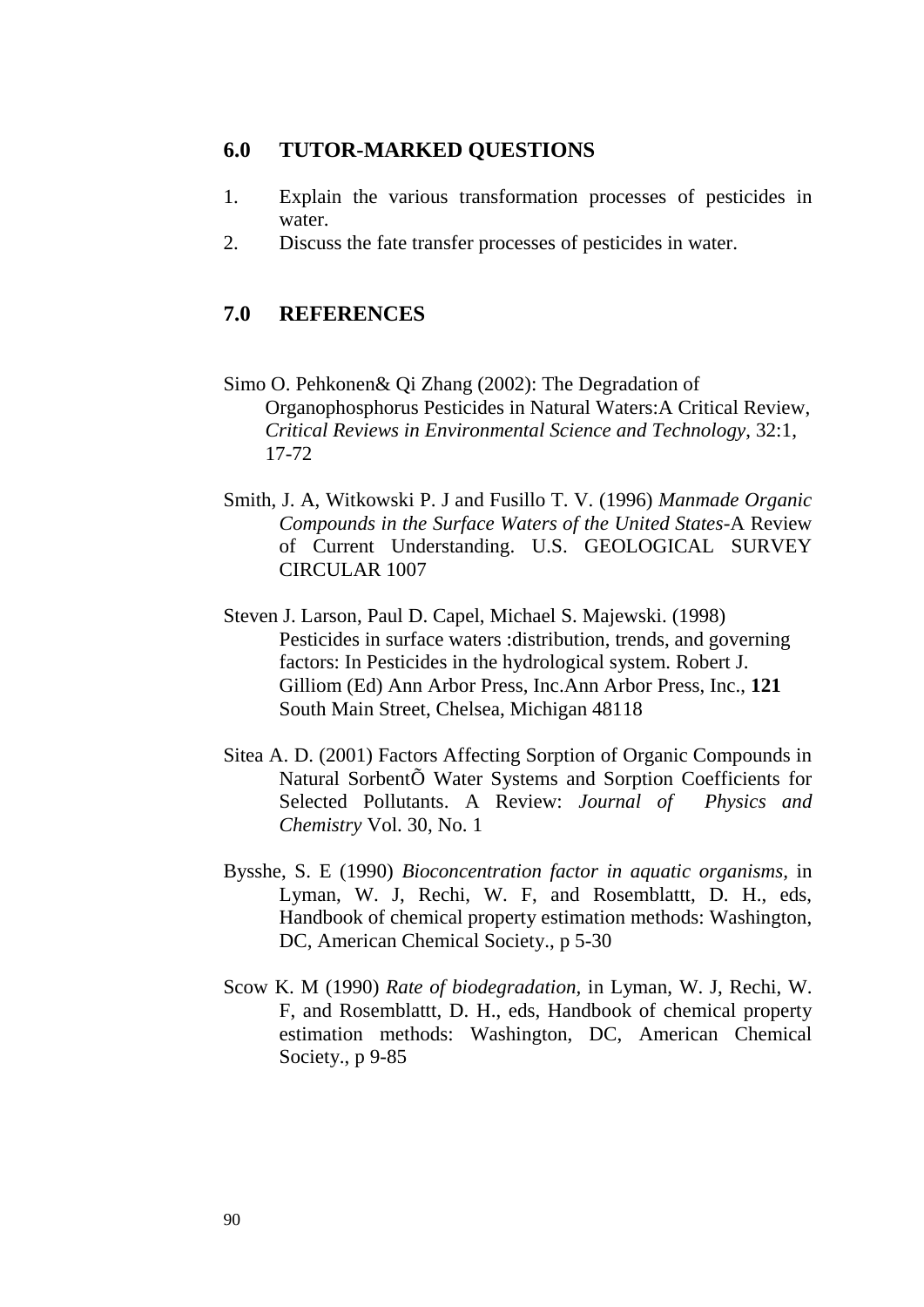## **UNIT 10 DEGRADATION AND METABOLISM OF PESTICIDES IN PLANTS**

### **CONTENTS**

- 1.0 Introduction
- 2.0 Objectives
- 3.0 Main Content
	- 3.1 Pesticide metabolism in plants
		- 3.1.1 Oxidative transformation
			- 3.1.1.1 Reactions by cytochromes P450
			- 3.1.1.2 Peroxidases, Phenoloxidases, and Related **Oxidoreductases**
		- 3.1.2 Hydrolytic transformations
		- 3.1.3 Aromatic Nitroreductive Processes
		- 3.1.4 Pesticide conjugation reactions
			- 3.1.4.1 Carbohydrate and amino acid conjugation
			- 3.1.4.2 Plant Glutathione Conjugation Reactions
		- 3.1.5 Formation of bound pesticide residues
- 4**.**0 Conclusion
- 5.0 Summary
- 6.0 Tutor-marked questions
- 7.0 References

## **1.0 INTRODUCTION**

Understanding pesticide metabolism in plants is necessary for pesticide development, for safe and efficient use, as well as for developing pesticide phytoremediation strategies for contaminated soil and water. Individual reactions of degradation–detoxification pathways in plants include oxidation, reduction, hydrolysis, and conjugation. Metabolic pathway diversity depends on the chemical structure of the xenobiotic compound (pesticide), the plant, environmental conditions, metabolic factors, and the regulating expression of these biochemical pathways. Knowledge of these enzymatic processes, especially concepts related to pesticide mechanism of action, resistance, selectivity, tolerance, and environmental fate, has advanced understanding of pesticide science, and of plant biochemistry and physiology (Van Eerd et al., 2003). In this unit, we shall discuss the fundamental mechanisms of pesticide metabolism in plants.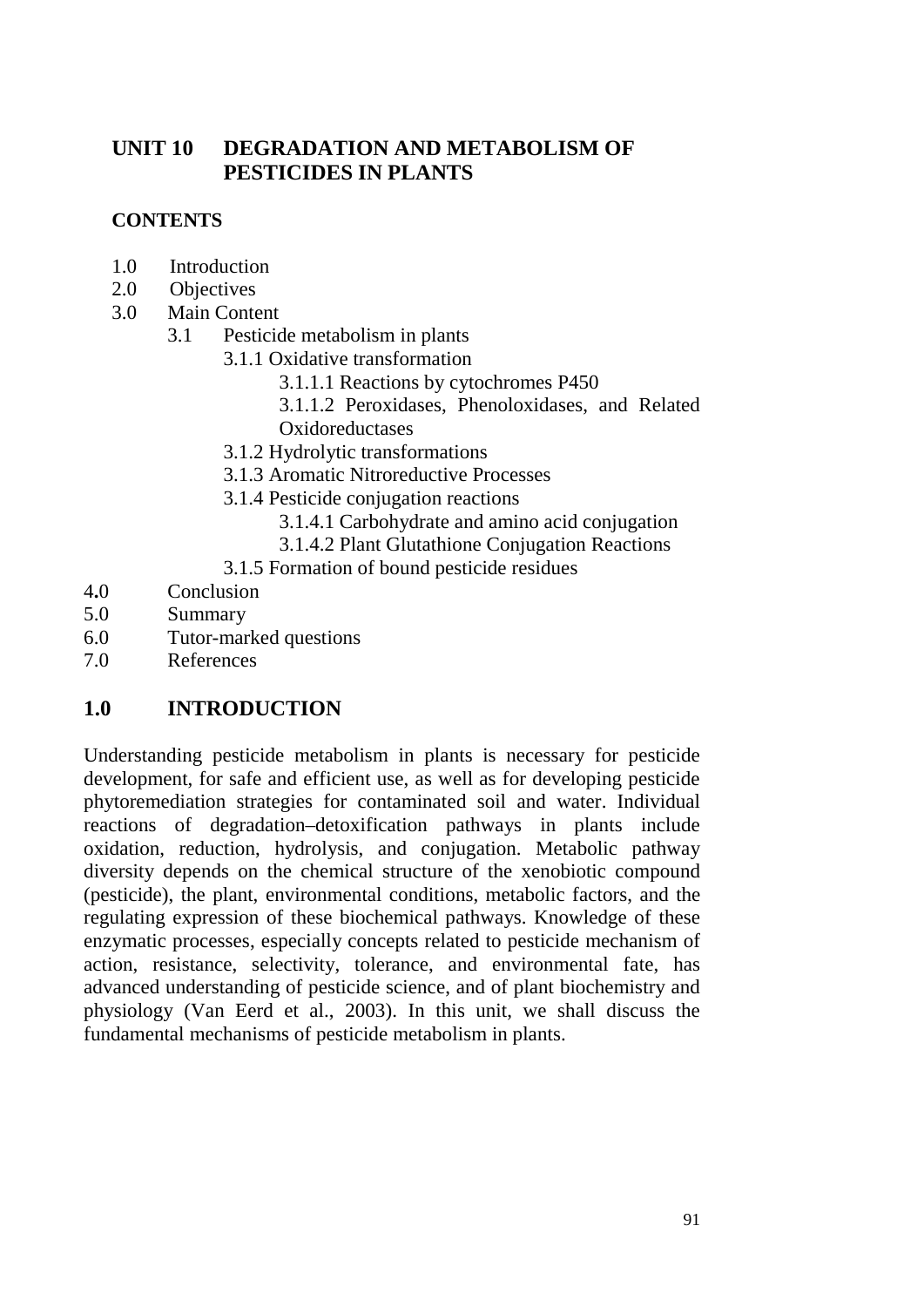## **2.0 OBJECTIVES**

By the end of this unit, students should be able to:

- 1. describe enzymatic transformations of a wide variety of pesticides,
- 2. present the mechanism, biochemistry, genetics, and regulation of pesticide metabolism in plants,
- 3. understand the broad aspects of pesticide metabolism in plants, and
- 4. identify the importance of these biochemical pathways for pesticide development and environmental stewardship.

### **3.0 MAIN CONTENT**

#### **3.1 Pesticide metabolism in Plants**

Enzymatic transformation, which is mainly the result of biotic processes mediated by plants and microorganisms, is by far the major route of detoxification. Metabolism of pesticides may involve a three-phase process (Hatzios 1991). In Phase I metabolism, the initial properties of a parent compound are transformed through oxidation, reduction, or hydrolysis to generally produce a more water-soluble and usually a less toxic product than the parent. The second phase involves conjugation of a pesticide or pesticide metabolite to a sugar, amino acid, or glutathione, which increases the water solubility and reduces toxicity compared with the parent pesticide. Generally, Phase II metabolites have little or no phytotoxicity and may be stored in cellular organelles. The third phase involves conversion of Phase II metabolites into secondary conjugates, which are also nontoxic (Hatzios 1991). In leafy spurge (*Euphorbia esula*L.), examples of Phase III metabolism are the conjugation of the *N* glycoside metabolite of picloram with malonate and the formation of a gentibioside from the picloram glucose ester metabolite.

Although there are fundamental similarities and differences between plant and microbial pesticide metabolism, this unit will emphasize the enzymatic transformations of a wide variety of pesticides in plants, and present the mechanism, biochemistry, genetics, and regulation of these processes in plants.Furthermore, the broad aspects of pesticide metabolism in plants as well as the importance of these biochemical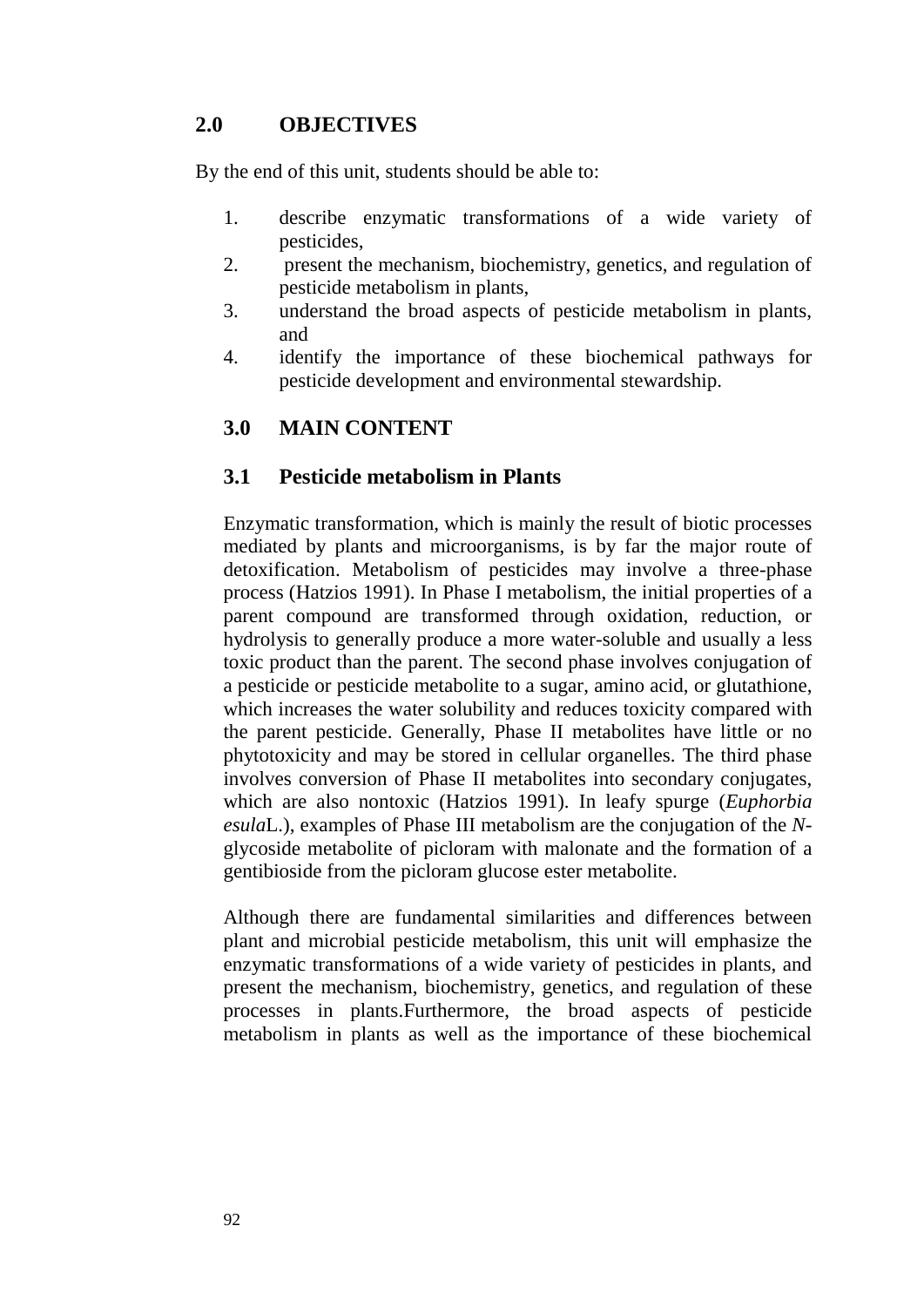pathways for pesticide development and environmental stewardship will be discussed.

## **3.1.1 Oxidative Transformations**

Oxygenation is the most frequent first step in the biotransformation of pesticides and other organic xenobiotics, and many of these reactions are mediated by oxidative enzymes. Plants therefore produce a wide range of oxidative enzymes. These include cytochrome P450, peroxidases, polyphenoloxidase, laccase, and tyrosinase, and polyphenol oxidases.

## **3.1.1.1 Reactions by Cytochromes P450**

The most extensively studied oxidative enzymes in plants are the P450s, which are the most important enzymes in Phase I pesticide metabolism (Barrett, 2000). Cytochrome P450s are hemethiolate proteins that have been characterized in animals, plants, bacteria, and filamentous fungi. In plants, P450s produce many secondary metabolites including plant growth regulators, isoprenoids, and alkaloids. Cytochrome P450s are encoded by a superfamily of genes designated as *CYP,* which have highly conserved residues around the heme portionof the protein (Barrett 2000). The first plant P450 gene was sequenced in 1990 (Bolwell et al. 1994), and presently, more than 500 P450 plant genes have been described (Barret 2000). P450 genes occur in clusters in the genome. Regulation and expression of P450s are not well understood in plants mainly because of the very low quantities of P450 enzymes usually present in plant cells, particularly if the plant has not been exposed to physiochemical, physiological, or xenobiotic stress. Cytochrome P450s often catalyze monooxygenase reactions, usually resulting in hydroxylation. However, there are many other P450-mediated reactions including dehydration, dimerization, deamination, dehydrogenation, heteroatom dealkylation, epoxidation, reduction, and C–C or C5N cleavage. Among the three classes of P450 found in plants, animals and microorganisms, only class I and class III P450s are found in plants. Class I P450s are flavin adenine dinucleotide (FAD) or flavin mononucleotide (FMN) dependent, and reduced nicotinamide adenine dinucleotide phosphate (NADPH) requiring P450s that are usually microsomal membrane-bound proteins in plants and filamentous fungi. Class III P450s are located in plant plastids and do not require auxillary redox partners.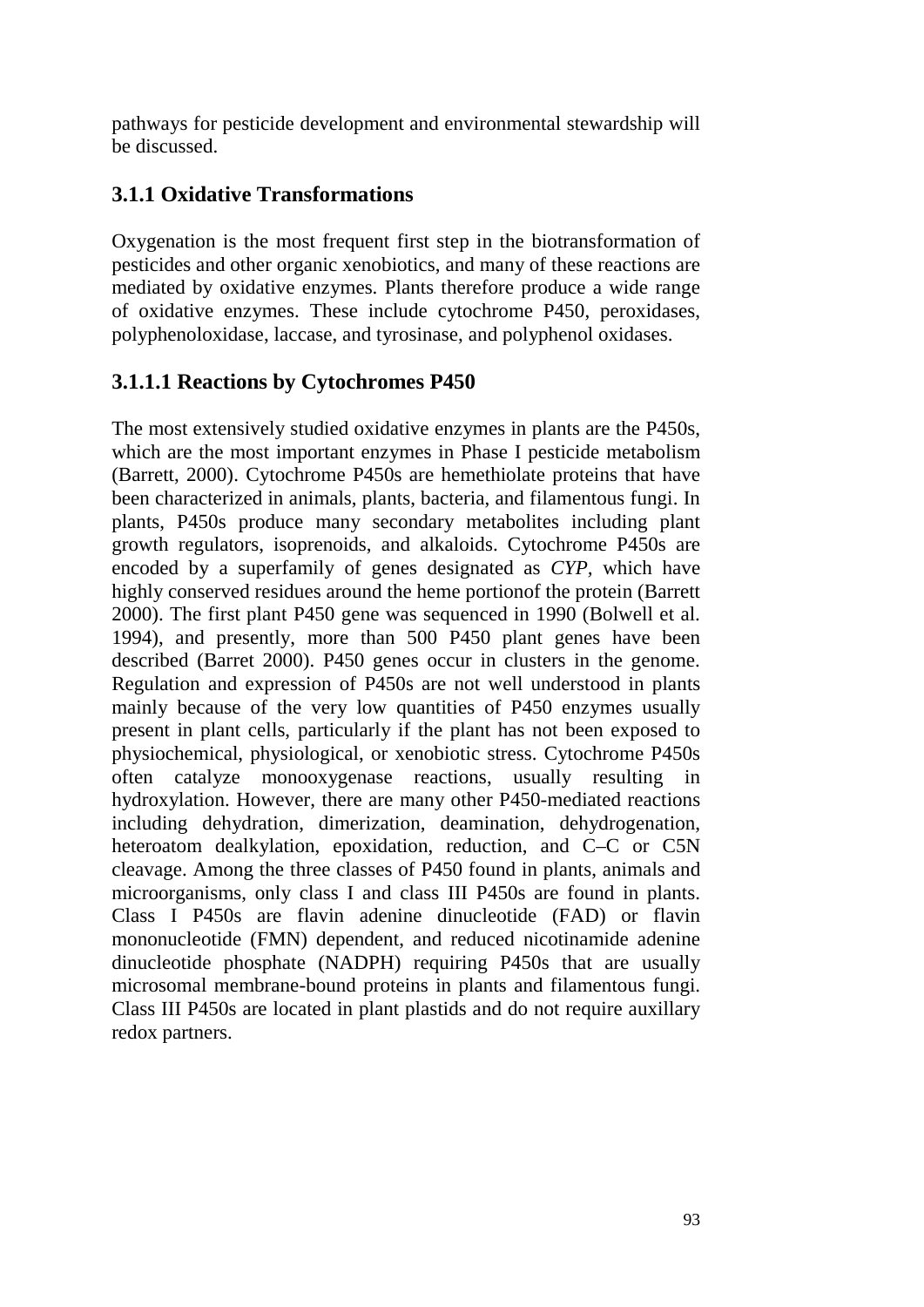Agrochemicals can influence cytochrome P450 systems by acting as effectors, thereby modifying pesticide metabolism, or by modulating overall metabolism of an organism. These effects can increase or decrease physiological activities, which may affect growth and development. Direct evidence that xenobiotic metabolism was mediated by P450swas obtained through experimentation with plant microsomal preparations. Using microsomal preparations from several plant species, it was shown that chlortoluron was metabolized to two metabolites by at least two different P450 enzymes. Since that time, a number of P450 mediated phenylurea-metabolizing genes have been characterized. Mougin et al. (2001) demonstrated that the fungicide fenpropimorph was metabolized to an oxygenated metabolite in wheat seedling microsomal preparations. Increased metabolism occurred when seeds were pretreated with naphthalic anhydride, a chemical safener that enhances cytochrome P450 levels. Further, oxidation of fenpropimorph in wheat seedling microsomes was inhibited when the preparations were exposed to carbon monoxide, which binds to the heme portion of the P450 molecule instead of oxygen, thereby blocking enzymatic reactions. These authors suggested that fenpropimorph metabolism is P450 mediated. Other researchers have used microsomes to demonstrate that the mechanism of resistance to several dissimilar herbicide chemistries in blackgrass (*Alopecurusmyosuroides*) and rigid ryegrass (*Loliumrigidum*) was based on enhanced P450-mediated metabolism. Herbicide resistance mediated by P450s mayarise via two scenarios: (1) mutation of an existing P450, allowing increased binding and metabolism of the herbicide or (2) increased activity of existing P450s (Barrett 2000). In the future, researchers will no doubt continue to focus on isolating and characterizing plant P450 genes associated with pesticide metabolism. With a better understanding of P450 genes and their regulation, it may be possible to manipulate the crop plant system to increase herbicide tolerance.

#### **3.1.1.2. Peroxidases, Phenoloxidases, and Related Oxidoreductases**

Other than P450s that catalyze the polymerization of various anilines and phenols (Dec and Bollag2001), there are other peroxidase-mediated pesticide transformations in plants that function similar to P450s. These include decarboxylation, sulfur oxidation, *N*-demethylation, ring hydroxylation, and aromatic methyl group oxidations. In plants, peroxidase enzymes often function in Phase III metabolism, e.g.,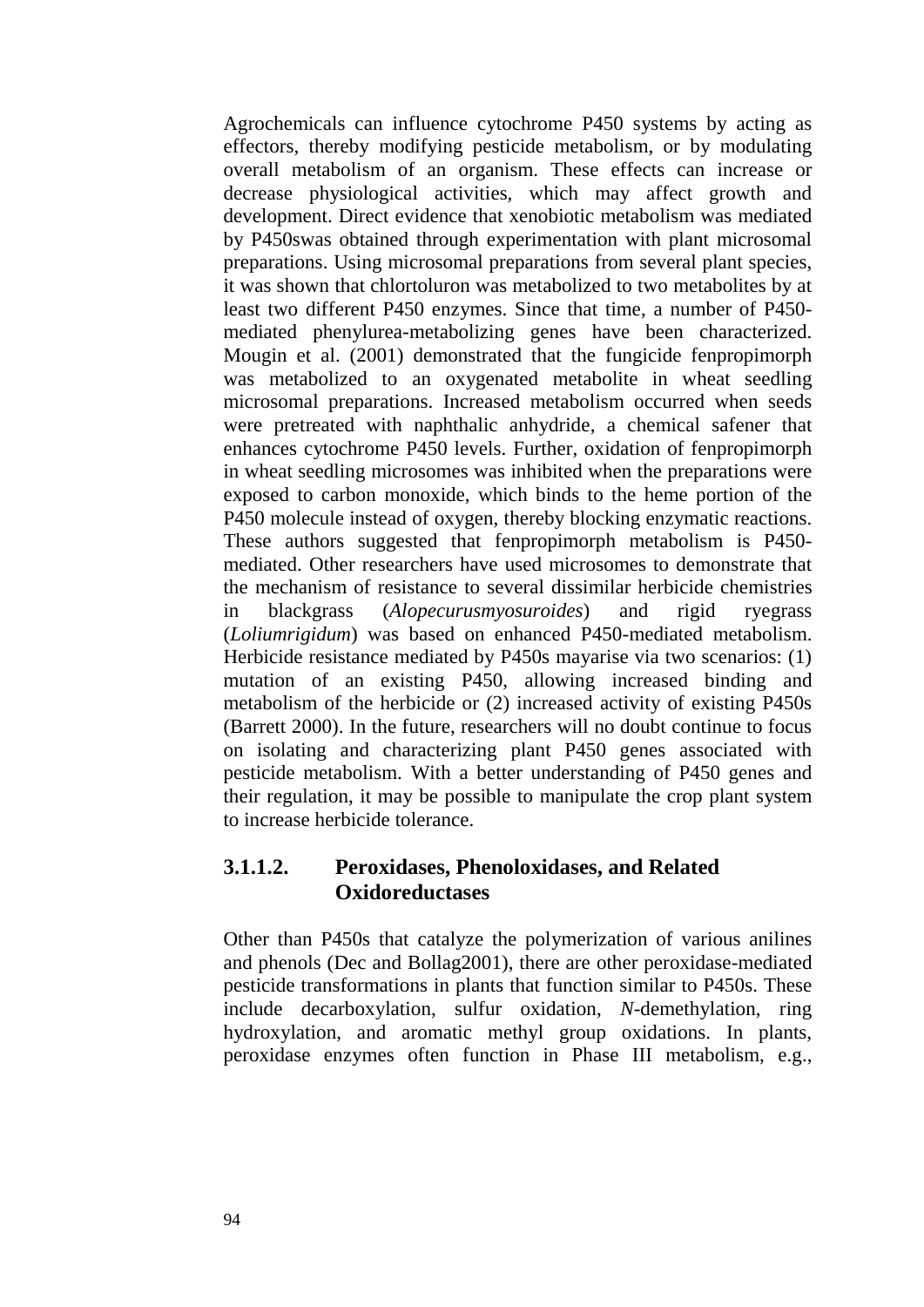formation of bound residues. Horseradish (*Amorocialapathifolia*Gilib.) roots contain large quantities of peroxidase. Horseradish root tissue has been used to remove 2,4-dichlorophenol from water and was more effective in contaminant removal than the purified peroxidase enzyme (Dec and Bollag 2001). In most instances, polymerization products have reduced toxicity compared with the substrate (Dec and Bollag, 2001).

### **3.1.2 Hydrolytic Transformations**

Hydrolytic enzymes cleave bonds of a substrate by adding H or OH from H2O to each product. There are many hydrolytic enzymes that are capable of metabolizing a variety of substrates, particularly those containing amide, carbamate, or ester functional groups. These enzymes may be compartmentalized or extracellular, and reactions can occur under aerobic or anaerobic conditions. Like most classes of enzymes, hydrolytic enzymes may have broad substrate specificities, thereby allowing degradation of a variety of pesticides. Pesticide ester hydrolysis in plants has been extensively studied and reviewed (Hoagland and Zablotowicz 2001). Ester hydrolysis is commonly carried out by esterases and to a much lesser extent by lipases and proteases. Often, herbicides such as fenoxaprop-ethyl, diclofop-methyl, and 2,4- DB are esterified to increase absorption and selectivity. In plants, the ester bond is metabolized, forming the acid, which is usually more phytotoxic. Depending on the herbicide, deesterification also can result in immediate herbicide detoxification, as is the case with thifensulfuron methyl in certain plant species.

Propanil is the most widely studied pesticide with regard to amide hydrolysis. Rice (*Oryza sativa* L.) is tolerant to propanil because of high levels of aryl acylamidase, which cleaves the amide bond and is the basis for crop selectivity Propanil resistance is due to enhanced hydrolysis by aryl acylamidase in resistant barnyard grass and resistant jungle-rice (*Echinochloacolona*) biotypes.

In plants, there is limited literature on the role of phosphatases and sulfatases in pesticide metabolism (Hoagland and Zablotowicz 2001). Nitrile hydrolysis is the main route of metabolism of bromoxynilin wheat and of cyanazine in wheat and potato (*Solanumtuberosum*L.). Hydrolysis of the nitrile group produces an amide moiety that is converted to carboxylic acid, which may be subsequently decarboxylated. In plants, the major metabolic route for the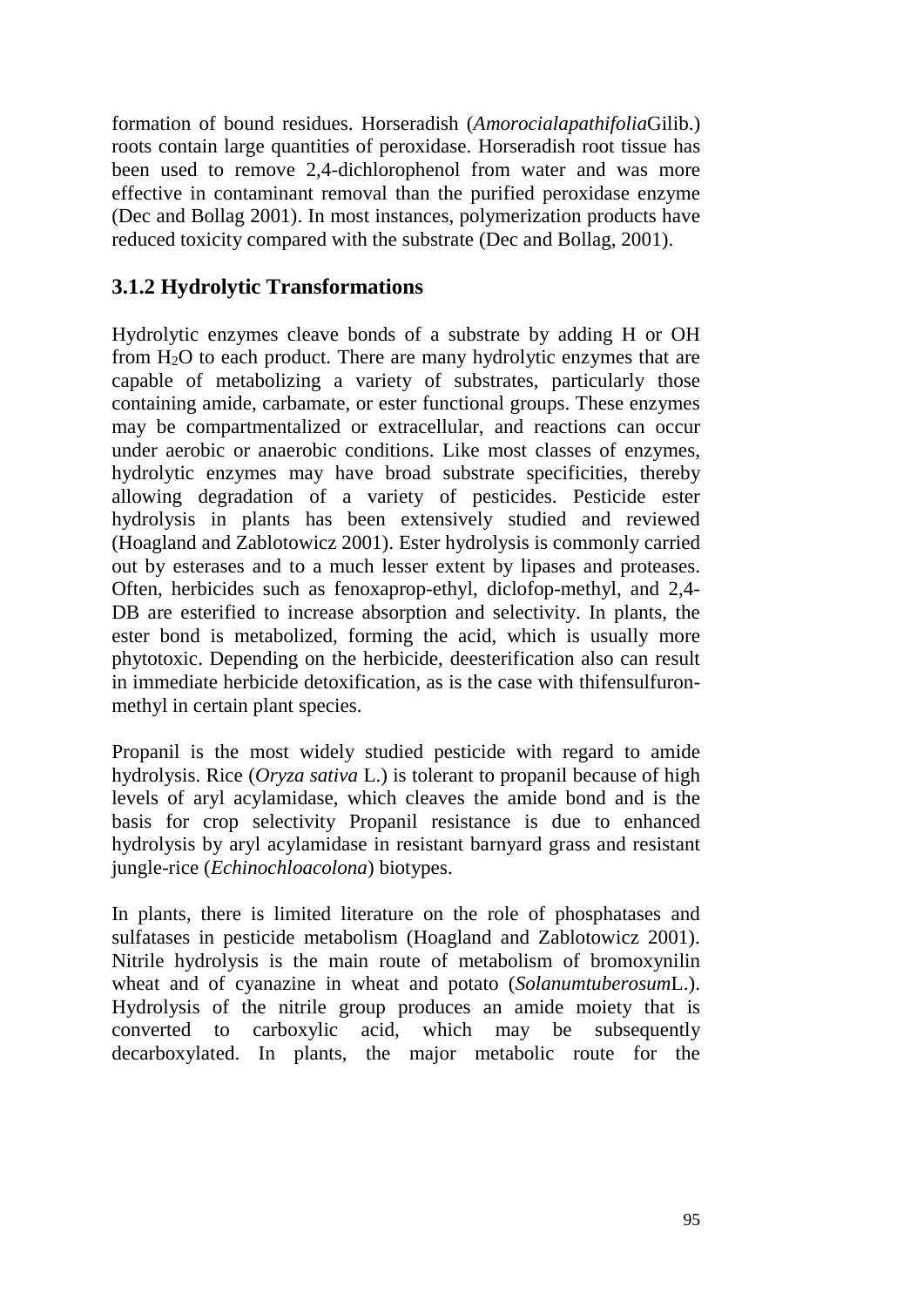phenylcarbamate pesticides CIPC and IPC is aryl hydroxylation and conjugation, rather than hydrolysis of the carbamate moiety.

### **3.1.3 Aromatic Nitroreductive Processes**

Generally, nitroaromatic compounds are transformed to different products in individual plant species. For example, the major metabolite of trifluralin in peanut (*Arachishypogaea*L.) is *N*-depropylatedtrifluralin, whereas in sweet potato (*Ipomoea batatas*L.), the monoamino derivativeof trifluralin is predominant. In plants, glutathione conjugation of pentachloronitrobenzene occurs concomitant with the removal of Cl or NO2. Glutathione-mediated displacement of the nitro group of aromatic compounds has also been described in plants.

It is sometimes difficult to separate biological and chemical xenobiotic reductions because reduction of aromatic nitrogroups, e.g., trifluralin and diphenyl ether herbicides, may be coupled with anaerobic reduction of humic acids or iron reduction. The conversion of the herbicide acifluorfen to aminoacifluorfen is a common example of an aromatic nitroreduction reaction. There is potential to develop transgenic crops that express a bacterial nitroreductase gene to metabolize diphenyl ether herbicides, thereby providing crop tolerance to these herbicides (Zablotowicz *et al.* 2001).

## **3.1.4 Pesticide Conjugation Reactions**

### **3.1.4.1 Carbohydrate and Amino Acid Conjugation**

Hall *et al*. (2001) recently defined pesticide conjugation as the ''metabolic process whereby an exogenous or endogenous natural compound is joined to a pesticide or its metabolite(s) facilitating detoxification, compartmentalization, sequestration, and/or mineralization.'' Conjugation of pesticides often involves utilization of existing enzymatic machinery and is therefore called a cometabolic process. Glucose conjugation to pesticides occurs primarily in plants, resulting in several metabolites including *O*-, *S*-, and *N*glucosides, glucose ester, gentibioside (e.g., 6-*O*-b-D-glucopyranosyl-D-glucose), and malonyl-glucose conjugates. The most common glucose conjugates are *O*-glucosides because pesticide oxidation reactions form hydoxyl groups, which are suitable sites for glucose conjugation. Differential conjugation of 2,4-D imparts differences of susceptibility in wheat and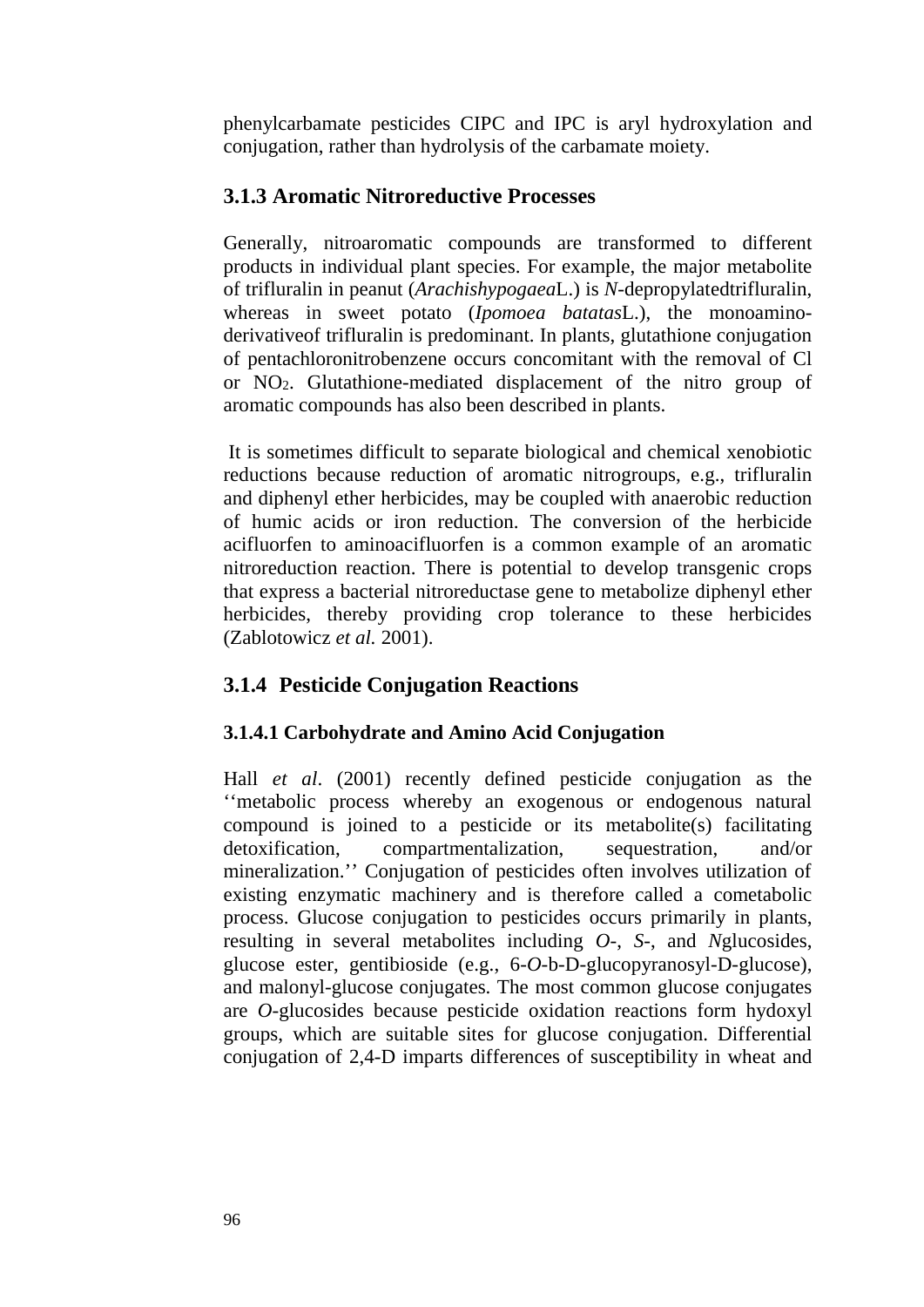some broadleaf species. Many susceptible broadleaf weeds produce glucose ester metabolites, which are readily susceptible to hydrolysis, yieldingphytotoxic 2,4-D. Conversely, 2,4-D–tolerant wheat rapidly produces amino acid conjugates and *O*-glucosides, which are stable nonphytotoxic metabolites that are not easily hydrolyzed. Amino acid conjugation occurs primarily in plants and is very common. Most of the research on amino acid conjugation of pesticides has been conducted on 2,4-D and twenty amino acids have been found to conjugate with the herbicide.

Uridine diphosphate–glucosyl (UDPG) transferase, anenzyme involved in cellulose biosynthesis, mediates pesticide–glucose conjugation and pesticide–glucose ester conjugation reactions. As mentioned above, glucose esters of pesticides are cleaved by esterases, often resulting in the release of the pesticide. However, the addition of a second glucose molecule to the glucose ester produces a gentiobiose conjugate, which is not readily hydrolyzed. Other complex sugar conjugates in addition to gentibioside (two glucose molecules) are glycosides (a glucose and one other sugar, such as arabinose). Pesticide–sugar conjugates can undergo further conjugation with malonate via reaction with malonyl CoA, a common reaction in higher plants. In tomato (*Lycopersiconesculentum*L.), the herbicide metribuzin is conjugated to glucose, which is subsequently conjugated to malonate, forming the *N* malonyl–glucose conjugate. A range of UDPG transferase activity within various tomato cultivars confers differential tolerance of these cultivars to metribuzin (Smith et al. 1989). Furthermore, increased metribuzinphytotoxicity in all the cultivars was noted under low light conditions. It was speculated that under low light conditions less glucose and UDPG were produced, thereby reducing conjugation and elevating herbicide phytotoxicity.

## **3.1.4.2 Plant Glutathione Conjugation Reactions**

Glutathione (g-L-glutamyl-L-cysteinylglycine [GSH]), commonly present in the reduced form, is ubiquitously distributed in most aerobic organisms. Homoglutathione (g-Lglutamyl-L-cystein-b-alanine), a GSH analog, occurs in several legume species. Although GSH concentrations vary during plant development, GSH is found in relatively high concentrations in most plant tissues. Glutathione is phloem mobile and is degraded by carboxypeptidases and transpeptidases in the cytoplasm and vacuoles. Generally, GSH synthesis is limited by availability of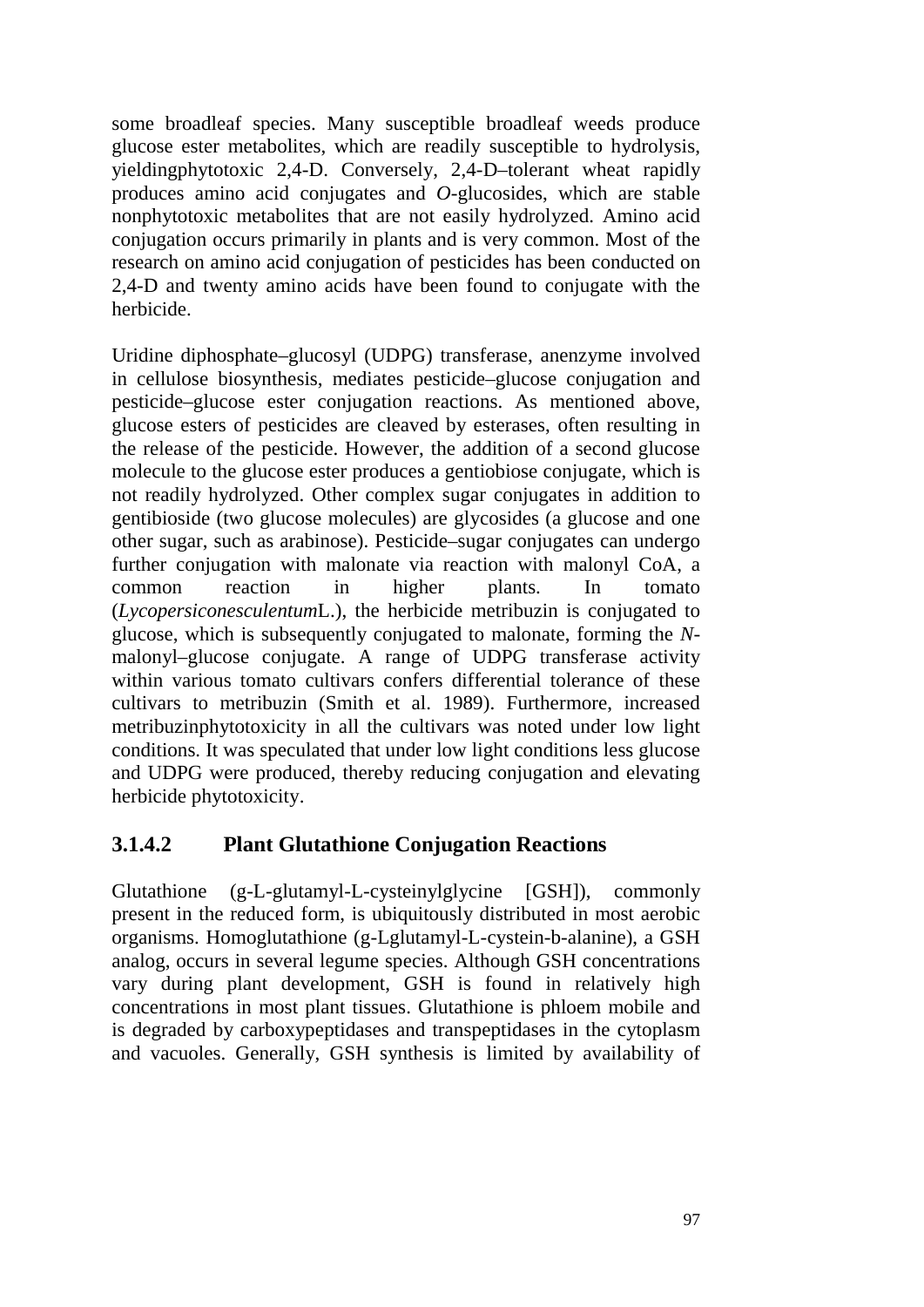cysteine and hence by the concentration of sulfate ions. Nonenzymatic GSH conjugation may be important for the metabolism of several herbicides. For example, increased GSH concentrations protects wheat from fenoxaprop injury, and this reaction is considered nonenzymatic because glutathione *S*-transferase (GST) activity in these plants is low. However, enzymatic conjugation of xenobiotics with GSH via GSTs is more common than nonenzymatic conjugation. Glutathione-*S*transferases are homo- or heterodimer, multifunctional enzymes located in the cytosol, which catalyze the nucleophilic attack of the sulfur atom of GSH by the electrophilic center of the substrate. More than 50 plant GST gene sequences from 13 plant species have been published. Compared with other plant and bacterial species, corn (*Zea mays* L.) GST gene enzyme systems have been the most extensively studied.

The role of GSTs and GSH in plants encompasses several major functions. The first is the metabolism of secondary products, including cinnamic acid and anthocyanins. A second function is regulation and transport of both endogenous and exogenous compounds, which are often GS-X tagged for compartmentalization in the vacuole or cell wall (Hatzios 2001). This is a particularly important aspect for herbicides, anthocyanins, and indole-3-acetic acid. Protection against oxidative stress from herbicides, air pollutants (Sharma and Davis, 1994), pathogen attack, and heavy metal exposure is a third function. Glutathione conjugates and their terminal metabolites are stored in the vacuole or bound to the cell wall.

#### **3.1.5 Formation of Bound Pesticide Residues**

Pesticides (mainly conjugated pesticides) are often bound to plant cell walls. Bound pesticide residues are generally considered as those that cannot be extracted with aqueous and organic solvents. However, a more precise definition has been provided by Skidmore et al. (1998): A bound xenobiotic residue is a residue associated with one or more classes of endogenous macromolecules. It cannot be dissociated from the natural macromolecule using exhaustive extraction or digestion without significantly changing the nature of the associated endogenous macromolecules. When studying bound-pesticide residues using radiolabeled pesticides, it is important to differentiate the bound residue containing the labeled xenobiotic or its metabolite from the ''natural label'' Natural labeling occurs when  ${}^{14}CO_2$  is released from the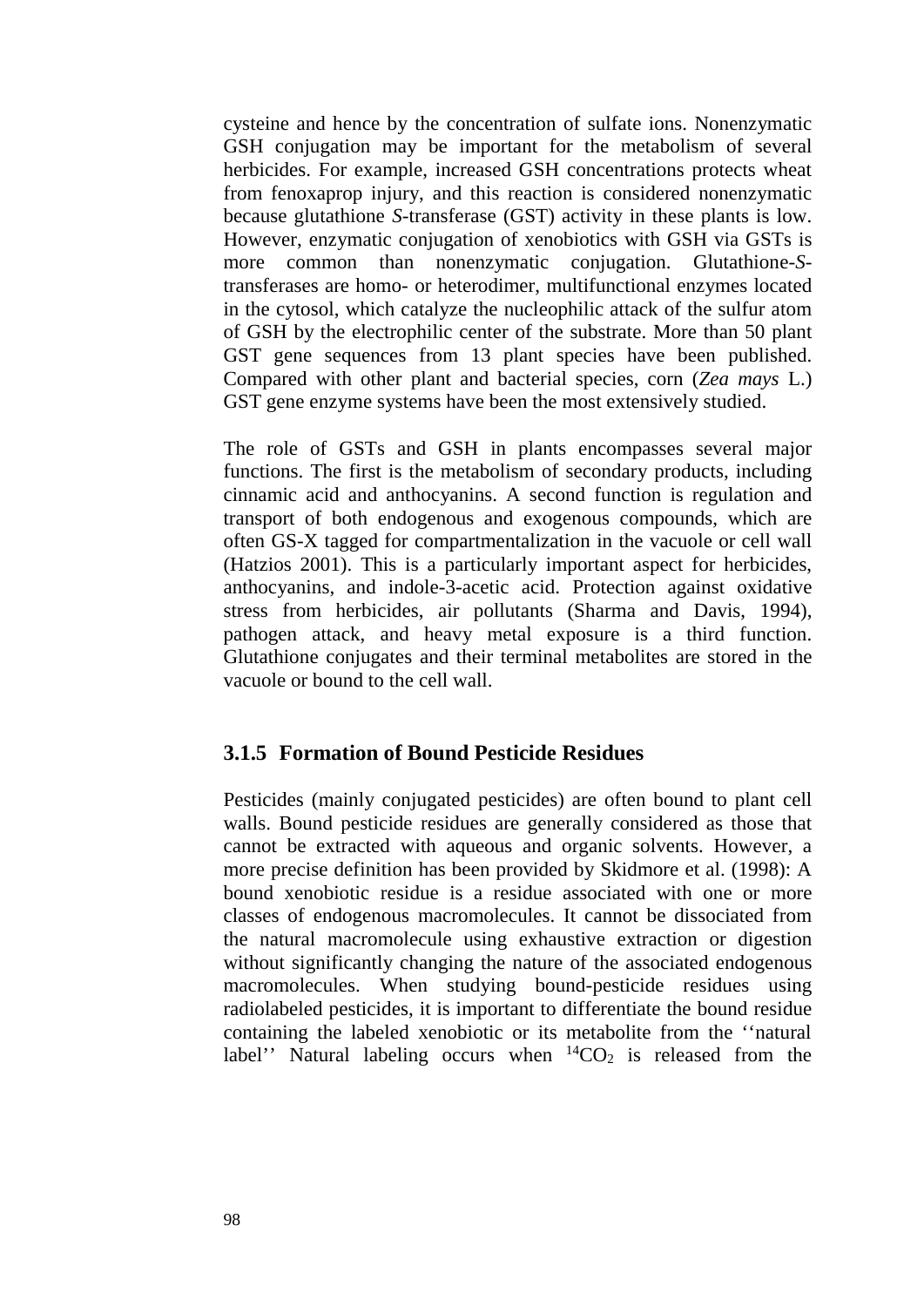mineralized pesticide and is incorporated into the plant cell wall. Natural labeling in plants has been observed with several pesticides. Furthermore, it is important to know the precise position of the label on the pesticide molecule so that the site of pesticide incorporation into the cell wall can be determined (Sandermann *et al*. 2001). Digestive treatment with different enzymes such as cellulase, collagenase, pepsin, amylase, and proteases can aid in identifying the nature of pesticide incorporation.

On the basis of reports in the literature, it appears that xenobiotics are incorporated randomly into different cell wall components (Sandermann et al. 2001); however, little is known about the type of linkages involved in this binding. There is concern about the bioavailability of bound pesticides from plant residues. *Phanerochaetechrysosporium*mineralized bound chloroaniline and 2,4-dichlorophenol, indicating that these compounds may become bioavailable. The ability of animals to release xenobiotics bound to plant residues is unknown. Experimentsusing a ''simulated stomach'' demonstrated that pesticides were released from plant residues, but only when high concentrations of bound pesticide residues were used. In comparison, only low concentrations of bound pesticide residues are typically present in plant residues (Sandermann et al. 2001). However, the biological relevance of typically low concentrations of bound pesticide residues is not known. Presently, the U.S. Environmental Protection Agency requires no characterization ofbound pesticide residues if concentrations are less than 0.05 ppm of the parent equivalents or 10% of the total pesticide residue. If concentrations exceed these levels, determination of the bioavailability based on ''simulated stomach'' experiments is required. The toxicological nature and bioavailability of bound xenobiotic residues requires continued research to fully assess its impact on human health and theenvironment (Sandermann *et al*. 2001).

### **4.0 CONCLUSIONS**

The basis for selectivity of plants to pesticides has been extensively studied during the past 40 years and has provided a wealth of information on diverse biological processes and enzymes in plants. Understanding the plant enzymatic systems involved in metabolic processes will provide a basis for developing novel, more effective, and environmentally benign herbicides and safeners. One particular strategy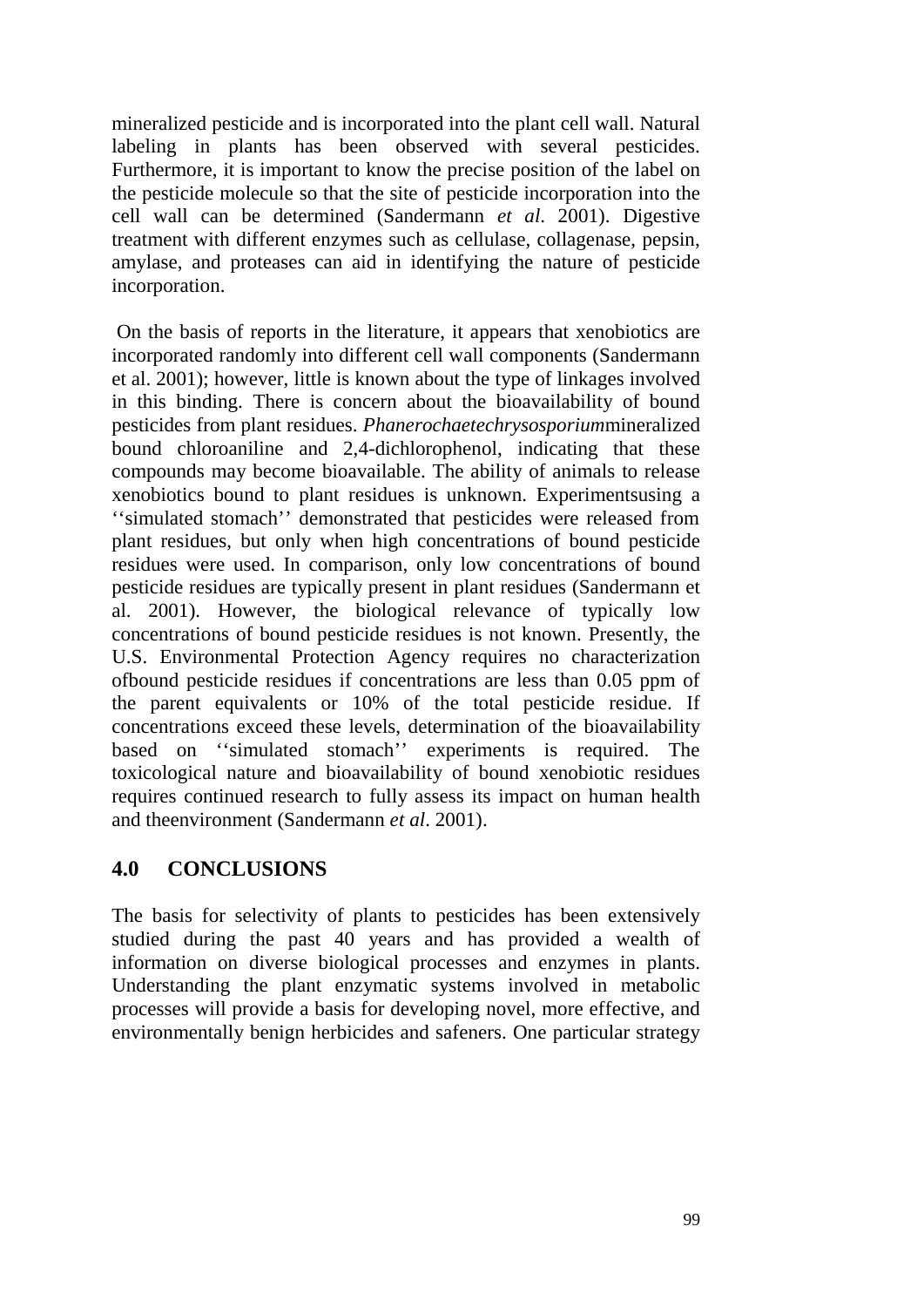is phytoremediation, a process by which plants and their associated microorganisms collectively degrade, detoxify, and remove pollutants.

## **5.0 SUMMARY**

In this unit students have leant that:

- enzymatic transformation, which is mainly the result of biotic processes mediated by plants and microorganisms, is by far the major route of pesticide transformation in plants,
- the various processes involved in the transformation of pesticide in plants include oxidative transformation, hydrolytic transformation, aromatic nitroreductive processes, pesticide conjugation reactions, and the formation of bound pesticide residues.

## **6.0 TUTOR-MARKED QUESTIONS**

- 3. Explain the various transformation processes of pesticides in plants.
- 4. Discuss the three phases involved in pesticides metabolism in plants.
- 5. List the major oxidative enzymes produced by plants.

### **7.0 REFERENCES**

- Barrett, M. 2000. *The role of cytochrome P450 enzymes in herbicide metabolism*.Pages 25–37 *in* A. H. Cobbs and R. C. Kirkwood, eds.Herbicides and Their Mechanisms of Action. Sheffield, Great Britain: Sheffield Academic.
- Dec, J. and J.-M. Bollag. 2001. Use of enzymes in bioremediation. Pages 182–193 *in* J. C. Hall, R. E. Hoagland, and R. M. Zablotowicz, eds. Van Eerd et al.: Pesticide metabolism x 489 Pesticide Biotransformation in Plants and Microorganisms: Similaritiesand Divergences. ACS Symposium Series 777. Washington, DC: American Chemical Society.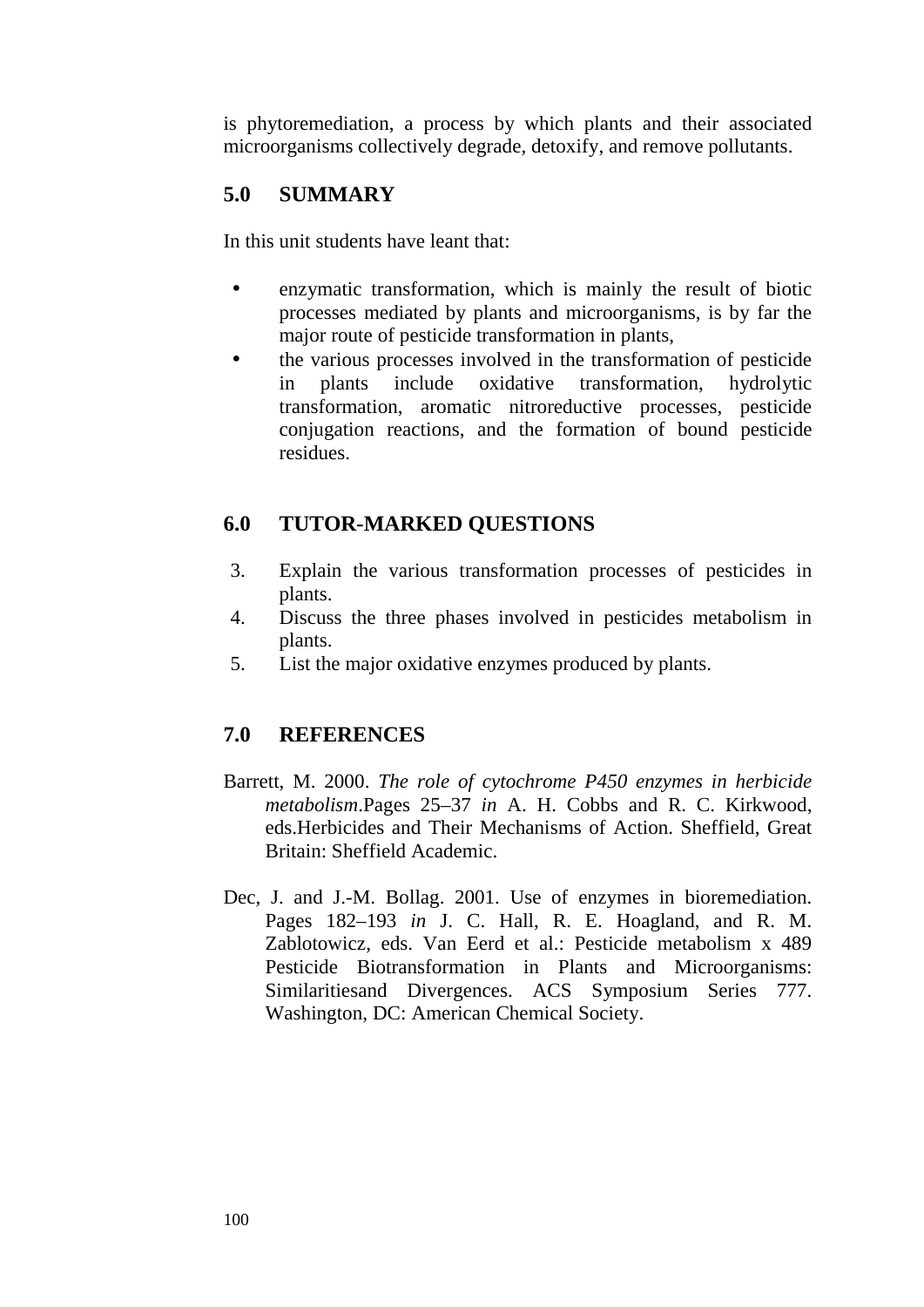- Hall, J. C., J. S. Wickenden, and K.Y.F. Yau. 2001b. *Biochemical conjugation of pesticides in plants and microogranisms*: an overview of similarities and divergences. Pages 89–118 *in* J. C. Hall, R. E. Hoagland, and R. M. Zablotowicz, eds. Pesticide Biotransformation in Plants and Microorganisms: Similarities and Divergences. Washington, DC: American Chemical Society.
- Hatzios, K. K. 1991. *Biotransformations of herbicides in higher plants*.Pages 141–185 *in* R. Grover and A. J. Cessna, eds. Environmental Chemistry of Herbicides. Boca Raton, FL: CRC Press.
- Hatzios, K. K. 2001. *Functions and regulation of plant glutathione-Stransferases*. Pages 218–239 *in* J. C. Hall, R. E. Hoagland, and R. M. Zablotowicz, eds. Pesticide Biotransformation in Plants and Microorganisms: Similarities and Divergences. Washington, DC: American Chemical Society.
- Hoagland, R. E. and R. M. Zablotowicz. 2001. *The role of plant and microbial hydrolytic enzymes in pesticide metabolism*. Pages 58– 88 *in* J. C. Hall, R. E. Hoagland, and R. M. Zablotowicz, eds. Pesticide Biotransformation in Plants and Microorganisms: Similarities and Divergences. ACS Symposium Series 777. Washington, DC: American Chemical Society.
- Mougin, C. P., M.-F. Corio-Costet, and D. Werck-Reichhart. 2001. *Plant and fungal cytochrome P-450s: their role in pesticide transformation*. Pages 166–182 *in* J. C. Hall, R. E. Hoagland, and R. M. Zablotowicz, eds. Pesticide Biotransformation in Plants and Microorganisms: Similarities and Divergences. ACS Symposium Series 777. Washington, DC: American Chemical Society.
- Sandermann, H., Jr., N. Hertkorn, R. G. May, and B. M. Lange. 2001. *Bound pesticidal residues in crop plants: chemistry, bioavailability, and toxicology*. Pages 119–128 *in* J. C. Hall, R. E. Hoagland, and R. M. Zablotowicz, eds. Pesticide Biotransformation in Plants and Microorganisms: Similarities and Divergences. ACS Symposium Series 777.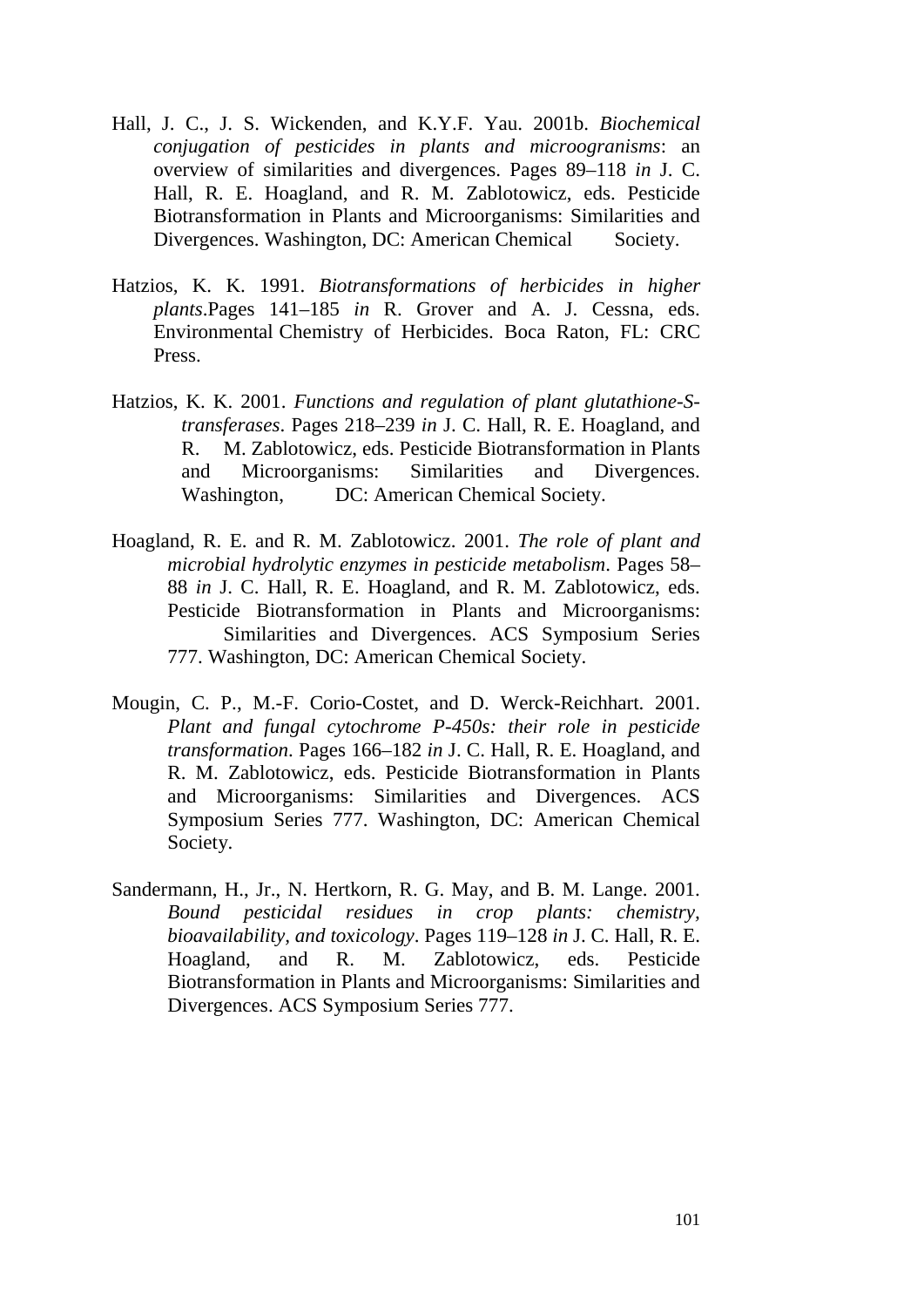- Skidmore, M. W., G. D. Paulson, H. A. Kuiper, B. Ohlin, and S. Reynolds. 1998. Bound xenobiotic residues in food commodities of plant and animal origin. *Pure Appl. Chem*. 70:1423–1447.
- Van Eerd, L. L., Hoagland, R. E., Zablotowicz, R. M., Hall, J. C (2003) Pesticide metabolism in plants and microorganisms *Weed Science,* 51:472–495.
- Zablotowicz, R. M., R. E. Hoagland, W. J. Staddon, and M. A. Locke. 2000. Effects of pH on chemical stability and de-esterification of fenoxaprop- ethyl by purified enzymes, bacterial extracts, and soils. *J. Agric. Food Chem*. 48:4711–4716.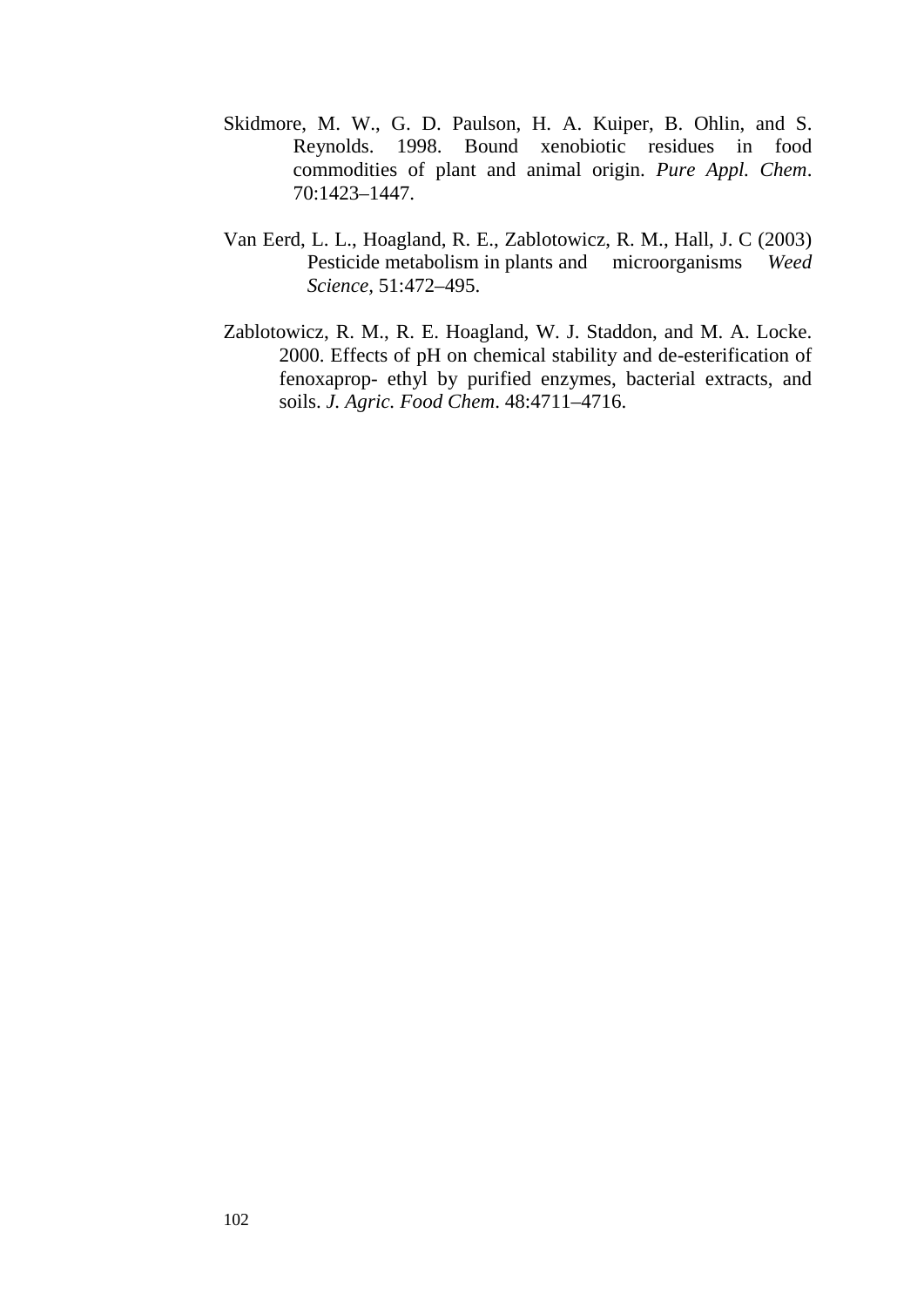# **UNIT 11 DEGRADATION OF PESTICIDES IN ANIMALS**

## **CONTENTS**

- 1.0 Introduction
- 2.0 Objectives
- 3.0 Main content
	- 3.1 Degradation and metabolism of pesticides in Animals
	- 3.2 Toxicological Significance of Pesticide Metabolism Studies in Animals
	- 3.3 Techniques and procedures used to study the metabolism of pesticides in animals
	- 3.4 Pesticide biotransformation in animals
		- 3.4.1 Phase I Metabolism
			- 3.4.1.1Oxidation
			- 3.4.1.2 Hydrolysis
			- 3.4.1.3Reductive Processes
		- 3.4.2 Phase II Metabolism
			- 3.4.2.1Glutathione
				- 3.4.2.2Sugar Conjugates
				- 3.4.2.3Amino Acid Conjugation
				- 3.4.2.4Lipophilic Conjugation
			- 3.4.2.5 Sulfate Conjugates
		- 3.4.3 Phase III Metabolism
		- 3.4.4 Phase IV Metabolism
	- 3.5 Pesticide metabolism in livestock animals
- 4.0 Conclusion
- 5.0 Summary
- 6.0 Tutor Marked Assignments
- 7.0 References and other Resources

## **1.0 INTRODUCTION**

Elucidation of the metabolism and fate of organic pesticides in animals is prerequisite to the development of these chemicals for use in pest control. From a public health viewpoint, information on the chemical behavior and reactions of insecticides in living systems is essential for the assessment of hazards arising from the use of these compounds. Metabolism studies in large animals, as well as small animals, play an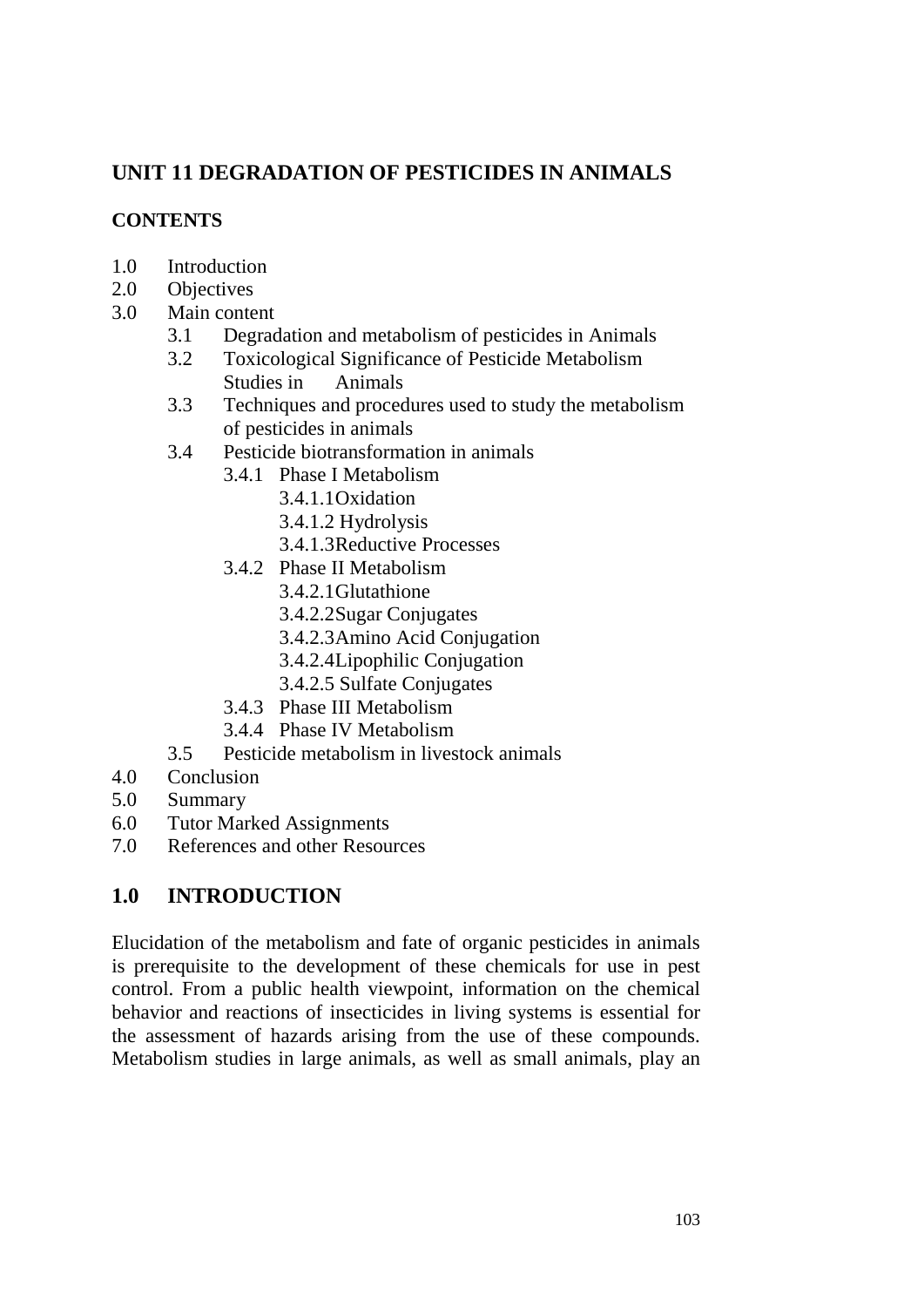essential role in this hazard evaluation. Identification and establishment of the toxicological properties of the metabolic products formed in animals after exposure to pesticides is indeed mandatory before residual hazards may be assessed. From a more fundamental aspect, metabolism studies are necessary for our understanding of the mode of action of pesticidal chemicals, i.e., the elucidation of the intoxication and detoxication processes that occur in biological systems. Explanations for such important phenomena as pesticide specificity and the development of pesticide resistance are often found in the intoxication and detoxication reactions that occur in the animal.

#### **2.0 OBJECTIVES**

By the end of this unit, students should be able to:

- 1. describe enzymatic transformations of a wide variety of pesticides in animals
- 2. highlight the significance of metabolism studies in animals
- 3. Understand the various enzymatic reactions involved in pesticide degradation in animals
- 4. Understand the peculiarity of pesticide metabolism in ruminant animals

#### **3.0 MAIN CONTENT**

#### **3.1 Degradation and metabolism of pesticides in animals**

The term 'metabolism' generally refers to the chemical transformation of the pesticide resulting from natural processes in the environmental system under investigation. Biological systems have evolved to survive against a wide range of environmental influences. To survive, the system needs to absorb nourishment and to defend itself against threats from chemical or biological entities. To achieve this, it has developed a wide range of enzyme and chemical defence mechanisms, which will assert themselves on any foreign compound entering the system. Therefore, a xenobiotic entering a biological system is likely to suffer a chemical change which will facilitate its utilization or its elimination from the system.

The metabolism of organic pesticides may be divided into two large but distinct categories: (1) activation and (2) detoxication. Activation is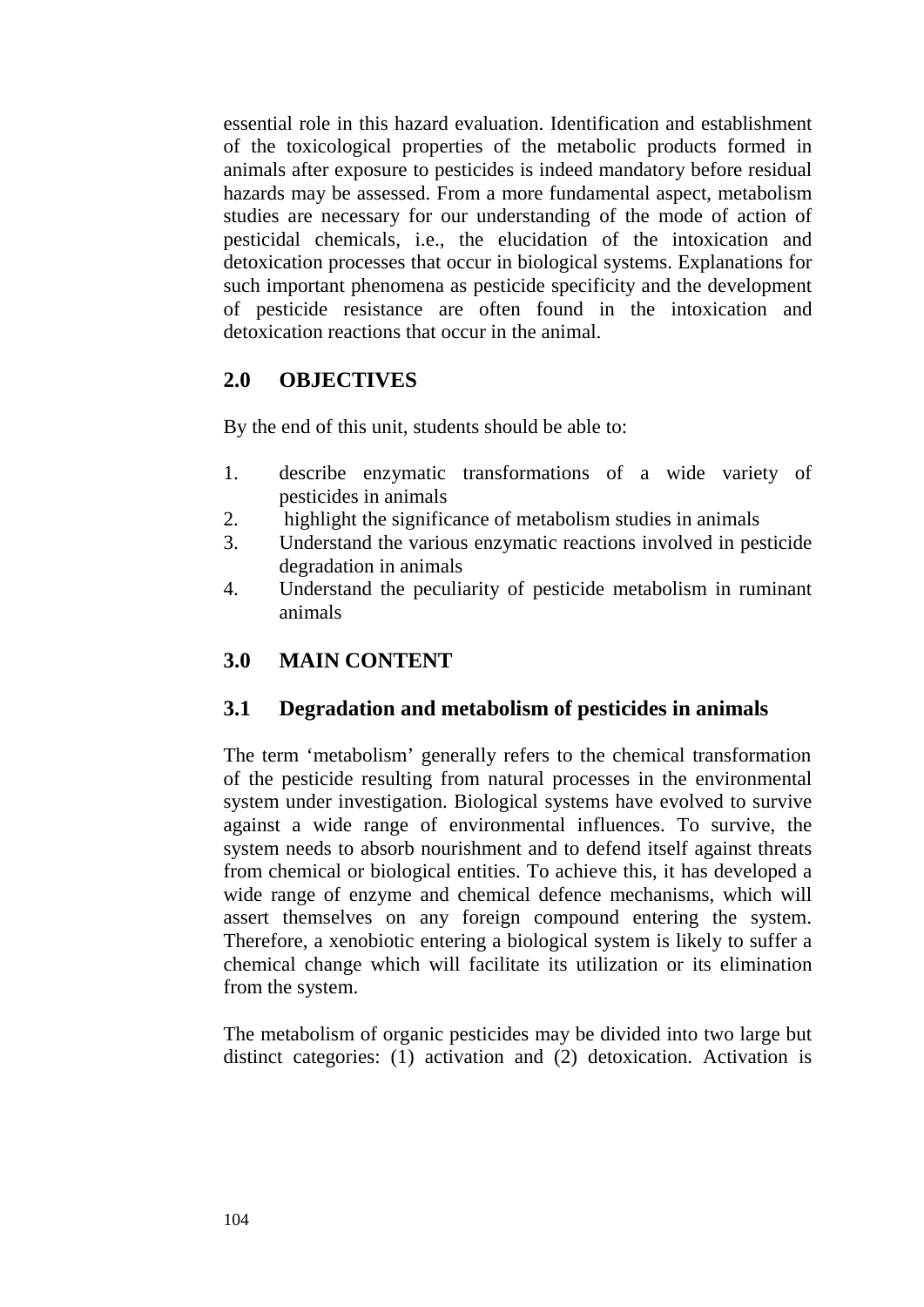defined as the metabolic reaction or reactions that convert an intrinsically inactive compound to an active compound or an active compound to another active compound. In some cases a number of different toxic compounds may be produced. Detoxicationis defined as the reaction or reactions that lead to nontoxic substances. Owing to the vastness of the subject dealing with metabolism of pesticides in animals, we shall generalize for insecticides, fungicides and herbicides rather than dwelling on individual class of pesticides. Specific examples will however be chosen to illustrate the various types of activation and detoxication reactions that take place with these compounds.

The mixed-function oxidases that require NADPH and molecular oxygen are responsible to a large degree for the activation of insecticides and for detoxication. The importance of these enzymes in metabolism will become evident in the following discussion.

### **3.2 Toxicological Significance of Pesticide Metabolism Studies in Animals**

Many studies have been conducted to establish conditions for pesticide use, which will permit the pest control essential for food production and yet insure safety to humans. It is clear that animal metabolism studies assume in the overall evaluation program that each has essential toxicological significance. Without knowledge of the metabolic pathways taken by the pesticide in laboratory animals, oral toxicity testing may not be complete, as it may be difficult to test all the appropriate toxicants. Further, if the metabolic fate of pesticide residues present in the diet of food animals was not known, it would not be possible either to evaluate the toxicity or to quantify the amounts of pesticide residues occurring in animal tissues or products destined for human consumption. The toxicological significance of pesticide metabolism studies in both large and small animals is thus clear for the overall evaluation of safety to humans associated with the use of agricultural pesticides.

## **3.3 Techniques and procedures used to study the metabolism of pesticides in animals**

The experimental equipment, procedures and techniques that may be used to study the metabolism of pesticides in large animals (chickens, sheep, goats, swine, cattle, and horses) include: (1) techniques for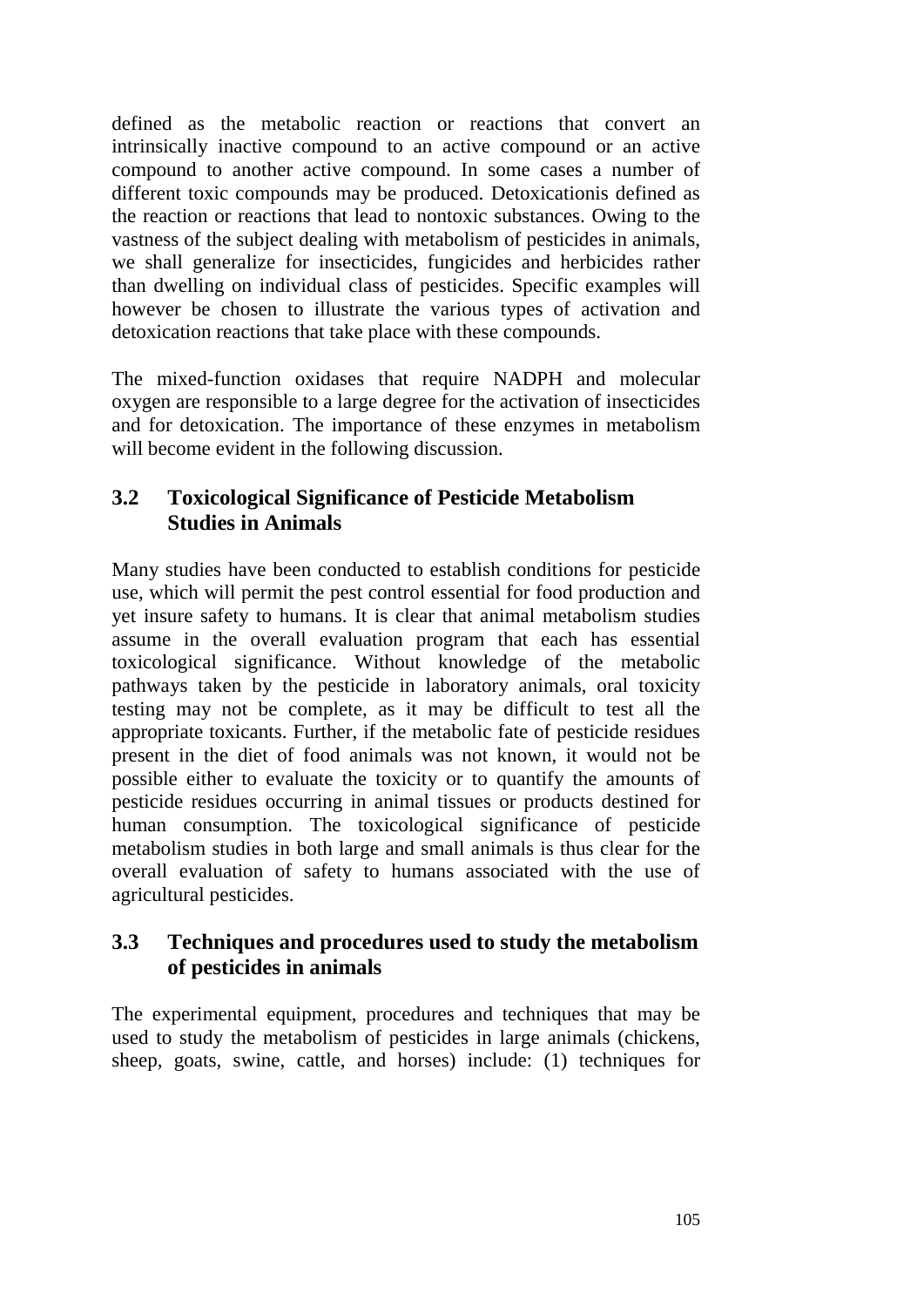administration of pesticides to animals; (2) metabolism stalls and cages for restraining experimental animals; (3) methods and equipment for separate and quantitative collection of excreta, respiratory gases and other volatile products from animals; (4) surgical techniques used to modify animals for metabolic studies (colostomy, cannul at ions, fistulations, etc.); (5) biopsy techniques; and (6) in vitro techniques that may be useful for studying the metabolism of pesticides in large animals.

#### **3.4 Pesticide biotransformation in animals**

Pesticide biotransformation is the process by which lipophilic foreign compounds are metabolized through enzymatic catalysis to hydrophilic metabolites that are eliminated directly or after conjugation with endogenous cofactors via renal or biliary excretion. These metabolic enzymes are divided into four groups, Phase I, II, III and IV reactions (Oesch*et al.* 2000).

### **3.4.1 Phase I Metabolism**

Phase I reactions, considered as functionalization reactions, add or uncover functional groups on pesticides with increasing polarity or nucleophilicity that create a suitable substrate for Phase II metabolism. Phase I reactions generally involve oxidation, reduction and hydrolytic reactions as well as other rarer miscellaneous reactions. Primarily the cytochrome P450 family of enzymes mediates these reactions, but other enzymes (e.g. Flavin monooxygenases, peroxidases, amine oxidases, dehydrogenases, xanthine oxidases) also catalyze the oxidation of certain functional groups. In addition to the oxidative reactions, there are different types of hydrolytic reactions catalyzed by enzymes like carboxylesterases and epoxide hydrolases (Hodgson & Goldstein 2001, Parkinson 2001). Phase I products are not usually eliminated rapidly, but undergo a subsequent reaction in which an endogenous substrate such as glucuronic acid, sulfuric acid, acetic acid, or an amino acid combines with the newly established functional group to form a highly polar conjugate to make them more easily excreted.Sulfation, glucuronidation and glutathione conjugation are the most prevalent classes of phase II metabolism, which may occur directly on the parent compounds that contain appropriate structural motifs, or, as is usually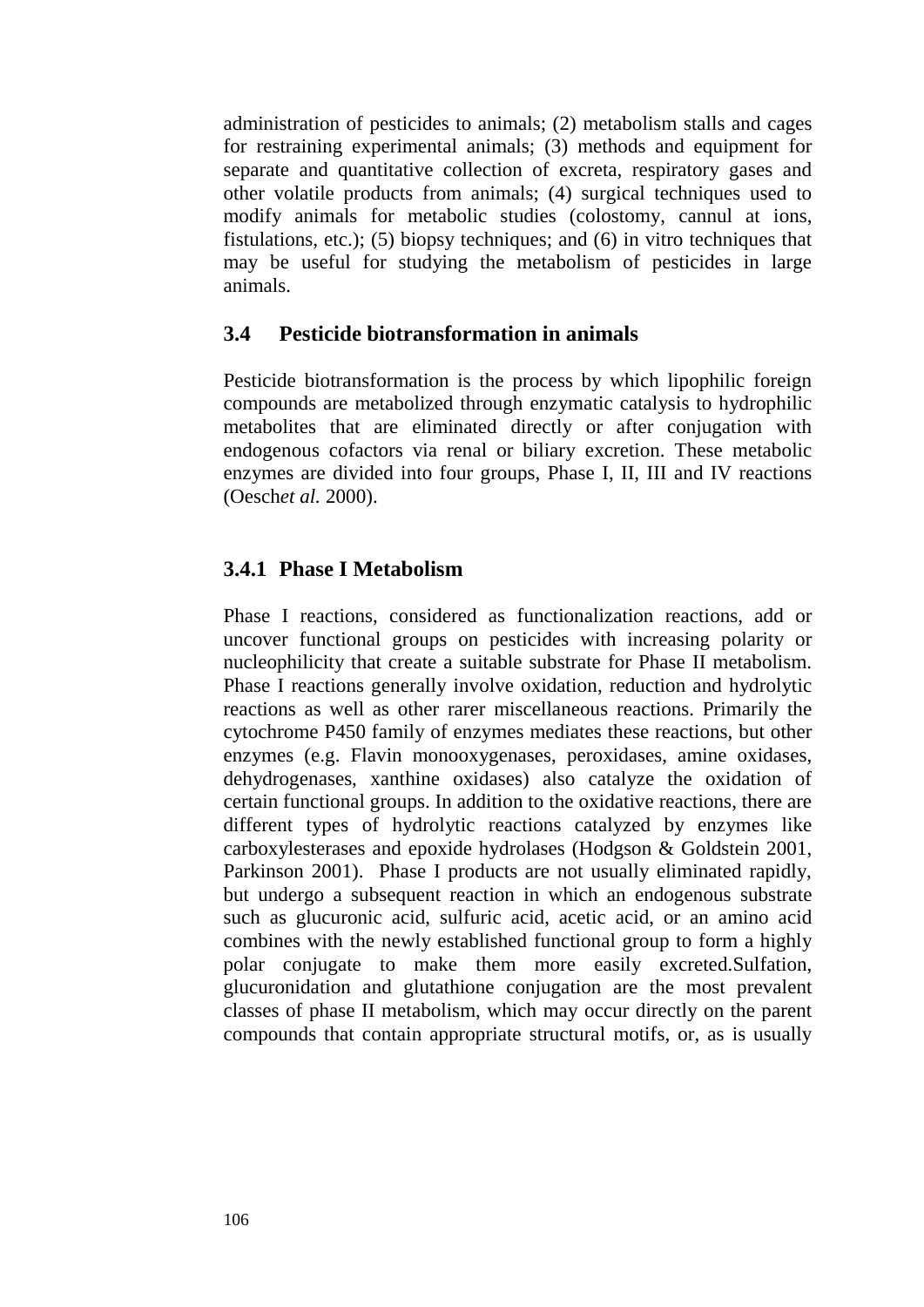the case, on functional groups added or exposed by Phase I oxidation (Zamek-Gliszczynski*et al.* 2006).

# **3.4.1.1 Oxidation**

Oxidation reactions are arguably the most important metabolic reactions and are found in both plants and animals. Although the enzymology of oxidative reactions is beyond the scope of this present chapter, it is evident that oxidation can be mediated by a range of enzymes, e.g. cytochrome P450s and peroxidases. The former enzyme has been widely researched and shown to consist of a wide range of different isoforms, the relative proportions and types present being dependent on the species, e.g. chlortoluron undergoes benzylic oxidation in maize and *N* demethylation in wheat. Oxidation is also an important mechanism in the de-activation and metabolic selectivity of the sulfonylurea herbicides.

# **3.4.1.2 Hydrolysis**

Hydrolysis reactions are limited by the chemistry and so appear to be less common than oxidative processes. They nevertheless have significant importance in the detoxification of many pesticides and can be both chemical- or enzyme-mediated. Ester hydrolysis is particularly important in the case of the arylphenoxypropionic acid herbicides, e.g. fluazifop and fenoxaprop, where the herbicide is formulated and used as the alkyl ester to facilitate foliar absorption. Once in the plant, the ester is rapidly hydrolysed to the free acid, which is the active moiety. Ester hydrolysis is also a key metabolic step in the detoxification of the pyrethroid insecticides. Esterase activity is particularly important in the toxicity of the phosphorothionate insecticides. In an *in vitro* study investigating the relative toxicity of diazinon to mammalian and avian species, it was demonstrated that the oxon metabolites (active moieties) were generated in the liver at essentially an equivalent level. However, studies investigating the stability of the oxon in blood showed that mammalian blood (cow, sheep, pig and rat) readily hydrolysed the ester, whereas avian blood had virtually no hydrolytic activity. This finding is consistent with the observed toxicity which shows that avian species are highly susceptible to diazinon toxicity. It was therefore concluded that the extrahepatic metabolism of diazinon is more toxicologically important than liver metabolism. These data also demonstrate that esterases in the blood are important metabolically and are species-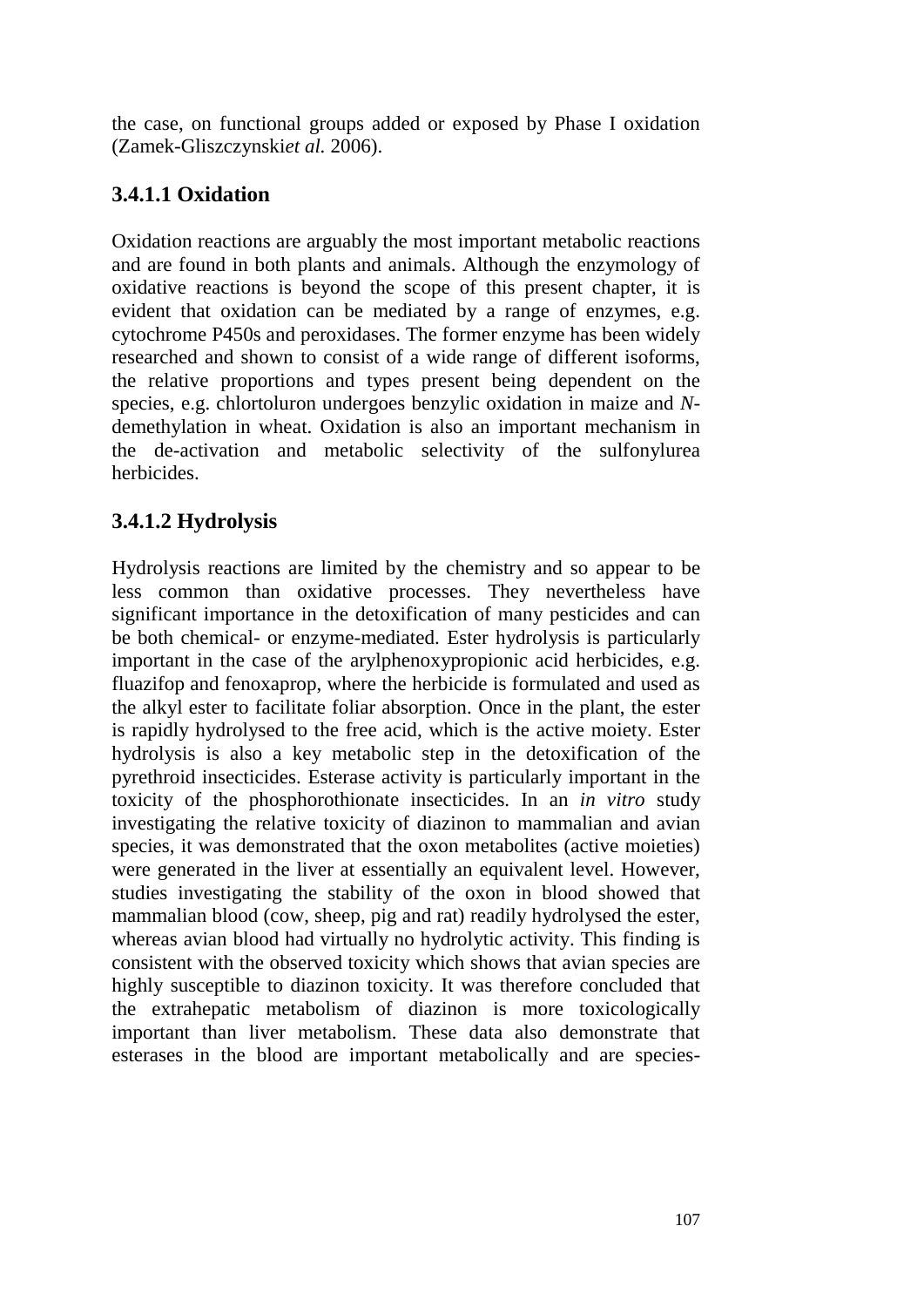dependent. Hydrolysis reactions resulting in the opening of heterocyclic ring systems have also been reported, e.g. cleavage of the oxazolidone ring in vinclozolin, and the heterocyclic ring in some of the sulfonylurea herbicides. In the poultry metabolism of the fungicide vinclozolin, the major component of the residue in fat, liver and muscle resulted from the hydrolytic cleavage of the oxazolidone ring. Other dicarboximide fungicides, e.g. procymidone and chlozolinate, also readily undergo opening of the heterocyclic ring by hydrolysis, a mechanism for which is described by Villedieu *et al*. (1994).

In the case of the sulfonylurea herbicides containing triazine or pyrimidine as the heterocyclic ring, mechanisms for the hydrolytic ring cleavage have been proposed. In the cases of chlorsulfuron and prosulfuron, the product of the opening of the triazine ring is a triuret, while the pyrimidine ring of bensulfuron-methyl and halosulfuron methyl hydrolyses to give a guanidine, The classic example of amidase activity is propanil, a rice herbicide, which is rapidly metabolized in rice and animals to dichloroaniline.

#### **3.4.1.3 ReductiveProcesses**

Reduction reactions have been reported in all biological systems. It is probable that these reactions are more common, but the reaction products may be subsequently re-oxidized within other compartments of the biological system. Typical reactions include the reduction of nitro groups, aldehydes, ketones and alkenes. In animals, the reactions are characteristically found in the liver and GIT and would be expected to occur in ruminants.

#### **3.4.2 Phase II Metabolism**

Phase II or conjugation reactions represent chemical synthesis where the xenobiotic (exocon) is chemically bonded to an endogenous substrate (endocon).

#### **3.4.2.1 Glutathione**

Glutathione (GSH) is a tripeptide found in both plants and animals and is important as a source of endogenous thiols, which act as scavengers of free radicals and active electrophiles. The reaction results from nucleophilic attack of the thiolate anion on an electrophilic centre and is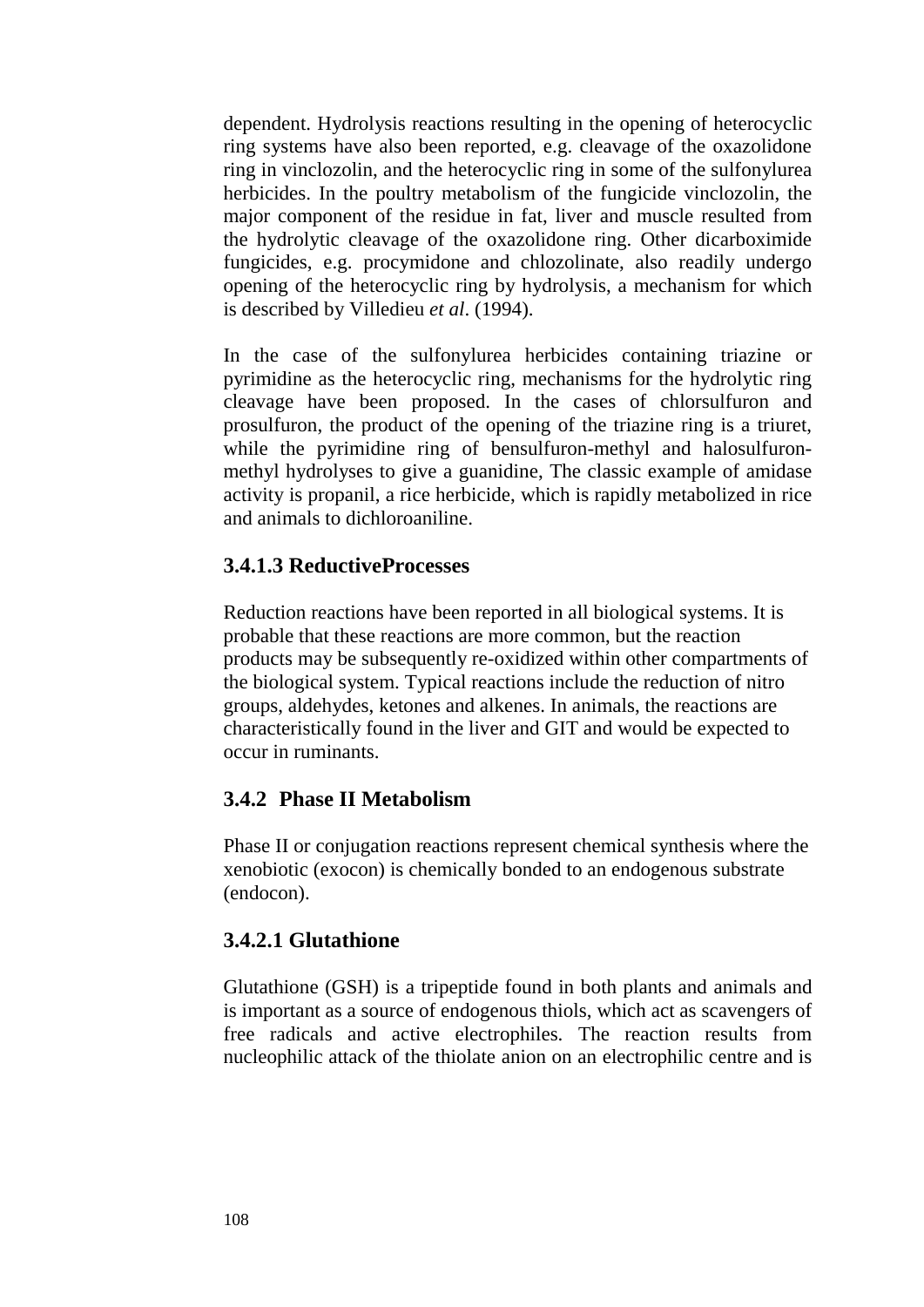catalysed by the enzyme, glutathione-*S*transferase.In animals, the formation of mercapturates facilitates the elimination of the xenobiotic in the urine. The transport of the conjugates between cells and to various organs is complex and has been described as involving the formation of the glutathione conjugate inside the cell which is then released for conversion to the *S*-cysteine conjugate. This must then be reabsorbed into the cell to be *N*-acetylated, and finally the mercapturate is released from the cell and excreted.

### **3.4.2.2 Sugar Conjugates**

Conjugation of xenobiotic chemicals with endogenous sugar units is common in both plants and animals and is most frequently observed with alcohols, amines, mercapto moieties and carboxylic acids. In plants, sugar conjugates are usually in the form of glucosides and in animals as glucuronides, although there are exceptions, e.g. glucuronic acid conjugates of 4-nonylphenol found from wheat suspension cultures and the use of glucose conjugates in mammals to conjugate endogenous steroids and bilirubin (Bounds and Hutson, 2000). In animals, glucuronic acid is an important conjugation partner for foreign and endogenous substances in preparation for excretion, especially phenols and acids which are frequently excreted in urine as glucuronides. An additional complexity of glucuronide conjugation was described by Sidelmann*et al*. (1995) who showed that glucuronide conjugates of 4 fluorobenzoic acid could exist as isomers through internal acyl migration and rotation. The glucuronides rearrange to the 2-, 3- and 4 acyl derivatives, each of which exists in - and -forms.

### **3.4.2.3 Amino Acid Conjugation**

Amino acid conjugation has been observed in all species; the nature of the amino acid used in the conjugations appears to be dependent on the nature of the acid rather than on the species (Bounds and Hutson, 2000).One of the best known examples of amino acid conjugation is the reaction of 1,2,4-triazole with serine to give triazolylalanine. It has been generally accepted that triazolylalanine is a unique plant metabolite and can also be detected in rotational crops (e.g. fenbuconazole) but recent reports have shown that it is also found in the goat and hen following dosing with fenbuconazole. Following feeding at 100 mg/kg in the diet, the metabolite was identified in liver, milk, kidney and muscle of the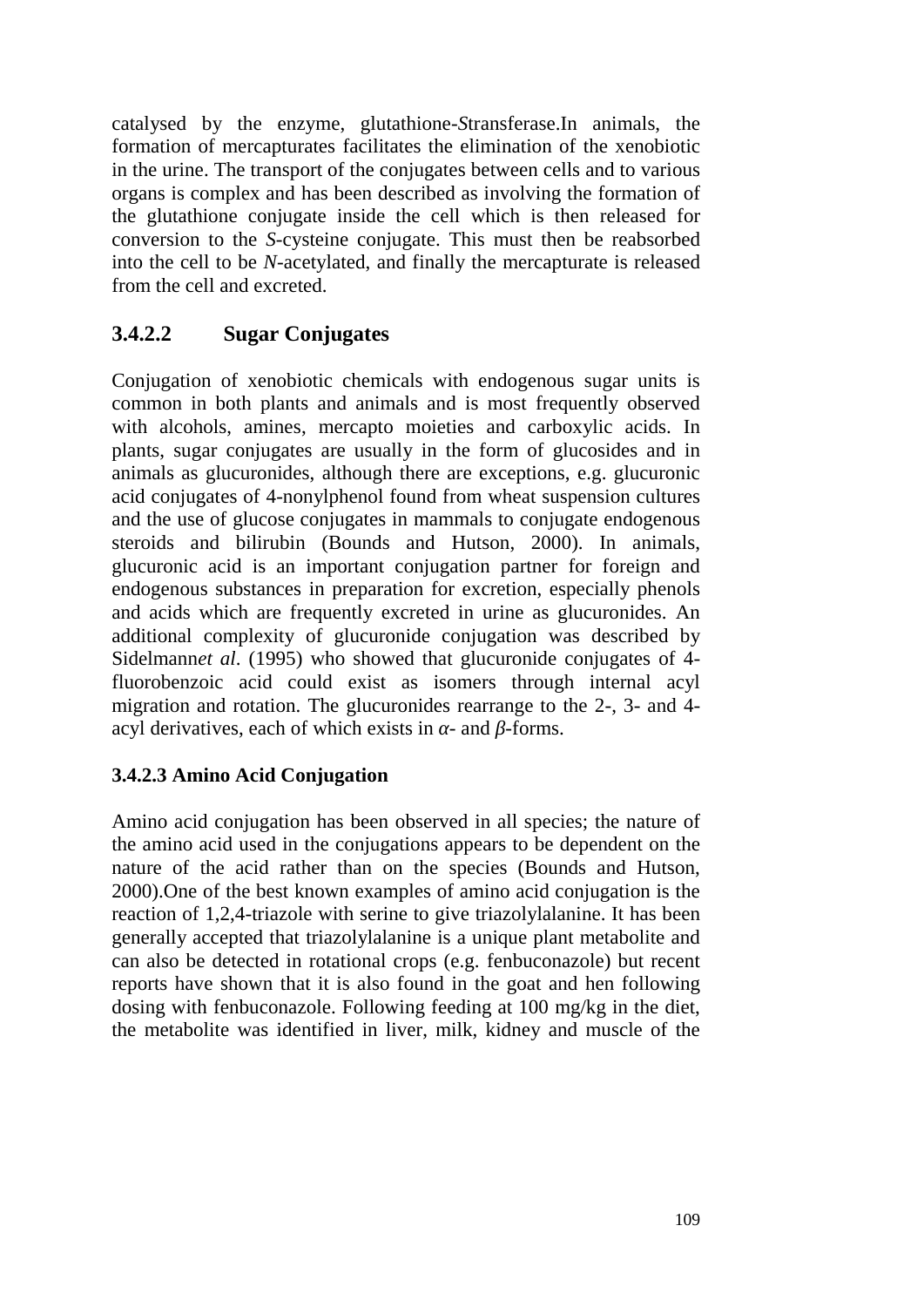goat and in hen muscle. Triazolylalaninewas not found in the rat following dosing with fenbuconazole.

### **3.4.2.4 Lipophilic Conjugation**

Some conjugation reactions increase the lipophilicity of the xenobiotic with the implication that it will be retained within the system and not be as readily eliminated. Some of the best known examples of these conjugates are found in the metabolism of the pyrethroid insecticides. The metabolism of the miticidecycloprate in the cow resulted in 52–76% of the radio-label becoming associated with triacylglycerols in the milk. These were identified as comprising a mixture of cyclopropyl fatty acids resulting from the metabolism of cycloprate to cyclopropanecarboxylicacid (CPCA) and subsequent chain elongation of the carboxylic acid group in a similar manner to that found in fatty acid biosynthesis. It was particularly interesting that a CPCA conjugate of carnitine was present in milk at a level of 39% of the totalradioactive residue in milk 12 h after dosing. The significance of this finding is related to the entry of fatty acids into the mitochondria where fatty acid synthesis and oxidation take place. In this instance, the carnitine acts as a carrier facilitating the transfer of CPCA across the membrane. Based on the above findings it is likely that other xenobiotic carboxylic acids can be incorporated into triglycerides and can be expected to be present in high-fat commodities such as milk.

## **3.4.2.5 Sulfate Conjugates**

Sulfate conjugates are commonly observed in animals, and are formed from substrates similar to those, which readily form sugar conjugates. Indeed, in many cases, these conjugates are competitive with glucuronidation and it has been shown that sulfate conjugation can be promoted by administration of sulfate precursors, e.g. cysteine. The formation of sulfate conjugates is proposed as being an enzyme catalysed transfer of sulfate from 3-phosphoadenosine-5-phosphosulfate to the substrate and has been widely reported for phenolic xenobiotics.

### **3.4.3 Phase III Metabolism**

Phase III metabolism refers to pesticide residues that are associated with endogenous materials; they can be either covalently bound, or in some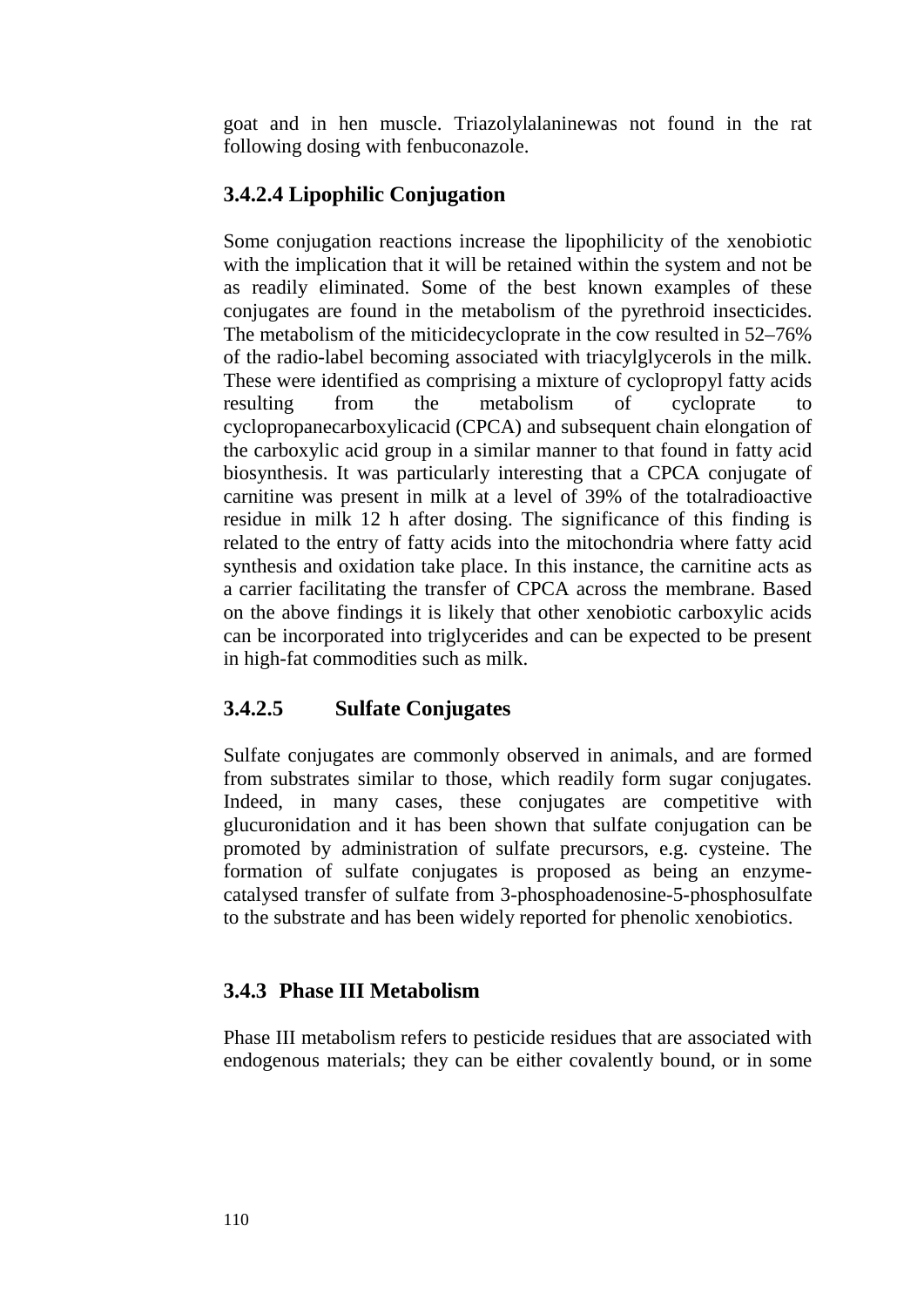way physically encapsulated within the macromolecular matrix. The significance of these residues is difficult to assess and requires that they are characterized in terms ofbioavailability and differentiated from the natural incorporation of the radio-atom. In animals, the most common endogenous materials to which xenobiotics are bound are protein or nucleic acids. In the case of the triazine herbicide ametryn, 61 and 79% of the liver residue in goat and hen, respectively, were unextracted, but following protease hydrolysis could be solubilized. After a further hydrolysis using conditions typical of those used to degrade proteins, several metabolites containing the intact triazine ring were released. The study concluded that conjugations with protein represented a major pathway in the biotransformationpathway of ametryn.

### **3.4.4 Phase IV Metabolism**

A phase IV residue is essentially an artefact of the metabolism study and results from the incorporation of the radio-label into natural compounds. This incorporation is obviously dependent on the positioning of the radio-label but usually results from the extensive metabolism of the xenobiotic. The products can be widely distributed throughout the biological system and result in a significant challenge for the metabolism chemist. In the metabolism of chlorethoxyfos in the goat, total degradation of the xenobiotic was evident with the formation, and expiration, of 14CO2.

#### **3.5 Pesticide metabolism in livestock animals**

Although the metabolism in biological systems is described as similar, some species have a particular diversity, which can add complexity to the metabolism. In all animals, macromolecules in food and feed items are digested into simpler compounds, which can be absorbed into the blood stream through the gastrointestinal tract. This digestion occurs through fermentation, by microorganisms in the gut, by hydrolysis and enzymatic reactions. The ruminant is, however, unique in being highly specialized in terms of fermentation, which takes place in the rumen. The latter acts as a batch fermenter and has been defined as an intact ecosystem comprising bacteria, protozoa and anaerobic fungi. In return for the appropriate conditions for survival, the microbial population assist in the digestion of fibrous feeds which would otherwise be underutilized, which is a classical example of a symbiotic relationship.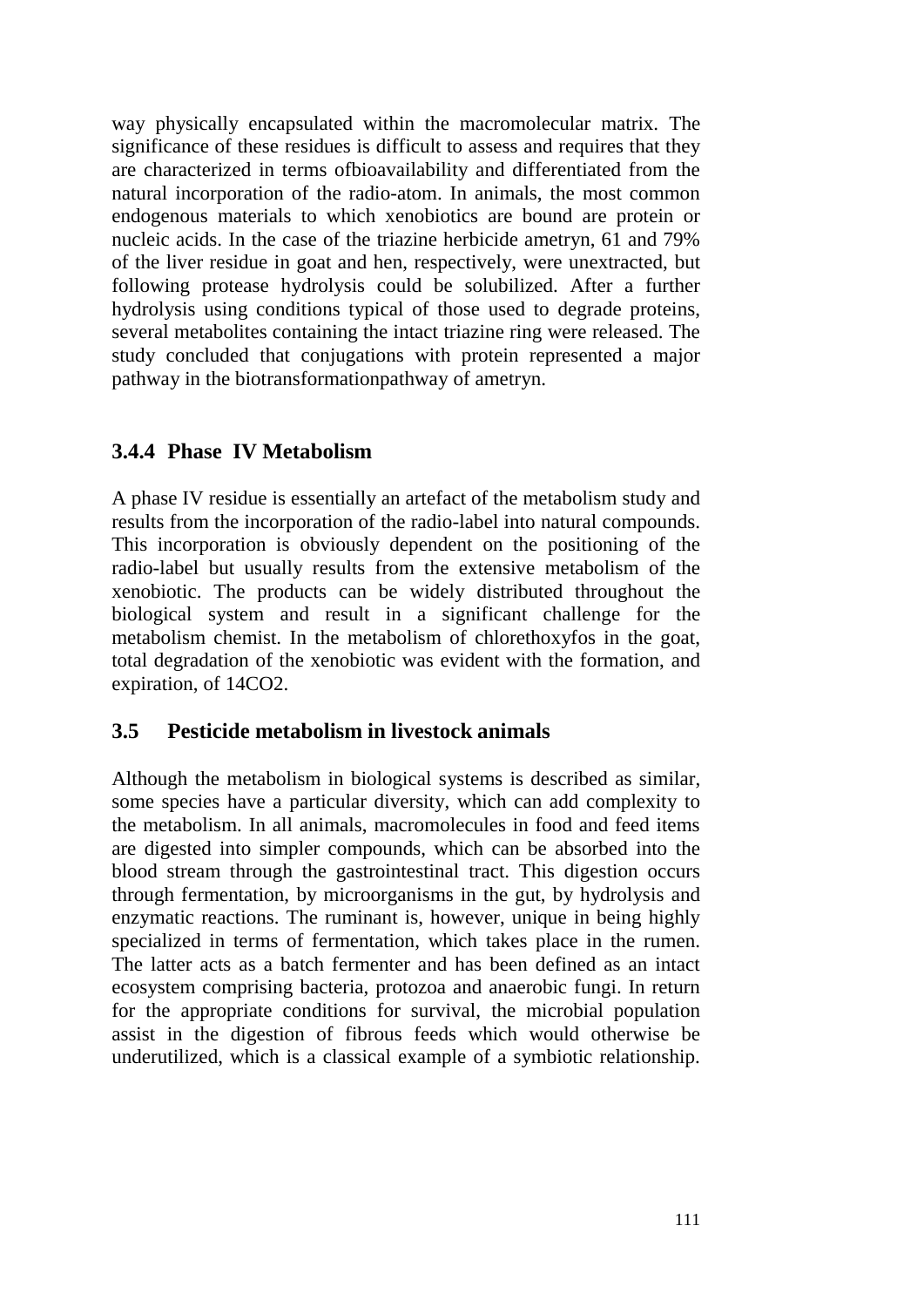The environment in the rumen is reducing (the opposite of oxidizing). The gases above the rumen comprise 65% CO2, 27% methane, 7% nitrogen and 0.6% oxygen, while the fluid has a pH of 6–7 and a negative redox potential (*E*h) of −250 mV. In this environment, microbes have little oxygen and therefore any metabolism is limited; however, reductive processes are abundant, e.g. conversion of  $CO<sub>2</sub>$  to CH4, and unsaturated acids are converted to saturated acids. In the rumen, it is therefore possible that the pesticide may be chemically modified prior to being introduced into the gastric stomach. Although the major organ of metabolism is the liver, the areas of administration of the pesticide also have significant metabolizing ability, i.e. the gastrointestinal tract (GIT) and the skin. In the GIT, the intestinal microflora operate in an oxygen-free environment which can favour reductive processes, e.g. reduction of a nitro moiety to an amine. In contrast to the liver, which forms conjugates to assist elimination, the gut flora hydrolyse conjugates excreted in the bile such as glucuronides and sulfate esters. For dermal applications, reactions include bacterial degradation on the skin surface and enzymatic reactions in the epidermis and dermis. The functions of the enzyme systems in the skin were reported as including all those found in the liver, including conjugating ability. The qualitative and quantitative nature of the metabolism can be influenced by species, gender and dose rate, e.g. when tebufenozide was fed to rats, 4% of the 250 mg/kg single dose was metabolized, while about 46% of the 3 mg/kg dose could be metabolized. In many cases, however, an approximately proportional relationship was found between the dose rate and the level of residues.

#### **4.0 CONCLUSION**

In this unit, we have examined the degradation and metabolisms of pesticides in animals. The purpose of livestock metabolism studies is essentially to define the nature of the residues present in tissues, milk and eggs intended for human consumption. Additionally, the studies define the distribution of the residues in tissues and the validation of the efficiency of the extraction techniques used for residue analytical testing. Studies are carried out with typical livestock species used in agricultural commerce and are required whenever a pesticide is applied directly to animals or when treated plant commodities are used for animal feed.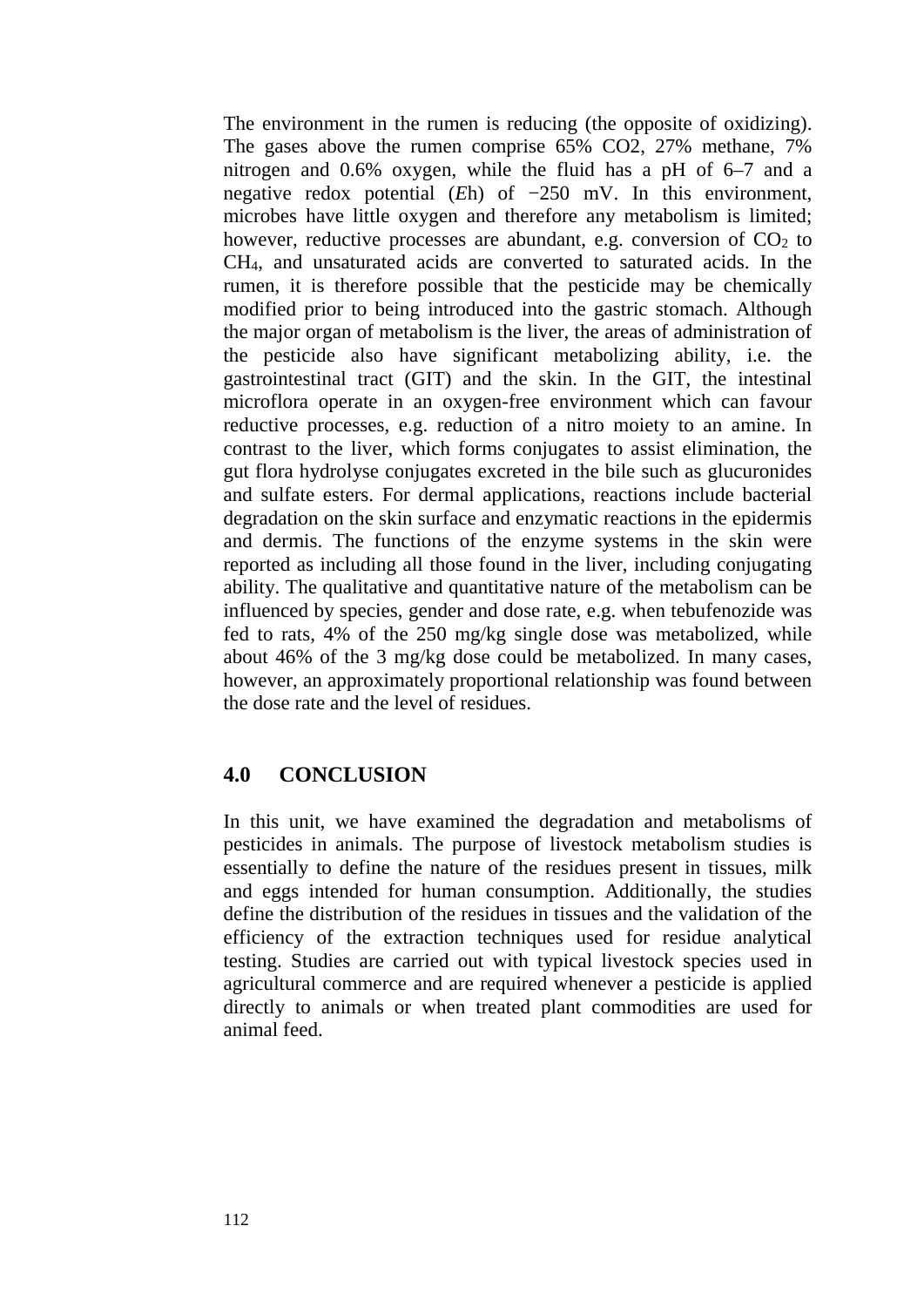### **5.0 SUMMARY**

In this unit the students have leant:

- the significant and purpose of studying pesticide metabolism in animals
- that pesticide metabolism reactions in animals are in two major phases. Viz Phase I, which involves oxidation, hydrolysis, and reductive processes; and phase II reactions, which involves several conjugation reactions.

### **6.0 TUTOR MARKED ASSIGNMENT**

- 1. Explain the major reasons why the study of pesticides metabolisms in animals in important in pesticide formulation
- **2.** Write a short note on the various enzymatic reations involved in pesticide metabolism in animals

### **7.0 REFERENCES AND FURTHER READING**

- Abass, K M., (2010) *Metabolism and interactions of pesticides in human and animal in vitro hepatic models*. Thesis dissertation. Faculty of Medicine, Institute of Biomedicine, Department of Pharmacology and Toxicology, Faculty of Science,University of Oulu, , Finland;
- Bounds, S. V. J. and Hutson, D. H. (2000). *The comparative metabolism of agrochemicals in plants and mammals, in Metabolism of Agrochemicals in Plants*, Roberts, T. (Ed.), Wiley, Chichester, UK, pp. 179–209.
- Hodgson E & Goldstein JA (2001) *Metabolism of toxicants: phase I reactions and pharmacogenetics*. In Hodgson E & Smart RC (eds) Introduction to Biochemical Toxicology. New York, Wiely: 67–113.
- Oesch F, Herrero ME, Hengstler JG, Lohmann M &Arand M (2000) Metabolic Detoxification: Implications for Thresholds. *ToxicolPathol* 28(3): 382–387.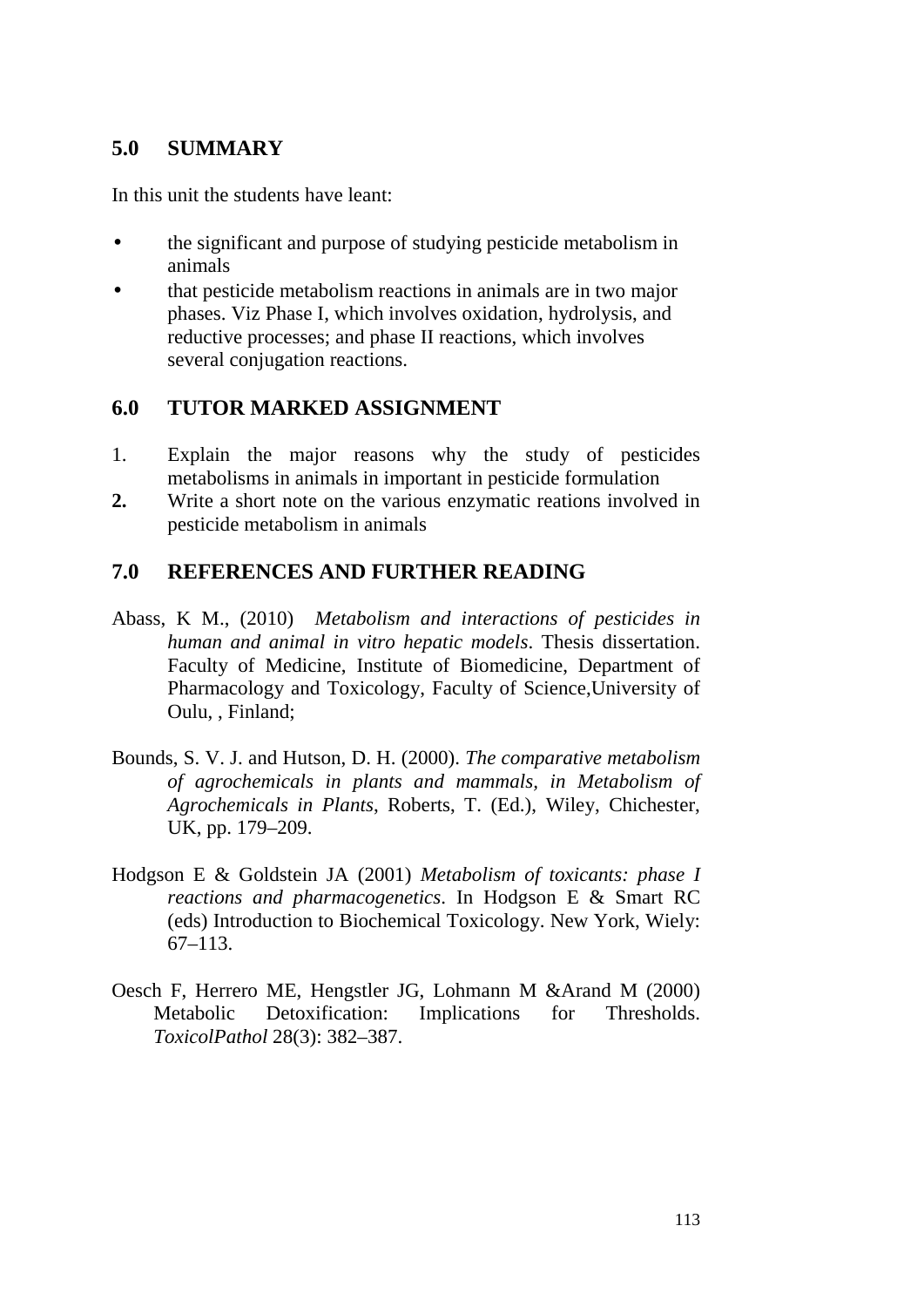- Parkinson A (2001) *Biotransformation of xenobiotics.* In Klaassen CD (ed) Casarett and Doull'stoxicology : the basic science of poisons. New York ; London, McGraw-Hill Medical Pub. Division: 113– 186.
- Sidelmann, U. G., Gavaghan, C., Carless, H. A. J., Spraul, M., Hofmann, M., Lindon, J. C., Wilson, I. D. and Nicolson, J. K. (1995). 750 MHz directly coupled HPLC–NMR: Application to the sequential characterisation of the positional isomers and anomers of 2-, 3- and 4-fluorobenzoic acid glucuronides in equilibrium mixtures, *Anal. Chem.*, 67, 4441–4445.
- Skidmore, M. W and Ambrus A. (2004) *Pesticide metabolism in crops and livestock* In Pesticide Residues in Food and Drinking Water: Human Exposure and Risks. Hamilton D and Crossley S (ed). John Wiley & Sons, Ltd ISBN: 0-471-48991-3
- Villedieu, J. C., Calmon, M. and Calmon, J. P. (1994). Mechanisms of dicarboximide ring opening in aqueous media: procymidone, vinclozolin and chlozolinate, *Pesticide Sci.*, 41, 105–115.
- Zamek-Gliszczynski MJ, Hoffmaster KA, Nezasa K, Tallman MN &Brouwer KLR (2006) Integration of hepatic drug transporters and phase II metabolizing enzymes: mechanisms of hepatic excretion of sulfate, glucuronide, and glutathione metabolites. *Eur J Pharm Sci* 27(5): 447–486.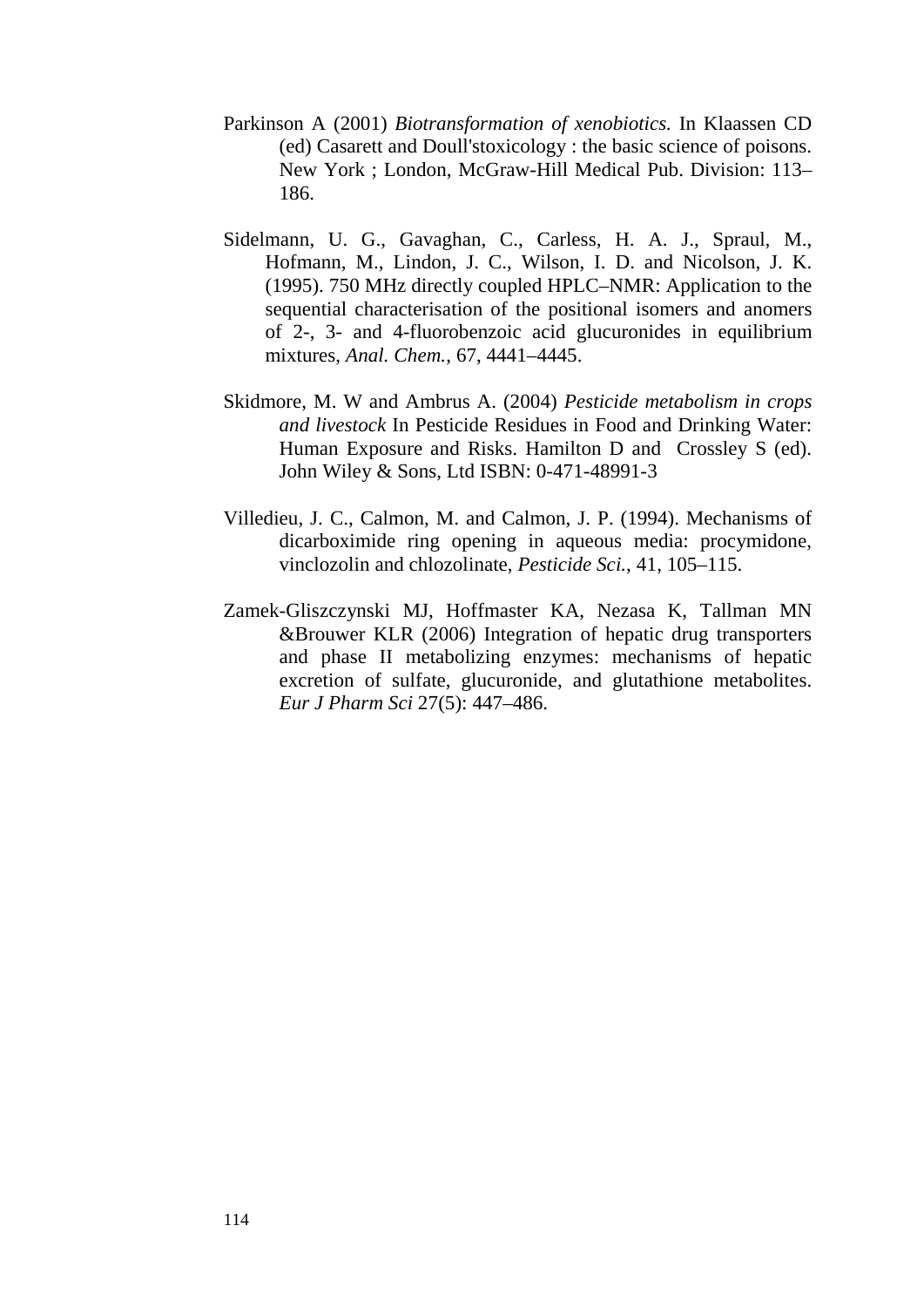# **UNIT 12 REMEDIATION OF OTHER TOXICANTS (HEAVY METALS) IN SOIL**

### **CONTENTS**

- 1.0 Introduction
- 2.0 Objectives
- 3.0 Main content
	- 3.1 Heavy Metal Contamination in Soil
	- 3.2 Remediation of heavy metal contaminated soils
		- 3.2.1 Engineering remediation
			- 3.2.1.1Replacement of contaminated soil, soil removal and soil isolation
			- 3.2.1.2Electrokinetic remediation
			- 3.2.1.3Soil leaching
			- 3.2.1.4Adsorption
			- 3.2.1.5Other methods
		- 3.2.2 Bioremediation
			- 3.2.2.1Phytoremediation
			- 3.2.2.2Microbial remediation
			- 3.2.2.3Animal remediation
- 4.0 Summary
- 5.0 Conclusion
- 6.0 Tutor Marked Assignments
- 7.0 References and other Resources

# **1.0 INTRODUCTION**

With the development of the global economy, both type and content of heavy metals in the soil caused by human activities have gradually increased in recent years resulting in serious environmental deterioration (Su *et al*., 2014). Fertilizers, pesticides and mulch are important agricultural inputs for agricultural production. However, their long-term cum excessive application has resulted in the heavy metal contamination of soils and groundwater. Heavy metals are the most reported pollutants in fertilizers. Heavy metal content is relatively low in nitrogen and potash fertilizers, while phosphoric fertilizers usually contain considerable toxic heavy metals. Heavy metals in the compound fertilizers are mainly from master materials and manufacturing processes.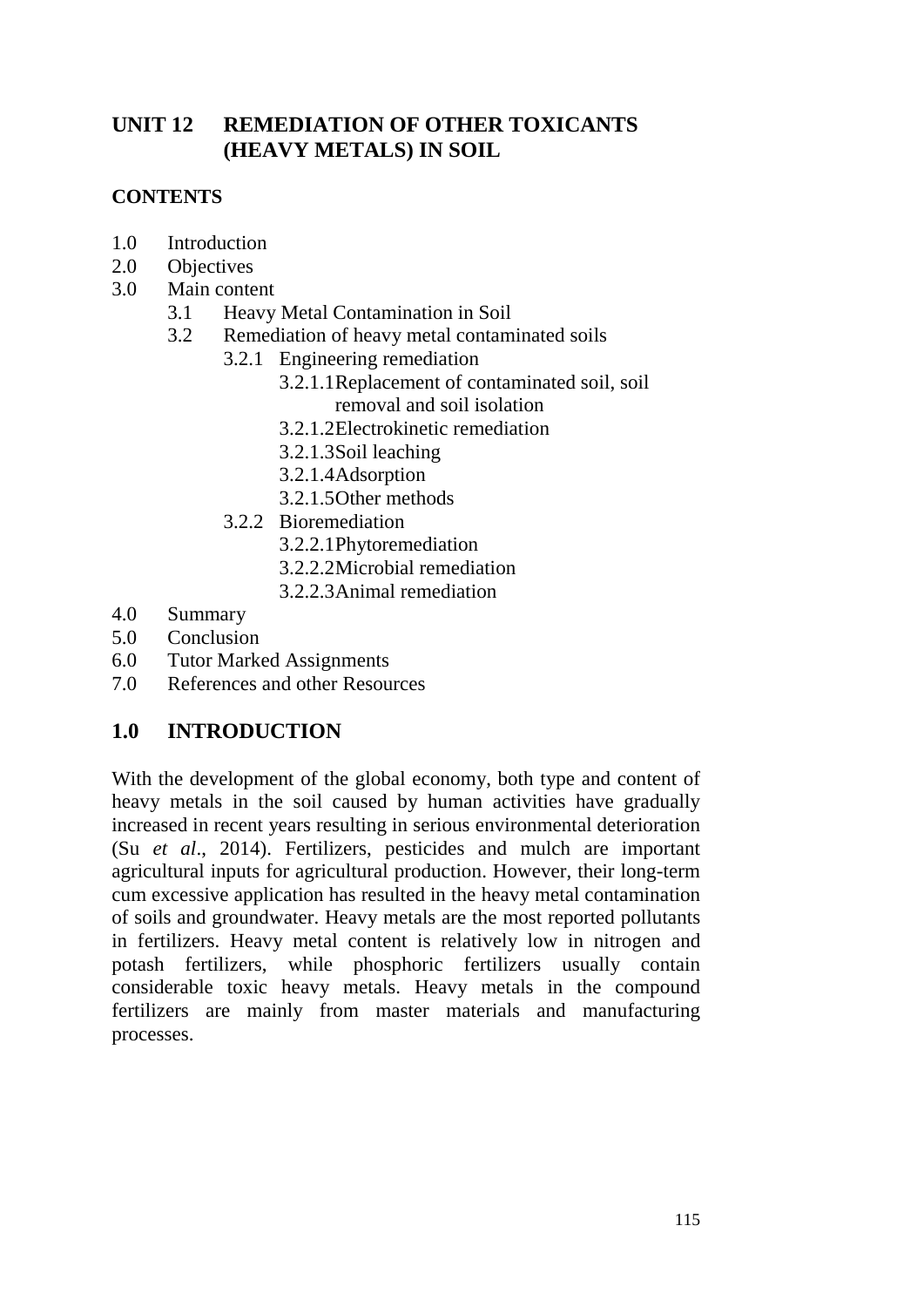### **2.0 OBJECTIVES**

By the end of this unit, students should be able to:

- identify the sources of heavy metals contamination in the environment;
- explain the engineering remediation techniques; and
- outline the various bioremediation techniques used in coping with heavy metals contamination in soil.

# **3.0 MAIN CONTENTS**

### **3.1 Heavy Metals Contamination in Soil**

Sources of soil contamination can occur through industrial wastewater, sewage water used for irrigation, quarrying sites and through hazardous waste disposal on the soil (Ojo, 2017). According to Gebreyesus (2014), low concentration of these metals can interact with the soil to cause nutrient deficiency. These heavy metals can affect soil matrices, and hence metal transport. Heavy metal contamination of urban and agricultural soils can result from mining, manufacturing, and the use of synthetic products (e.g. pesticides, paints, batteries, industrial waste and land application of industrial or domestic sludge (Ojo, 2017). Contaminated soils may occur at fields that had past applications of waste water or municipal sludge, areas in or around mining waste piles and tailings, industrial areas where chemicals may have been dumped on the ground and so on. The presence of toxic metals in soil can severely inhibit the biodegradation of organic contaminants (Maslin and Maier, 2000). Erosion, bush burning and oil spillage which are land degradation forms can affect distribution of heavy metals (Oghenero, 2012). Ayodele *et al*. (2014) reported heavy metals contamination of soil and plant samples taken from an abandoned granite quarry in Ekiti State. Other sources of soil contamination include hazardous waste disposal sites, waste incinerators and ash dumps. The factors affecting the bioavailability and occurrence of metals in soil include soil pH, cation exchange capacity, organic matter content, soil and interaction among the target elements (Jung, 2008).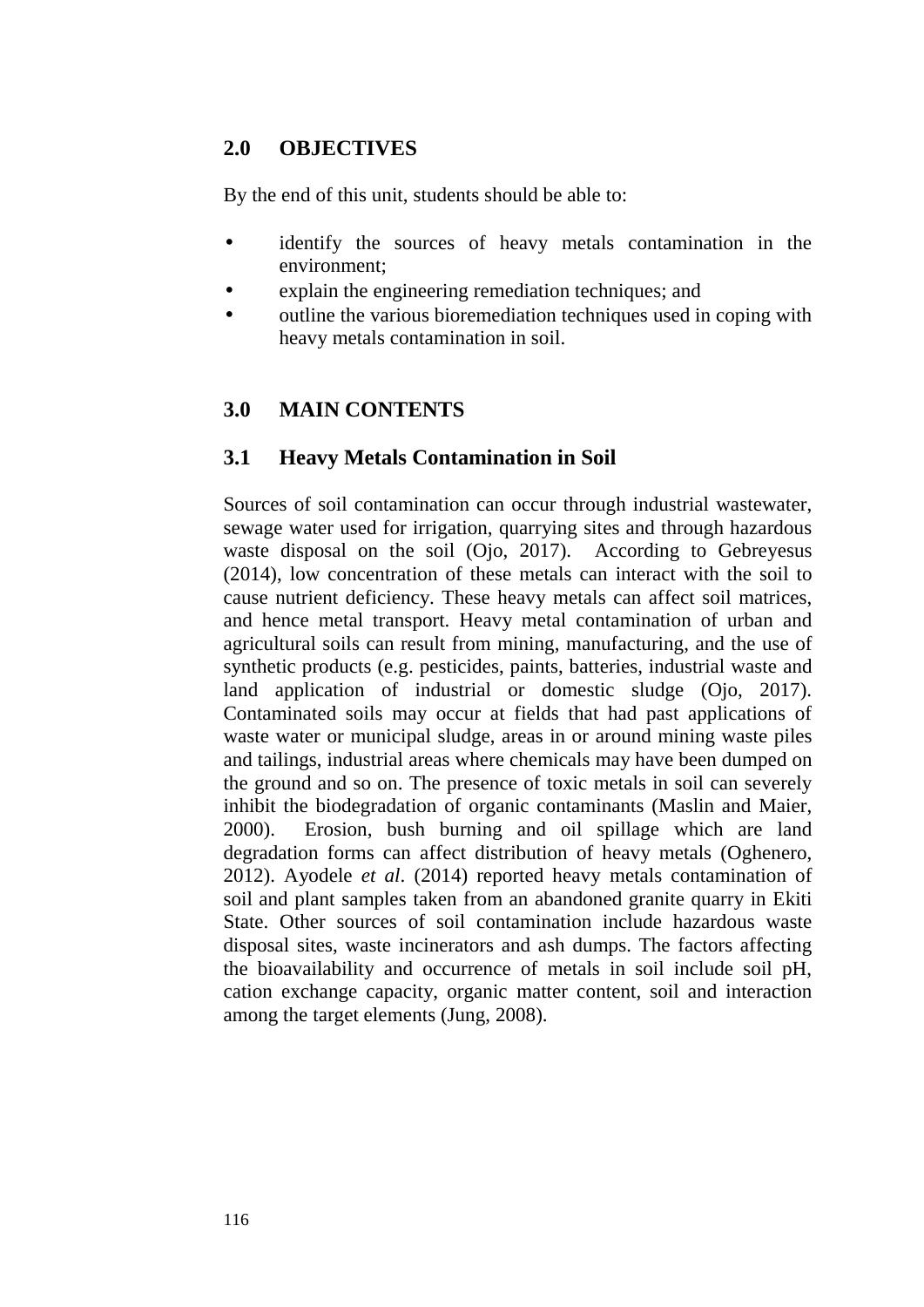# **3.2 Remediation of heavy metal contaminated soils**

## **3.2.1 Engineering remediation**

Engineering remediation is the use of physical or chemical methods to control heavy metal contamination of soils.

### **3.2.1.1 Replacement of contaminated soil, soil removal and soil isolation**

Replacement of contaminated soil implies adding large amount of clean soil to cover on the surface of the contaminated soil or to blend with the latter. Soil removal is the removal of contaminated soil and its subsequent renewal with the clean soil, which is necessary for the seriously contaminated soil with little area. Soil isolation means isolating the contaminated soil from the uncontaminated soil, but to completely remedy it still needs other auxiliary engineering measures (Zheng *et al*., 2002). All of the foregoing methods will cost large amount of manpower and material resources, so they can only be applied to small area of soils (Su *et al*., 2014).

# **3.2.1.2 Electrokinetic remediation**

Soil electrokinetic remediation is a new economically effective technology in which the DC-voltage is applied to form the electric field gradient on both sides of the electrolytic tank containing the contaminated soil; contaminants in the soil are taken to the processing chamber located at the two polar sides of electrolytic cell, through the way of electro-migration, electric seepage or electrophoresis, and thus reduce the contamination. The method performs well in the soil with low permeability (Hanson *et al*., 1992).

# **3.2.1.3 Soil leaching**

The principle of soil leaching is to wash the heavy metal contaminated soil with specific reagents and thus remove the heavy metal complex and soluble ions adsorbed on the solid phase particles. By using this method, heavy metals are separated from the soil, and are then recycled from extracting solution (Su *et al*., 2014).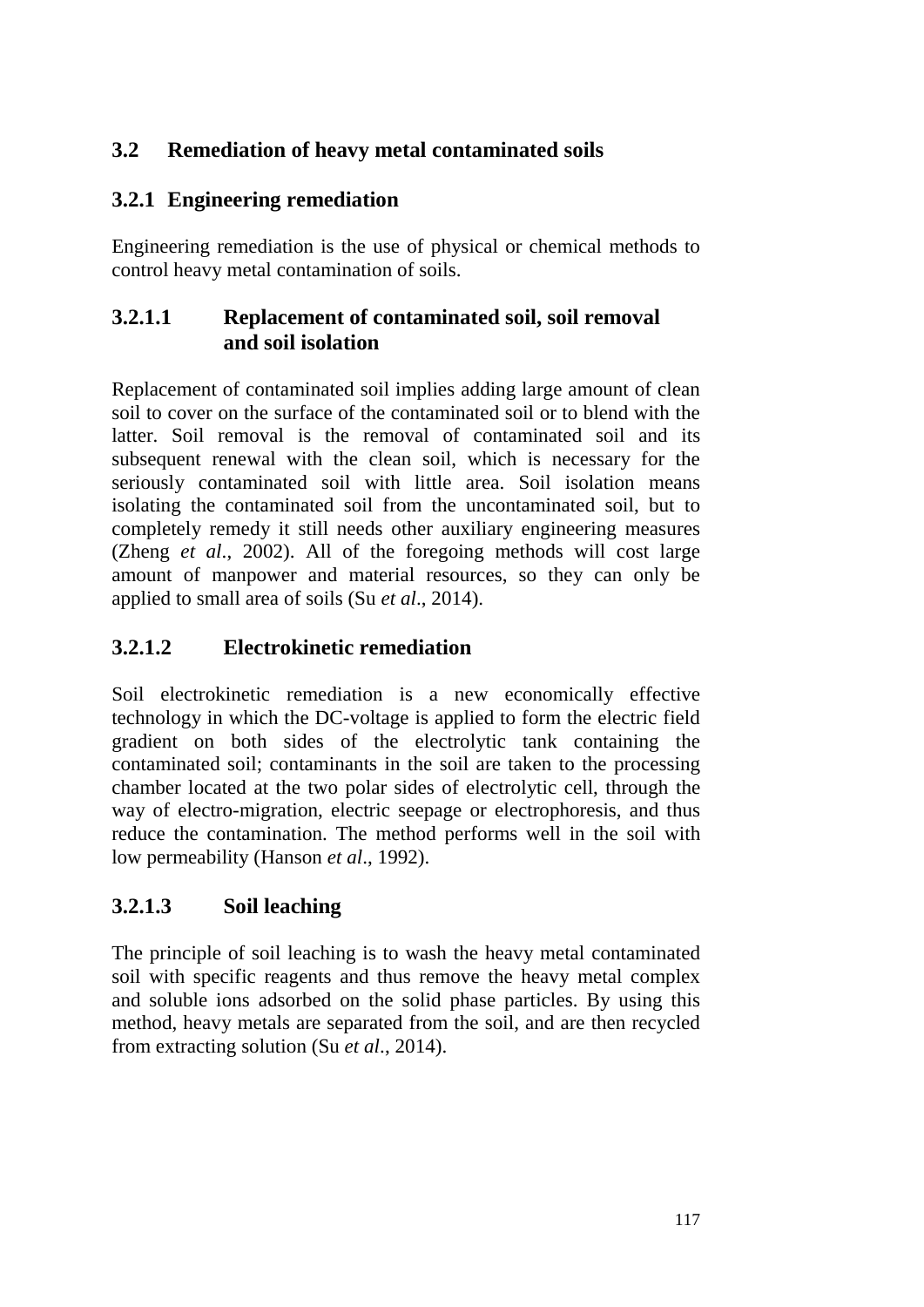### **3.2.1.4 Adsorption**

Adsorption method is based on the fact that almost all heavy metal ions can be fixed and adsorbed by clay mineral (bentonite, zeolite, furnace slag, etc (Wang and Zhou, 2004).

#### **3.2.1.5 Other methods**

Other engineering methods include washing and compounding, heat treatment, physical solidification, chemical improvers, chemical curing lamp remediation, etc. (Su *et al*., 2014).

#### **3.2.2 Bioremediation.**

#### **3.2.2.1 Phytoremediation**

This is achieved by growing specific plants in the soil contaminated by heavy metals. These plants have certain hyper-accumulation ability for the contaminants in the soil (accumulated mainly in the root or above the root). When the plants are ripe or reach certain enrichment level of heavy metals, remove heavy metals in the contaminated soil layer thoroughly by harvesting, burning and curing plants. Using plants and their coexisting microbial system to remove heavy metals is a new technology. This method is based on the principle of finding the suitable plants with strong ability for heavy metal accumulation and tolerance. Over 400 species of such plants have been found in the world, and most of them belong to Cruciferae, including the genus Brassica, Alyssums, and Thlaspi (Xin *et al*., 2003).

### **3.2.2.2 Microbial remediation**

Microbial remediation is the use of some microorganisms to perform the absorption, precipitation, oxidation and reduction of heavy metals in the soil. It has been established that fungi could secrete amino acids, organic acids and other metabolites to dissolve heavy metals and the mineral containing heavy metals (Siegel *et al*., 1986). Fred *et al*. (2001) reported that the fungi, *Gomus intraradices*, may improve the tolerance and absorption of sunflower to Cr.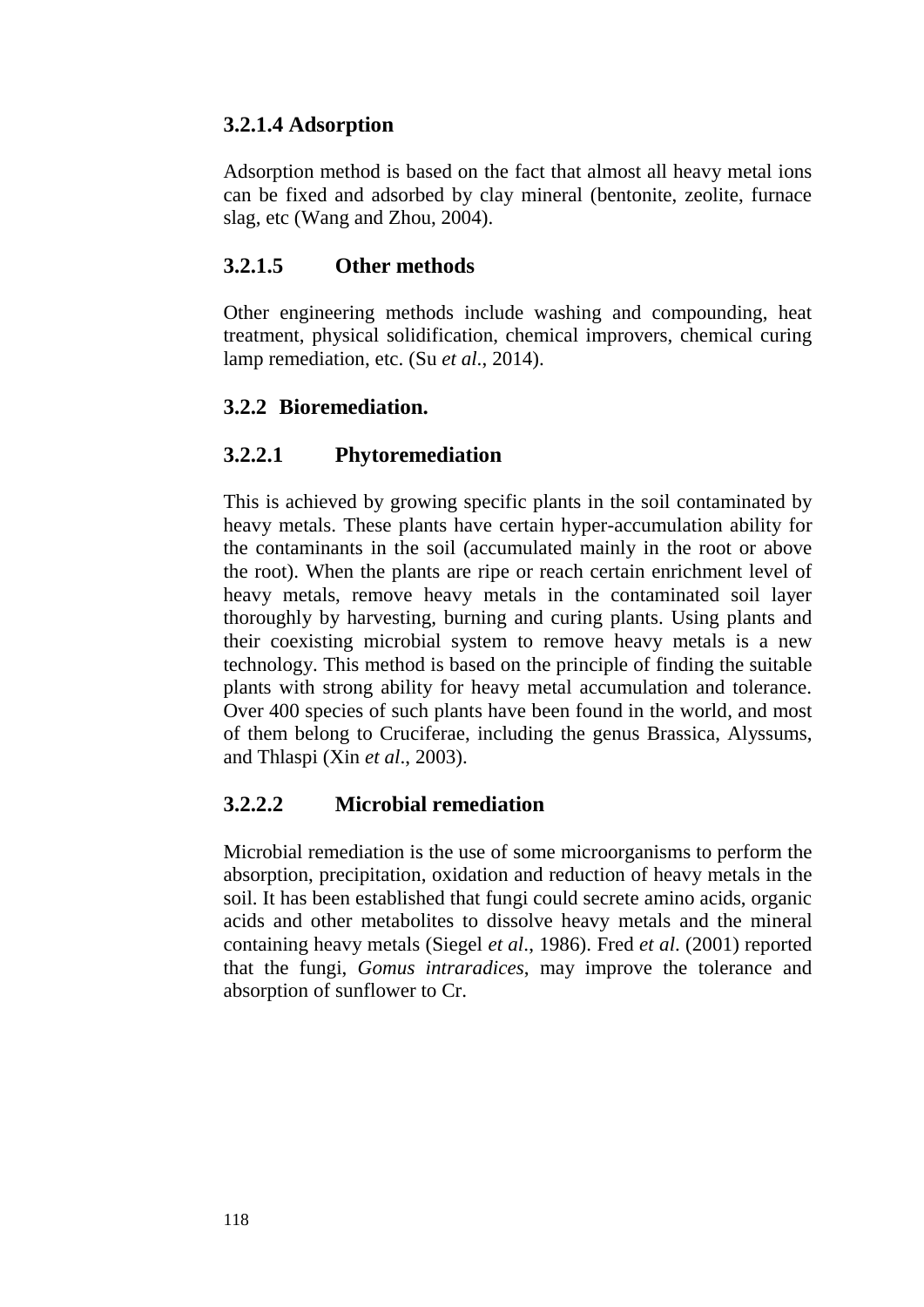### **3.2.2.3 Animal remediation**

Some animals living in the soil (maggots, earthworms, etc) can take heavy metals in the soil. Wang *et al*. (2007) proved that when the concentration of Cu was low in the soil, the activities and secretion of earthworms could promote the absorption of Cu by ryegrass.

### **4.0 CONCLUSION**

The heavy metals concentration in the environment should be monitored to prevent hazards to human beings and animals. This can be achieved through proper discharge of environmental pollutants to the environment from the industry, through proper examination of soil for heavy metal contamination before planting crops in soil with sewage water for irrigation, or area near industrial waste discharge. There should be involvement of environmental protection agency in proper monitoring of heavy metal contamination in the environment.

## **5.0 SUMMARY**

In this unit the students have learnt that:

- i. sources of soil contamination can occur through industrial wastewater, sewage water used for irrigation, quarrying sites and through hazardous waste disposal on the soil;
- ii. engineering remediation is the use of physical or chemical methods to control heavy metal contamination of soils;
- iii. some specific plants, microorganisms and animals can be used to reduce heavy metals contamination in the soil.

## **6.0 TUTOR-MARKED ASSIGNMENTS**

- (i) Outline the various engineering remediation techniques.
- (ii) Discuss the basis, principles and applications of bioremediation techniques.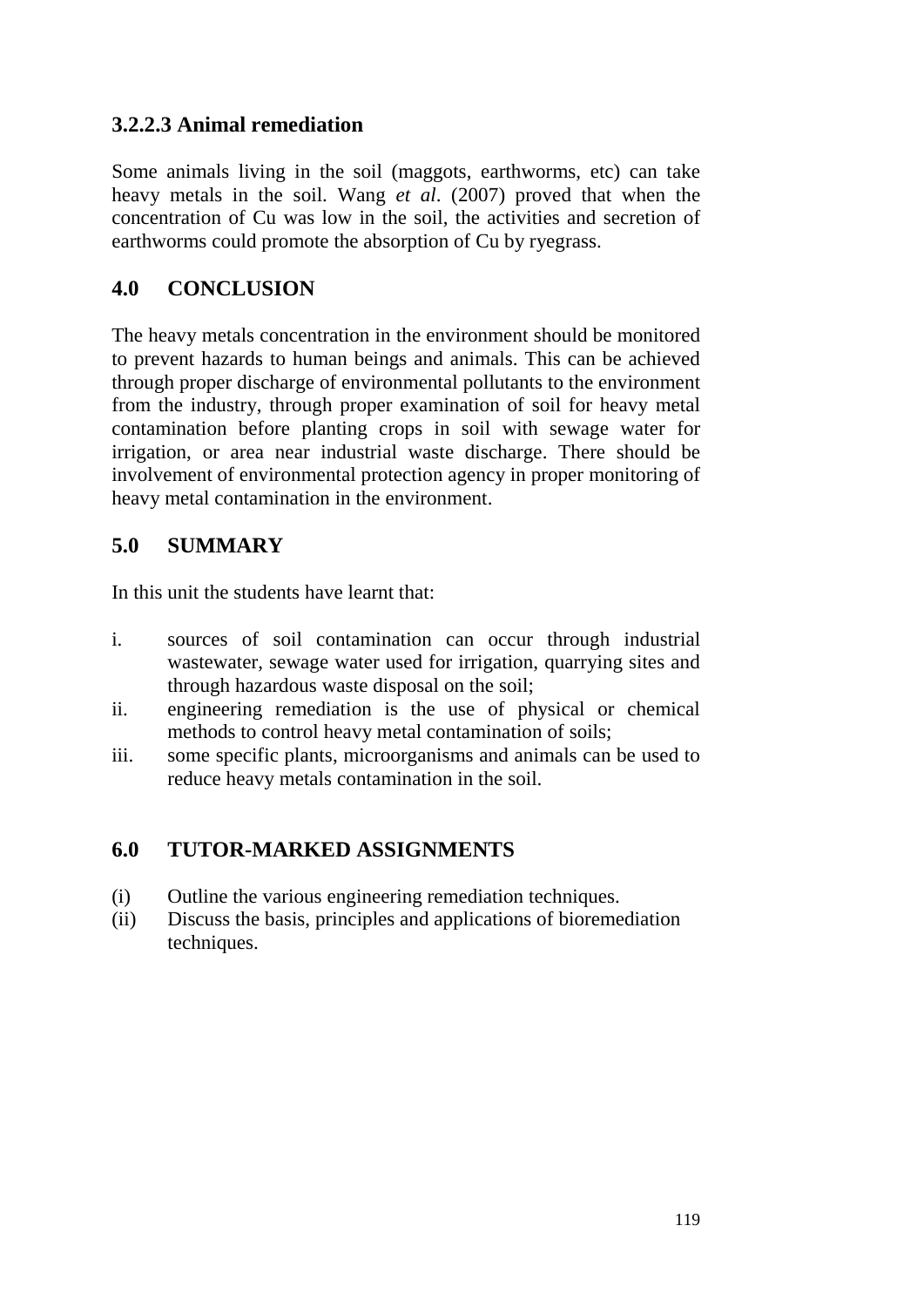#### **7.0 REFERENCES**

- Ayodele, O.J., Shittu, O.J. and Balogun, T. (2014). Heavy metal pollution assessment of granite quarrying operations at Ikole-Ekiti, Nigeria. *Int. J. Env. Monit. Anal* 2 (6): 333-337.
- Fred, T., Davies, J., Jeffrey, D.P. et al. (2001). Mycorrhizal fungi enhance accumulation and tolerance of chromium in sunflower (*Helianthus annuus)*. *Journal of Plant Physiology* 158: 777-786.
- Hanson, A., David, T.and Sabarin, A. (1992). *Transport and Remediation of Subsurface Contaminants*. 108-120, American Chemical Society, Washington DC, USA.
- Jung, M.C. (2008). Heavy metals concentrations in soils and factors affecting metal uptake in the vicinity of a Korean Cu-W Mine. *Sensors* 8: 2413-2423.
- Maslin, P. and Maier, R.M. (2000). Rhamnopolid-enhanced mineralization of phenanthrene in organic metal co-contaminated soils. *Bioremediation Journal* 4 (4): 295-308.
- Oghenero, O.A. (2012). Heavy metal distribution in degraded land forms in Delta State of the Niger Delta. *Journal of Geology and Mining Research* 4 (3): 43-50.
- Ojo, A.A. (2017). Review on heavy metals contamination in the environment. European *Journal of Earth and Environment* 4 (1): 1- 6.
- Salem, H. M., Eweida, A. and Azza, F. (2000). Heavy metals in drinking water and their environmental impact on human health. *ICEHM*, pp.542-556.
- Sany, S.B.T., Sulaiman, A.H., Sasekumar, A., Rezayi, M., Tehrani, G.M. (2013). Heavy metal contamination in water and sediment of the Port Klang coastal area, Selangor, Malaysia. *Environmental Earth Sciences* 69 (6): 2013-2025.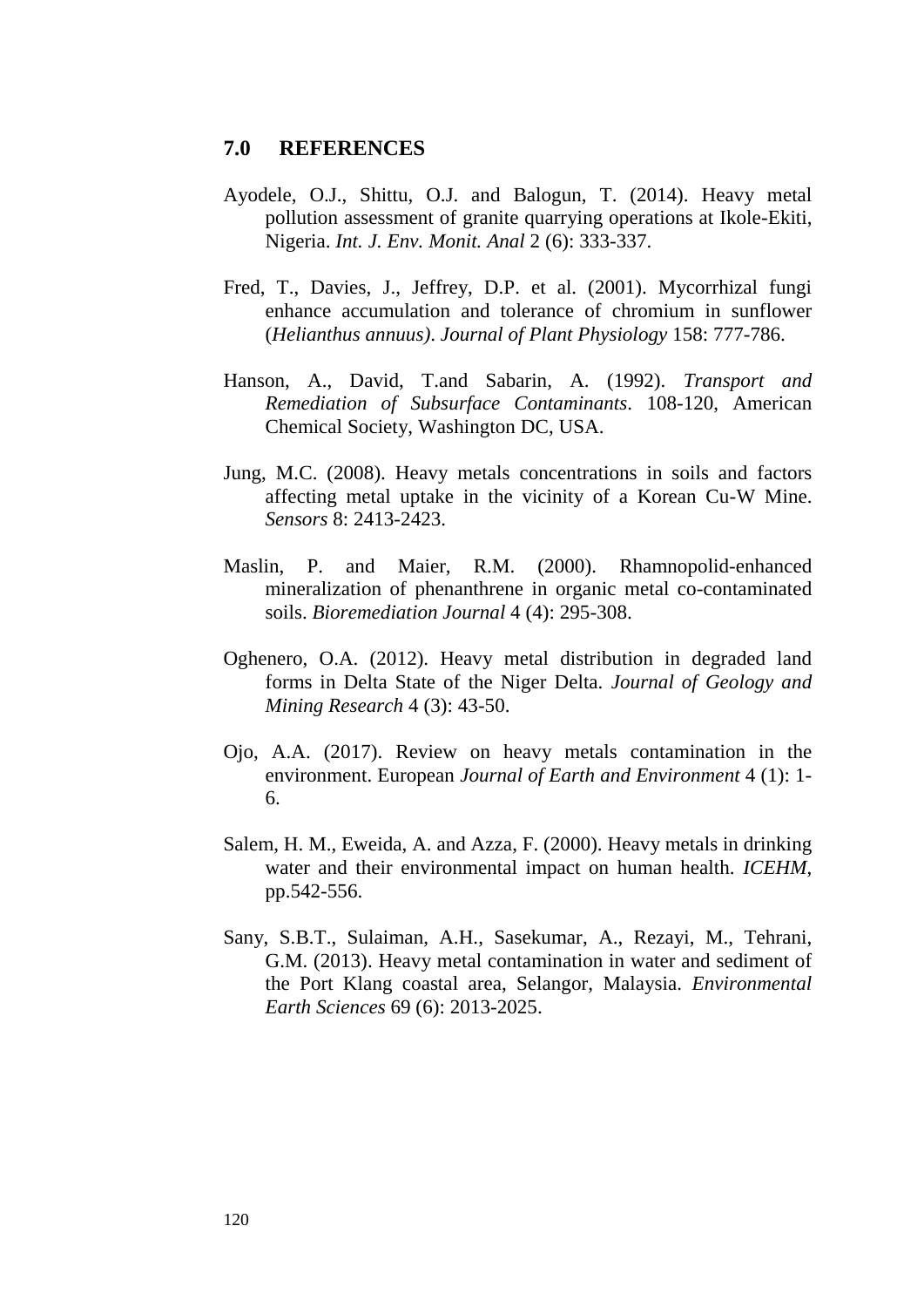- Su, C., Jiang, L. and Zhang, W. (2014). A review on heavy metal contamination in the soil worldwide: Situation, impact and remediation techniques. *Environmental Skeptics and Critics* 3 (2): 24-38.
- Wang, D.D., Li, H.X., Hu, F.G. et al. (2007). Role of earthworm-straw interactions on Phytoremediation of Cu contaminated soil by ryegrass. *Acta Ecologica Sinica* 27 (4): 1292-1299.
- Wang, X. and Zhou, Q.X. (2004). The ecological process, effect and remediation of heavy metals contaminated soil. *Ecologic Science* 23 (3): 278-281.
- Xin, Q.G., Pan, W.B. and Zhang, T.P. (2003). On phytoremediationj of heavy metal contaminated soils. Ecologic Science 22 (3): 275- 279.
- Zheng, X.S., LU, A.H. Gao, X. et al. (2002). Contamination of heavy metals in soil : present situation and method.. Soils and Environmental Sciences 11 (1): 79-84.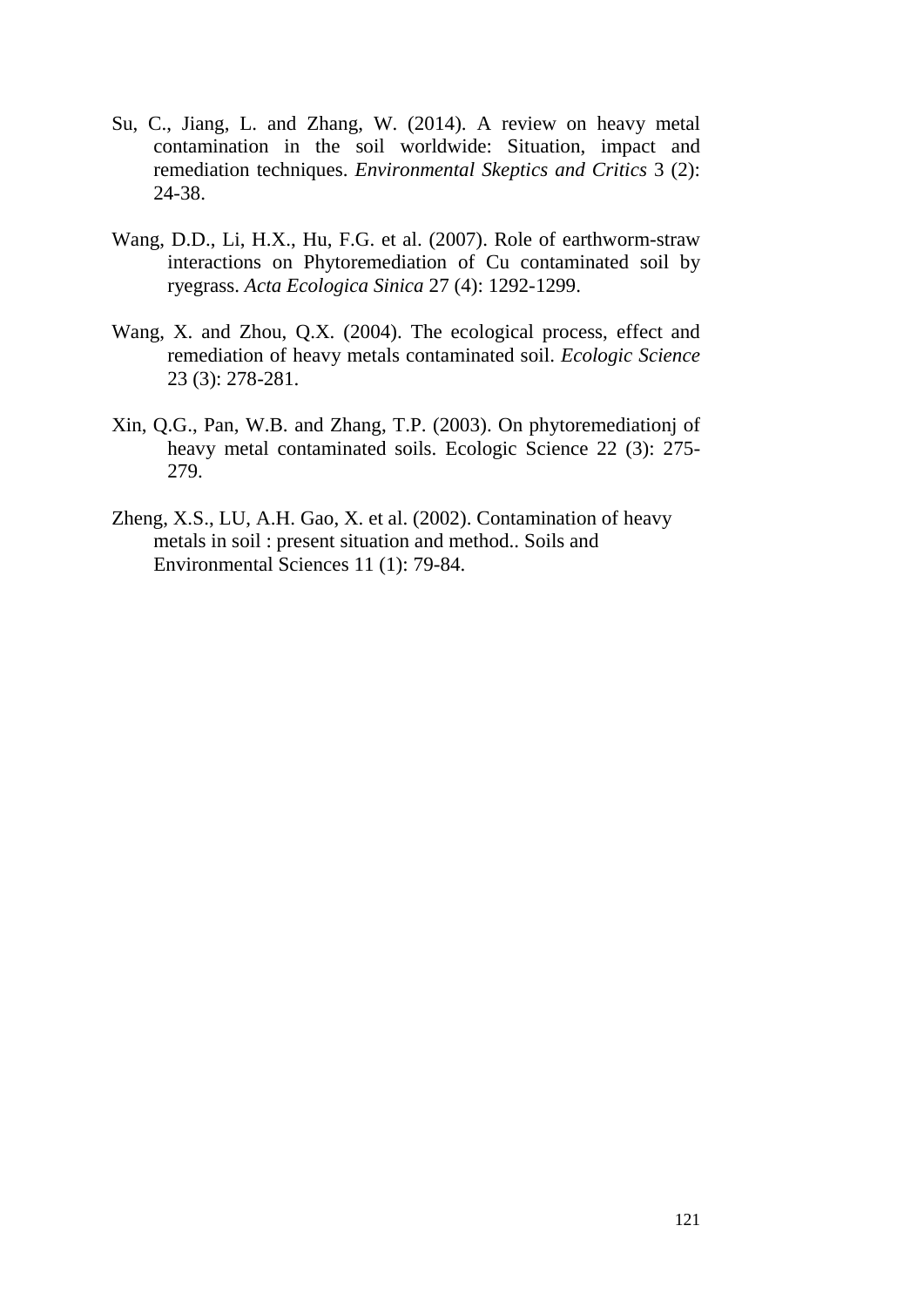# **UNIT 13 REMEDIATION OF OTHER TOXICANTS (HEAVY METALS) IN WATER**

#### **CONTENTS**

- 1.0 Introduction
- 2.0 Objectives
- 3.0 Main content
	- 3.1 Heavy Metal Contamination in Water
	- 3.2 Physicochemical Remediation Processes and Applications
		- 3.2.1 Precipitation
		- 3.2.2 Ion exchange
		- 3.2.3 Reverse osmosis
	- 3.3 Phytoremediation Processes and Applications
		- 3.3.1 Phytodegradation
		- 3.3.2 Phytoextraction
		- 3.3.3 Phytostimulation
		- 3.3.4 Rhizofiltration
		- 3.3.5 Phytovolatilization
		- 3.3.6 Phytostabilization
	- 3.4 Microbial Remediation Processes and Applications
- 4.0 Summary
- 5.0 Conclusion
- 6.0 Tutor Marked Assignments
- 7.0 References and other Resources

### **1.0 INTRODUCTION**

Heavy metals are found widely in the earth's crust and are non biodegradable in nature. They enter into the human body via air, water and food. A small number have an essential role in the metabolism of humans and animals in very trace amounts but their higher concentration may cause toxicity and health hazards. The hazardous nature of heavy metals has been recognized because of their bioaccumulative nature in biotic systems. They can enter into the environment through mining activities, industrial discharge and from household applications, into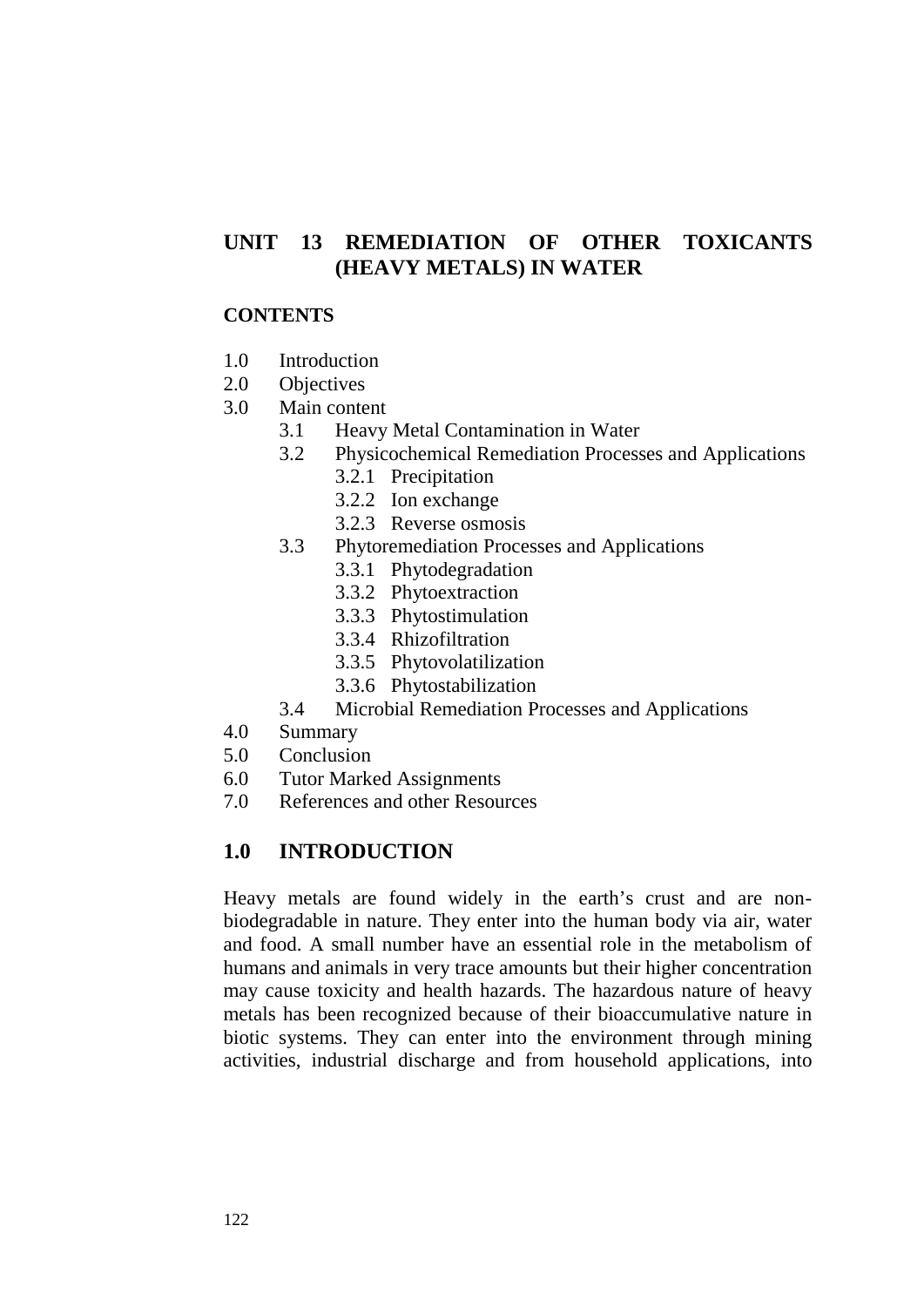nearby bodies of water (Gautam *et al*., 2014). Other sources of environmental contamination by heavy metals include atmospheric deposition, fertilizer, pesticide application and nuclear waste (Ojo, 2017).

### **2.0 OBJECTIVES**

By the end of this unit, students should be able to:

- identify the sources of heavy metals contamination in water;
- understand the common physicochemical treatment processes for metal remediation in water; and
- understand the phytoremediation and microbial remediation processes and their applications.

### **3.0 MAIN CONTENTS**

### **3.1 Heavy Metals Contamination in Water**

Heavy metals from the mining, agricultural runoffs, industrial sources are leached into the underground water , moving along water pathways and eventually depositing in aquifer or are washed away by runoffs into surface water, resulting in water pollution. For example, the sources of heavy metals (such as As, Cd, Hg, Pb, Cr and Zn) contamination in Port Klagn in Malaysia were industrial wastewater and port activities, where water was collected from 21 stations at 3 months intervals and contamination factor  $(C_f)$  and contamination degree  $(C_d)$  were calculated to estimate the contamination status at the sampling areas (Sany *et al*., 2013). Wu *et al.* (2015) indicated that there has been contamination of pond water and soil from illegal e-waste recycling activity. The presence of heavy metals such as Pb, Cd, Cu, Mo, Ni and Cr in drinking water in some Great Cairo Cities in Egypt has been linked to the occurrence of certain diseases such as renal failure, liver cirrhosis, hair loss, and chronic anemia (Salem *et al*., 2000).

#### **3.2 Physicochemical Remediation Processes and Applications**

The common physicochemical treatment processes for metal remediation in water include: chemical precipitation, ion exchange and reverse osmosis.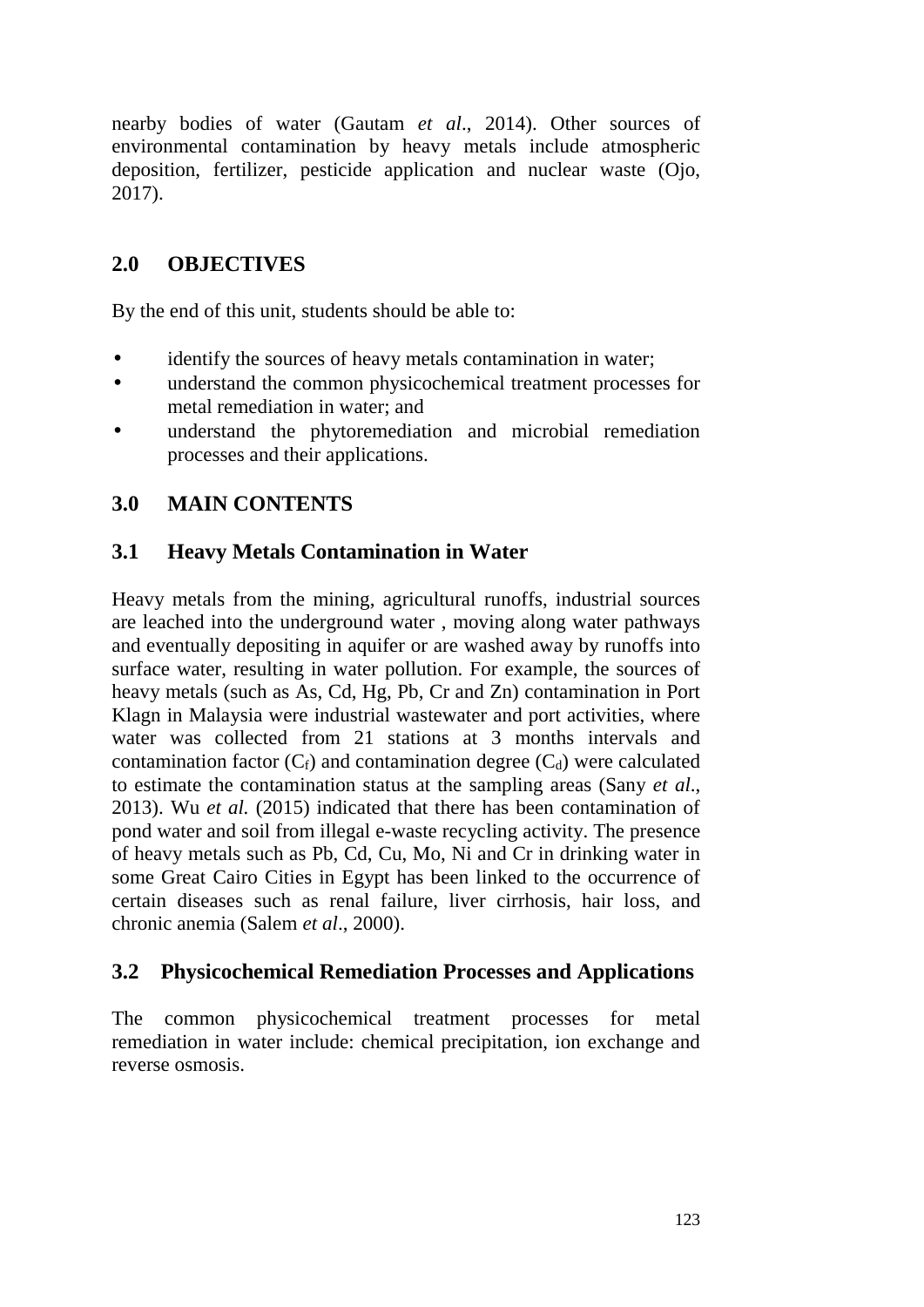### **3.2.1 Chemical precipitation**

This is a widely practiced technology for the removal of heavy metals from water. It has long been the primary method of treating metal-laden industrial wastewater (Akpor and Muchie, 2010). This process involves the transformation of dissolved contaminants into insoluble solids, thereby facilitating the contaminant's subsequent removal from the liquid phase by physical methods, such as clarification and filtration. In a precipitation process, chemical precipitants (also called coagulants and flocculants) are used to increase particle size through aggregation. The amount of chemical required during treatment depends on pH and alkalinity of the water. As a rule, heavy metals in water are precipitated by adding sodium hydroxide or lime during neutralization. However, the results of this process are far from being satisfactory in many instances as complete hydroxide precipitation does not take place especially in the presence of complexing agents (Xu and Xu, 2008).

A combination of precipitation with other chemical treatment techniques, such as ion exchange has been reported to be effective in heavy metal removal in polluted waters. In South Africa, acid mine water from gold mine has been treated by the precipitation of heavy metals with lime and sulphides, followed by ion exchange. The process was reported to generate very pure water from acid mine water with a great flexibility and an acceptable cost (Akpor and Muchie, 2010).

Chemical precipitation of metals can be justified by their low costs and can be performed by a simple pH adjustment. Other advantages include:

- 1. It is a well-established technology with ready availability of equipment and chemicals.
- 2. Being a completely enclosed system, it is convenient, self operating and requires low maintenance since only replenishment of chemicals is needed with no need for sophisticated operators.

In spite of the above advantages, chemical precipitation of metals in water still has the following disadvantages:

1. The precipitates are in the form of light tiny flocs requiring an extra coagulation/flocculation.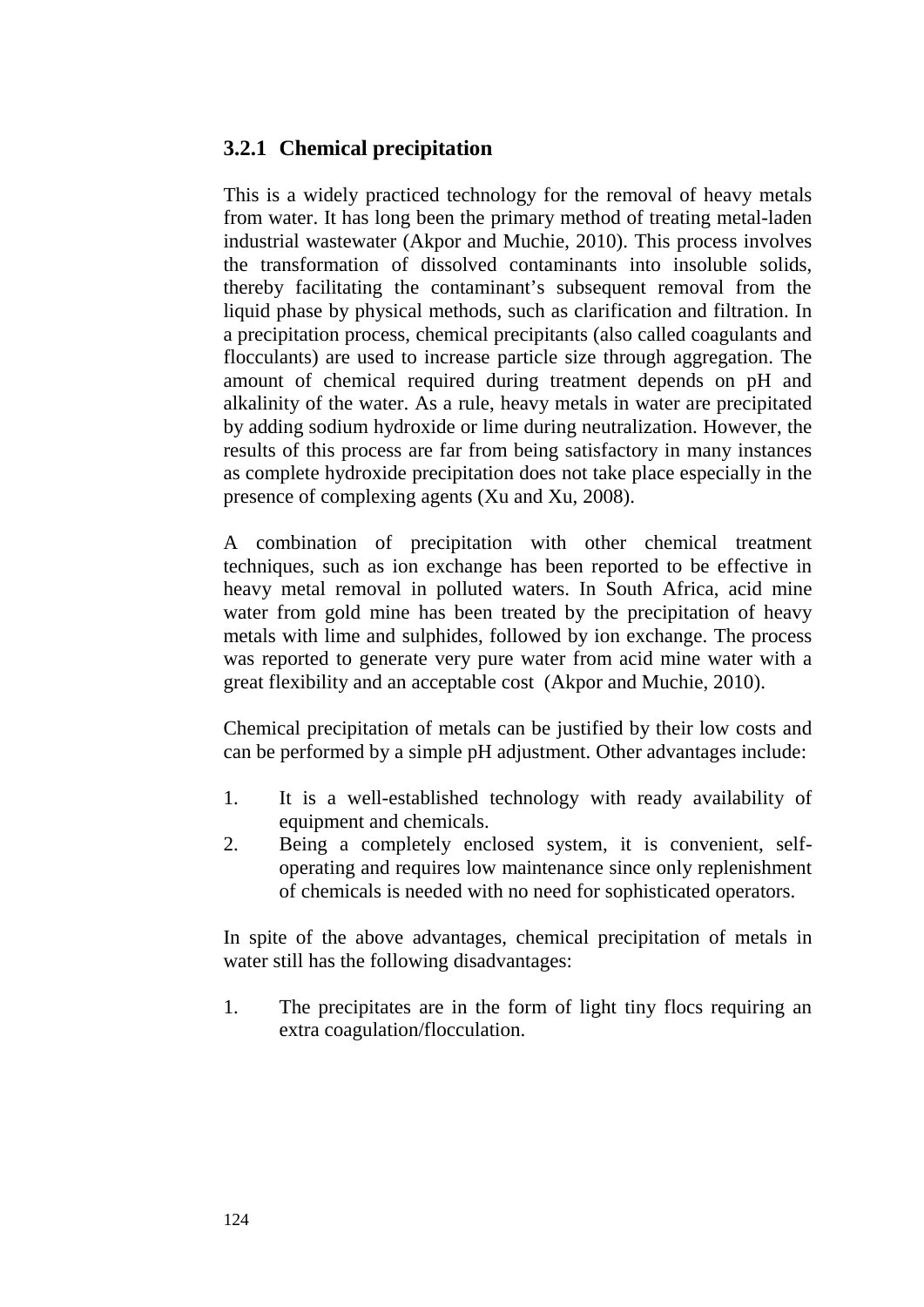- 2. Large volumes of sludge are generated, inducing additional waste-disposal costs. The addition of treatment chemicals may increase the waste sludge up to 50% (EPA, 2000).
- 3. Regulation requirements are not always met using hydroxide and carbonate precipitation alone. Each dissolved metal has its own distinct pH level for maximum hydroxide precipitation.
- 4. Because metal hydroxides are increasingly soluble above or below their maximum precipitation point, even a slight pH adjustment to precipitate one metal may put another back into solution.
- 5. It requires working with corrosive chemicals, thereby increasing safety concerns (EPA, 2000).

## **3.2.2 Ion exchange**

Ion exchange is a reversible chemical reaction wherein an ion from water or wastewater solution is exchanged for a similarly charged ion attached to an immobile solid particle. These solid ion exchange particles are either naturally inorganic zeolites or synthetically produced organic resins. It is a process that is very similar to biosorption whereby the latter is known to actually function predominantly on the basis of ion exchange. Ion exchange employs mainly hydrocarbon-derived polymeric resins (Volesky *et al*., 2003). This technique has been successfully used in the removal of heavy metals from water.

### **3.2.3 Reverse osmosis**

Reverse osmosis is a membrane process acting as a molecular filter to remove over 99% of all dissolved minerals. In this process, water passes through the membrane while the dissolved and particulate matter is left behind. The process is very effective for removal of ionic species from solution. The resulting concentrated by-product solutions make eventual recovery of metals more feasible.

In spite of the effectiveness, the membranes are relatively costly to procure and operate. The use of elevated pressures makes this technique expensive and sensitive to operating conditions. A significant advantage of reverse osmosis over other traditional water treatment technologies is the ability to reduce the concentration of other ionic contaminants, as well as dissolved organic compounds (Volesky *et al*., 2003; Pawlak *et*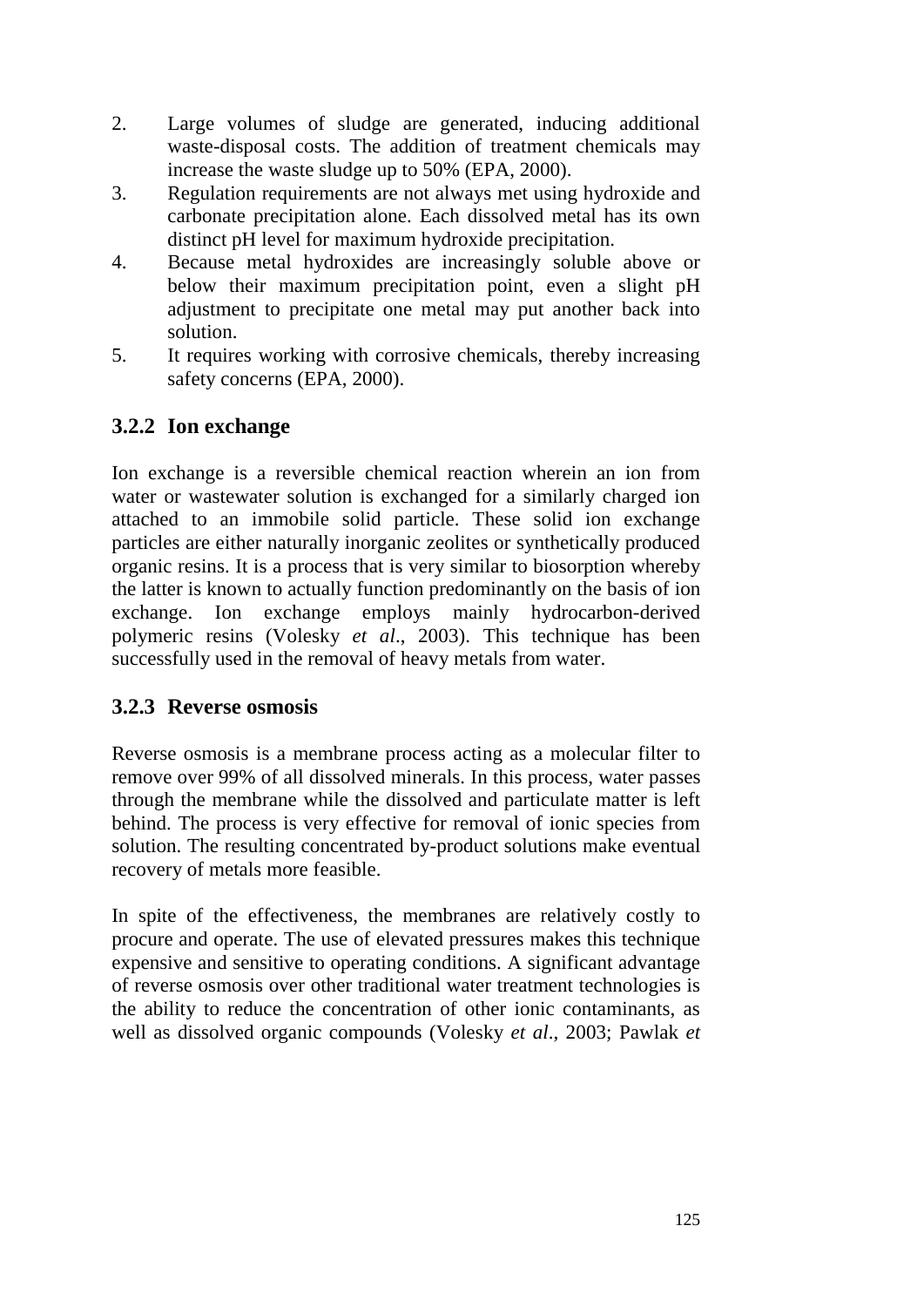*al*., 2005). Reverse osmosis had been applied in heavy metal removal both in small and large scales.

## **3.3 Phytoremediation Processes and Applications**

Phytoremediation is a remediation process that entails the use of plants to partially or substantially remediate selected substances in contaminated soil, sludge, sediment, groundwater, surface water and wastewater. It is also called green remediation, botano-remediation, agro-remediation or vegetative remediation. Based on the type of contaminant and underlying process, phytoremediation is broadly categorized into the following main areas: phytodegradation/phytotransformation, phytoaccumulation, phytoextraction, phytostimulation/rhizostimulation, phytovolatilization, rhizofiltration and phytostabilization. The removal of metal contaminants from water through Phytoremediation occurs by any of three mechanisms: phytoextraction, rhizofiltration and phytostabilization (Lasat, 2000; UNEP, 2010).

# **3.3.1 Phytodegradation**

Phytodegradation is the breakdown of organic contaminants by internal and external metabolic processes driven by the plant. Its involves the use of plants to absorb, store and degrade contaminants within their tissues. In the process, plants actually metabolize and destroy contaminants within their tissues. Some contaminants can be absorbed by the plant and are then broken down by enzymes (Newman and Reynolds, 2004). During phytodegradation, the plants are able to take-up metal contaminants directly from soil water or release exudates that help to degrade pollutants through cometabolism in the rhizosphere. For environmental application, it is important that the metabolites that accumulate in vegetation are non-toxic or at least significantly less toxic than the parent compound.

## **3.3.2 Phytoextraction**

Phytoextraction is a phytoremediation process wherein plant roots take up, translocate and store contaminants along with other nutrients and water. This method is used primarily for wastes containing metals. Because different plants have varying abilities to absorb and withstand high levels of pollutants, many different plants may be used. Metal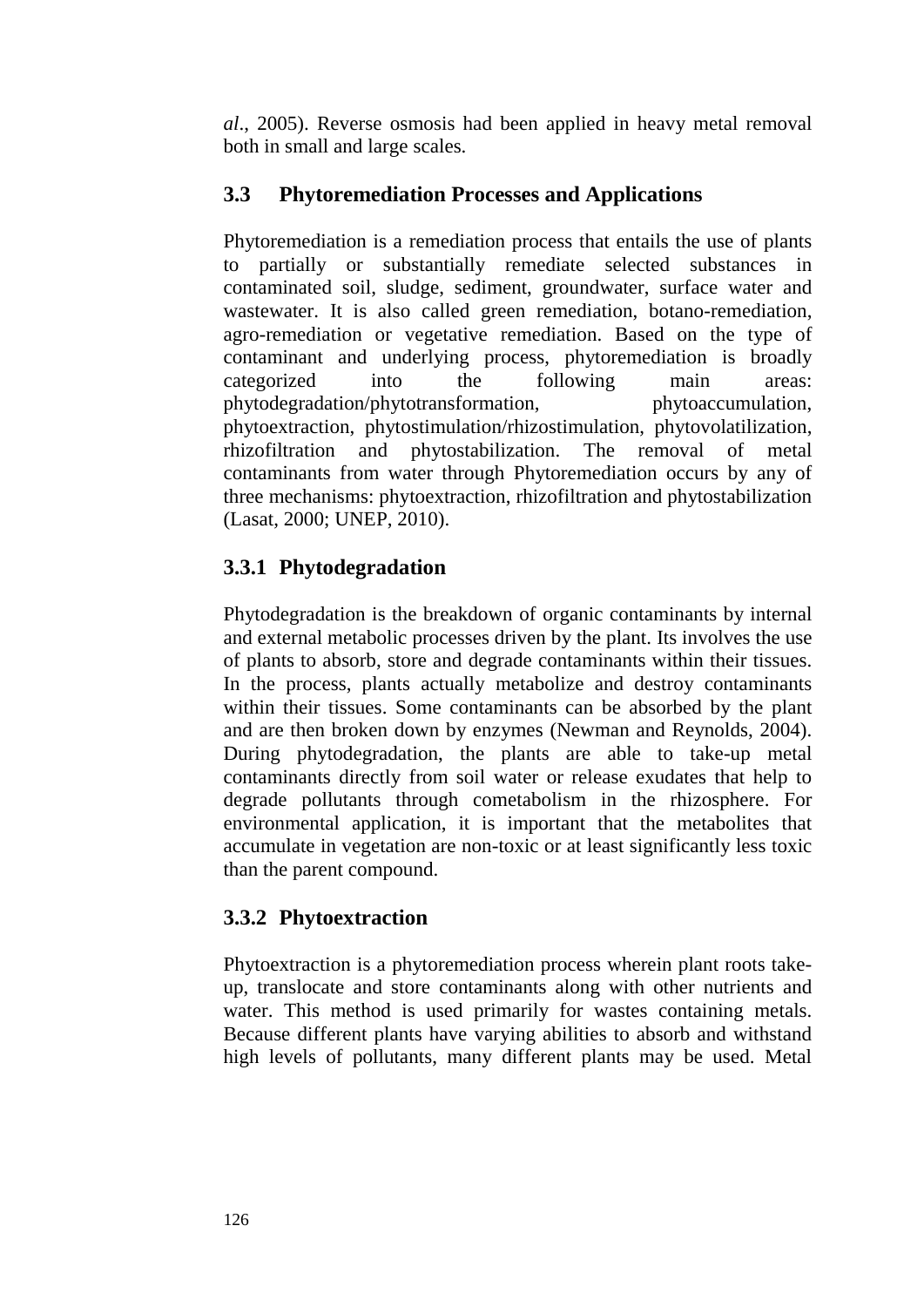compounds that have been successfully phytoextracted include zinc, copper, and nickel, but there is promising research on the verge of completion on lead and chromium absorbing plants (Lasat, 2000; UNEP, 2010).

### **3.3.3 Phytostimulation**

In this process, plants release natural substances through their roots, thereby supplying nutrients to microorganisms, which in turn enhance biological degradation. It is a symbiotic relationship between plants and microorganisms for the degradation of contaminants (Lasat, 2000). During phytostimulation, there is the release of organic substances and oxygen by plant roots, which stimulates microbial activity in the rhizosphere compared to bulk soils. This results in increased microbial activity, which in turn results in a stimulation of natural degradation of organic contaminants (Meers and Tack, 2004).

## **3.3.4 Rhizofiltration**

This process is similar to phytofiltration, but the only difference is that the plants for remediation are raised in greenhouses with their roots in water. It is the breakdown of organic contaminants in water through enhanced microbial activity in the plant root zone or rhizosphere. The process is concerned with the remediation of contaminated groundwater rather than the remediation of polluted soils. The contaminants are either adsorbed onto the root surface or are absorbed by the plant roots. Plants used for this are not planted directly in situ but are first acclimated to the pollutant (Lasat, 2000). A suitable plant for rhizofiltration applications can remove toxic metals from solution over an extended period with its rapid-growth root system. A variety of plant species have been found to be effective in removing toxic metals, such as  $Cu^{2+}$ ,  $Cd^{2+}$ ,  $Cr^{6+}$ ,  $Ni^{2+}$ ,  $Pb^{2+}$  and  $Zn^{2+}$  from aqueous solutions.

### **3.3.5 Phytovolatilization**

This process makes use of the ability of the plant to absorb contaminants from the growth matrix and subsequently transform and volatilize them into the atmosphere through its leaves. The contaminant may become modified along the way, as the water travels along the plant's vascular system from the roots to the leaves, whereby the contaminants evaporate or volatilize into the air surrounding the plant. Some of these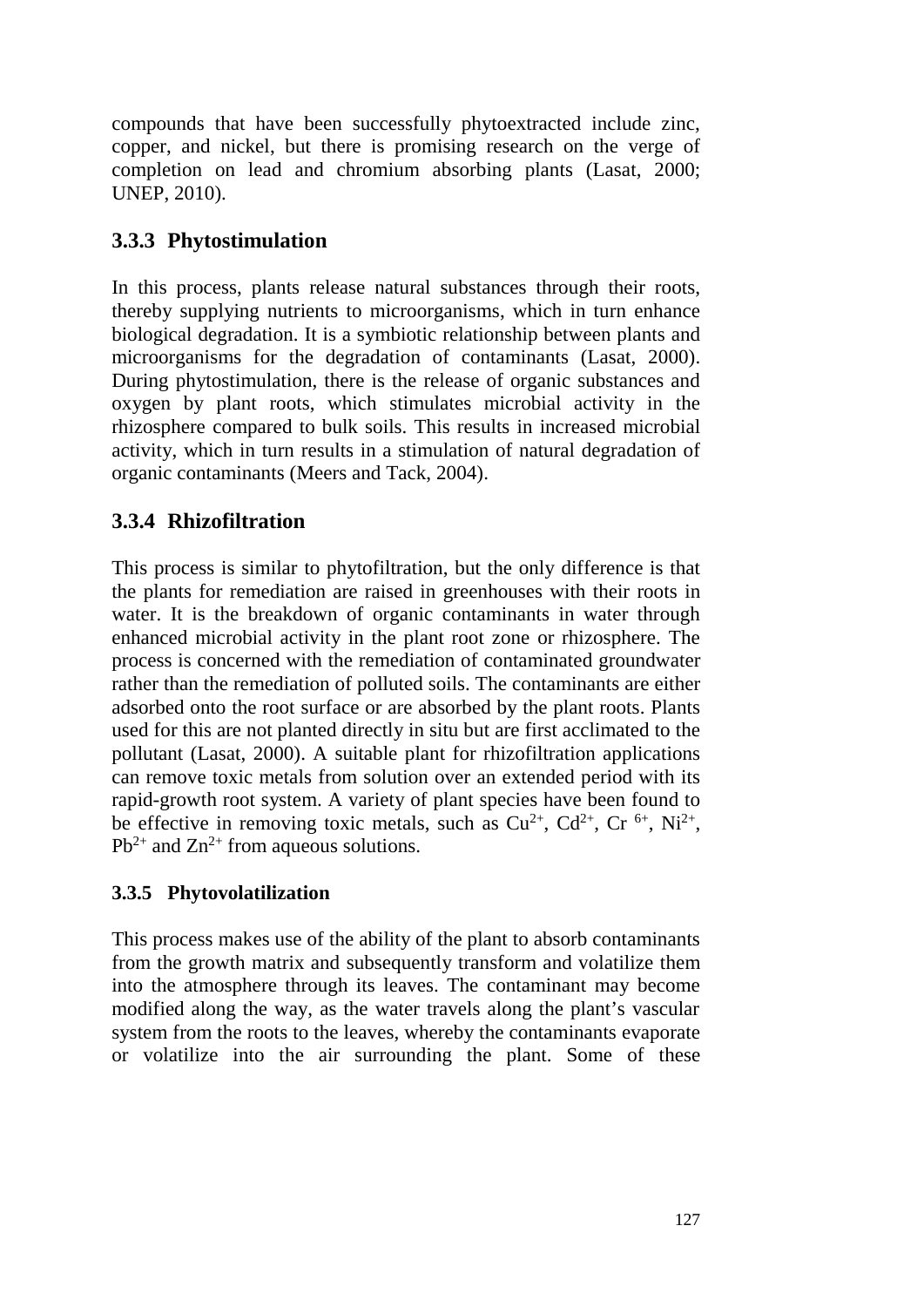contaminants can pass through the plants to the leaves and volatilize into the atmosphere at comparatively low concentrations. The process of phytovolatilization depends heavily on the physical characteristics of the contaminant itself. Io order to get into the plant, the contaminant must have the proper chemistry to pass through the root membrane. Once inside the plant it can then be phytovolatilized into the atmosphere through the stomata.

### **3.3.6 Phytostabilization**

Phytostabilization, also referred to as in-place inactivation, is primarily used for the remediation of soil, sediment, and sludges. It is the use of plant roots to limit contaminant mobility and bioavailabilty in the soil. During the process, contaminants are absorbed onto the roots, or precipitated in the rhizosphere. When this happens, there is the prevention of mobility of the contaminants, hence reducing their availability in the food chain (Lasat, 2000). The process of phytostabilization depends on the tolerance ability of a plant to a contaminant. Even if the plant physically remove little or no contaminant, they are useful as phytostabilization agents as long as they tolerate and grow under the contaminated conditions.

Phytoremediation has several advantages and disadvantages when compared to conventional remediation processes. Its advantages include:

- 1. Economical and low cost technology.
- 2. Less disruptive to the environment and does not involve waiting for new plant communities to decolonize the site.
- 3. No need for disposal sites, hence reducing risk of spread of contaminants.
- 4. More aesthetically pleasing than traditional methods.
- 5. Potential to treat sites polluted with more than one type of pollutant.

Its disadvantages include:

- 1. Dependent on the growing conditions (climate, geology, altitude, temperature) required by the plant, hence success depends on tolerance of the plant to the pollutant.
- 2. Requires access to agricultural equipment and knowledge to operate at large scale.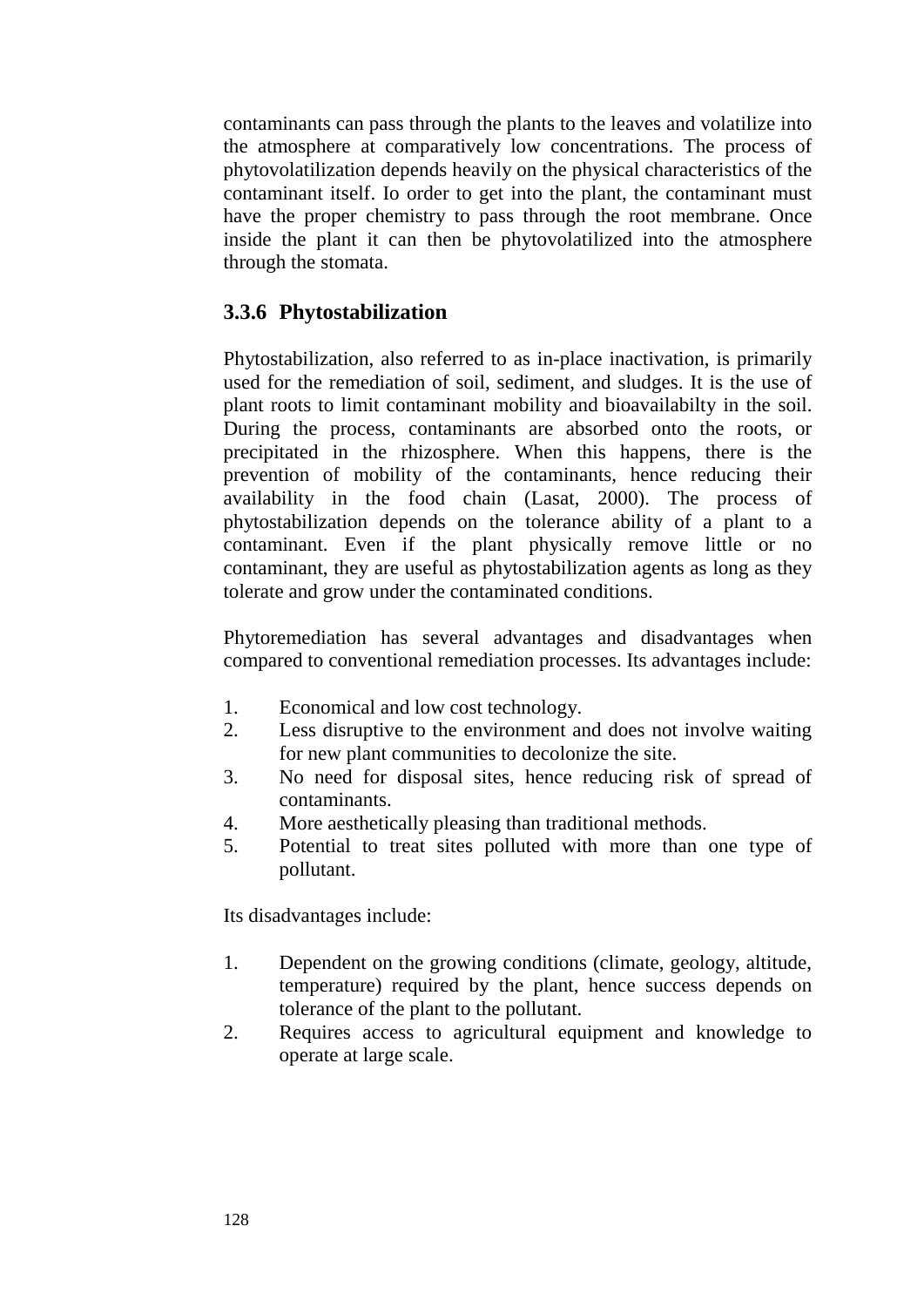- 3. Risk of release of contaminants collected in senescing tissues being released back into the environment.
- 4. Contaminants may be collected in woody tissues used as fuel
- 5. Since it is dependent on plant growth, when compared to other technologies, remediation time is long.
- 6. Possibility for environmental damage due to leaching of soluble contaminants.
- 7. Because of shallowness of plant roots, there is the problem of depth limitation, hence effectiveness can only be achieved within zone of influence of plant roots.

#### **3.4 Microbial Remediation Processes and Applications**

Microbial bioremediation is defined as the process by which microorganisms are stimulated to rapidly degrade hazardous organic contaminants to environmentally safe levels in soils, subsurface materials, water, sludge and residues. Microbes deal with poisonous chemicals by applying enzymes to convert one chemical into another form and taking energy or utilizable matter from this process. The chemical transformations generally involve breaking of large molecules into several small molecules in simpler form. Given the interest in water and wastewater treatment, the response of microorganisms towards toxix heavy metals is of importance. In some cases the by-products of microbial remediation are not only harmless but may prove useful.

Microbial activity is considered to play a key role in the detoxification of metals in water. For example, wastewater treatment systems are known to rely on microbes to perform the function of the breakdown of sewage influent. The microbes live in the sludge of the treatment plants, digest the solids and breakdown various compounds. Being living organisms, microbes require certain nutrients and environments to survive, multiply and perform. In any wastewater treatment system there is a vast array of microbes present, that is aerobic, anaerobic and facultative, each performing specific functions in their respective parts of the system. Each of these microbial species has tolerance of ecological minimums and maximums with respect to various conditions, such as pH, temperature, dissolved oxygen levels and nutrient levels.

Microbial metal uptake can either occur actively (bioaccumulation) and/or passively (biosorption). Studies conducted in large-scale systems have shown that biosorptive processes are more applicable the the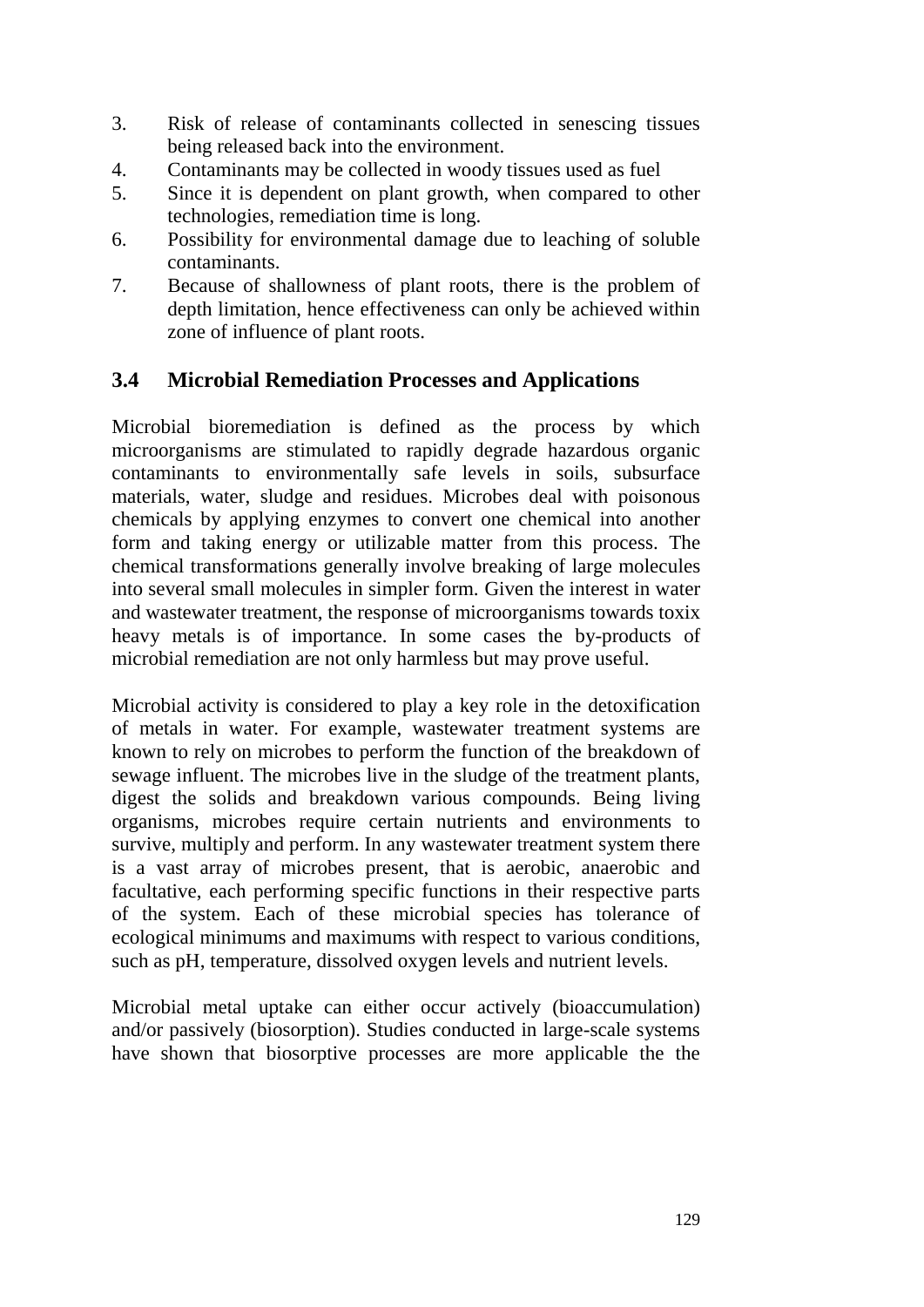bioaccumulative processes. This is because living systems (active uptake) often require the addition of nutrients and hence increase biological oxygen demand or chemical oxygen demand in the effluent. On the contrary, biosorption is reported to be quite effective for the removal of metal ions from contaminated solution in low cost and environmental friendly manner.

Microbial remediation has several advantages and disadvantages. Its advantages include:

- 1. It uses relatively low-cost, low-technology techniques, hence requires moderate capital investment. It is fairly inexpensive when compared to other remediation processes.
- 2. It is environmentally safe since it is a natural process usually perceived by the public as an acceptable treatment process.
- 3. It does not generate waste, hence less wasted groundwater.
- 4. It is self-sustaining since the microbes able to degrade the contaminant increase in numbers when the contaminant is present; and decreases when the contaminant is degraded.
- 5. The residues for the treatment are usually harmless products and include carbon dioxide, water, and cell biomass.
- 6. It can be used alongside other technologies; and
- 7. It can be conducted on site, often without causing a major disruption of normal activities.

Some of the disadvantages are:

- 1. It is not always suitable, however, as the range of contaminants on which it is effective is limited, the time scales involved are relatively long, and the residual contaminant levels achievable may not always be appropriate.
- 2. Bioremediation is limited to those compounds that are biodegradable. Not all compounds are susceptible to rapid and complete degradation.
- 3. There are some concerns that the products of biodegradation may be more persistent or toxic than the parent compound.
- 4. Biological processes are often highly specific, since success is dependent on the presence of metabolically capable microbial populations, suitable environmental growth conditions, and appropriate levels of nutrients and contaminants.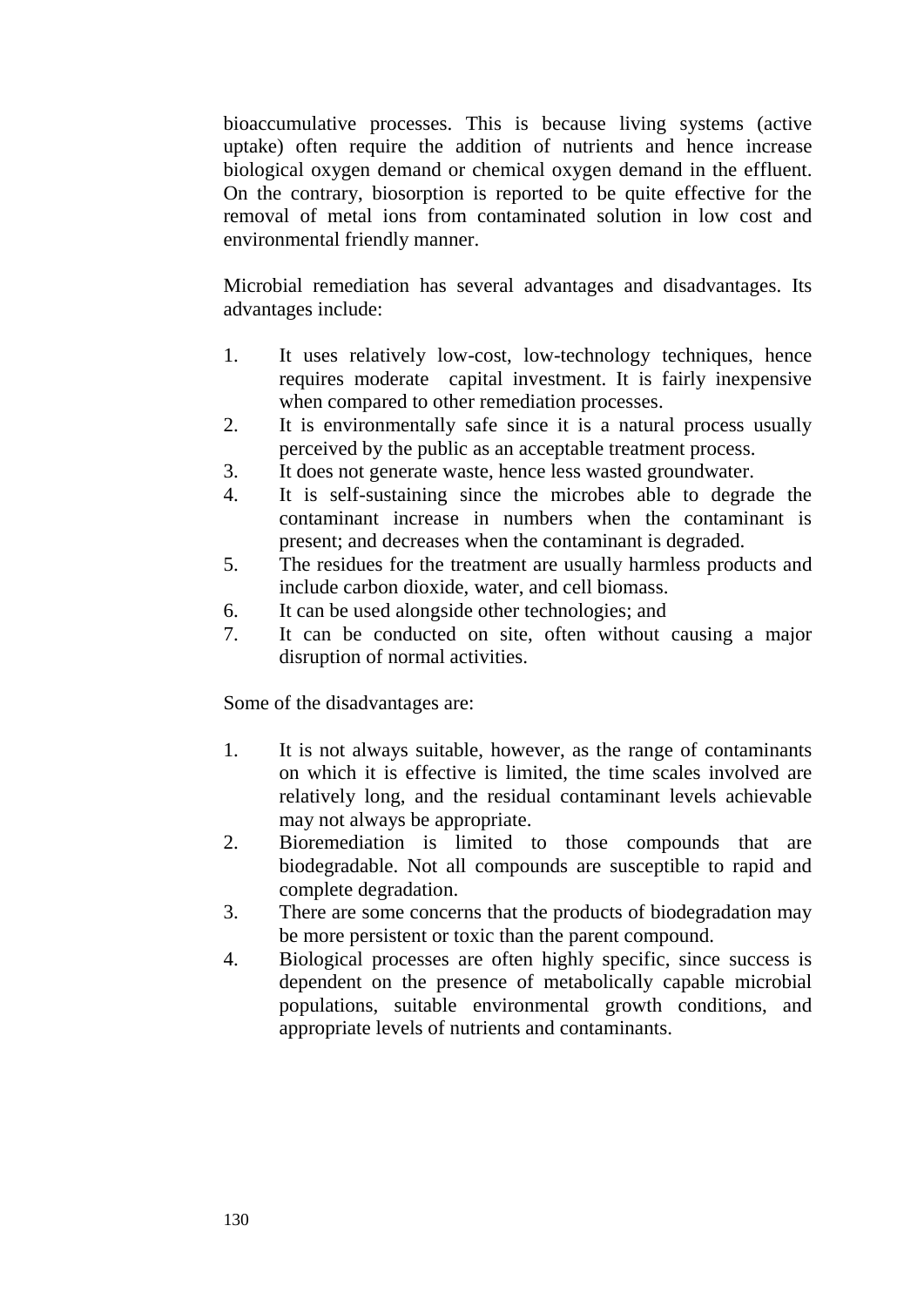- 5. It is difficult to extrapolate from bench and pilot-scale studies to full-scale field operations, for research is needed to develop and engineer bioremediation technologies that are appropriate for sites with complex mixtures of contaminants that are not evenly dispersed in the environment.
- 6. Although the methodologies employed are not technically complex, considerable experience and expertise may be required to design and implement a successful bioremediation program because of the need to thoroughly assess a site for suitability and to optimize conditions to achieve a satisfactory result (Akpor and Muchie, 2010).

# **4.0 CONCLUSION**

Heavy metal contamination of distributed water and discharged wastewater is a constant area of concern. There is the challenge to remediate hazardous metal-containing water and wastewater worldwide. The removal of heavy metals from domestic and industrial waters has become an important application in water and wastewater treatment systems. This is because legislations and guidelines have created strict distribution and discharge limits, which has compelled plants to add or upgrade metal removal processes. Currently, there is no single technology for heavy metal remediation (chemical remediation, phytoremediation or microbial remediation) that is devoid of some form of merits and demerits. Consequently, there is a need for the implementation of an integrated remediation technology capable of having great potential.

## **5.0 SUMMARY**

In this unit the students have learnt that:

- i. the common physicochemical treatment processes for metal remediation in water include: chemical precipitation, ion exchange and reverse osmosis;
- ii. phytoremediation is a remediation process entailing the use of plants to partially or substantially remediate selected substances in contaminated soil, sludge, sediment, groundwater, surface water and wastewater;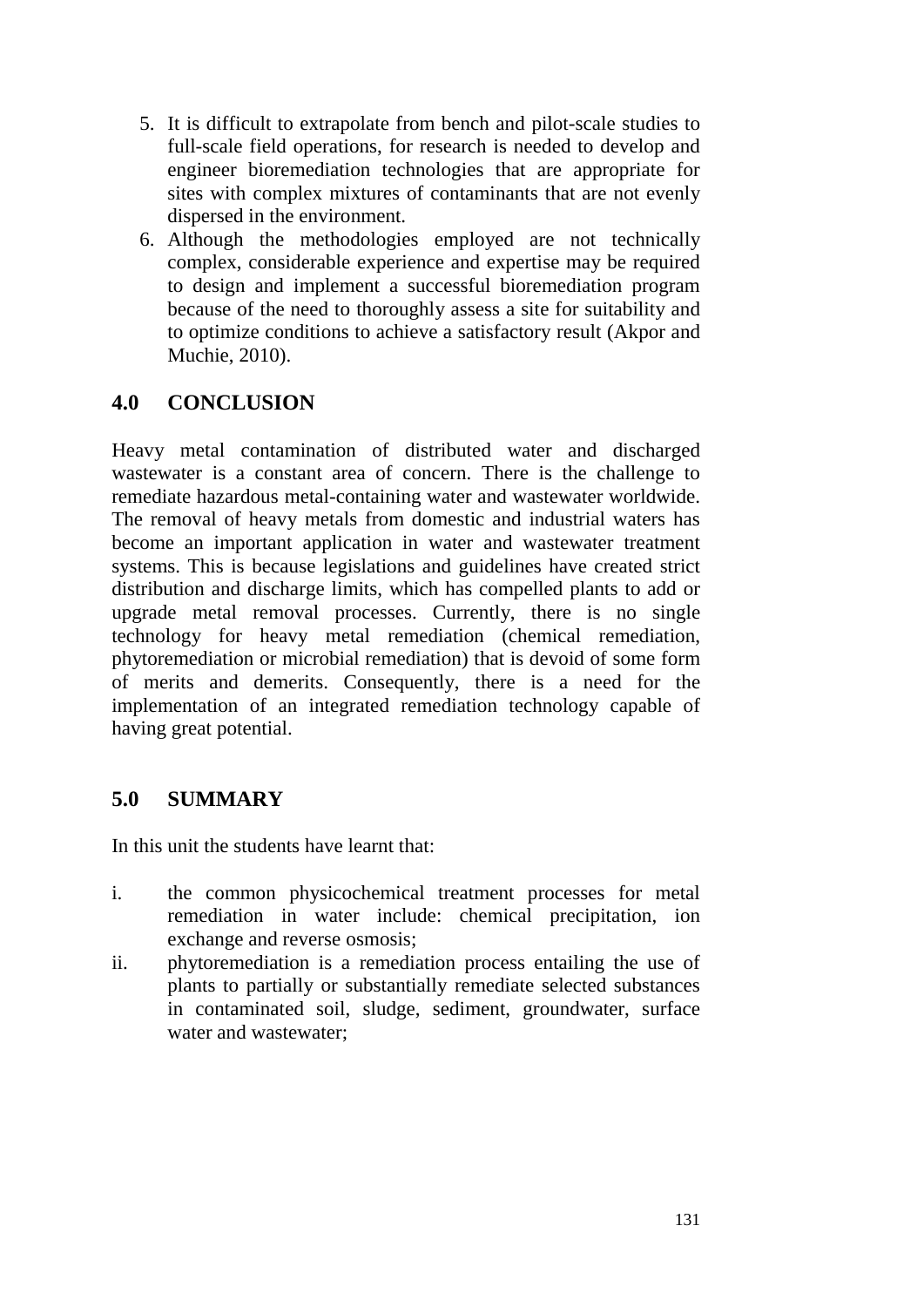- iii. phytoremediation is broadly categorized into the following main areas: phytodegradation/phytotransformation, phytoaccumulation, phytoextraction, phytostimulation/rhizostimulation, phytovolatilization, rhizofiltration and phytostabilization; and
- iv. microbial bioremediation is a process by which microorganisms are stimulated to rapidly degrade hazardous organic contaminants to environmentally safe levels in soils, subsurface materials, water, sludge and residues.

#### **6.0 TUTOR-MARKED ASSIGNMENTS**

- i. Write short notes on chemical remediation, ion exchange and reverse osmosis.
- ii List the advantages and disadvantages of microbial remediation..
- iii. Differentiate between phytovolatilization and phytostabilization.

#### **7.0 REFERENCES**

- Akpor, O.B. and Muchie, M. (2010). Remediation of heavy metals in drinking water and wastewater treatment systems: Processes and applications. *International Journal of the Physical Sciences* 5 (12): 1807-1817.
- Gautam, R.K., Sharma, S.K., Mahiya, S. and Chattopadhyaya, M.C. (2014). Contamination of heavy metals in aquatic media: Transport, Toxicity and Technologies for Remediation. http:/pubs.rsc.org doi:10.1039/9781782620174-00001.
- Lasat, M.M. (2000). Phytoextraction of metals from contaminated soil: A review of plant/soil/metal interaction and assessment of pertinent agronomic issues. *Journal of Hazardous Substances Research* 2 (5):1-25.
- Meers, E. and ack, F.M.G. (2004). The potential of foliar treatments for enhanced phytoextraction of heavy metals from contaminated soil with *Helianthus annuus. Remediation Journal* 14: 111-123.
- Newman, L.A. and Reynolds, C.M. (2004). Phytodegradation of organic compounds. *Curr. Opin. Biotechnol.* 15 (3): 225-230.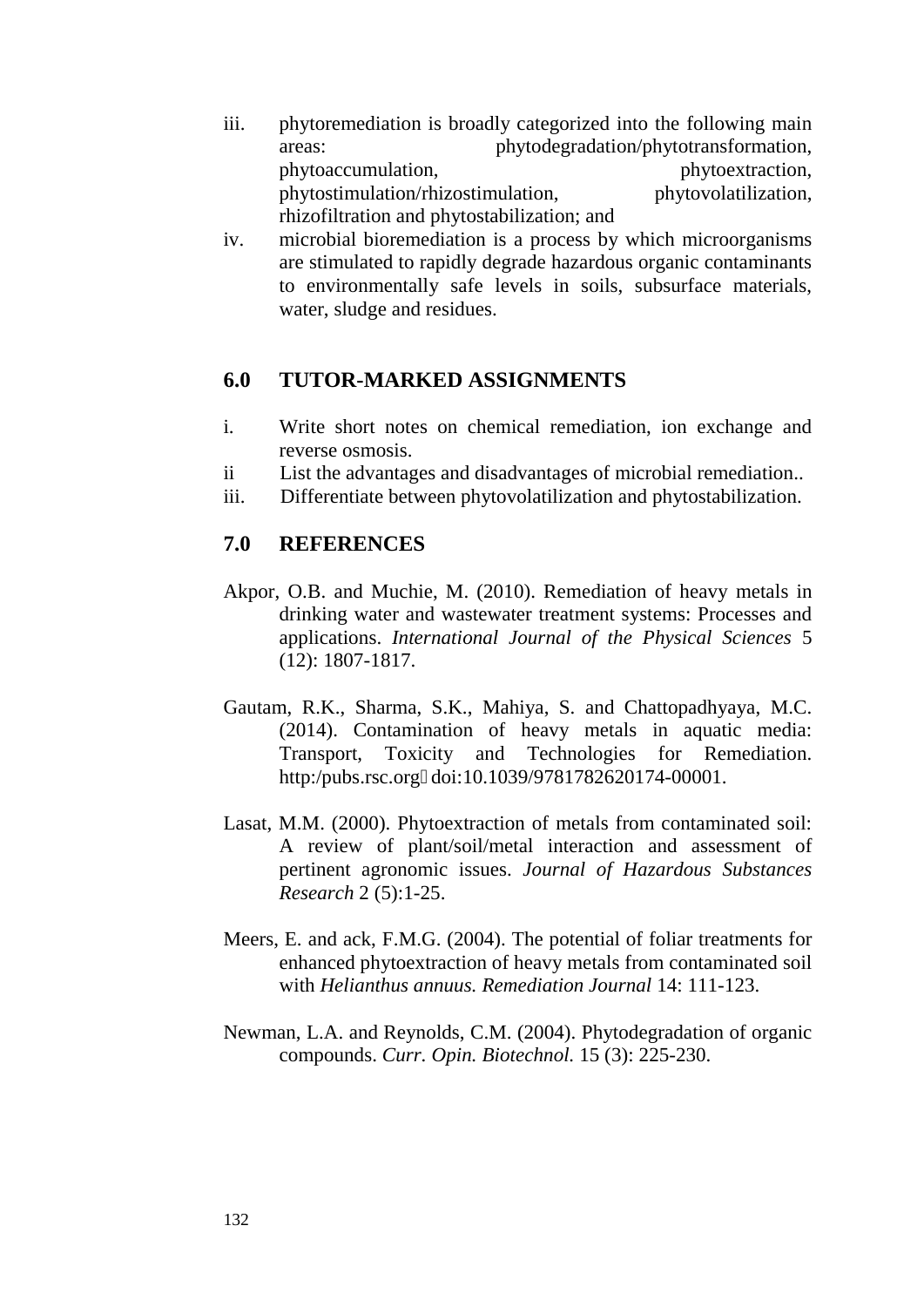- Salem, H.M., Eweida, A. and Farag, A. (2000). Heavy metals in drinking water and their environmental impact on human health. ICEHM. pp. 542-556.
- Sany, S.B.T., Suaiman, A.H.., Sasekumar, A., Rezayi, M., Tehrani, G.M. (2013). Heavy metal contamination in water and sediment of the Port Klang coastal area, Selngor, Malaysia. *Environmental Earth Sciences* 69 (6): 2013-2025
- Ojo, A.A. (2017). Review on heavy metals contamination in the environment. *European Journal of Earth and Environment* 4 (1): 1-6.
- Pawlak, Z., Zak, S. and Zablocki, L. (2005). Removal of hazardous metals from groundwater by reverse osmosis. Pol. J. Environ. Stud. 15 (4): 579-583.
- UNEP (2000). *Phytoremediation, an environmentally sound technology for pollution prevention, control and remediation: an introductory guide to decision makers.* United Nations Environment Programme, Newsletter and Technical Publication, Freshwater Management Series No. 2 .
- Volesky, B. (2003). *Sorption and Biosorption*. BV-Sorbex, Inc. St. Lambert (Montreal). (ISBN 0-9732983-0-8) Quebec, Canada.
- Xu, Y. and Xu, T. (2008). Heavy metal complexes wastewater treatment with chelation precipitation. IEEE Xplore. pp. 2789-2793.
- Wu, Q., Jonathan, Y.S., Leung, Xinhua, G., Shejun, C., Xuexia, H., Haiyan, L., Zhuyung, H., Zhu, L., Chen, J. and Lu, Y. (2015). Heavy metal contamination of soil and water in the vicinity of an abandoned e waste recycling site: Implications for dissemination of heavy metals. *Science of the Total Environment* 506-507:217- 225.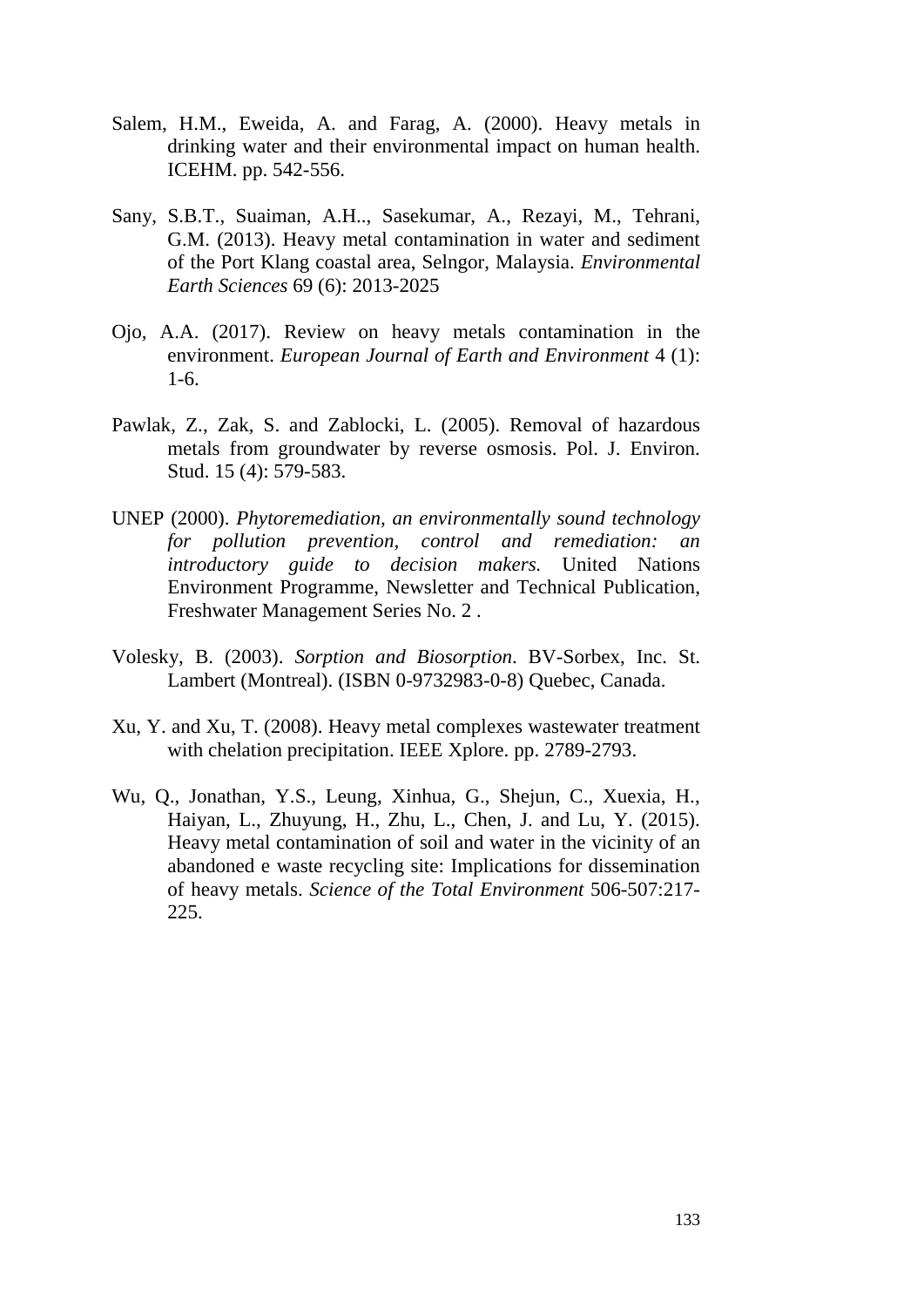# **UNIT 14 PESTICIDE RESIDUES IN THE FOOD CHAIN: PESTICIDE RESIDUES IN CEREALS AND PULSES**

#### **CONTENTS**

- 1.0 Introduction
- 2.0 Objectives
- 3.0 Main Content
	- 3.1 Public concerns about pesticide residues
	- 3.2 Cereals and pulses
		- 3.2.1 Pesticide residues in cereals and pulses
	- 3.3 Regulation of pesticide residues in cereals and pulses
		- 3.3.1 Setting maximum residue limits through regulations
		- 3.3.2 Sustainable and integrated pest management
	- 3.4 Choice of pesticides for cereals and pulses
- 4.0 Summary
- 5.0 Conclusion
- 6.0 Tutor Marked Assignments
- 7.0 References and other Resources

### **1.0 INTRODUCTION**

The growing demand for food and feed due to consistent increase in the world population has led to increase in the use of chemical pesticides in order to obtain more yield and protection of crop from pests and diseases. These have made crop protection to increase by about 100%, while the cropping area has increased marginally by about 20%. The indiscriminate usage of pesticide leads to accumulation of pesticide residues in food chain, aquatic system and soil (Jayashree and Vasudevan, 2007). The non-degradability of pesticide residues causes resistance of pests to the chemicals indicating 50-70% of contamination with insecticide residues. Public concern towards pesticide residues has risen over decades to a point where it has become a significant food safety issue. The determination of pesticide residues in food has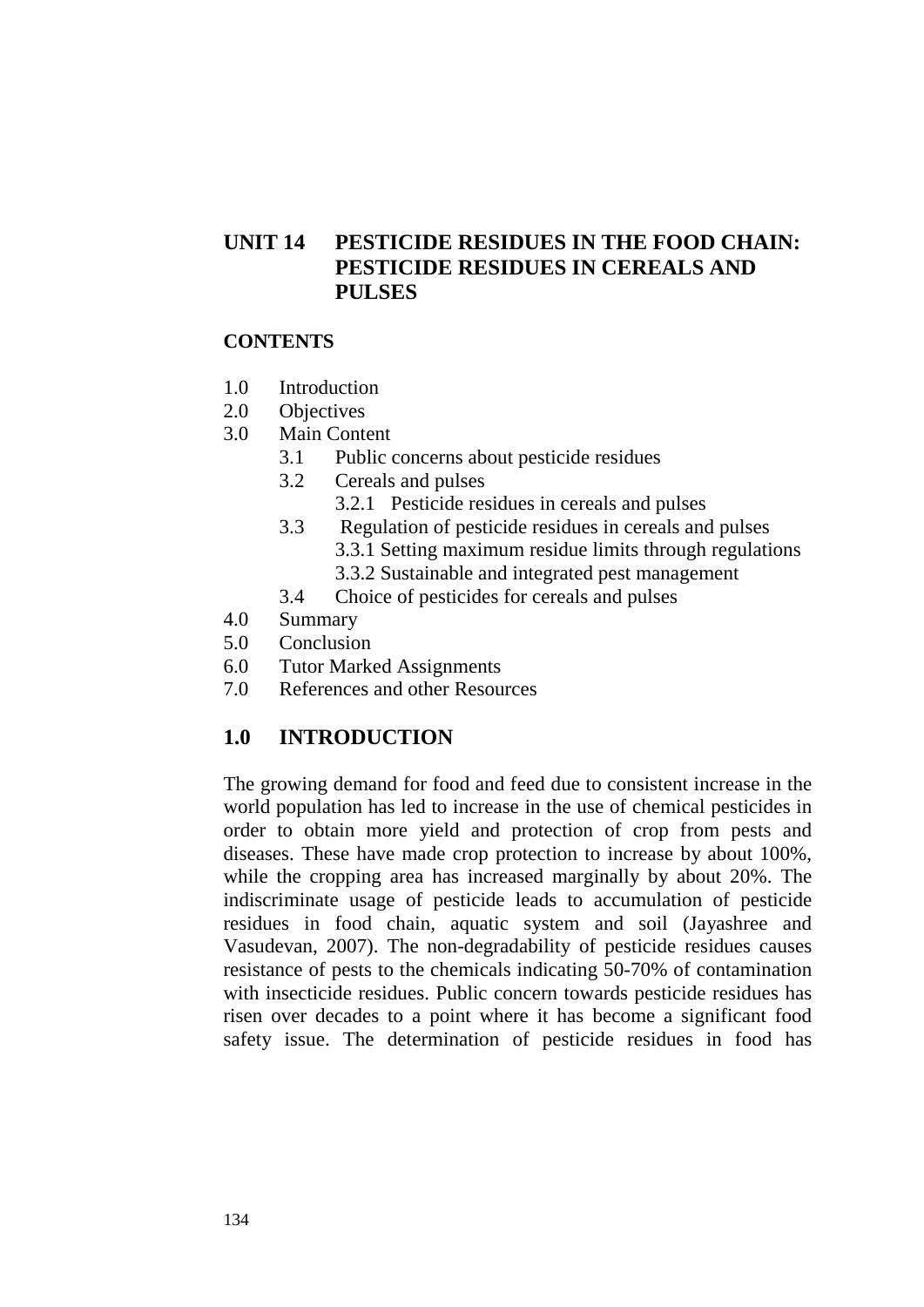therefore become an essential requirement for consumer, producers and authorities responsible for food quality control (Aguilear*et al*., 2003).

# **2.0 OBJECTIVES**

By the end of this study, students should be able to:

- Define pesticide residues;
- Identify the possible ways pesticide residues get into cereals and pulses;
- Explain the human health hazards associated with pesticides residues;
- Outline measures to reduce pesticide residues in cereals and legumes

# **3.0 MAIN CONTENT**

### **3.1 Public concerns about pesticide residues**

Pesticides applied to food crops in the field can leave potentially harmful residues; and organochlorines in particular are persistent in foodstuffs for longer periods. If crops are sprayed on to harvest without an appropriate waiting period, even organophosphorus insecticides can persist in food. Pesticide residues in foods are a growing source of concern for the general population. A substantial body of research and epidemiological evidence suggests that certain pesticides are associated with carcinogenesis, immunotoxicity, neurotoxicity, behavioural impairment, reproductive dysfunction, endocrine disruption, developmental disabilities and respiratory diseases, such as asthama (Solomon *et al*., 2000).

## **3.2 Cereals and Pulses**

Cereals and pulses form a large proportion of the global diet, and control of pests during storage is a bigger problem with these classes of crop. Storage pests can be controlled by the use of insecticides as residual protectants. This grain treatment method can be easily adaptable to all types and sizes of storage with minimum expense. This post harvest application of pesticides leads to the persistence of pesticides in food grains and may cause health hazards. The short as well as long term impacts of the use of pesticides on biological systems are being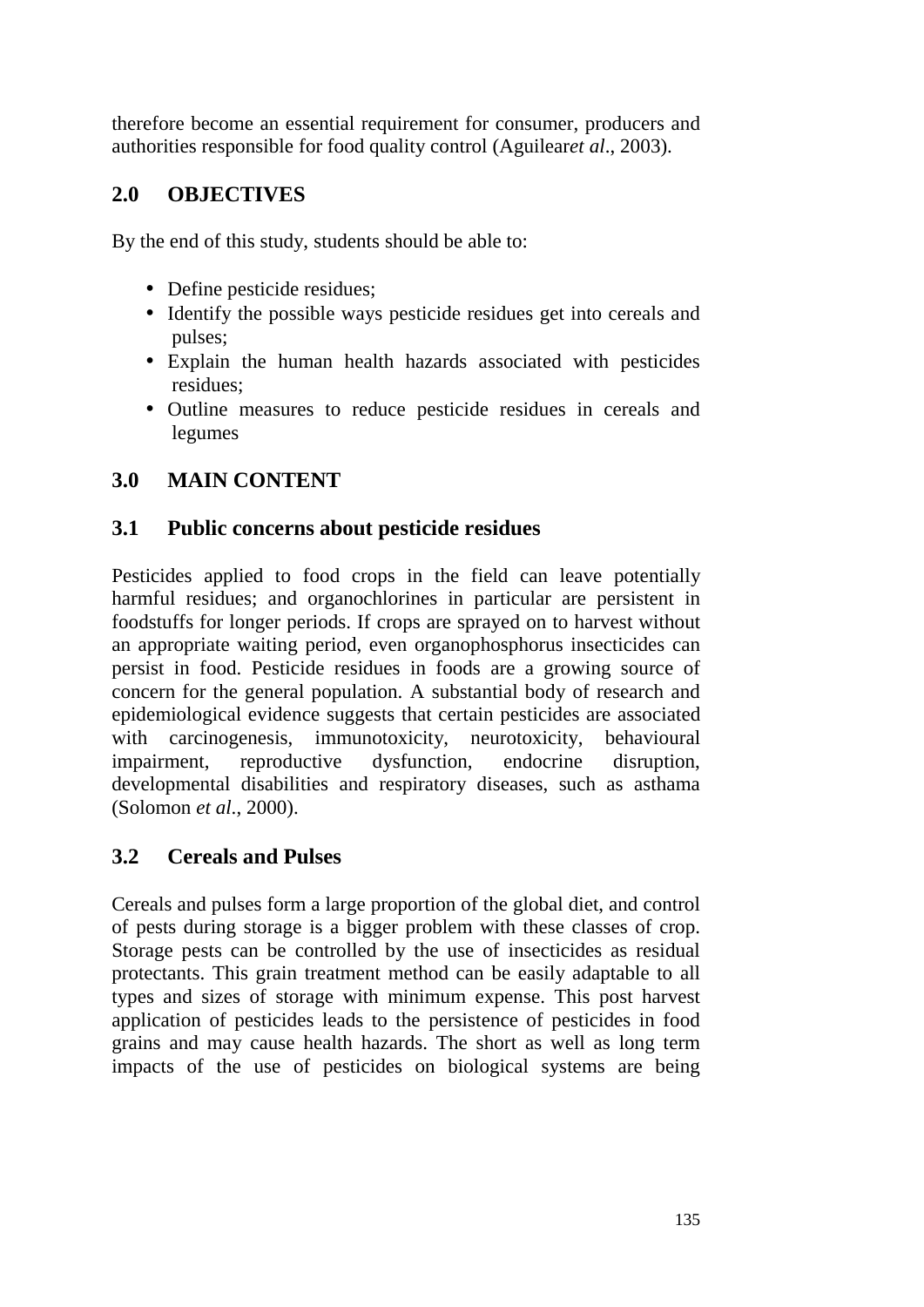evaluated continuously in an effort to minimize the hazards. A wide spread use of pesticides and their toxic residues have been reported in various environmental matrices by researchers (Singh *et a*l.,2004). The presence of pesticide residues in rice, wheat and pulses can be a significant route to human exposure and most of organochlorine pesticides have been banned because they are highly persistent insecticides, and their residues still appear as pollutants in food and environment.

### **3.2.1 Pesticide residues in cereals and pulses**

The Food and Agriculture Organization and World Health Organization have recommended residue limits for bioresmethrin, bromophos, Carbaryl, chlorpyrifos-methyl, deltamethrin, dichlorvos, etrimfos, fenitrothion, fenvalerate, malathion, methacrifos, permethrin, phenothrin, irimiphosmethyl and pyrethins used for the protection of grains (Amenze*et al*., 2014). A study in Poland revealed that out of 380 samples of the cereal grains, 34% were found to contain pesticide residues (Neme and Satheesh, 2016). According to their investigation out of the analyzed cereals, the smallest amount of plant protection products residues was in mixed cereal grains (below 10%) and Avena grains (below 15%) whereasHordeum and Triticum grains contained the highest content of pesticide residues (over 50%).

A study in Nigeria on organochlorine pesticide residues in cereal grains showed the presence of aldrin, dichloran, dieldrin, endrin, endosulfan, heptachlor epoxide, dichlorodiphenyltrichloroethane lindane, methoxychlor, and mirex. A study in Pakistan on pesticide residue of cereals showed that wheat contained the highest concentration of tested pesticides than maizeand rice and maize contained a much higher concentration of pesticides than rice. The accumulation of pesticide residues depends on the physiochemical properties of the pesticide molecules as well as food (Bajwa, and Sandhu, 2014).

## **3.3 Regulation of pesticide residues in cereals and pulses**

### **3.3.1 Setting maximum residue limits through regulations**

As part of its health risk assessment process before a pesticide is registered, Government regulatory agencies determine whether eating residues that are likely to remain in or on food at the time of harvest is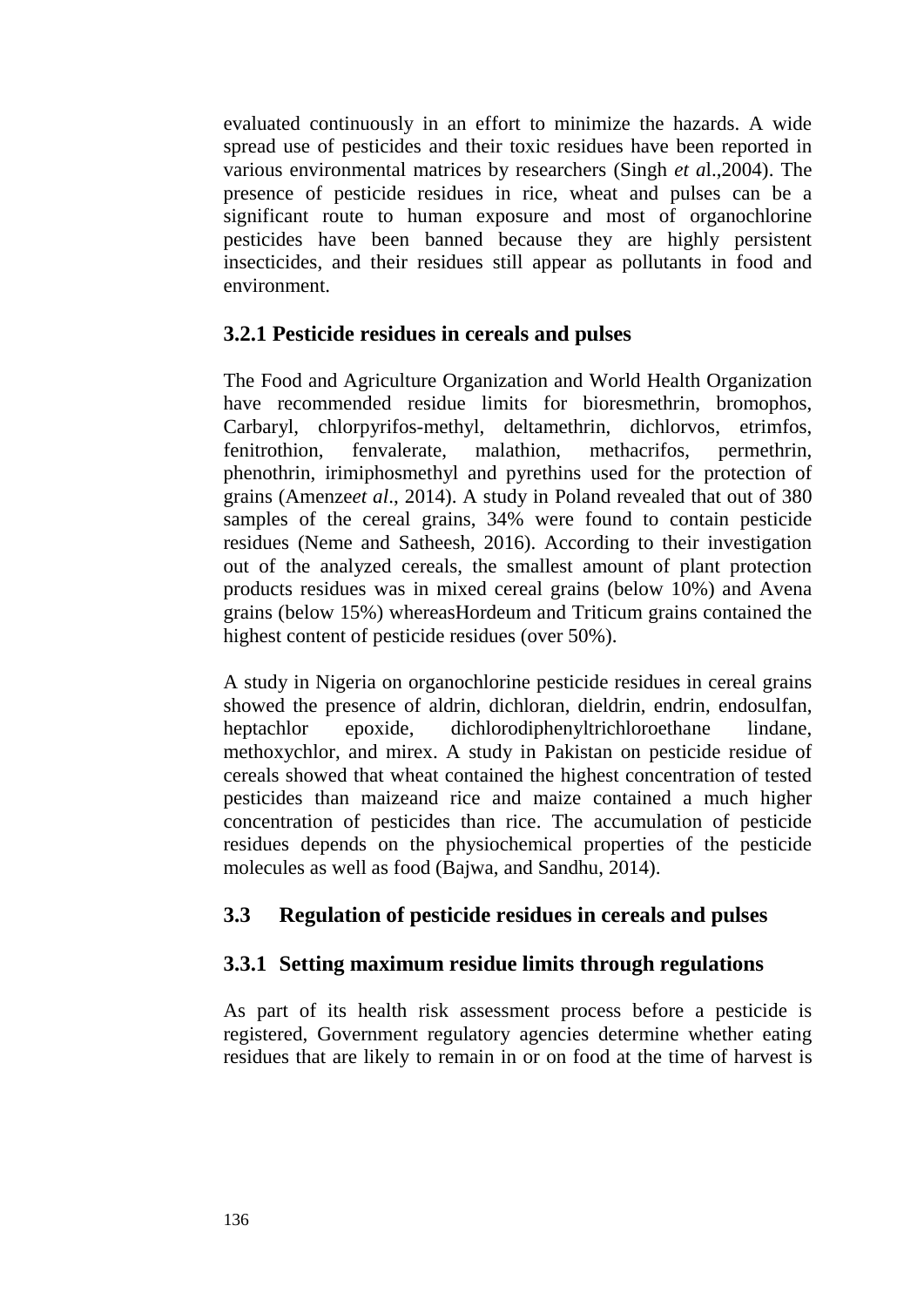acceptable and unlikely to cause a health concern to any group of people, including infants, children, and pregnant women. This maximum amount of expected residue is then legally established as a Maximum Residue Limit (MRL), following public (national and international) consultation. Maximum residue level is the highest level of a pesticide residue that is legally tolerated in or on food or feed when pesticides are applied correctly. International parties such as the European Union, Codex Alimentarius Commission, and North American Free Trade Agreement have attempted to harmonize pesticide legislation by providing maximum residue limits, but globally these limits remain variable. In Nigeria, the National Food and Drug Law Enforcement Agency (NAFDAC) sets the maximum resdue limits for pesticides in crops, foods, vegetables and fruits.

MRLs ensure that exposure to the pesticide residue presents no concerns for human health. Each MRL is set for a specific pesticide and food type combination, taking into consideration the nation's unique climate, geography, topography and water systems. MRLs apply to food types that include, but are not limited to, fruits, vegetables, meat, dairy products, grains and some processed foods. The MRLs set by the regulating body are assessed using modern scientific methodology and are consistent with those of other major Organisation for Economic Co operation and Development (OECD) countries.

MRLs are set at levels far below the amount of pesticide residue that could present a health concern. MRLs are set for all food commodities sold in open markets, whether imported or produced locally. Pesticide residues in or on imported foods are measured at the point of entry into the country to make sure that imported foods meet Government stringent MRL pesticide residue standard before they are distributed in open markets.

Under the guidance of international organizations like the OECD and the United Nations, the government participates with other countries in developing the standards and processes used worldwide for determining acceptable pesticide residue levels.

#### **3.3.2 Sustainable and integrated pest management**

Sustainable pest management happens when pest management strategies are integrated: that is, when all possible effective techniques, including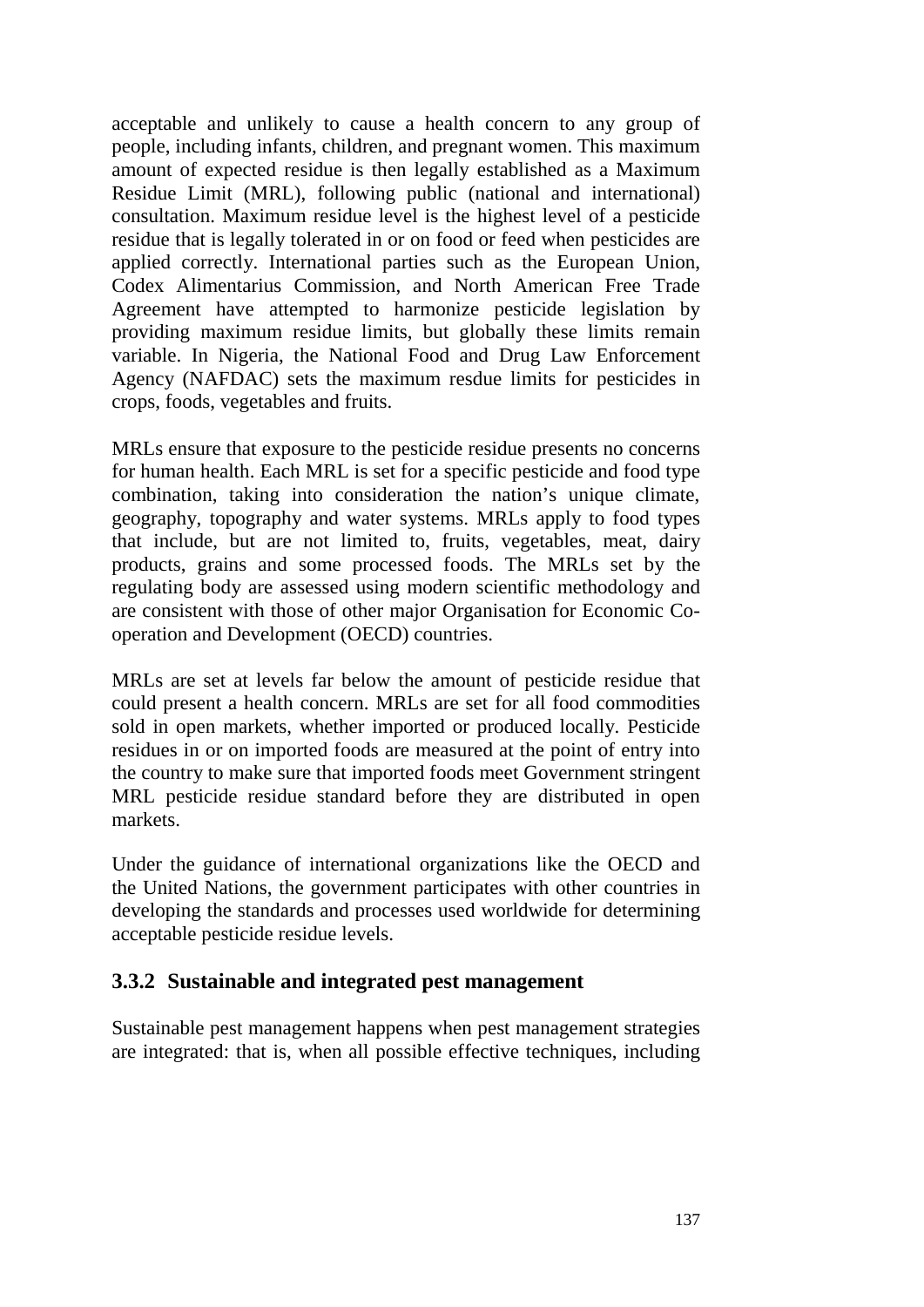both chemical and non-chemical methods, have been considered to get rid of pests economically, in an environmentally sound manner, and in a way that protects human health. Government encourages citizens , including growers, to reduce their reliance on and minimize their exposure to pesticides. Through different programs at the Pest Management Regulatory Agency, who works with partners like Farmers congres, and with Nigerian pesticide users, to achieve sustainable pest management. Government also works with the stateses and industry associations on research projects to identify and promote different methods to effectively control pests and prevent infestations, and to identify and provide access to newer, reduced risk pesticides.

### **3.4 Choice of pesticides for cereals and pulses**

The application of pesticide is widely used for grains before harvest and after harvest to protect the grains from damage or loss. Cultivation and storage of grains often require an intensive use of pesticides, which may then be found in grains and in foods prepared from them (Vela *et al*., 2007). Cereal grains are treated with degradable pesticides, including organophosphates, carbamate, synthetic pyrethroids and insect growth regulators, both in storages and prior to shipment in order to prevent insect infestation (Collin, 2006).

### **4.0 CONCLUSION**

The unit concluded that while pesticides help protect our food supply, many people are concerned about pesticides on the food they eat. Small amounts of pesticide residues may stay in or on our food after it is applied, but pesticides 'break down' over time, meaning very little residue is left by the time we eat the food.

The rate of 'break down' depends on the type of pesticide used, the application conditions, and the type of food treated. So, the amount and nature of pesticide residue can be different from one pesticide or food type to another. Government regulatory agencies are responsible for approving pesticide uses and conditions of use, and for setting Maximum Residue Limits (MRLs) for pesticides.

Food safety is a shared priority between growers, industry, statess and federal organizations. While government agencies work to enforce food regulatory laws, food producers help keep food safe by using and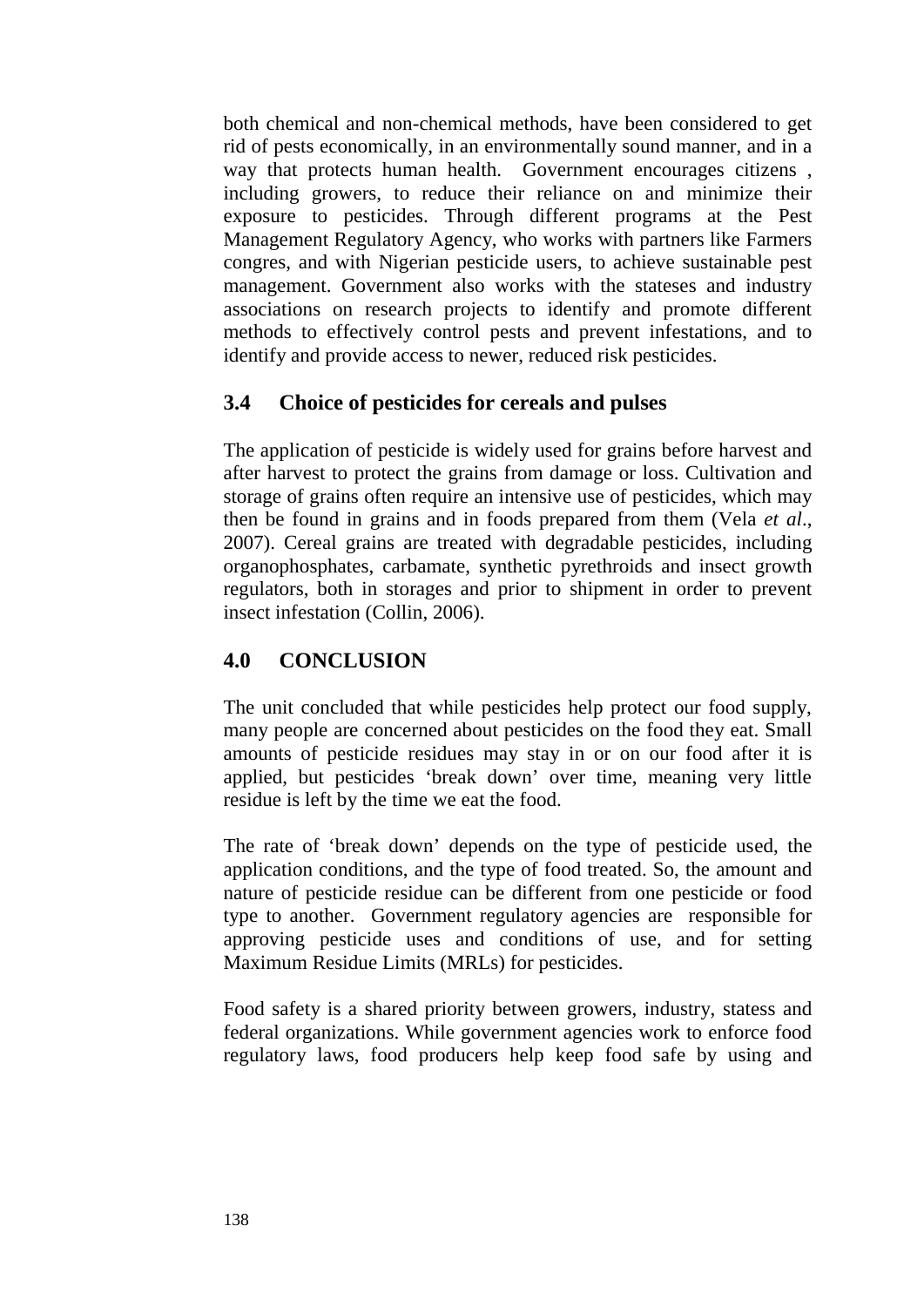improving on good agricultural and pest management practices. One key practice is to follow pesticide label directions, because they give instructions for the safe and proper use of pesticides. This helps keep residues within the limits, helping ensure a safe food supply. Government agencies should engage food producers to participate in a variety of on-farm programs to help put in place effective food safety procedures in their day-to-day operations.

### **5.0 SUMMARY**

In this unit students have leant that:

- i. pesticide residues get into cereals and pulses either through pesticide application to control pest on the field or in storage;
- ii. the extent of pesticide residues problems in grains depends on the type of pesticide applied, application environment, and the type of crop
- iii. minimum residue limit (MRL) can be achieved in cereals and pulse if the growers abide by standards set by regulatory agencies.

### **6.0 TUTOR MARKED ASSIGNMENTS**

- Define pesticide residues;
- Identify the possible ways pesticide residues get into cereals and pulses;
- Outline measures to reduce pesticide residues in cereals and legumes

## **7.0 REFERENCES AND OTHER RESOURCES**

- Aguilear A, Brotons M, Roclriguez M, Valverele A (2003). Supercritical fluid extraction of pesticides from a table-ready food composite of plant origin (Gazpacho). J. Agri. Food chain., 51: 5616- 5621.
- Amenze, J.S., Tyohemba, R.L., Ahile, U.J., *et al*. (2014)Organochlorine pesticide residues analysis of postharvest cereal grains in Nasarawa State, Nigeria. *Int J Agron Agri Res* 5(5): 59-64.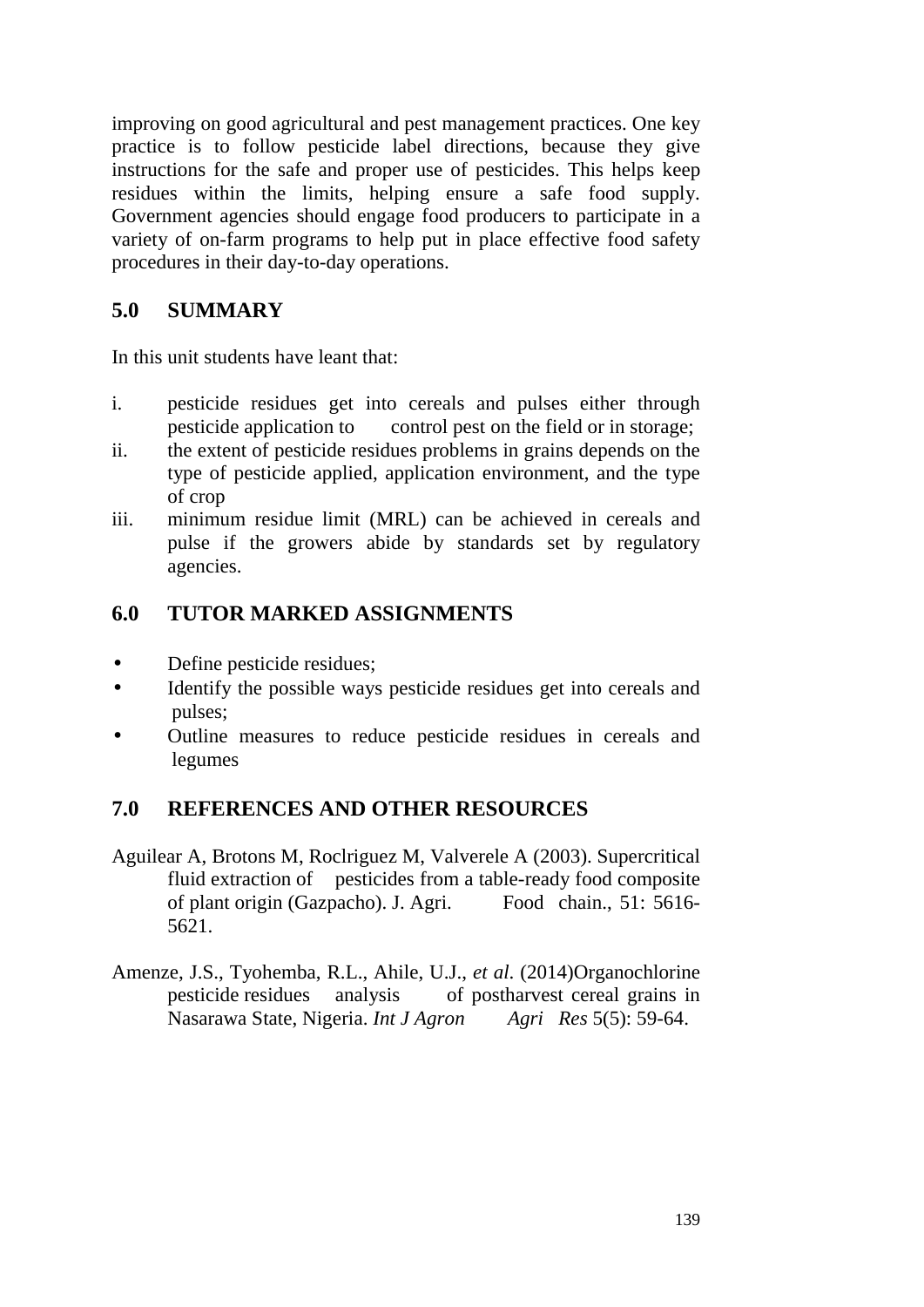- Bajwa, U., Sandhu, K.S. (2014)Effect of handling and processing on pesticide residues in food- a review . *J Food Sci Technol* 51(2): 201- 220
- Collins, D.A. (2006)A review of alternatives to organophosphorus compounds for the control of storage mites. *J Stored Prod Res* 42(4): 395-426.
- JayashreeR, and Vasudavan N (2007). Persistance and distribution of endosulfan under field condition. *Environ. Monit assess*. 131: 475-87.
- Neme, K,,Satheesh, N. (2016)Review on pesticide residue in plant food products: health impacts and mechanisms to reduce the residue levels in food. *Arch ApplSci Res* 8(3): 55-60.
- Singh SP, Kumar KS, Tanwar R.S. (2004): Dissipation and decontamination of cypermethrin and fluvalinate residues in okra. *Pestic. Res. J.*, 16: (2) 65- 67.
- Solomon G, Ogunseitan O. A, Kirsch J (2000). *Pesticides and Human Health*: A Resource for Health Care Professionals. Physicians for Social Responsibility, Los Angeles and Californians for Pesticide Reform, San Francisco. 60.
- Vela, N., Perez, G., Navarro, G. *et al*. (2007)Gas chromatographic determination of pesticide residues in malt, spent grains, wort, and beer with electron capture detection and mass spectrometry. *J AOAC Int* 90(2): 544-549.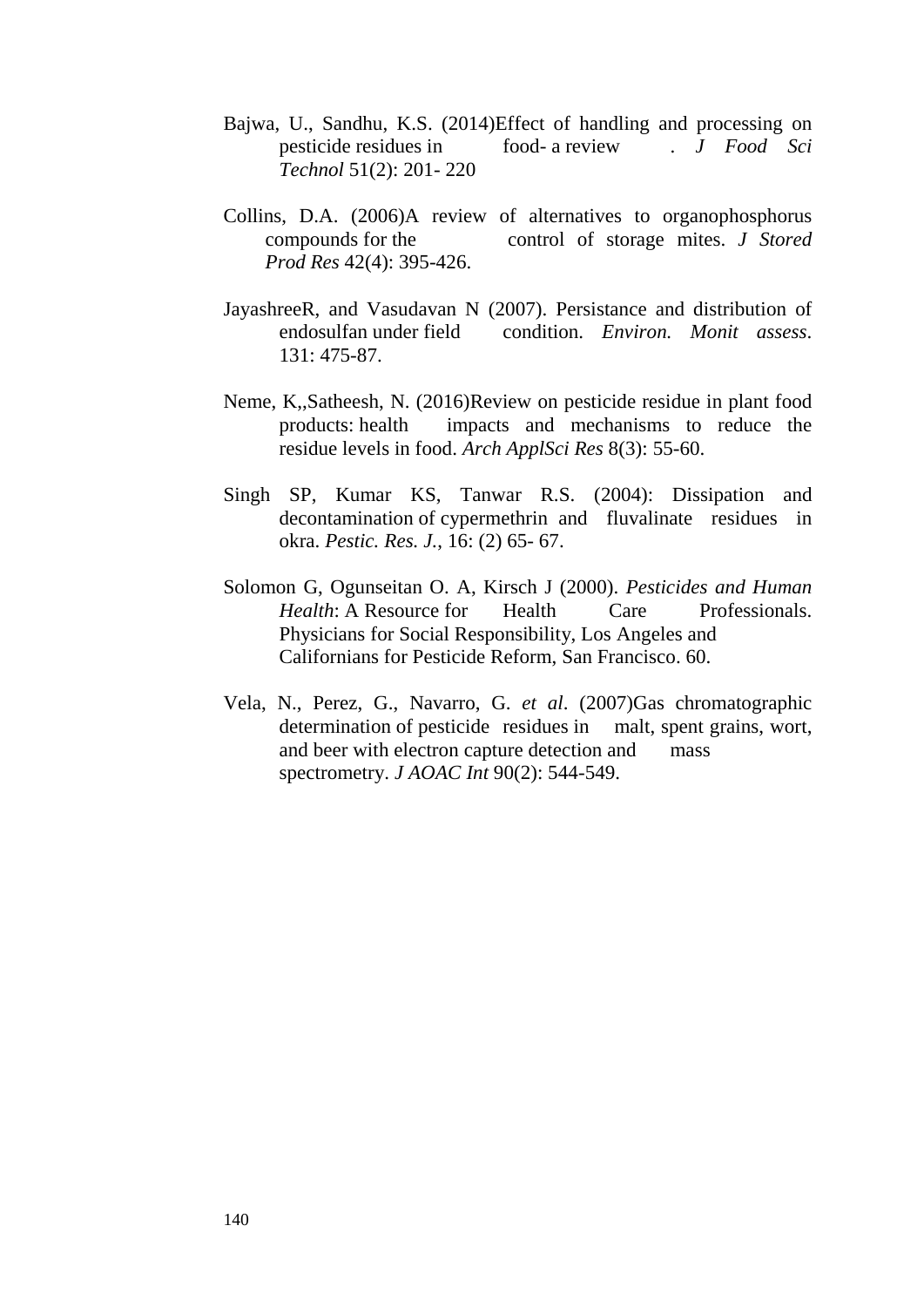# **UNIT 15 PESTICIDE RESIDUES IN THE FOOD CHAIN: PESTICIDE RESIDUES IN FRUITS AND VEGETABLES**

#### **CONTENTS**

- 1.0 Introduction
- 2.0 Objectives
- 3.0 Main Content
	- 3.1 Pesticide residues in fruits and vegetables
		- 3.1.1 Pesticide residues in vegetables
		- 3.1.2 Pesticide residues in fruits
		- 3.1.3 Pesticide residues in processed fruits and vegetables
	- 3.2 Preventive measures to reduce pesticide residues in
		- vegetables, and fruits
		- 3.2.1 Organic farming
		- 3.2.2 Washing food products
		- 3.2.3 Processing food products
		- 3.2.4 Rational use of pesticides
		- 3.2.5 Use of natural pesticides and bio-pesticides
		- 3.2.6 Implementation and amendment of pesticiderelated laws
- 4.0 Conclusion
- 5.0 Summary
- 6.0 Tutor Marked Assignments
- 7.0 References and other Resources

### **1.0 INTRODUCTION**

Pesticide residue refers to the pesticides or metabolic products of the pesticides that may remain in food grains, vegetables and fruits after they are applied to crops. Many of these chemical residues, especially derivatives of chlorinated pesticides, exhibit bioaccumulation, which could build up to harmful levels in the body as well as in the environment (Sachs *et al*., 2010). Persistent chemicals can be magnified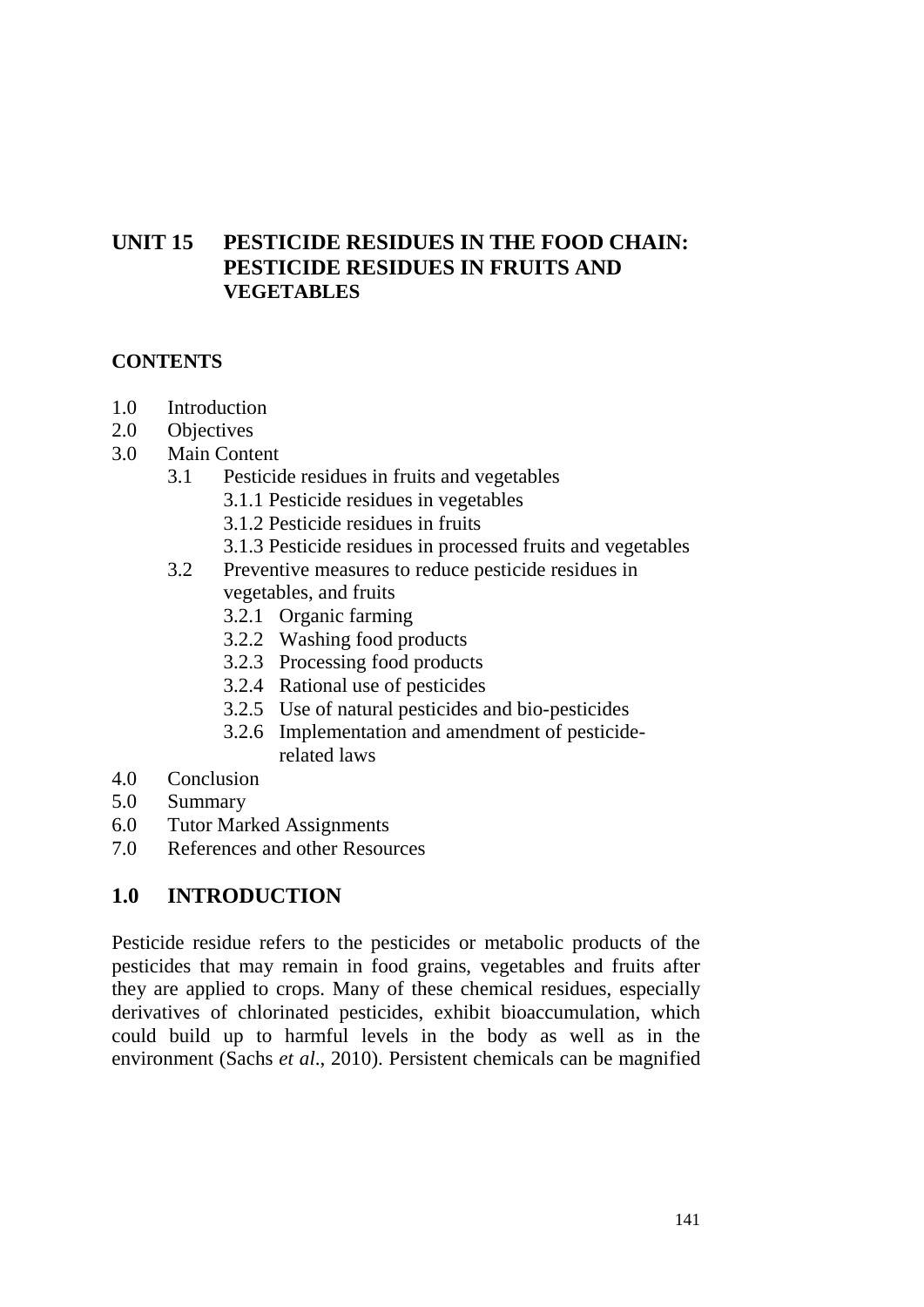through the food chain and have been detected in products ranging from meat, poultry, and fish, to vegetable oils, nuts, and various fruits and vegetables (Crinnion, 2009). Insects and pests can cause a loss in the quality and quantity of grains and their products.

# **2.0 OBJECTIVES**

By the end of this study, students should be able to:

- Make a list of the pesticides that are likely to be found in fruits and vegetables
- Identify the possible ways pesticide residues get into cereals and pulses;
- Outline measures to reduce pesticide residues in cereals and legumes

# **3.0 MAIN CONTENT**

### **3.1 Pesticide residues in fruits and vegetables**

The most consumed pesticides for vegetables and fruits include sulphur, endosulfan, mancozeb, phorate, methyl parathion, monocrotophos, cypermethrin, isoproturon, chlorpyrifos, malathion, carbendazim, butachlor, quinalphos, copper oxychloride, and dichlorvos. The use of pesticides during production often leads to the presence of pesticide residues in fruits and vegetables after harvest. Most farmers and commercial producers treat vegetables and fruit with pesticides on several occasions during growing because pesticides decrease toxins produced by food infecting organisms, increase productivity and are less labor intensive.

### **3.1.1 Pesticide residues in vegetables**

According to a study, the cucumber was the crop with the highest number of pesticide residues with the predominant presence of methomyl, metalaxyl, and imidacloprid. Methomyl is a carbamate insecticide with restricted use because of its high toxicity to humans. The other pesticide residues found in cucumber samples were boscalid, chlorpyrifos, cyprodinil, fenhexamid, imidacloprid, metalaxyl and tebuconazole (Kostik*et al*., 2014). The commodities with the highest level of pesticide residues found in China were cabbage, legumes and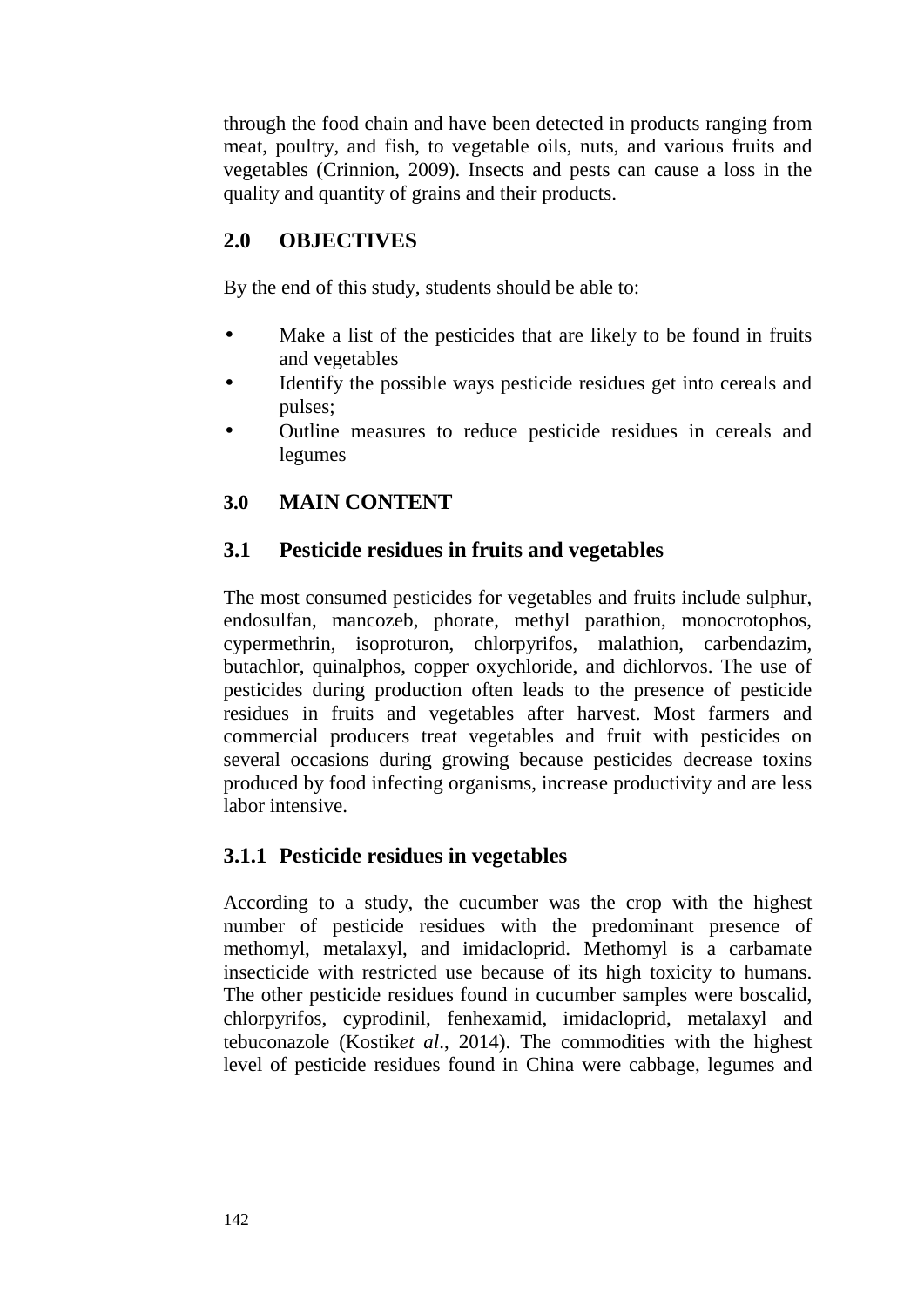leaf mustard (Chem*et al.*, 2011). High level of pesticide residues was also determined in imported bitter melon, peas, beans, eggplant, spinach and other vegetables. A study on analysis of pesticide residue concentration in vegetables revealed that the risk to consumers varies with the season and it was reported that the winter season has the highest pesticide concentration in vegetables (Bhanti, and Taneja, 2007).

#### **3.1.2 Pesticide residues in fruits**

Sudy revealed that many fruits contained more than one residue per product, up to 9 residues in grapes and tea were determined, up to 5 - 9 residues in citrus fruits like orange, mandarins, lemons, peaches, pears and up 3 - 5 residues in pomegranates, plums, cucumbers, tomatoes, strawberries. The most frequently detected pesticide residues were imazalil, thiabendazole, chlorpyrifos, maneb group, procymidone, methidathion, lambda-cyhalothrin, carbendazim, iprodione, orthophenylphenol, vinclozolin, endosulfan, pyrimethanil, fenhexamid, prochloraz, cyprodinil, boscalid. Apples, papayas, sweet peppers and strawberries were among products with the highest percentage of samples with residues above the maximum residue limit found in the Brazilian pesticide residues monitoring program. High level of pesticide residues in pears, grapes, citrus fruit, peppers, cucumbers, tomatoes, carrots were obtained in Lithuania (Petraitis*et al*., 2013). A study in Belgium revealed that pesticide residues were detected in 72% of the samples and standards were exceeded for 6% of the samples. Imported blackberries, strawberries and other berries as well as mangoes, papaya and pepinos also contained high levels of pesticide residues. The insecticide residues reported in market samples of grapes were acephate, methamidophos, chlorpyriphos, monocrotophos and quinalphos.

#### **3.1.3 Pesticide residues in processed fruits and vegetables**

A study on the levels of pesticides in soft drinks available in Indian market indicates pesticide residues 24 times higher than Bureau of Indian Standards (BIS) norms. The levels of pesticide residue in lindane exceeded the BIS standards by 140 times in some samples. Heptachlor, which was banned in India, was found in 71 per cent of the samples, at levels four times higher than BIS standards. Chlorpyrifoswas found 200 times more than the BIS standard in a sample manufactured in Thane. The average amount of pesticide residues found in all the samples was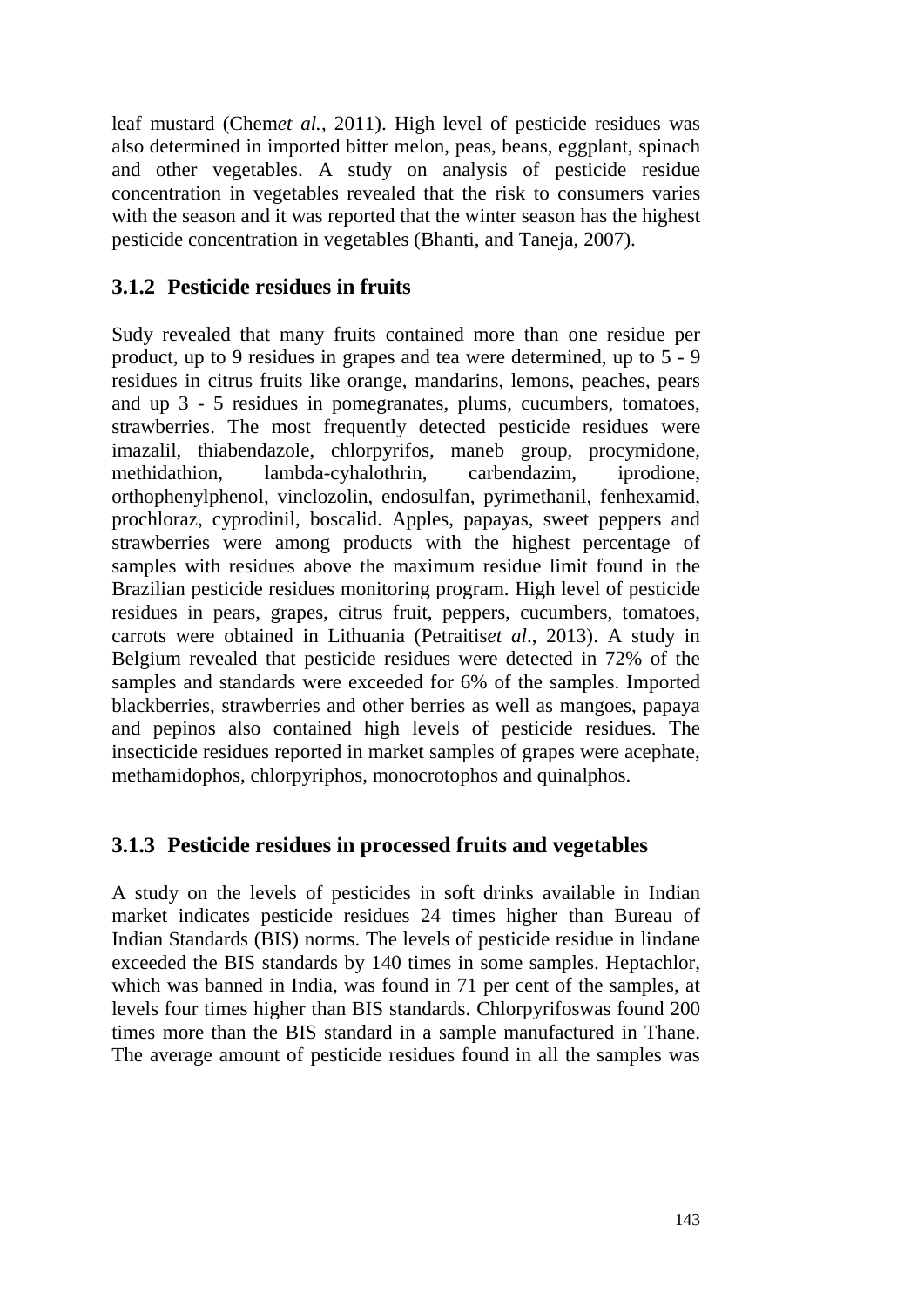24 times higher than the BIS standards for total pesticides in soft drinks (Source: The Hindu). Organochlorine pesticides, mainly isomers of hexachlorohexane, dichloro-diphenyl-trichloroethane, endosulphan, endrin, aldrin, dieldrin, and heptachlore, were identified from potable water samples collected from all over India (Agarwal *et al*., 2015). The residues of lambda-cyhalothrin in acid lime were persisted for 20 days and in juice samples maximum residues were observed for 10 days.

## **3.2 Preventive measures to reduce pesticide residues in vegetables, and fruits**

Different types of pesticides are used in different countries for different types of crops to prevent pests, insects, and weeds. Because of the expansion of worldwide trade, more foods, which are treated by pesticide are being imported into different countries. These worldwide trades increase the expansion of pesticide residues in different areas of the world and it is the issue of public health concern. There are a number of strategies, which can be used to minimize pest and disease problems and reduce pesticide residues in food grains, vegetables and fruits.

### **3.2.1 Organic farming**

One of the methods used to reduce the effect of pesticide residue in food is to eat organic foods than non-organic ones. According to standard meta-analyses the frequency of occurrence of detectable pesticide residues was four times higher in non-organic crops than organic crops (Baranski*et al.*, 2014). There is evidence that indicated organic food consumption can reduce exposure to pesticide residues in food. Organic crops, on average, have higher concentrations of antioxidants and a lower incidence of pesticide residues than the non-organic foods across regions and production seasons. It is advisable to consume foods rich in antioxidant to reduce effects of the chronic disease by suppressing oxidative activity. An increased dietary intake of antioxidant rich foods protect against chronic diseases, including cardio vascular diseases, certain cancers (e.g. prostate cancer) and neurodegenerative diseases.

### **3.2.1 Washing food products:**

The second methods reported to reduce pesticide residue in food is washing. Washing may reduce pesticide residue in food commodities.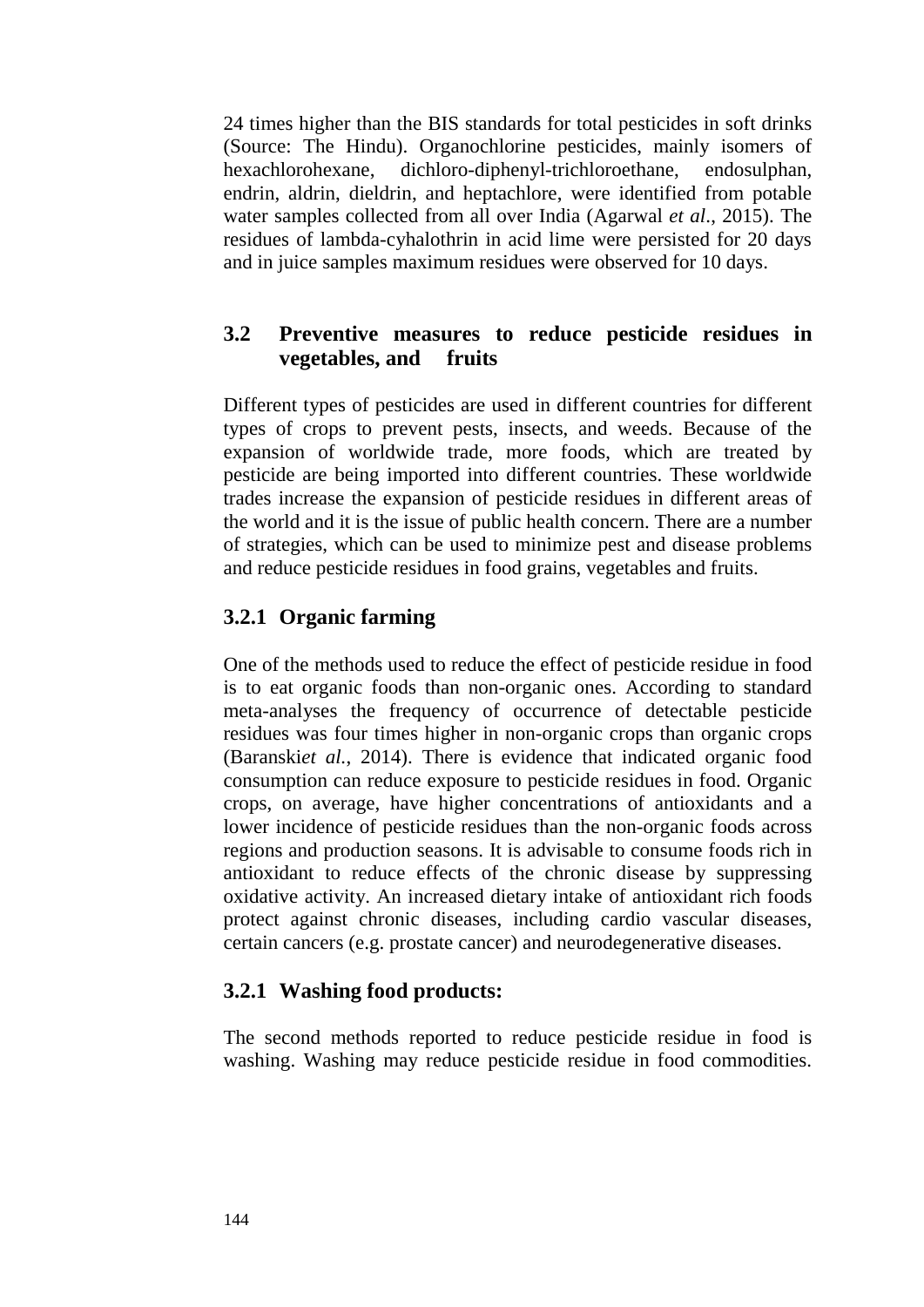Washing with water and various chemical solutions for domestic and commercial applications is necessary to decrease the pesticide residues. The efficiency of the washing treatments on pesticide removal depends on the washing solution, the chemical properties of the pesticide, the surface area, the nature of the food, the length of time the pesticide is in contact with the food, and the formulation and application method of the pesticide. Usually, the pesticide is lodged in the outer wax-like layers and then moves to the inside, making washing and removal of the pesticides less effective (Al-Taher *et al*., 2013).

## **3.2.3 Processing food products:**

An important factor leading to a reduction of any residues left on crops at harvest are processing treatments such as washing, peeling, canning or cooking that the majority of foods receive prior to consumption. Pesticide residue levels in fruit and vegetables may change due to processing, such as peeling, boiling, frying, fermentation, grinding. Cooking also reduces pesticide residues in food; boiling may remove 35 - 60% of organophosphate residues and 20 - 25% of organo chlorines. Husking and immersing of fruit and vegetables are reported to reduce pesticide residues especially organophosphates.

## **3.2.4 Rational use of pesticides:**

Rational use of pesticides involves selection of correct pesticides, dosage rates, dilutions, timing, and frequency of application, treatment intervals, and method of application, precautions, and limitations. Rational use of pesticides can be useful to reduce pesticide residues in food products. In many cases, there may not be any need of a pesticide, particularly where cultural or biological methods are effective.

### **3.2.5 Use of natural pesticides and biopesticides:**

Bio-pesticides are biodegradable so no harmful residues are produced and are eco-friendly. Bio-pesticides encompasses a broad array of microbial pesticides, biochemical's derived from micro-organisms and other natural sources that confer protection against pest damage. Some insect repellents can also be used for the prevention of pesticide residues accumulation in the food grains, vegetables and fruits (Gupta and Dikshit,, 2010). Natural pesticides such as extracts and compounds from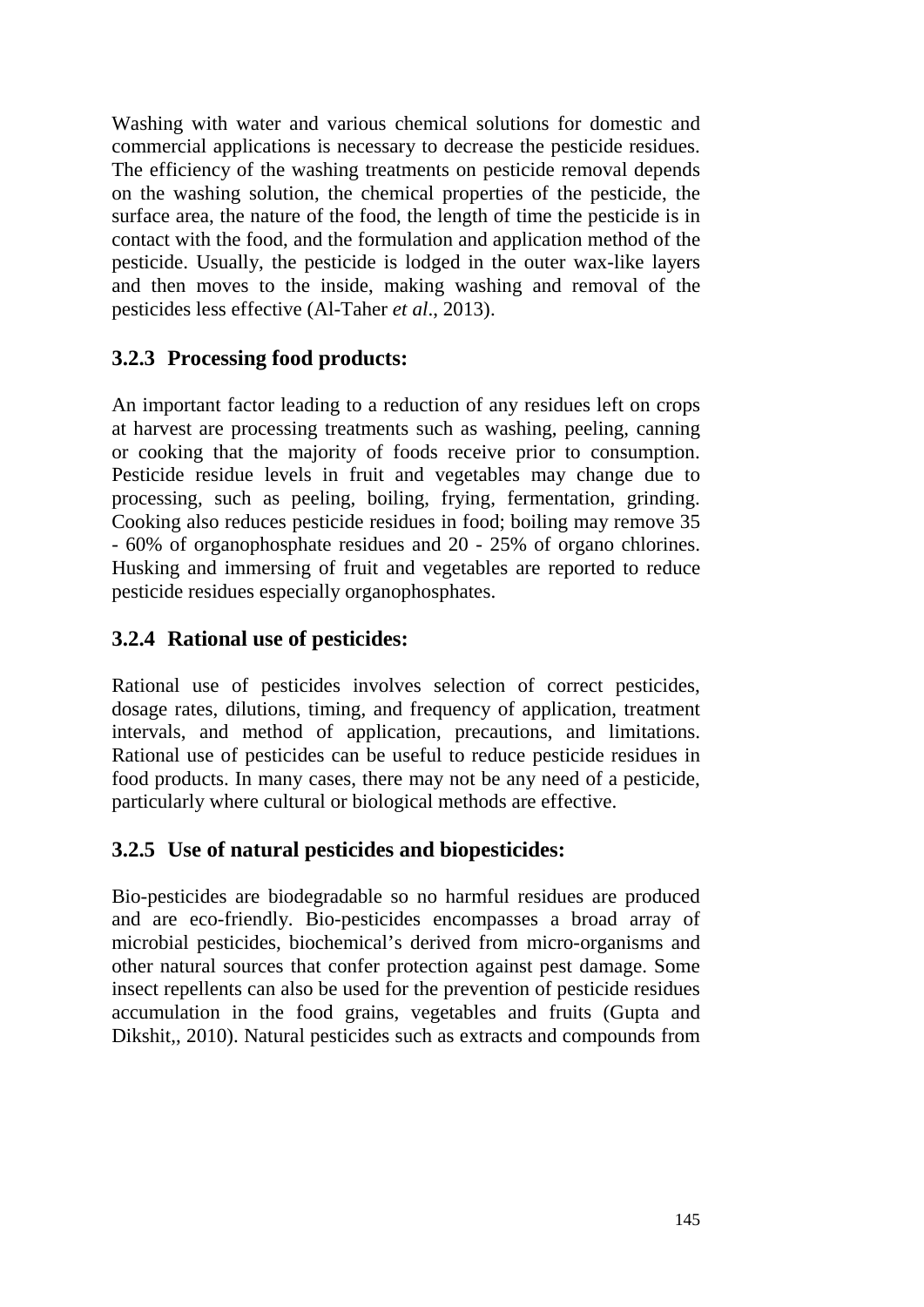neem tree are also very useful for the prevention of pesticide residues accumulation in the food products.

# **3.2.6 Implementation and amendment of pesticide-related laws:**

In India, the agriculture ministry regulates the manufacture, sale, transport, distribution, export, import and use of pesticides under the Insecticides Act, 1968. Still awaiting Parliamentary approval is the Pesticide Management Bill of 2008, which is meant to replace the Insecticides Act, 1968. The pesticide-related laws should be implemented strictly and amended so as to reduce the cases of pesticide residues in food grains.

# **4.0 CONCLUSION**

The excess consumption of pesticides contributes in the accumulation of pesticide residues in food grains and vegetables associated with variety of human health hazards, including damage to central and peripheral nervous systems, cancer, allergies and hypersensitivities, reproductive disorders, and disruption of the immune system. The impact of pesticide residues can be minimized by preventive measures such as rational use of pesticides, washing and proper processing of food products, practicing organic farming, use of natural pesticides and bio-pesticides, and strict implementation and amendment of pesticide-related laws.

# **5.0 SUMMARY**

In this unit students have leant that:

- i. pesticide residues get into fruits and vegetables either through direct pesticide application to control pest and diseases on the field;
- ii. the extent of pesticide residues problems is aggravated by the fact that many fruit and vegetables are consumed directly with little or no processing.
- iii associated pesticide residues vary from crop to crop depending on the type of pesticide sprayed to enhance their quality.
- iv. preventive measures in place to prevent health problems associated with pesticide residues in food includes organic farming, washing food products, processing food products,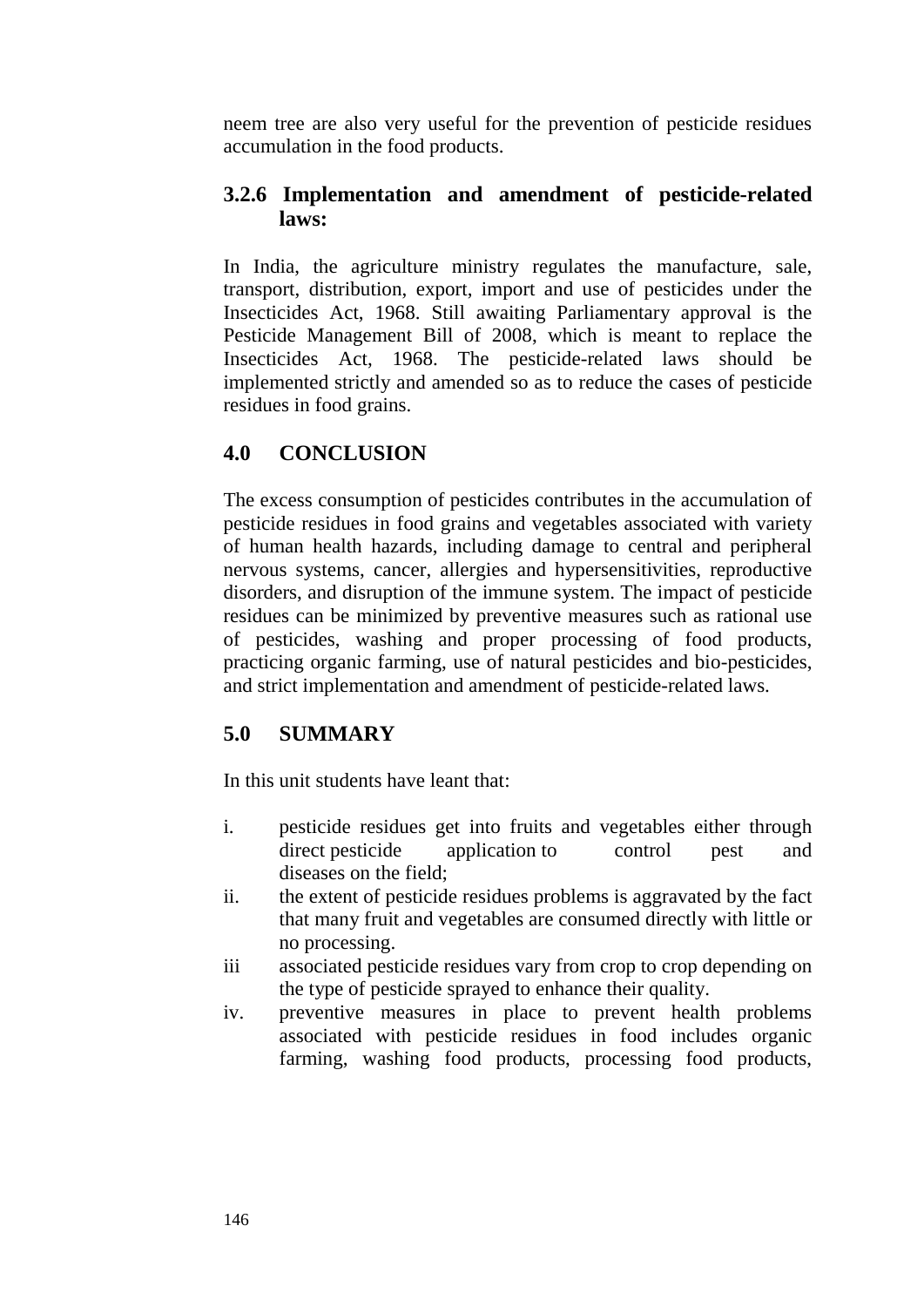rational use of pesticides, use of natural pesticides and biopesticides, etc.

### **6.0 TUTOR-MARKED ASSIGNMENTS**

- Make a list of the pesticides that are likely to be found in fruits and vegetables
- Identify the possible ways pesticide residues get into cereals and pulses;
- Outline measures to reduce pesticide residues in cereals and legumes

## **7.0 REFERENCES AND OTHER RESOURCES**

- Agarwal. A., Prajapati, R., Singh, O.P., et al. (2015) Pesticide residue in water--a challenging task in India. *Environ Monit Assess* 187(2): 54.
- Al-Taher, F., Chen, Y., Cappozzo, J. (2013) Reduction of pesticide residues in tomatoes and other produce. *J Food Prot* 76(3): 510-515.
- Baranski, M., Srednicka-Tober, D., Volakakis, N., et al. (2014) Higher antioxidant and lower cadmium concentrations and lower incidence of pesticide residues in organically grown crops: a systematic literature review and meta-analyses. *Bri J Nutr* 112(5): 794-811.
- Bhanti, M., Taneja, A. (2007) Contamination of vegetables of different seasons with organophosphorus pesticides and related health risk<br>assessment in northern India. Chemosphere 69(1): 63-68. Chemosphere 69(1): 63-68.
- Chen, C.,Qian, Y., Chen, Q., *et al*. (2011) Evaluation of pesticide residues in fruits and vegetables from Xiamen, China. *Food Control* 22(7): 1114-1120.
- Crinnion, W.J., (2009) Chlorinated pesticides: threats to health and importance of detection. *Altern Med Rev* 14(4): 347-359.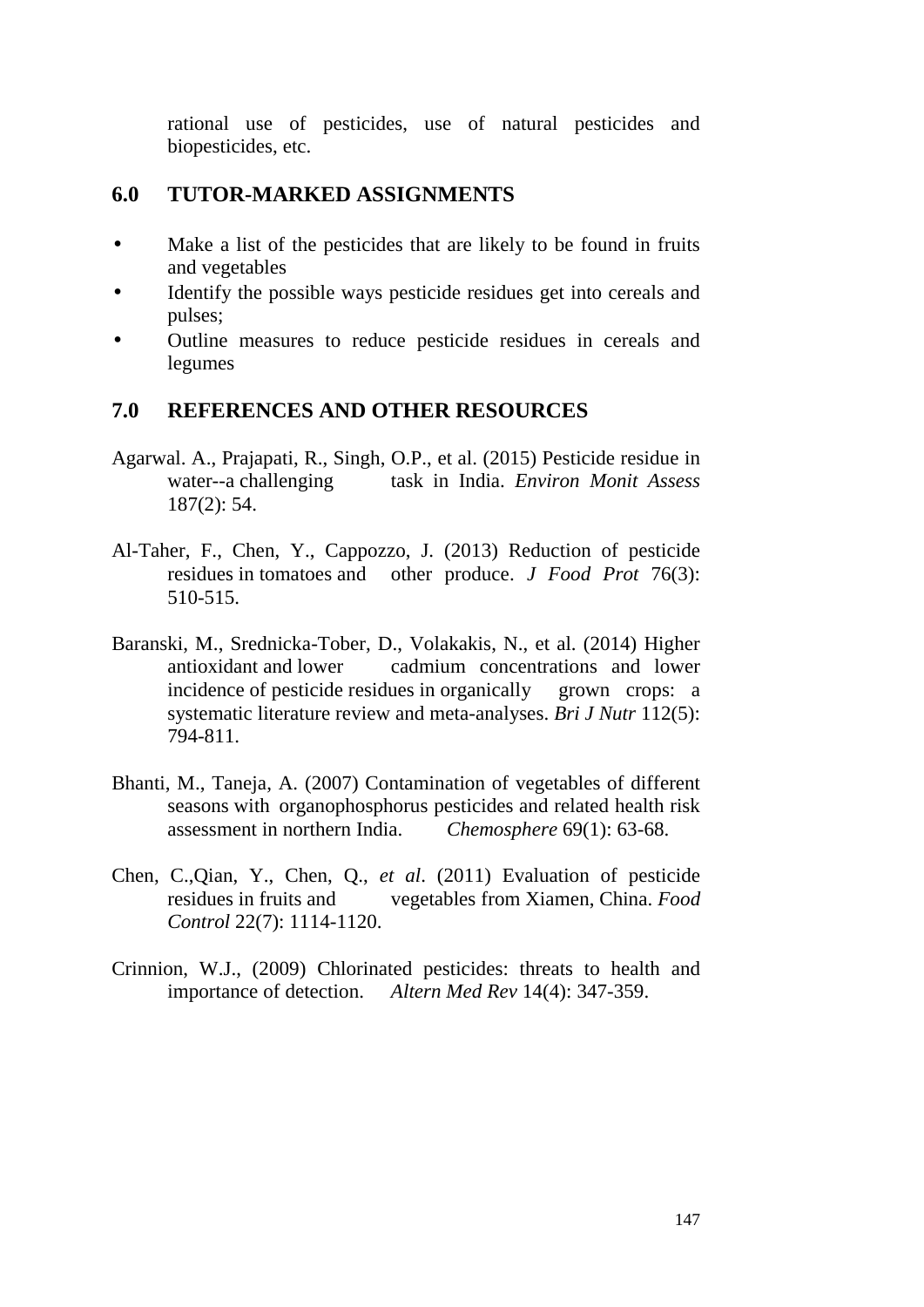- Grewal, A.S., Singla , A, Kamboj, P, Dua J, S (2017). Pesticide Residues in Food Grains, Vegetables and Fruits: A Hazard to Human Health. *J Med ChemToxicol* 2(1): 1- 7.
- Gupta, S.,Dikshit, A.K., (2010) Biopesticides: An eco-friendly approach for pest control. *J Biopest* 3(1): 186-188.
- Kostik, V., Angelovska, B., Kiroska-Petreska, E., *et al*. (2014) Determination of pesticide residues in plant-based foods from the Republic of Macedonia. *J Food Nut Sci* 2(4): 124-129.
- Petraitis, J., Jarmalait, I., Vai i nas, V., et al. (2013) A review of research studies into pesticide residues in food in Lithuania*. Zemdirbyste-Agri* 100: 205-214
- Sachs, J., Remans, R., Smukler, S., *et al*. (2010) Monitoring the world's agriculture. *Nature* 466: 558-560.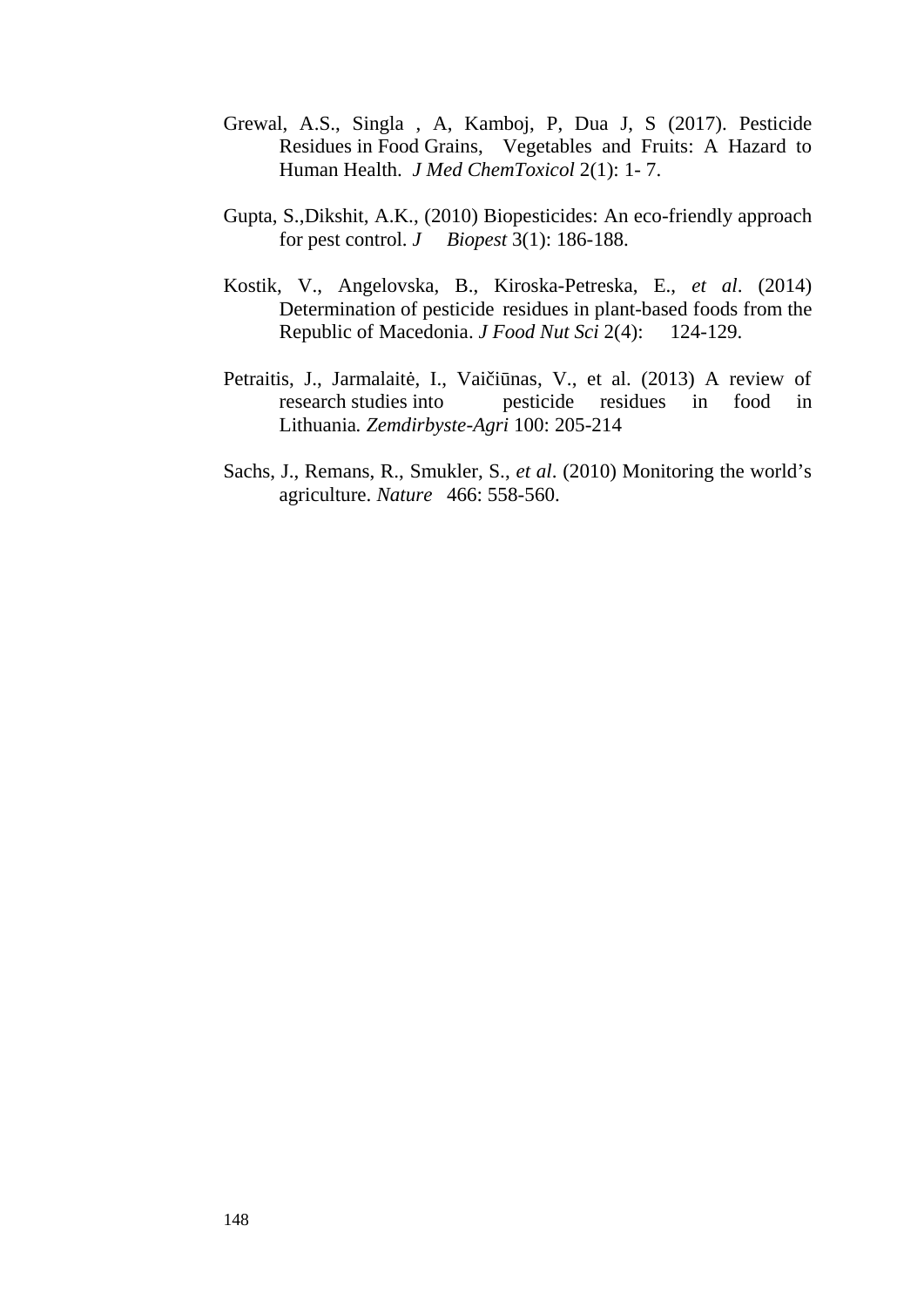## **UNIT 16 PESTICIDE RESIDUES IN THE FOOD CHAIN: PESTICIDE RESIDUES IN MEAT AND DAIRY PRODUCTS**

### **CONTENTS**

- 1.0 Introduction
- 2.0 Objectives
- 3.0 Main content
	- 3.1 Sources of pesticide residue contamination of meat and dairy products
	- 3.2 Effects of pesticide residues on livestock animals
	- 3.3 Pesticide residues in animal feeds
	- 3.4 Pesticides residues in livestock meats
	- 3.5 Pesticide residues in milk
	- 3.6 Measures to manage pesticide residues in livestock
		- 3.6.1 Epidemiology
		- 3.6.2 Technology
		- 3.6.3 Economy
- 4.0 Summary
- 5.0 Conclusion
- 6.0 Tutor Marked Assignments
	- 7.0References and other Resources

### **1.0 INTRODUCTION**

The problem of satisfying the dietary requirements of a growing world population is becoming increasingly acute. Drugs that improve the rate of weight gain, improve feed efficiency, or prevent and treat diseases in food-producing animals are critically needed to meet the challenge of providing adequate amounts of food for that population. However, the benefit of improved production from the use of animal drugs in food producing species is not without risk. The use of these vaccines has been implicated for leaving harmful residues in animal meats and other products. In addition, as discuss previously, the use of pesticides to enhance crop quality and yield is also prone to the attendant risk of leaving pesticide residues in the plant products. The plant materials when fed to animal have the tendency to in turn deposit these residues in the animal body. The concentration of the residues tend to increase as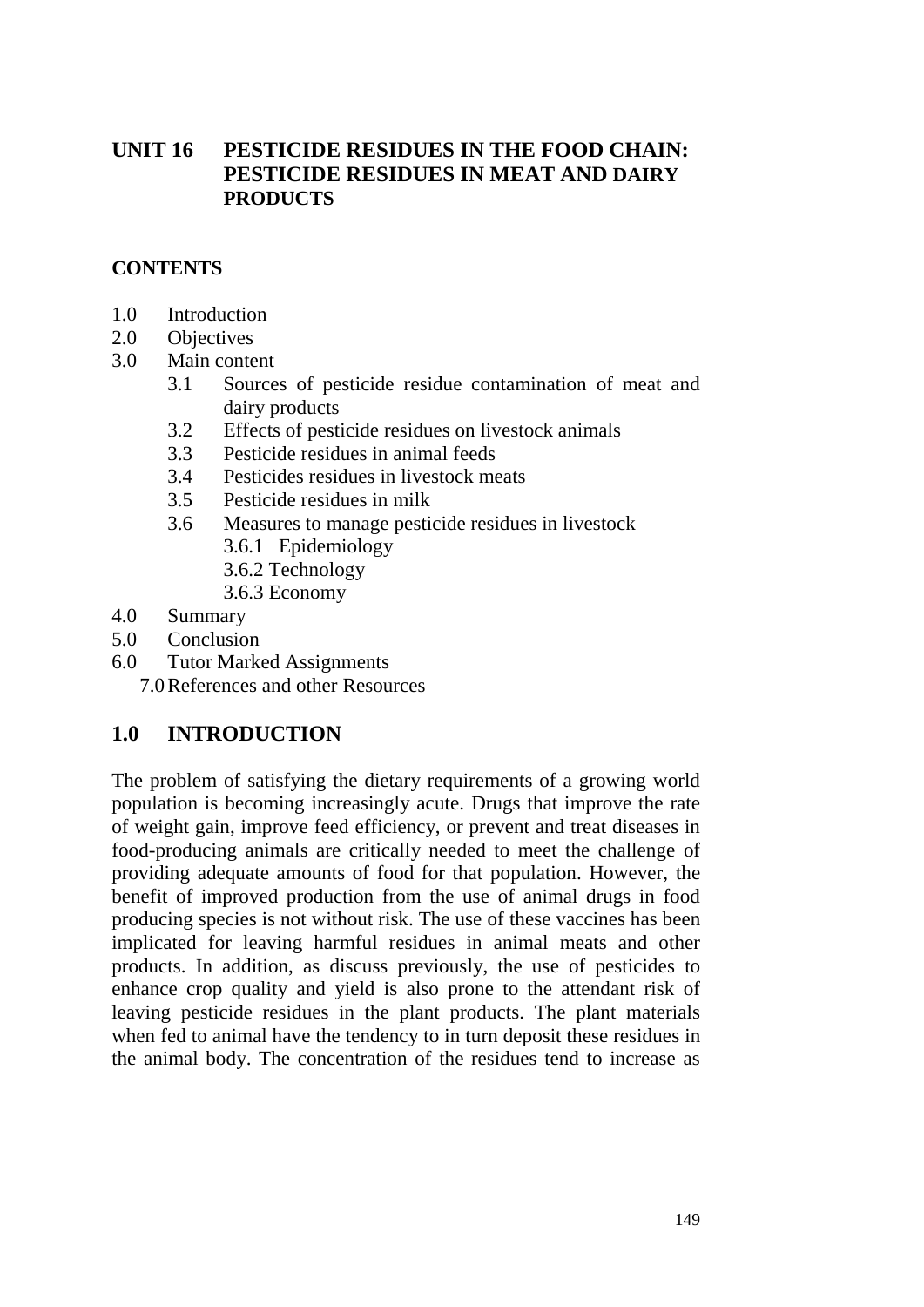they are transferred from plant materials to the animal body in a process known as biomagnification or bioamplification. It is therefore necessary to collect data on residues and their safety as a basis for establishing safe residue concentrations and withdrawal periods for food animal drugs. Moreover, it is equally important that slaughtered animals be monitored for possible unsafe residues.

## **2.0 OBJECTIVES**

By the end of this unit, students should be able to:

- 1. understand how pesticide residues enter into animal products;
- 2. explain the effects of pesticide residues on animal health; and
- 3. explain the various ways these residues can be managed to acceptable limits

### **3.0 MAIN CONTENTS**

### **3.1 Sources of pesticide residue contamination of meat and dairy products**

Animal products intended for food may become contaminated with pesticide chemicals in a number of ways.

- 1. Residues of pesticides sprayed during the early stage of growth are retain even till harvest in fodder maize.
- 2. Concentrates are important sources of pesticide residue intake by animals.
- 3. Apart from pesticides used for crop production, their indiscriminate usage during storage also play a role in the case of oil cakes, grains and milling products.
- 4. Contamination of the soil and water sources used for drinking purpose of animals also forms another source of pesticide residue in animals.
- 5. Direct contact of the animals with pesticides during control of external parasites on animals and insects and fly control in cattle yards and sheep sheds also form other source of pesticide residues in animal body.
- 6. The monitoring studies conducted at AICRP on Pesticide Residues, Hyderabad indicated the contamination of animal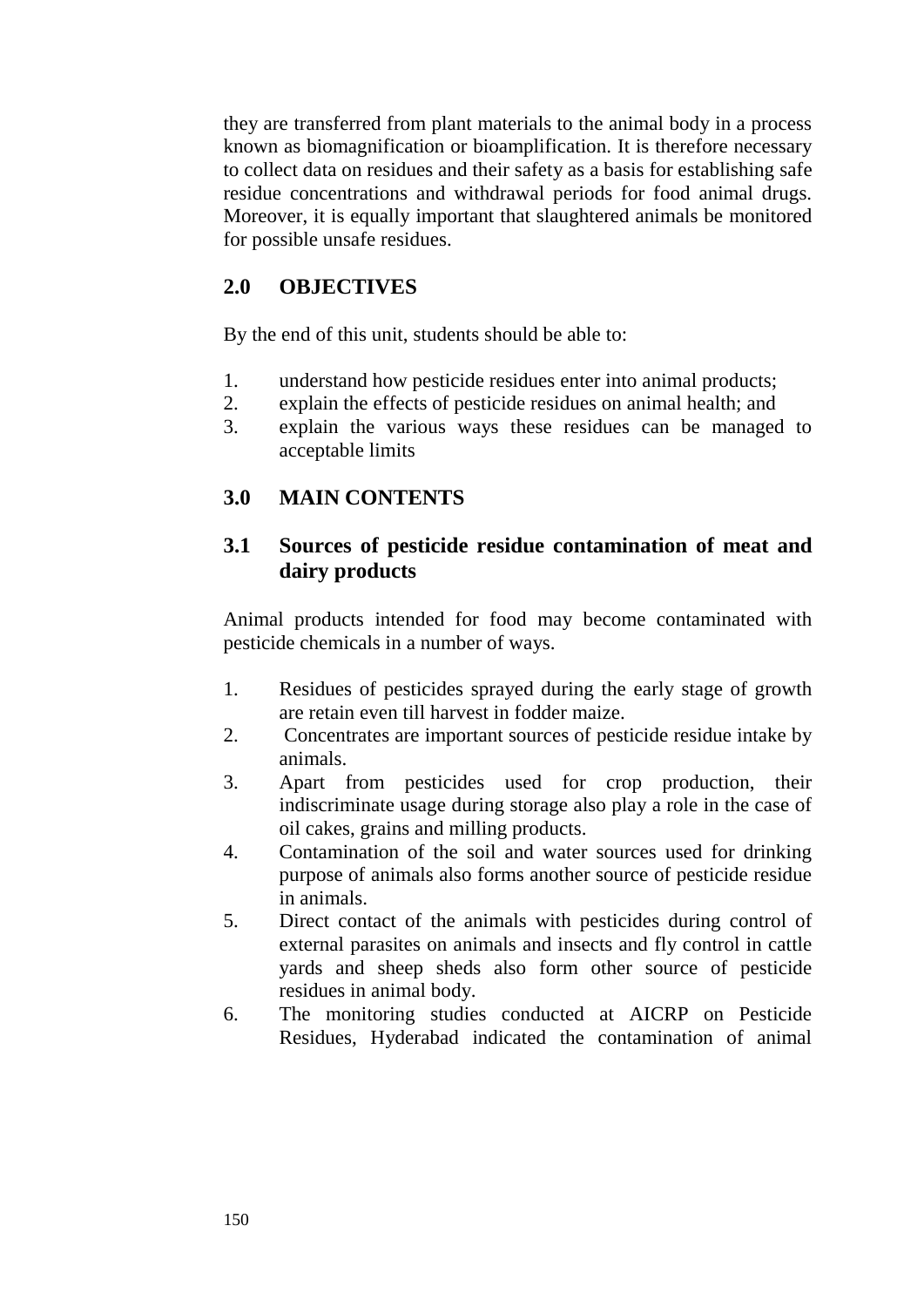products, feed and fodder samples collected from different parts of the state.

DDT and other chlorinated materials are used to control insects on such forage crops as alfalfa, clover, and grass and on peas, beans, corn, and similar crops, of which a part is used as animal feed. Some pest killers, used at recommended dosages and in accordance with good agricultural practices, leave enough residue on forage crops so that some is stored in the animal or excreted in milk if the forage is fed to livestock. Pastures or grain that have had pesticide treatments also may be a source of contamination of animal products.DDT—the common name for the commercial product dichloro-diphenyltrichloroethanehas been found in milk samples from cows stabled in barns sprayed with it, even though the cows were outside when the spraying was done. Enough DDT was picked up from feed troughs, water fountains, and other sources to cause excretion in the milk. Some other pesticides, sprayed directly on the animals, have been excreted in the milk. Some of the pesticides used in spraying and dipping cattle, sheep, goats, and swine are stored in the animals' bodies. Some materials have caused serious disturbances and even fatalities. Others have little apparent effect. Most of the pesticides used for insect control are soluble in the fat and are stored in the fatty tissues of the animal. Three to four months may be required before some of the chemicals are eliminated.

### **3.2 Effects of pesticide residues on livestock animals**

Mannivannan (2001) reported that pesticide affect the quality of dairy products by inhibiting the metabolic activities of starter bacteria. Effects on animal are determined by the chemical structure of the pesticides, its action on metabolism and fate of the chemical within the animal. Not all animals react to all pesticides in the same manner and response can be species or individual specific. The system of one animal may metabolize a pesticide to a nontoxic metabolite, whereas that of another species may not (species –specific response) and individual animals of a species also can respond differently (Individual-specific response).

### **3.3 Pesticide residues in animal feeds**

Poultry feed samples (maize grains, soyabean, groundnut cake, sunflower cake, concentrate feed mixture) were contaminated with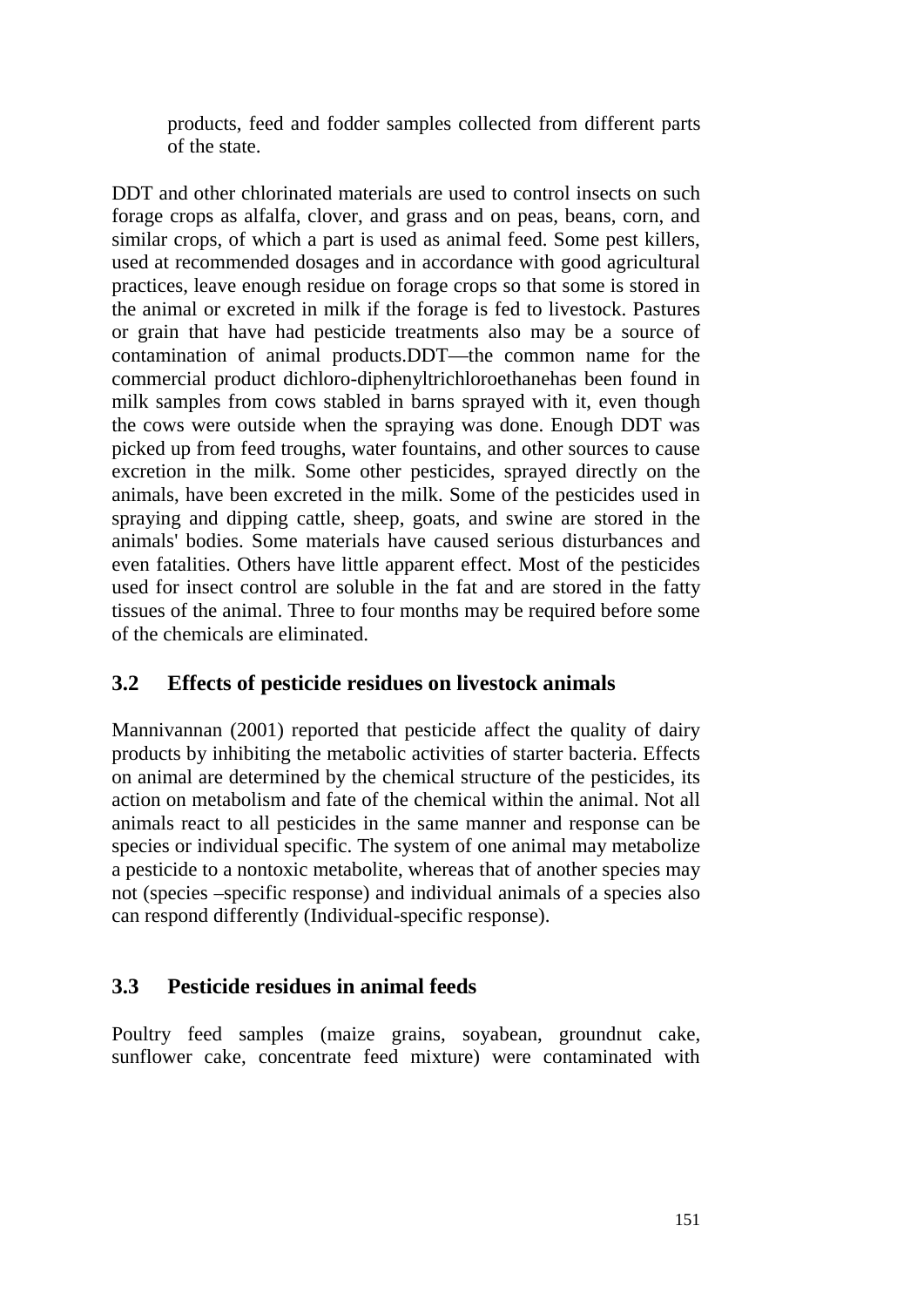HCH, DDT, Aldrin, Carbendazine and Thiram. Thiram residues were as high as (1.25mg/kg) inconcentrate feed mixture and 2.25 mg/kg in maize grain in comparison to other pesticides. Contamination with HCH, DDT, Aldrin and Endosulphan was evident in the samples of feed and fodder.

### **3.4 Pesticides residues in livestock meats**

Dressed chicken samples were found contaminated with HCH, DDT and Endosulphan and the pesticides residues are retained in the fat of the animal whether they are by direct contact or by indirect contamination of soil, water, feed and fodder. The rate of accumulation in the body and excretion depends on nature and amount of pesticide ingested and duration of exposure. Long-term oral intake of pesticides at low levels had been found to result in higher accumulation than short-term intake at higher doses.

# **3.5 Pesticide residues in milk**

Organophosphorous pesticides used to control external parasites in cattle and sheep are absorbed largely, deposited in fatty tissues, and excreted in milk. Pesticide excretion may continue upto five days following dipping and spraying. 17 and 12 mg of Lindane per kg in buffalo and cow milk were respectively recorded in India. Higher levels of DDT and the presence of aldrin and dieldrinwere also found in cow milk. Milk samples however showed decreasing trend in level of pesticide residue when compared to tissues such as kidney, liver and adipose of cattle, sheep and goat which contain noticeable levels of DDT and HCH. Surendranath*et al* (2002) reported milk samples from areas where DDT was used to eradicate mosquitoes and found to contain 25% higher levels. Ramesh and Vijayalaxhmi (2002) reported that endosulfan residues could not be detected in milk samples in areas where aerial spraying carried out 3 months prior to sample collection.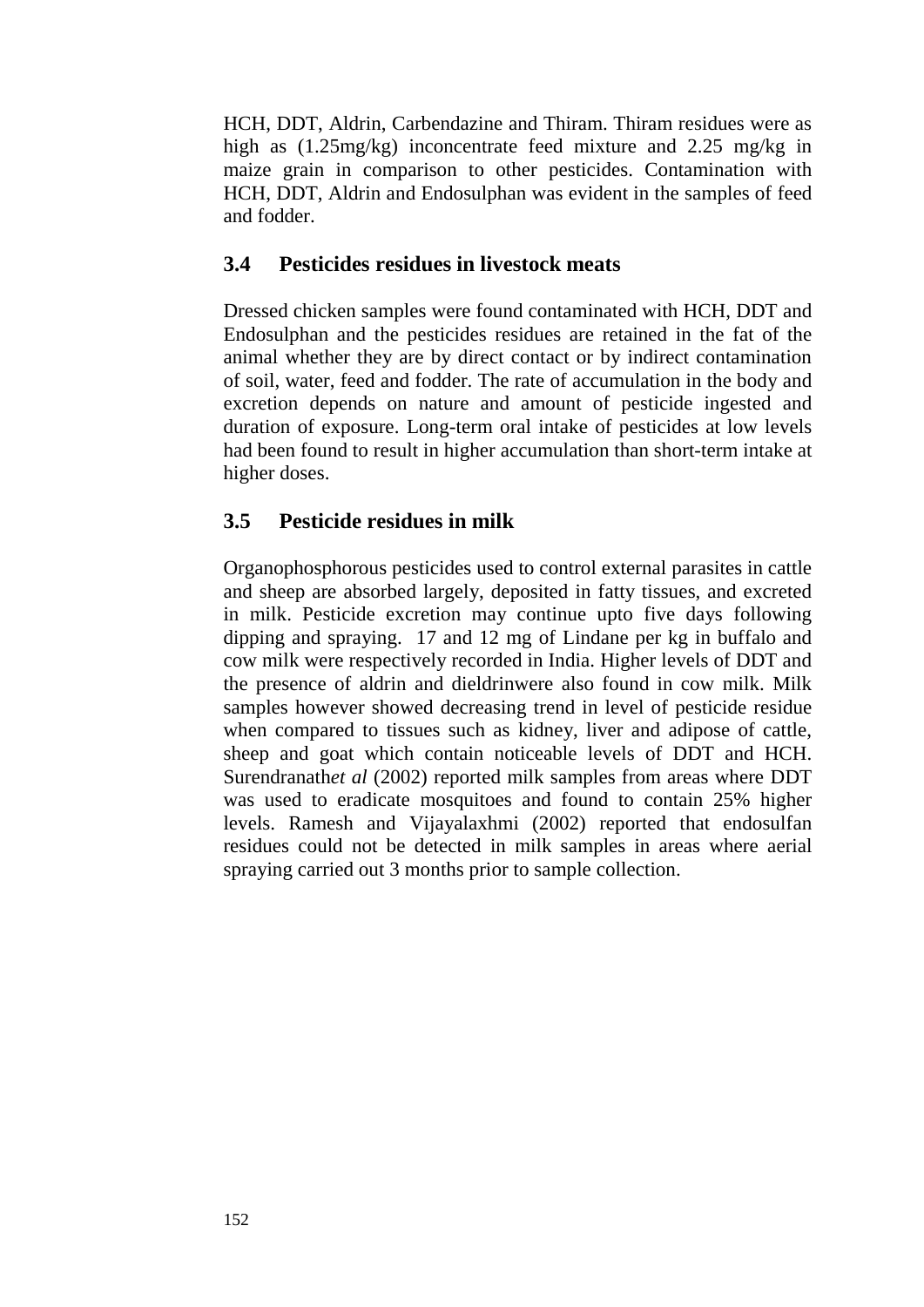## **3.6 Measures to manage pesticide residues in livestock**

# **3.6.1 Epidemiology**

### **(a)** *Origin*

The great majority of residues found in edible tissues of animals have their source at the farm of origin. Most are fairly transient residues derived from recent treatment with pesticides or drugs. Some, however, are derived from inadvertentcontamination of soil or buildings with persistent chemicals used in past years. By far the most common cause of residues is the failure to observe the proper withholding period following treatment. Occasional residues will be acquired during transport, in saleyards, in holding paddocks at abattoirs, or during processing at the abattoir. Care must be taken to avoid confusion by false positives which can arise from post-sampling contamination or from sample switching. In addition, laboratories must take care to ensure that their standards are accurate and that their calculations are correct.

### **(b)** *Distribution*

Logically, the potential for exposure is greatest and the likelihood of residues highest in those areas where farming is more intensive and where chemicals are used more freely. It can therefore be anticipated that lot-fed animals would be more vulnerable than range-fed animals, that pigs and poultry would be more vulnerable than sheep and cattle, and that dairy cattle would be more vulnerable than beef cattle. In general, it is found that animals from the tropics are more likely to haveresidues than animals from temperate regions.

### **(c)** *Animal pathology*

At ante mortem inspection any animal showing a diseased condition or showing signs of a recent disease condition should be regarded with suspicion. There is every likelihood that such animals have been recently treated. There is a particular needfor caution in emergency slaughter. In the normal course of events, there may be little evidence of recent injections but inspectors should nevertheless be watchful. In the great majority of cases there will be no visual evidence to suggest the presence of residues and laboratory analysis of appropriate samples will be the only means of their recognition.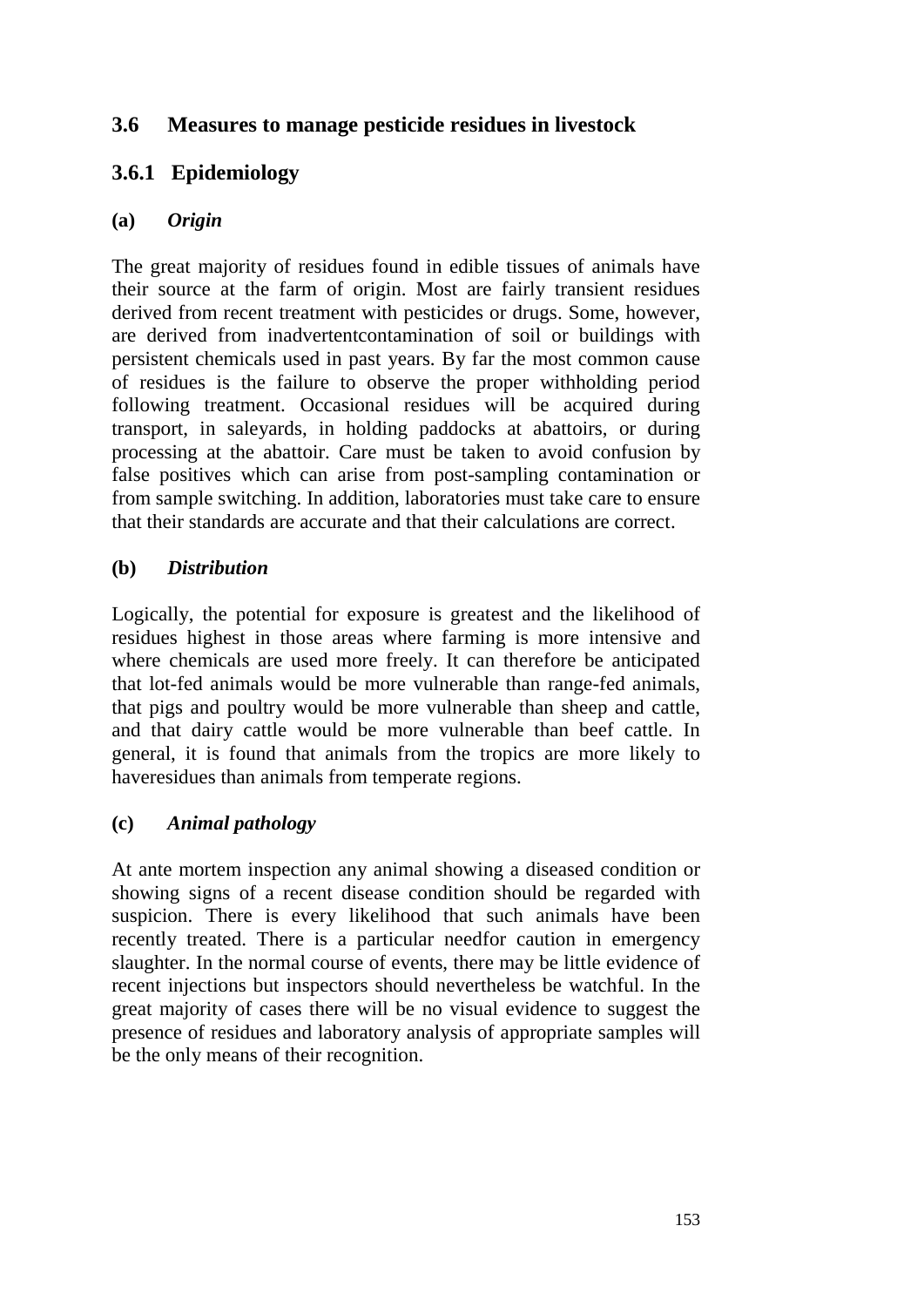## **3.6.2 Technology**

### **(a)** *Control of the environment*

The animal environment will be kept free from contamination if farmers use pesticides in strict accordance with directions on registered labels. This includes compliance with any withholding periods for grazing on treated pastures and crops.There is little that can be done to overcome contamination resulting from past use of persistent organochlorine pesticides other than to wait for the passage of a sufficient number of years. Present day evaluation procedures should ensure that contamination of the environment is minimal from this time on.

### **(b)** *Control of chemicals*

Good regulatory control of pesticides and veterinary drugs is the first line of defense against the occurrence of undesirable residues in agricultural commodities. Control procedures should be designed to ensure that each new product is suitablefor its intended purpose and that it will not give rise to unacceptable residues in food or feed if used in accordance with the directions on the registered label. There should be legislation to make it an offense to sell or offer for sale any unregistered product. In this way it can be arranged that farmers have access only to approved and properly labeled products. Any residues found in food or feed can then be taken as evidence of misuse. It does not take many inspectors to maintainsurveillance over products on shelves in retail outlets. Effective policing of use on the farm is a far more difficult matter and for this reason many authorities are not convinced of the value of legislation providing power to control use. Good regulatory control necessitates sound evaluation of data submitted by chemical manufacturers or sponsors. This evaluation can only be performed by knowledgeable persons with sound judgment. The aim should be to provide the maximum protection for consumers and operators, consistent with keeping producers supplied with the chemical tools they need to remain competitive. At the same time regulatory authorities must bring forward new products as quickly as possibleand avoid putting unnecessary obstacles in the path of manufacturers, who, after all, need some encouragement if they are to keep putting new chemicals into the developmental pipeline. The system will undoubtedly grind to a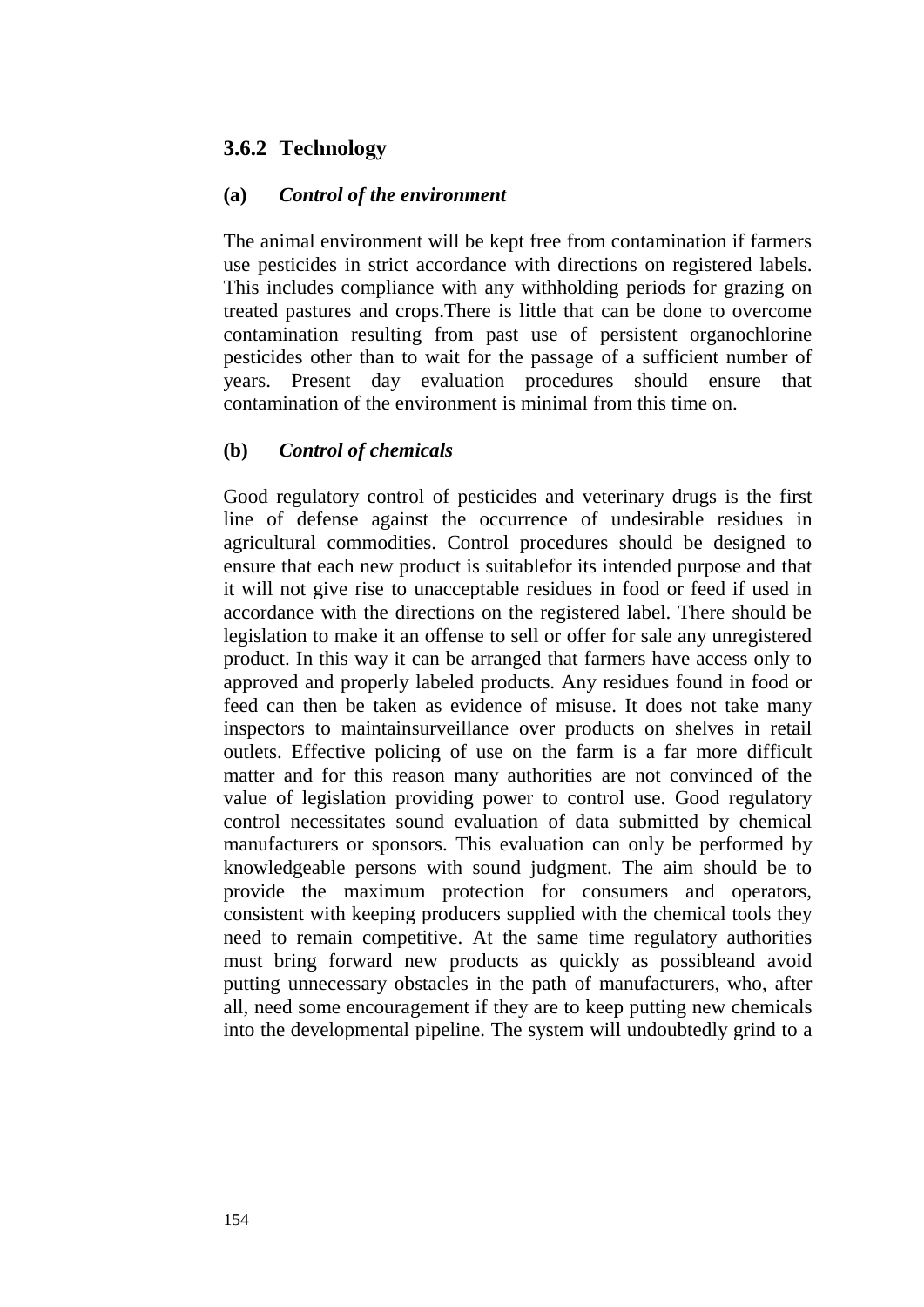halt if regulatoryauthorities ask for unreasonable safeguards and safety factors.

### **(c)** *Standards for residues*

Residues cannot be controlled legally unless legal limits are established. These are called maximum residue limits (MRLs) or tolerances. Food and drug legislation then makes it an offense to sell food in which these limits are exceeded. It has become accepted procedure that an MRL is set just high enough to cover residues which are difficult to avoid when the particular chemical is used in accordance with good agriculture practice. This approach derives from the philosophythat notwithstanding the apparent harmlessness of a residue, it is prudent to keep human consumption to the absolute minimum. This implies that in nearly all cases the MRL is merely a legal limit. Violations are not likely to be a health hazard unless flagrantly excessive. In any case, the acceptable daily intake (ADI) on which MRLs are based, is estimated as the quantity which would be without observable effect if ingested every day for the whole of a lifetime. Occasional consumption of food containing levels in excess of the MRL, or even in excess of the ADI, is therefore unlikely to be hazardous.

**(d)** The second line of defense is surveillance over the occurrence of residues in agricultural commodities. This entails submission of samples for laboratory analysis. Samples may be collected at random to provide an overall estimate ofthe occurrence of residues, or taken selectively from areas where use of the particular chemical is greatest, to provide an estimate of residue occurrence in the worst possible situation. The selective approach is often used in order to makethe best possible use of scarce analytical resources. It always seems a little pointless to search for residues in areas where there is little or no likelihood of their occurrence. Statisticians often criticize analytical programs on the grounds that insufficient numbers of samples are tested. It is noted that 300 consecutive samples must be tested and found compliant in order to be 95% confident that the true violation rate in the population does not exceed 1%. However, resources do not always permit this luxury and it is often necessary to be satisfied with less.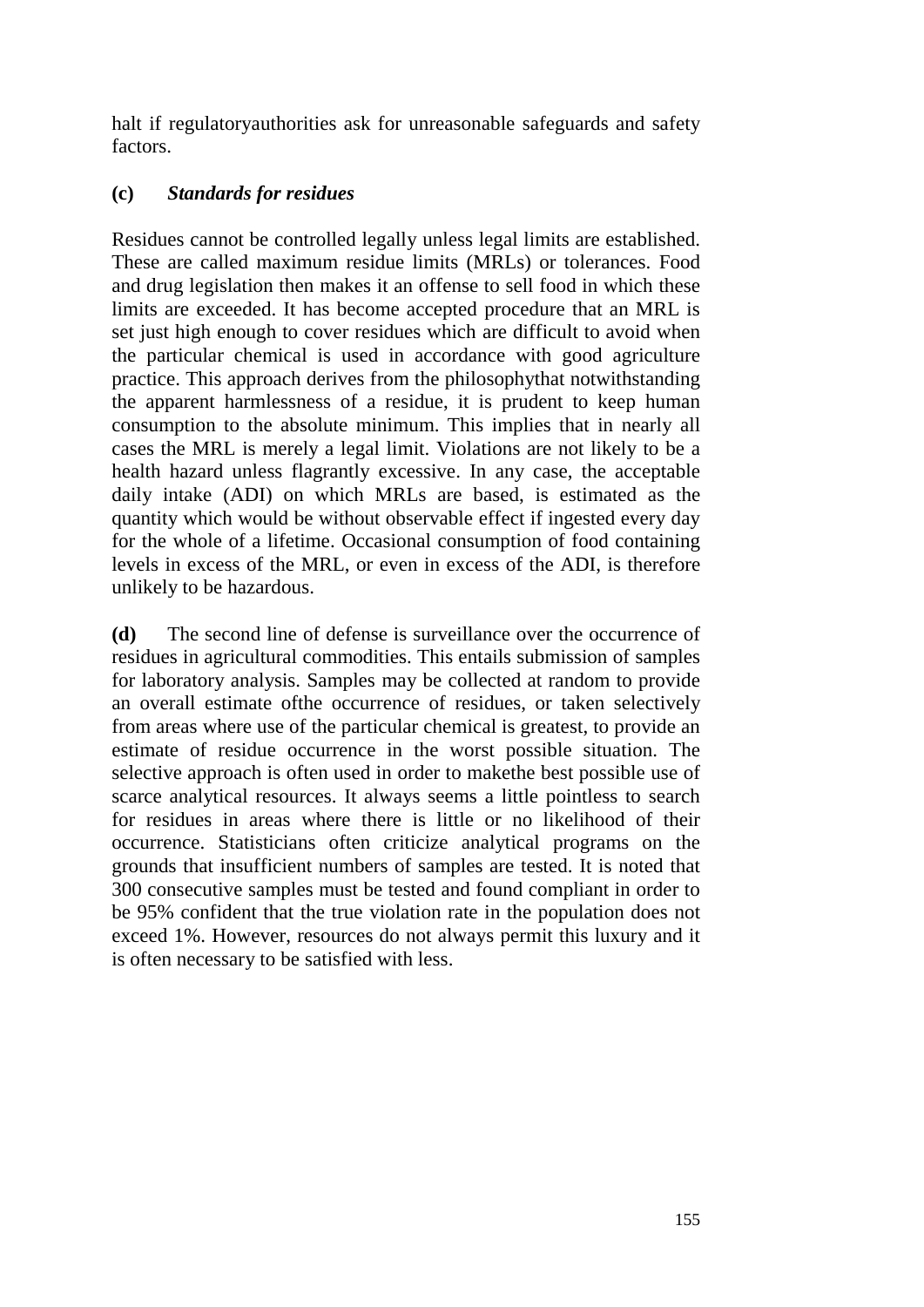### **(e)** *The corrective role*

Wherever possible, violative or near violative residues found in a residue survey should be traced back to the farm of origin where suitable corrective action can be taken to ensure there is no recurrence. Corrective action may vary from advice byextension authorities to quarantine in extreme cases. Quarantine is normally used only in the case of persistent residues. The effectiveness of traceback depends on identification of the sample. In the case of meat, it depends on animal identificationand samples are therefore best taken from the killing floor of an abattoir rather than from a retail meat outlet.

### **(f)** *Preparation of food*

Where a residue is removed during normal preparation by peeling or skinning, or if it is destroyed by cooking in a food which is normally cooked, due allowance can be made for this in evaluation of the residue hazard.

**(g)** Regulatory authorities must watch closely for changes or new trends in agricultural management and practice. Such changes can cause large alterations in the pattern of residues.

### **3.6.3 Economy**

### *Importance of technological progress*

Farmers must stay abreast of contemporary technology if their product is to be competitive on world markets.In order that a country's farmers may have access to new products suited to their unique requirements, it is necessary that the country demonstrate a standard of regulatory control which inspires confidence in their overseas trade partners. In the absence of an adequate standard of control, considerable caution must be exercised and the approval and adoption of new technology is delayed.

### **4.0 CONCLUSION**

The presence of pesticide residues in feed and animal products is in the focus at the present in the view of WTO. The residues not only affect the public health but also cause economic losses to the livestock industry.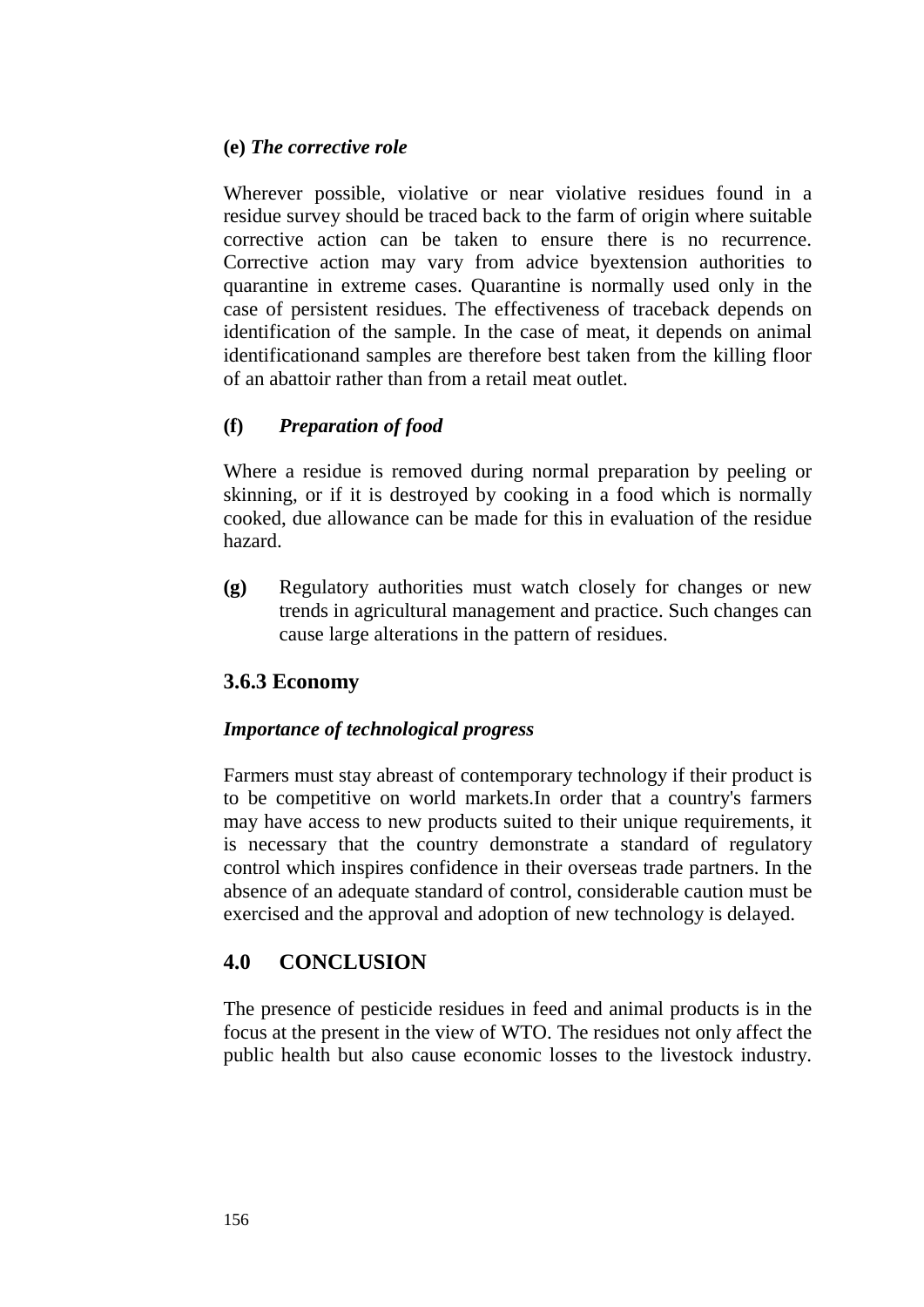These not only affect the health of livestock and human beings but also affect the quality of animal products. Pesticide residues accumulate in the animals either by direct contact with pesticide or by indirect contactwith environment. Pesticides are used in crops for pest control and they leave the residues in the feed and fodder consumed by animals. The source of contamination of feed and fodder may be by direct spraying or by drift from other crops, contamination of soil and water used for fodder production. Pesticide use regulations should therefore be emphasized and embraced in order to maintain the minimum residue limits (MRL) in all countries.

### **5.0 SUMMARY**

In this unit the students has leant:

- i. the different ways by which pesticide residues reduces the quality and economic value of livestock products;
- ii. the various was by which pesticide residues gain entry into animal products; and
- iii. the various ways residues can be managed to keep pesticide residues in the minimum residues limits.

### **6.0 TUTOR-MARKED ASSIGNMENTS**

- (iii) Explain the various ways pesticide residues can find their ways into the animals body and its products
- (iv) Discuss in general, the management of pesticide residues in animals and their products.

### **7.0 REFERENCES**

- Carter, R. H, Claborn, H. V., Woodard, G. T. and Ely, R. E (1956) *Pesticide Residues in Animal Products* Yearbook of Agriculture, 1956, 143-148
- Crawford, L.M (1985). The impact of residues on animal food products and human health. *Rev. sci. tech. Off. int. Epiz.,*4 (4), 669-685.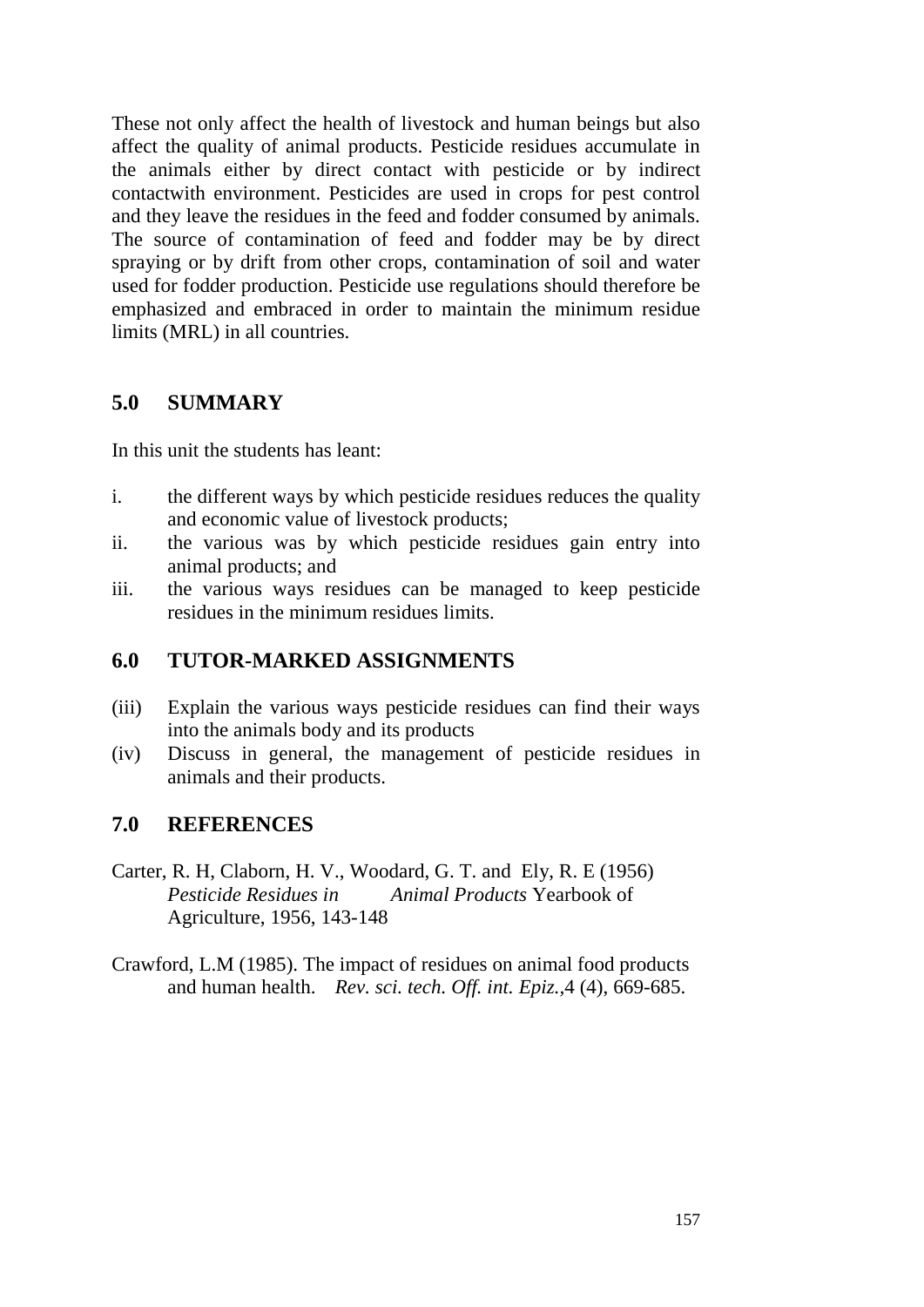- Jadhav V. Jand Waskar V. S (2011) Public Health Implications of Pesticide Residues in Meat. *Veterinary World*, Vol.4(4):178-182
- Mannivannan P, V.G. Chand Ram and Aggarwal P.K. (2001) Screening of Lindane degrading milk mould. *Indian Journal of Dairy and Biosciences* 2001; 12:80-83.
- Marek B and Kuchen A. (1991) *Organophpphates and carbamates in monograph on residues and contaminants in milk and milk products* 1991; pp 102. International DAIRY federation, Brussels, Belgium.
- Prasad K.S.N. and Chabra A. (2001) Organ chlorine Pesticide residue in animal feeds and fodder *Indian Journal of Animal Sciences*; 71:178-80.
- Ramesh A. and vijayalakhmi A (2002) Environmental exposure to residues after aerial spraying of endosulphan residues in cow milk fresh, water, soil and cashew leaf in Kashargode, Kerala, *Indian Pesticide Management Science* 58:1048-1054.
- Reddy, M.V.B., Reddy, Y.R. (2015) Pesticide residues in animal feed and effects on animals and its products with special reference to endosulfan. *Int. J. Res. Ayurveda Pharm*. 6(3):371- 374
- Sarwar, S. B., Usha M.A. and Unnikrishnan V. (2002) Organ chlorine Pesticide residues in market milk from Karnataka. *Indian Journal of Dairy and Biosciences*: 13, 98-101.
- Unnikrishnan V, Surendrananth B. Gayathri V, Sampath K.T. and Ramamurthy M.K. (1998) Organochlorine Pesticide residues in milk and milk products. *Indian Journal of Dairy and Biosciences*; 10:33-37.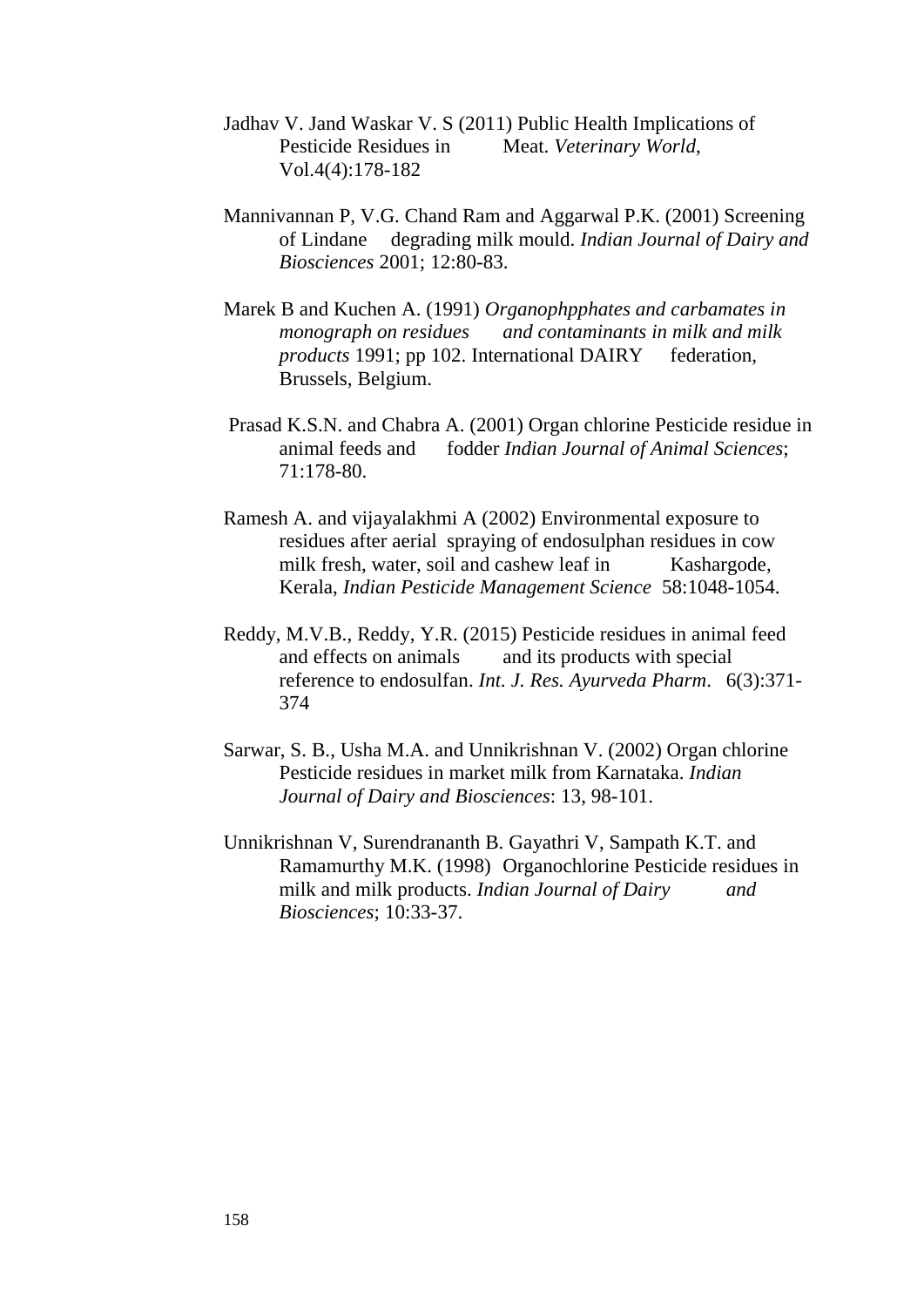# **UNIT 17 PESTICIDE RESIDUES IN THE FOOD CHAIN: PESTICIDE RESIDUES IN HUMAN BODY**

# **CONTENTS**

- 1.0 Introduction
- 2.0 Objectives
- 3.0 Main content
	- 3.1 Routes of exposure to pesticides
	- 3.2 The Dose-Response Relationship
	- 3.3 Dose Terms.
	- 3.4 Human health risk assessment of pesticide as representative xenobiotic
	- 3.5 General considerations in health risk assessment of pesticides
	- 3.6 Toxic effects of pesticide residues on human health
		- 3.6.1 Neuronal damage due to cholinergic neuronal excitotoxicity and dysfunction:
		- 3.6.2 Long-term neuropsychiatric and neurological disorders:
		- 3.6.3 Persistent memory and cognitive deficits:
		- 3.6.4 Psychomotor performance deficits and somatic complaints:
		- 3.6.5 Oxidative stress
		- 3.6.6 Development of cancer
		- 3.6.7 Reproductive disorders
	- 3.7 Pesticide metabolism in the human body

3.7.1 Cytochrome P450 (CYPs) – the human xenobiotic metabolizing enzymes

- 4.0 Conclusion
- 5.0 Summary
- 6.0 Tutor Marked Assignments
- 7.0 References and other Resources

# **1.0 INTRODUCTION**

Pesticides are widely used in agriculture mainly to increase crop yields to cater for the huge supply of food products for increasing world population as well as to protect crops from pests and control insect borne diseases. Increased use of pesticides results in contamination of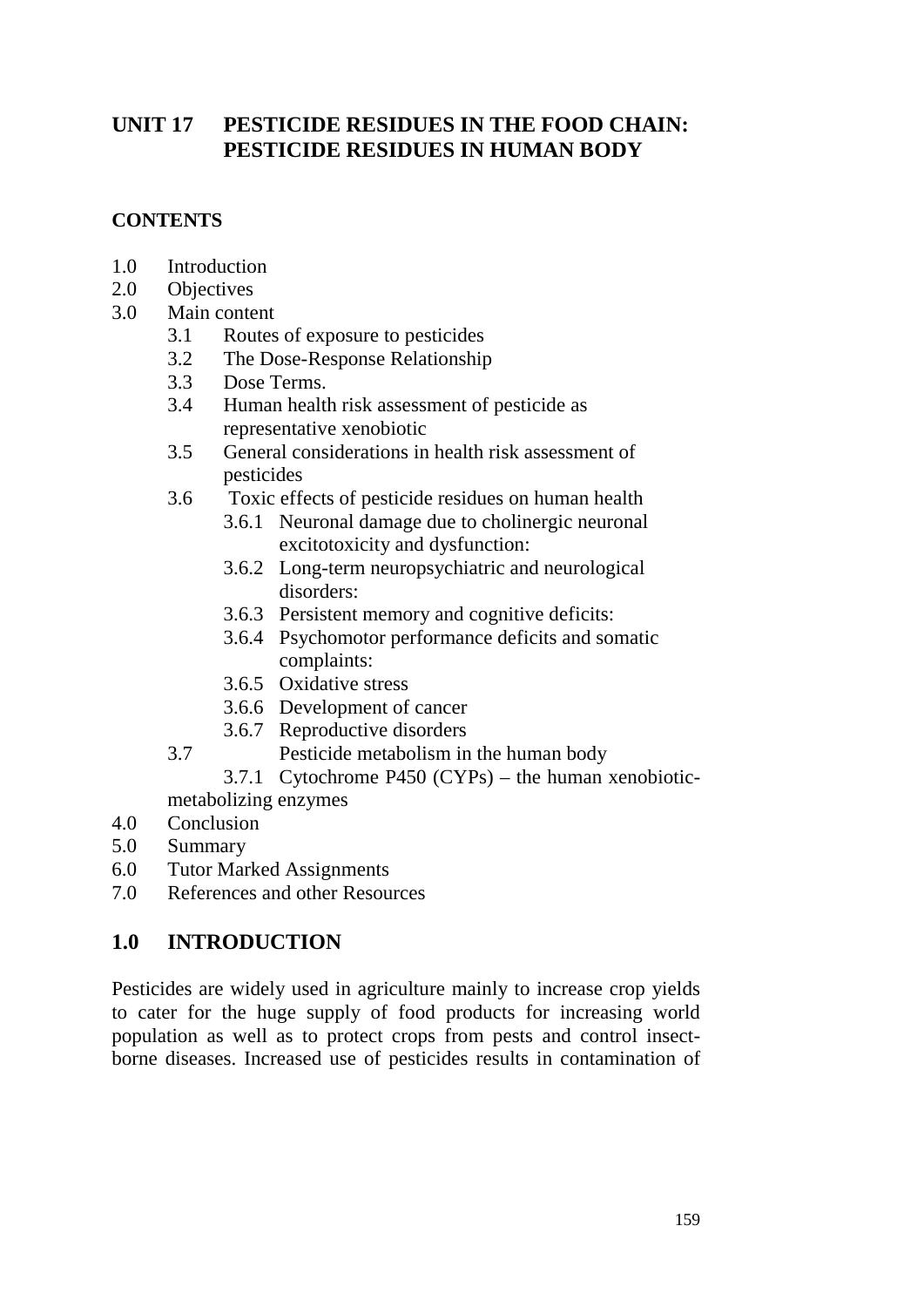the environment and the excess accumulation of pesticide residues in food products, which has always been a matter of serious concern. Pesticide residues in food and crops are directly related to the irrational application of pesticides to the growing crops. Accumulated pesticide residues in food products have been associated with a broad variety of human health hazards, ranging from short-term effects to longterm toxic effects.

## **2.0 OBJECTIVES**

By the end of this unit, students should be able to:

- 1. Understand the various routes of entry of pesticide into the human body;
- 2. understand the harm pesticide residues do to the human body and health; and
- 3. understand the fate of pesticide in the human body.

# **3.0 MAIN CONTENTS**

### **3.1 Routes of exposure to pesticides**

There are four routes by which a substance can enter the body: inhalation, skin (or eye) absorption, ingestion, and injection.

• **Inhalation**: For most chemicals in the form of vapors, gases, mists, or particulates, inhalation is the major route of entry. Once inhaled, chemicals are either exhaled or deposited in the respiratory tract. If deposited, damage can occur through direct contact with tissue or the chemical may diffuse into the blood through the lung-blood interface. Upon contact with tissue in the upper respiratory tract or lungs, chemicals may cause health effects ranging from simple irritation to severe tissue destruction. Substances absorbed into the blood are circulated and distributed to organs that have an affinity for that particular chemical. Health effects can then occur in the organs, which are sensitive to the toxicant.

• **Skin (or eye) absorption**: Skin (dermal) contact can cause effects that are relatively innocuous such as redness or mild dermatitis; more severe effects include destruction of skin tissue or other debilitating conditions.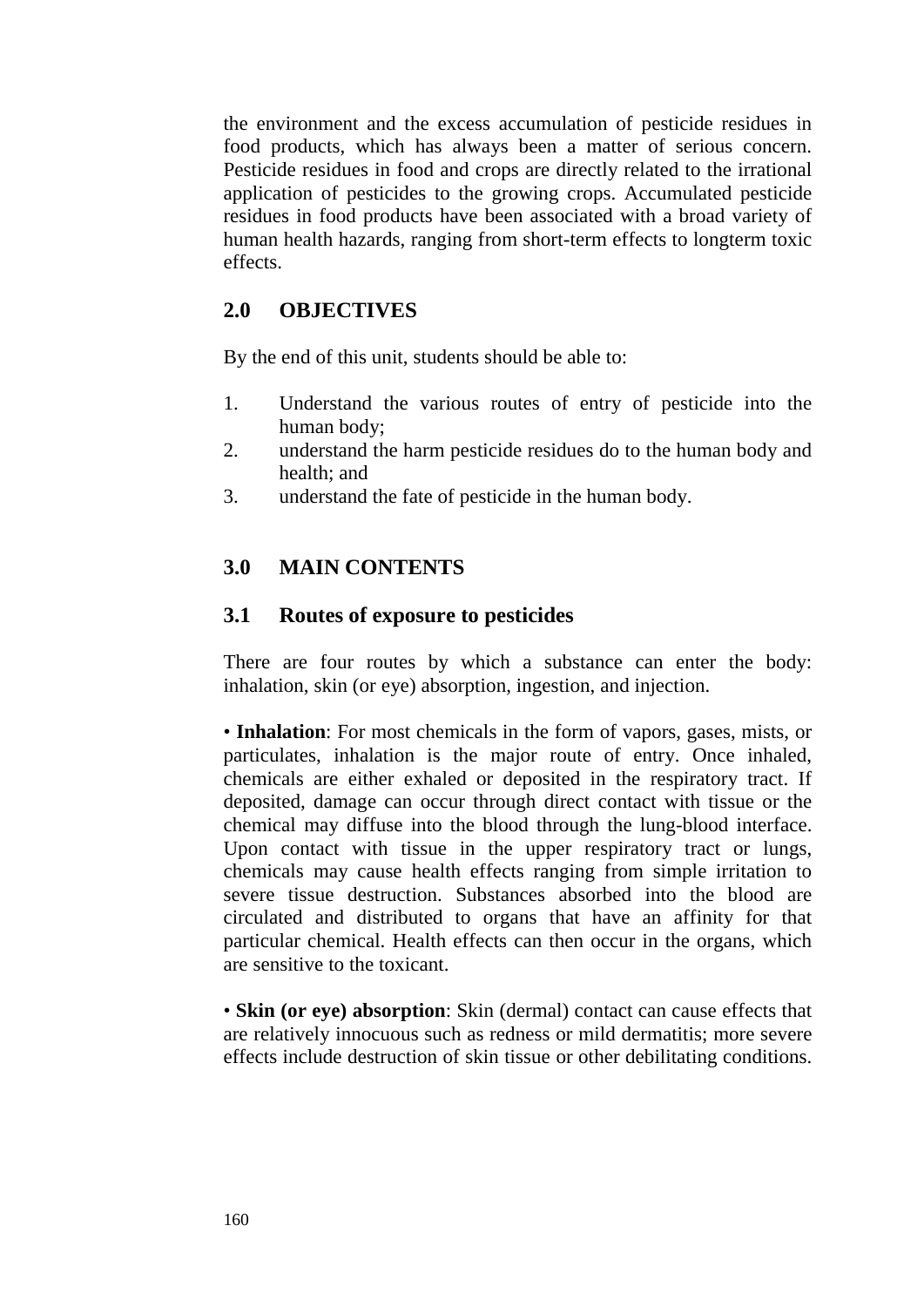Many chemicals can also cross the skin barrier and be absorbed into the blood system. Once absorbed, they may produce systemic damage to internal organs. The eyes are particularly sensitive to chemicals. Even a short exposure can cause severe effects to the eyes or the substance can be absorbed through the eyes and be transported to other parts of the body causing harmful effects.

• **Ingestion**: Chemicals that inadvertently get into the mouth and are swallowed do not generally harm the gastrointestinal tract itself unless they are irritating or corrosive. Chemicals that are insoluble in the fluids of the gastrointestinal tract (stomach, small, and large intestines) are generally excreted. Others that are soluble are absorbed through the lining of the gastrointestinal tract. They are then transported by the blood to internal organs where they can cause damage.

• **Injection**: Substances may enter the body if the skin is penetrated or punctured by contaminated objects. Effects can then occur as the substance is circulated in the blood and deposited in the target organs.

# **3.2 The Dose-Response Relationship**

In general, a given amount of a toxic agent will elicit a given type and intensity of response. The dose-response relationship is a fundamental concept in toxicology and the basis for measurement of the relative harmfulness of a chemical. A dose-response relationship is defined as a consistent mathematical and biologically plausible correlation between the number of individuals responding and a given dose over an exposure period.

# **3.3 Dose Terms**.

In toxicology, studies of the dose given to test organisms is expressed in terms of the quantity administered:

• **Quantity per unit mass (or weight)**. Usually expressed as milligram per kilogram of body weight (mg/kg).

• **Quantity per unit area of skin surface**. Usually expressed as milligram per square Centimeter (mg/cm2).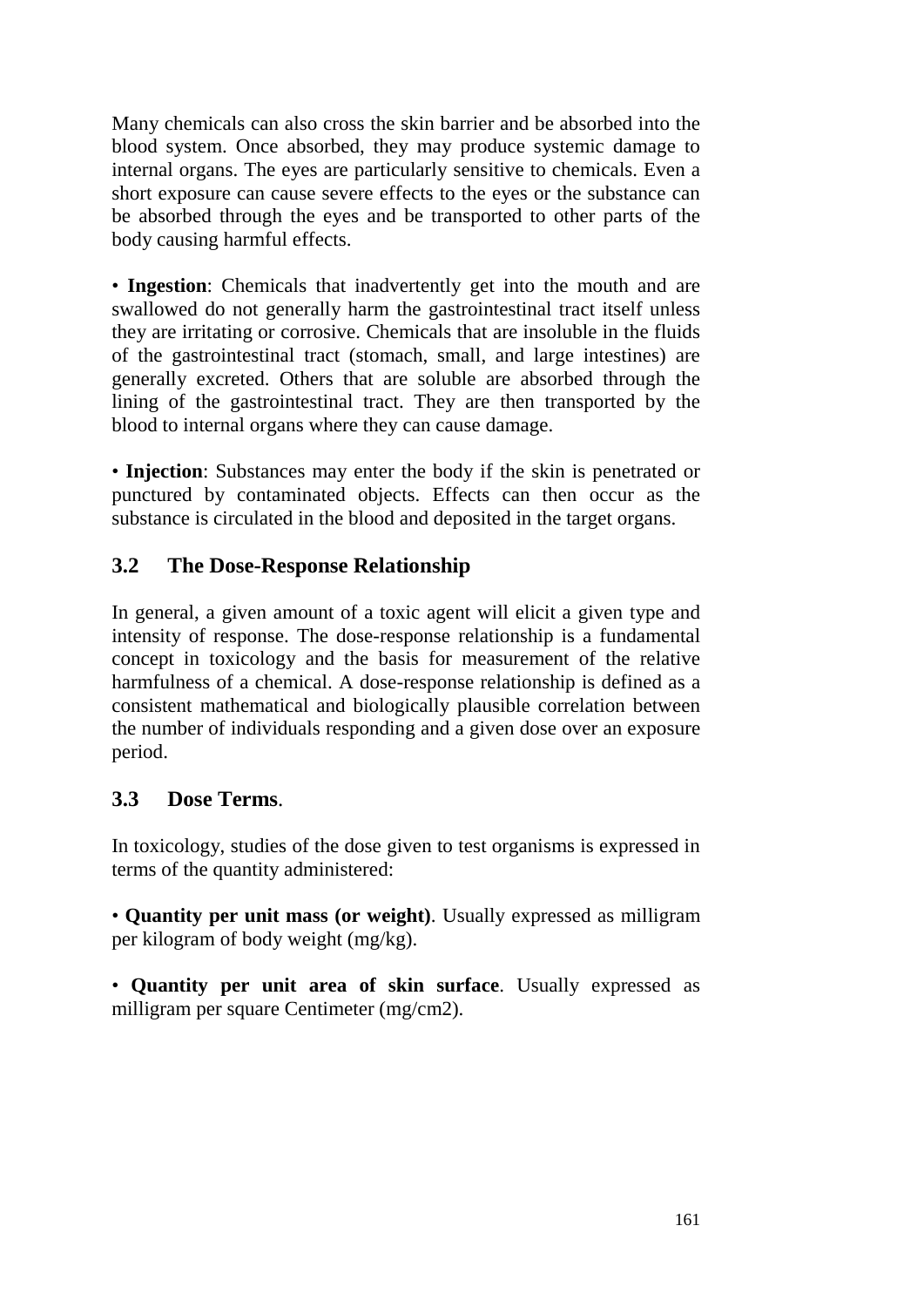• **Volume of substance in air per unit volume of air**. Usually given as microliters of vapor or gas per liter of air by volume (ppm). Particulates and gases are also given as milligrams of material per cubic meter of air (mg/m3). The period of time over which a dose has been administered is generally specified. For example, 5 mg/kg/3 D is 5 milligrams of chemical per kilogram of the subject's body weight administered over a period of three days. For dose to be meaningful, it must be related to the effect it causes. For example, 50 mg/kg of chemical "X" administered orally to female rats has no relevancy unless the effect of the dose, say sterility in all test subjects, was reported.

#### **3.4 Human health risk assessment of pesticide as representative xenobiotic**

Protecting public health is the primary reason why risk assessment of xenobiotics, be they pharmaceuticals, agrochemicals, or industrial chemicals, is of utmost importance. Exposure to pesticides is a global challenge to risk assessment (Maroni *et al.* 2006). Chronic exposure to low levels of pesticides can cause mutations and/ or carcinogenicity (Bull *et al.* 2006). On a worldwide basis, acute pesticide poisoning is an important cause of morbidity and mortality. In an extrapolation, WHO/UNEP estimated that more than 3 million people were hospitalized for pesticide poisoning every year and that 220 000 died; it particularly noted that two-thirds of hospitalizations and the majority of deaths were attributable to intentional self-poisoning rather than to occupational or accidental poisoning. Humans are inevitably exposed to pesticides in a variety of ways: at different dose levels and for varying periods of time (Boobis*et al.* 2008). This is why pesticides are used as representative xenobiotics in this research program.

### **3.5 General considerations in health risk assessment of pesticides**

In the health risk assessment of chemicals, the determination of a NOAEL (No Observed Adverse Effect Level) is often based on data only from animal experiments. The safety or uncertainty factor 100 is used to convert NOAEL from an animal toxicity study to an ADI (Acceptable Daily Intake) value for human intake,  $ADI = NOAEL/100$ . Historically, the assessment factor of 100 intended to cover the interspecies (animal-to-human) and interindividual (human-to-human) variations has often been used as a default. Based on factor 100,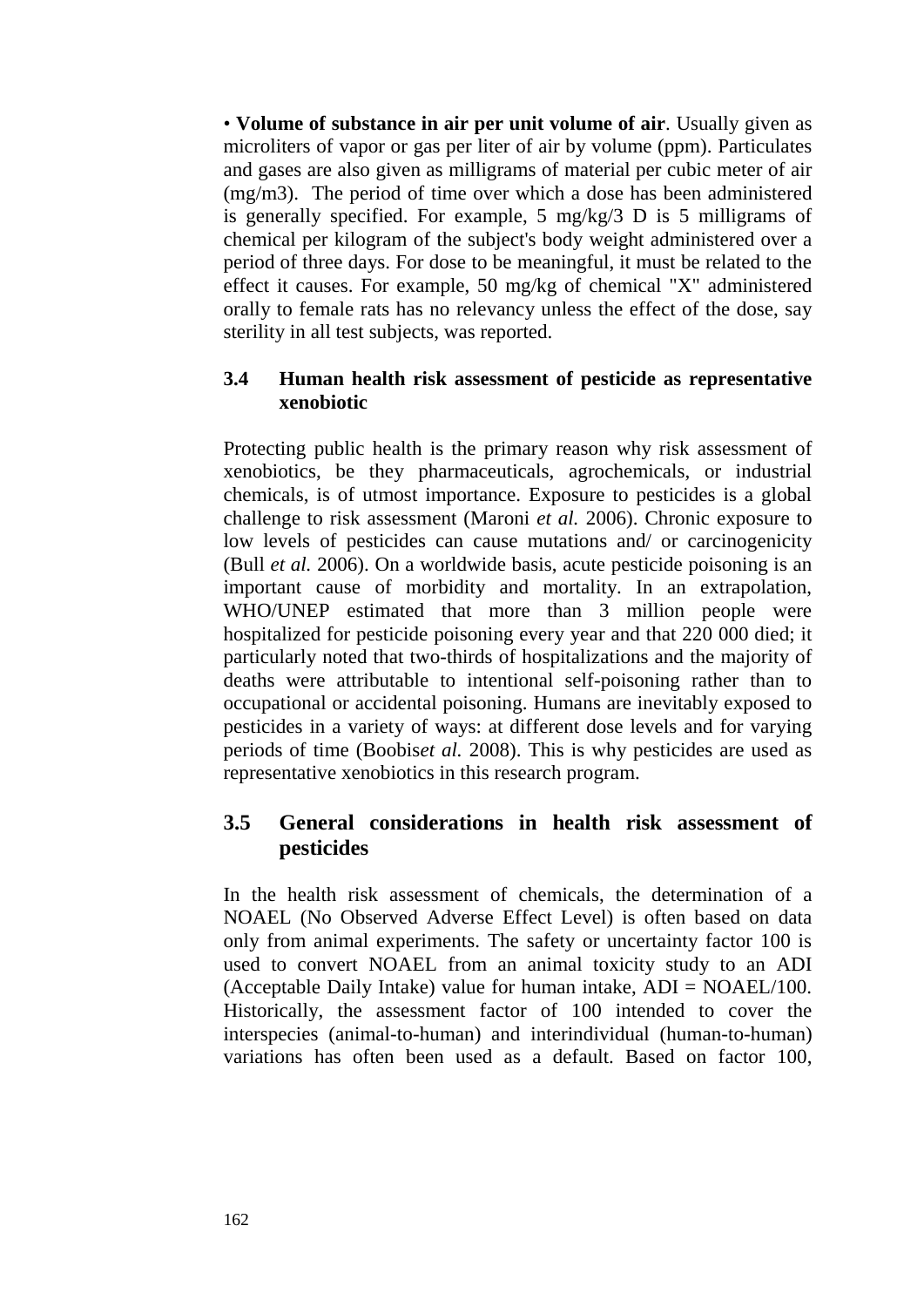Renwick (Renwick 1991, Renwick 1993) has attempted to provide a scientific basis for the default values of 10 for interspecies and 10 for interindividual variability. Renwick also proposed a division of each of these factors into subfactors to allow for separate evaluations of differences in toxicokinetic and toxicodynamic based on the relative magnitude of toxicokinetics and toxicodynamics variation between and within species. He proposed that the 10-fold factors for inter- and intraspecies variation should be subdivided into factors of 4 for toxicokinetics and 2.5 for toxicodynamics. WHO/IPCS has adapted the Renwick approach with one deviation. While the uncertainty factor (UF) for interspecies extrapolation should be divided into default values of 4 for toxicokinetics and 2.5 toxicodynamics, the UF for interindividual variation should be divided into 3.16- fold for both toxicokinetics and toxicodynamics. The reason for this deviation from Renwick's proposal was that the WHO/IPCS considered the slightly greater variability in the kinetics in humans compared with dynamics was not sufficient to warrant an unequal subdivision of the 10-fold factor into a toxicokinetic factor of 4 and a toxicodynamic factor of 2.5

### **3.6 Toxic effects of pesticide residues on human health**

Many pesticides achieve their intended use of killing pests by disrupting the nervous system. Due to similarities in brain biochemistry among many different organisms, there is much assumption that these chemicals can have a negative impact on humans as well. There are epidemiological studies that show positive correlations between exposures to pesticides through occupational hazard, which tends to be significantly higher than that ingested by the general population through food, and the occurrence of certain cancers (Damalas and Eleftherohorinos, 2011). Although most of the general population may not expose to a large portion of pesticides, many of the pesticide residues that are attached tend to be lipophilic and can bio-accumulate in the body (Crinnionm, 2009)

Toxic effects of pesticides depend upon their toxicological properties, the level of residues and degree of exposure of human beings to residues. The presence of pesticide residues in grains does not necessarily mean that it is hazardous. To be toxic, the residues have to be present in quantities large enough to be considered unsafe (Selvaraj*et al*., 2014). The organophosphate, organochlorine and related pesticides act by binding to the enzyme acetylcholinesterase, disrupting nerve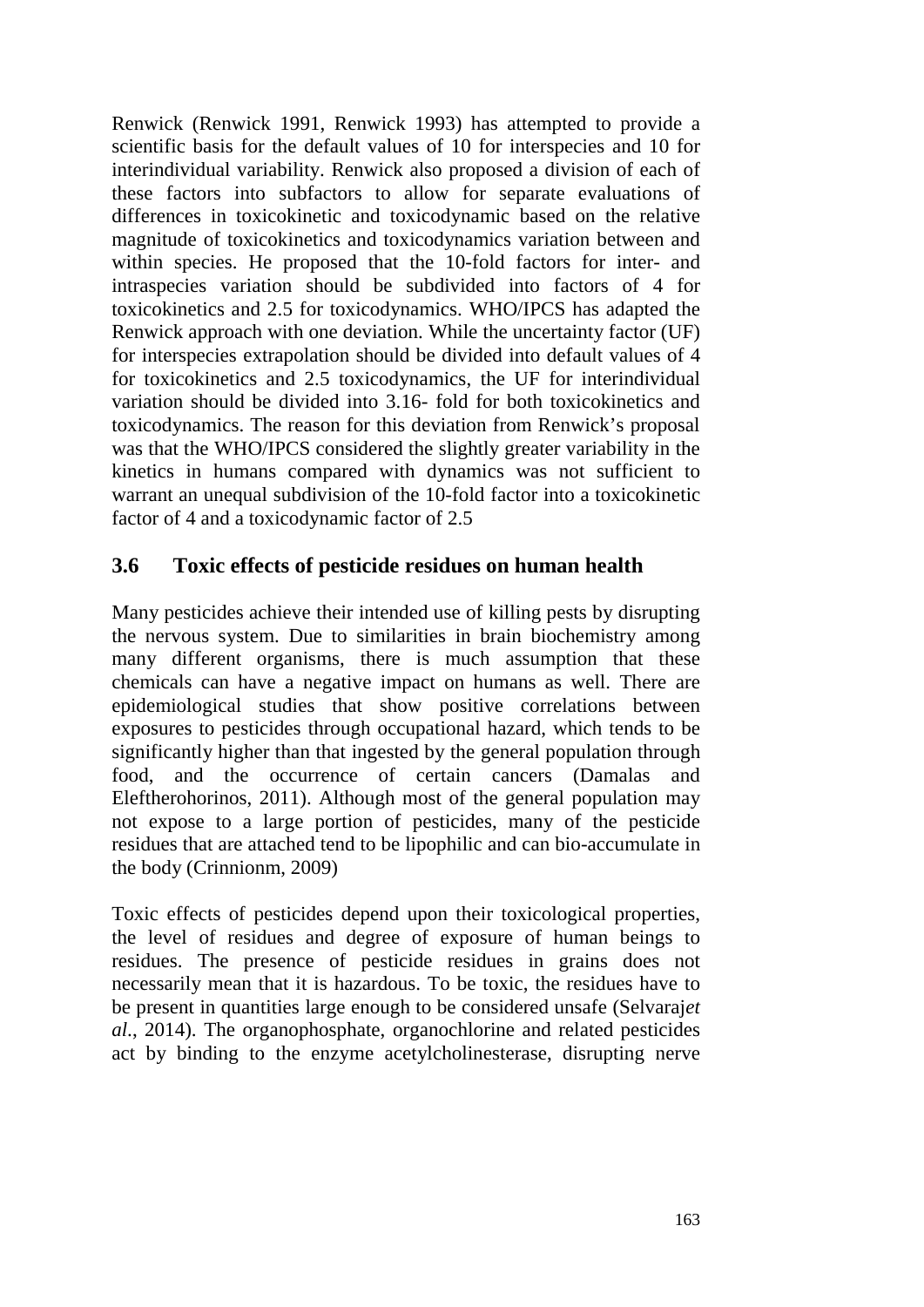function, resulting in paralysis and may cause death. They may produce acute effects manifesting as meiosis, urination, diarrhea, diaphoresis, lacrimation, excitation of central nervous system and salivation. The chronic exposure involves neurotic and behavioral effects. Specific effects of pesticides can include damage to the central and peripheral nervous systems, cancer, allergies and hypersensitivities, reproductive disorders and disruption of the immune system (Mishra *et al*,., 2014).

## **3.6.1 Neuronal damage due to cholinergic neuronal excitotoxicity and dysfunction:**

- 1. Following exposure to organophosphates, accumulation of acetylcholine at synapses results in rapid and profound excitotoxicity and dysfunction of cholinergic neurons in the brain.
- 2. Overstimulation of muscarinic acetylcholine receptors may also disrupt the balance of excitatory and inhibitory mechanisms to cause neuronal excitotoxic lesions leading to seizures and respiratory depression.
- 3. Seizures may result from over release of glutamate from glutamatergic neurons, triggering excessive calcium release in post-synaptic neuronal cells.
- 4. Seizures caused by cholinergic neuronal excitotoxic lesion in the brain may play a synergistic role in development of irreversible brain damage and long-term neurological and behavioural disorders.
- 5. Irreversible neural injury and neuronal cell death caused by organophosphate poisoning.
- 6. Serious neuropsychiatric impairments, including memory loss, inability to concentrate, speech problems, motor and sensory deficits, and behaviouralproblems.
- 7. In the first few hours after organophosphate poisoning, as the result of the cholinergic neuronal excitotoxicity, extensive intracellular edema, cerebral hemorrhages, intracellular calcium overload, oxidative stress and increased neuro inflammatory responses were generally observed in the affected brain regions.
- 8. The altered calcium influx activates lipases, proteases, kinases, phosphatases, and endonucleases in potentially harmful metabolic cascades, thus arresting protein synthesis and depriving cells of enzymes or trophic factors essential to their survival.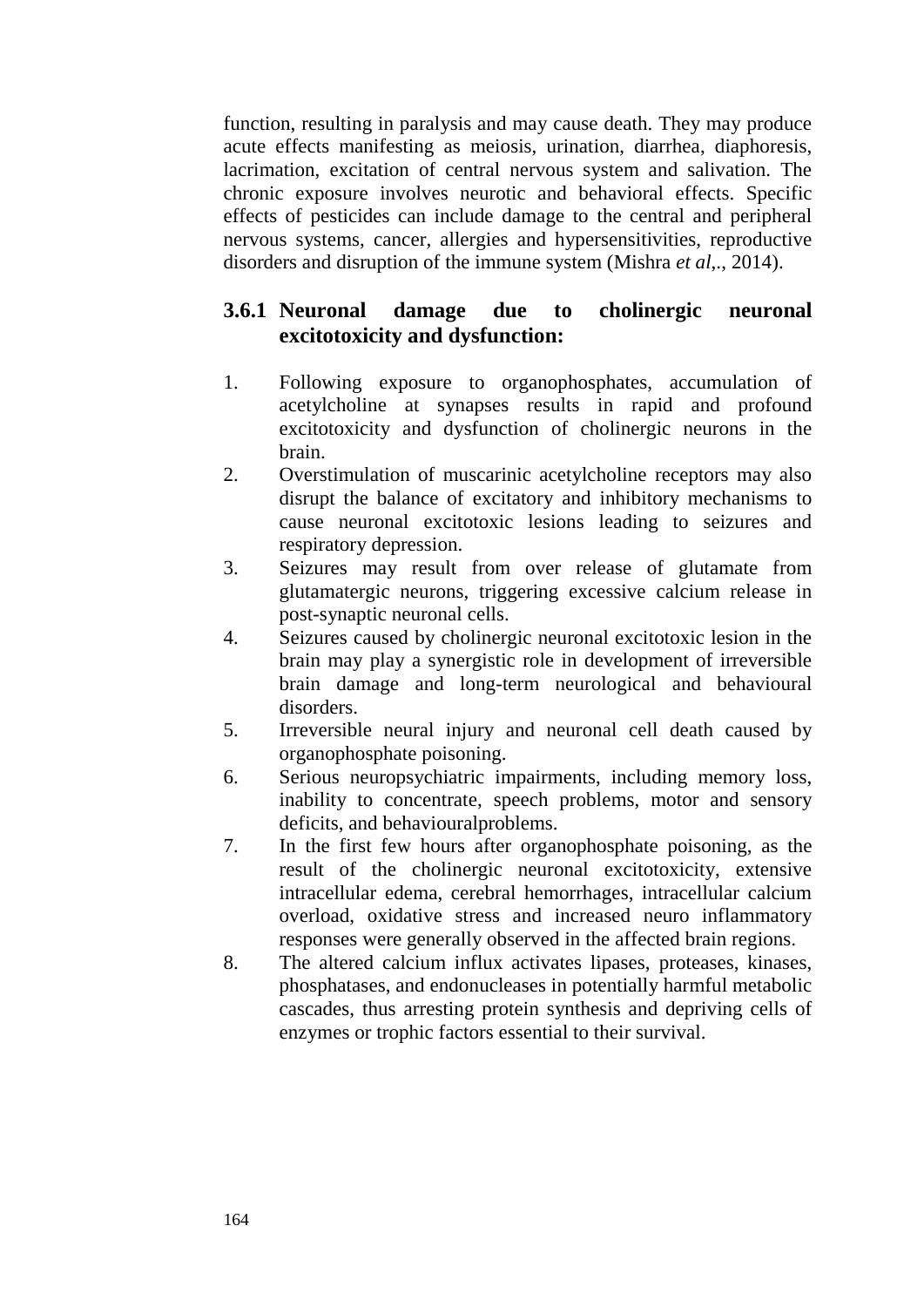9. Many studies have demonstrated that obvious neuronal cell death, neural loss, and axonal degeneration were observed in different species of animals exposed to organophosphates.

## **3.6.2 Long-term neuropsychiatric and neurological disorders:**

Exposure to organophosphates involve damage to cholinergic neurons of basal forebrain and the limbic system, which may cause memory, cognitive, mental, emotional, motor and sensory deficits by disrupting this putative sensory-limbic gating mechanism.

### **3.6.3 Persistent memory and cognitive deficits:**

- 1. Memory and cognitive deficits are one of the most common and persistent behavioral sequelae in victims exposed to organophosphates.
- 2. Exposure to organophosphates sarin and cyclosarin at Khamisiyah resulted in long-term cognitive and memory impairments in the Gulf War-deployed veterans in 1991.
- 3. Chronic memory and cognitive impairments were also observed in the victims of the Tokyo subway sarin attack. 7 years after the Tokyo subway sarin attack, a chronic decline of memory function still existed in 23 subway workers exposed to sarin. The exposed subway workers performed less well in the memory function tests, and their digit number of the backward digit span test was significantly smaller.
- 4. Loss of cholinergic neurons in the basal forebrain with aging results in a decline in cognitive capacity.

# **3.6.4 Psychomotor performance deficits and somatic complaints:**

Clinical study has demonstrated that the Gulf War-deployed veterans exposed to sarin and cyclosarin at Khamisiyah suffered impaired fine psychomotor dexterity, reduced visuospatial abilities and deficits in motor function and coordination. After the Tokyo subway sarin attack, a chronic decline of psychomotor function existed in 23 subway workers exposed to sarin for 7 years. The high-exposure subway workers had a significantly slower performance of the finger tapping tests of both the dominant and non-dominant hands than control group. In another clinical study, most of the victims of the Tokyo subway sarin attack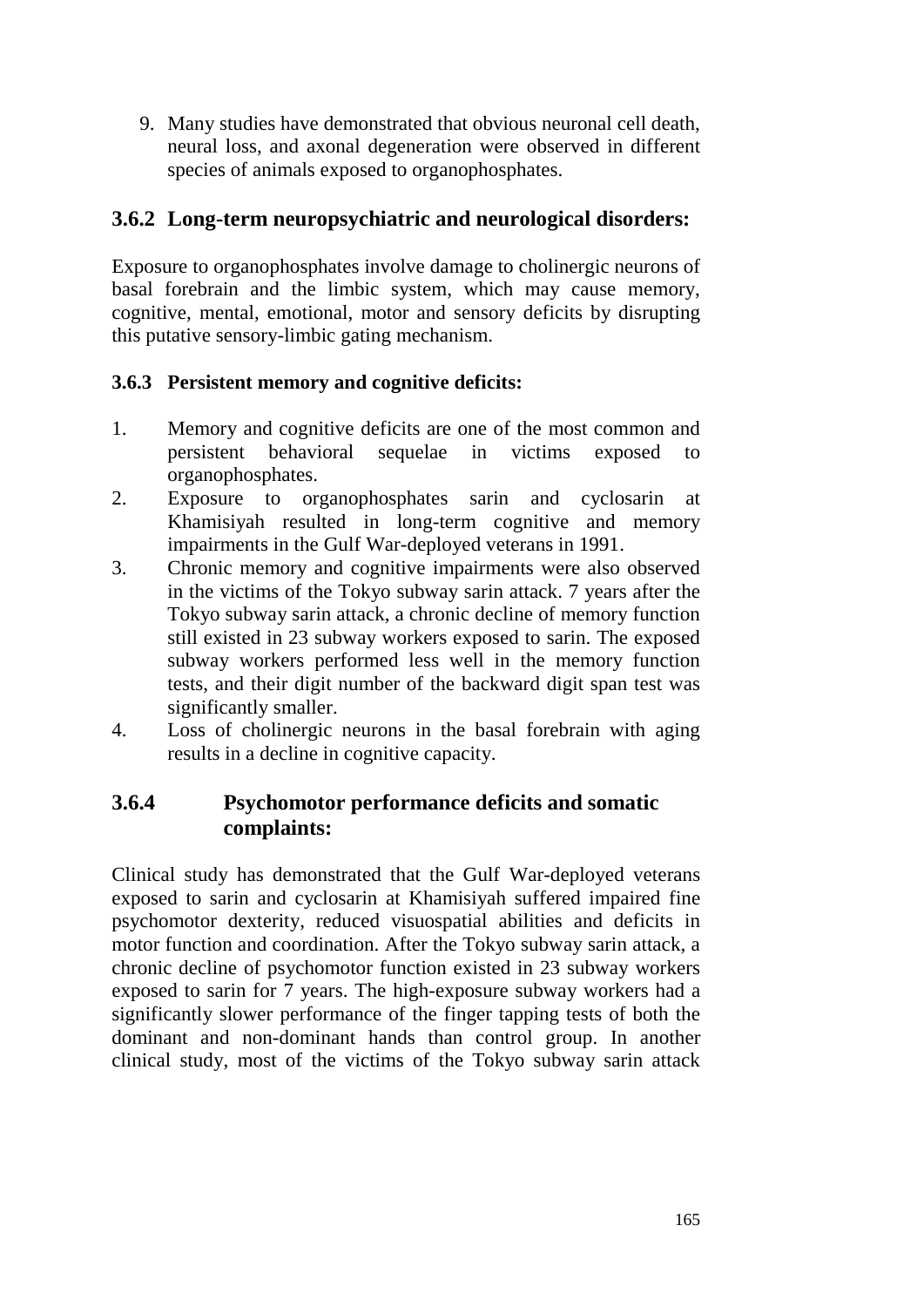were found to have long-lasting somatic complaints (such as gastrointestinal problems, constipation, heartburn, nausea, vomiting, colitis, migraines, headaches, backaches, and skin disorders) at 5 - 6 years after poisoning. The long lasting somatic complaints and decreased psychomotor function of the victims exposed to organophosphates may be associated with neuronal damage in the cortex and thalamus.

## **3.6.5 Oxidative stress:**

In sub chronic or chronic organophosphate exposition induction of oxidative stress has been reported as the main mechanism of organophosphate toxicity. Oxidative stress is induced in both acute and chronic intoxication with organophosphate compounds in humans and experimental animals. Hyperglycaemia is one of the mechanism of oxidative stress in organophosphate intoxication. Studies on chronic exposure to carbamate insecticides and case reports of long-term exposure give equivocal results. An extensive survey of the toxicology of the common insecticide, carbaryl, reports a variety of reversible neurobehavioral and neurotoxic effects in vertebrates, all associated with acute poisoning symptoms. The carbamate, carbofuran, has been observed to accentuate oxidative stress in rat brain by inducing lipid peroxidation and diminishing the antioxidant defense.

### **3.6.6 Development of cancer:**

The studies on cancer analyze the risks associated with the consumption of specific products which have some pesticide residues. These consumption products include fish, water, seafood, and milk or other dairy products. In general, these studies find a small but statistically significant association between cancer risks and some specific pesticide residues, such as dichlorodiphenyltrichloroethane and dichlorodiphenyltrichloroethane. Specifically polychlorinated biphenyls present a higher risk for consumers. Organochlorine pesticide residue levelswere reported significantly higher in the cancer patients (Moon *et al*., 2009).

# **3.6.7 Reproductive disorders:**

Results indicated that increase of insecticides in blood level in vertebrates causes reproductive dysfunction and suggested that for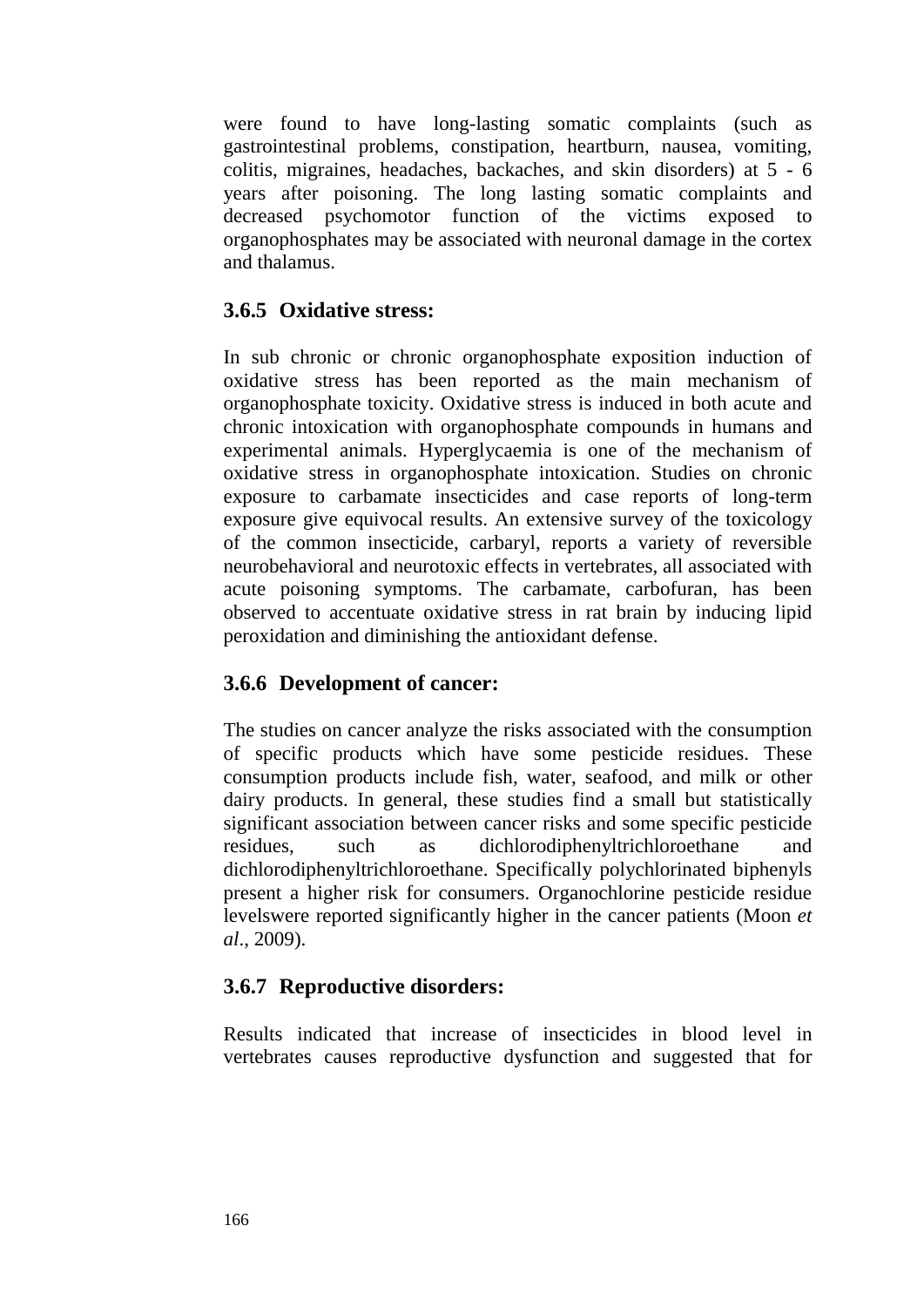human beings food like fish, chick and goat containing beyond permissible limit of insecticides must be avoided. Consumption of high pesticide residue fruits and vegetables was associated with lower total sperm count, ejaculate volume and percentage of morphologically normal sperm among men attending a fertility clinic (Chiu *et al*., 2015). Pesticides exposure may lead to reduced fertility, early and late pregnancy loss, prolonged time-to-pregnancy, spontaneous abortion, and premature birth in female and genetic alterations in sperm, reduced sperm count, damage to germinal epithelium and altered hormone function in male.

### **3.7 Pesticide metabolism in the human body**

Risk assessment needs reliable scientific information and one source of information is the characterization of the metabolic fate and toxicokinetics of compounds. Toxicokinetics refers to the movement of a xenobiotic into, through, and out of the body and is divided into several processes including absorption, distribution, metabolism, and excretion, ADME. Metabolism is one of the most important factors that can affect the overall toxic profile of a pesticide. During metabolism, the chemical is first biotransformed by phase I enzymes, usually by the cytochrome P450 (CYP) enzyme system, and then conjugated to a more soluble and excretable form by phase II conjugating enzyme systems. In general, these enzymatic reactions are beneficial in that they help eliminate foreign compounds. Sometimes, however, these enzymes transform an otherwise harmless substance into a reactive form – a phenomenon known as metabolic activation.

## **3.7.1 Cytochrome P450 (CYPs) – the human xenobiotic metabolizing enzymes**

The P450 enzymes are hemoproteins with approximate molecular weights of 50,000 Da. These enzymes catalyze the monooxidation of a wide variety of CYP oxidation reactions involve a complex series of steps. The initial step involves the binding of a substrate to oxidized CYP, followed by a one-electron reduction catalyzed by NADPH cytochrome P450 reductase to form a reduced cytochrome-substrate complex. The next several steps involve interaction with molecular oxygen, the acceptance of the second electron from NADPHcytochrome P450 reductase, followed by subsequent release of water and the oxygenated product of the reaction. This reaction sequence results in the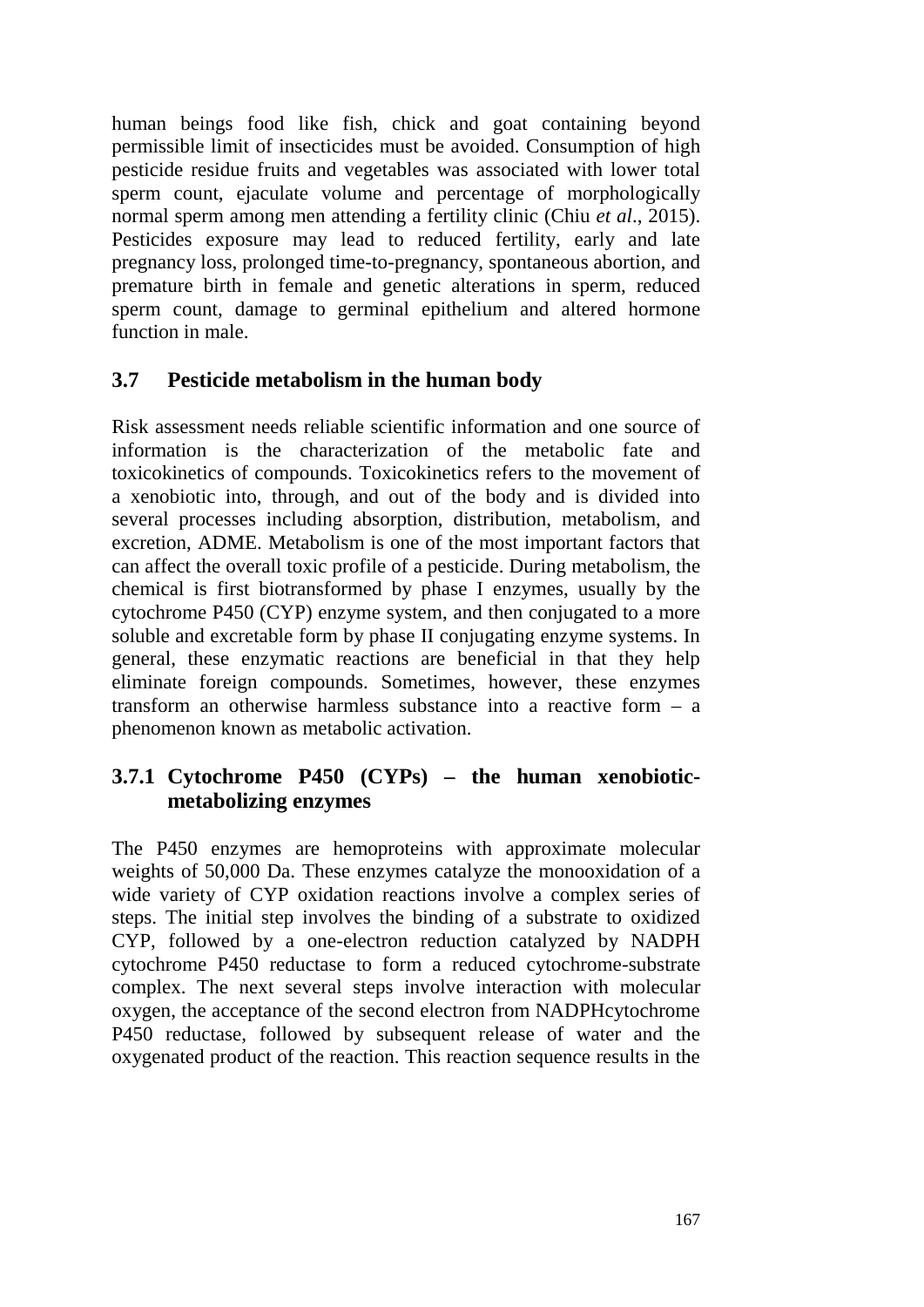addition of one oxygen atom to the substrate, while the other atom is reduced to water (Parkinson 2001, Rose & Hodgson 2004). CYPs are found in high concentrations in the liver, but are present in a variety of other tissues, including lung, kidney, the gastrointestinal tract, nasal mucosa, skin and brain. P450 enzymes are categorized into families and subfamilies by their sequence similarities. Humans have 18 families of cytochrome P450 genes and 44 subfamilies. The enzymes are thus identified by a number denoting the family, a letter denoting the subfamily and a number identifying the specific member of the subfamily.

### **4.0 CONCLUSION**

Public concern about the adverse environmental and human health impacts of pesticides led to strict regulations on their use in many countries. Nevertheless, many pesticides are still being used for agricultural and public health programmes. Consequently, consumers are exposed to greater dietary levels of these pesticides. The available information regarding pesticide residues in meat, poultry and fish, milk and crop products in developing countries is very limited. Therefore, the design and implementation of appropriate epidemiological studies and their integration with monitoring of samples from foods of plant and animal origins as well as environmental samples would be a major step in assessing the risk of pesticide residues in food items and controlling or eliminating them. With the continued globalization of trade in plant and animal food products and the concomitant risk that the food contamination through point-source pollution may be widely distributed, identification of sources and their control should be matters of international concern, research and action.

### **5.0 SUMMARY**

In this unit the students has leant that:

- i. The four routes by which a substance can enter the body are inhalation, skin (or eye) absorption, ingestion, and injection.
- ii. Pesticide residues have potentials to cause disorder in the human body system performance following chronic exposure to even low concentrations.ii.econoclimate is very important in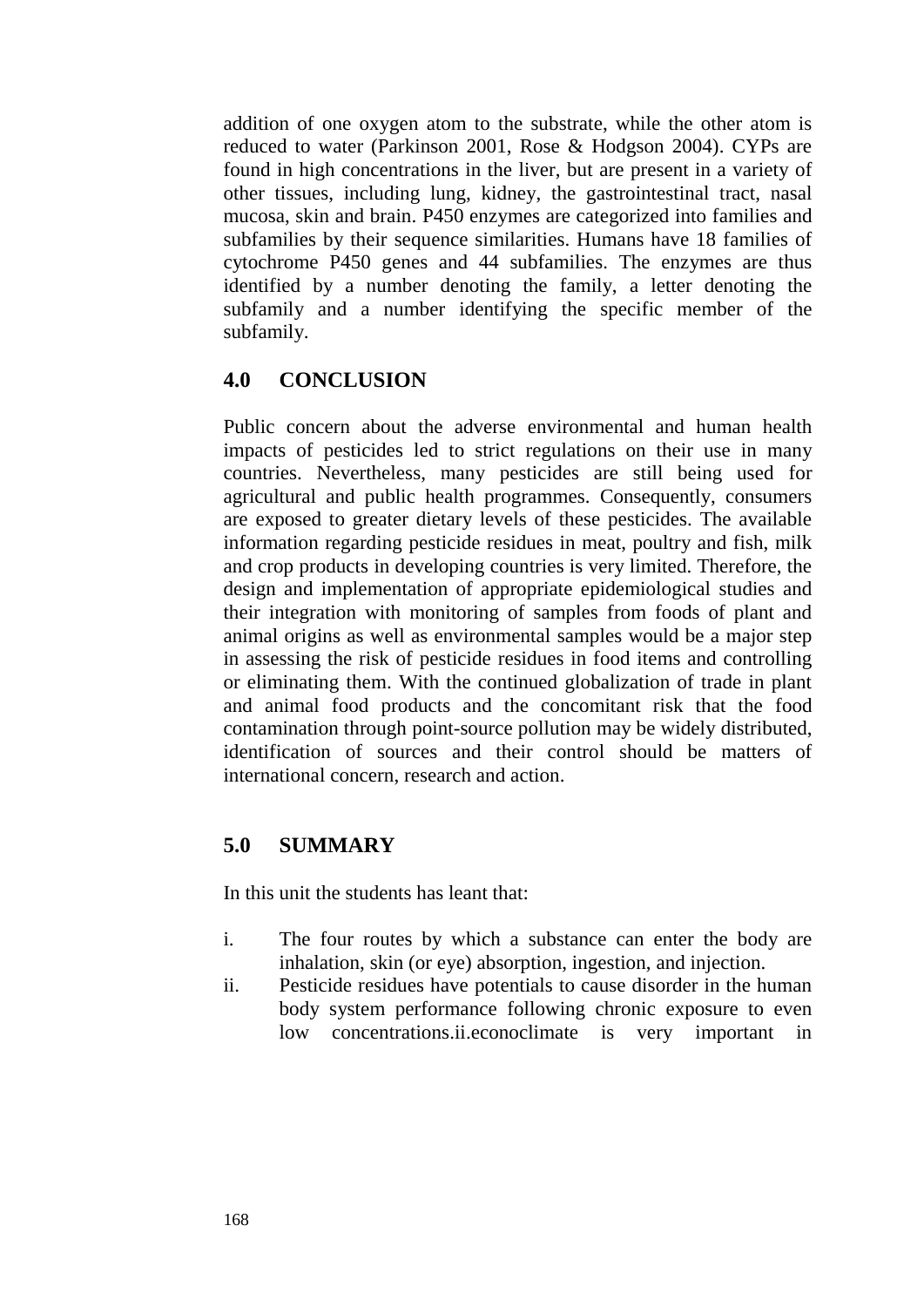management decisions involving use and non-use of atmospheric resources;

- iii. The magnitude of the harm they cause also cut across all areas of human health.iv.applicability of econoclimatic model is not restricted to agricultural planning.
- iv. Toxicokinetics refers to the movement of a xenobiotic into, through, and out of the body and is divided into several processes including absorption, distribution, metabolism, and excretion, ADME.

### **6.0 TUTOR-MARKED ASSIGNMENTS**

- i. Outline the various routes of entry of pesticides into the human body
- ii. Discuss some of the effects of pesticide residues on human's health

### **7.0 REFERENCES AND OTHER RESOURCES**

- Alavanja MCR, Hoppin JA &Kamel F (2004) Health effects of chronic pesticide exposure: cancer and neurotoxicity. *Annu Rev Public Health* 25(1): 155–197.
- Boobis AR, Ossendorp BC, Banasiak U, Hamey PY, Sebestyen I &Moretto A (2008) Cumulative risk assessment of pesticide residues in food. *Toxicol Lett* 180(2): 137– 150.
- Bull S, Fletcher K, Boobis AR &Battershill JM (2006) Evidence for genotoxicity of pesticides in pesticide applicators: a review. *Mutagenesis* 21(2): 93–103.
- Chiu, Y.H., Afeiche, M.C., Gaskins, A.J., *et al*. (2015) Fruit and vegetable intake and their pesticide residues in relation to semen quality among men from a fertility clinic. *Hum Reprod* 30(6): 1342-1351.
- Crinnion, W.J., (2009). Chlorinated pesticides: threats to health and importance of detection. *Altern Med Rev* 14(4): 347-359.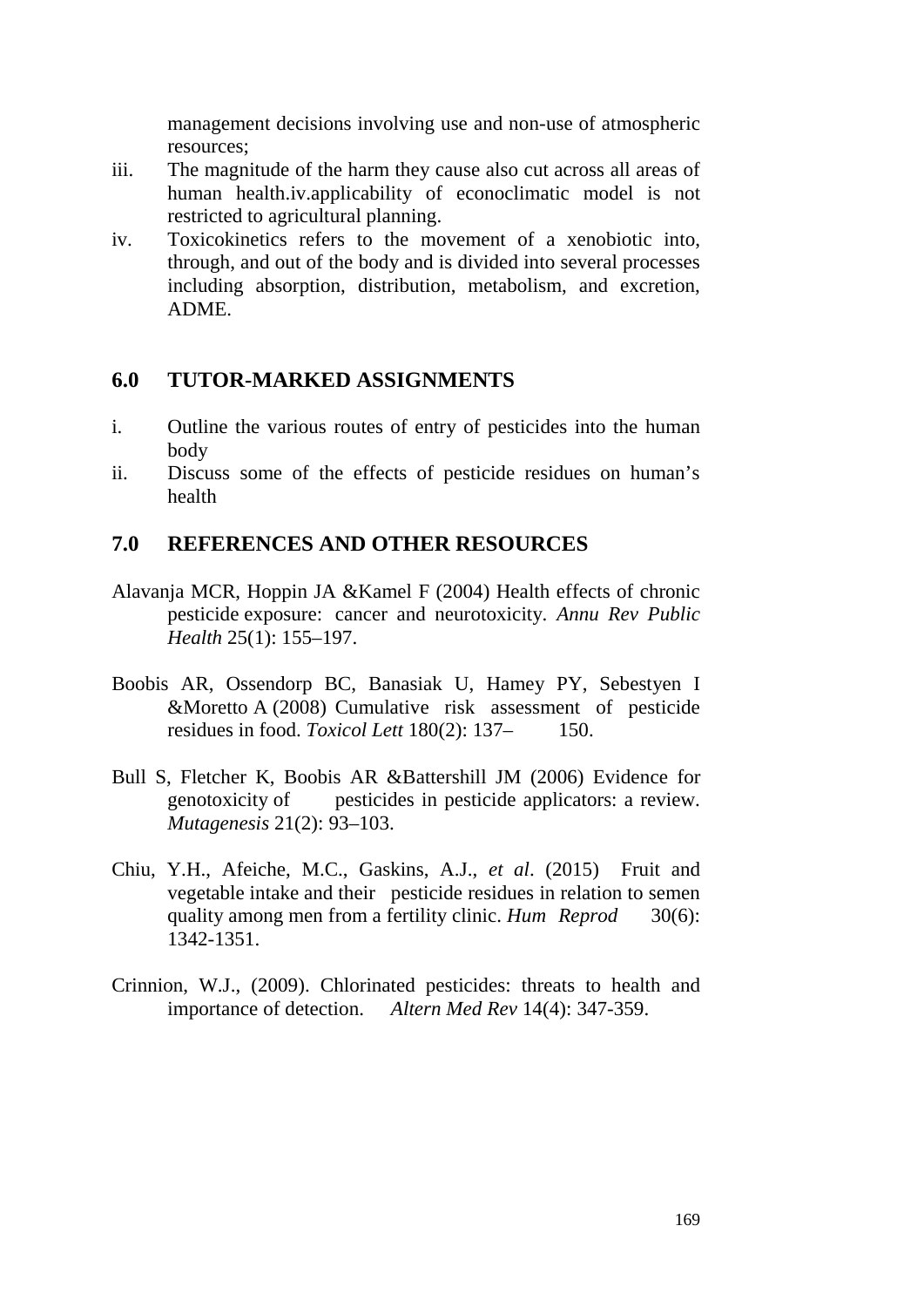- Damalas, C.A.,Eleftherohorinos, I.G. (2011). Pesticide exposure, safety issues, and risk assessment indicators. *Int J Environ Res Public Health* 8(5): 1402-1419
- Gullapalli, R.P., Aracava, Y., Zhuo, J.,*et al*. (2010). Magnetic resonance imaging reveals that galantamine prevents structural brain damage induced by an acute exposure of guinea pigs to soman. *Neurotoxicol* 31(1): 67-76.
- Maroni M, Fanetti AC &Metruccio F (2006) *Risk assessment and management of occupational exposure to pesticides in agriculture*. Med Lav : 430–437.
- Mishra, P., Sharma, A., Sharma, D. A (2014). Study on harmful effects of pesticide residue in vegetables. *Int J Recent Res Rev* 7(1): 45- 48.
- Moon, H.B., Kim, H.S., Choi, M., *et al*. (2009). Human health risk of polychlorinated biphenyls and organochlorine pesticides resulting from seafood consumption in South Korea, 2005-2007. Food ChemToxicol 47(1): 1819-1825.
- Parkinson A (2001) Biotransformation of xenobiotics. In Klaassen CD (ed) Casarett and Doull's toxicology : the basic science of poisons. New York ; London, McGraw-Hill Medical Pub. Division: 113–186.
- Renwick AG (1991) Safety factors and establishment of acceptable daily intakes. Food Addit Contam , Part A 8(2): 135.
- Renwick AG (1993) Data-derived safety factors for the evaluation of food additives and environmental contaminants. *Food AdditContam* , Part A 10(3): 275.
- Rose RL and Hodgson E (2004) Metabolism of toxicants. In Hodgson E (ed) *Text Book of Modern Toxicology*. New York, Wiley: 111– 148.
- Selvaraj, S., Basavaraj, B., Hebsur, N.S. (2014). Pesticides use and their residues in soil. grains and water of paddy ecosystem  $-$  a review*. Agri Rev* 35(1): 50-56.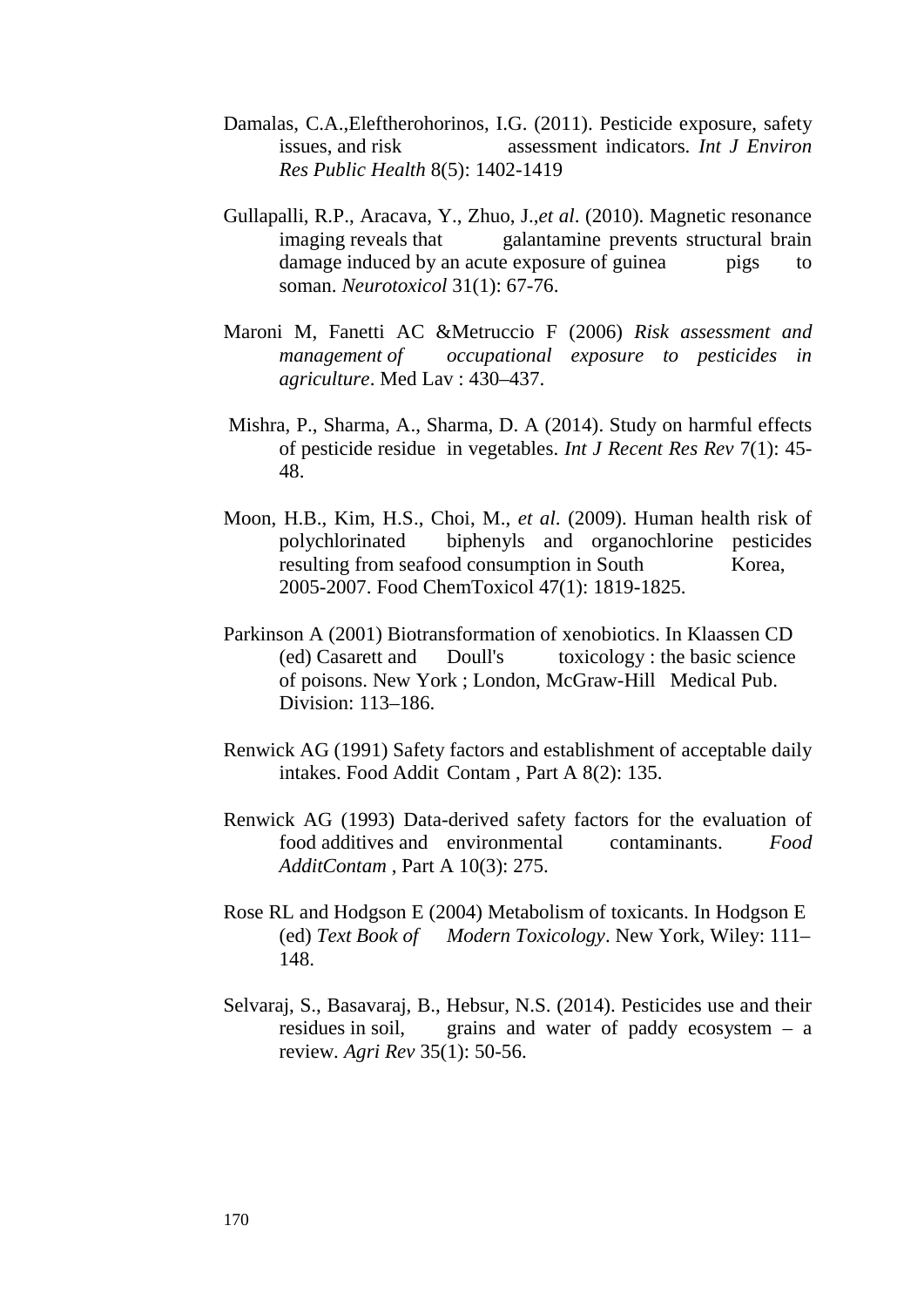## **UNIT 18 DETECTION/DETERMINATION OF TOXIC WASTES IN THE ENVIRONMENT**

## **CONTENTS**

- 1.0 Introduction
- 2.0 Objectives
- 3.0 Main content
	- 3.1 Waste Determination Process
	- 3.2 What Is a Solid Waste?
	- 3.3 What Is a Hazardous Waste?
	- 3.4 Listed or Characteristic Hazardous Wastes.
	- 3.5 Waste Determination Methods.
		- 3.5.1 Laboratory analysis
		- 3.5.2 Representative sampling
		- 3.5.3 Acceptable knowledge
			- 3.5.3.1Safety data sheets
			- 3.5.3.2Waste profiles
	- 3.6 Recordkeeping
- 4.0 Summary
- 5.0 Conclusion
- 6.0 Tutor Marked Assignments
- 7.0 references and other Resources

### **1.0 INTRODUCTION**

When it comes to matters of environmental pollution, the words "toxic" and "hazardous" are used interchangeably. The word "toxic" simply means "poisonous", and by implication, poisons are harmful to life and health and anything that is harmful is said to be hazardous. In most developed countries, businesses and institutions are required by federal and state laws to determine if the waste materials they generate are toxic waste. Accurate waste determinations are the first step in ensuring safe management of toxic wastes. Failure to properly identify a toxic waste may result in damage to human and environmental health, while accurate waste determinations have the potential to reduce management and disposal costs. Based on regulatory requirements, records of all waste determinations conducted on solid wastes must be maintained,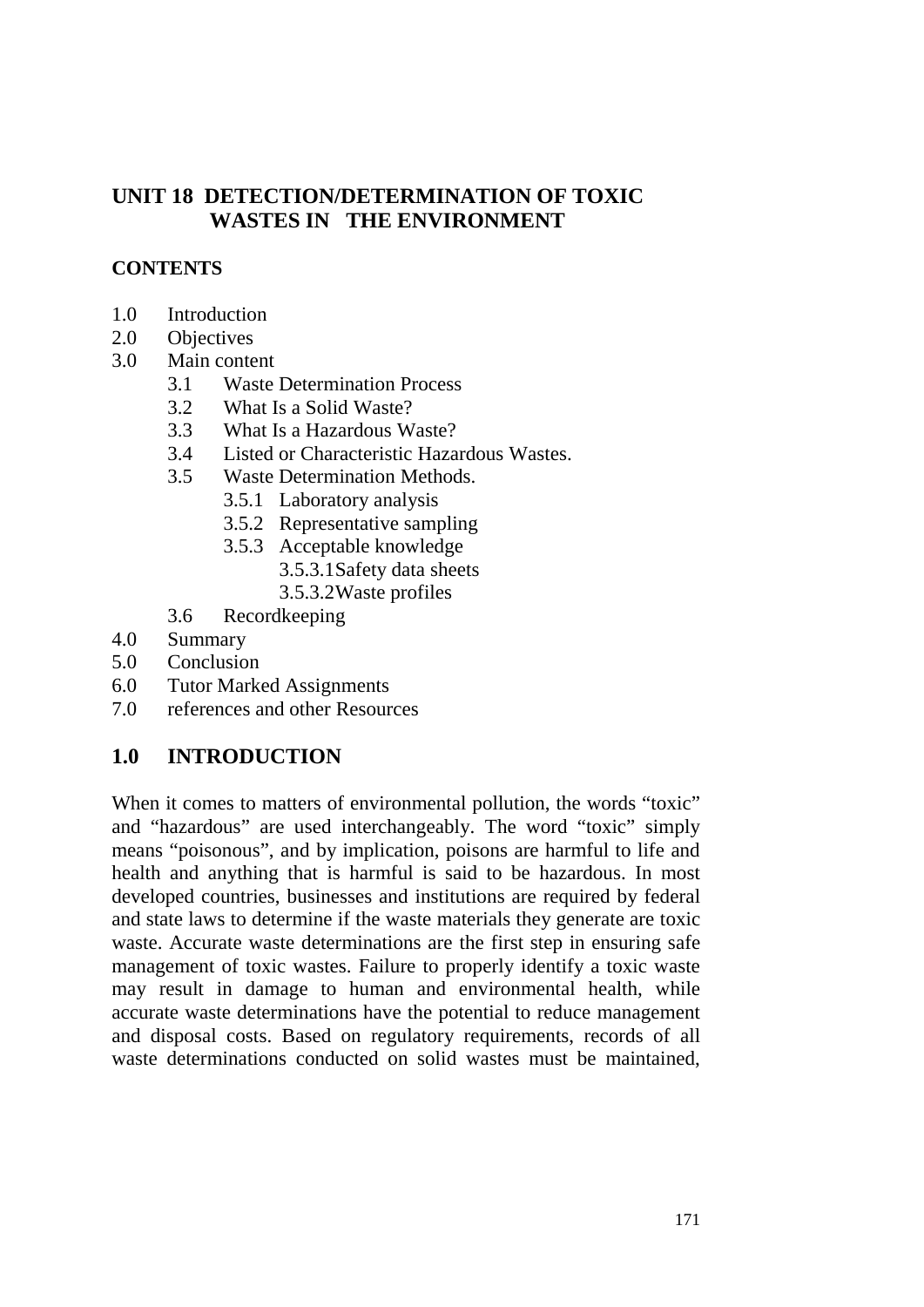regardless of whether the outcome of the determination is positive or negative. The records associated with the waste determinations must be maintained and available during compliance inspections. However, there are solid waste streams that do not require a waste determination and they include wastes not having the potential to be a toxic waste. Examples include food waste and office-generated paper wastes.

## **2.0 OBJECTIVES**

By the end of this unit, students should be able to:

- understand the principal steps involved in the waste determination process.
- understand the waste determination methods; and
- understand the differences between listed and characteristic hazardous wastes.

## **3.0 MAIN CONTENTS**

### **3.1 Waste Determination Process**

There are five principal steps in the waste determination process:

- 1. Identify the waste streams: Make a list of all facility waste streams and include how the waste is generated.
- 2. Determine whether the waste stream is a solid waste: Check to see if each waste meets the definition of "solid waste".
- 3. Determine if the solid waste is excluded from regulation.
- 4. Determine whether the solid waste is a hazardous waste.
- 5. Document the information in steps 1-4: Compile the information used to make the waste determination, including a statement on whether the waste is a hazardous waste. If it is hazardous waste, list the applicable waste codes and what the generation rate of this waste is per month. Knowing your waste generation rates will help in determining the correct generator status and applicable regulations for your facility.

Written documentation is a required step in the hazardous waste determination process. These documents must be kept as part of your recordkeeping requirements.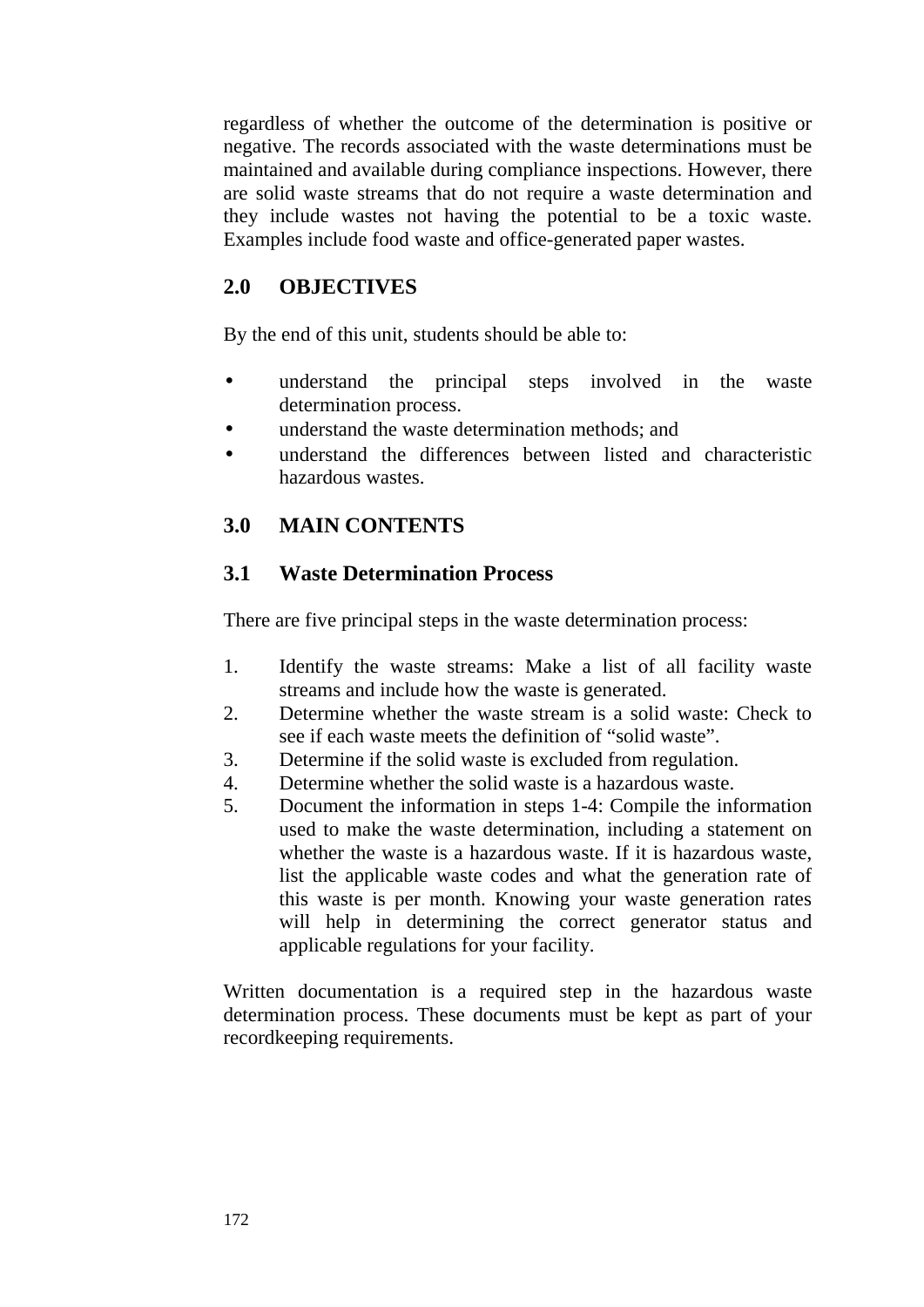In the United States, small quantity generators (SQGs), large quantity generators (LQGs), storage and disposal (TSD) facilities are required to document and retain their hazardous waste determinations. The Department of Natural Resources (DNR) and U.S. Environmental Protection Agency (EPA) strongly recommend that very small quantity generators (VSQGs) also retain these documents. However, if no documentation is available during a facility inspection, both the DNR and the EPA can require a generator to perform a waste determination to support the facility findings that a waste of concern is not a hazardous waste.

### **3.2 What Is a Solid Waste?**

Generally, if a material can longer be used for its intended purpose, and the waste is being discarded, abandoned, recycled or deemed inherently waste-like, the material would be classified as a solid waste. The term "solid waste" does not refer to the physical state of the waste. Solid wastes can be *solid, liquid*, or *containerized gas*.

Certain solid wastes that are recycled are excluded from the definition of a solid waste. If a material is not a solid waste, it cannot be considered a hazardous waste. Materials that are excluded from being a solid waste when recycled are listed in the appropriate documentation. It is important to document the reasoning behind any exclusions used in the waste determination process.

# **3.3 What Is a Hazardous Waste?**

Hazardous waste is a waste with properties that make it dangerous or harmful to human health or the environment. The universe of hazardous wastes is large and diverse. Hazardous wastes can be liquids, solids, or containerized gases. They can be the by-products of manufacturing processes, discarded used materials, or discarded unused commercial products, such as cleaning fluids (solvents) or pesticides. In regulatory terms, a hazardous waste is a waste that appears on one of the four hazardous wastes lists (the F-list, K-list, P-list, or U-list) or that exhibits one of the four characteristics of a hazardous waste- ignitability, corrosivity, reactivity, or toxicity. However, materials can be hazardous wastes even if they are not specifically listed or do not exhibit any characteristic of a hazardous waste.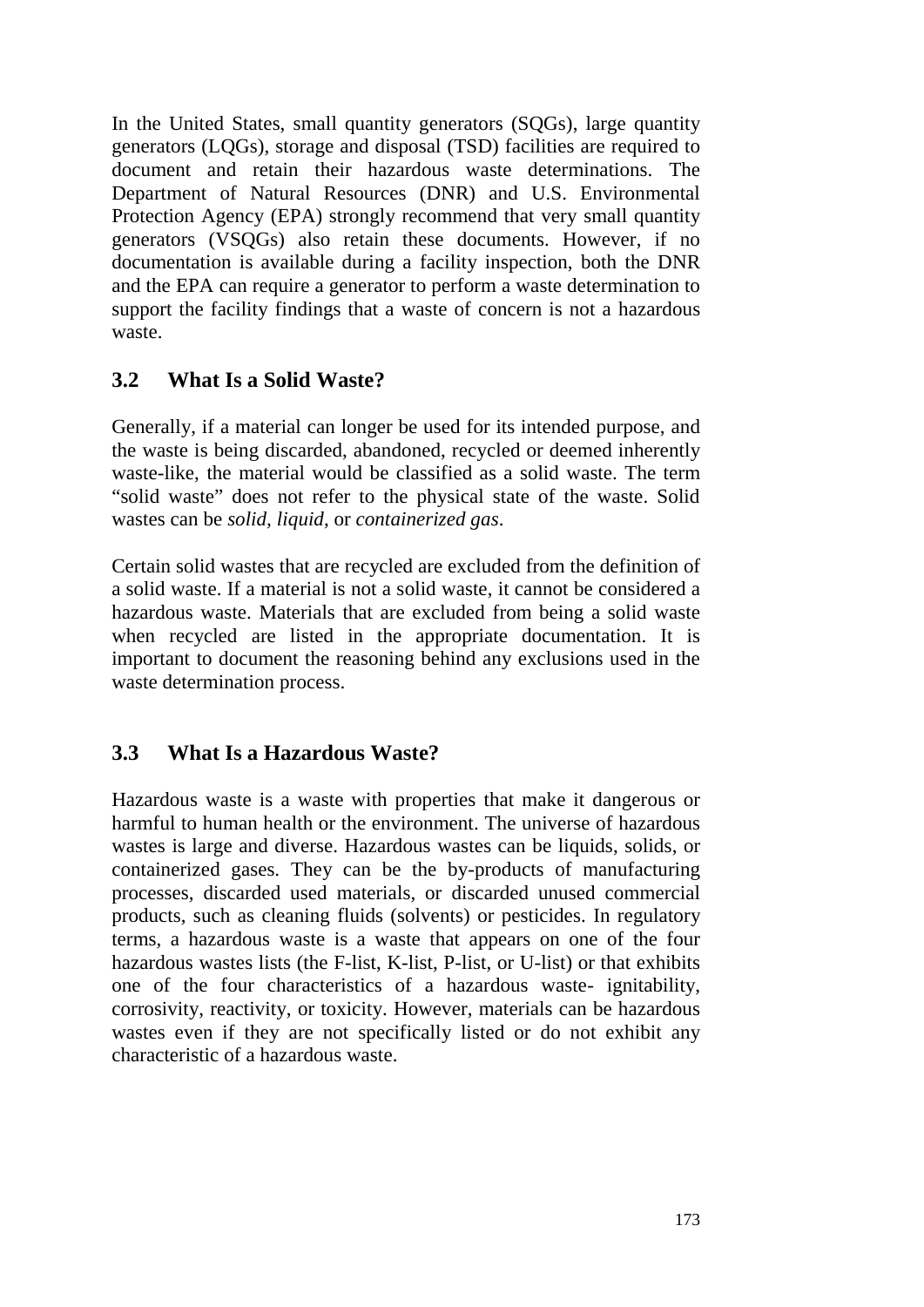## **3.4 Listed or Characteristic Hazardous Wastes**

Hazardous wastes can be process wastes, chemicals or compounds designated as "listed wastes" and/or they can exhibit hazardous characteristics (ignitability, corrosivity, reactivity or toxicity). A hazardous waste may be listed, characteristic, or both. The waste codes outlined below are used to identify and track the wastes on shipping manifests from generation and transportation through treatment and disposal or recycling.

### **Listed Wastes**

*F-list wastes*: These waste types (F001-F039) typically include certain spent solvents, paint thinners, brake and carburetor cleaners, vapour degreasing and dry cleaning solvents, electroplating wastes, and manufacturing and process wastes.

*K-list wastes*: These waste types (K001-K178) typically come from specific sources such as industrial processes like wood preserving, manufacturing pesticides, organic chemicals and veterinary drugs.

*P-list wastes*: These wastes are identified as acute hazardous wastes (P001-P205) and include discarded commercial chemical products; off specification species; container and spill residues including unused chemicals such as cyanides, arsenic compounds and several pesticides. These wastes are extremely dangerous to human health and the environment in very small doses or short-term exposure.

*U-list wastes*: These wastes are identified as toxic wastes (U001-U411) and include discarded commercial chemical products, off-specification species, container residues, and spill residues including used chemicals that pose health risks due to their persistence in the environment or their potential for migrating through the environment. These wastes are dangerous to humans and the environment in small doses, but are not as toxic as "P-listed" wastes.

### **Characteristic Wastes**

*Waste Code D001*: Ignitability represents the ability of the waste to burn. Liquid wastes are ignitable if their flash point is less than 140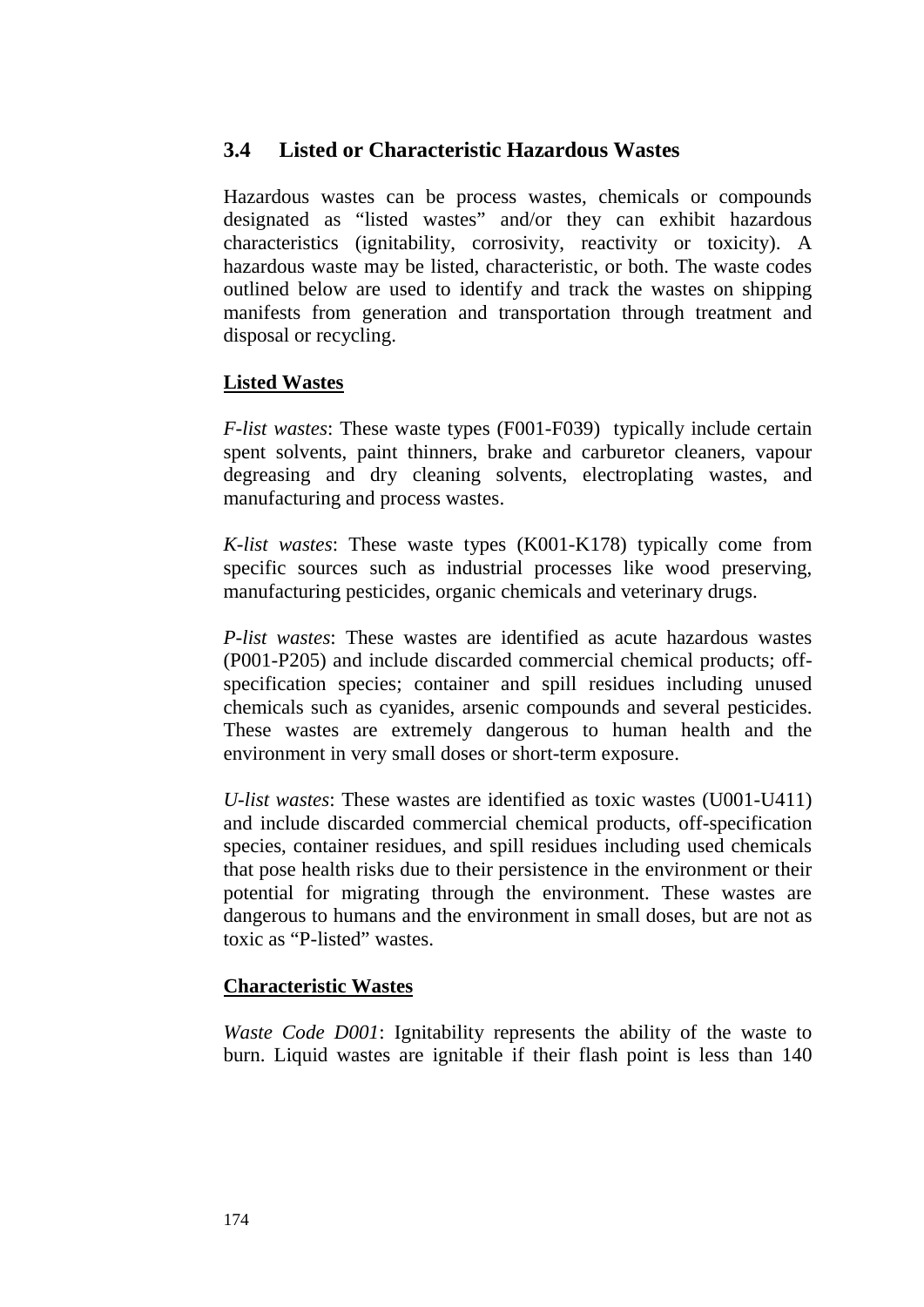degrees F. Some non-liquids, flammable gases and certain oxidizers also have this characteristic.

| Liquid          | wastes | Gasoline, xylene, toluene, acetone,<br>benzene,                                                                                                                   |
|-----------------|--------|-------------------------------------------------------------------------------------------------------------------------------------------------------------------|
| w/flash         |        | point   methanol, isopropyl alcohol                                                                                                                               |
| $<$ 140 $F$     |        |                                                                                                                                                                   |
| Non-liquids     |        | Sulfer, oily rag containing drying oils (linseed oil,<br>soya bean oil, tung oil, wetted titanium powder,<br>aluminum powder, magnesium powder, alkali<br>metals. |
| Flammable gases |        | Propane, acetylene, butane, hydrogen, methane                                                                                                                     |
| Oxidizers       |        | Chlorates, permanganates, inorganic peroxides,                                                                                                                    |
|                 |        | organic peroxides, nitric acid in concentrations from                                                                                                             |
|                 |        | 65 to 70%                                                                                                                                                         |

**Source:** Publication WA1152-Waste Determinations and Recordkeeping, Wisconsin Department of Natural Resources (Revised February 2017, formerly titled "Is Your Waste Hazardous?")

*Waste Code D002*: Corrosivity represents the ability of the waste to destroy or deteriorate materials, chemically burn skin, enhance movement of toxic chemicals in the environment, react dangerously with other wastes, or harm fish and other aquatic life. Aqueous wastes (>50% water) are corrosive if their pH is less than or equal to 2 or greater than or equal to 12.5 (e.g. rust remover, descalling products). Liquid wastes (e.g. ferric chloride) are corrosive if they corrode steel by more than one-quarter inch per year.

*Waste Code D003*: Reactivity is the waste's tendency to react violently or explode. Wastes are reactive if they are unstable either alone or in the presence of water. These wastes can form explosive mixtures with water and produce dangerous quantities of toxic gases, vapours or fumes when mixed or when exposed to mild acids or bases. They can detonate, react or decompose explosively (hydrogen sulfide, cyanide or sulfide-bearing wastes, lithium-sulfur batteries, nitroglycerin formulations, ethylene oxide, sodium azide, and phosphorous.

*Waste Code D004-D043*: Toxicity is the ability of hazardous constituents to leach out of the waste. Wastes are toxic if they release or leach any of 39 specified heavy metals, pesticides or other organic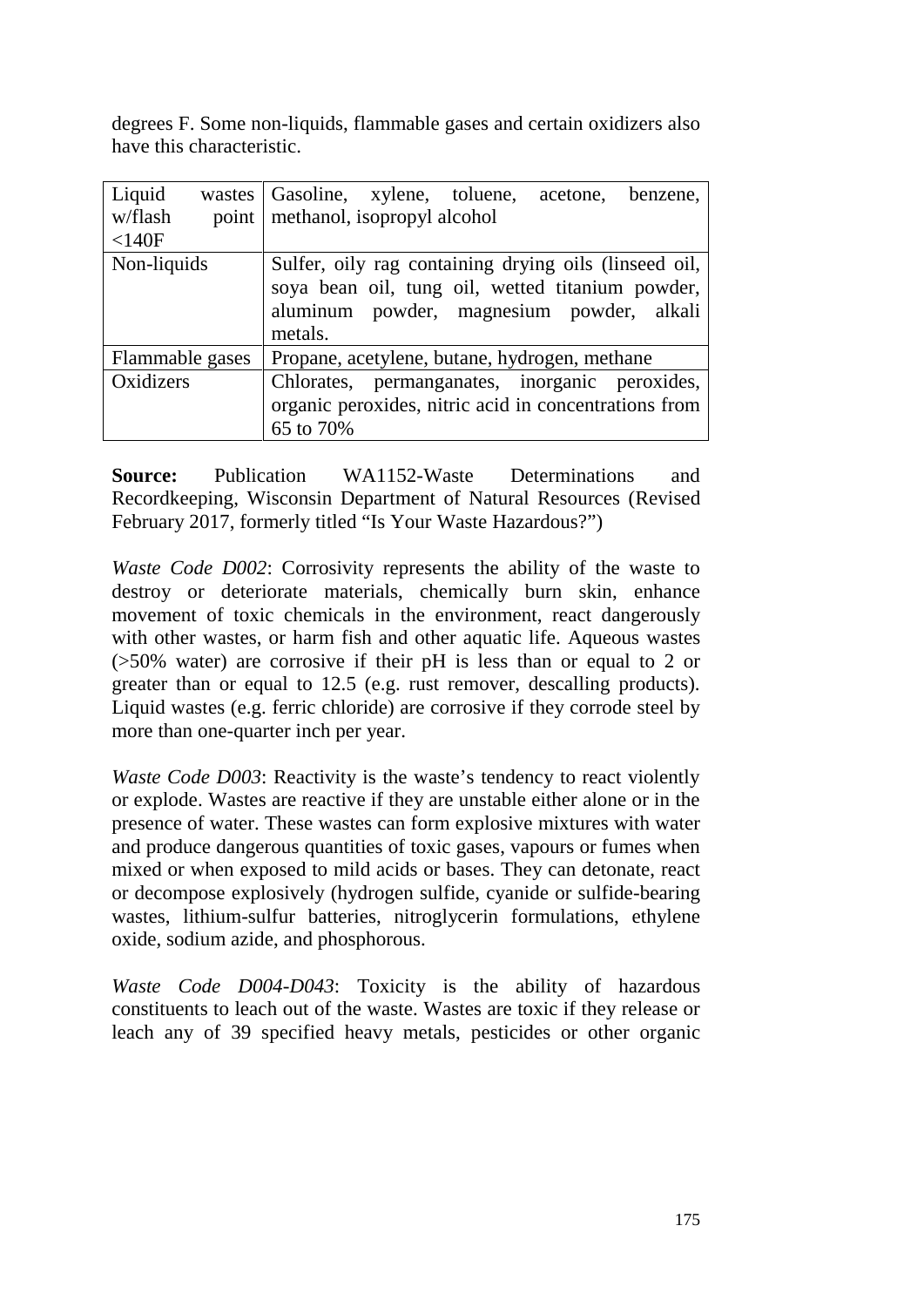chemicals above their regulatory level concentration (e.g. benzene, carbon tetrachloride, chromium, chlordane, endrin, lead, mercury).

# **3.5 Waste Determination Methods**

In order to make a waste determination, the generator can use either laboratory analysis results and/or apply knowledge of the waste based on the materials and processes used to generate the waste. While representative sampling and analysis of the waste might be considered as convenient as relying solely on applying knowledge, it provides advantages. An accurate waste determination is a critical factor in demonstrating compliance with hazardous waste regulations and reducing disposal costs by avoiding the over-classification of hazardous wastes.

# **3.5.1 Laboratory analysis**

A generator of wastes is required to use a DNR-certified laboratory to analyze waste samples for making waste determinations. Before collecting the representative waste sample, select a lab and discuss the following: sample volumes, required containers, sample collection methods, and correct analytical test methods.

# **3.5.2 Representative sampling**

The methods and equipment used for sampling waste materials will vary based on the form and consistency of the waste. A representative sample of each waste stream must be collected and analyzed in order to provide sufficient data to make the waste determination. The sample collected should reflect an unbiased representation of the waste, exhibit the average properties of the waste stream (or universe, such as a waste pile or lagoon) and reflect potential process variations. According to EPA guidelines, for a sample to be representative, it needs to be collected and handled in a way that preserves its original physical form and chemical composition and prevents contamination. For a sample to provide meaningful data, it is important that it reflect the properties of the waste from which it was obtained, that its physical and chemical integrity be maintained, and that it be analyzed within a dedicated quality assurance program.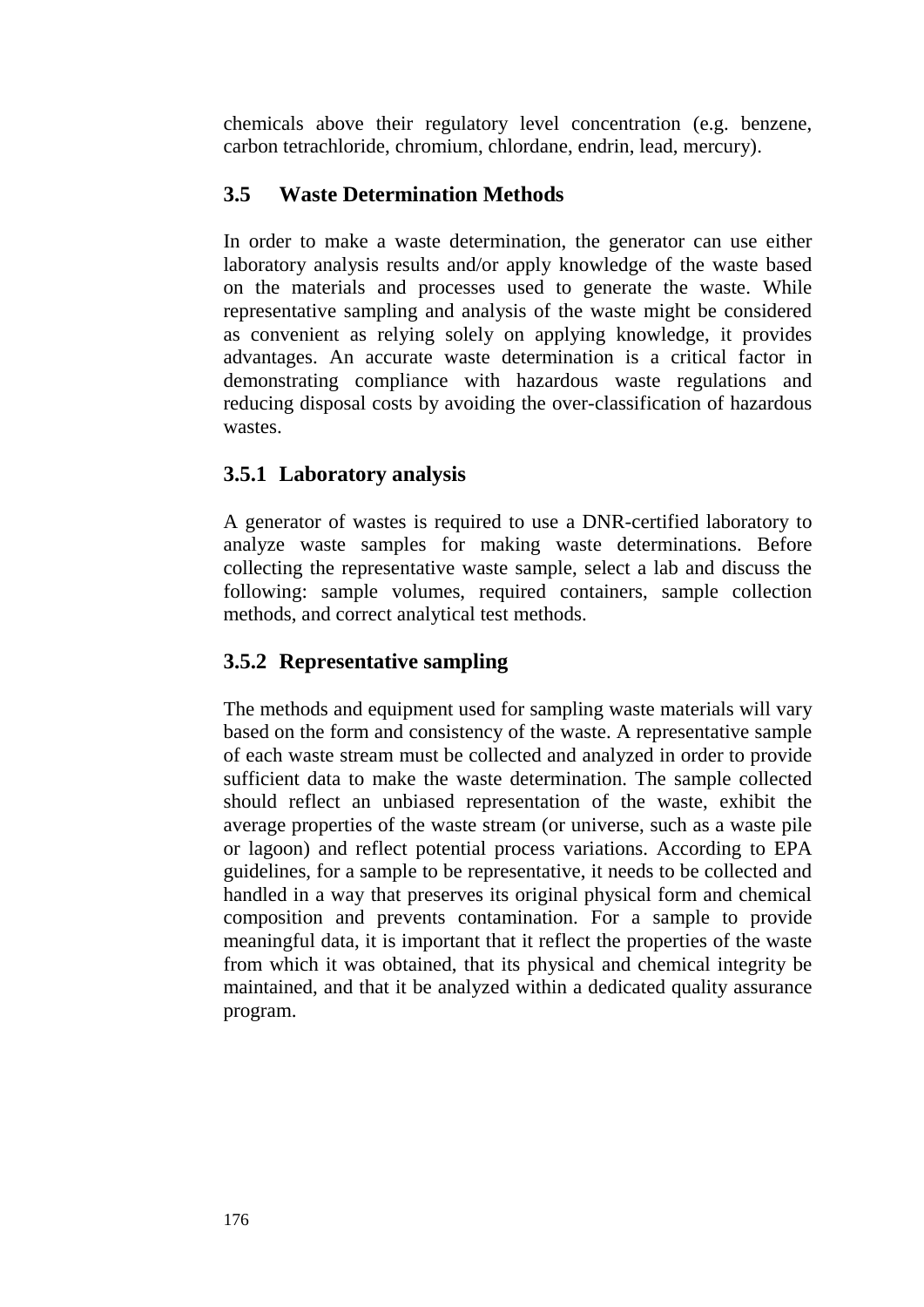# **3.5.3 Acceptable knowledge**

Use of knowledge to determine whether a waste material is hazardous waste or non-hazardous waste may be acceptable, but it must be supported with documentation. Examples of supporting documentation include: Safety Data Sheets (SDSs), published information, process flow diagrams, chemical reaction diagrams, identified breakdown products,and other process reactions or chemical information. Typically, none of these documents are acceptable as stand-alone information for a waste determination as most do not state conclusively whether or not the waste is hazardous or non-hazardous. Consequently, multiple document sources may be needed to support a knowledge-based determination.

# **3.5.3.1 Safety data sheets**

SDSs can provide useful information regarding ignitability (flash point), corrosivity (pH), or reactivity of the material going into the process. However, they tend to be less useful when it comes to identifying the toxic characteristics of waste generated from that process. The SDS only lists ingredients that make up greater than 1% of the total constituents (0.1% if they are carcinogens). Ingredients that are less than 1% by mass can equal up to 10,000 parts per million (ppm). This means that a material used in a process may contain a toxic constituent that is not listed on the SDS, but which contributes to the generation of a hazardous waste. Additionally, the process itself may chemically or physically change the properties of the materials such that the generated waste is hazardous.

# **3.5.3.2 Waste profiles**

A documented "waste profile" is typically generated by Treatment, Storage or Disposal (TSD) facilities as a means for them to standardize and categorize information regarding wastes they intend to accept. The information outlined in the waste profiles regarding waste characterization needs to be supported by either laboratory analysis or acceptable knowledge. Waste profiles are not standardized forms and may not adequately characterize the waste. The generator will likely have a better understanding of the waste materials they generate and should work with the TSD to ensure adequate characterization.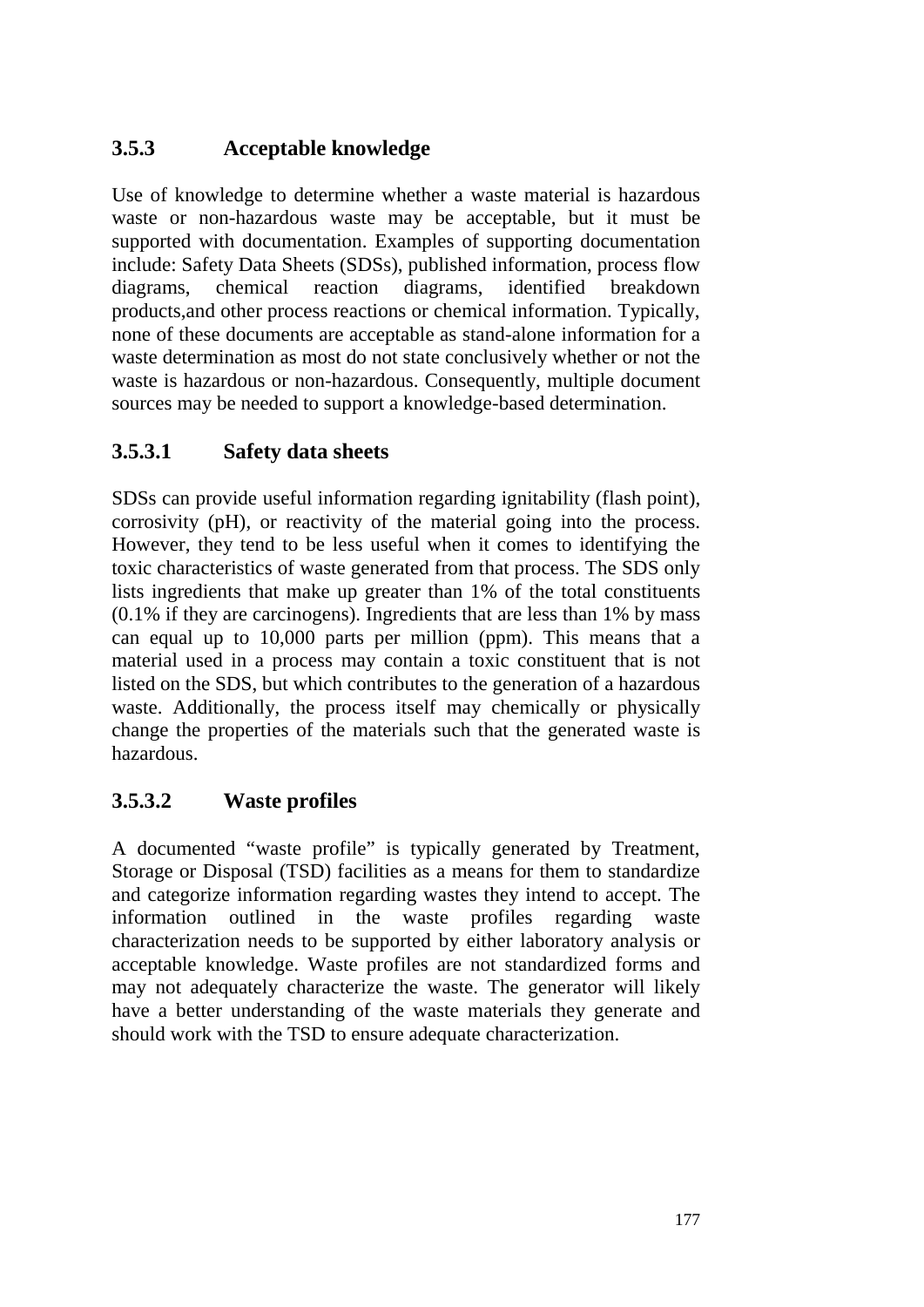# **3.6 Recordkeeping**

Adequate written documentation (records) should include a statement regarding the waste determination for each waste stream. It should state whether the waste is hazardous or non-hazardous waste and include copies of all information used to support the determination. Written documentation includes, but is not limited to:

- A description of each identified waste stream and process.
- Analytical sampling results including a description of how each representative sample was collected and managed, why the specific test method was chosen, and evidence that the laboratory was certified for the test method used.
- Records that justify and support knowledge-based determinations such as SDSa, published information, process flow diagrams, chemical reaction diagrams, identified breakdown products, and other process reactions or chemical information.

During a hazardous waste generator inspection, waste determination records will be requested by the inspector to verify compliance with hazardous waste regulations, and it is recommended that this information be kept organized and readily accessible.

Re-evaluation of waste determinations should occur following process or material changes, or if the waste is highly variable, to verify that the original waste determination remains valid. Additionally, the DNR recommends a re-characterization of each waste stream be conducted every one to three years. It is the responsibility of the generator to make a correct waste determination and retain the supporting documentation.

# **4.0 CONCLUSION**

From the foregoing, it can be concluded that hazardous wastes being generated from diverse businesses and institution still constitute a significant threat to human and environmental health. Accurate waste determinations have the potential to reduce the danger of indiscriminate dumping of hazardous wastes in the environment.

# **5.0 SUMMARY**

In this unit the students have learnt that: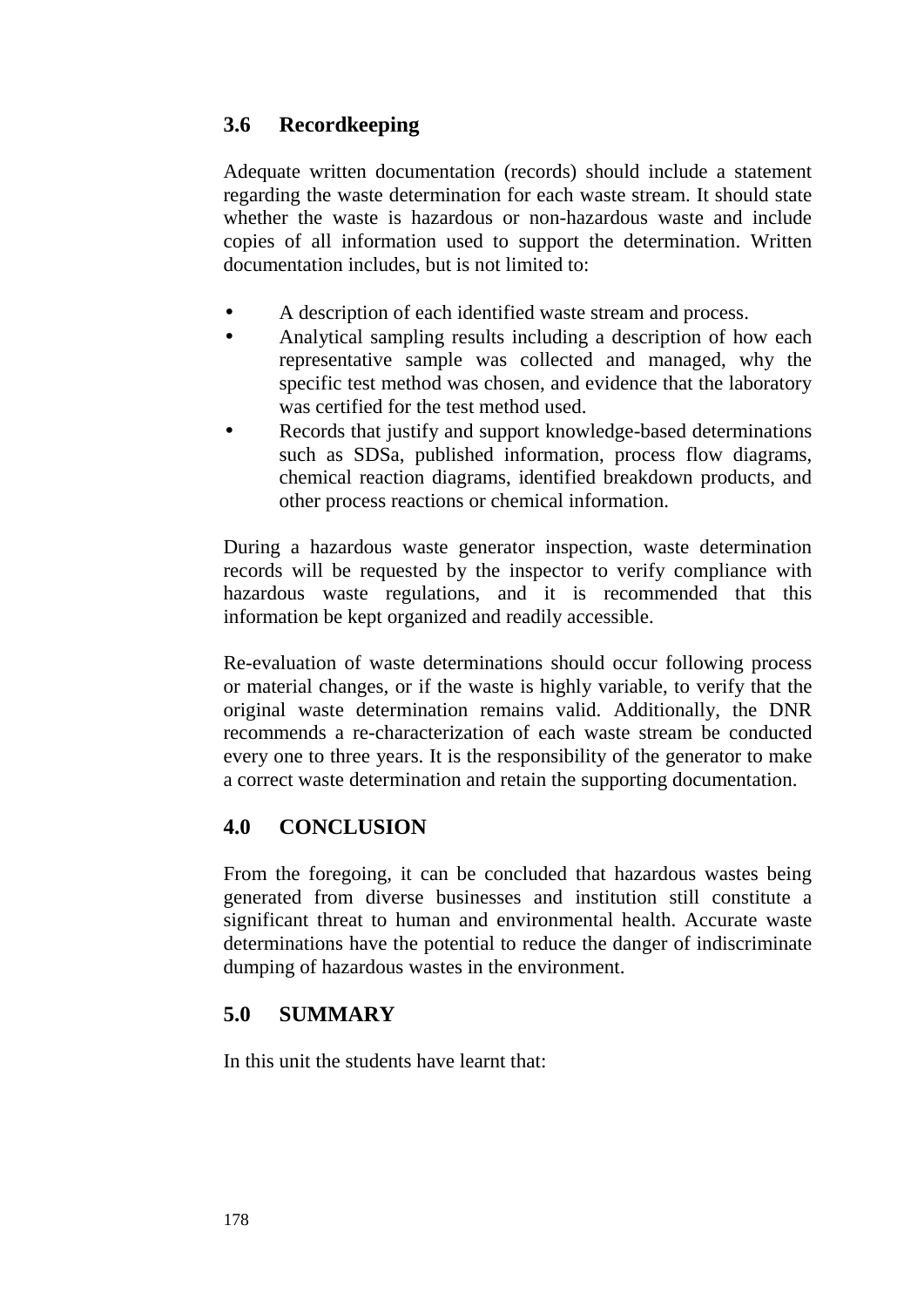- i. there are five principal steps involved in the waste determination process;
- ii. hazardous wastes can be process wastes, chemicals or compounds designated as "listed wastes" and/or they can exhibit hazardous characteristics (ignitability, corrosivity, reactivity or toxicity);
- iii. the generator can use either laboratory analysis results and/or apply knowledge of the waste based on the materials and processes used to generate the waste.; and
- iv. adequate written documentation (records) should include a statement regarding the waste determination for each waste stream.

### **6.0 TUTOR-MARKED ASSIGNMENTS**

- (i) What is hazardous waste and how can it be determined in the environment?
- (ii) List the five steps involved in the waste determination process.
- (iii) Highlight the importance of recordkeeping in the waste determination process.

### **7.0 RESOURCES**

- EPA (2005). Introduction to Hazardous Waste Identification (40 CFR Parts 261). Solid Waste and Emergency Response (5305W). EPA530-K-05-012.
- Identifying Hazardous Waste in Your Laboratory. EPA Compliance Fact Sheet: Revision 1. Vanderbilt Environmental Health and Safety.
- Publication WA1152-Waste Determinations and Recordkeeping, Wisconsin Department of Natural Resources (Revised February 2017, formerly titled "Is Your Waste Hazardous?").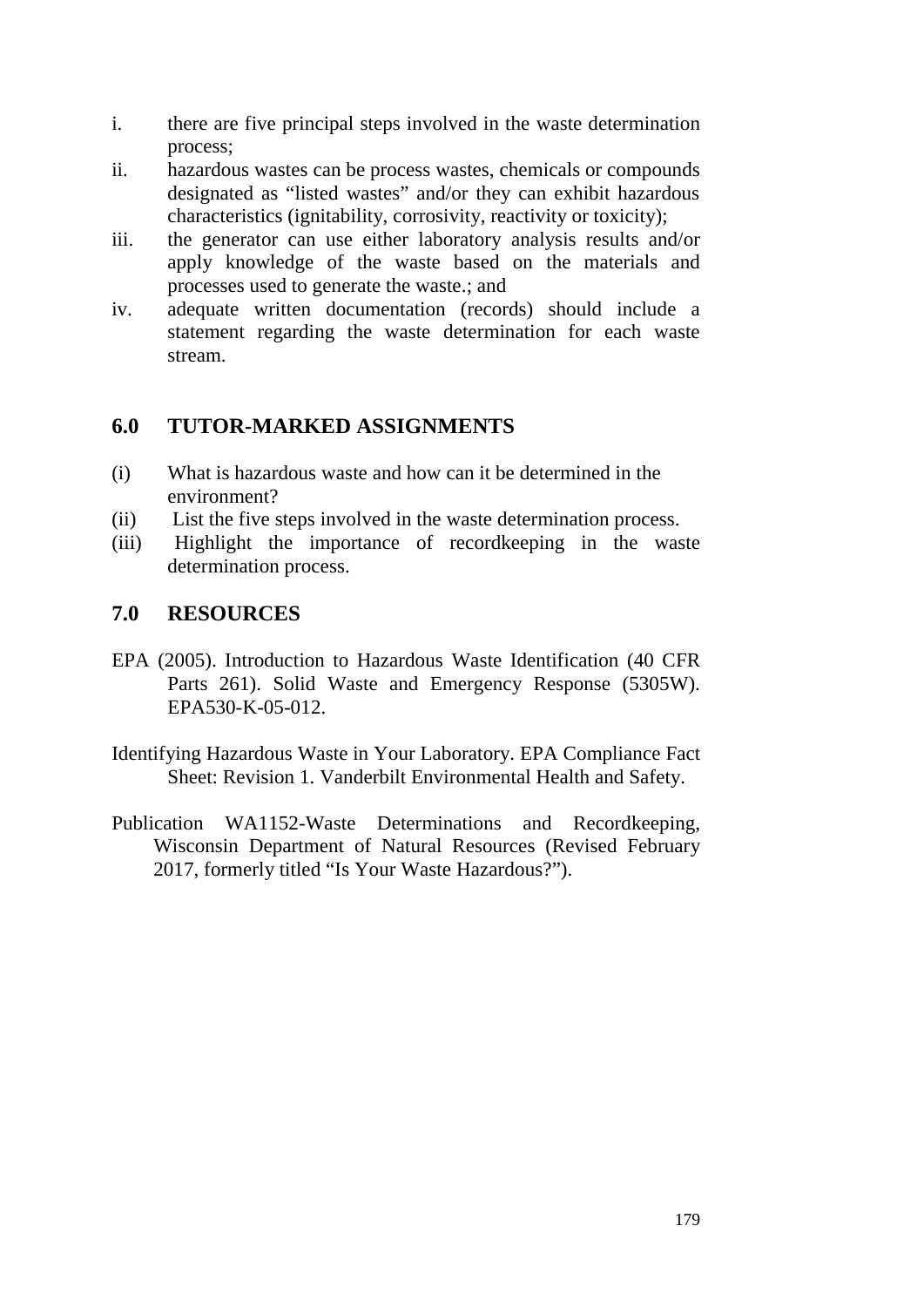#### **UNIT 19 MANAGEMENT OF TOXIC WASTES IN THE ENVIRONMENT**

#### **CONTENTS**

- 1.0 Introduction
- 2.0 Objectives
- 3.0 Main content
	- 3.1 Hazardous Waste Management
		- 3.1.1 Generation
		- 3.1.2 Storage and collection
		- 3.1.3 Transfer and transport
		- 3.1.4 Processing
		- 3.1.5 Disposal
- 4.0 Summary
- 5.0 Conclusion
- 6.0 Tutor Marked Assignments
- 7.0 References and other Resources

## **1.0 INTRODUCTION**

Hazardous wastes are materials which are discarded after use from e products, vehicles, clinical and medical products, fuel products (e.g. oil), gas exploration and extraction. Scientific research indicates that these include materials such as industrial solvents, waste oils, industrial sludges and chemical wastes. Household, small businesses, farms, and the healthcare and construction sectors also generate quantities of hazardous waste including batteries, electrical equipment, healthcare risk waste, solvent based paint and varnish waste, sheep dip, and fluorescent lamps (Bauer and Herrmann, 1997). Hazardous waste not only poses risks to the surrounding air, water, and soil, but also do harm to the ecological environment and human health through diversified channels (Li *et al*., 2015). This unit focuses on the best processes for the management of hazardous waste in the environment.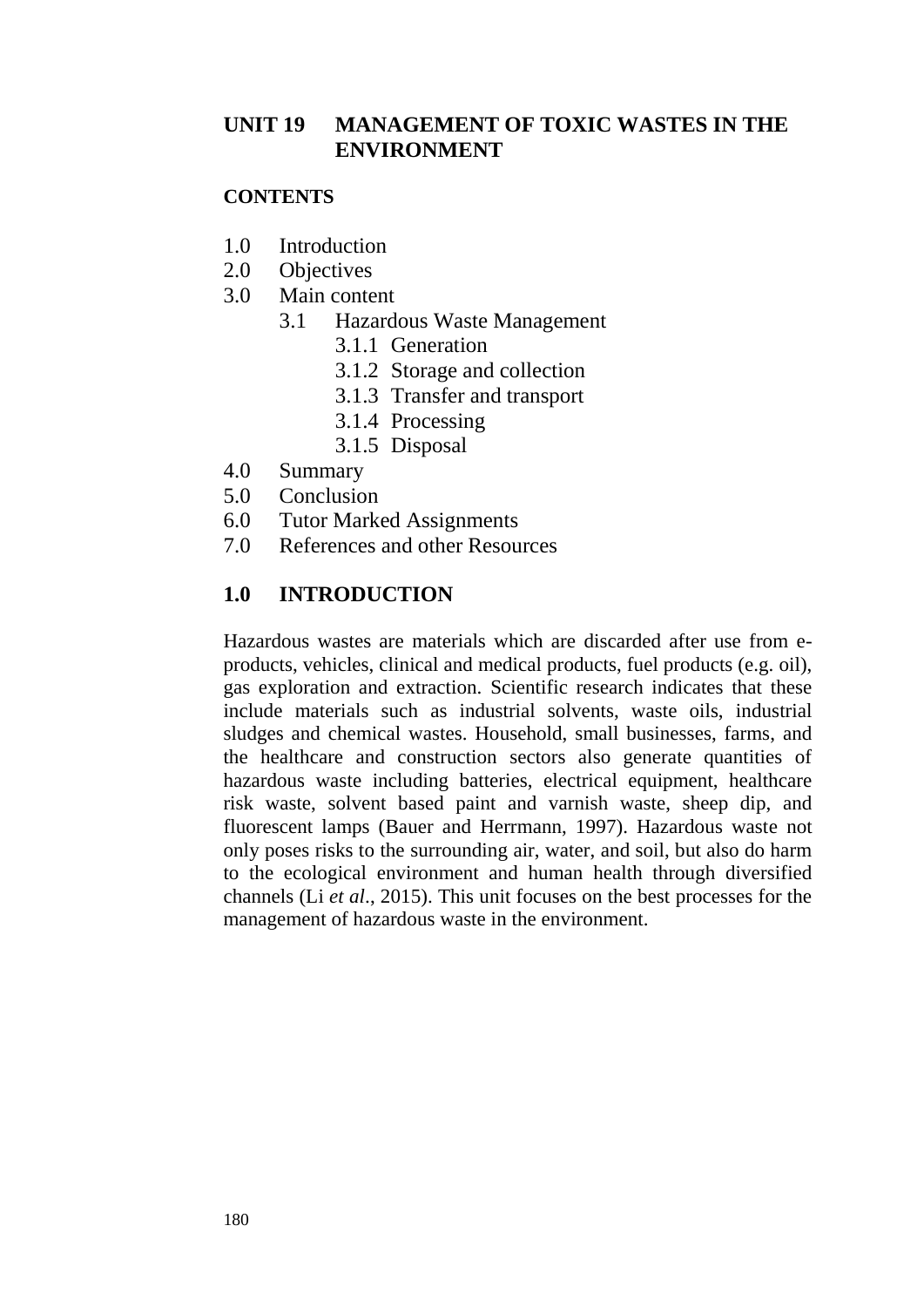# **2.0 OBJECTIVES**

By the end of this unit, students should be able to:

- identify the various categories of hazardous wastes and their sources;
- name the equipment used for collection of hazardous wastes;
- explain the techniques of hazardous waste management.

## **3.0 MAIN CONTENTS**

#### **3.1 Hazardous Waste Management**

Hazardous waste management consists of several functional elements, which are discussed below.

# **3.1.1 Generation**

Hazardous wastes are generated in limited amounts in a community and information on the quantities of hazardous waste generated within a community and in various industries is often scanty. Hazardous waste generation outside the industry is irregular and very less in amount, rendering the waste generation parameter meaningless. The only practical means to overcome these limitations is to conduct a detailed inventory and measurement studies at each potential source in a community. As a first step in developing a community inventory, potential sources of hazardous waste are to be identified. The total annual quantity of hazardous waste at any given source in a community must be established through data inventory completed during onsite visits. The list of hazardous waste generation sources is presented in the table below.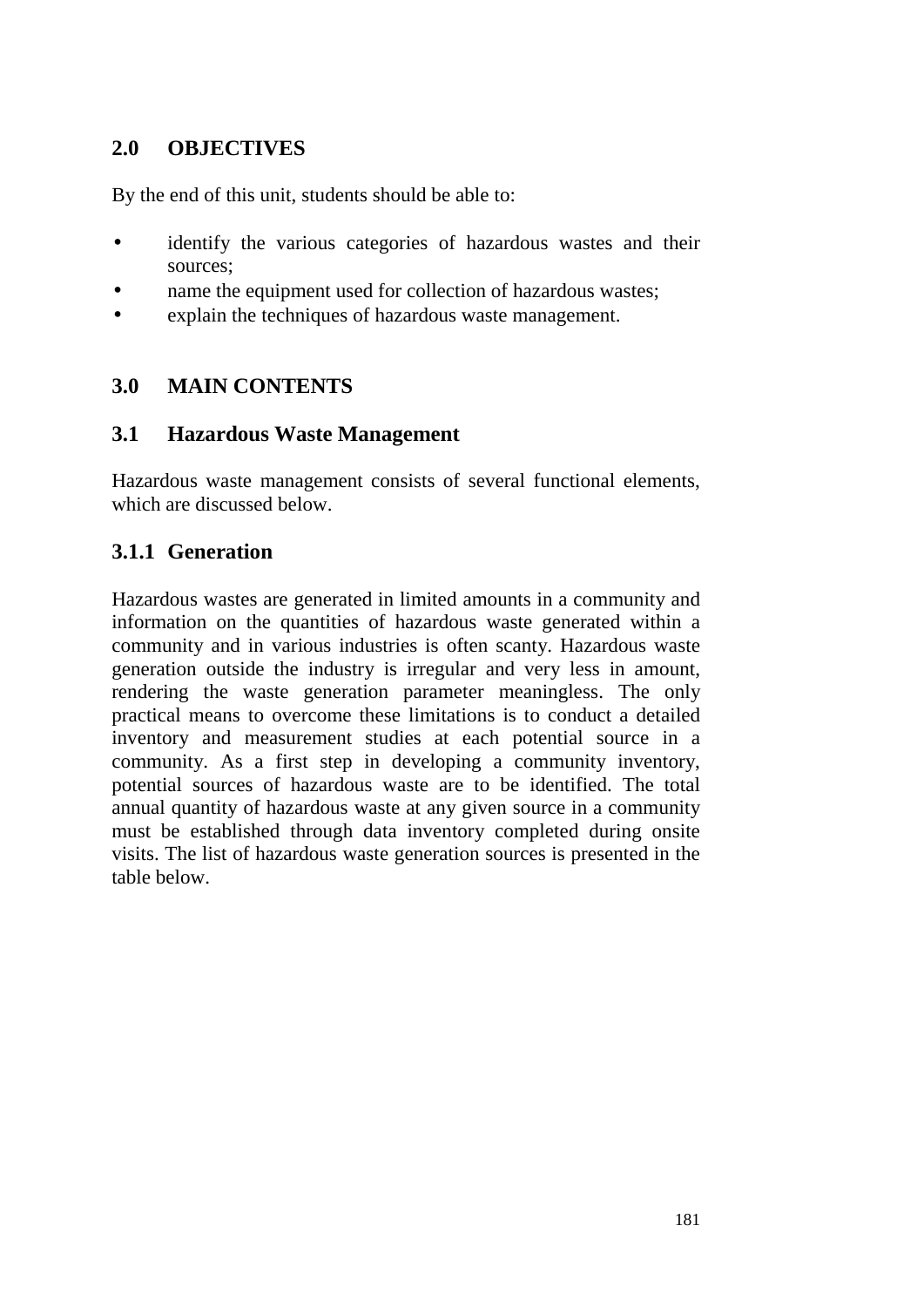#### **Waste Categories and their Sources**

| <b>Waste</b>       | <b>Sources</b>                                                                                                                                                                                                                                                                                                                                                 |  |  |
|--------------------|----------------------------------------------------------------------------------------------------------------------------------------------------------------------------------------------------------------------------------------------------------------------------------------------------------------------------------------------------------------|--|--|
| <b>Categories</b>  |                                                                                                                                                                                                                                                                                                                                                                |  |  |
| Radioactive        | Biomedical research facilities, colleges and university                                                                                                                                                                                                                                                                                                        |  |  |
| substances         | laboratories, offices, hospitals, nuclear power plants, etc.                                                                                                                                                                                                                                                                                                   |  |  |
| Toxic<br>chemicals | Agricultural chemical companies, battery shops, college<br>and university laboratories, construction companies,<br>electric utilities, hospitals and clinics, industrial cooling<br>towers, newspaper and photographic solutions, nuclear<br>power plants, pest control agencies, photographic<br>processing facilities, plating shops, service stations, etc. |  |  |
| <b>Biological</b>  | Biomedical research facilities, drug companies,                                                                                                                                                                                                                                                                                                                |  |  |
| wastes             | hospitals, medical clinics, etc.                                                                                                                                                                                                                                                                                                                               |  |  |
| Flammable          | Dry cleaners, petroleum reclamation plants, petroleum                                                                                                                                                                                                                                                                                                          |  |  |
| wastes             | refining and processing facilities, service stations, tanker                                                                                                                                                                                                                                                                                                   |  |  |
|                    | truck cleaning stations, etc.                                                                                                                                                                                                                                                                                                                                  |  |  |
| Explosives         | Construction companies, dry cleaners, ammunition<br>production facilities, etc.                                                                                                                                                                                                                                                                                |  |  |

Source: Tchobanoglous *et al*. (1977 and 1993)

The spillage of containerized hazardous waste must also be considered an important source in addition to the sources listed. The quantities of hazardous wastes that are involved in spillage are usually not known. The occurrence of spillage cannot be predicted and hence, the potential threat to human health and environment is greater than that from routinely generated hazardous waste.

#### **3.1.2 Storage and collection**

Onsite storage practices are a function of the types and amounts of hazardous wastes generated and the period over which generation occurs. Usually, when large quantities are generated, special facilities are used that have sufficient capacity to hold wastes accumulated over a period of several days. If only a small amount is generated, the waste can be containerized, and limited quantity may be stored. Containers and facilities used in hazardous waste storage and handling are selected on the basis of waste characteristics. For example, corrosive acids or caustic solutions are stored in fibreglass or glass-lined containers to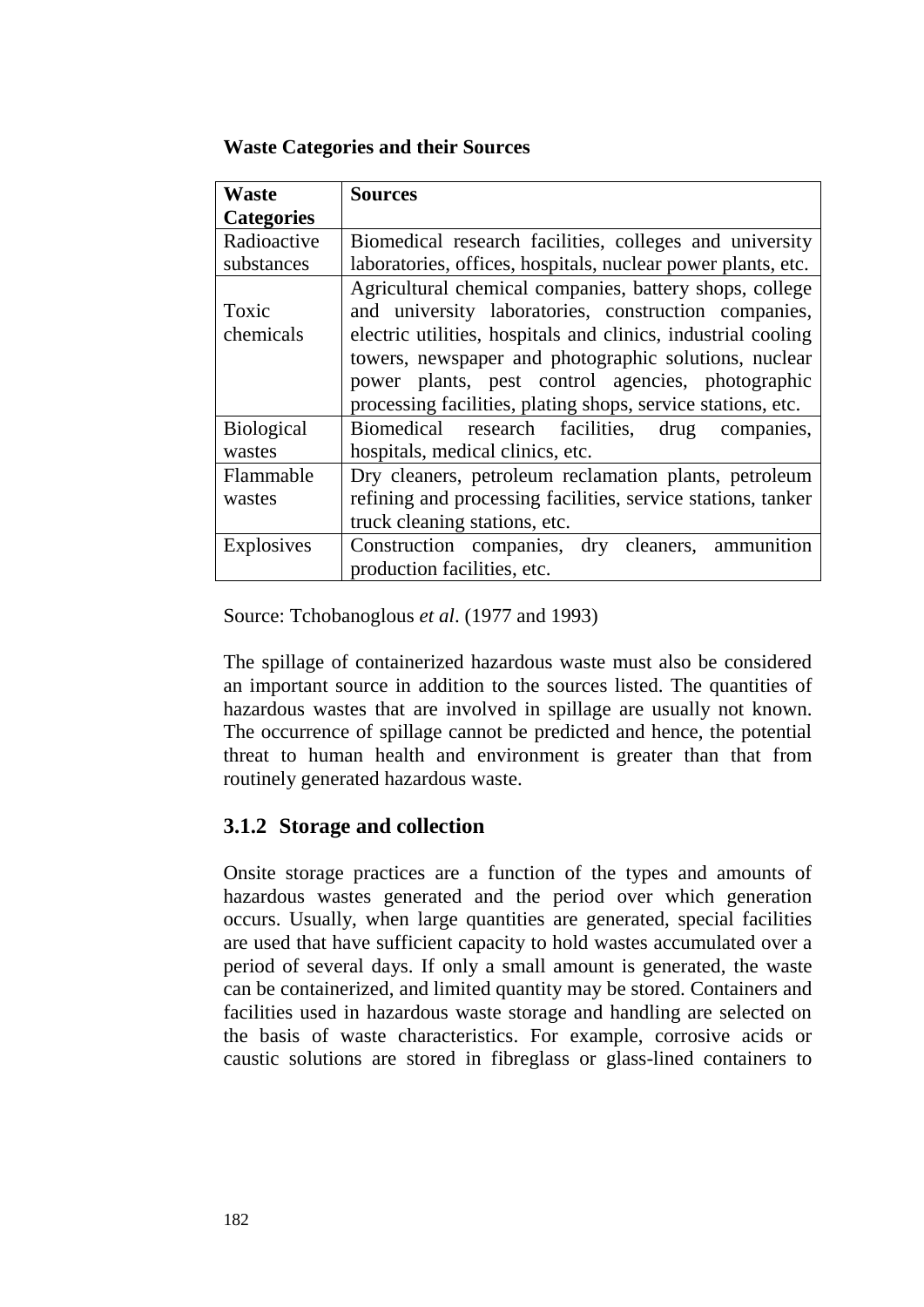prevent deterioration of metals in the container. Great care must be exercised to avoid storing incompatible wastes in the same container or location.

The waste generator, or a specialized hauler, generally collects the hazardous waste for delivery to a treatment or disposal site. The loading of collection vehicles is completed in either of the following ways:

- 1. Wastes stored in large-capacity tanks are either drained or pumped into collection vehicles;
- 2. Wastes stored in sealed drums or sealed containers are loaded by hand or by mechanical equipment onto flatbed trucks.

The stored containers are transported unopened to the treatment and disposal facility. In order to avoid accidents and the possible loss of life, two collectors should be assigned when hazardous wastes are to be collected. The equipment used for collection varies with the waste characteristics, and the typical collection equipment are listed in the table below:

| Waste                     | Collection equipment and accessories                                                                                                                                                                       |  |  |
|---------------------------|------------------------------------------------------------------------------------------------------------------------------------------------------------------------------------------------------------|--|--|
| Category                  |                                                                                                                                                                                                            |  |  |
| Radioactive<br>substances | Various types of trucks and railroad equipment<br>depending on characteristics of wastes; special marking<br>to show safety hazard; heavy loading equipment to<br>handle concrete-encased lead containers. |  |  |
| Toxic                     | Flatbed trucks for wastes stored in drums; tractor-trailer                                                                                                                                                 |  |  |
| chemicals                 | tank truck combination for large volumes of wastes;<br>railroad tank cars; special interior linings such as glass,<br>fiberglass or rubber.                                                                |  |  |
| <b>Biological</b>         | Standard packers' collection truck with some special                                                                                                                                                       |  |  |
| wastes                    | precautions to prevent contact between wastes and the<br>collector; flatbed trucks for wastes stored in drums.                                                                                             |  |  |
| Flammable                 | Same as those for toxic chemicals, with special                                                                                                                                                            |  |  |
| wastes                    | colourings and safety warning printed on vehicles.                                                                                                                                                         |  |  |
| Explosives                | Same as those for toxic chemicals with some restriction<br>on transport routes, especially residential areas.                                                                                              |  |  |

## **Equipment for Collection of Hazardous Waste**

Source: Tchobanoglous *et al*. (1977 and 1993)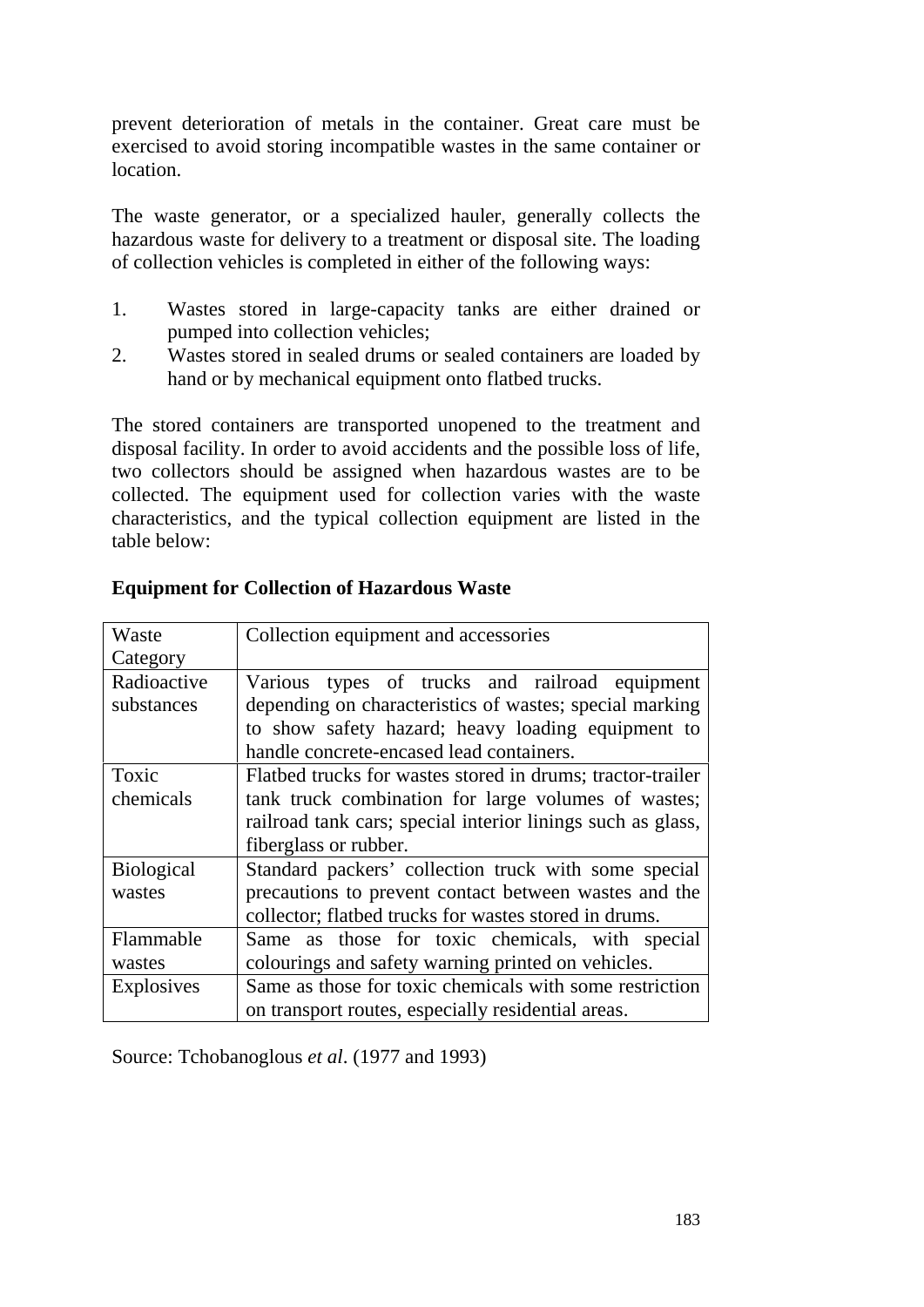It should be noted that for short-haul distances, drum storage and collection with a flatbed truck is often used. The larger tank trucks, trailers and railroad tank cars are as hauling distances increase.

#### **3.1.3 Transfer and transport**

Typically, hazardous wastes are not compacted (i.e., mechanical volume reduction) or delivered by numerous community residents. Instead, liquid hazardous wastes are generally pumped from collection vehicles and sludge or solids are reloaded without removal from the collection containers for transport to processing and disposal facilities.

It is unusual to find a hazardous waste transfer facility, where wastes are simply transferred to larger transport vehicles. Some processing and storage facilities are often part of the material handling sequence at a transfer station. For example, neutralization of corrosive wastes might result in the use of a lower-cost holding tank on transport vehicles. However, great care must be exercised to avoid the danger of mixing incompatible wastes.

# **3.1.4 Processing**

Processing of hazardous waste is done for purposes of recovering useful materials and preparing the wastes for disposal.

Processing can be accomplished on-site or off-site. The variables affecting the selection of processing site include the characteristics of wastes, the quantity of wastes, the technical, economical and environmental aspects of available on-site treatment processes and the availability of the nearest off-site treatment facility (e.g., haul distance, fees, and exclusions). The treatment of hazardous waste can be accomplished by physical, chemical, thermal or biological means.

#### **3.1.5 Disposal**

Irrespective of their form (i.e., solid, liquid, or gas), most hazardous waste is disposed off either near the surface or by deep burial. The various hazardous waste disposal methods are given in the table below: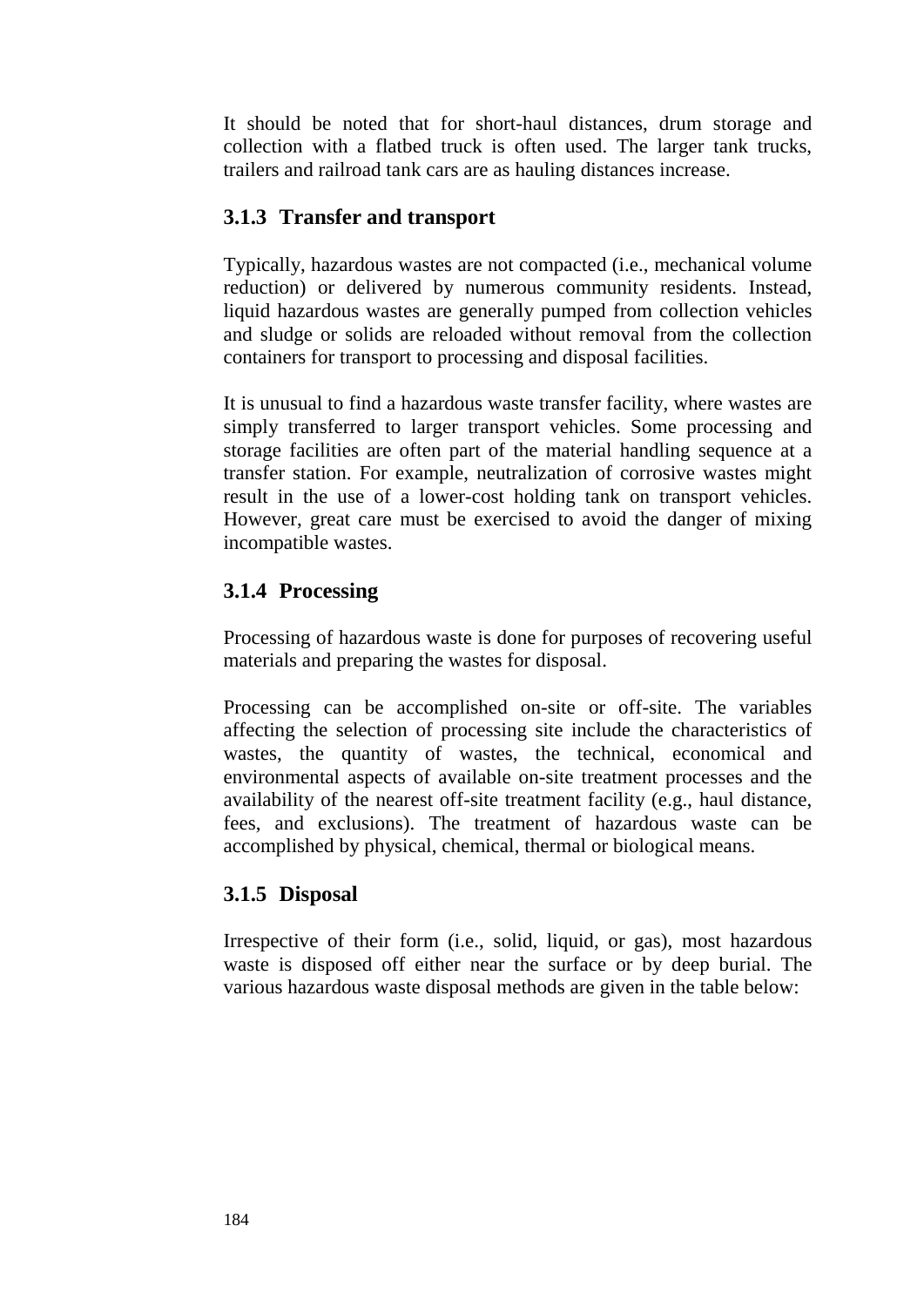| <b>Operation/Process   Functions</b> |           | <b>Types</b><br>of | of<br><b>Forms</b> |
|--------------------------------------|-----------|--------------------|--------------------|
|                                      | performed | wastes             | waste              |
| Deep well injection $\vert$ Di       |           | 1,2,3,4,5,6,7      |                    |
| Detonation                           | Di        | 6,8                | S,L,G              |
| Engineered storage                   | <b>St</b> | 1,2,3,4,5,6,7,8    | S,L,G              |
| Land burial                          | Di        | 1,2,3,4,5,6,7,8    | S <sub>1</sub> L   |
| Ocean dumping                        | Di        | 1,2,3,4,7,8        | S,L,G              |

#### **Hazardous Wastes Disposal and Storage Methods**

Source: Tchobanoglous *et al*. (1977 and 1993)

*\$ Functions: Di=disposal; St=storage; \*Waste types: 1=inorganic chemical without heavy metals; 2=inorganic chemical with heavy metal; 3=organic chemical without heavy metal; 4=organic chemical with heavy metal; 5=radiological; 6=biological; 7=flammable and 8=explosive. # Waste form: S=solid; L=liquid and G=gas*

Although controlled landfill methods have been proved adequate for disposing of municipal solid waste and limited amounts of hazardous waste, they are not suitable enough for the disposal of a large quantity of hazardous waste because of the following reasons:

- possible percolation of toxic liquid waste to the groundwater;
- dissolution of solids followed by leaching and percolation to the groundwater;
- dissolution of solid hazardous wastes by acid leachate from solid, followed by leaching and percolation to the groundwater;
- potential for undesirable reactions in the landfill that may lead to the development of explosive or toxic gases;
- volatilization of hazardous waste leading to the release of toxic or explosive vapours to the atmosphere; and
- corrosion of containers with hazardous wastes.

In general, disposal sites for hazardous wastes should be separate from those for municipal solid wastes. As hazardous wastes can exist in the form of liquids, sludges, solids and dusts, a correct approach for co disposal for each of the hazardous wastes should be determined. To preclude the co-disposal of incompatible wastes, separate storage areas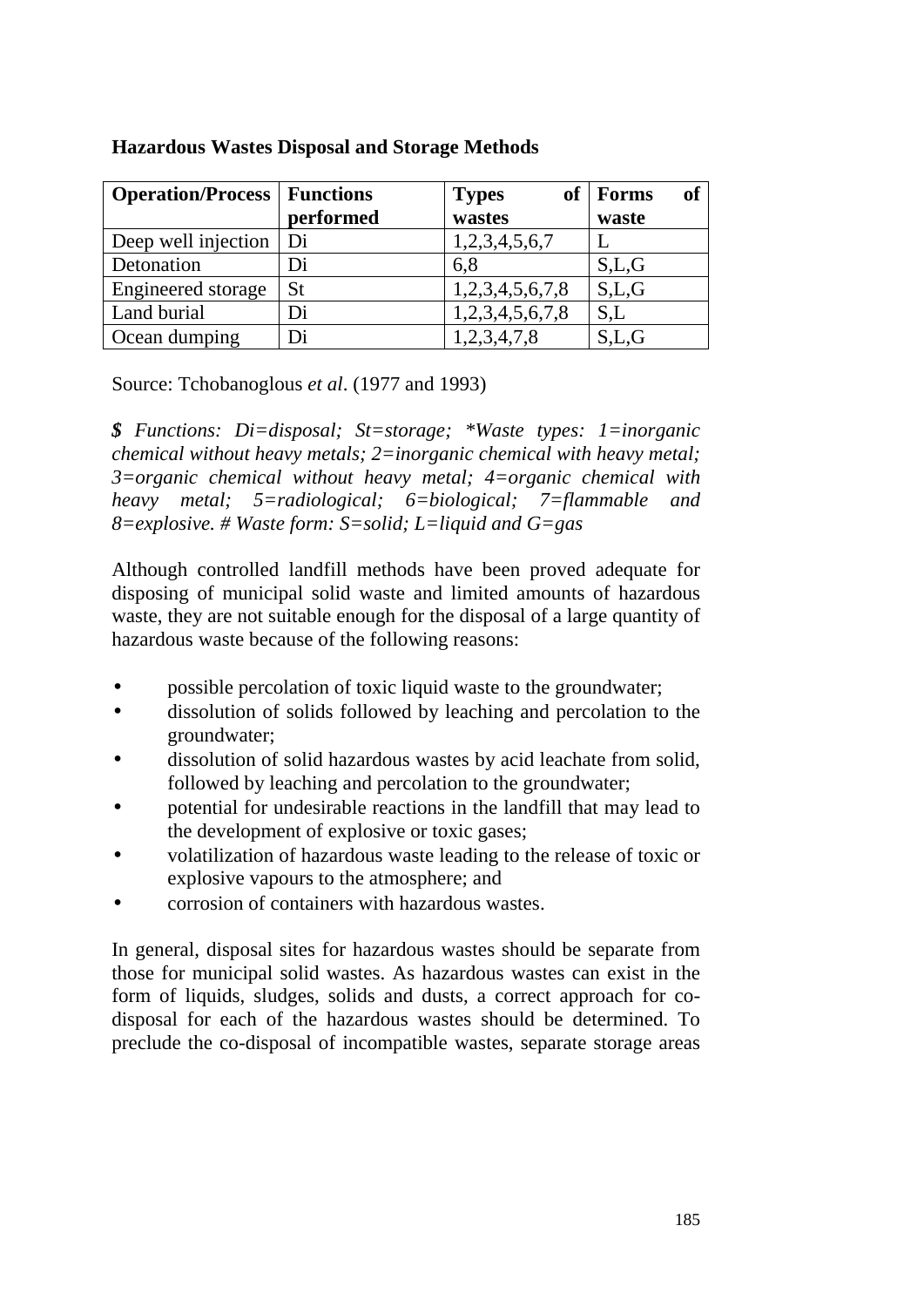within the total landfill site should be designated for various classes of compatible wastes (Phelps *et al*., 1995).

Liquid wastes are usually stored in a tank near the site and can be introduced into the landfill by means of trenches or lagoons, injection or irrigation. During disposal of lightweight wastes, the disposal area must be kept wet to prevent dust emissions. Hazardous solid waste characterized by a high degree of impermeability as such must not be disposed of over large areas. When containerized wastes are to be disposed of, precautions must be taken to avoid the rupture of containers during the unloading operation and the placement of incompatible waste in the same location. To avoid rupturing, the containers are unloaded and placed in position individually. The covering of the containers with earth should be monitored and controlled carefully to ensure that a soil layer exists between each container and the equipment placing the soil does not crush or deform the container.

While designing a landfill site for hazardous waste, provision should be made to prevent any leachate escaping from landfill site. This requires a clay liner, and in some cases, both clay and impermeable membrane liners are used. A layer of limestone is placed at the bottom of the landfill to neutralize the pH of leachate. A final soil cover of 25 cm or more should be placed over the liner. The completed site should be monitored continuously, both visually and with sample wells.

#### **4.0 CONCLUSION**

From the foregoing, it can be concluded that for effective hazardous waste management, the total annual quantity of hazardous waste at any given source in a community must be established through data inventory completed during onsite visits. Great care must be exercised to avoid storing incompatible wastes in the same container or location. As hazardous wastes can exist in the form of liquids, sludges, solids and dusts, a correct approach for co-disposal for each of the hazardous wastes should be determined. It is imperative to use the appropriate materials to prevent leachate escaping from landfill site during its design.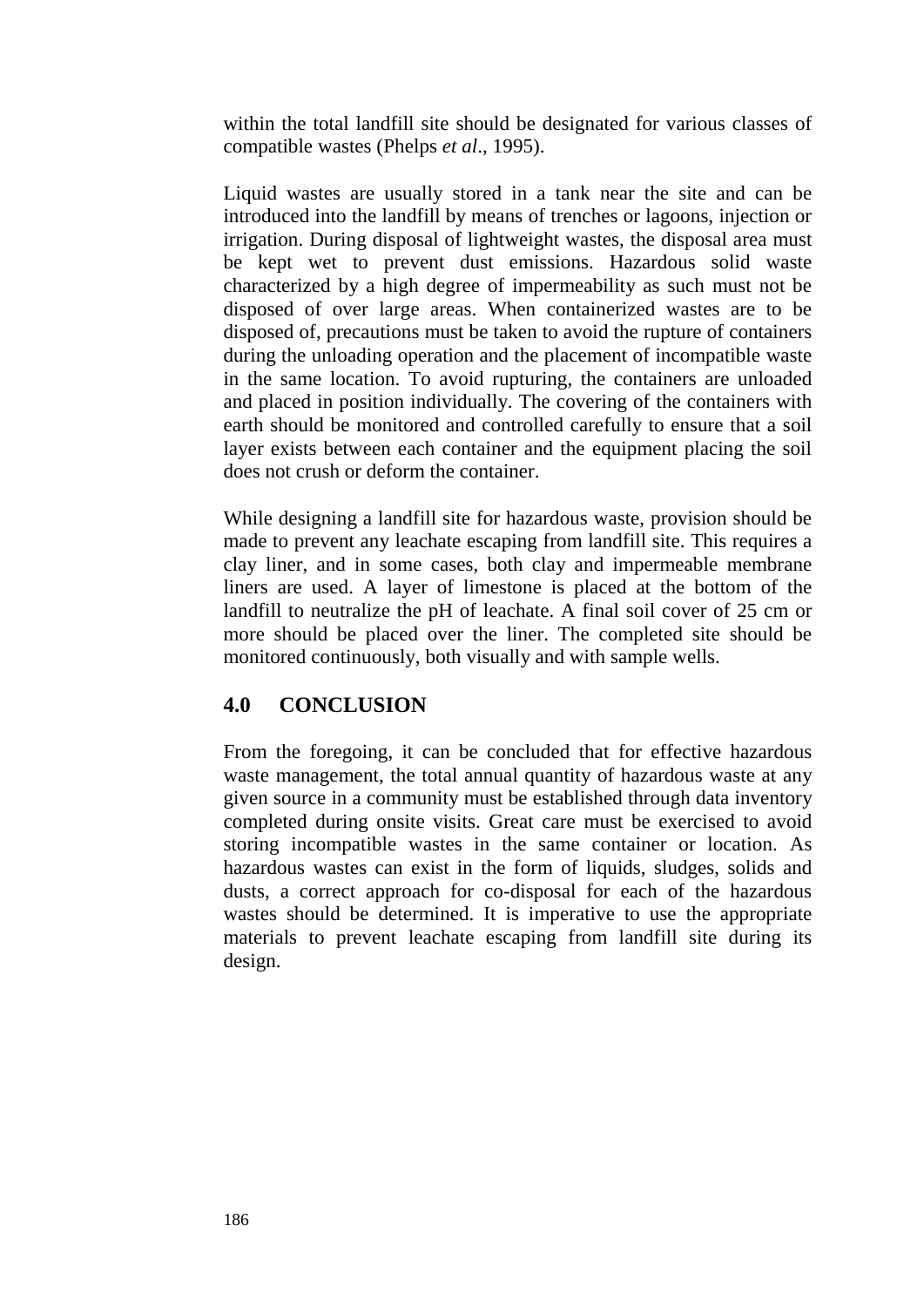#### **5.0 SUMMARY**

In this unit the students have learnt that:

- i. management of hazardous wastes follows the functional elements of solid waste, viz., generation, storage and collection, transfer and transport, processing and disposal;
- ii. processing can be accomplished either on-site or off-site to recover useful materials and to prepare the wastes for disposal;
- iii. regardless of their forms, most hazardous wastes are disposed of either near the surface or by deep burial; and
- iv. controlled landfill methods used for disposing of municipal solid waste are not suitable for the disposal of a large quantity of hazardous waste.

#### **6.0 TUTOR-MARKED ASSIGNMENTS**

- (i) Write short notes on the storage and collection, transfer and transport, of hazardous wastes.
- (ii) Suggest ways and means of properly managing hazardous wastes.

#### **7.0 REFERENCES AND SUGGESTED READINGS**

- Areivala, S.J. (1971). *Solid Wastes Disposal in India*. Central/Public Health Engineering Institute. Nagpur.
- Bauer, M.J. and Hermann, R. (1997). Estimation of the environmental contamination by phthalic acid esters leaching from household wastes. *Science of the Total Environment* 208 (1), 49-57.
- Flinotoff, R. (1984). *Management of Solid Wastes in Developing Countries*, WHO Regional Publications, South East Asia Series No. 1.
- Freeman, M.H. (1988). *Standard Handbook of Hazardous Waste Treatment and Disposal*, McGraw-Hill Book Company, New York.

Hazardous Waste – nptel. https://nptel.ac.in>module9>lecture9.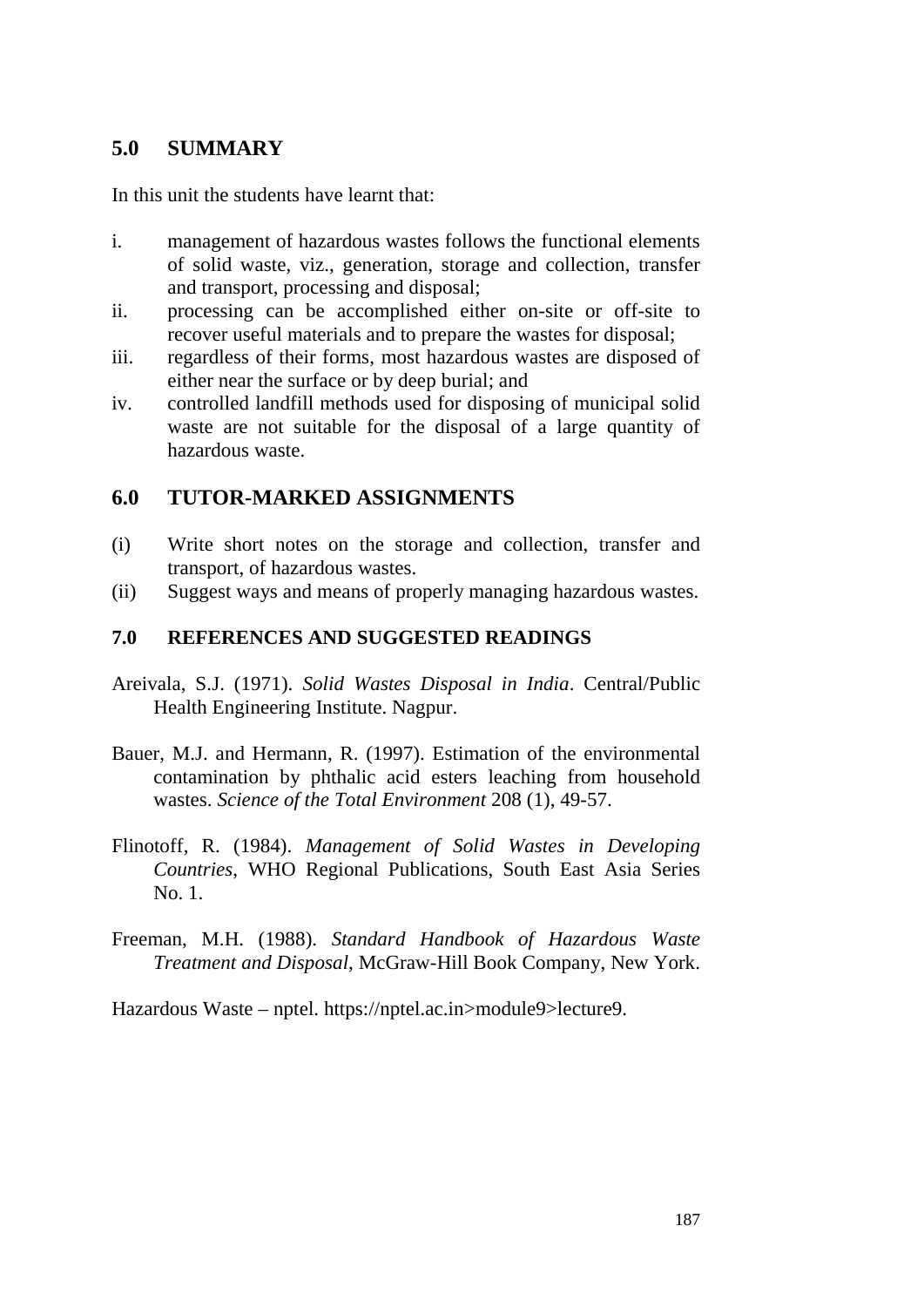- Li, L., Wang, S., Lin, W., and Chi, T. (2015). A covering model application on Chinese industrial hazardous waste management based on integer program method. *Ecological Indicators* 51, 237- 243.
- Phelps, H.O., Heinke, G.W., Jonker, J.F., Ouano, E.A,R. and Vandecasteele, C. (1995). *Management of Solid Wastes*, UNESCO, Paris.
- Tchobanoglous, G., Theisen, H and Eliassan, R. (1977). *Solid Wastes- Engineering Principles and Management Issues*, McGraw-Hill Book Company, New York.
- Tchobanoglous, G., Theisen, H. and Samuel, A Vigil. (1993). *Integrated Solid Waste Management*, McGraw-Hill, Inc., New Delhi.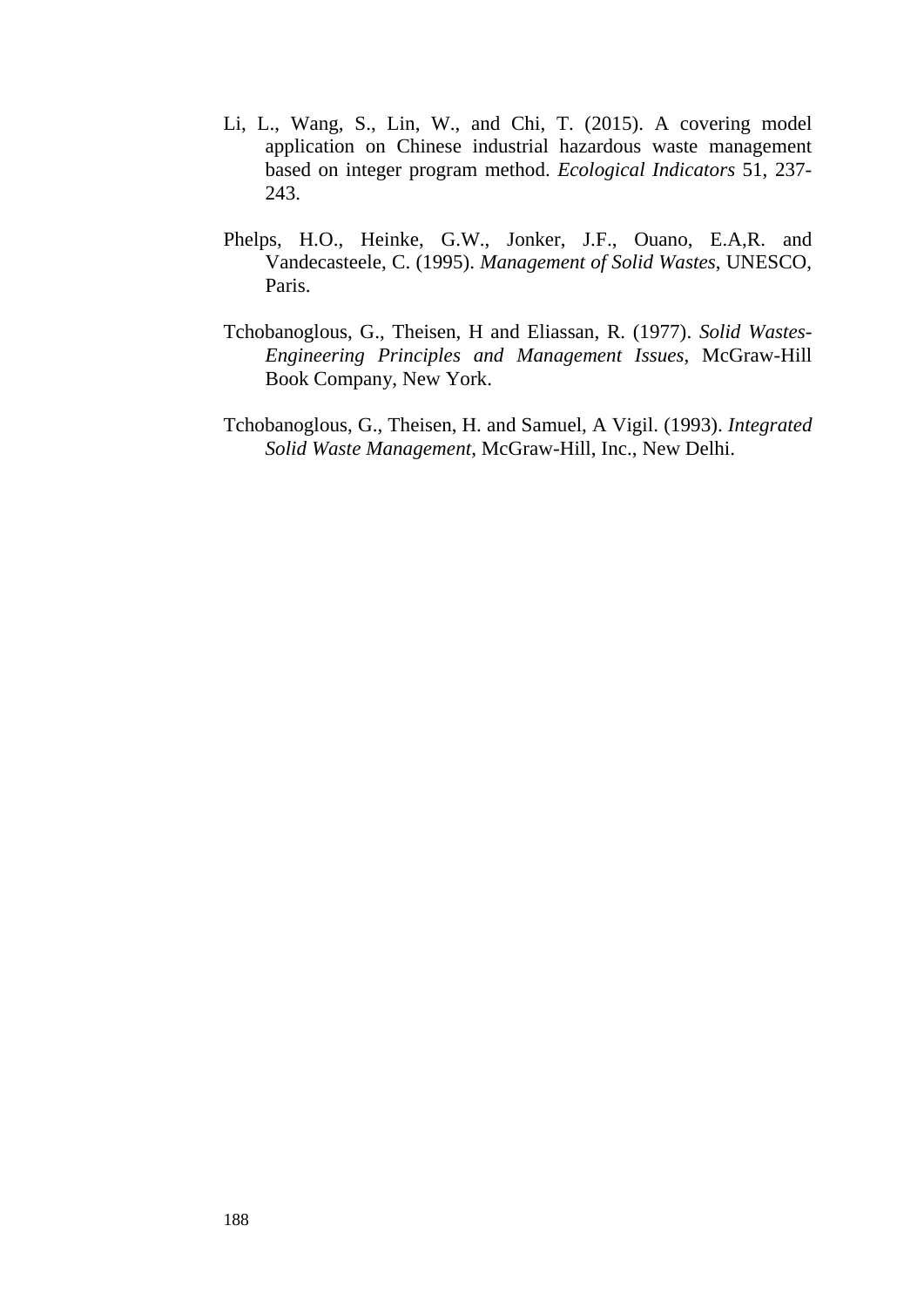# **UNIT 20 SANITARY FUNDAMENTALS OF PESTICIDE APPLICATION**

#### **CONTENTS**

- 1.0 Introduction
- 2.0 Objectives
- 3.0 Main content
	- 3.1 Sanitary Fundamentals of Pesticide Application
		- 3.1.1 Sanitary classification of pesticides
		- 3.1.2 Safe use of pesticides
		- 3.1.3 Precautions
			- 3.1.3.1The label
				- 3.1.3.2Storage and transport
				- 3.1.3.3Disposal
				- 3.1.3.4General hygiene
				- 3.1.3.5Protective clothing
					- 3.1.3.5.1 Spraying indoors
					- 3.1.3.5.2 Mixing
					- 3.1.3.5.3 Impregnation of fabrics
					- 3.1.3.5.4 Maintenance
				- 3.1.3.6Safe techniques
					- 3.1.3.6.1 Spraying
					- 3.1.3.6.2 Impregnation of fabrics
		- 3.1.4 Emergency measures
			- 3.1.4.1Signs and symptoms of poisoning
			- 3.1.4.2First-aid treatment
				- 3.1.4.2.1 Vomiting
				- 3.1.4.2.2 Caring for the patient
- 4.0 Conclusion
- 5.0 Summary
- 6.0 Tutor Marked Assignments
- 7.0 References and other Resources

#### **1.0 INTRODUCTION**

Pesticides are biologically active compounds that act not only on their targets, but also constitute a potential hazard for human health and the environment. All pesticides are poisonous, some more so than others. Their toxic effects on target organisms are manifested not only during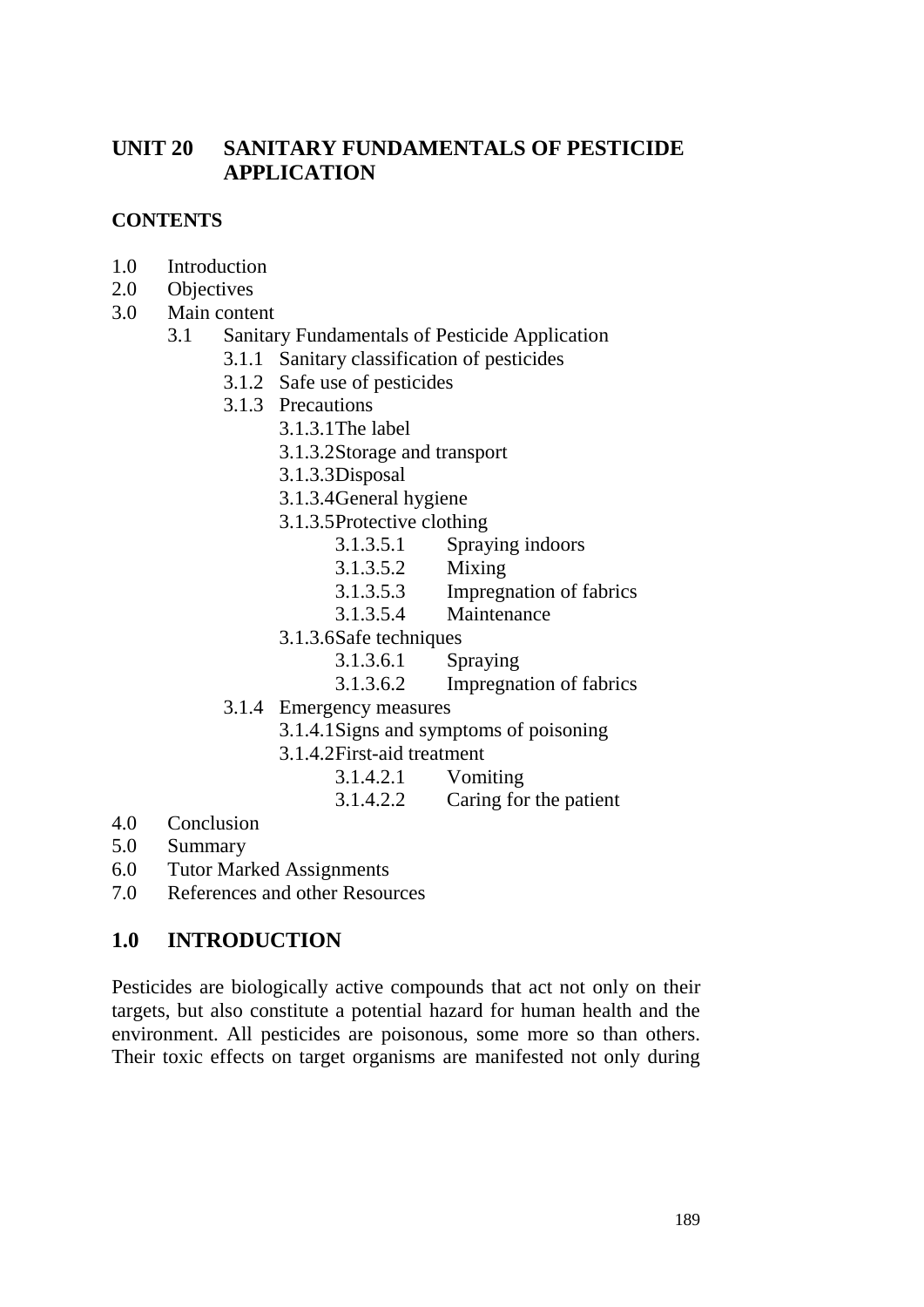the period of application, but also after application and may be chronic. Some pesticides accumulate on objects of the environment, gradually concentrating in the food and fodder and becoming a real hazard to beneficial animals and humans. Extensive areas of agricultural lands and hundreds of thousands of tons of products are treated with pesticides, and hence they continue to circulate in human habitat. Pesticide residues are detected in the air, water, soil, plants and animals including human body. Consequently, use of pesticides must be regulated and monitored from a general sanitary viewpoint in terms of their fate and behaviour in the environment and the human body (Gruzdyev *et al*, 1983).

#### **2.0 OBJECTIVES**

By the end of this unit, students should be able to:

- understand the safety rules for pesticide application;
- understand the basis for sanitary classification of pesticides; and
- understand the precautionary measures that should be taken by pesticide applicators during spraying and mixing of pesticides.

## **3.0 MAIN CONTENTS**

#### **3.1 Sanitary Fundamentals of Pesticide Application**

Pesticides or their metabolites may poison humans and animals. Pesticide poisoning may be occupational when it occurs among workers engaged in routine preparation of working formulations of pesticides or those spraying orchards or agricultural fields or those applying seed treatments. To prevent occupational hazard, it is necessary to comply strictly with the sanitary rules for applying, storing, and transporting pesticides. It is also necessary to observe the pre-harvest intervals after pesticide application and use the recommended personal protection equipment. The action of a pesticide on warm-blooded animals and animals depends on a multiplicity of factors, including the nature of its active ingredient, its dose, longevity of action, and the general well being of the organism. Pesticides entering an organism spread rapidly in it, becoming selectively accumulated in separate parts or organs. Proteins bind some pesticides, while others are metabolized and excreted from the organism.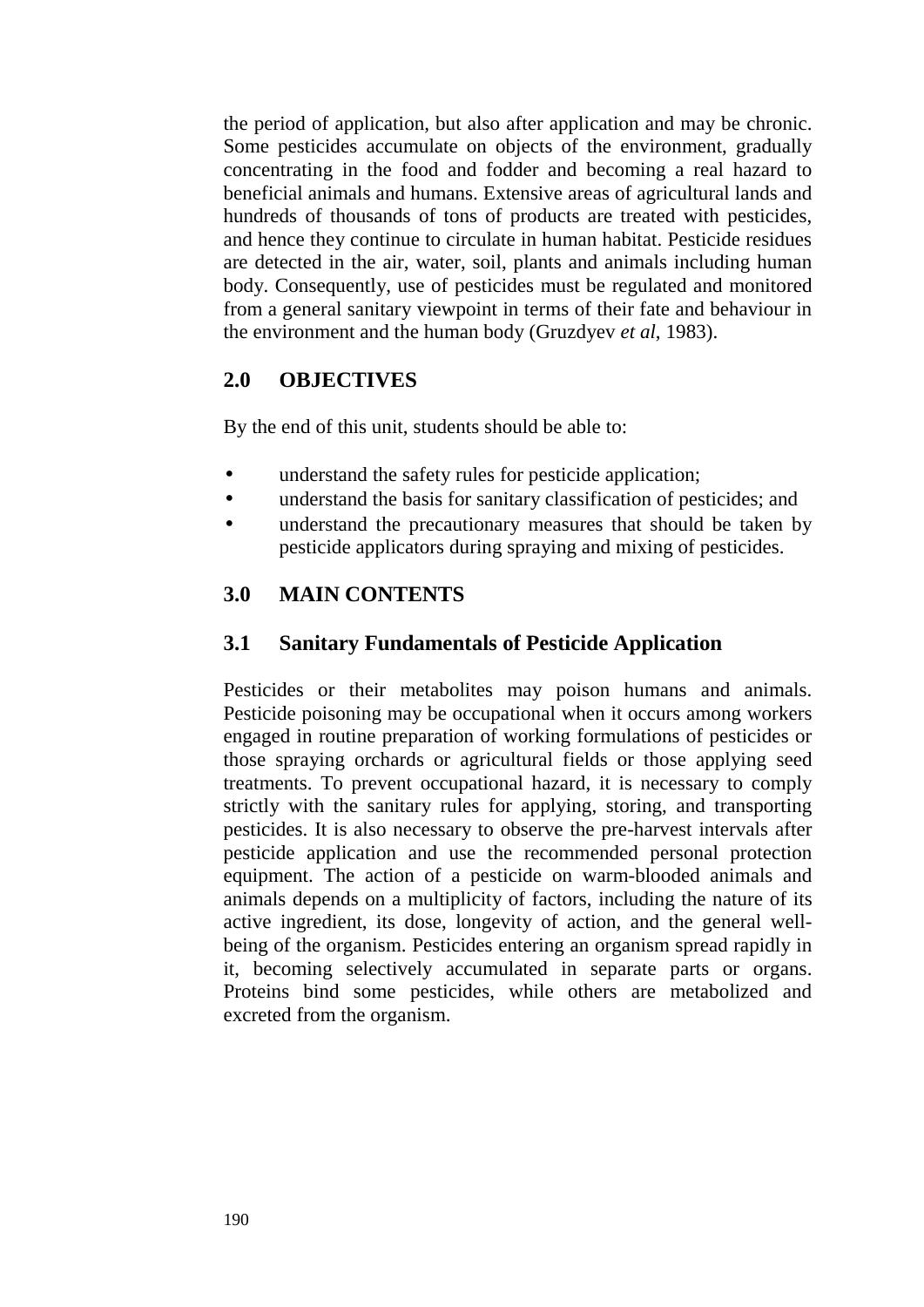## **3.1.1 Sanitary classification of pesticides**

A sanitary classification allows for comparative characterization of various pesticides and determination of what pathological effect is of the greatest danger when applying a given pesticide. The relative toxicity of pesticides, and hence the danger they pose to warm-blooded animals, is expressed in a measure known as  $LD_{50}$ , which stands for lethal dose, 50 percent. The  $LD_{50}$  is the amount of a pesticide that resulted in the death of 50 percent of a test animal population. It is based on milligrams (mg) of active ingredient per kilogram (kg) of body weight. Thus, the lower  $LD_{50}$ , the more toxic a pesticide is to people as indicated in the table overleaf.

For simplicity's sake, a pesticide label contains one of three "signal words" to indicate the product's relative toxicity to humans:

- DANGER applies to those pesticides with an  $LD_{50}$  of less than 50 mg. These highly toxic pesticides require special certification to buy and use.
- WARNING refers to pesticides that are only moderately toxic. The LD<sub>50</sub> range for these pesticides is between 50 and 500.
- CAUTION is applied to pesticides with low to very low human toxicity. The  $LD_{50}$  for this group is 500 or more. Most of the pesticides available to the homeowner contain the signal word CAUTION on their labels.

| <b>Toxicity</b> |           | <b>Oral</b> LD <sub>50</sub> Signal word | Approximate adult     |
|-----------------|-----------|------------------------------------------|-----------------------|
| category        | (mg/kg)   |                                          | lethal dose (oral)    |
|                 | $0 - 50$  | DANGER/POISON                            | Few drops<br>to       |
|                 |           |                                          | teaspoon              |
| $\mathbf{I}$    | 50-500    | <b>WARNING</b>                           | 1 teaspoon to 1 ounce |
| III             | 500-5,000 | <b>CAUTION</b>                           | 1 ounce to 1 pint or  |
|                 |           |                                          | pound                 |
| IV              | 5,000     | or   CAUTION                             | More than 1 pint or   |
|                 | more      |                                          | pound                 |

#### **Interpreting toxicity categories and signal words on pesticide labels**

Regardless of the signal word on a pesticide label, remember that every pesticide is toxic and has the potential to poison. Therefore, always read the label and follow all of the directions on the label each time you use a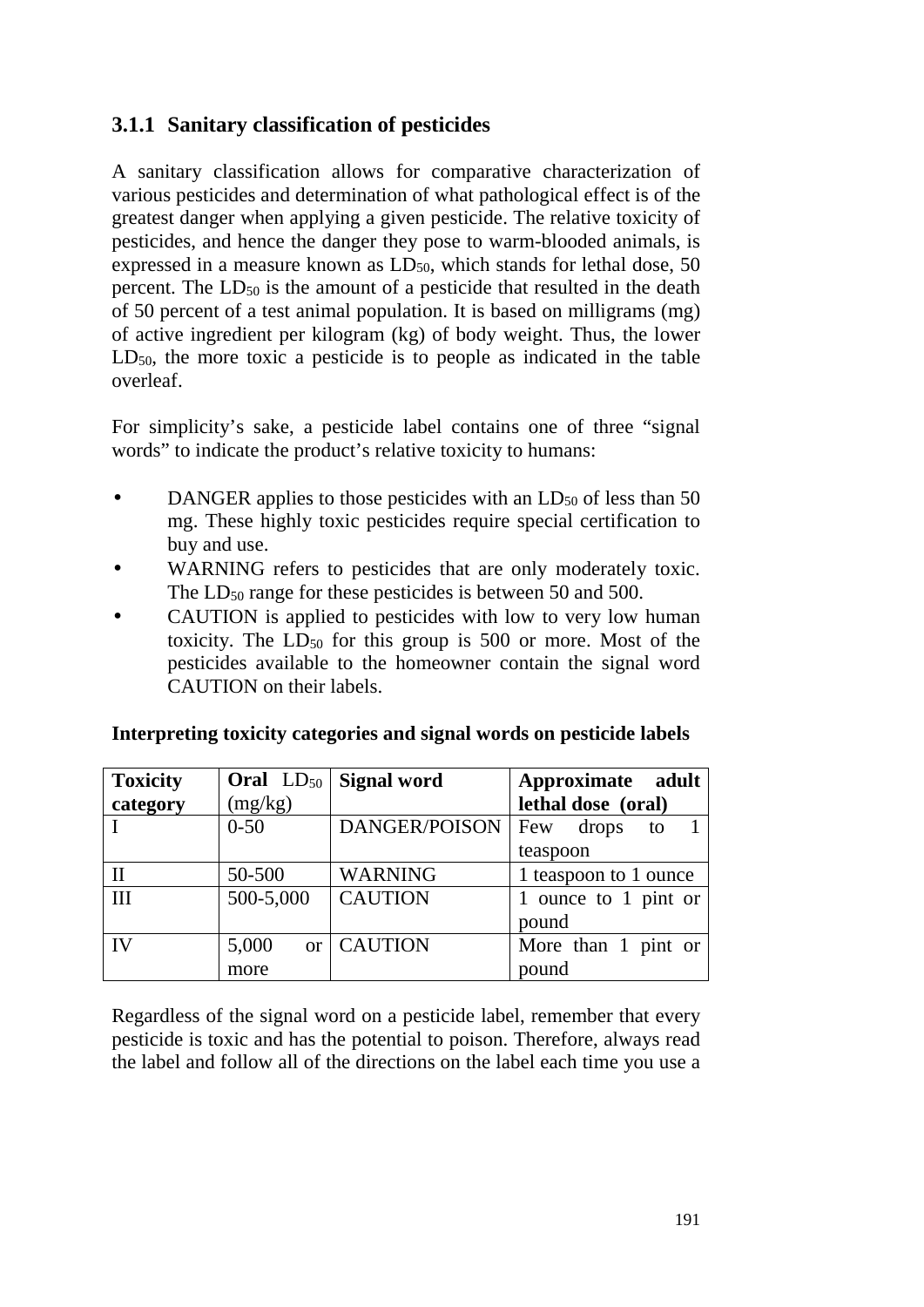pesticide. It is always better to be safe than sorry. Read the product label, and be prepared to use the product in a responsible way. When children, pets or wildlife could be present, take special precautions (Kroening and Fishel, 2016).

# **3.1.2 Safe use of pesticides**

Pesticides are toxic to both pests and humans, but they need not be hazardous to humans and non-target animal species if appropriate precautions are taken. Most pesticides will cause adverse effects if intentionally or accidentally ingested or if they are in contact with the skin for a long time. Pesticides particles may be inhaled with the air while they are being sprayed. An additional risk is the contamination of drinking-water, food or soil.

## **3.1.3 Precautions**

Special precautions must be taken during transport, storage and handling of pesticides. Spray equipment should be regularly cleaned and maintained to prevent leaks. People working with pesticides should receive proper training in their safe use.

## **3.1.3.1 The label**

Pesticides should be packed and labeled according to World Health Organization (WHO) specifications. The label should be in English and in the local language, and should indicate the contents, safety instructions (warnings) and possible measures in the event of swallowing or contamination. Always keep pesticides in their original containers; take safety measures and put on protective clothing as recommended.

#### **3.1.3.2 Storage and transport**

Pesticides should be stored in a place that can be locked and is not accessible to unauthorized people or children; they should never be kept in a place where they might be mistaken for food or drink as some beverages may have the same colour with some pesticides. Keep them dry but away from fires and out of direct sunlight. Do not carry them in a vehicle that is also used to transport food.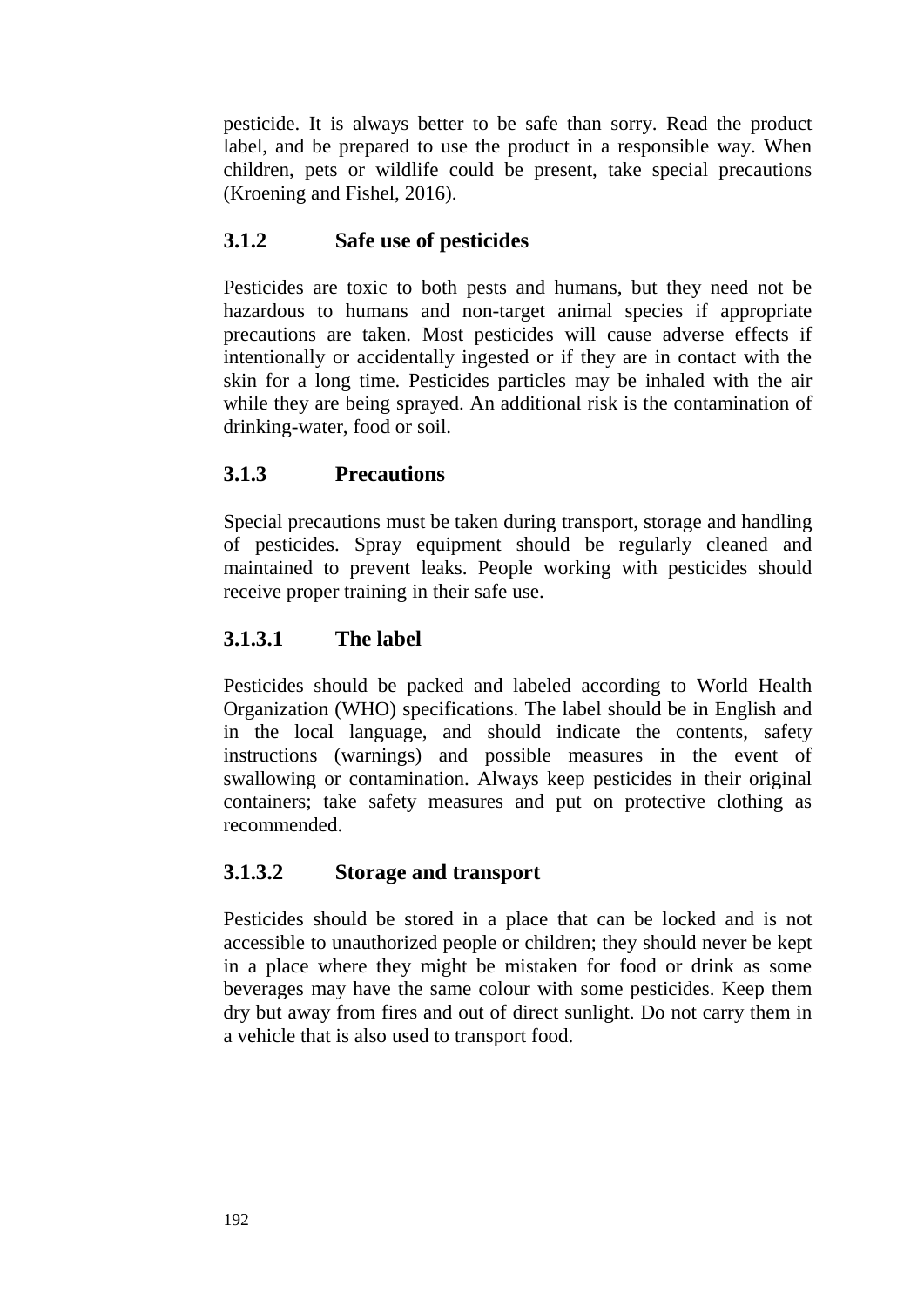# **3.1.3.3 Disposal**

Leftover insecticide suspension can be disposed of safely by pouring it into a specially dug hole in the ground or a pit latrine. It should not be disposed of where it may enter water used for drinking or washing, fishponds or rivers. Some insecticides, such as the pyrethroids, are very toxic to fish. Dig a hole at least 100 metres away from the streams, wells and houses. In a hilly area the hole should be on the lower side of such areas. Pour run-off water from hand washings into the hole, and bury containers, boxes and bottles used for pesticides in it. Close the hole as soon as possible. Cardboard, paper and cleaned plastic containers can be burned, where this is allowed, far away from houses and sources of drinking water. Pyrethroid suspensions can be poured on to dry ground where they are quickly absorbed and degraded and do not cause any environmental problems.

# **3.1.3.4 General hygiene**

Do not eat, drink or smoke while using insecticide. Keep food in tightly closed boxes. Use suitable equipment for measuring out, mixing and transferring insecticides. Do not stir liquids or scoop pesticides with bare hands. Use the pressure-release valve of the pump or a soft probe to clear blockages in the nozzle. Wash the hands and face with soap and water each time the pump has been refilled. Eat and drink only after washing the hands and face. Take a shower or bath at the end of the day.

# **3.1.3.5 Protective clothing**

Pesticides can enter the body in several ways: ingestion, inhalation or contact with the skin. Surveys indicate that most exposure victims contact pesticides through their skin. Consequently, personal protection equipment must be used when spraying and mixing pesticides, or during impregnation of fabrics with pesticides.

# **3.1.3.5.1 Spraying indoors**

Pesticide applicators should wear overalls or shirts with long sleeves and trousers, a broad-brimmed hat, a turban or other headgear and sturdy shoes or boots. Sandals are unacceptable. The mouth and nose should be covered with a simple device such as a disposable paper mask, a surgical-type disposable or washable mask, or any clean piece of cotton.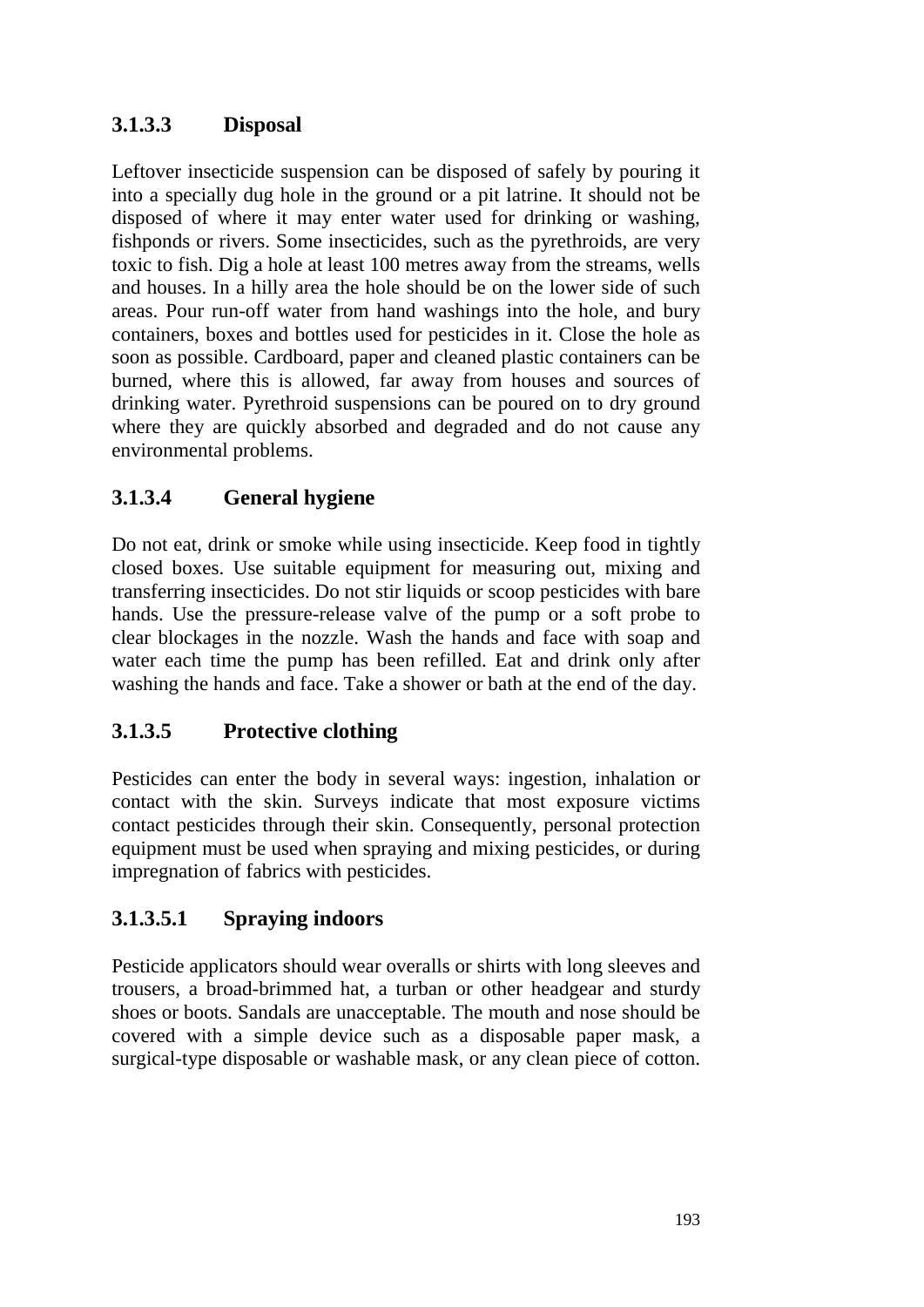The cotton should be changed if it becomes wet. The clothing should be of cotton for ease of washing and drying. It should cover the body without leaving any openings. In hot and humid climates the wearing of additional protective clothing may be uncomfortable, and any pesticides should therefore be applied during the cooler hours of the day.

# **3.1.3.5.2 Mixing**

In addition to the use of protective clothing, it is recommended for people who mix and pack insecticides in bags that gloves, an apron and eye protection such as a face shield or goggles be worn. Face shields provide protection for the whole face and are cooler to wear. The mouth and nose should be covered as recommended for indoor spraying. Care should be taken not to touch any part of the body with gloves while handling pesticides.

# **3.1.3.5.3 Impregnation of fabrics**

Long rubber gloves should be worn when treating mosquito nets, clothes, screening or tsetse traps with insecticides. Under certain circumstances extra protection may be required, e.g. from vapour, dust or spray of hazardous products. Such additional protective items should be indicated on the product label and may include aprons, boots, face masks, overalls and hats.

# **3.1.3.5.4 Maintenance**

Clothing should be kept in a good state of repair and should be inspected regularly for tears or worn areas through which skin contamination might occur. Protective clothing and equipment should be washed daily with soap, separately from other clothing. Gloves need special attention and should be replaced when here is any sign of wear and tear. After use, gloves should be rinsed with water before they are taken off. At the end of each working day they should be washed inside and outside.

# **3.1.3.6 Safe techniques**

The great variety of pesticides used in agricultural production system worldwide presents varying degrees of hazard. These products are synthesized to alter life cycles of living pest organisms, and many of these products are dangerous to people if not handled properly.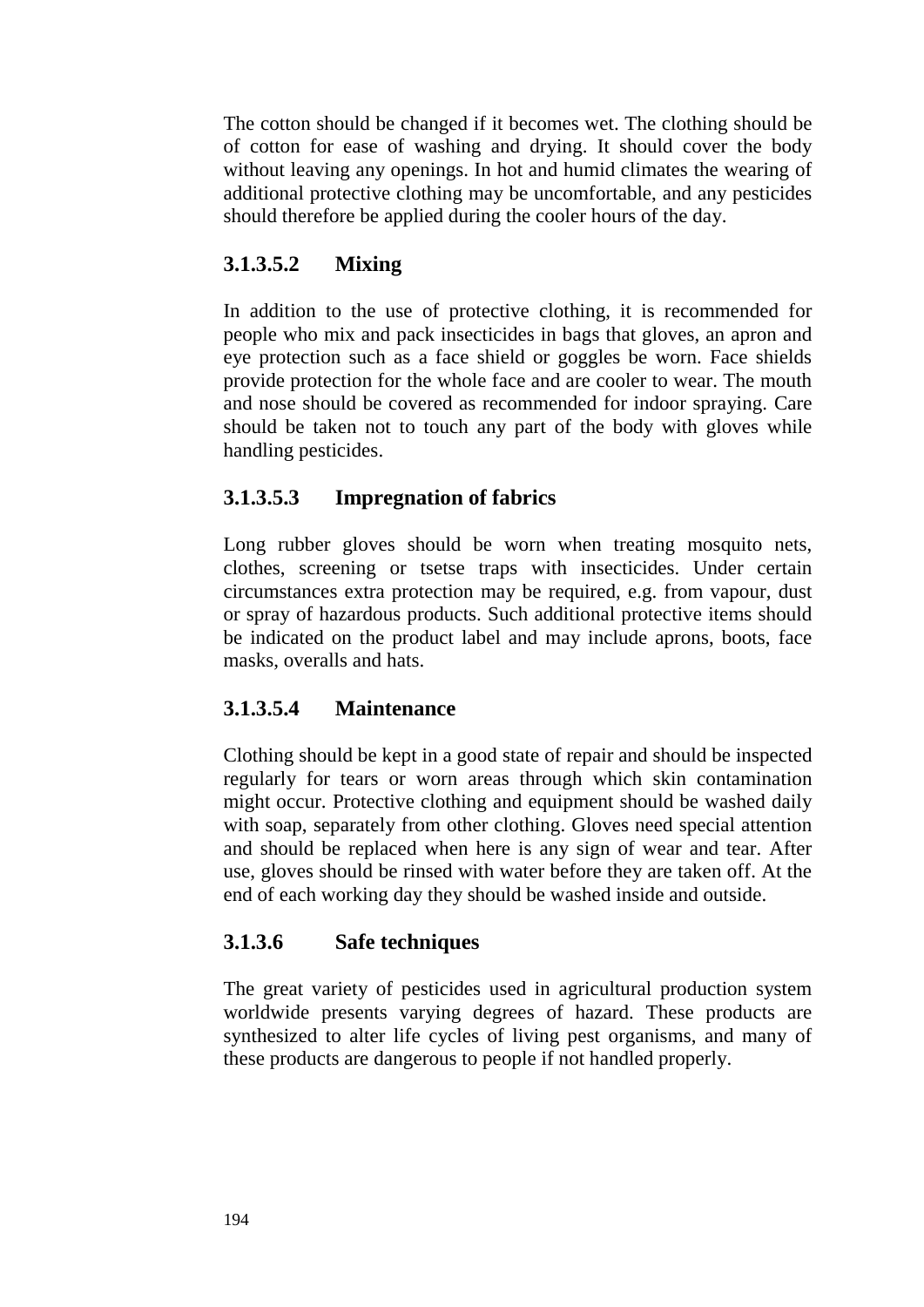# **3.1.3.6.1 Spraying**

The discharge from the sprayer should be directed away from the body. Leaking equipment should be repaired and the skin should be washed after any accidental contamination. Persons and domestic animals must not remain indoors during spraying. Rooms must not be sprayed if someone, e.g. a sick person, cannot be moved out. Cooking utensils, food and drinking-water containers should be put outdoors before spraying. Alternatively, they can be placed in the centre of a room and covered with a plastic sheet. Hammocks, paintings and pictures must not be sprayed. If furniture has to be sprayed on the lower side and the side next to a wall, care should be taken that other surfaces are not left unsprayed. Floors should be swept clean or washed after spraying. Inhabitants should avoid contact with the walls. Clothes and equipment should be washed daily.

Organophosphorus and carbamate compounds should not be applied for more than 5-6 hours a day and the hands should be washed after every pump charge. Blood cholinesterase activity of spray personnel should be checked weekly if fenitrothion or old stocks of malathion are used.

# **3.1.3.6.2 Impregnation of fabrics**

Gloves should be worn when handling the insecticide concentrate and preparing the insecticide mixture. Care should be exercised to avoid splashing insecticide into the eyes. A wide, shallow bowl should be used, and the room should be well-ventilated to avoid fumes being inhaled.

#### **3.1.4 Emergency measures**

Many pesticides can cause poisoning after being swallowed, inhaled, or absorbed through the skin. Symptoms may include eye tearing, coughing, heart problems, and breeding difficulties. The diagnosis is based on symptoms, blood tests, and a description of events surrounding the poisoning. Several drugs are effective in treating serious insecticide poisonings.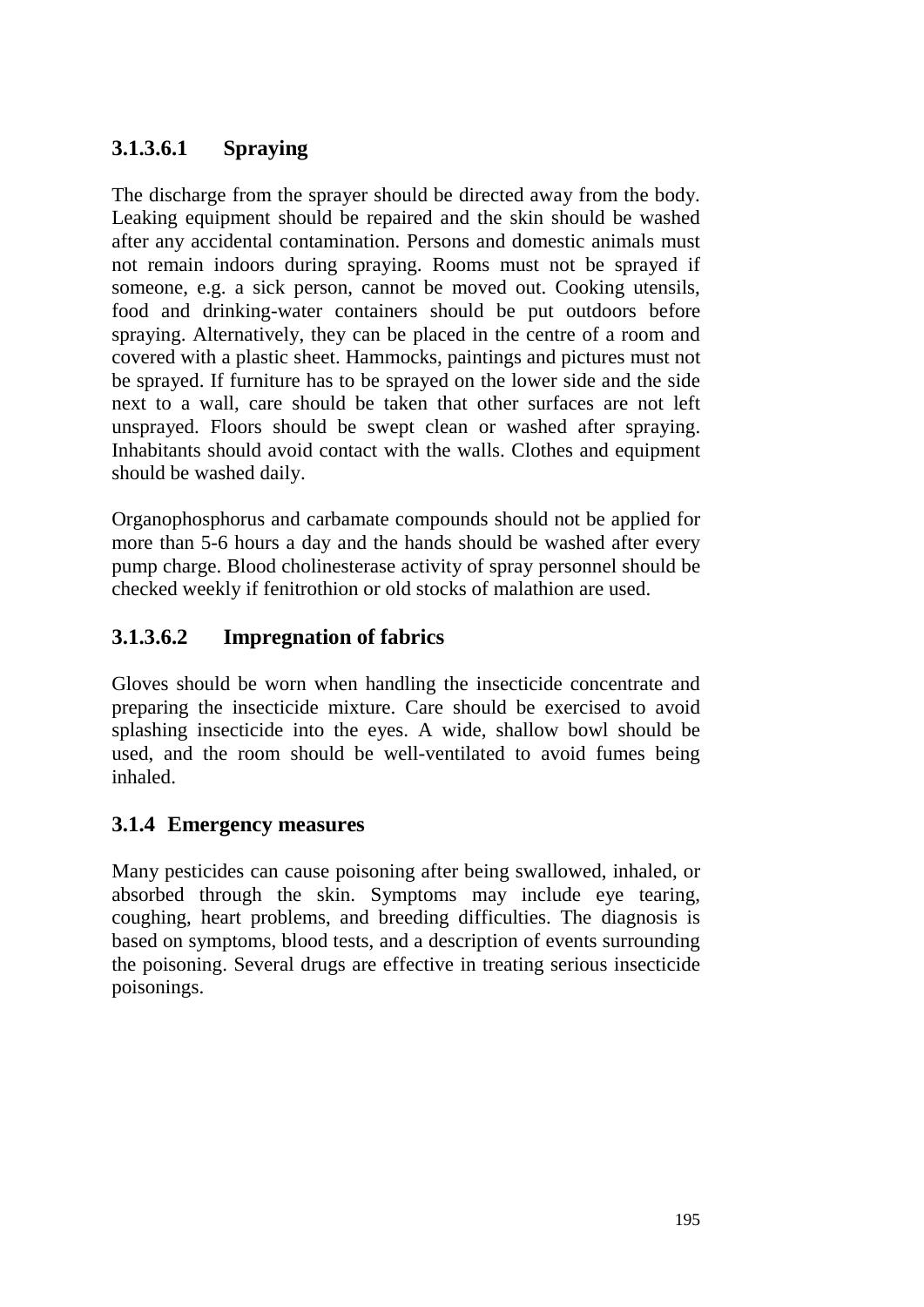# **3.1.4.1 Signs and symptoms of poisoning**

Poisonings due to pesticides are usually acute and result from extensive skin contact or ingestion. Signs and symptoms vary with the type of pesticide and can sometimes be confused with those of other illnesses.

#### **Indications of pesticide poisoning**

*General* : extreme weakness and fatigue

*Skin*: irritation, burning sensation, excessive sweating, staining.

*Eyes*: itching, burning sensation, watering, difficult or blurred vision, narrowed or widened pupils.

*Digestive system*: burning sensation in mouth and throat, excessive salivation, nausea, vomiting, abdominal pain, diarrhea.

*Nervous system*: headaches, dizziness, confusion, restlessness, muscle twitching, staggering gait, slurred speech, fits, unconsciousness.

*Respiratory system*: cough, chest pain and tightness, difficulty with breathing, wheezing.

It is important to gather additional information:

- Has the patient been working with a pesticide?
- Did contamination occur?
- Precisely which product was used?
- How much was ingested?
- How long ago?

An effort should be made to obtain evidence from pesticide containers or spray equipment; the labels on containers should be read and retained.

If pesticide poisoning is suspected, first aid must be given immediately and medical advice and assistance must be sought immediately. If possible, the patient should be taken to the nearest medical facility.

#### **3.1.4.2 First-aid treatment**

**If breathing has stopped:** Give artificial respiration. If no insecticide has been swallowed, mouth-to-mouth resuscitation may be given. Pull the patient's chin up and tilt the head back with one hand to keep the airway clear. Place the other hand on the patient's forehead, with the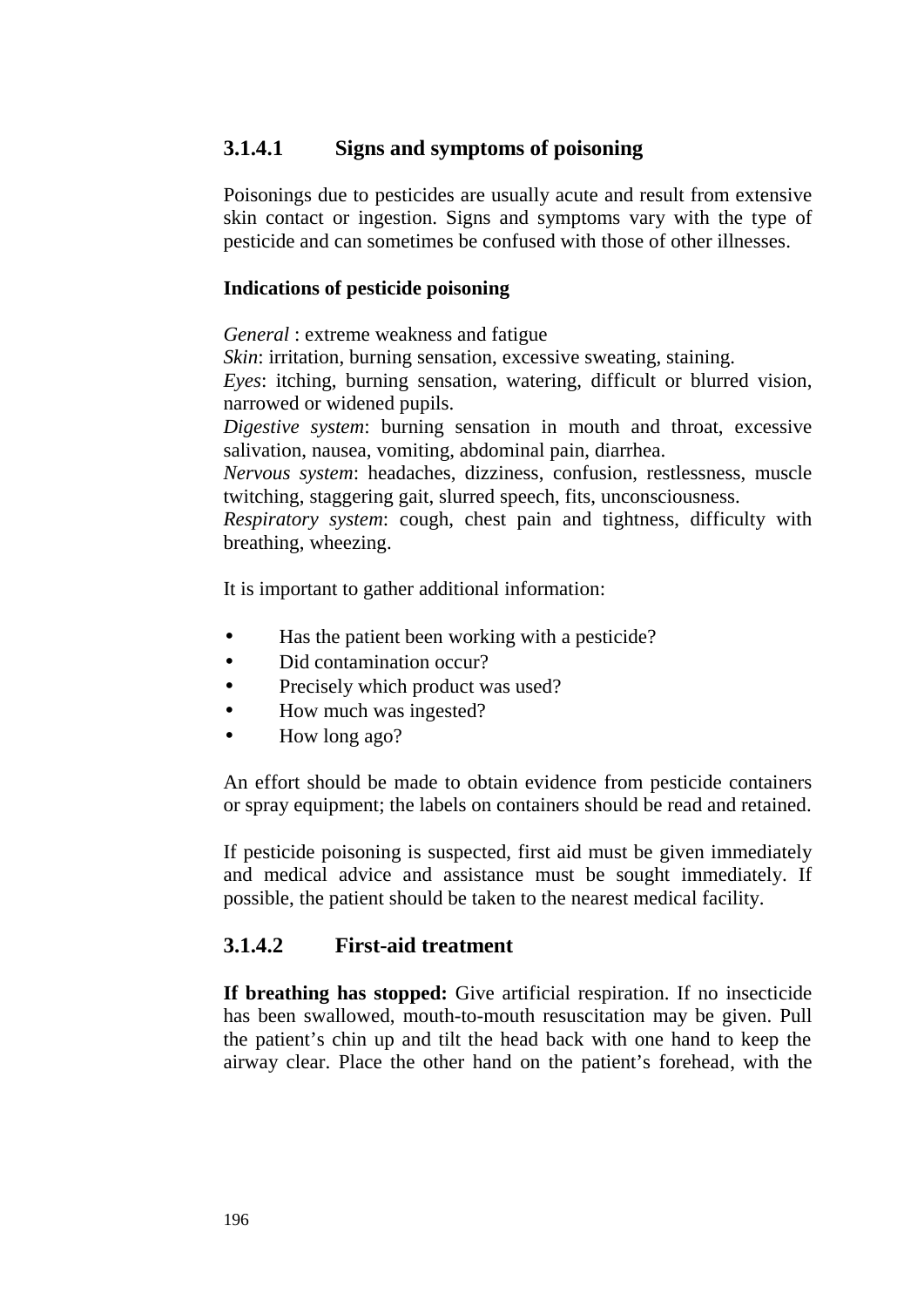thumb and index finger toward the nose. Pinch together the patient's nostrils with the thumb and index finger to prevent air from escaping. Take a deep breath, then form a tight seal with your mouth over and around the patient's mouth. Blow four quick, full breaths in first without allowing the lungs to deflate fully. Watch the patient's chest while inflating the lungs. If adequate respiration is taking place, the chest should rise and fall. Remove your and allow the patient to breathe out. Take another deep breath, form a tight seal around the patient's mouth, and blow into the mouth again. This procedure has to be repeated 10-12 times a minute (once every five seconds). Artificial respiration should be continued for as long as possible if there is still a pulse. If insecticide has been swallowed, another form of artificial ventilation should be used.

**If there is insecticide on the skin or in the eyes:** Rinse the eyes with large quantities of clean water for at least five minutes. Remove contaminated clothing from the patient and remove the patient from the contaminated area. Wash the body completely for at least 10 minutes, using soap if possible. If no water is available, wipe the skin gently with cloths or paper to soak up the pesticide. Avoid harsh rubbing or scrubbing.

# **3.1.4.2.1 Vomiting**

Do not induce vomiting unless the patient has swallowed pesticide that is known to be highly toxic, and medical help is not expected soon. Never induce vomiting if the patient has swallowed oil spray or products diluted in diesel or kerosene, because of the possibility of inhalation of the vomited material, which would be more dangerous than the intestinal poisoning. The product label should indicate whether the pesticide is highly toxic (skull-and-crossbones signs). Vomiting should be induced if the patient is conscious. If necessary, sit or stand the person up and tickle the back of the throat with a finger. Whether vomiting occurs or not, give the patient a drink comprising three tablespoonfuls of activity charcoal in half a glass of water. Repeat until medical help arrives.

# **3.1.4.2.2 Caring for the patient**

The patient should be made to lie down and rest because poisoning with organophosphorus and carbamate compounds is made by movement. Place the patient on her or his side with the head lower than the body. If the patient is unconscious, pull the chin forward and the head back to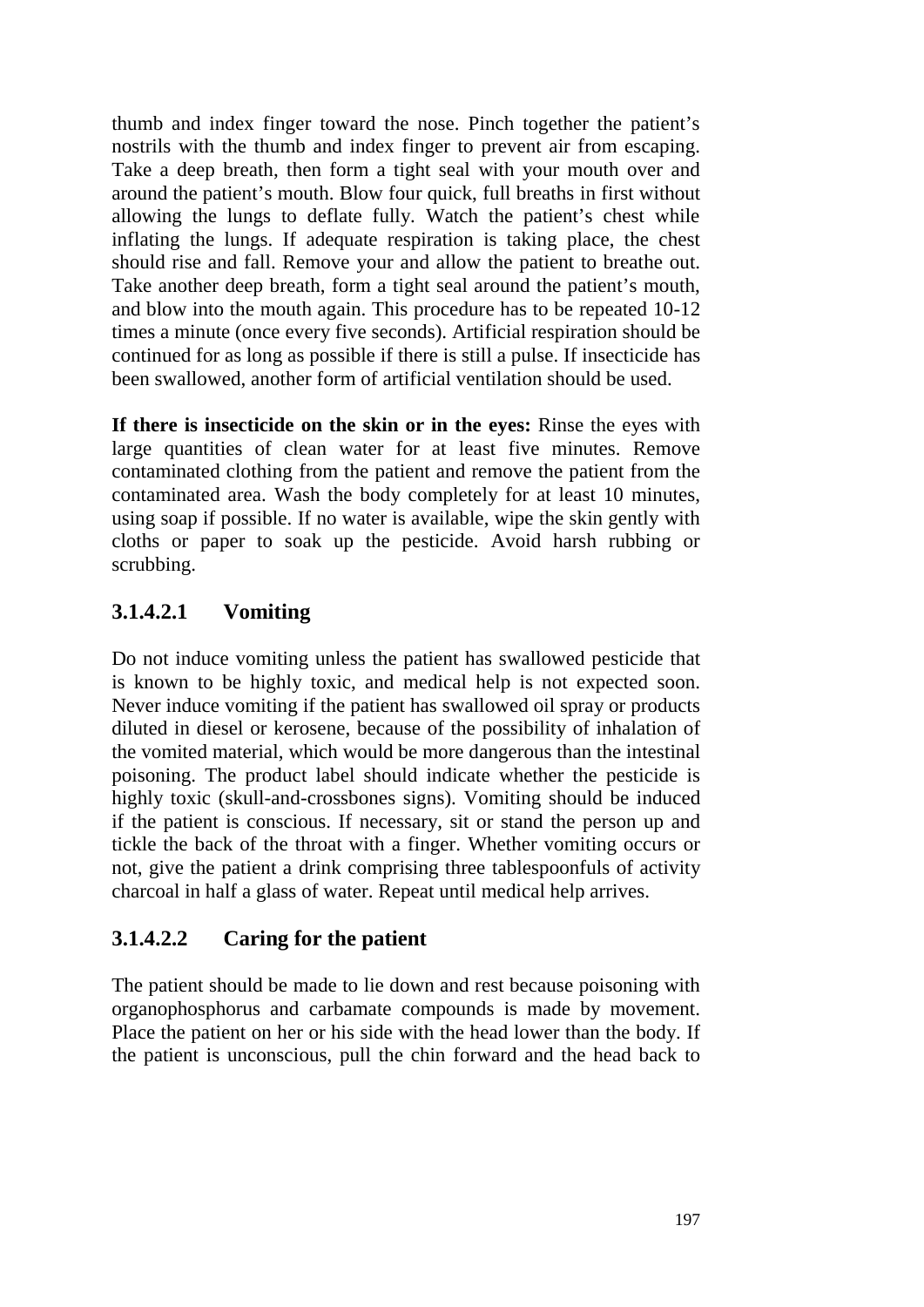ensure a clear airway. Cover the patient with a blanket if he or she feels cold, and cool the patient by sponging with cold water if excessive sweating occurs. If the patient vomits spontaneously, ensure that he or she does not inhale the vomit. In the event of convulsions, put padded material between the teeth to avoid injury. Do not allow patients to smoke or drink alcohol. Do not give milk. Water can be given.

#### **4.0 CONCLUSION**

The great variety of pesticides used in agricultural production system worldwide presents varying degrees of hazard. Consequently, personal protection equipment must be used when spraying and mixing pesticides, or during impregnation of fabrics with pesticides. If pesticide poisoning is suspected, first aid must be given immediately and medical advice and assistance must be sought immediately. If possible, the patient should be taken to the nearest medical facility.

## **5.0 SUMMARY**

In this unit the students have learnt that:

- i. pesticides or their metabolites may poison humans and animals;
- ii. the relative toxicity of pesticides, and hence the danger they pose to warm-blooded animals, is expressed in a measure known as LD<sub>50</sub>, which stands for lethal dose, 50 percent.;
- iii. personal protection equipment must be used when spraying and mixing pesticides, or during impregnation of fabrics with pesticides; and
- iv. poisonings due to pesticides are usually acute and result from extensive skin contact or ingestion.

#### **6.0 TUTOR-MARKED ASSIGNMENTS**

- (i) What is pesticide poisoning and how can it be prevented in the home and farmer's field?
- (ii) Explain the first-aid treatment that should be given to a patient whose breathing has stopped.
- (iii) Describe the signs and symptoms of pesticide poisoning.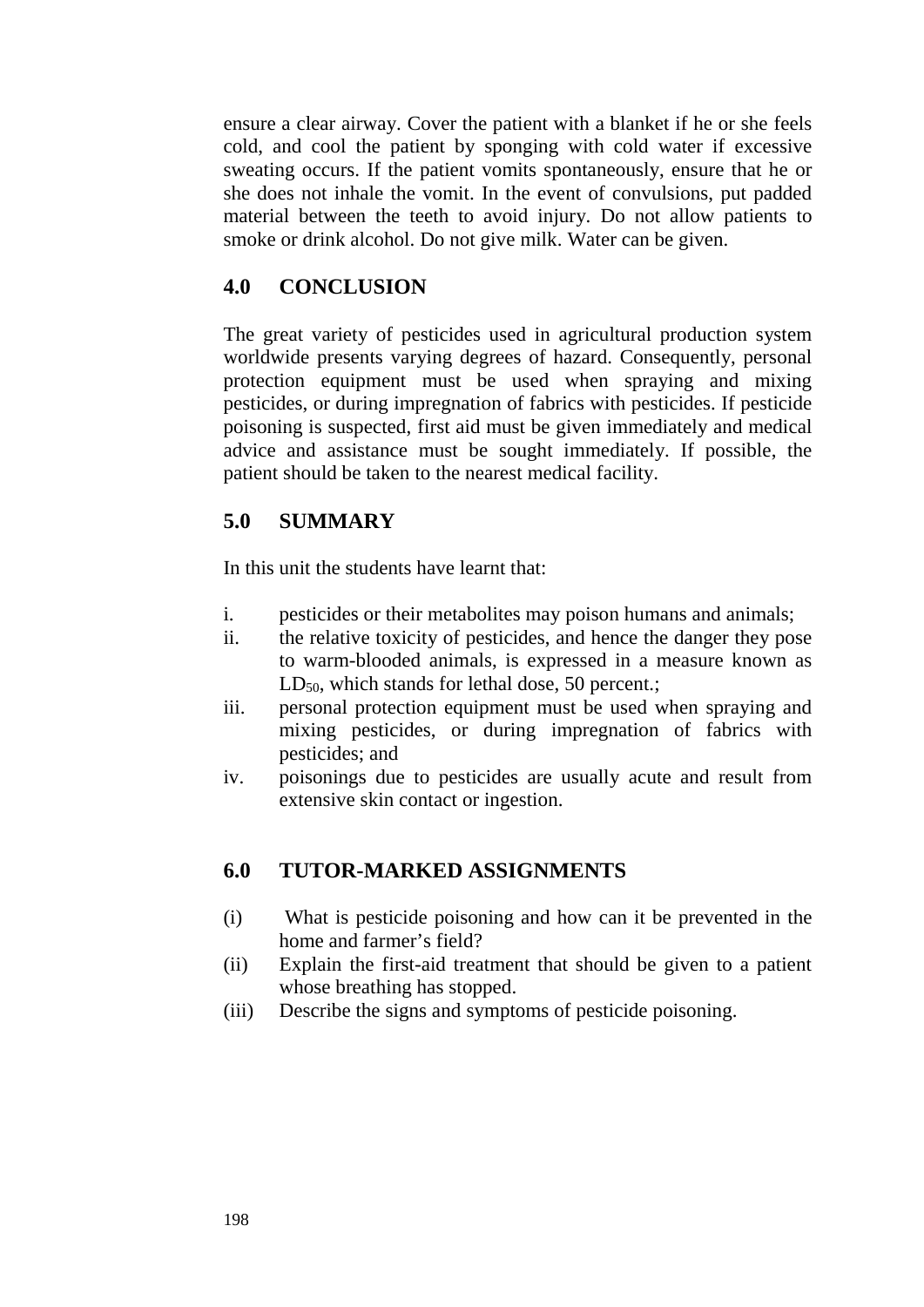#### **7.0 REFERENCES AND OTHER RESOURCES**

- Gruzdyev, G.S. (1983). *The Chemical Protection of Plants*. Mir Publishers, Moscow, USSR.
- *Guidelines for Personal Protection When Using Pesticides in Hot Climates.* Brussels, International Group of National Associations of Manufacturers of Agrochemical Products, 1989.
- *Guidelines for the Safe and Effective Use of Pesticides*. Brussels, International Group of National Associations of Manufacturers of Agrochemical Products, 1989.
- Kroening, M. and Fishel, F. (2016). *Using Pesticides Safely in the Home and Garden*. The Missouri Environment and Garden Newsletter. http://ipm.missouri.edu/meg.
- *Specifications for Pesticides Used in Public Health: Insecticides, Molluscicides, Repellents, Methods, 6<sup>th</sup> ed. Geneva, World Health* Organization, 1985.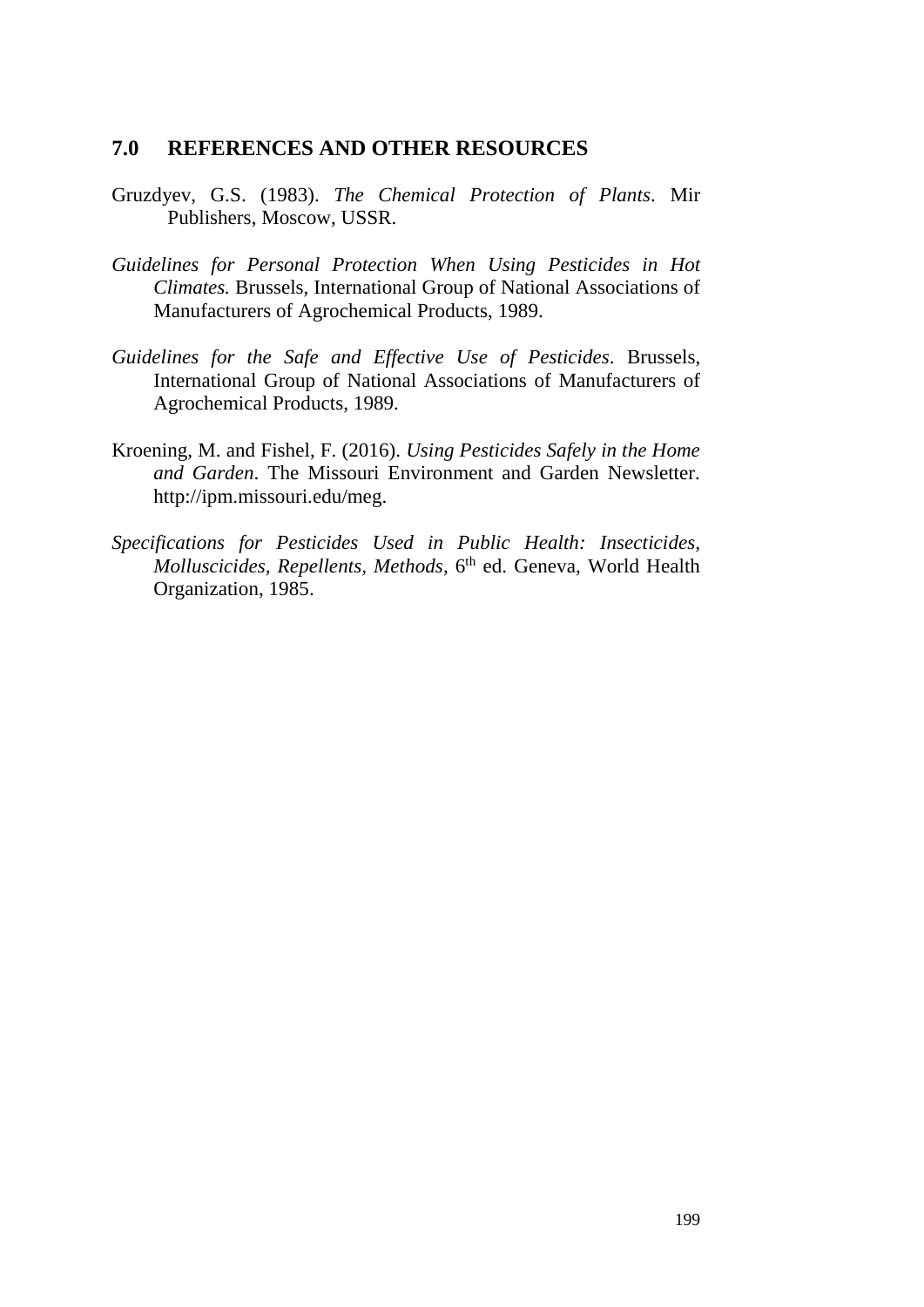## **UNIT 21 SAFETY MEASURES IN STORAGE AND DISPENSING OF PESTICIDES**

#### **CONTENTS**

- 1.0 Introduction
- 2.0 Objectives
- 3.0 Main content
	- 3.1 Safety measures in the storage of pesticides
		- 3.1.1 Store types and sizes
		- 3.1.2 Store location
		- 3.1.3 Construction of a pesticide store
		- 3.1.4 General principles applying to all stores
		- 3.1.5 Organizing a pesticide store
		- 3.1.6 Product Storage: smaller product volumes
	- 3.2 Additional precautions for special classes of pesticides
		- 3.2.1 Moisture-activated gassing compounds
		- 3.2.2 Pesticides marked 'Oxidising Agent' such as sodium chlorate
	- 3.3 Safety measures in dispensing of pesticides
	- 3.3.1 Guidelines for safely mixing and loading pesticides
- 4.0 Conclusion
- 5.0 Summary
- 6.0 Tutor Marked Assignments
- 7.0 References and other Resources

# **1.0 INTRODUCTION**

Correct and safe storage of crop protection products is essential to protect human health, protect the environment as well as to maintain product integrity and effectiveness. Most product labels require that the product is stored within a locked facility while some are required to be separated from other products. Handlers of pesticides are therefore required to follow the storage instructions on the label because secured storage protects the products integrity and reduces the risk of theft. They are also require to always understand the storage hazard warning on the label. Pesticide injuries are most likely to occur while the chemicals are being dispensed and mixed than in storage. Pesticide containers are opened during mixing, and pesticide formulations are usually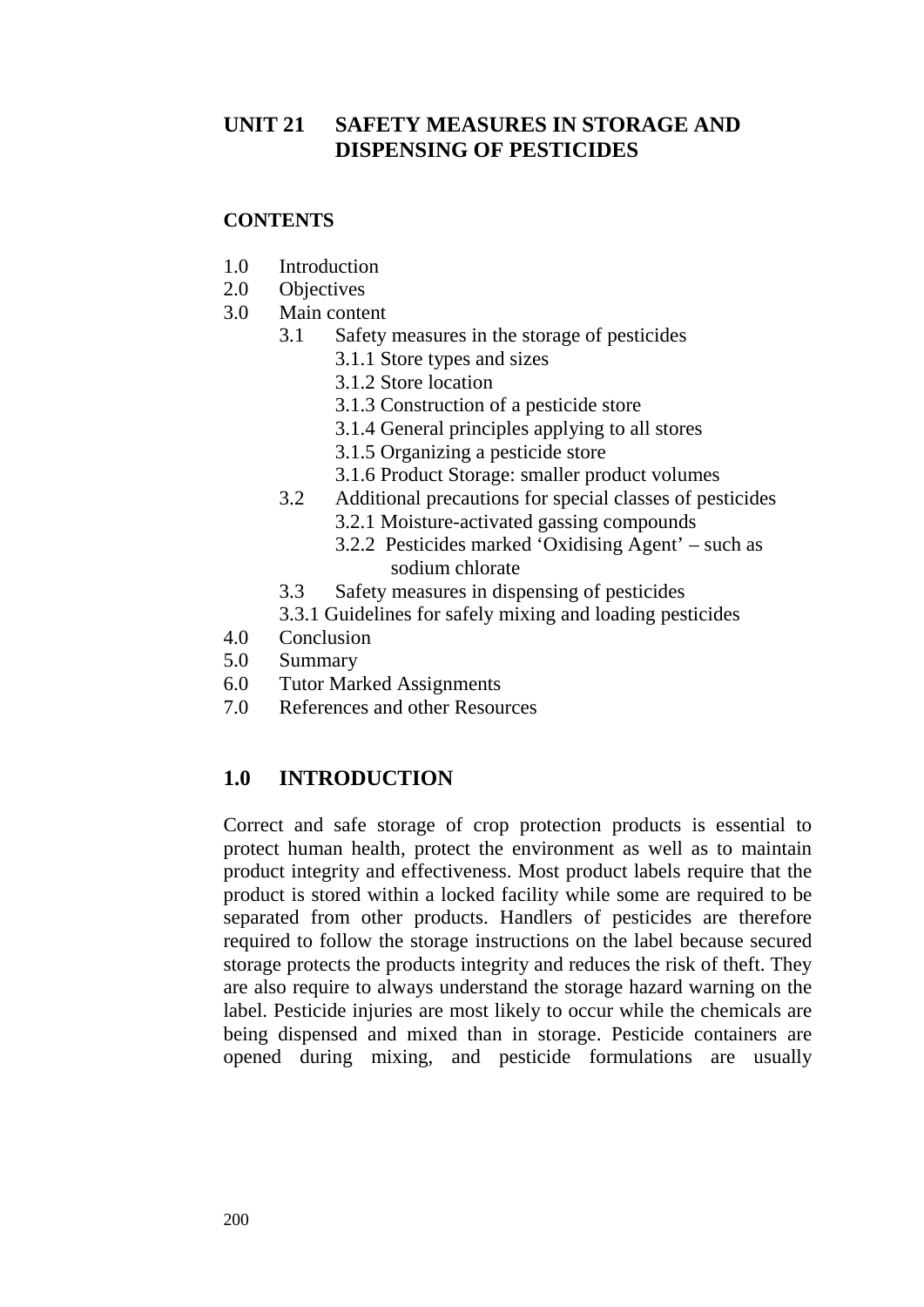concentrated since the pesticide is yet to be diluted. People who work with pesticides should therefore be more safety conscious when dispensing.

# **2.0 OBJECTIVES**

By the end of this unit, students should be able to:

- i understand the necessary safety measures in the design and construction of a pesticide storage facility;
- ii understand the safety precautions to be taken for secure storage of pesticides and
- iii understand how to dispense pesticides while keeping the handlers and the environment safe.

# **3.0 MAIN CONTENTS**

#### **3.1 Safety measures in the storage of pesticides**

It is essential that pesticides are stored safely as the concentrated formulations pose the most risk to human health and the environment. Equipment is best stored separately away from chemicals. In most advanced nations, commercial pesticide stores are inspected annually to ensure that the building is soundly constructed with fire-resistant materials, is well-lit and ventilated on a suitable site with adequate capacity and segregation of products. Pesticides must never be stored in places where flooding is possible, or where they might spill or leak into wells, drains, groundwater or surface water. Pesticide stores should be bunded and have a sump to prevent spillages reaching watercourses. This is also important if a fire occurs and water is used to quench the flames. The building must be dry and frost-free, with appropriate warning signs and secure against theft and vandalism. Suitable access and exits must also be provided with provision to contain any spillage or leakages. Staff must be trained.

The following guidelines also need to be followed where pesticides are stored on farms: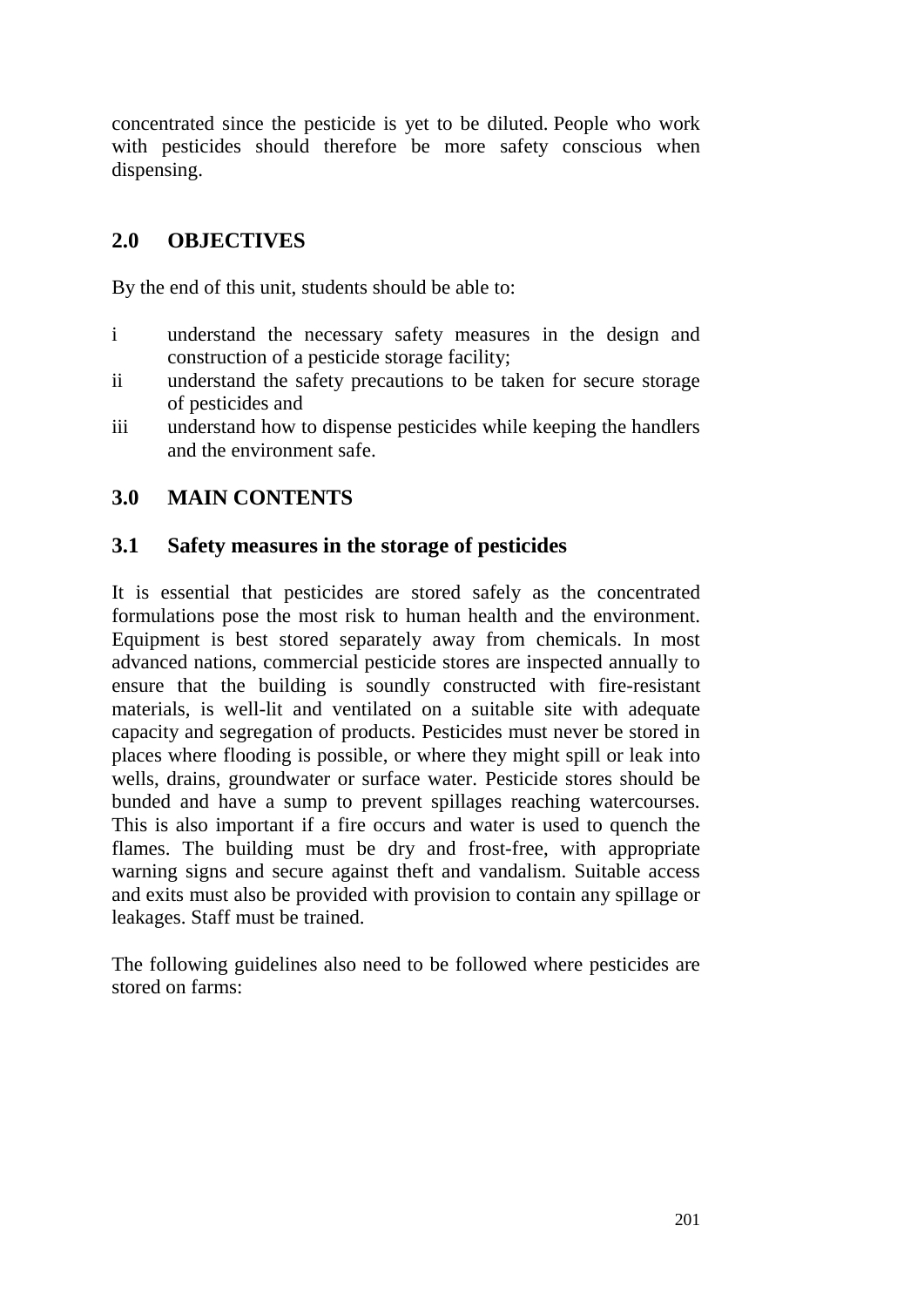- 1. Avoid excessive quantities in stock by having only the amount needed in the near future.
- 2. Keep all pesticides in a locked, ideally separate store or cabinet in a well-ventilated utility area, barn or garden shed, and ensure that any spillages do not seep into the ground or enter watercourses. Where small quantities are involved, the locked cabinet must be high enough to be out of reach of children.
- 3. Never store pesticides in the same area as food, animal feed or medical supplies. In some countries, where pesticides were in the same general stores, legislation now insists that pesticides are sold from separate shops.
- 4. Pesticides must be stored in their original containers, with the label listing ingredients, directions for use, and first aid steps in case of accidental poisoning. Follow all storage instructions on the pesticide label. *Never* transfer pesticides to soft drink bottles or other containers. Children or others may mistake them for something to eat or drink.
- **5.** In domestic use, always use containers that are child-resistant and close the container tightly after using the product. However, 'child-resistant' does not mean 'child-proof', so extra care is needed to store the container properly in a locked cabinet as described above.
- **6.** If the contents of the container cannot be identified, or how old the contents are, follow advice on safe disposal.

# **3.1.1 Store types and sizes**

The type and size of store will be dependent on the amount of product to store and any local legislation relating to that storage. Stores may be:

- 1. Purpose built chemical store
- 2. Locked building
- 3. Locked box

Keys and access to any product store must be controlled by someone who has been trained. Where possible, reduce the need, and volume, of crop protection products to be stored. Buy products as required.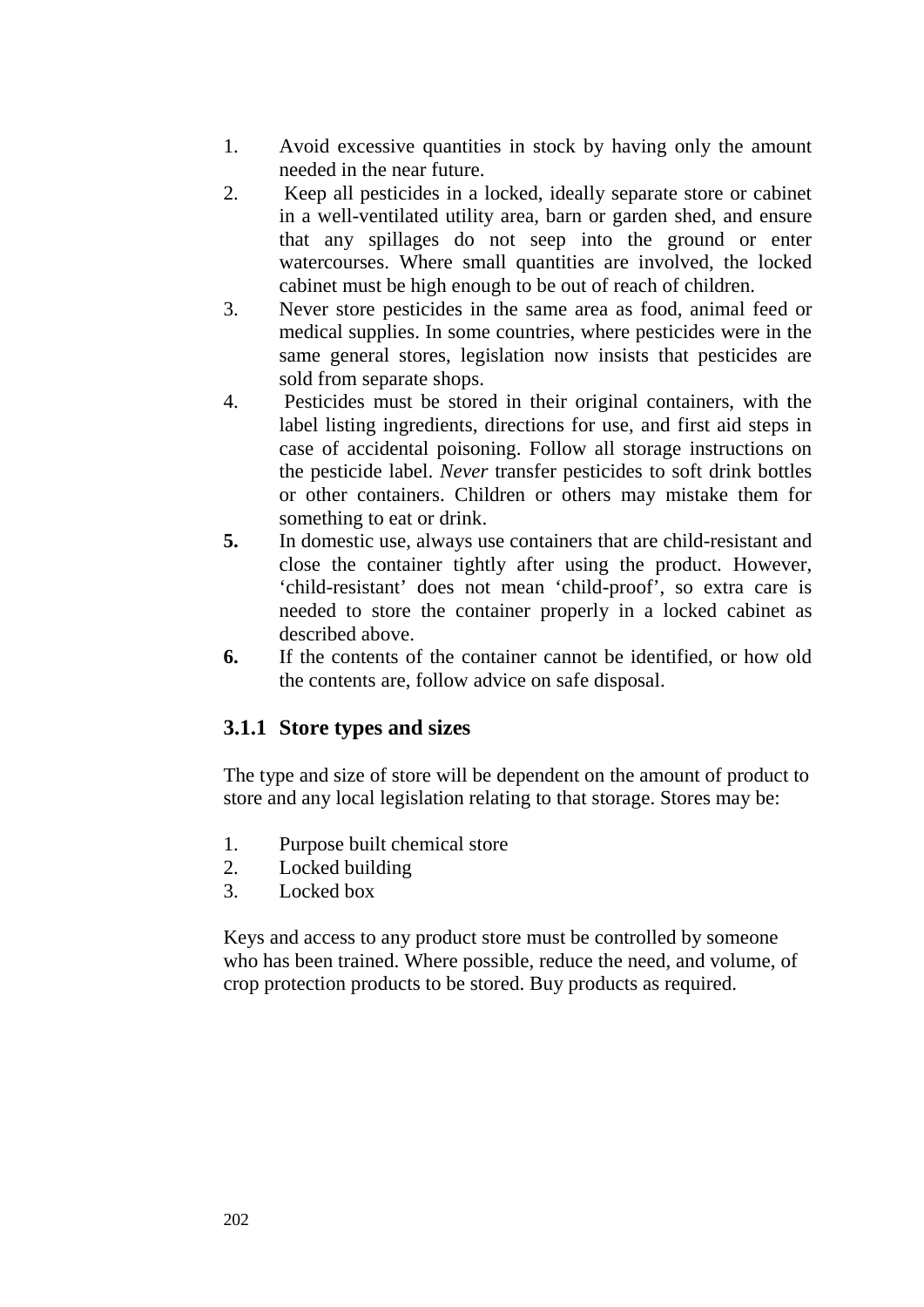# **3.1.2 Store location**

Stores should be situated in a location away from houses, schools, hospitals etc

- 1. Locate stores away from water courses and wells.
- 2. Do not locate stores in areas that are prone to flooding and/or fire.
- 3. The site chosen should have easy access for both the reception a nd distribution of products as well as for emergency services in the event of an accident.
- 4. Locate lockable, box stores outside of any dwelling, away from direct sunlight and protected from rain. If in a cool climate, protect the box from frost.

# **3.1.3 Construction of a pesticide store**

The aim is to provide a store that is resistant to fire, capable of retaining leakage/spillage (eg if containers were to melt in a fire), dry, frost-free, adequately ventilated and secure against unauthorised access. The following factors should be taken into account:

# **3.1.4 General principles applying to all stores**

- 1. The store, including any doors but not the roof should be made of materials which will resist fire for 30 minutes or longer.
- 2. The store, or the area in which the store is located, should be able to retain leakage or spillage to a volume of 110% of the total quantity of products likely to be stored (185% if you are in an 'environmentally sensitive area'). Bunding is the most usual way of achieving this.
- 3. The bund should be soundly constructed of non-fragile materials resistant to permeation by liquids, eg metal (not foil), concrete, bricks, stone slabs and concrete products. Rendering or sealing the building materials may be necessary, especially at joints.
- 4. The bund should comprise, or extend around, the whole periphery of the store, and should not be compromised by, for example, entrances and exits, or apertures where services enter the store.
- 5. Bunding may be achieved by standing your pesticides within a metal container of sufficient capacity, eg a redundant water tank. Before converting any storage tank to form a store or bund, make sure that it is suitable and not contaminated and that flammable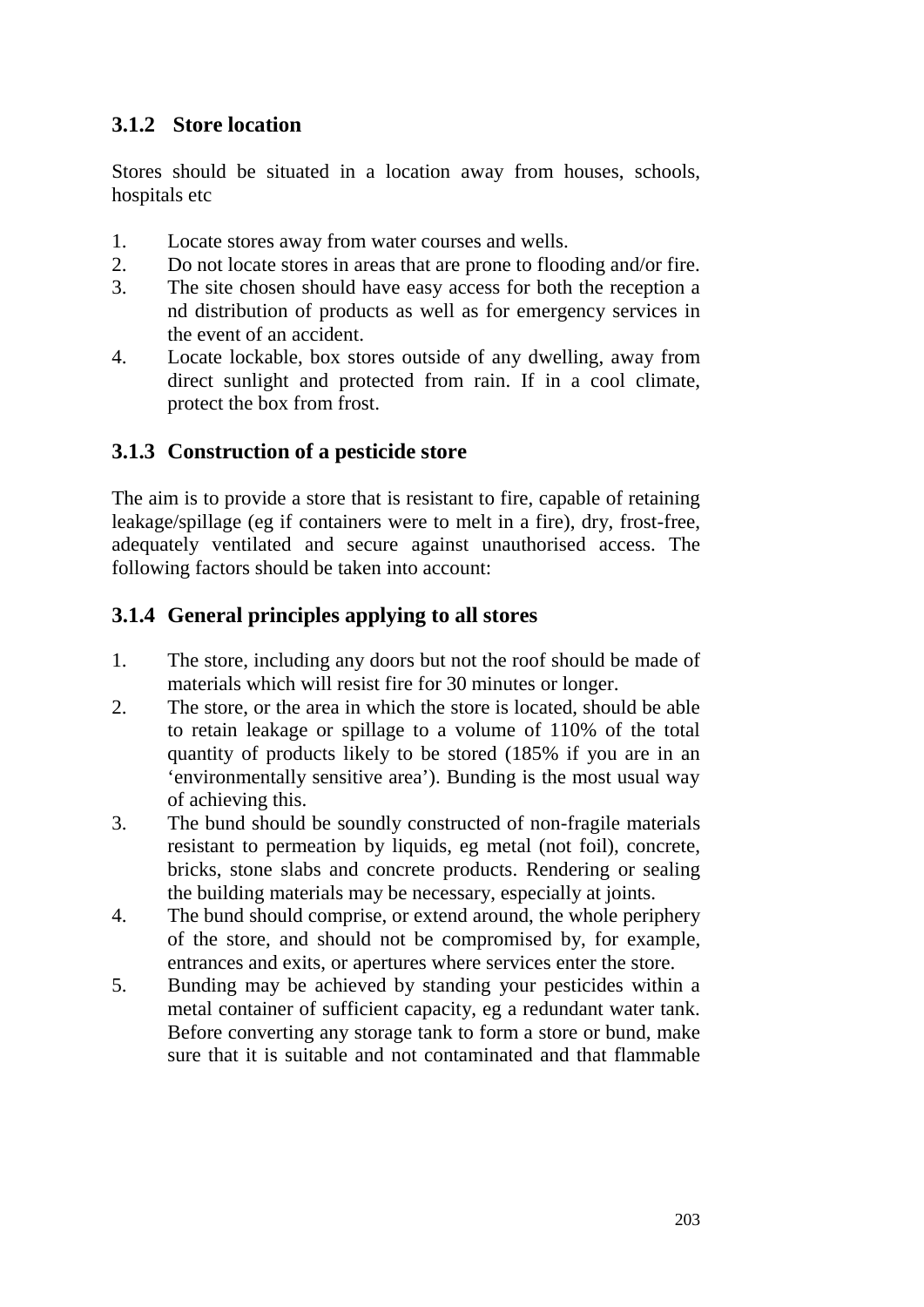liquids/gases are purged.Make sure doors/lids and windows provide adequate security and are kept locked or otherwise secure when not in use.

## **3.1.5 Organizing a pesticide store**

1. Mark the exterior of the store (and where it is located within a larger building, the exterior of the building) with the general danger warning sign (see diagram).



2. Put 'No Smoking' or 'Smoking and Naked Flames Forbidden' prohibitory signs (see diagrams) on the exterior door of the store.



- 3. Provide adequate shelving so that products can be seen by staff.
- 4. Store powders above liquids (liquids can leak if containers are damaged).
- 5. Provide adequate lighting so that you can read the labels.
- 6. Protect stocks against frost oil or gas heaters or electrical equipment with exposed elements are not suitable.
- 7. Avoid storing plastic containers in direct sunlight shade windows if necessary.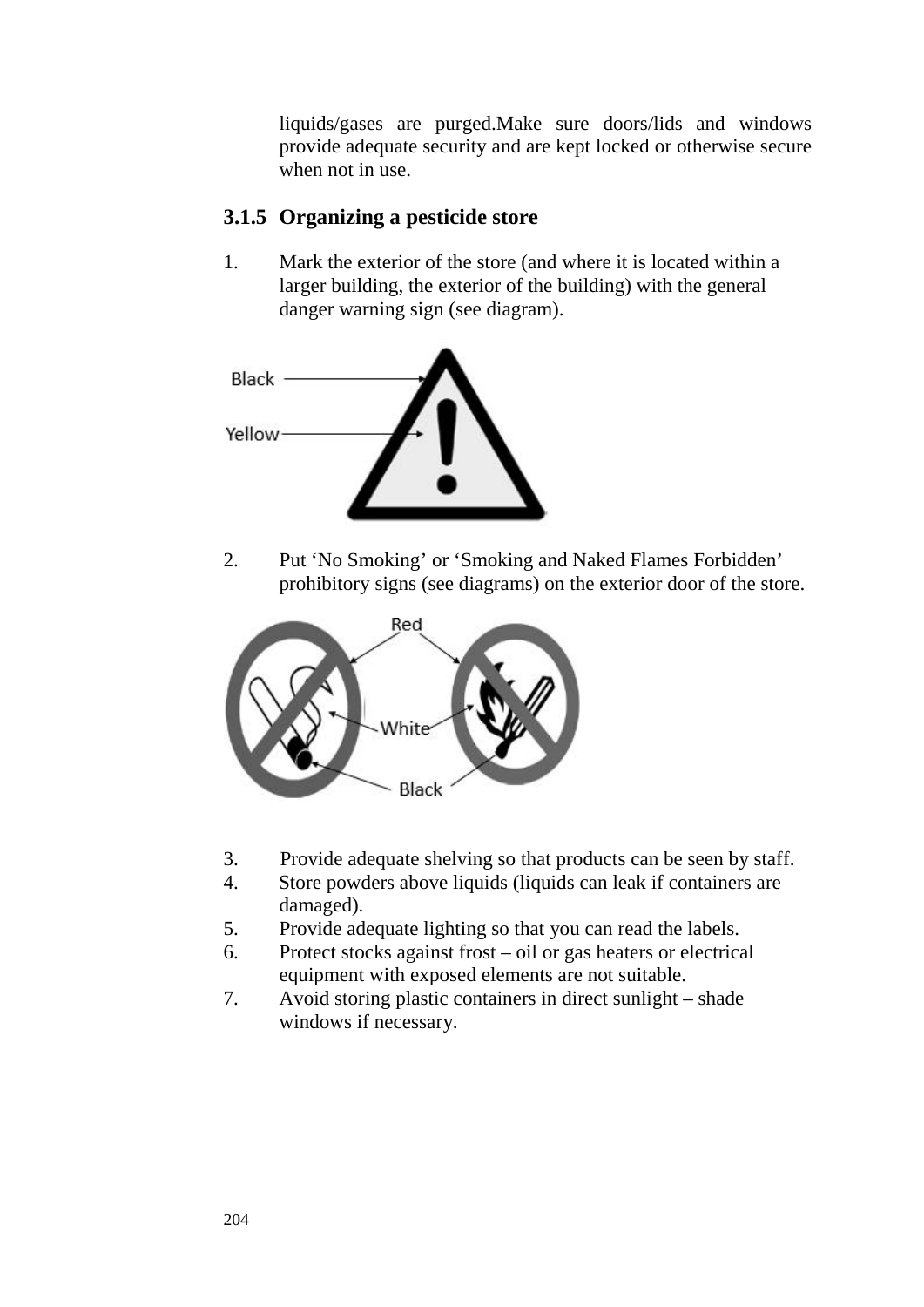- 8. If pallets are used to keep stocks off the floor, make sure they do not present a tripping hazard and that the bunding capacity remains adequate.
- 9. Lag water pipes.
- 10. Provide a brush, shovel, absorbent granules/sand and an impermeable container to deal with any spillages or leaking drums/packages.
- 11. Practice good store management by ensuring that waste cardboard packaging is removed, old stocks are used up, damaged or deteriorating containers are properly disposed of and an up-to-date stock record is kept (away from the store).
- 12. Keep an accurate stock record available as well as useful telephone numbers, including your local fire service.

## **3.1.6 Product Storage: smaller product volumes**

Where legislation permits a dedicated storage area within a building, a chest or box may be adequate for smaller amounts of crop protection products. These facilities must:

- 1. Have adequate space to enable products to be stored tidely and safely.
- 2. Be labeled to identify the store with appropriate hazard warnings
- 3. Be located away from children and animals.
- 4. Be located outside of any dwelling area
- 5. Be kept locked at all times to avoid unauthorised access when unsupervised the store.
- 6. Be able to store products on trays –or within secondary containers -that would retain the contents in the event of a leak.
- 7. Keep products off the floor.

# **3.2 Additional precautions for special classes of pesticides**

Guidance in this section deals only with amounts that can be safely stored in cabinets, chests and bins. The hazardous chemical properties of certain pesticides mean that extra measures have to be taken to store them safely. Check to see if you store any of the following: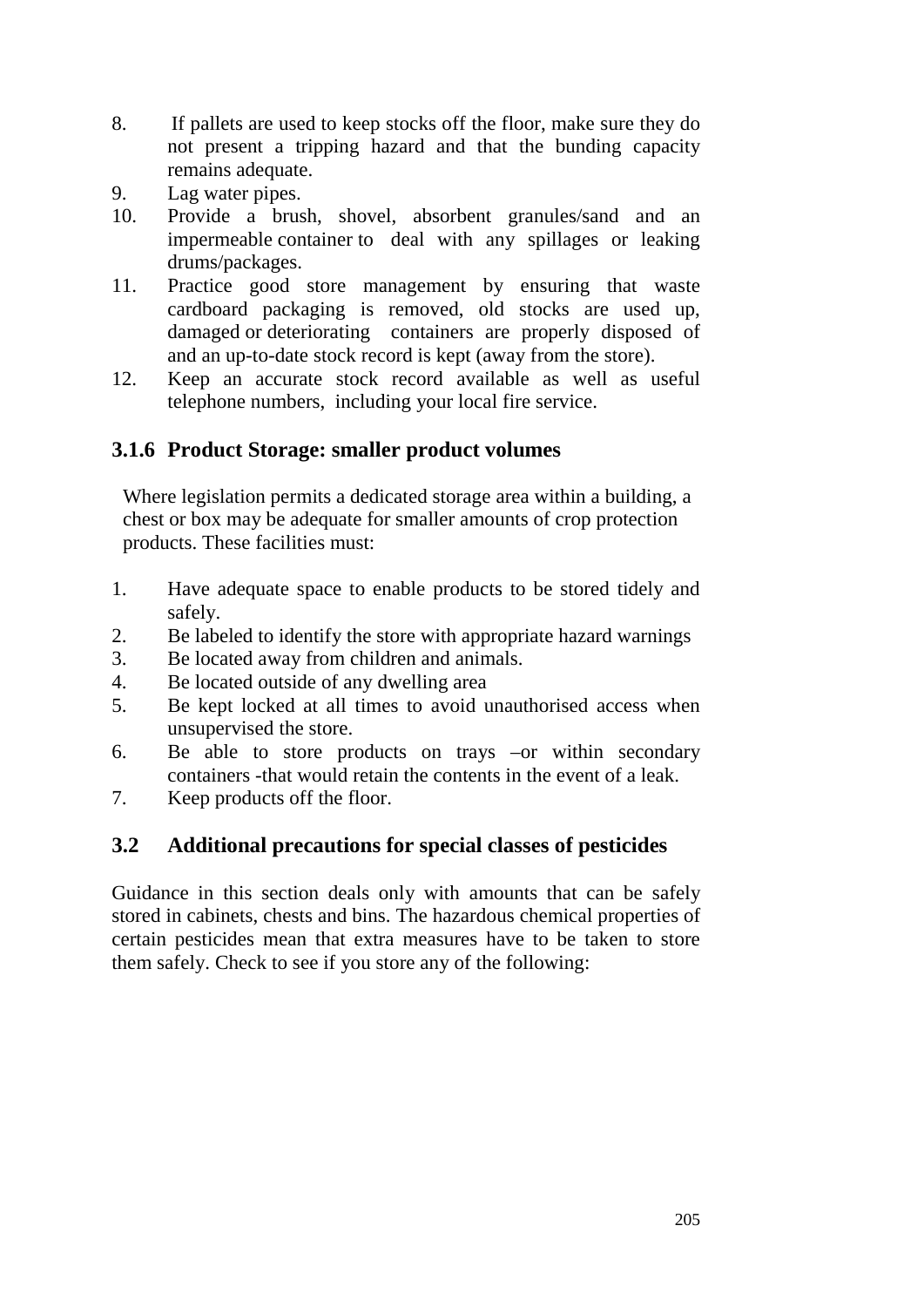# **3.2.1 Moisture-activated gassing compounds**

People have died as a result of poor storage of these compounds at fixed stores and in transit. In particular, using water to fight a fire can present a significant danger to the emergency services. In your fixed store, provide a separate storage cabinet, which should be:

- 1. made of metal or fire-resistant materials;
- 2. located above the level of the store bunding and away from direct sunlight and sources of heat;
- 3. provided with adequate stability, eg by bolting it to the wall; and
- 4. marked 'Gassing Compound Do Not Use Water'.
- During transport, reduce the risk of exposure if an accident happens by:
- 5. storing gassing compounds in a separate vapour-proof container within the load space;
- 6. providing some means of securing the container in the load space, eg a frame bolted to the structure in which the container can be strapped.

## **3.2.2 Pesticides marked 'Oxidising Agent' – such as sodium chlorate**

When heated, oxidising agents give off large amounts of oxygen which can rapidly increase the spread of fire. Large quantities need a completely separate store. However, up to 10 kg may be kept in your store if it is kept in a fire-resistant, dry container away from heat sources and other pesticides.

#### **3.3 Safety measures in dispensing of pesticides**

When mixing or dispensing liquid formulations, the user is particularly at risk of absorbing the pesticide through the skin. Some liquid formulations, the emulsifiable concentrates contain solvents. These solvents make pesticides readily absorbable through the skin. Some liquid formulations are irritants that can cause rashes and cracking of the skin, further increasing the chance of the pesticide's being absorbed into the body. It is advisable to use personal protective equipment when dispensing liquid formulations, especially when mixing them.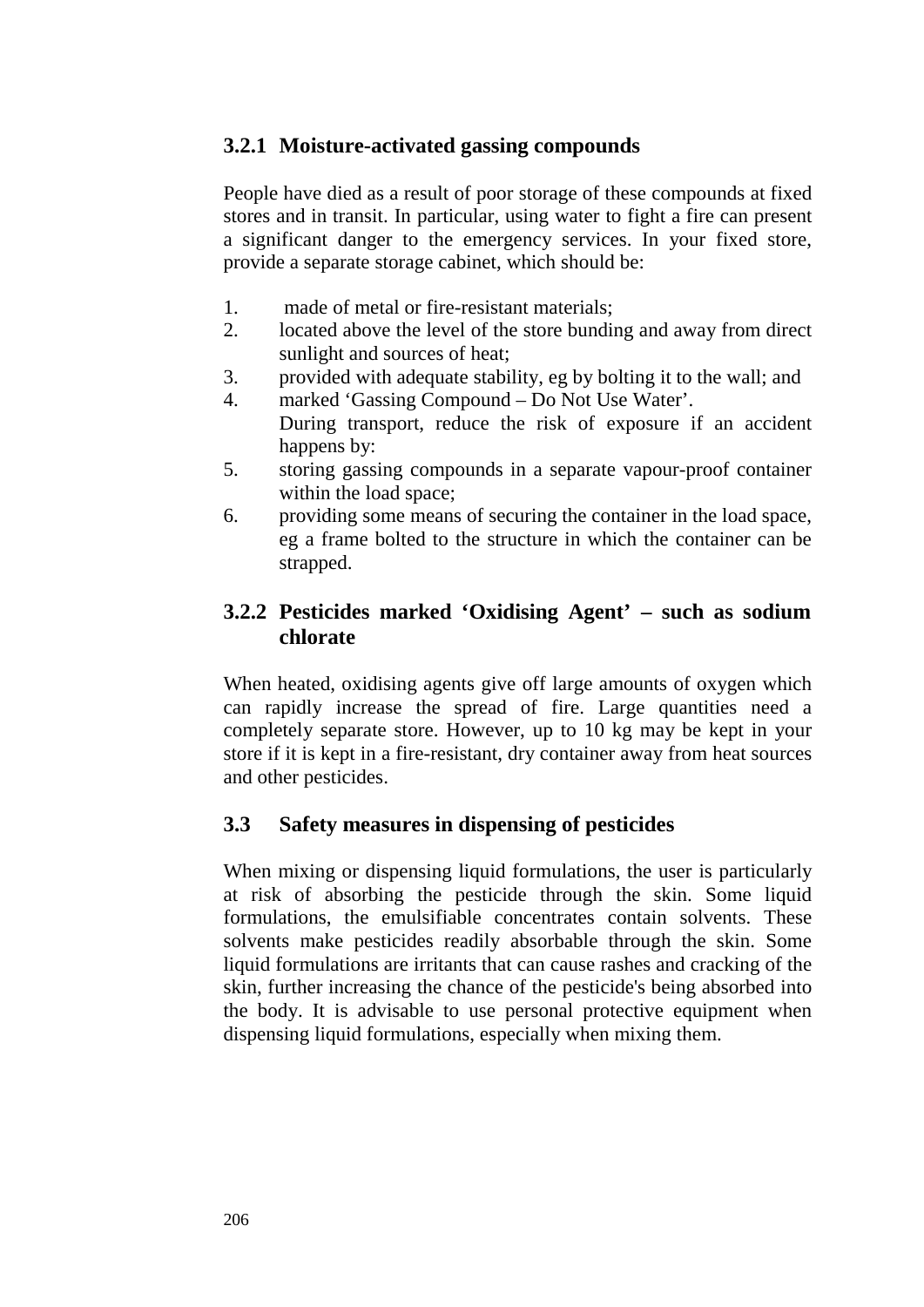Again, the pesticide label should be read carefully to determine what personal protective equipment (PPE) is needed. And keep in mind that once dry formulations have been mixed with water, their active ingredients can readily be absorbed through the skin. *Before dispensing* Before dispensing pesticides, and after reading and understanding the label directions, the applicator should take the following precautions:

- Have detergent or soap and an adequate supply of water available.
- Learn the early symptoms of poisoning for the pesticide you're using.
- Learn the first aid procedures for the pesticide you're using, and make certain that the right first aid supplies are close by.
- Be certain that spill cleanup materials are on hand.
- Make certain that all the equipment you're working with are functioning properly. It's a good idea to do a quick daily inspection. Develop and run through a written or at least mental inspection list of equipment.
- Do not work alone. Be sure that help is available nearby in case you get into trouble.
- Use all recommended protective clothing and equipment. Double-check that your respirator fits properly and that the kind of canister cartridge recommended on the product label is attached to it.
- When working with pesticides, never eat, drink, smoke or go the bathroom without first washing your hands.
- Never mix or transfer pesticides near a well or other water source. If you're mixing pesticide in the field, do so at various locations. Over time, small quantities of pesticide spilled in one area, else pesticide spill may accumulate and cause serious contamination.

# **3.3.1 Guidelines for safely mixing and loading pesticides**

- Only authorized pesticide handlers or supervisors should be in the mixing and loading area. All handlers should be wearing proper personal protective equipment (PPE). No other persons, and no animals, should be present.
- To prevent spills, place pesticide containers in a secure position when you're opening and handling them.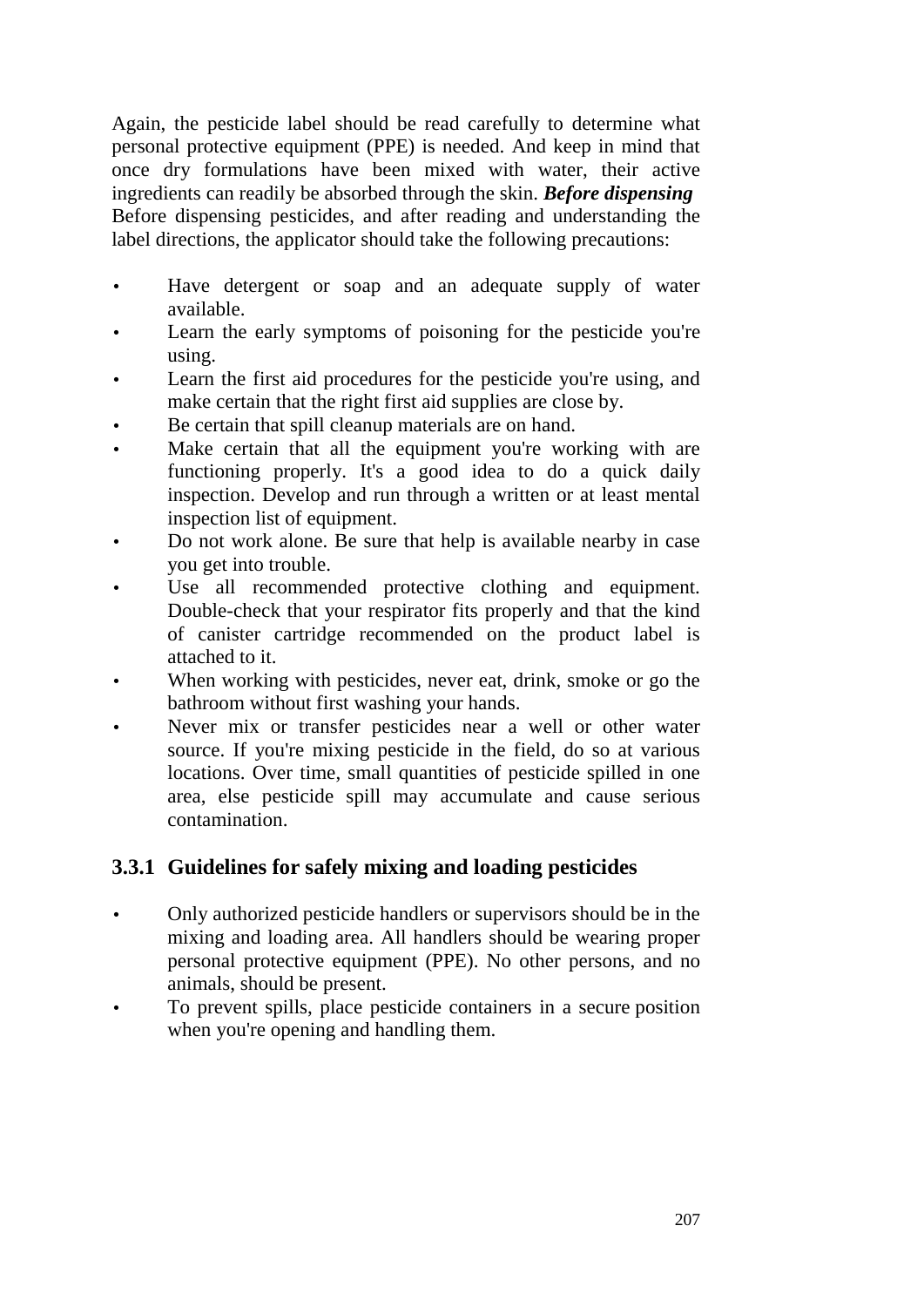- Read and follow label directions. Pay special attention to warnings and precautions.
- Work only in a well-ventilated, well-lighted area.
- Never stir pesticides with your hands. Use a stir-stick.
- Use a catch basin--a container within a container--to prevent inadvertent spills. For example, a measuring jar can be placed inside a plastic tub. If the measuring jar happened to tip over, the spill would be conned to the tub.
- *Never pour pesticides at eye level.* In fact, never lift any open pesticide container higher than your chest. Mix and pour concentrated pesticides no higher than waist level. A spill or splash could be disastrous.
- If pesticides are spilled or splashed on you, remove your clothing immediately and wash yourself thoroughly within two minutes. Then wash your clothing.
- Protect your eyes with splash-proof goggles.
- Stand with your back to the wind so any fumes or dusts are blown away from you.
- *Never* pour pesticide directly into a spray tank. *Always* mix and dilute the pesticide in a small container.
- Pour the pesticide into water. *Never* pour water into the pesticide.
- When pouring, keep your head well above and to one side of the spray tank opening. This will reduce the chance of your being splashed in the face.
- Mix and load on a concrete slab where spills can be contained, or, if no slab is available, use a catch basin.
- Avoid mixing or loading near surface water or a well head.
- Do not leave a pesticide tank you're filling unattended.
- Never allow a spray tank to overflow. The cleanup could be a costly and dangerous all-day, all-night task.

# **4.0 CONCLUSION**

Although pesticides can be useful, they also can be dangerous if used carelessly or are not stored properly. The first step to the safe handling of pesticides is to always read the label and follow the directions to the letter, including all precautions and restrictions. Pesticide handlers must be educated on the safety regulations guiding the design, construction of a pesticide store, as well as maintenance practices in the store. Extra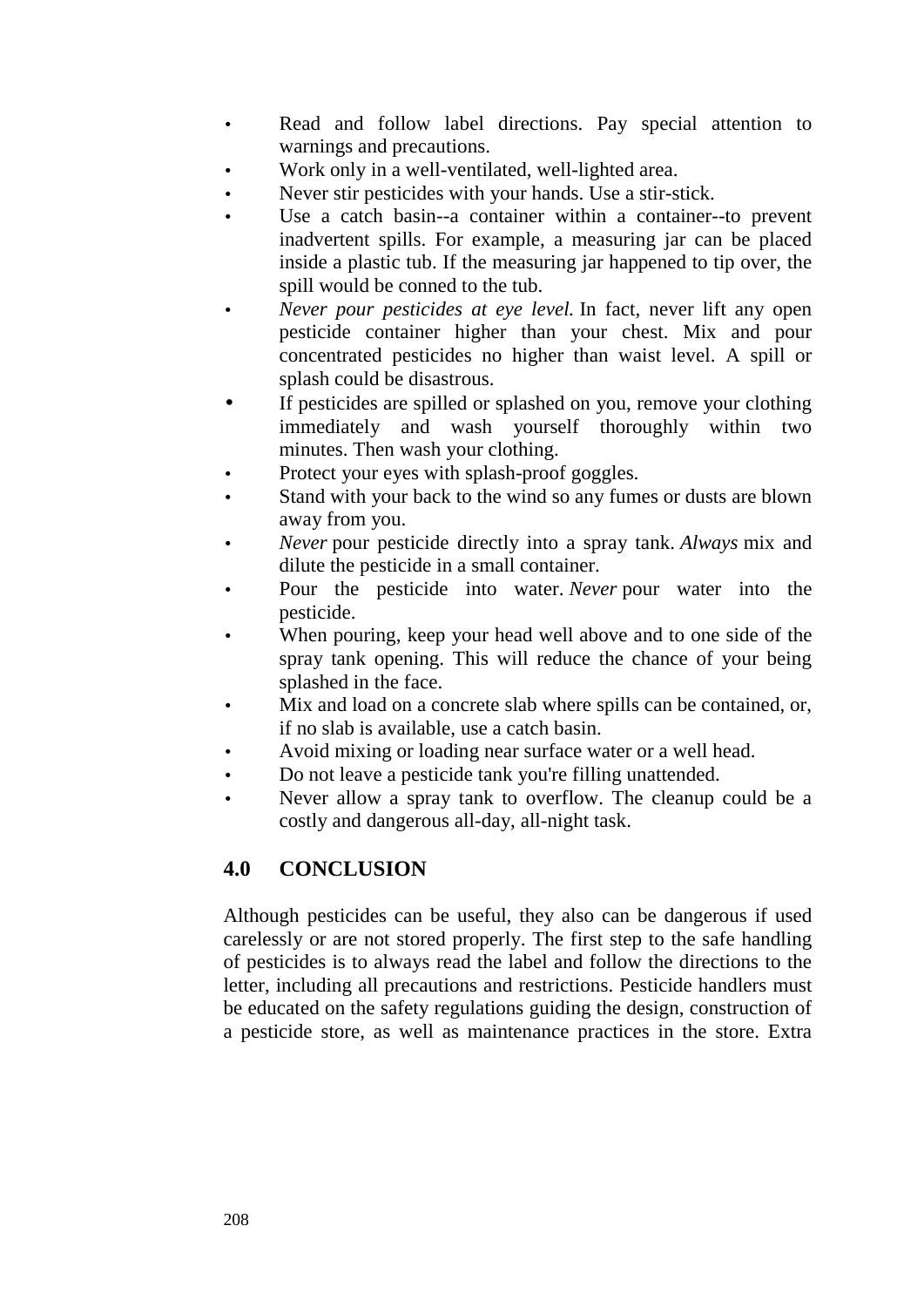precaution should be taken when dispensing pesticides because of the risk of exposure to the pesticide.

# **5.0 SUMMARY**

In this unit the students has leant:

- i. the the necessary safety measured in the design and construction of a pesticide storage facility;
- ii. the safety precautions to be taken for secure storage of pesticides and
- iii. how to dispense pesticides while keeping the handlers and the environment safe.

## **6.0 TUTOR-MARKED ASSIGNMENTS**

- i Explain the safety measures to be followed in the design, construction and operation of a pesticide store
- ii Discuss why more attention should be paid to safety guideline during pesticide dispensing than in storage.
- iii. What is the first step to take when handling pesticides?

# **7.0 REFERENCES AND OTHER RESOURCES**

- *Guidelines for the safe handling of pesticides during their formulation, packing, storage and transport*. Brussels, International Group of National Associations of Manufacturers of Agrochemical Products, 1982.
- International Programme on Chemical Safety. *The WHO recommended classification of pesticides by hazard and guidelines to classification 1994–1995*. Geneva, World Health Organization, 1994 (unpublished document WHO/PCS/94.2; available on request from Programme for the Promotion of Chemical Safety, World Health Organization, 1211 Geneva 27, Switzerland).
- *Safe use of pesticides. Fourteenth report of the WHO Expert Committee on Vector Biology andControl.* Geneva, World Health Organization, 1990 (WHO Technical Report Series, No. 813).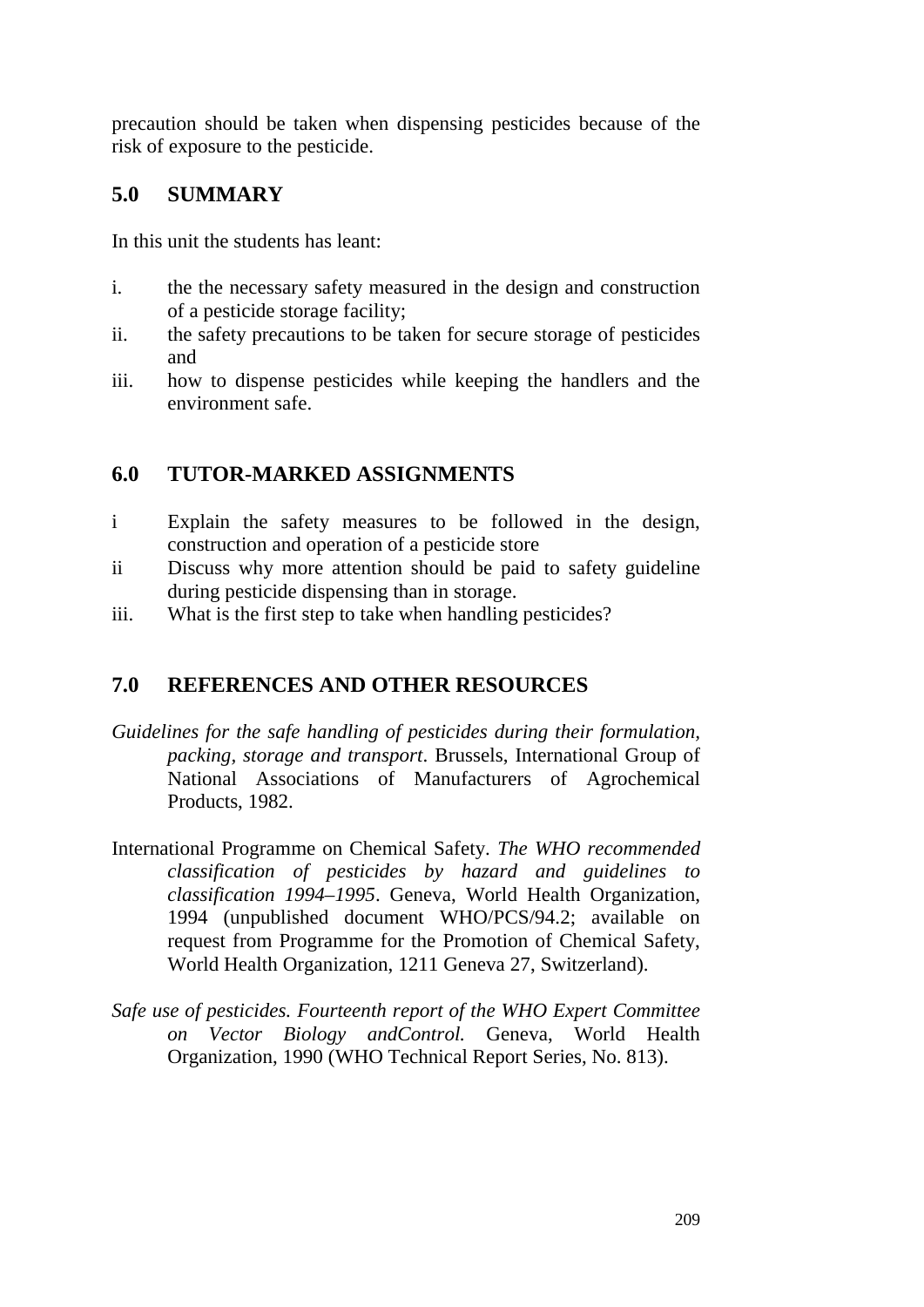*Specifications for pesticides used in public health: insecticides, molluscicides, repellents, methods*,6th ed. Geneva, World Health Organization, 1985.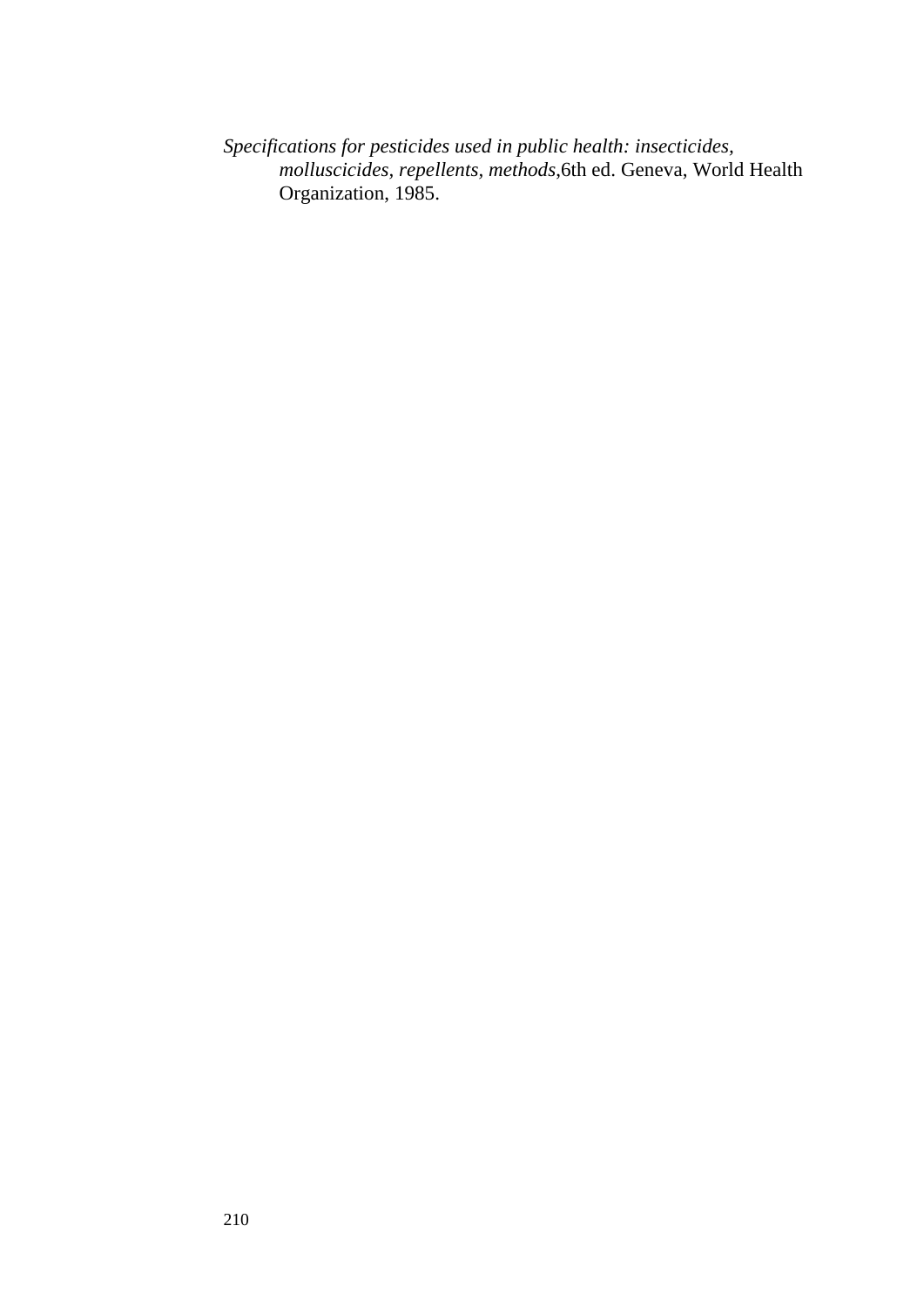# **UNIT 22 SAFETY MEASURES IN TRANSPORTATION AND USE OF PESTICIDES**

#### **CONTENTS**

- 1.0 Introduction
- 2.0 Objectives
- 3.0 Main content
	- 3.1 Transportation of pesticides
	- 3.2 Safety measures in the transportation of pesticides 3.2.1 Safety measures on transporting vehicles
	- 3.3 Safety measure in the use of pesticides
	- 3.4 Operator exposure
		- 3.4.1 Potential dermal exposure
		- 3.4.2 Exposure of hands
		- 3.4.3 Inhalation exposure
	- 3.5 First aid
- 4.0 Conclusion
- 5.0 Summary
- 6.0 Tutor Marked Assignments
- 7.0 References and other Resources

#### **1.0 INTRODUCTION**

A good understanding of the safety measures to follow in the transport and use of pesticides will ensure that the risk of any adverse impact following their use can be greatly minimized. Pesticides when carefully applied, used only when needed, can contribute to higher productivity and allow us to feed and protect the growing human population while leaving the environment and human lives relatively safe. This requires much better education and practical training with certification so that pesticides are indeed applied more accurately and with greater safety than in the past.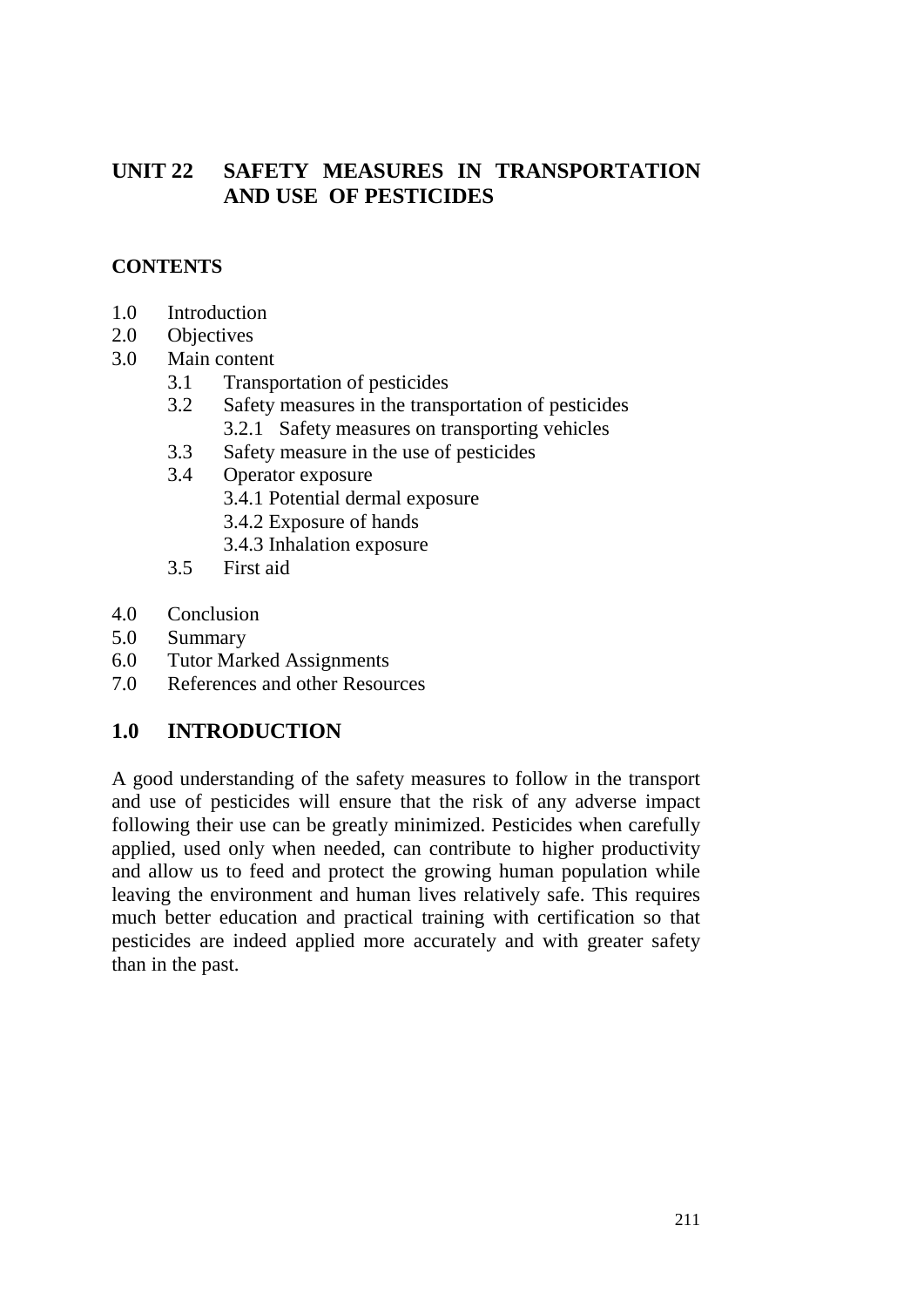# **2.0 OBJECTIVES**

By the end of this unit, students should be able to:

- i. understand the safety measures to be considered in transporting pesticides from one location to another;
- ii. understand the measures to adopt in the use of pesticides; and
- iii. understand the various ways pesticide users are exposed to hazardous effects of pesticide both during transportation and during use.

## **3.0 MAIN CONTENTS**

#### **3.1 Transportation of pesticides**

This refers to the movement of pesticides from one location to another. This guidance may apply to storage, normally for less than 24-hour periods, in vehicles, bowsers and sprayers stocked from a fixed store.

#### **3.2 Safety measures in the transportation of pesticides**

- 1. Be aware of any local legislation regarding the transport of products.
- 2. Be prepared for any accidental spillage or emergency situation.
- 3. Transport seperately products or spraying equipment from foodstuff, livestock or humans.
- 4. Ensure crop protection products are in their original containers and that the seals are still OK and tightened to avoid the possibility of leaks and spills.
- 5. When transporting spraying equipment ensure it is washed and clean before leaving the field.
- 6. Clean up any spillages using absorbant material such as sand or soil.
- 7. If transporting heavy containers ensure that there is equipment available to enable safe on and off loading.
- 8. When transporting products from the farmstead to the field only take what is required for the job, always transport in the original containers, do not decant.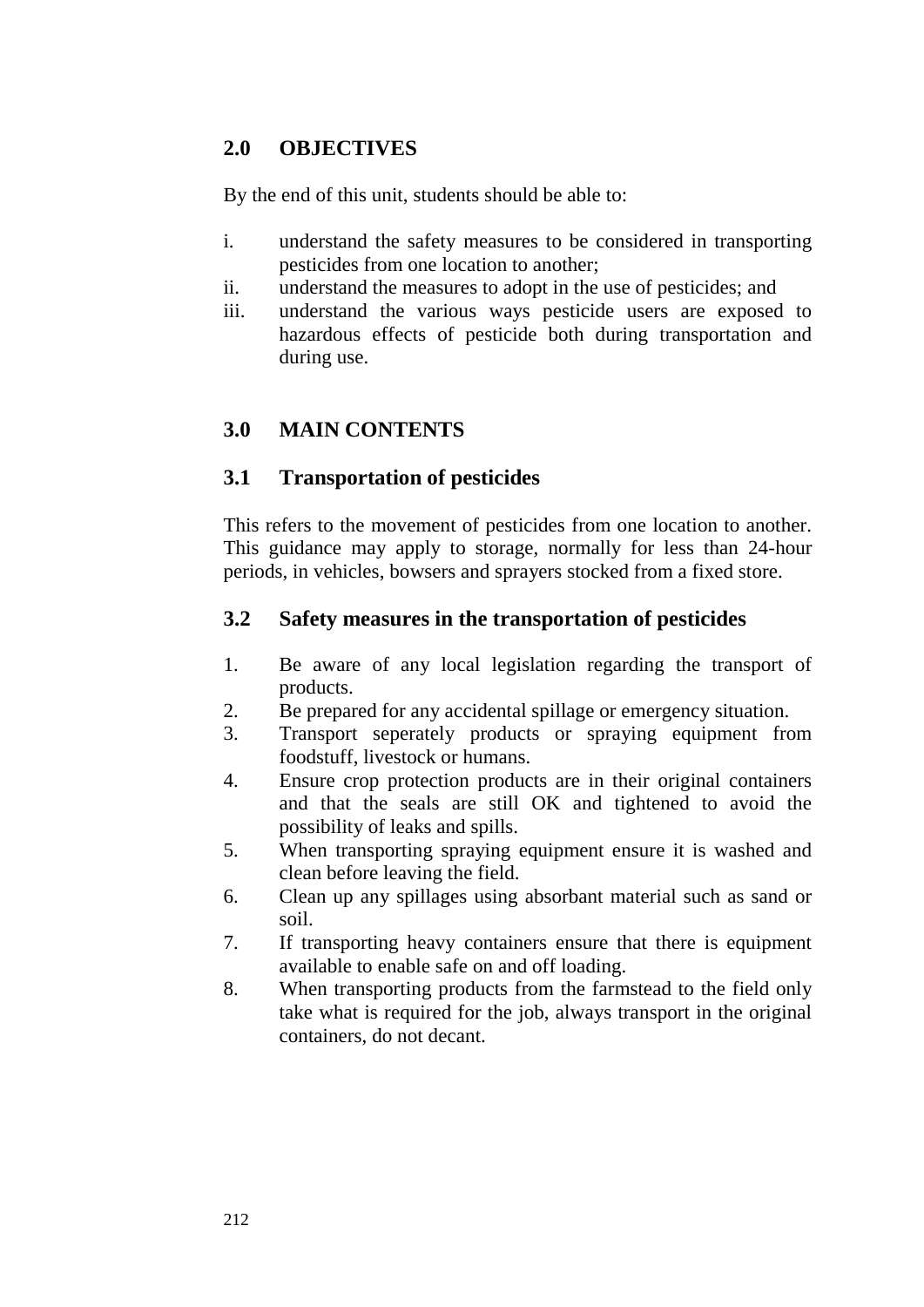# **3.2.1 Safety measures on transporting vehicles**

You should ensure all pesticides are safely transported to the application site and remain safely stored at the site.

**Never** carry pesticides in the cabs of tractors, self-propelled sprayers or other vehicles, and consider the following key points before you carry concentrated pesticides to an application site:

- 1. Use a vehicle with a floor-to-ceiling bulkhead between the iver/passenger compartment and the load compartment.
- 2. Where the vehicle has no bulkhead, fit secure chemical containers or provide a secure cabinet mounted on the exterior of the vehicle or on a trailer.
- 3. Check that the load-carrying area is free of projections, which might damage containers.
- 4. Mark the load-carrying area with the general danger and warning sign.
- 5. When away from your fixed store, pesticides should always be secure against unauthorized access:
- 6. Park your mobile store away from any location where water pollution could occur.
- 7. Try to work within sight of your mobile store especially in areas where the public may have access.
- 8. Lock the cabinet or vehicle when it is unattended.

At the end of the job:

- 9. Check that lids/caps on any part-used products are secure before the journey back to the fixed store;
- 10. Make sure you take all empty containers, packaging and other equipment back to your empties store;
- 11. Return unused pesticides to your fixed store.

#### **In the event of any leakage –**

- 1. Keep people away from any spillage.
- 2. Contain the spillage by placing soil or sand around the spill.
- 3. Carefully add more soil or sand to absorb spill.
- 4. Sweep or shovel up the absorbed spill and place in strong bag.
- 5. Label bag and seek help from product supplier for best disposal options.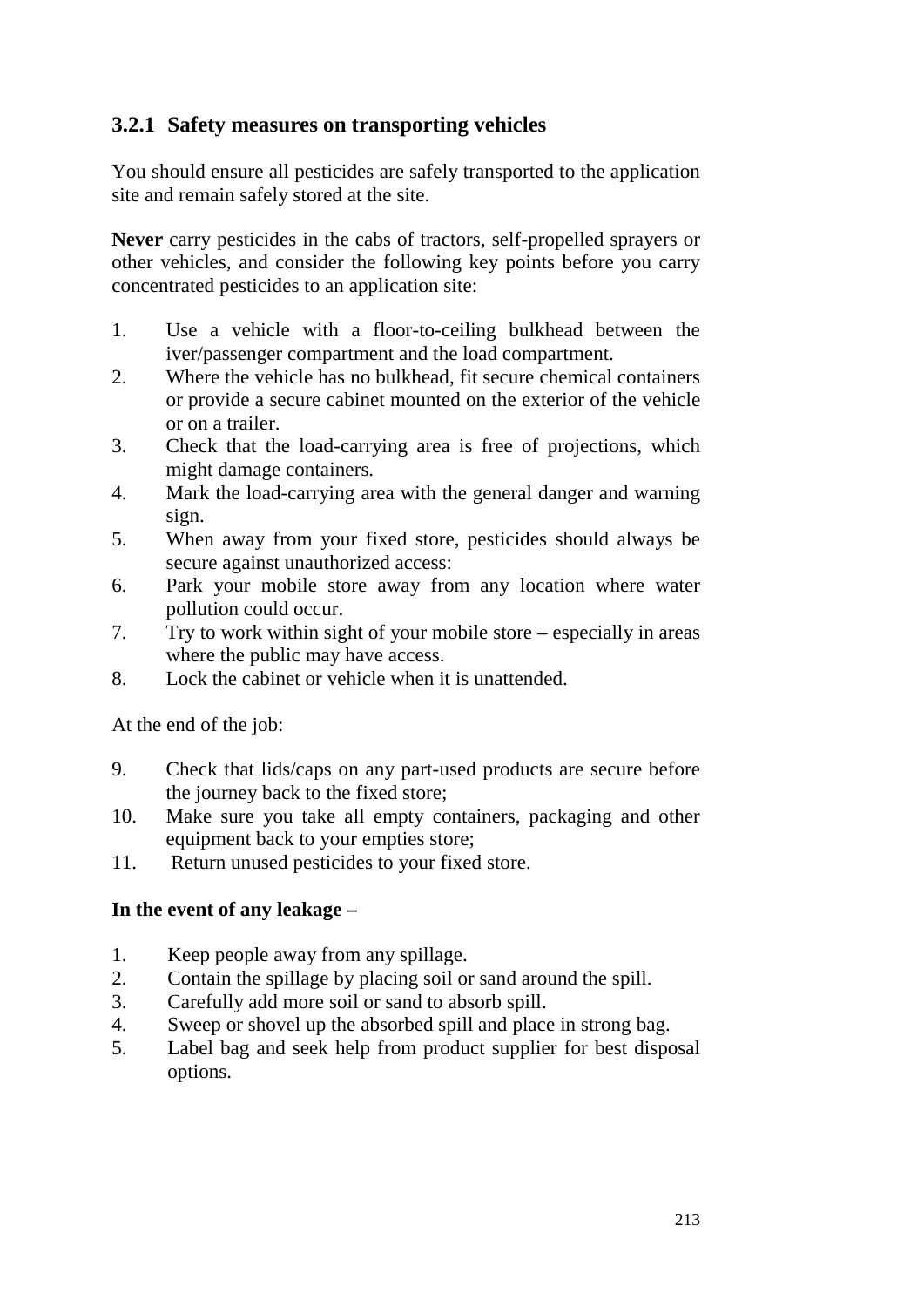6. If the spillage involves a significant volume notify to local emergency services.

#### **3.3 Safety measure in the use of pesticides**

Most exposure to crop protection products by operators is when:

- Mixing and weighing out
- Working with a leaking sprayer

## **3.3.1 Mixing and preparing undiluted products**

- 1. Always maintain high standards of hygiene when working with crop protection products.
- 2. Work in an area away from children and animals.
- 3. Avoid any risk of polluting water courses
- 4. Ensure you understand the product label information: especially product dose rate and safety requirements when mixing and preparing the product.
- 5. Only use dedicated equipment for measuring and weighing products: Do not use food containers or cutlery
- 6. Wash all equipment and empty containers after the spraying job is completed.
- 7. Store equipment safely away from animals and children.

#### **Before starting any spraying activity always:-**

- 1. Read and understand the product label
- 2. Check the sprayer for leaks
- 3. Ensure you have the correct PPE
- 4. If you feel unwell then do not work with pesticides

Never mix products or fill sprayers close to water courses, wells or where products could get into ground water.

Never decant products into other containers.

Always dispose of empty packaging and other contaminated waste following best practice.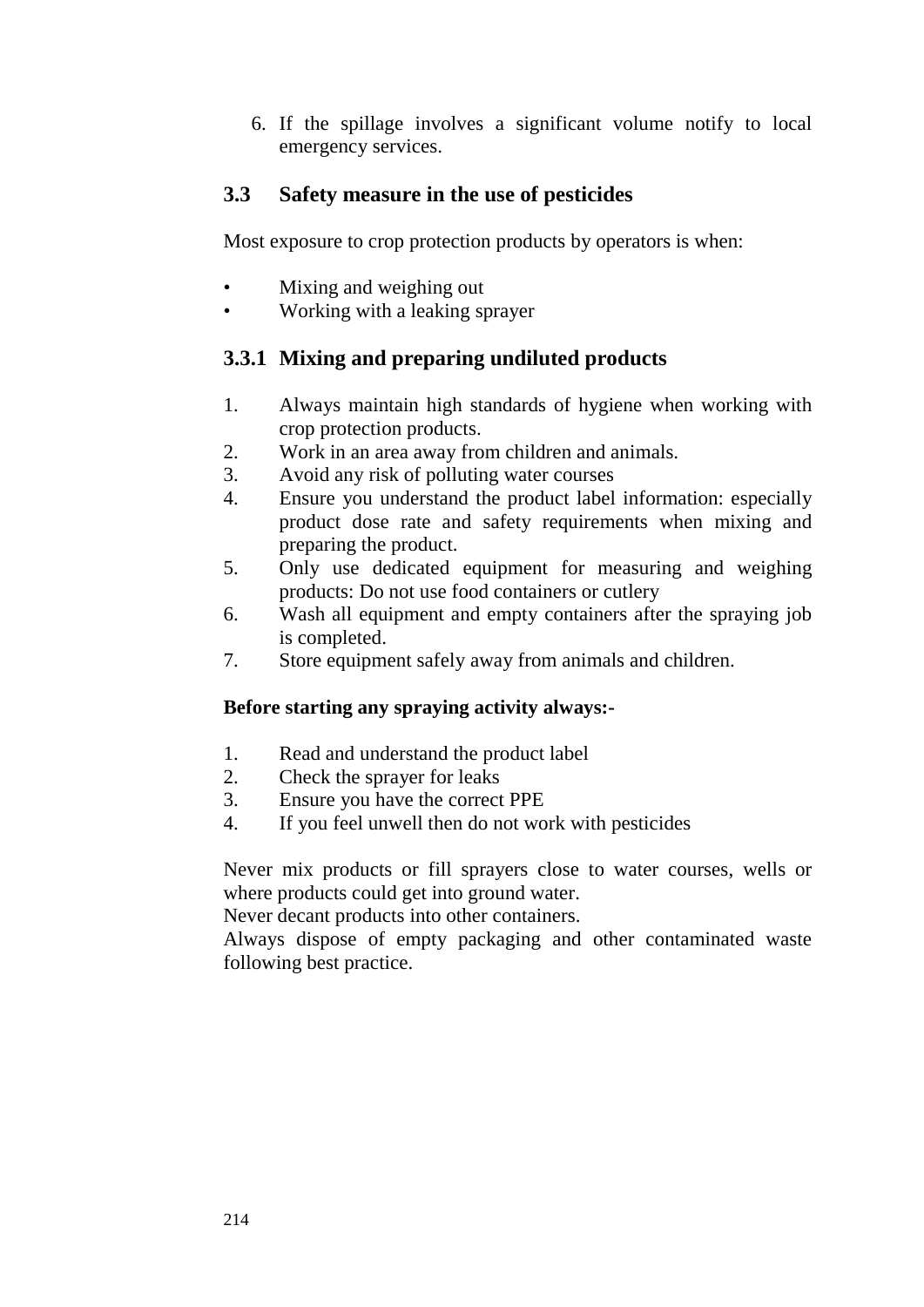#### **3.4 Operator's exposure**

Decisions on operator exposure are based on a comparison of the No Observed Adverse Effect Level (NOAEL) and an estimate of human exposure. The Acceptable Operator Exposure Level (AOEL) is derived from the NOAEL by dividing it by an assessment factor (usually by a factor of 100, which is essentially made up of two  $\times$ 10 uncertainty factors (Anon, 1999a; Renwick, 1991) to allow for inter- and intra species variation, as discussed in previous units. In some countries, such as the USA, the margin of exposure (MOE) or margin of safety are derived in a similar manner. As it would be impossible to measure the exposure in all situations, there is considerable reliance on experimental data obtained from particular usage situations that have been incorporated into generic models such as the European Predictive Operator Exposure Model (EUROPOEM; Gilbert, 1995), which is still being developed.

The impact of exposure will also be affected by the frequency of exposure. In Holland, the use of insecticides and fungicides was more frequent than the use of herbicides as they were used ten to twenty times a year on the most intensively treated crops, but single pesticide products were not used more than seven times a year (van Drooge*et al*., 2001). In that study, ornamental crops such as chrysanthemums were treated more than arable crops. Some spray operators, such as those employed by contractors will be exposed for more days per year than individuals on small farms.

# **3.4.1 Potential dermal exposure**

Thisis the total amount of pesticide landing on the body, including clothing, but the actual exposure of the skin will depend on the amount deposited directly on the skin plus any that penetrates clothing and is therefore available on the skin for absorption into the body. Operator exposure is significantly reduced by wearing protective clothing. The basic requirement is good overalls of closely woven fabric. In temperate climates, impermeable materials are suitable and in many cases operators use disposable overalls made from a polypropylene material. Although this eliminates the need for laundering, such overalls are generally considered to be too hot to wear in tropical climates, and do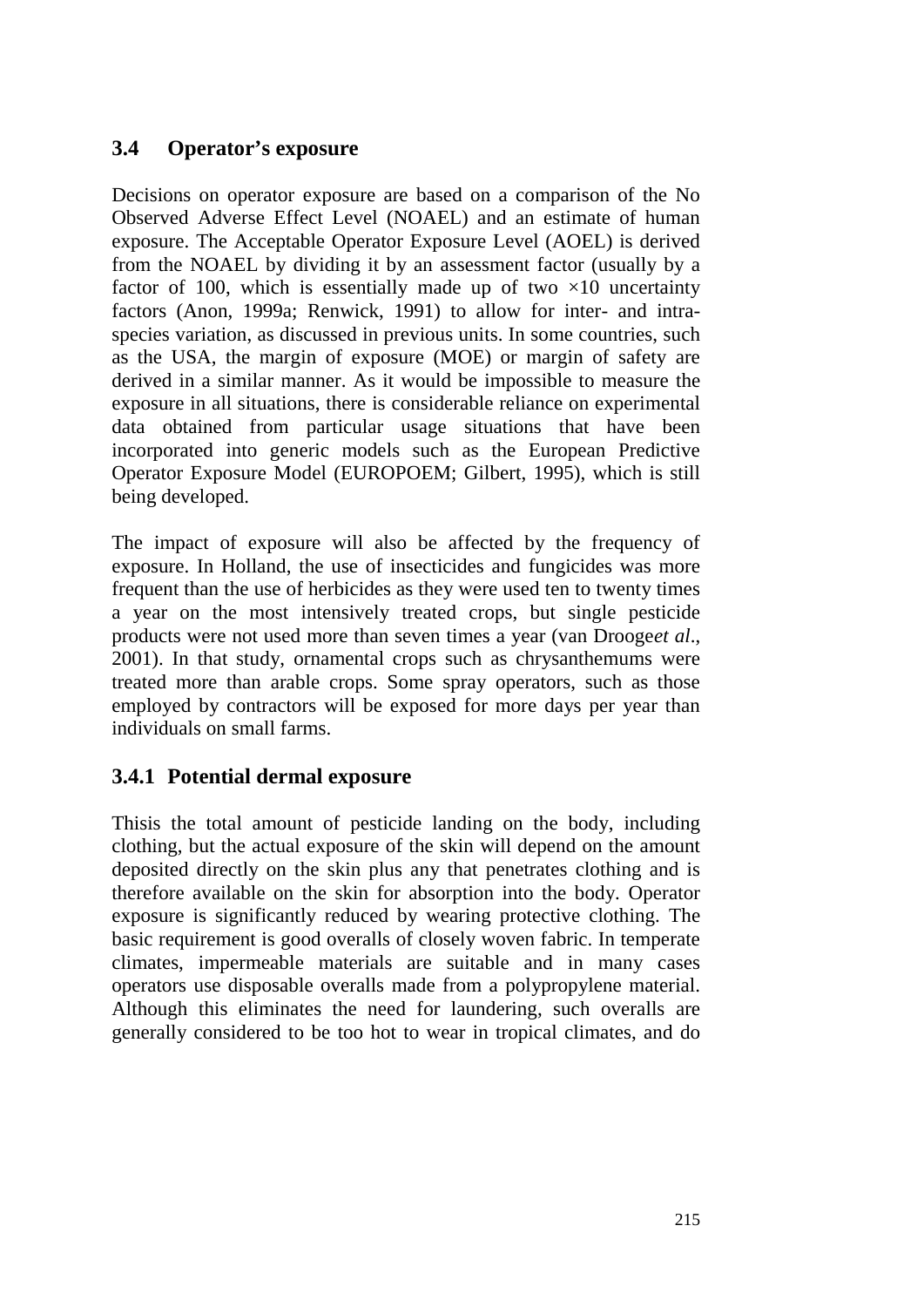not always provide as much protection as those made from cotton (Moreira *et al*., 1999).

Various special finishes to cotton fabrics have also been tried for use in tropical countries. Laundering of garments does not always remove the entire pesticide residue in a garment. Nelson *et al*. (1992) reported that the percentage not removed could vary from 1% to over 40%. However, in the tropics some degradation will occur when the garments are exposed to sunlight (Shaw *et al*.,1997). The washing of used protective clothing may also cross-contaminate other garments. Wearing an apron of impermeable plastic, especially when opening pesticide containers, will protect the overalls from splashing during preparation of sprays and can be readily removed while spraying. Similarly, a face shield is also recommended during mixing to protect the face, and especially the eyes. Some countries prefer to recommend goggles but these do not protect the face. When suitable overalls are not available or are too expensive for small-scale farmers, the area of exposed skin should be minimized by wearing long trousers and a long-sleeved shirt. These need to be removed and washed separately from domestic laundry as soon as possible after a spray application has been completed.

## **3.4.2 Exposure of hands**

The hands, inevitably, are the part of the body most exposed to pesticides, due to handling of containers and when operating equipment. Data from PHED indicates that a person mixing and loading pesticide in the USA can be exposed to 6300 μg/kg ai when not wearing gloves compared to only51.1 μg/kg ai when wearing gloves (Fenske and Day, 2005). The type of exposure will depend on many factors, but in the worst case the whole hand could be coated with liquid. Substances can be removed from the surface of the skin (especially the hands) by using swabs or towels, moistened with a solvent, such as 95% ethanol. The technique does not indicate what could have been absorbed before the skin was washed.

To protect hands, the wearing of impermeable gloves is recommended, but these vary in their thickness and suitability, especially when adjusting small parts such as nozzles.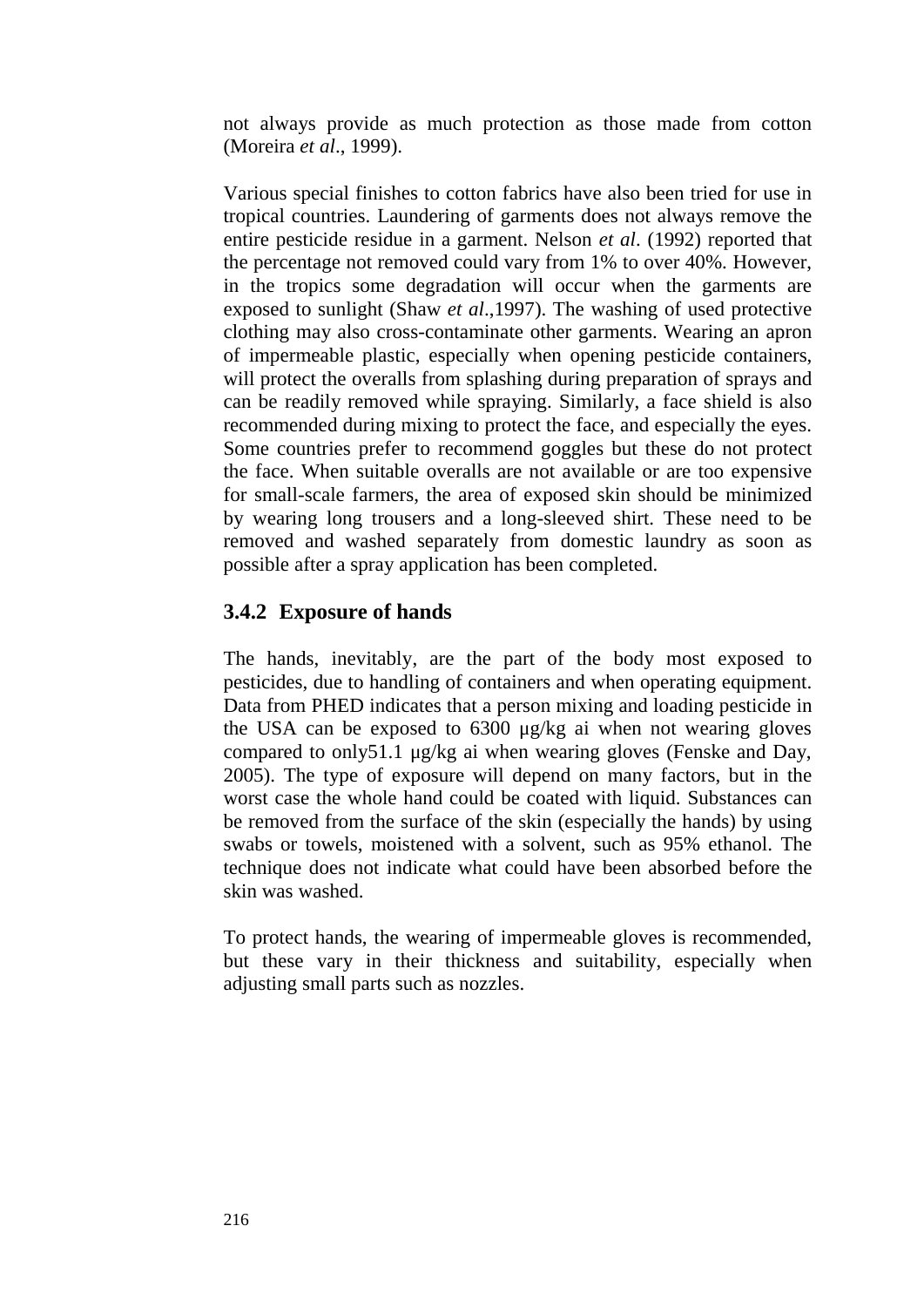Gloves with a cuff long enough to be covered by the end of the coverall sleeve are advised so that any liquid, or granule, that is on the arm does not pass down inside the glove.

Neoprene and nitrile gloves provide protection to a range of solvents and oils, and are suitable when using emulsifiable concentrate and similar liquid formulations. Nevertheless, users should wash off any pesticide as soon as possible as some chemicals can penetrate a glove.

Care is needed when washing gloves, as the rinsate subsequently acts as a source of exposure for other workers or family members, water courses, etc. Often, contamination of the gloves occurs when the operator removes the gloves using a clean hand to remove a dirty glove. Washing the gloves before removal is advised, but care is still needed when removing the glove. In some situations, especially in the tropics, an impermeable glove causes the hand to sweat and this may increase the risk of absorption. Spray operators not using gloves should only apply the less hazardous pesticides and have a bucket of water readily available so that a bare hand that has been exposed to spray can be washed immediately.

## **3.4.3 Inhalation exposure**

In the open air, the risk of inhaling spray droplets is extremely low. Most sprays contain only a small fraction of the volume in droplets smaller than 100 μm. While these small droplets can shrink, especially on hot days and with low humidity, the smallest droplets in the range of 1–10 μm that could be inhaled are readily carried downwind and away from the spray operator. Any larger droplets close to the nose may be deposited on the face or filtered within the nose, and would not reach the lungs. The situation is different when applying pesticides inside buildings, stores and glasshouses where small droplets can remain airborne close to the operator.

The main concern with inhalation exposure is when pesticides are applied as fogs, where a high proportion of the droplets are below 25 μm. It is essential to wear the correct respiratory protection equipment (RPE) when fogging, especially inside buildings.

The main item is a respirator, which has a filter to remove the very small particles of pesticide in a fog. The correct filter, depending on the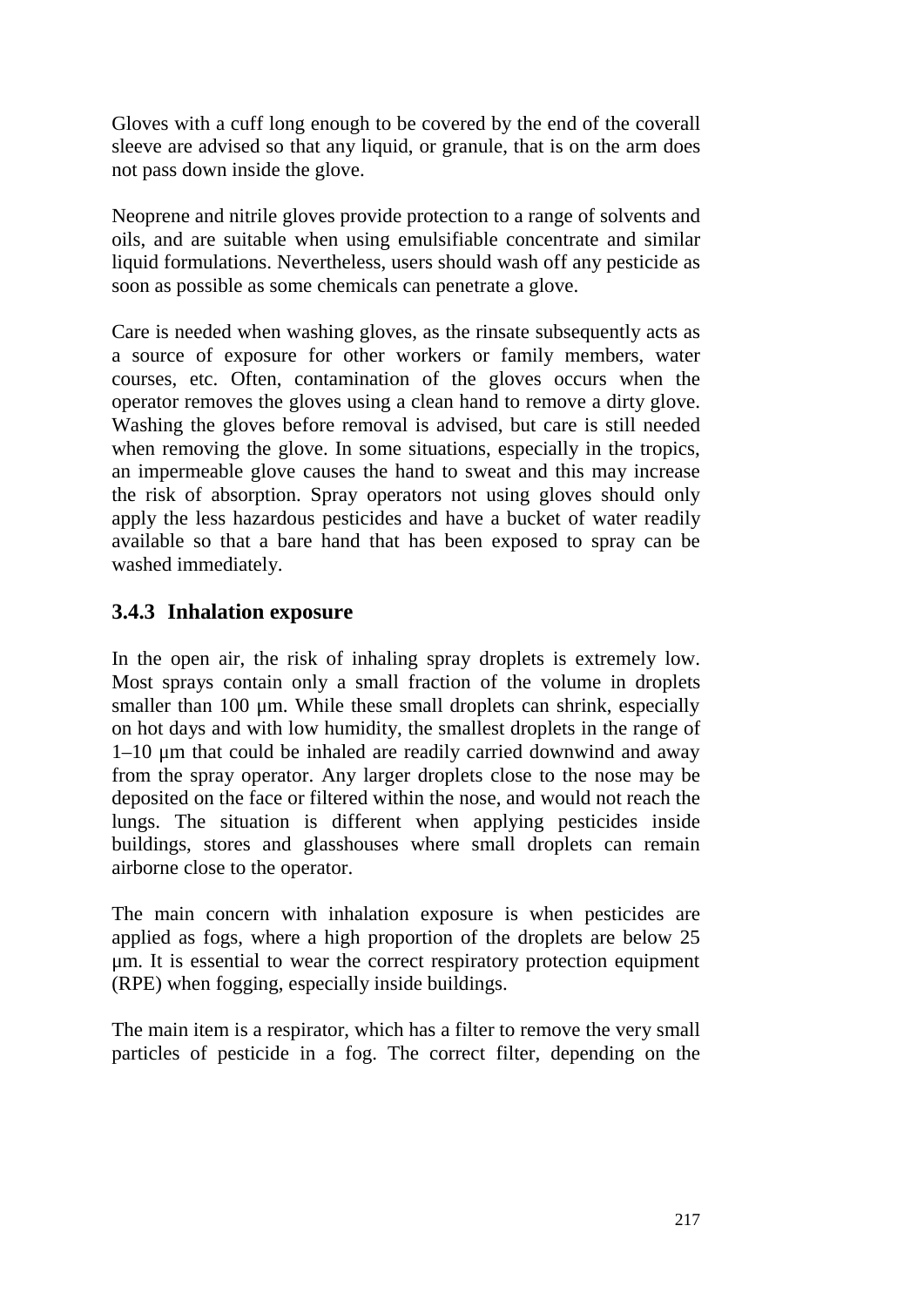chemical being applied, must be fitted and replaced according to instructions.

Inexpensive disposable masks are not respirators and often merely reduce the impaction of spray droplets directly on the skin around the nose and mouth.

Some more expensive protectors which cover the operator's head may not be true respirators but have a pump to draw air through the filter and blow the filtered air over the face.

The *feet* should always be well protected by wearing 'rubber' boots or equivalent, with the bottom of the trouser legs placed over the boot so that liquid or granules do not fall into the boot. In some areas spray operators fail to wear shoes, but if they do so the shoes are often of very poor quality and made from absorbent materials.

The *ears* should always be protected when the noise of the operating spraying equipment exceeds 85 decibels. This applies especially to manually carriedmotorised equipment fitted with a two-stroke engine, and when pulsejet fogging equipment is used.

#### **3.5 First aid**

If a spray operator becomes ill, while working, the doctor must be informed of the name of the active ingredient and given as much information as possible by being shown a leafl et or label about the chemical being used. Treatment by a doctor will depend very much on the type of poisoning. When using an OP or a carbamate (anticholinesterase), an injection of atropine is useful, but suitable antidotes for organochlorine poisoning are not available. A person who has ingested liquid that contained paraquat can be treated by their ingesting large quantities of Fuller's earth, which adsorbs the herbicide. Morphine should not be given to patients affected by pesticide poisoning.

A first-aid kit and a supply of clean water for drinking and washing any contaminated areas of the body should be readily available. On large scale spraying programmes fi rst-aid kits should be carried in vehicles and aircraft. People regularly involved in applying OP pesticides should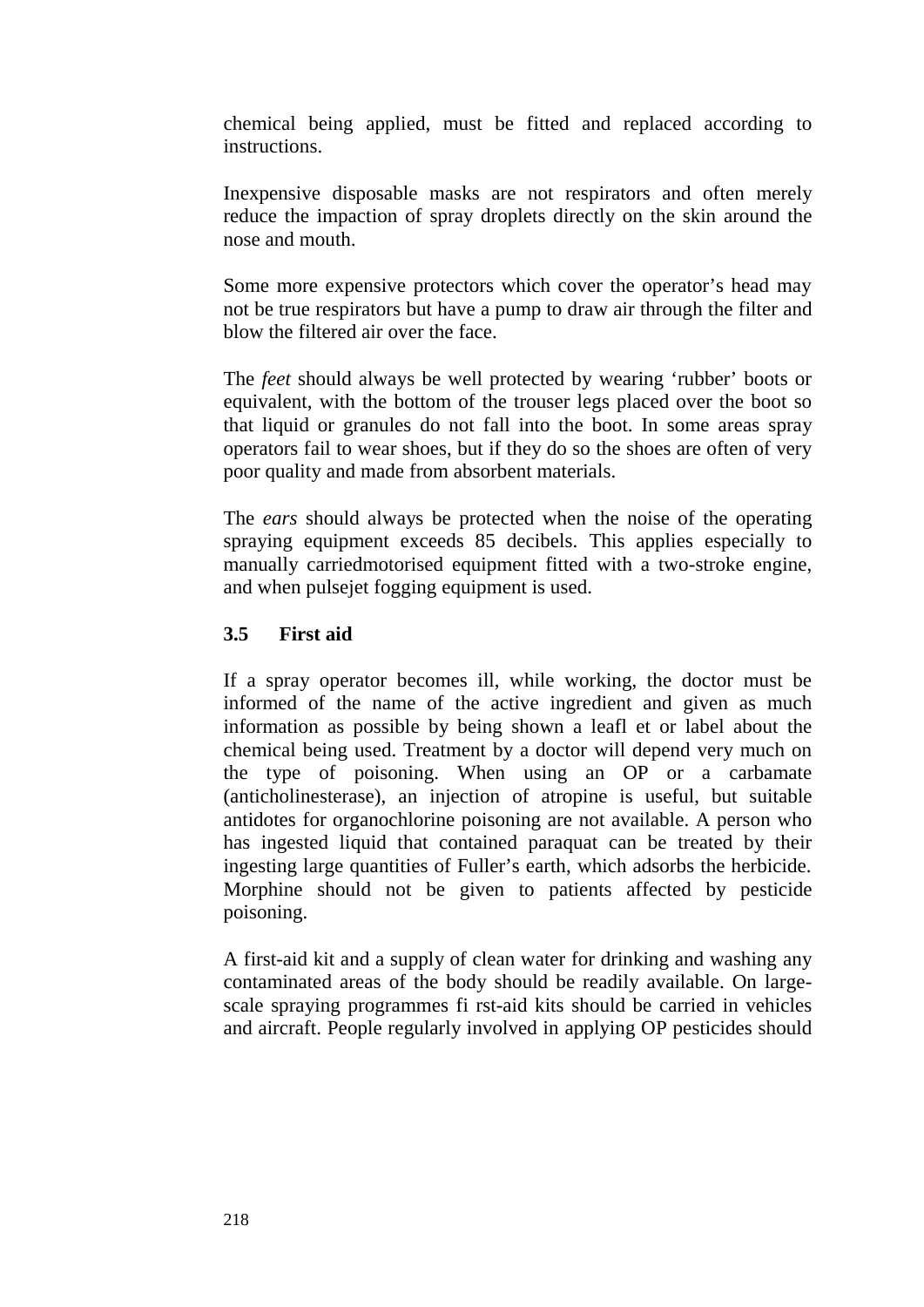undergo routine medical examinations in order to check cholinesterase levels in their blood plasma.

# **4.0 CONCLUSION**

It is obvious from the foregoing, that adequate knowledge of, as well as strict adherence to the safety measures suggested will go a long way to minimize the attendant risks accrued to pesticide transport and use. Legislative bodies should therefore make it a point of duty to provide adequate education to the handlers of plant and animal protection chemicals relating to the safety of human and the environment. These bodies should also ensure/enforce compliance to the safety measure by users of pesticides. This will not only ensure access to healthy food but will also guaranty a near safe environment.

# **5.0 SUMMARY**

In this unit the students have learnt:

- i. the safety measures to accompany transportation of pesticide from one location to the other;
- ii. the things to do and not to do while using any of the past control chemicals available for use in crop and animal protection;
- iii. the various ways a pesticide applicator may be exposed to pesticides, the degree of expossure; and
- iv. how to protect the various body parts through which pesticides can gain entry into the body.

## **6.0 TUTOR-MARKED ASSIGNMENTS**

- i. What do you understand by pesticide transportation, ad what are the precuations to take to prevent accidents when transporting pesticides?
- ii. Discuss the different areas of exposure to pesticides, and how these parts of the body can be adequately protected against exposure to pesticides.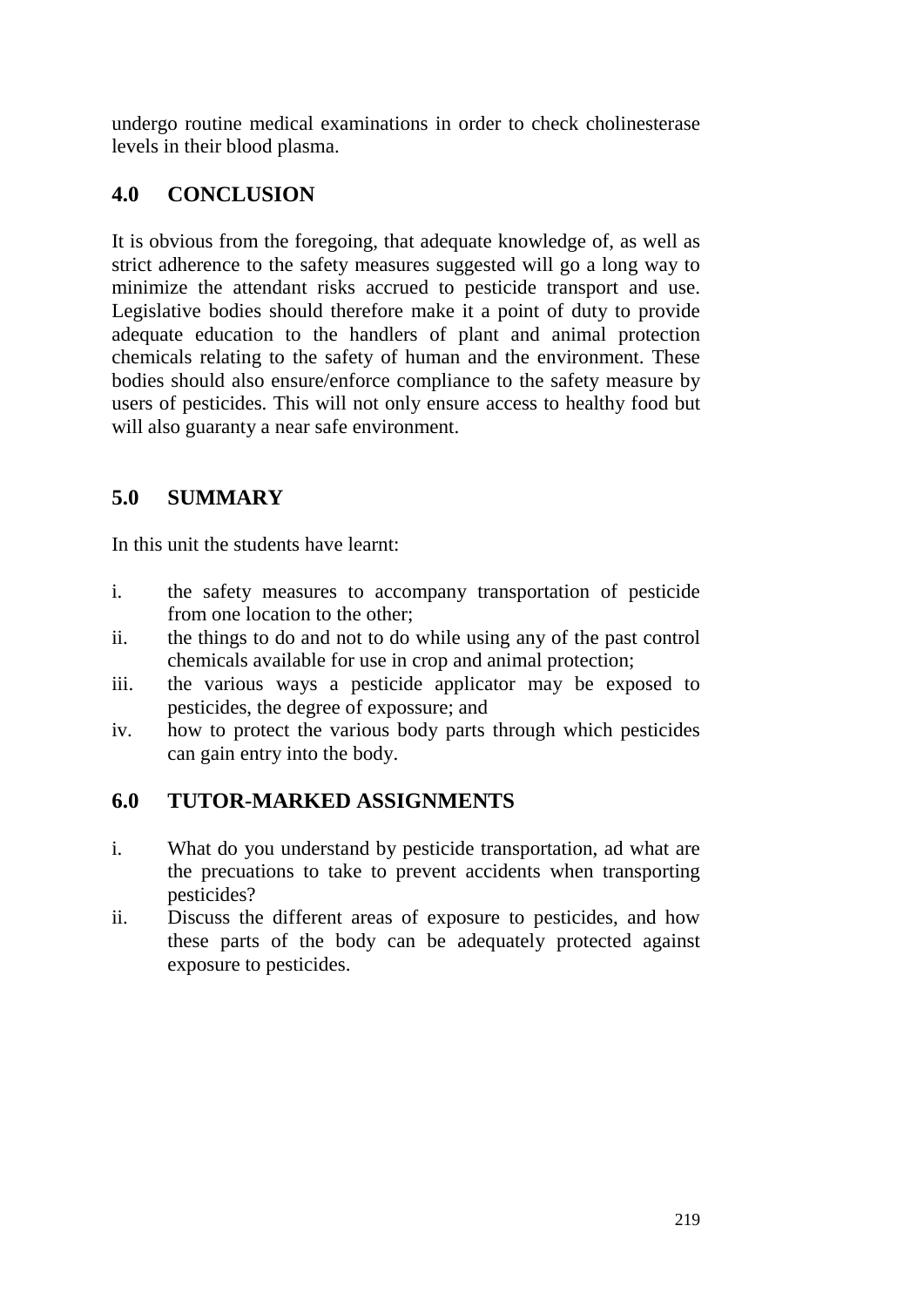#### **7.0 REFERENCES AND OTHER RESOURCES**

- Anon (2002) *Dermal Exposure Resulting from Liquid Contamination*. HSE/DSTL Report A- 2248.
- Anon (2004) *Guidelines for Good Exposure Assessment Practice for Human Health Effects of Chemicals*. IGHRC Cr 10. Institute of Environmental Health, University of
- Matthew, G. A (2006) *Pesticides: Health, Safety and the Environment* (Ed) Blackwell Publishing Ltd, 9600 Garsington Road, Oxford OX4 2DQ, UK. Pp 235
- Moreira, J.F., Santos, J. and Glass, C.R. (1999) Personal protective equipment penetration during application of plant protection products. XIVth International Plant Protection Congress, Jerusalem, Israel, July 25–30.
- Nelson, C., Laughlin, J., Kim, C., Rigakis, K., Mastura, R. and Scholten, L. (1992) Laundering as decontamination of apparel fabrics: Residues of pesticides from six chemical classes. *Archives of Environmental Contamination and Toxicology* **23**. 85– 90.
- Roff, M.W. (1994) A novel lighting system for the measurement of dermal exposure using a fluorescent dye and an image processor. *Annals of Occupational Hygiene* **38**, 903– 919.
- Ross, J.H., Driver, J.H., Cochran, R.C., Thongsinthusak, T. and Krieger, R.I. (2001). Could pesticide toxicology studies be more relevant to occupational risk assessment? *Annals of Occupational Hygiene* **1001**, S5–S17.
- Shaw, A., Lin, Y.J. and Pfell, E. (1996) Effect of abrasion on protective properties of polyester and cotton/polyester blend fabrics. *Bulletin of Environmental Contamination and Toxicology* **56**, 935–941.
- Shaw, A., Lin, Y.J. and Pfell, E. (1997) Qualitative and quantitative analysis of diazinon in fabric exposed to various simulated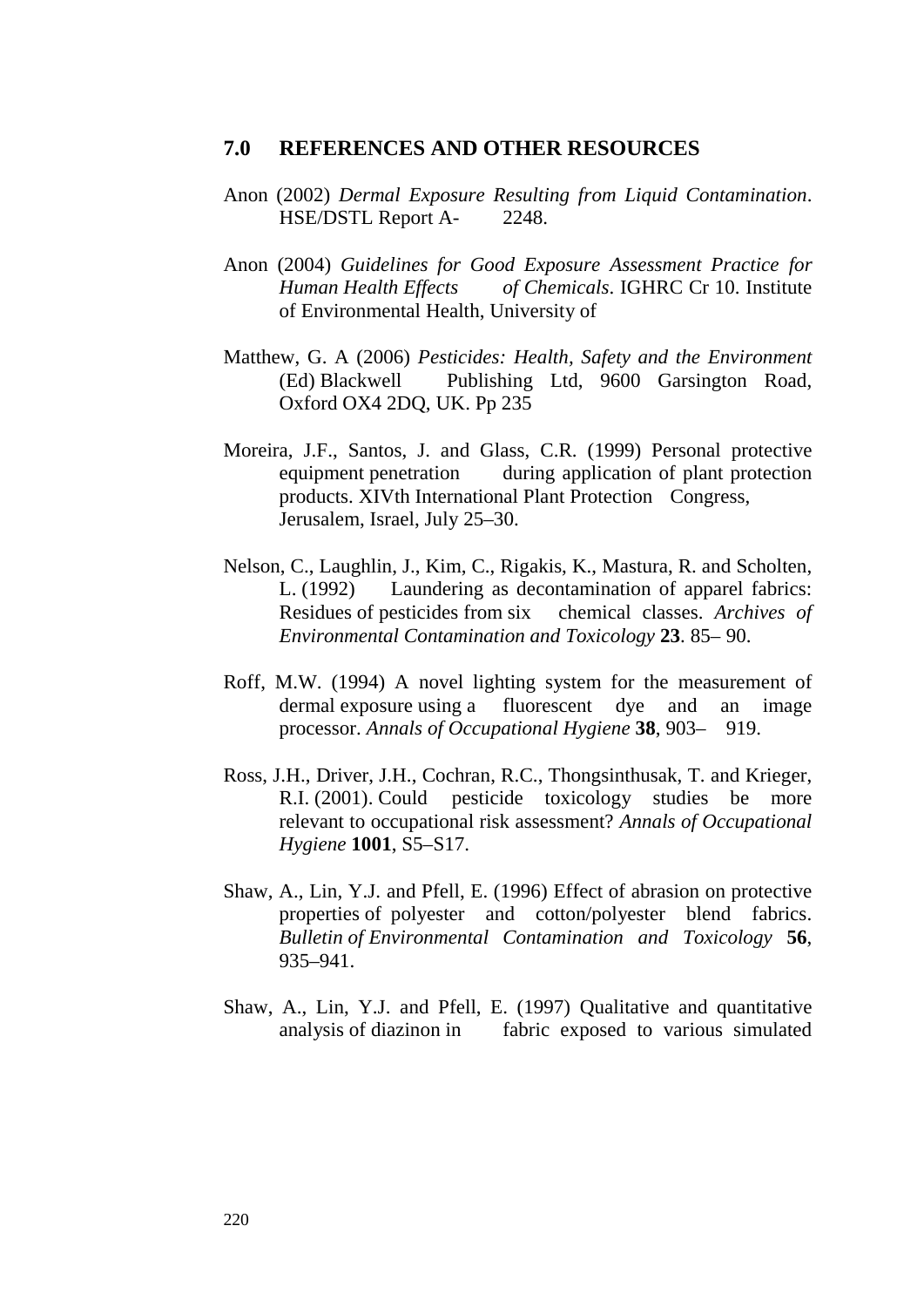sunlight and humidity conditions. *Bulletin of Environmental Contamination and Toxicology* **59**, 389–395.

- Shaw, A., Nomula, R. and Patel, B. (2000) Protective clothing and application controls for pesticide application in India: A fi eld study. In: Nelson, C.N. and Henry, N.W. (eds.), *Performance of Protective Clothing: Issues and priorities for the 21st century*.Seventh Volume, ASTM STP 1386.
- Sutherland, J.A., King, W.J., Dobson, H.M. Ingram, W.R., Attique, M.R. and Sanjrani, W. (1990) Effect of application volume and method on spray operator contamination by insecticide during cotton spraying. *Crop Protection* **9**, 343–350.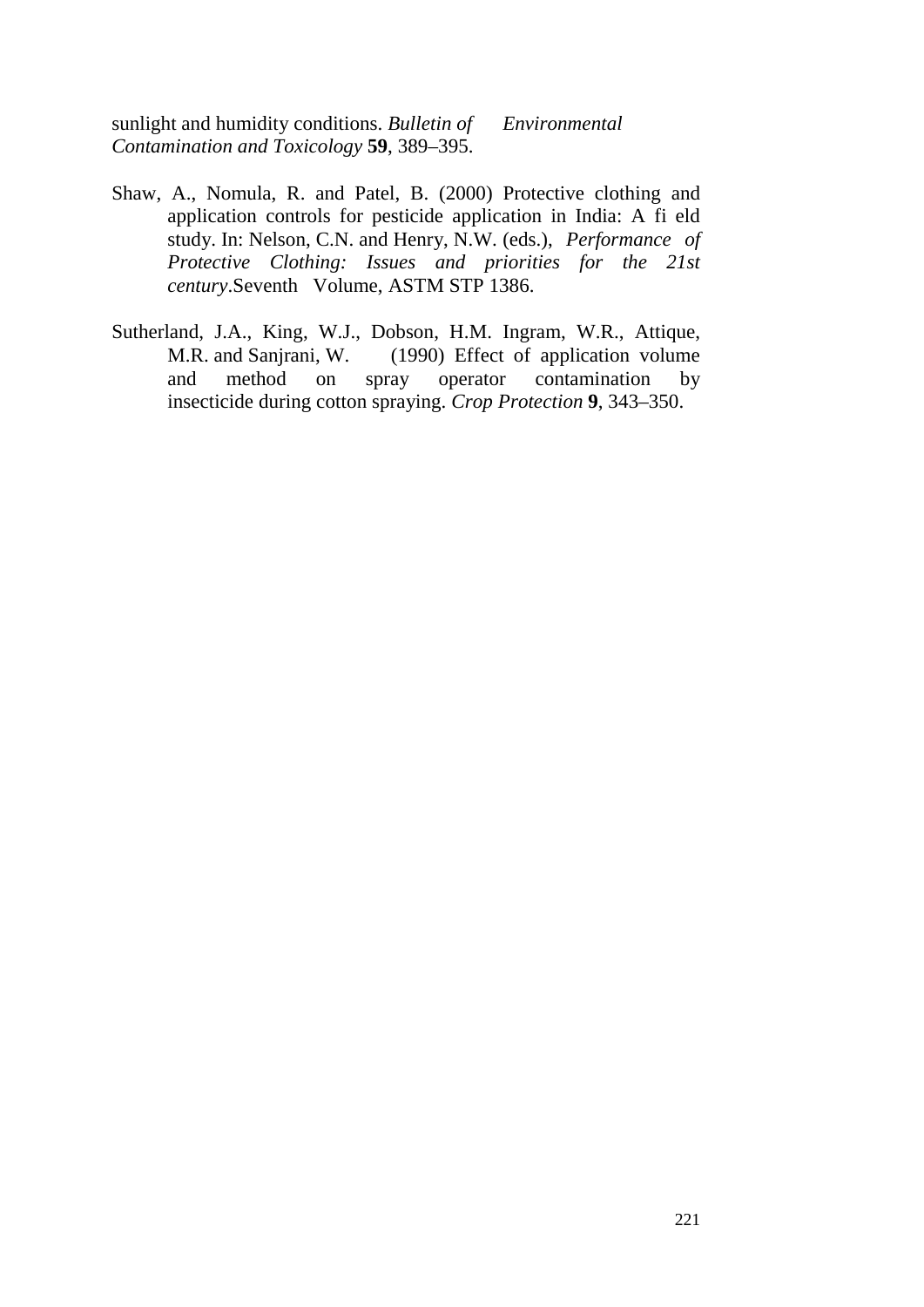## **UNIT 23 DISPOSAL OF PESTICIDE CONTAINERS AND WASTES: ECOLOGICAL AND ENVIRONMENTAL HEALTH EFFECTS**

#### **CONTENTS**

- 1.0 Introduction
- 2.0 Objectives
- 3.0 Main content
	- 3.1 How to Reduce the Amount of waste produced
	- 3.2 Disposal of Unwanted Pesticide Concentrates and Readyto-Use Formulations
	- 3.3 Disposal of Dilute Pesticide Waste
	- 3.4 Disposal of Waste Pesticide Containers
	- 3.5 Disposal of Other Pesticide Waste Materials
- 4.0 Summary
- 5.0 Conclusion
- 6.0 Tutor Marked Assignments
- 7.0 References and other Resources

## **1.0 INTRODUCTION**

Proper pesticide waste and container disposal is an important part of responsible pesticide use. Improper disposal can lead to contamination of soil, groundwater, and surface water, causing serious liability problems for the pesticide user, as well as a poor public image. In the United States, several federal and state laws, including the Federal Insecticide, Fungicide, and Rodenticide Act (FIFRA) regulate the disposal of pesticide waste and empty pesticide containers. Improper disposal can result in fines for the pesticide applicator. Everyone who handles pesticides must know how to dispose of these wastes legally, responsibly, and economically (Nesheim and Fishel, 2017).

## **2.0 OBJECTIVES**

By the end of this unit, students should be able to:

- understand the importance of proper pesticide waste disposal;
- understand how the amount of pesticide waste can be reduced.;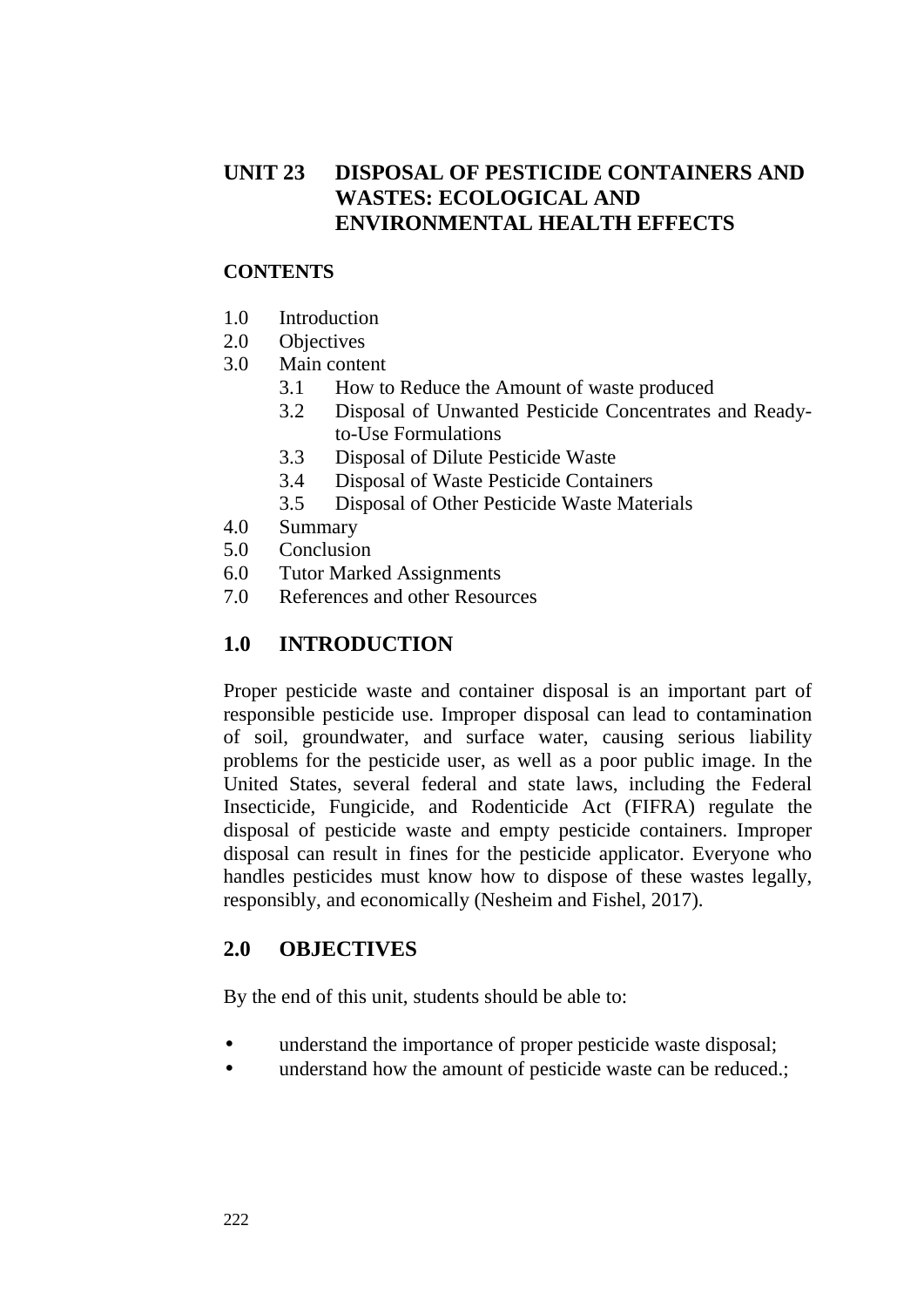- understand the disposal mechanisms for different categories of pesticide waste; and
- explain the procedures for disposing of waste pesticide containers and other pesticide waste materials.

# **3.0 MAIN CONTENTS**

## **3.1 How to Reduce the Amount of waste you produce**

If you reduce your use of pesticides, you will also reduce the amount of waste pesticide and empty containers you produce, and you will save money. You should consider the following questions:

- Do you need to use the pesticide and, if you do, can you reduce its use?
- Do you have suitable pesticides currently in stock and can you order less new stock?
- Have you chosen the most suitable pack sizes?
- Can you manage and control the use of pesticides any better?
- Can you use any of the following methods to reduce packaging waste and reduce the washings produced?
	- Soluble packs
	- Returnable containers
	- Flushing systems for low-volume sprayers
	- Direct-injection systems
	- Rounding down your calculations of the amount of pesticide needed when filling your sprayer to allow you to dispose of the washings on an under-dosed area (or using a suitable electronic sprayer controller to achieve the same result).
- Will your contractor or distributor take back properly cleaned (using a pressure rinsing device or manually rinsed at least three times) empty containers?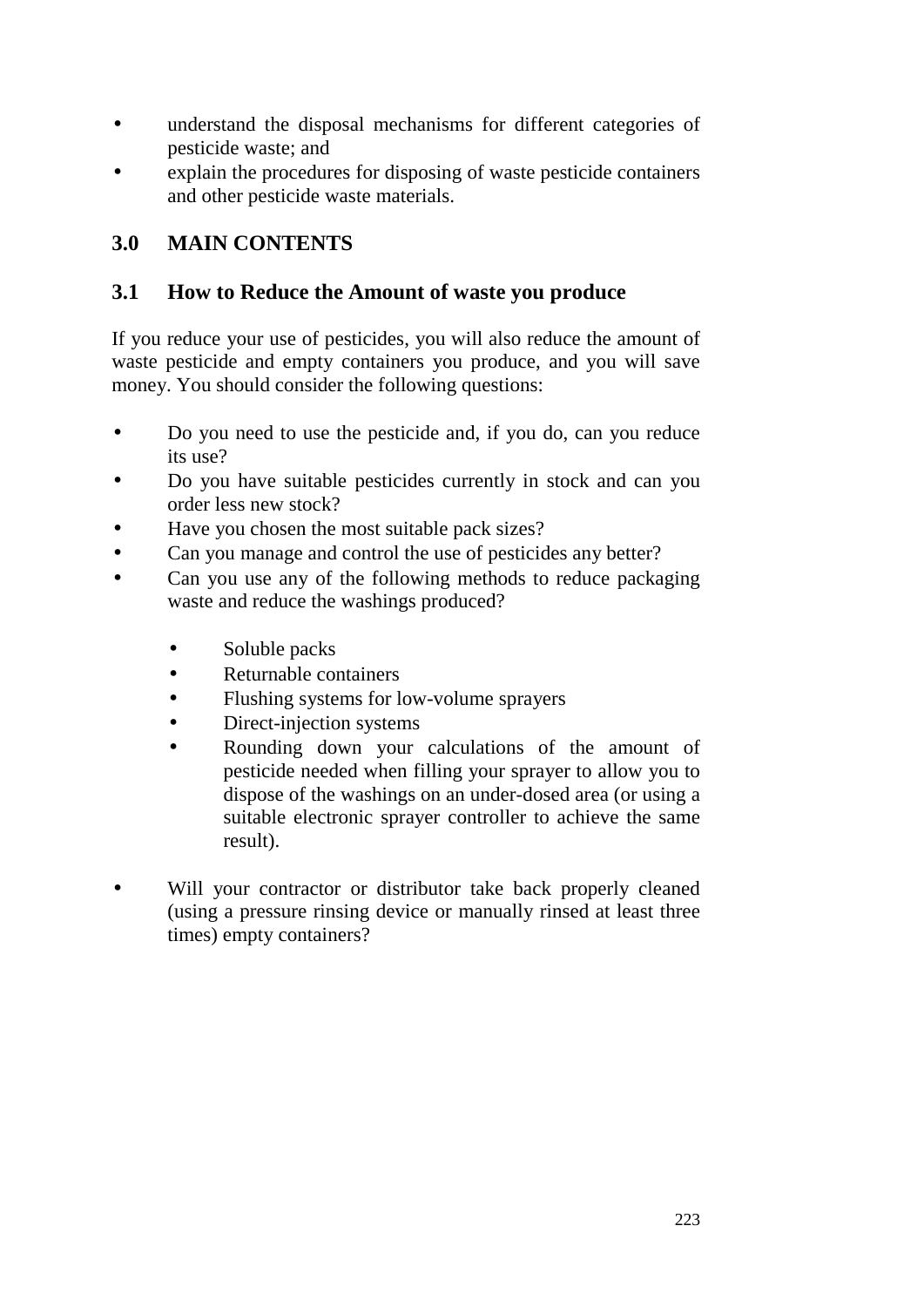## **3.2 Disposal of Unwanted Pesticide Concentrates and Readyto-Use Formulations**

Whenever possible, use up pesticides in the approved way. When a product's approval has been withdrawn or amended (for commercial, safety or other reasons), a 'wind-down' period is given (except when there are major safety concerns) to allow remaining stocks of the product to be used up. The website at www.pesticides.gov.uk gives details of the approval status of individual products and details of reviews which may affect a range of products. By checking this information, or asking your supplier, the manufacturer or an adviser, you should be able to avoid having to dispose of unapproved products.

Similarly, by managing your chemical store properly, you should be able to avoid having to dispose of pesticides because they have deteriorated or because products are out of date.

Avoid storing an unwanted pesticide because it is illegal to do so if the approval for storing and using it has been withdrawn.

If a container (or other packaging) is damaged, but the product is still approved for use, you may be able to carefully transfer the product to the equipment used to apply it, leaving only the container to be disposed of.

Despite good management, you may have some concentrates or readyto-use pesticides that you need to dispose of. You should never dilute an unwanted concentrate in order to dispose of it as dilute pesticide waste. You should consider the following points:

- Firstly, ask your supplier if they will take back any unwanted unused pesticides that are packaged, labeled and of good quality;
- Pesticide concentrates are likely to be 'hazardous waste' and may present a significant risk to the environment or to humans. Handling and disposing of this type of waste is tightly controlled and you will need to use a registered carrier (registered with the Environment Agency) and a licensed waste-disposal contractor .
- You must store unwanted concentrates and ready-to-use formulation in your chemical store to ensure that they are secure and that any spills will be contained;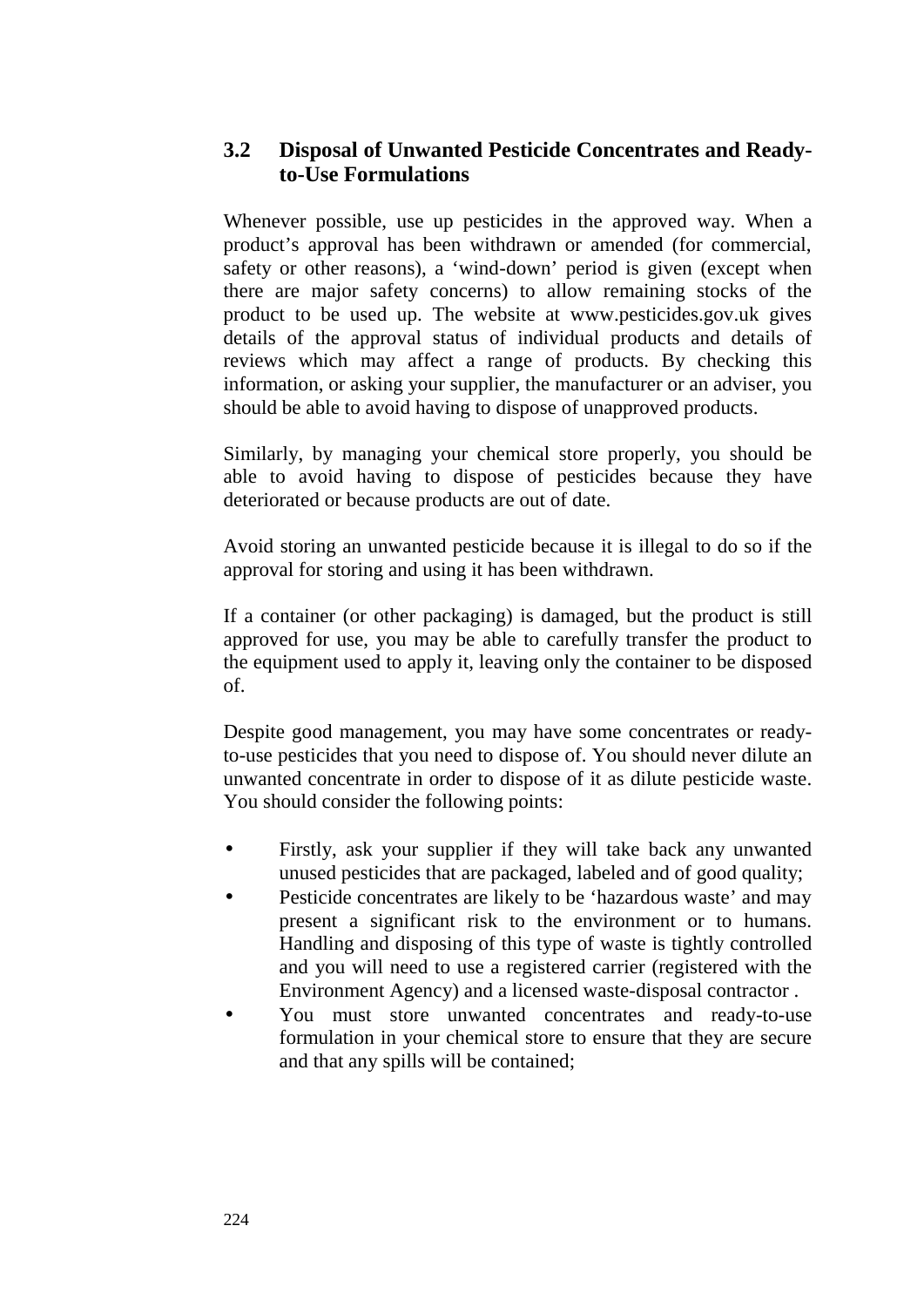- You (or the carrier if you use one), must fill in a 'consignment note' and pay a fee to the Environment Agency if you are moving or disposing of 'hazardous waste'. You (as the waste producer) and the people transporting and receiving the waste must keep copies of the consignment notes for at least three years. Also, you must not move 'hazardous waste' until the appropriate period for notice has passed;
- When you have filled in the necessary consignment notes, you should pass the unwanted concentrates to a waste-disposal contractor;
- As the producer of the waste, you must make sure that the person who takes your waste is registered to take it and can transport it safely, and that it will be safely disposed of or recycled;
- You must also fill in a 'waste transfer note' and provide a written description of the waste. Both you and the waste-disposal contractor must keep copies of the transfer note and written description for two years. If the waste is 'hazardous' and you have filled in a 'consignment note', you do not also need to fill in a 'waste transfer note';
- If you can transport your own unwanted pesticides safely and legally, you can take these to a licensed treatment or disposal site, after checking whether the site will accept your waste.

## **3.3 Disposal of Dilute Pesticide Waste**

If you are spraying a pesticide, you should be able to do so with no, or very little, spray solution left over. Planning this will reduce your waste disposal problems and will save you money. However, in other situations (such as when you are applying a pesticide as a before planting or after harvesting dipping treatment) you may not always be able to avoid having dilute pesticide left over at the end of the treatment.

When you are treating several sites, one after another, using the same pesticide and the same equipment, you may be able to use left over spray from one site to treat another, if you can transport the pesticide safely and legally.

You must dispose of all dilute pesticide waste (including any leftover pesticides and all sprayer washings) safely and legally to protect humans, wildlife and the environment, especially groundwater and surface water.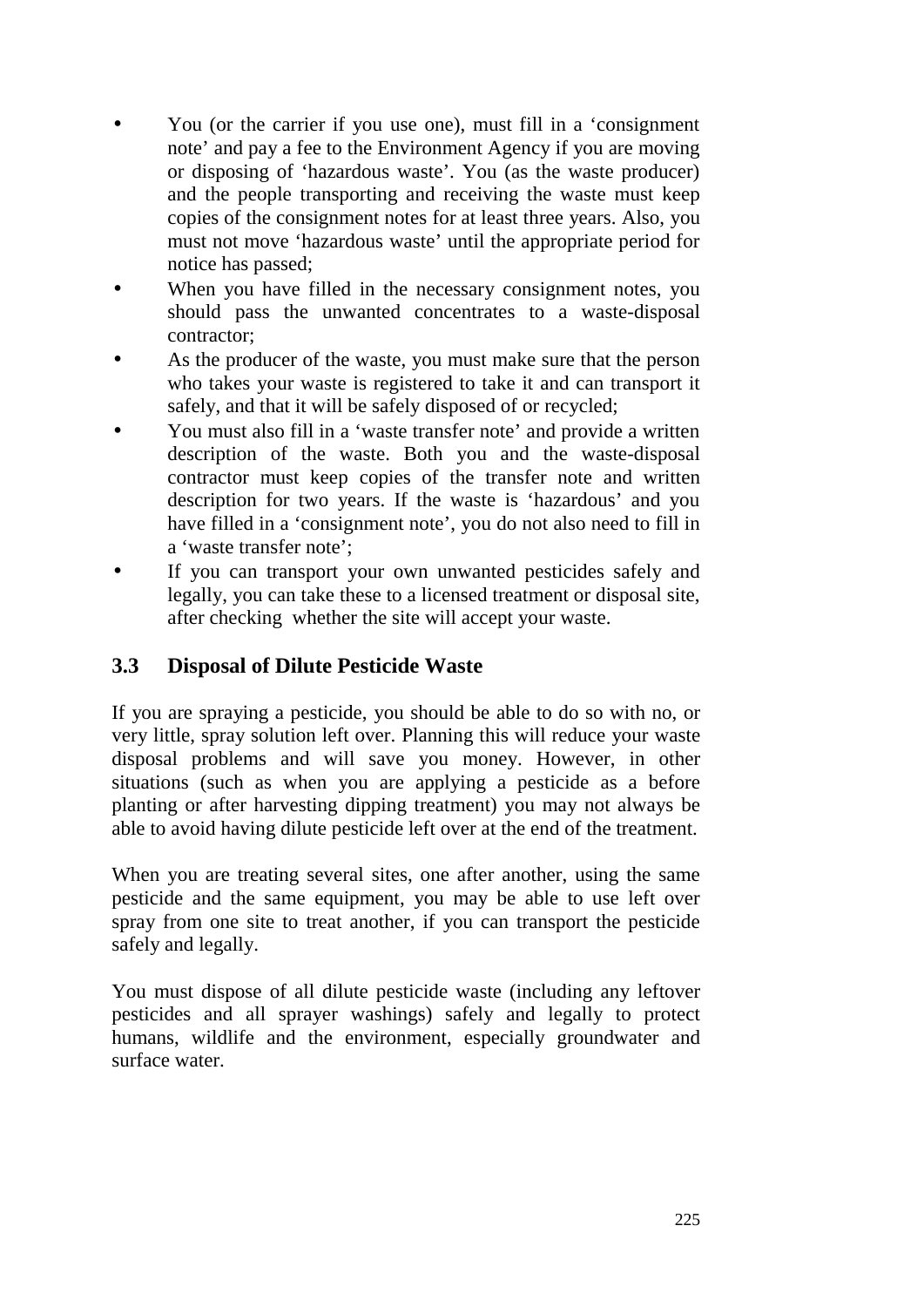When you have finished applying the pesticide, clean both the inside and the outside of all equipment you have used. By thoroughly cleaning your application equipment, in line with the manufacturer's instructions, you will help to:

- reduce any risk from handling contaminated surfaces;
- prevent damage to crops and areas which will be treated later using the same equipment; and
- reduce the risk of blockages.

Before cleaning your equipment, you should read and follow the label instructions on:

- using appropriate personal protective equipment when handling contaminated surfaces; and
- carrying out any decontamination procedures relating to the particular product (for example, some herbicides need to be de activated with ammonia-based cleaning agents).

If possible, you should clean the equipment you have used (inside and out) at the site of the treatment, rather than having a single, dedicated site for cleaning. You should use any built-in rinsing systems that are fitted to clean the inside of the equipment quickly and effectively while using the minimum volume of rinse water. Similarly, a hose and brush attachment (which is available on some sprayers and can be fitted to others) will help you to clean the outside of the equipment more effectively than a high pressure spray gun, and will use less water. Repeated tank washing, each using a small amount of water, will achieve better results than a single rinse using a large amount of water and will also produce less washings. As well as cleaning the tank, you will also need to make sure that all pipes, hoses, filters, valves, nozzles and induction systems are thoroughly cleaned. All facilities for washing equipment should be designed to make sure that the pesticide solution cannot get into your washing water under any circumstances.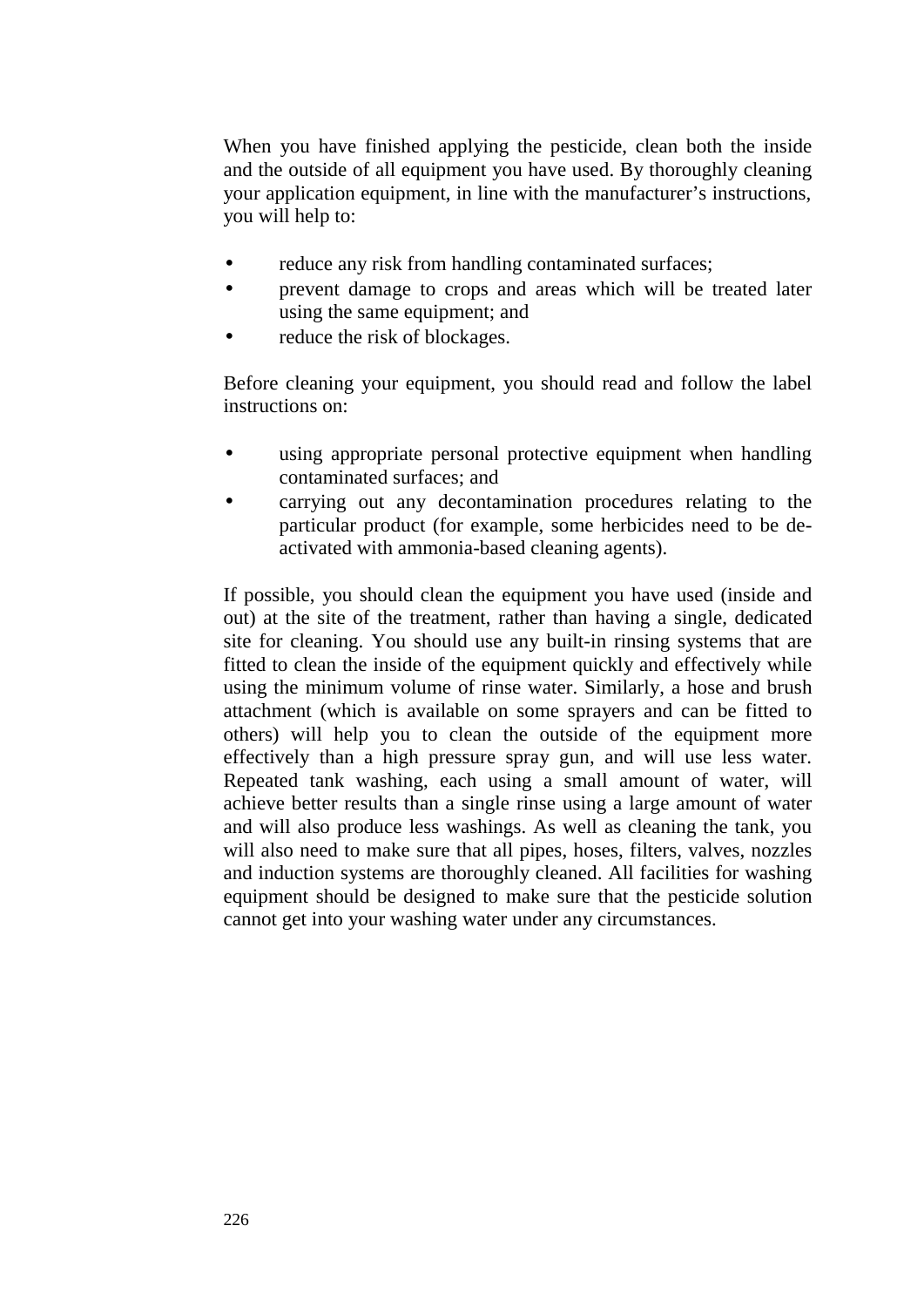Possible options for disposing of dilute pesticide waste include the following:

- You can apply the contaminated water to the treated or untreated crop or area within the terms of the product approval, but make sure not to exceed the maximum dose;
- You can store the contaminated water in a suitable container until a licensed waste-disposal contractor can collect it;
- When using pesticides in agriculture, you can only dispose of the dilute waste onto soil or grass (either directly or fed by the drainage from a hard surface) under the terms of an authorization under the Groundwater Regulations issued by the Environment Agency. To keep to the Landfill Regulations, you must not use a single site in this way more often than once a year. The land of choice for this purpose must:
	- a. be able to absorb the volume of liquid to be disposed of onto it without run-off or leaving puddles;
	- b. result in the smallest possible risk to wildlife and watercourses;
	- c. protect groundwater (by not allowing the pesticide to reach the water table);
	- d. present the smallest possible risk to septic tanks, field drains or sewage systems; and
	- e. where necessary, be signposted and fenced to keep people and livestock out.
- If you have suitable equipment (such as your own effluent treatment plant designed for treating liquid waste containing pesticides(, you can process the dilute waste yourself, as long as:
	- − You (or the person using the equipment) have an appropriate waste-management licence (or have registered an exemption) under the Waste Management Licensing Regulations; and
	- − the treated effluent is collected and either disposed of as stated in the waste- management licence or, if registered as exempt, reused (for example, as irrigation water or for preparing a spray solution).
- You can dispose of the dilute waste to a lined biobed as long as: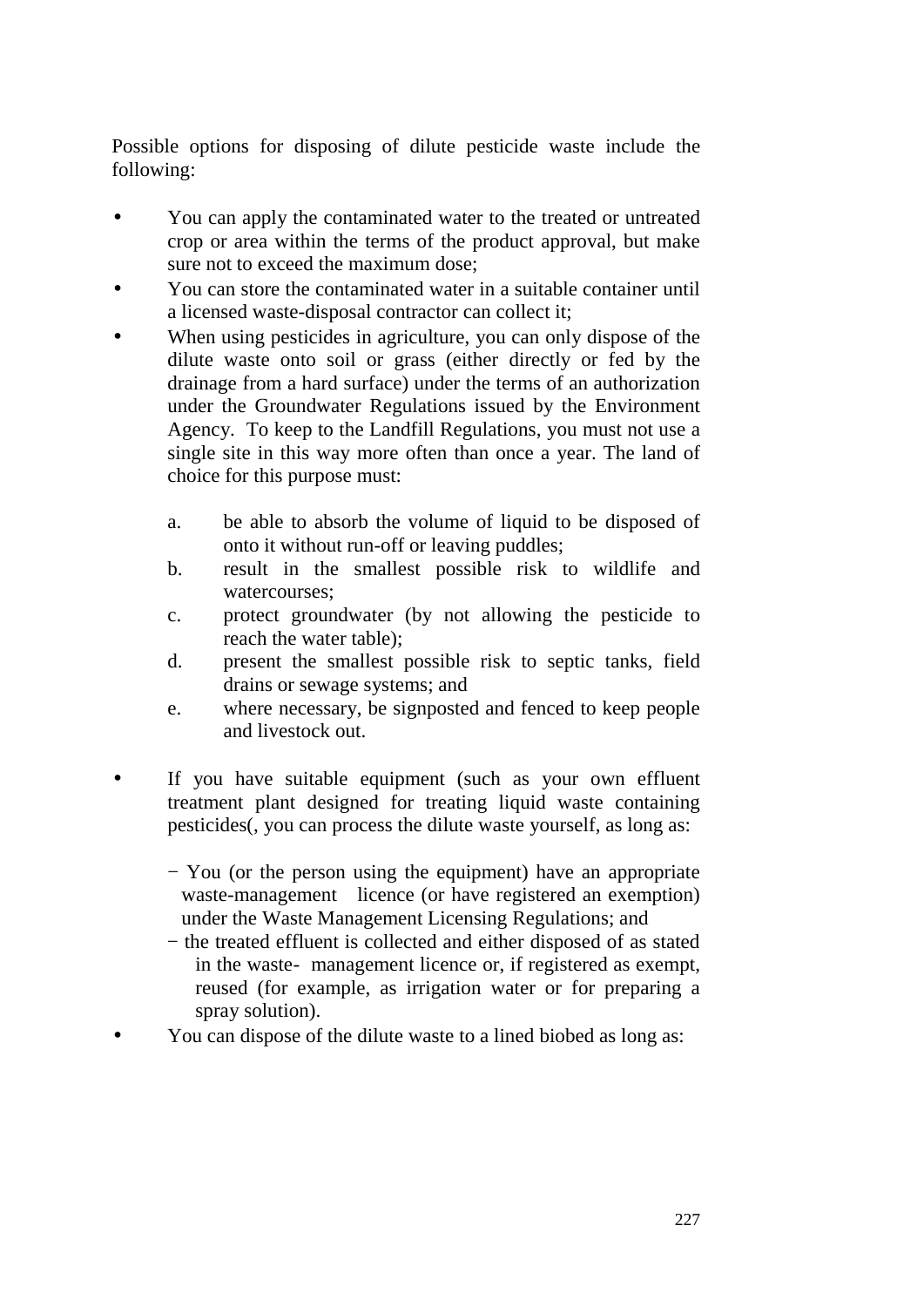- − you have an appropriate waste-management licence (o have registered an exemption) under the Waste Management Licensing Regulations; and
- − the water flowing out from the base of the biobed is collected and either disposed of as stated in the waste-management licence or, if registered as exempt, reused (for example, as irrigation water or preparing a spray solution).
- You can dispose of the dilute waste into a sewer under a 'trade effluent consent' issued (in rare circumstances) by the local company which manages the sewage treatment works the sewer is connected to. Waste that contains substances classified as 'special category effluent' also need approval from the Environment Agency before a 'trade effluent consent' can be issued.

## **3.4 Disposal of Waste Pesticide Containers**

Do not reuse an empty pesticide container for any purpose unless:

- it is specifically designed to be returned and refilled and you are doing so in line with the label instructions; or
- you are filling it with an identical pesticide product transferred from a damaged container.

The product label will state whether you should rinse the container after emptying it.

Before disposing of a non-returnable container, make sure it is completely empty.

If you can, containers for products which are concentrates and are applied as a solution should be thoroughly rinsed before being disposed of.

Containers for ready-to-use formulations or products not applied as a solution are normally not rinsed after emptying.

Containers for hydrogen cyanide gassing powders or aluminium, magnesium or zinc phosphides must never be rinsed or cleaned.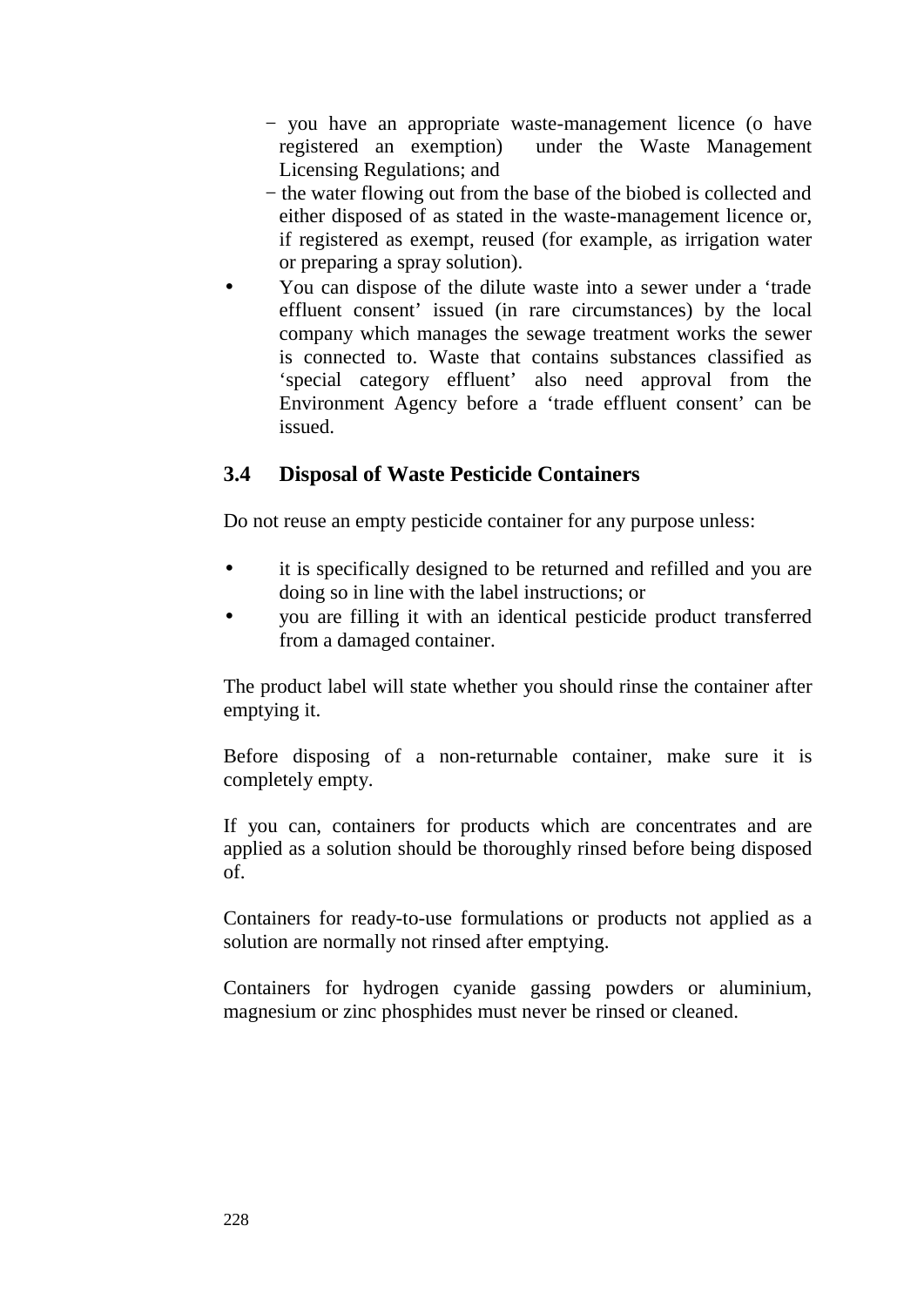Before disposing of rigid, non-returnable containers, you should always thoroughly rinse them in line with the label instructions.

If there are no instructions, you should:

- use purpose-made container-rinsing equipment in line with the manufacturer's instructions (for example, pressure rinsing devices forming part of many sprayer induction bowls; the pressure-rinse procedure punctures the container).; or
- triple-rinse the container by emptying the pesticide concentrate into your spray tank and draining the container in a vertical position for 30 seconds. Refill the container about 1/4-1/5 full with water and rinse thoroughly. Add this rinse water to your tank, unless the product is to be applied without dilution. Be sure to let the pesticide container drain for a few seconds. Repeat rinsing and draining two more times. After triple-rinsing, punch holes in the containers to prevent re-use. Properly rinsed containers may then be buried in a sanitary landfill, if the operator and local regulations allow.

You may also be able to rinse some types of flexible packaging designed for solid pesticides which are applied as a solution, depending on the material and designs of these packs. You should always rinse containers immediately after emptying them, once you have allowed the product to drain fully into the equipment that is applying it. You should also rinse contaminated closures (caps and seals) and any contamination on the outside of containers. All rinsings should be added to the spray solution.

If, for any reason, you have container rinsings which you cannot add to the application equipment (for example, if you are not applying the pesticide as a spray solution or dipping solution), you should collect the contaminated rinsings in a suitable, labeled container, and store it in a safe place. You should then dispose of the rinsings in line with the guidance for disposal of dilute pesticide waste.

Containers which are not suitable for rinsing (for example, paper sacks and cardboard cartons) and those containing products which are either ready-to-use or not applied as a solution, are normally emptied completely but not rinsed. These will have the phrase 'Empty container completely and dispose of safely' on the label. You should handle and store these empty containers as if they still contained the pesticide, and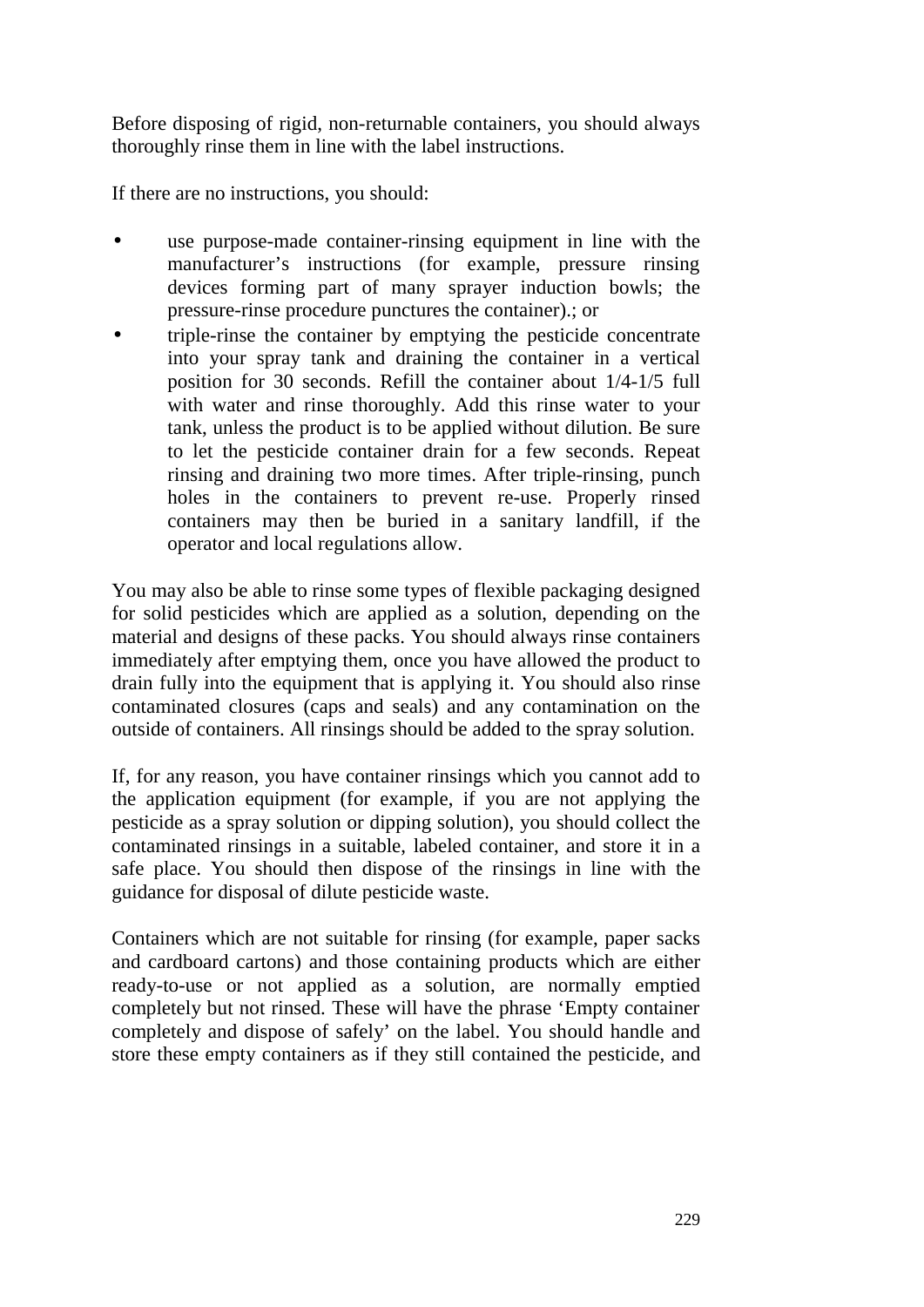you should dispose of them through a licensed waste-disposal contractor.

You must not rinse or clean empty containers which hydrogen cyanide gassing powders or aluminum, magnesium or zinc phosphides have been supplied in or kept in because of the dangerous gases they give off when they come into contact with moisture. You should handle and store these empty containers as if they still contained the pesticide and you should dispose of them through a licensed waste-disposal contractor.

Firmly replace caps on containers immediately after rinsing and draining them into the equipment used for applying pesticide. Put the rinsed foil seal inside the container. Store the rinsed and drained containers upright in a secure, weatherproof area away from stored pesticides (either in a separate store or a separate part of your chemical store), until you can dispose of them.

You can dispose of rinsed pesticide containers in the following ways:

- Pass them on to a licensed waste-disposal contractor;
- Take them to licensed waste-disposal or waste-recovery site, after checking whether the site will accept rinsed containers;
- Burn them only in an incinerator licensed by your local authority or the Environment Agency.

Containers that have been thoroughly rinsed and drained will generally be accepted at licensed waste-disposal sites as long as the conditions of the site operator's licence allow this. The local Environment Agency can give you details of these sites.

Do not use empty pesticide containers or contaminated pallets for transporting food or animal feed.

## **3.5 Disposal of Other Pesticide Waste Materials**

You should arrange to dispose of contaminated packaging, equipment, unwanted protective clothing and waste from dealing with spills and leaks through a licensed waste-disposal contractor. Some of this waste may need to be dealt with as 'hazardous waste'.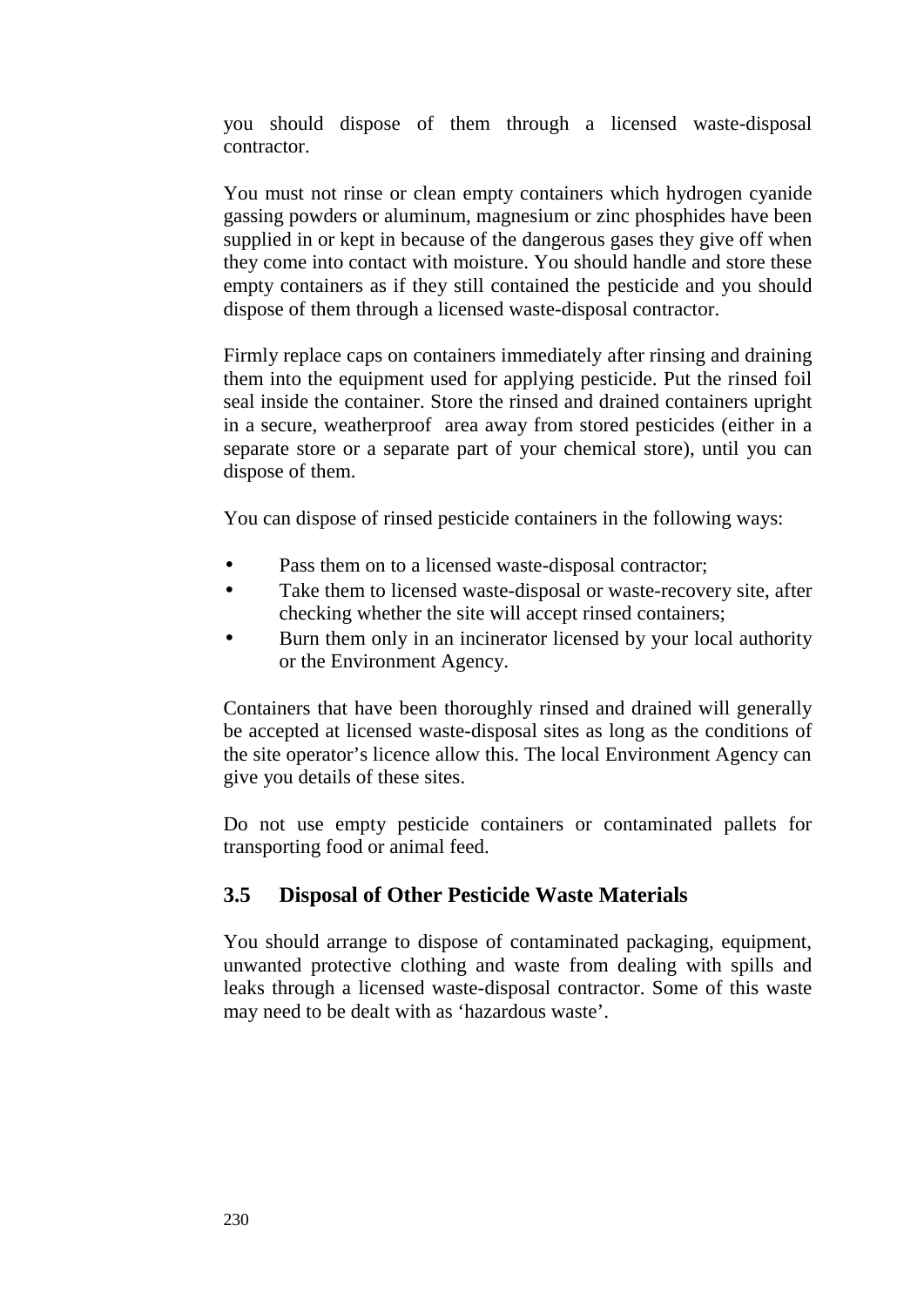You should dispose of used vertebrate control agents, other pesticide baits and dead bodies in line with guidance on the product label. If no advice is given on the label, arrange to dispose of this waste through a licensed waste-disposal contractor, making sure that you follow the correct procedure.

You should dispose of used compost, soil and so on which have been treated with pesticides in line with the guidance on the product label. If no advice is given on the label, get guidance from your local Environment Agency office. You can also get information on the PSD website www.pesticides.gov.uk.

You should arrange to dispose of other materials, such as treated seed, other treated plant material and used crop covers which are contaminated with pesticides through a licensed waste-disposal contractor.

# **4.0 CONCLUSION**

The indiscriminate disposal of pesticide waste and pesticide containers constitutes an environmental hazard and can threaten human health and safety. Pesticide wastes and containers that are improperly disposed can result in a number of problems. It can cause contamination of soil, groundwater and surface water. However, these problems can be avoided by using appropriate pesticide waste management techniques.

## **5.0 SUMMARY**

In this unit the students have learnt:

- i. how the amount of pesticide waste generated can be minimized;
- ii. how to dispose of unwanted pesticide concentrates and ready-to use formulations;
- iii. how to dispose of dilute pesticide waste; and
- iv. how to dispose of waste pesticide containers and other pesticide waste materials.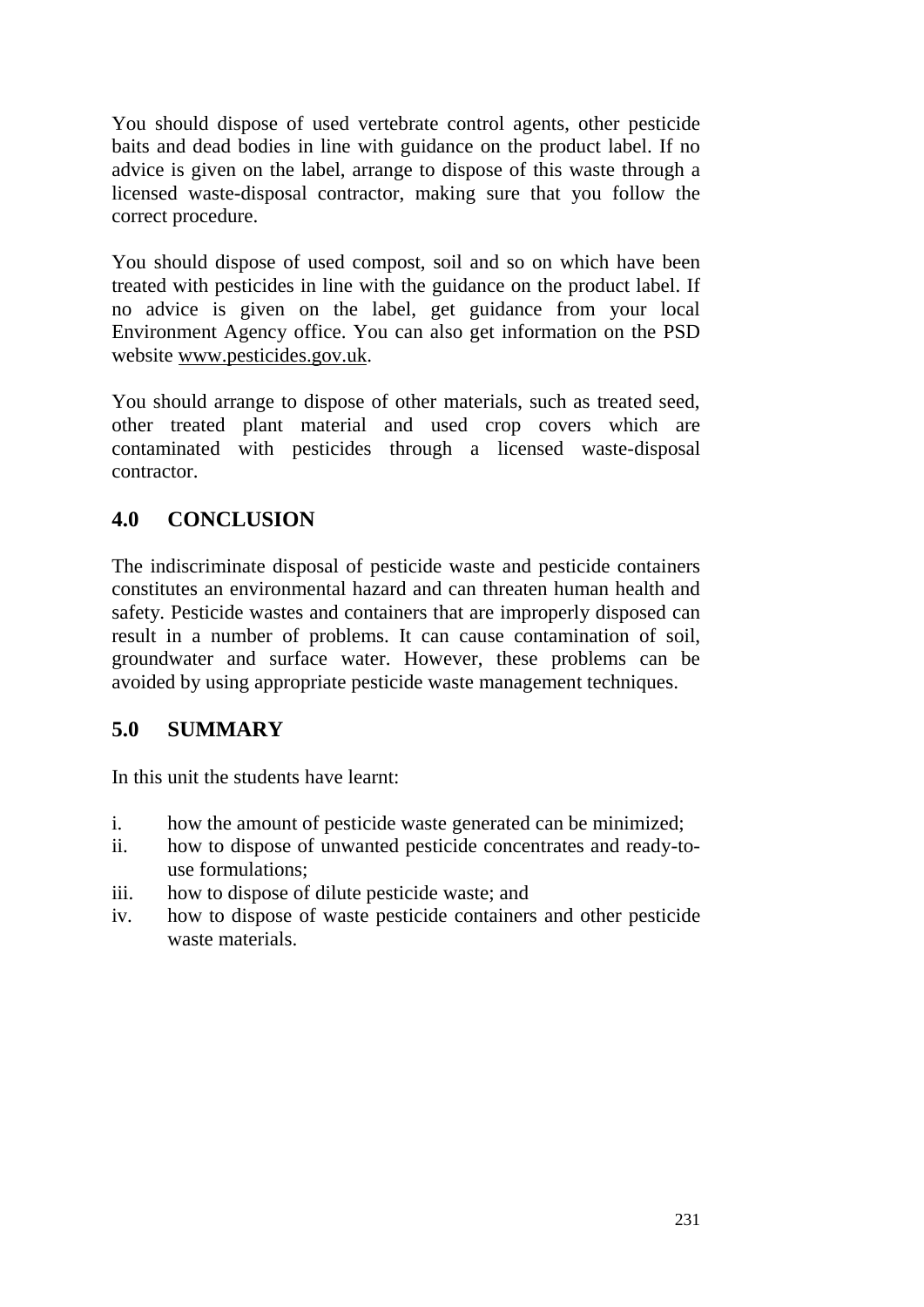## **6.0 TUTOR-MARKED ASSIGNMENTS**

- (i) Why are pesticide wastes and pesticide containers considered an environmental health hazard?
- (ii) Briefly describe the procedure for disposing of waste pesticide containers.

#### **7.0 REFERENCE AND OTHER RESOURCES**

Browne, B. (2016). Safe Disposal of Empty Pesticide Containers. Primefact 1463, First Edition. Department of Primary Industries.

*Disposing of Pesticide Waste.* www. defra.gov.uk/environment/waste/topics/agwaste.htm.

Nesheim, O.N. and Fishel, F.M. (2017). *Proper Disposal of Pesticide Waste.* Document PI-18. UF/IFAS Extension. University of Florida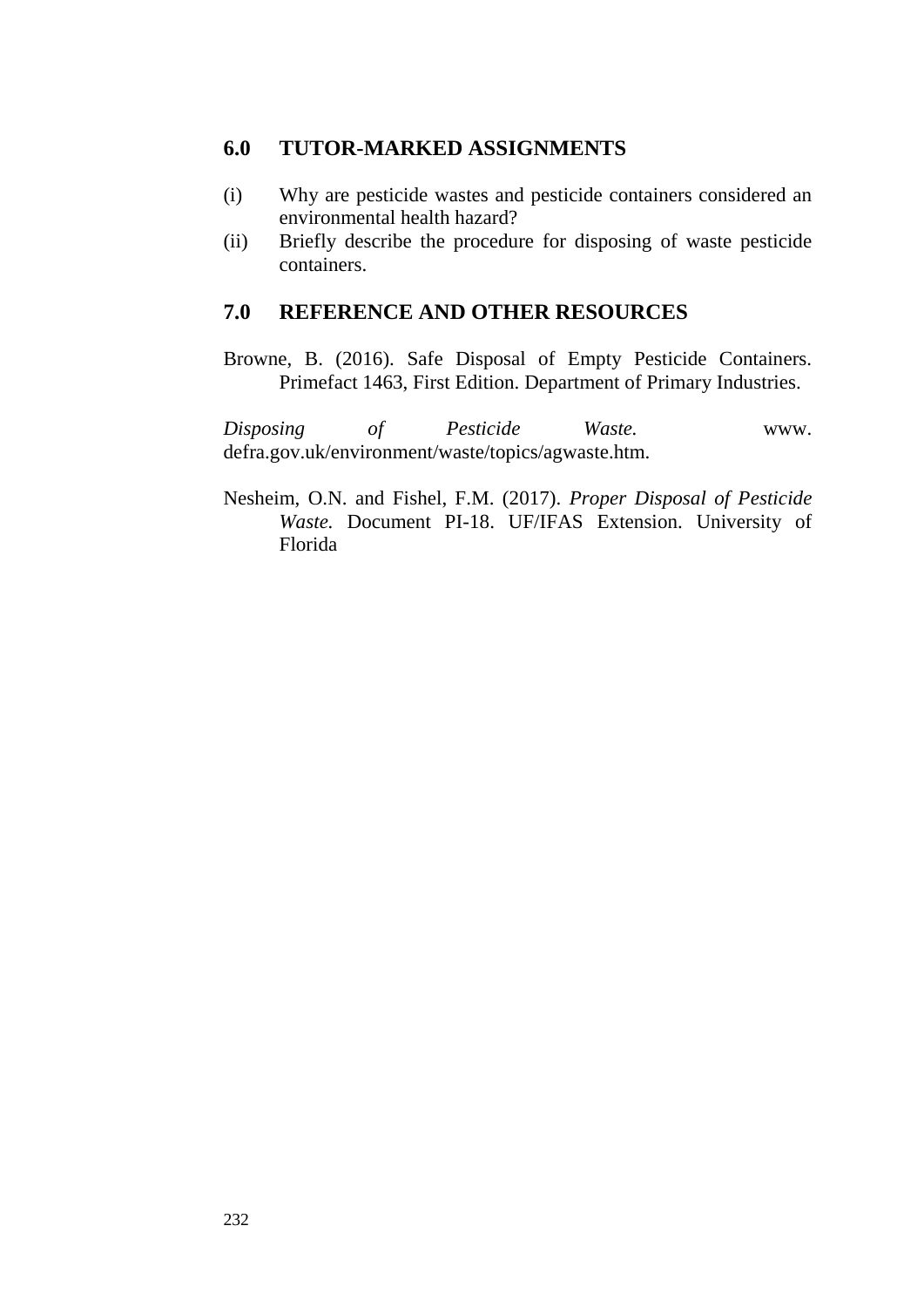## **UNIT 24 ENVIRONMENTAL CRITERIA STANDARDS AND REGULATIONS ON PESTICIDE USE**

## **CONTENTS**

- 1.0 Introduction
- 2.0 Objectives
- 3.0 Main content
	- 3.1 Legislative basis for pesticide regulation
		- 3.1.1 Pesticide registration
		- 3.1.2 Suspension and cancellation
		- 3.1.3 Pesticide labelling
		- 3.1.4 Worker protection
		- 3.1.5 Pesticide storage and disposal
		- 3.1.6 Pesticide import and export policy
	- 3.2 The Conditions of work in developing nations
		- 3.2.1 Pesticide regulation and administration in developing nations
	- 3.3 The international code of conduct on the distribution and use of pesticides
	- 3.4 Regulations on the general use of pesticides
- 4.0 Conclusion
- 5.0 Summary
- 6.0 Tutor Marked Assignments
- 7.0 References and other Resources

## **1.0 INTRODUCTION**

The impact of pesticide residues on human health is a worldwide problem, as human exposure to pesticides can occur through ingestion, inhalation, and dermal contact. Regulatory jurisdictions have promulgated the standard values for pesticides in residential soil, air, drinking water, and agricultural commodity for years. Until now, more than 19,400 pesticide soil regulatory guidance values (RGVs) and 5400 pesticide drinking water maximum concentration levels (MCLs) have been regulated by 54 and 102 nations, respectively. Over 90 nations have provided pesticide agricultural commodity maximum residue limits (MRLs) for at least one of the 12 most commonly consumed agricultural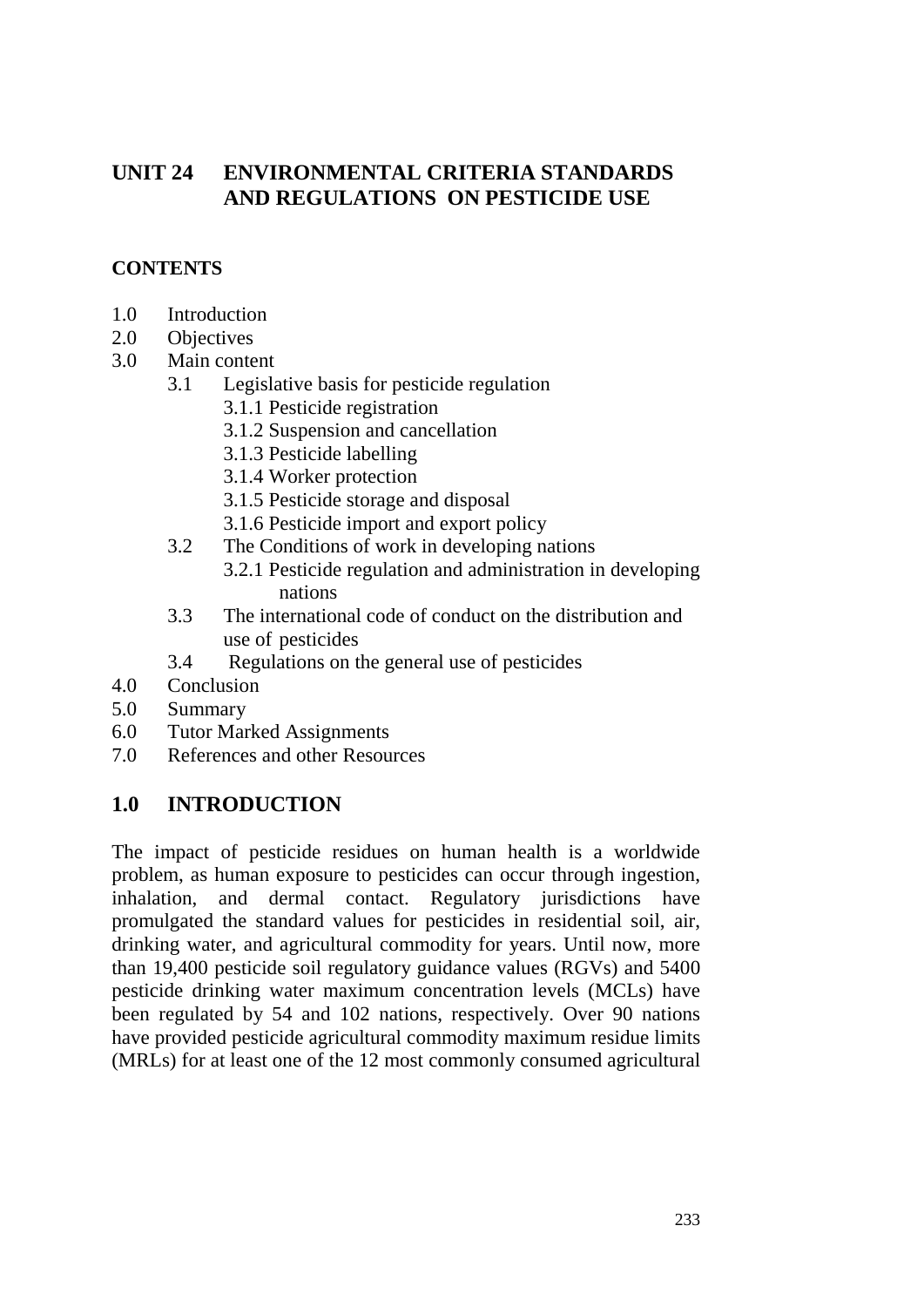foods. A total of 22 pesticides have been regulated with more than 100 soil RGVs, and 25 pesticides have more than 100 drinking water MCLs. All of these were with the aim of making food production with pesticide sustainable as well as protecting human health and the environment. International and national legal frameworks governing pesticide management have however undergone significant changes over the past 25 years. The International Code of Conduct on the Distribution and Use of Pesticides was adopted by FAO in 1985. It was subsequently amended in 1989 to include the prior informed consent (PIC) procedure and revised in 2002. In 2013, it was updated to include public health pesticides and its title was changed to The International Code of Conduct on Pesticide Management (Code of Conduct). In 2014, the WHO also adopted the Code of Conduct as its reference framework for international guidance on pesticide management.

## **2.0 OBJECTIVES**

By the end of this unit, students should be able to:

- i. understand some legislative basis for pesticide regulation;
- ii. understand the level of compliance to pesticide regulations by developed nations and developing nations; and
- iii. understand the best approach to pesticide and pesticide use regulation use in developing countries.

## **3.0 MAIN CONTENTS**

## **3.1 Legislative basis for pesticide regulation**

In the United States, the EPA regulates pesticide registration, manufacture and distribution under the authority of the Federal Insecticide, Fungicide and Rodenticide Act (FIFRA). In addition, the Federal Food, Drug and Cosmetic Act has authorized the EPA to establish tolerable levels for pesticide residues in foods. The FIFRA requires that all pesticides distributed and sold in the United States be registered by the EPA after pesticide approval, which is granted upon determination that the substance "will not generally cause unreasonable adverse effects on the environment". The FIFRA defines "unreasonable adverse effects on the environment" as "(i) any unreasonable risk to man or the environment, taking into account the economic, social, and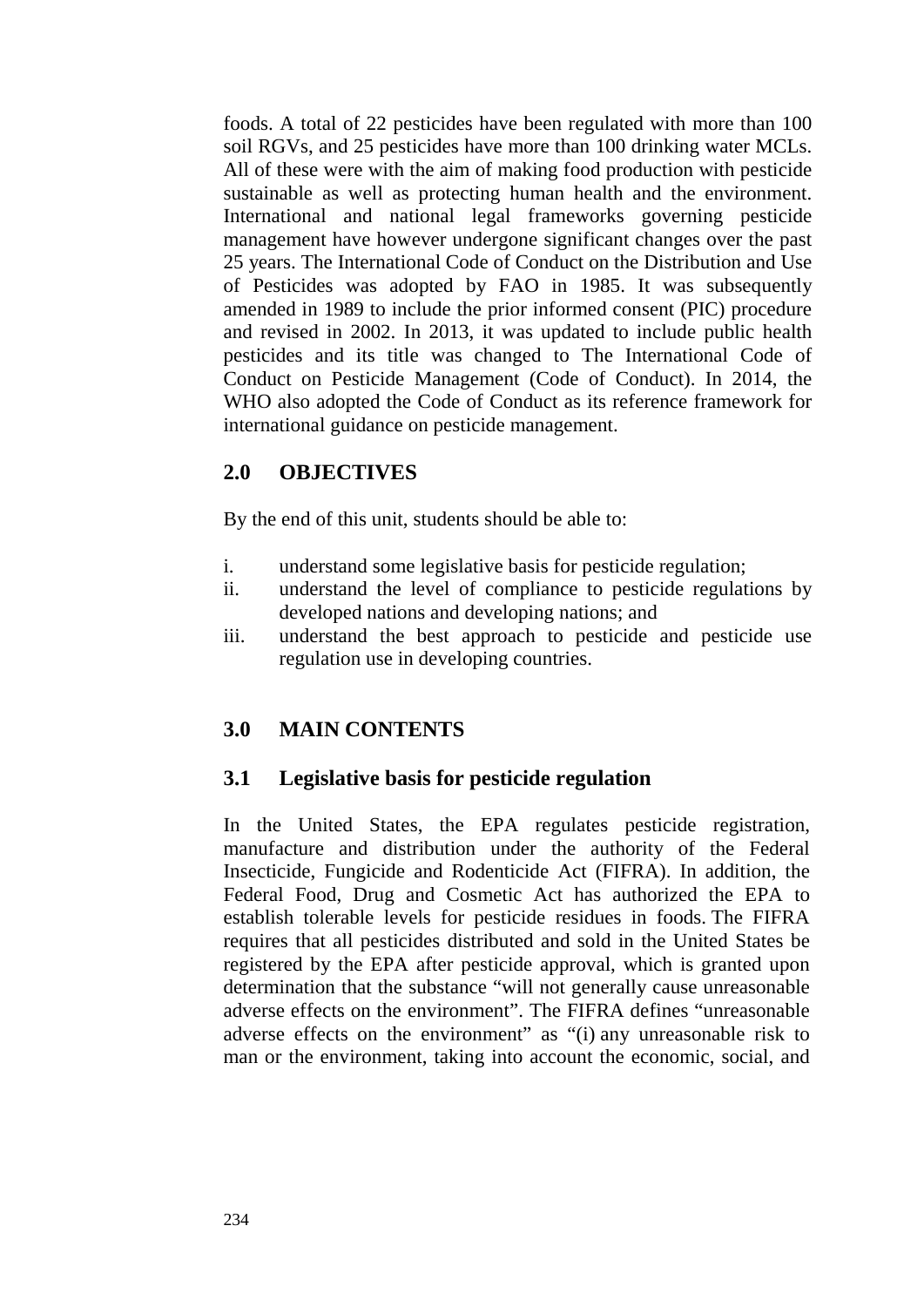environmental costs and benefits of the use of any pesticide, or (ii) a human dietary risk from residues that result from a use of a pesticide in or on any food inconsistent with the standard under section 408 of the Federal Food, Drug, and Cosmetic Act" (WHO, 2017)

Regulation of pesticides is not backed by any law in many developing country, and where there are legislations, such laws are weakly enforced.

## **3.1.1 Pesticide registration**

In the United States, a registrant must submit data on a given pesticide to the EPA for registration, as required by the FIFRA. The EPA decides whether to register the pesticide based on the results of a risk–benefit evaluation, which weighs the pesticide's potential adverse effects against the benefits of its use (NIST, 2014) Registration of the pesticide is not approved unless the pesticide meets: (i) the efficiency and labelling requirements of the FIFRA; and (ii) has been shown to not generally cause "unreasonable adverse effects on the environment" (Global MRL, 2014). Under the FIFRA, the EPA administrators also take into account the economic, social and environmental costs and benefits of the pesticide.

The EPA dictates what procedures and data are required to evaluate the risk–benefit ratio of a pesticide and provides guidance in determining whether a pesticide causes unreasonable adverse effects. The results of these risk–benefit analyses are then published together with the EPA's proposed regulatory decision, followed by the comments of stakeholders. If the pesticide is classified as destined for cancellation or restricted use, the US Department of Agriculture and the EPA's Scientific Advisory Panel are requested to review the risk–benefit analyses before the final regulatory decision.

After registration of a pesticide, the registrant is still required to inform the EPA of any "additional factual information regarding unreasonable adverse effects on the environment". The information that a registrant must submit consists of: toxicological and epidemiological studies, data on pesticide residues in foods and/or the environment, reports of adverse effects and other information of interest in assessing the desirability of continued registration. The registrants will be convicted of a violation if they do not report the required information.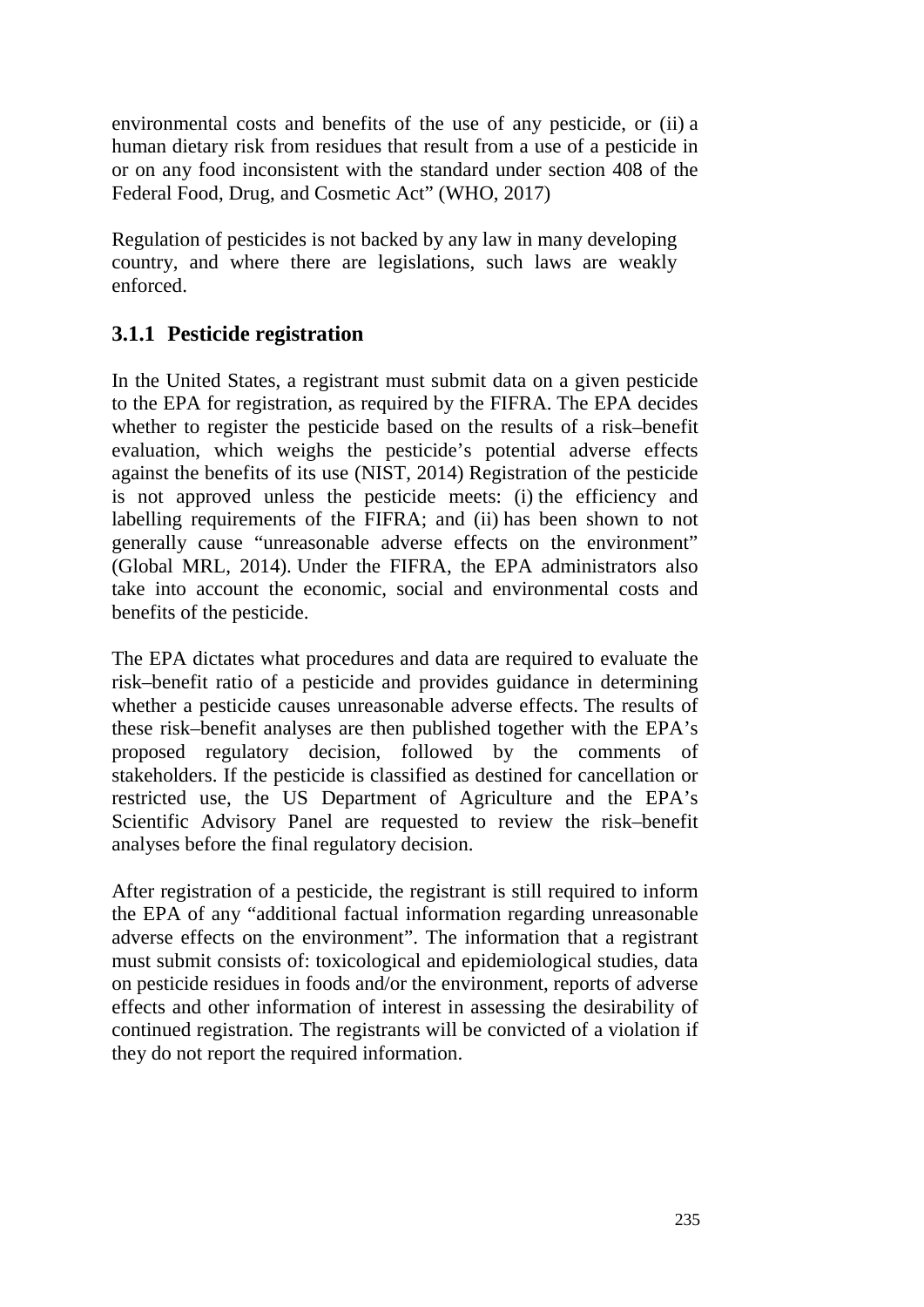## **3.1.2 Suspension and cancellation**

The EPA may reconsider the registration of a particular pesticide if new evidence of potential adverse effects emerges. The EPA has authority to restrict, suspend or cancel a pesticide's registration. A decision to cancel or suspend a pesticide also depends on the results of cost–benefit analyses focusing particularly on the impact of the cancellation on the production and price of agricultural commodities, retail food prices and other economic factors. Before deciding to cancel or suspend a pesticide's registration, an administrator must consider restricting its use. If restriction is deemed unfeasible, the EPA will cancel the pesticide and provide a full justification for its action.

## **3.1.3 Pesticide labelling**

In the United States, the labelling and use of pesticides are also subject to EPA regulation under the FIFRA. Accordingly, the sale and distribution of any mislabelled pesticide is an illegal action. In addition to directions for use, a pesticide's label must contain a statement to the effect that it is safe for human health and the environment. Altering a label or using a pesticide that fails to comply with labelling requirements is prohibited.

## **3.1.4 Worker protection**

The Worker Protection Standard (WPS), which is the United States federal regulation issued to protect people from occupational exposure to agricultural pesticides, contains regulations on pesticide safety training, notification of pesticide application, use of personal protective equipment, field re-entry time restrictions following pesticide application and emergency medical assistance (FERA, 2014). The EPA is authorized to work closely with state-level pesticide regulatory agencies in conducting inspections to ensure that the regulation is implemented and enforced in agricultural communities.

In the United States, a pesticide is considered suitable for general use if it has no unreasonable adverse effects on the environment when used as indicated on the label. A pesticide is for restricted use if it "may generally cause, without additional regulatory restriction, unreasonable adverse effects on the environment". Under the WPS, only a certified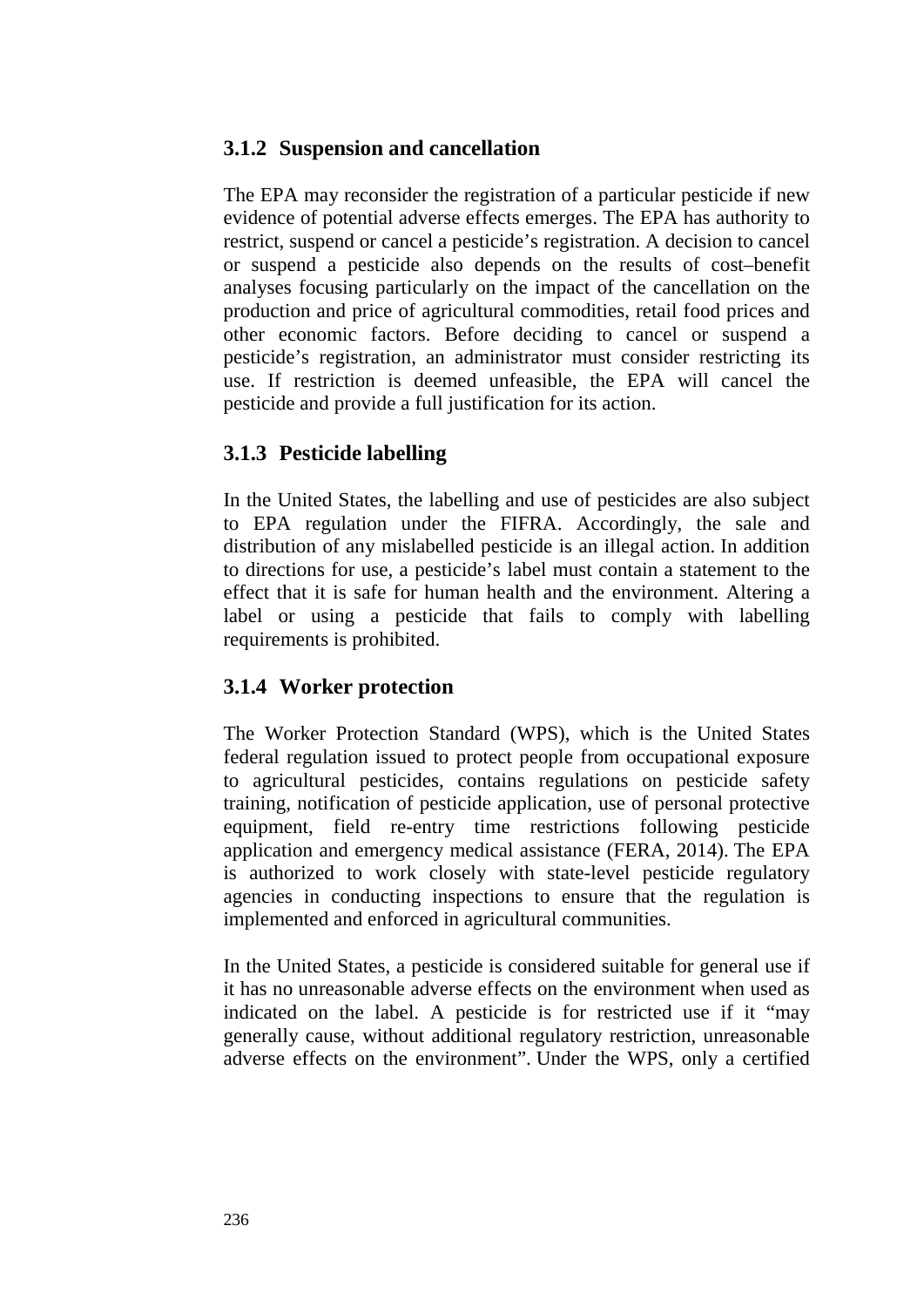applicator or someone supervised by a certified applicator can apply pesticides whose use is restricted, whereas anyone can use nonrestricted pesticides. The EPA is authorized to issue certification standards for pesticide applicators to ensure that they are competent in the safe and effective use of pesticides. In Viet Nam, no equivalent WPS has been designed, and despite the fact that MARD regularly issues a list of pesticides for restricted use, Viet Nam has established no similar requirements for the training or certification of pesticide applicators.

## **3.1.5 Pesticide storage and disposal**

In the United States the EPA regulates pesticide storage and disposal for four categories of pesticide users: household consumers, farmers, retailers and commercial applicators. For each of these groups it provides detailed instructions,but the corresponding state and local laws are often stricter than the federal regulations. For example, most states have developed programmes whereby farmers can "collect and dispose of pesticides in a safe and simple way at little or no cost*".*

## **3.1.6 Pesticide import and export policy**

In the United States the EPA regulates both the import and export of pesticides under the FIFRA (Section 17). However, the FIFRA has been criticized for authorizing the EPA to comprehensively regulate the domestic use of pesticides while neglecting regulation on pesticide exportation. Although the EPA issued the new export policy for pesticides "to protect public health and the environment from unreasonable adverse effects of pesticides, both domestically and internationally", the agency still allows companies to export pesticides not registered for use in the United States as long as they fulfil certain labelling and warning requirements. Moreover, despite a domestic requirement that product package labels be multilingual, exporters are only required to print multilingual labels for shipping containers but not for attachment to the product packages.Therefore, applicators in foreign countries may not have an opportunity to review warning information.

## **3.2 The Conditions of work in developing nations**

Most studies on pesticide health impacts and most pesticide risk analyses have been performed with reference to the conditions of highly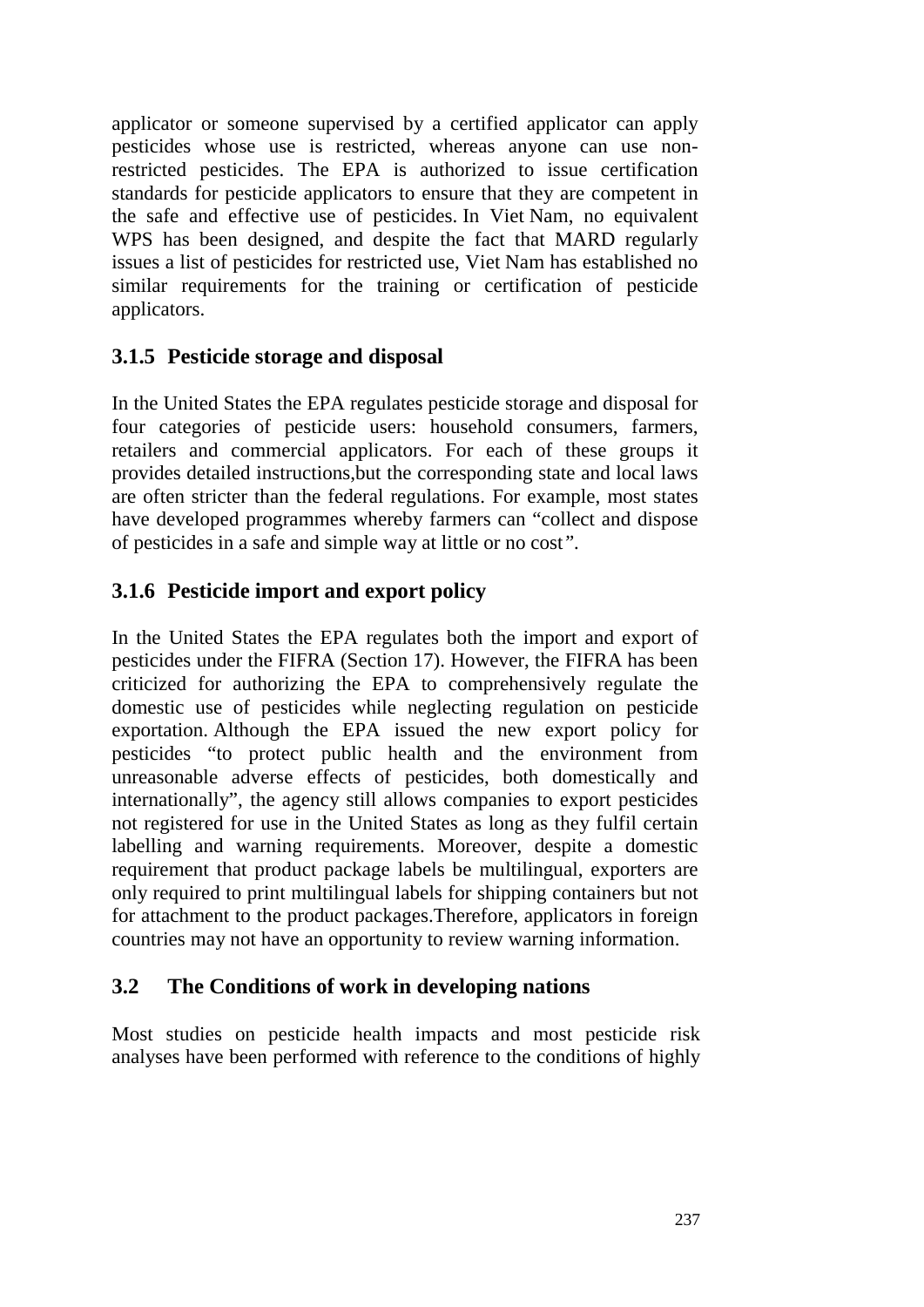industrial countries. In many cases, agricultural labor is performed in these countries by migrant workers, immigrants, ethnic minorities and the poor. National laws and regulations that govern the conditions of work and that restrict how pesticides are used are often inadequately enforced. Nonetheless, the conditions and circumstances in the developing world are generally quite different, and the likelihood of exposure to hazardous pesticides is often much greater:

Pesticide containers are frequently unlabeled or are labeled with information that farmers or agricultural workers cannot read (because they are not in local languages or because of insufficient literacy).

National pesticide regulatory regimes are often very weak and inefficient. They sometimes lack meaningful controls on even the most hazardous pesticides and they frequently lack effective surveillance systems and enforcement mechanisms.

Pesticides are frequently used inappropriately or in the wrong concentrations.

Agricultural workers and small farmers frequently lack training and have little access to necessary information. And even when agricultural workers do know that they are using pesticides inappropriately or unsafely, they often fear the consequences of refusing unsafe work practices or even reporting them. In many cases, especially where casual labor is being used, agricultural workers may have few if any rights that they can exercise.

Necessary protective equipment may not be available, may be poorly maintained, and/or may be inappropriate for climatic conditions, especially in regions that are hot and humid. And even where protective equipment is available, many small farmers may be too poor to purchase them.

In highly industrial countries, reported rates of acute pesticide poisoning in agricultural workers may be more than 18 cases per year for each 100,000 full time workers.In many developing countries, because of the frequently different conditions and circumstances, the rates of acute pesticide poisoning are almost certainly much higher. The number of workers employed in agriculture in most developing countries is also much higher. The combination of higher pesticide poisoning rates and larger percentages of the population engaged in agriculture makes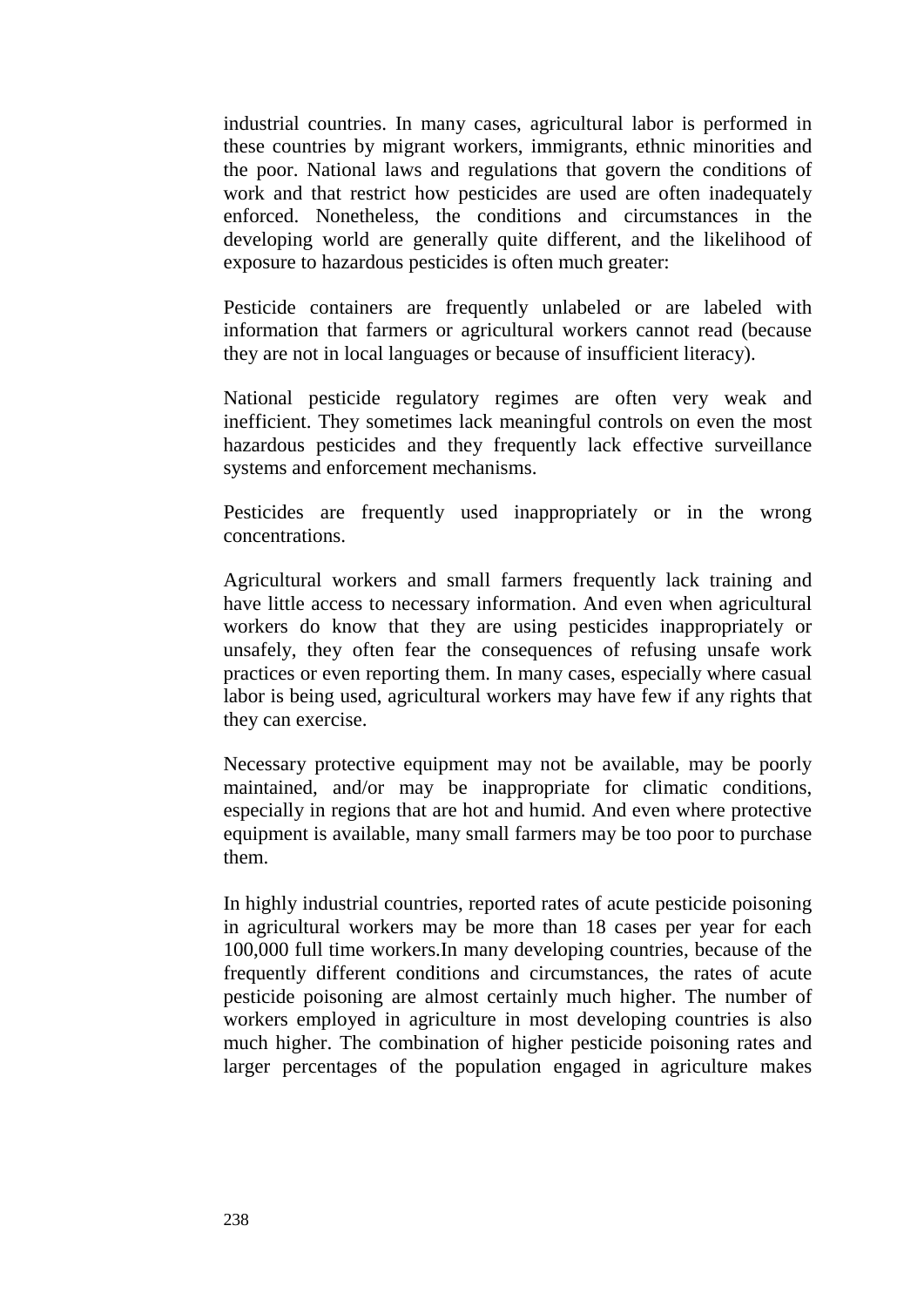pesticide poisoning a much greater health problem in the developing world than in highly industrial countries. However, because public health priorities often tend to emphasize the health problems and concerns of the industrial world, the problem of health injuries caused by pesticide exposure often receives less attention from the public health community than it should.

Additionally, approaches to the regulation of pesticides often assume that conditions of work and regulatory capabilities in developing countries are similar to those in highly industrial countries, but this frequently is not the case.

## **3.2.1 Pesticide regulation and administration in developing nations**

In many developing countries, once a "Highly hazardous pesticide" (HHP) is imported, it is usually difficult or impossible for the national authorities to effectively enforce laws and regulations that would ensure the pesticide will be used only in accordance with the regulatory guidelines. In such countries, the responsible regulatory approach should be to prohibit the import and use of such pesticides, and to help farmers identify effective, less-hazardous alternatives.

## **3.3 The international code of conduct on the distribution and use of pesticides**

As late as the mid-1980s, a large number of developing country govern ments, possibly most, still lacked any national pesticide control legislation or regulations. Also at that time, pesticide use, including especially the use of highly toxic pesticide formulations, was increasing in the developing world. This resulted in rising health injuries from toxic pesticide exposure and led to international concern. In response, the governing body of the Food and Agriculture Organization of the United Nations (FAO) adopted the *International Code of Conduct on the Distribution and Use of Pesticides* (International Code), an attempt to begin addressing this problem by creating universal standards of conduct for everyone involved in pesticide use and regulation, especially national governments and the pesticide industry.

The International Code has already had a positive impact and has twice been updated to reflect changing circumstances: in 1989 and again in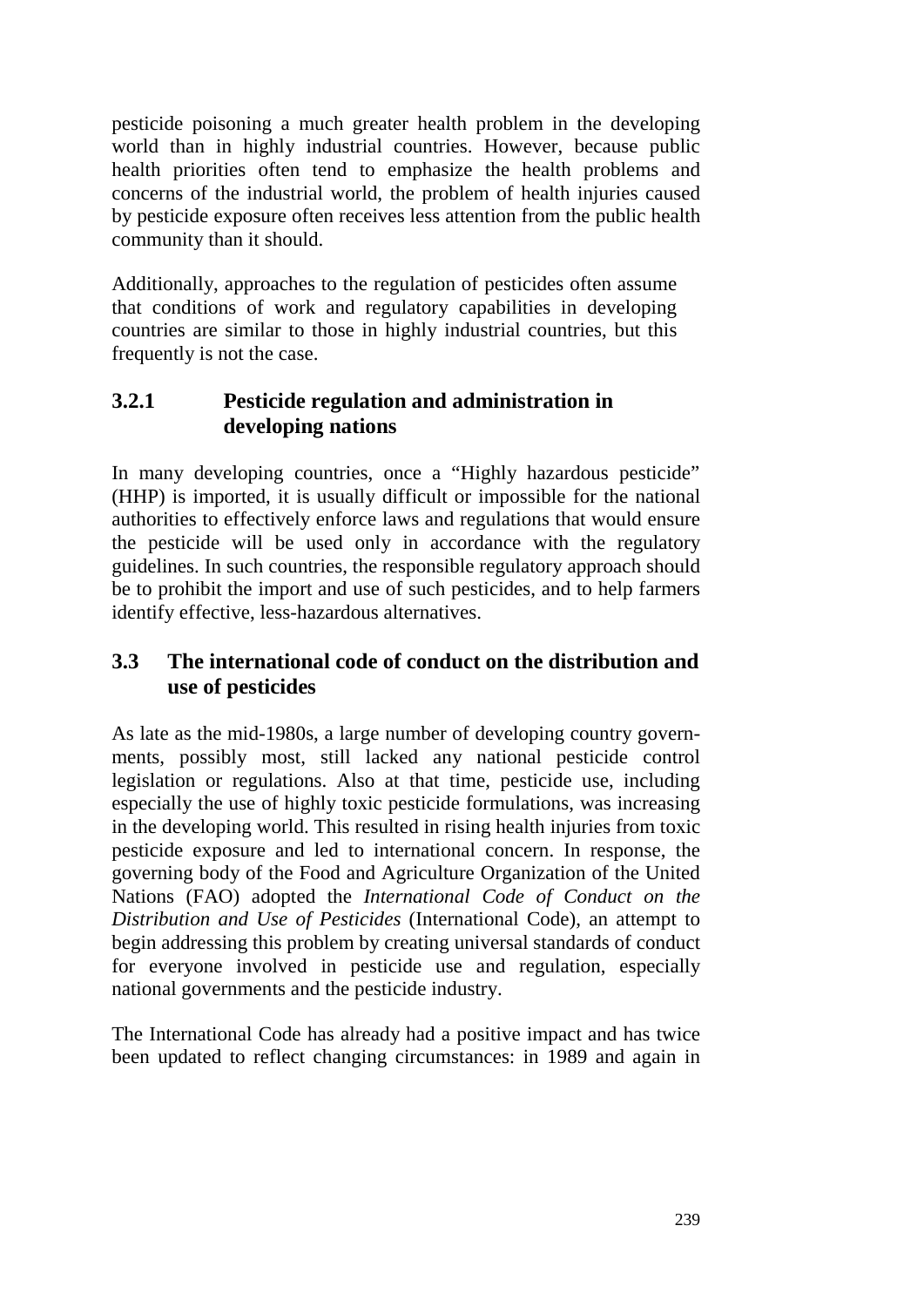1992. Since the Code was first adopted in 1985, many additional governments have established legislation to regulate the distribution and use of pesticides; awareness of the problems associated with pesticide use has grown; and many new and successful Integrated Pest Management (IPM) programs that decrease dependence on pesticides are being implemented. Nonetheless, problems remain, especially in many developing countries. The preface to the most recent, 1992 version of the International Code states:

Even where national pesticide legislation has been adopted, it is often not widely enforced due to lack of technical expertise and resources

Highly hazardous or sub-standard pesticide formulations are still widely sold

End-users are often insufficiently trained and protected to ensure pesticides are handled with minimum risk3 The International Code is not perfect. Compliance is purely voluntary and in 1992 when the most recent version of the Code was approved, FAO was not as clear as it is today about its organizational role in promoting national bans on the importation and use of those hazardous pesticides whose proper management and safe use cannot be consistently ensured under prevailing national conditions. Nonetheless, the International Code is a very important and positive document that NGOs should be familiar with, especially NGOs in developing countries and countries with economies in transition whose missions include support for public health and/or environmental objectives. After reviewing the International Code, NGOs may wish to take actions such as:

Promoting the full and effective national implementation of the Code and its guidelines

Undertaking national advocacy campaigners to press for national reforms addressing problem areas where national policy or practice falls short of what is called for in the guidelines

Contributing to training in IPM and safe occupational practices in support of improved implementation of the Code

NGOs have additionally been invited to monitor the implementation of the code in their own country and to report their findings to the FAO Director- General in Rome.

## **3.4 Regulations on the general use of pesticides**

To avoid creating a menace of contamination of the environment and accumulation of pesticide residues, preference must always be given to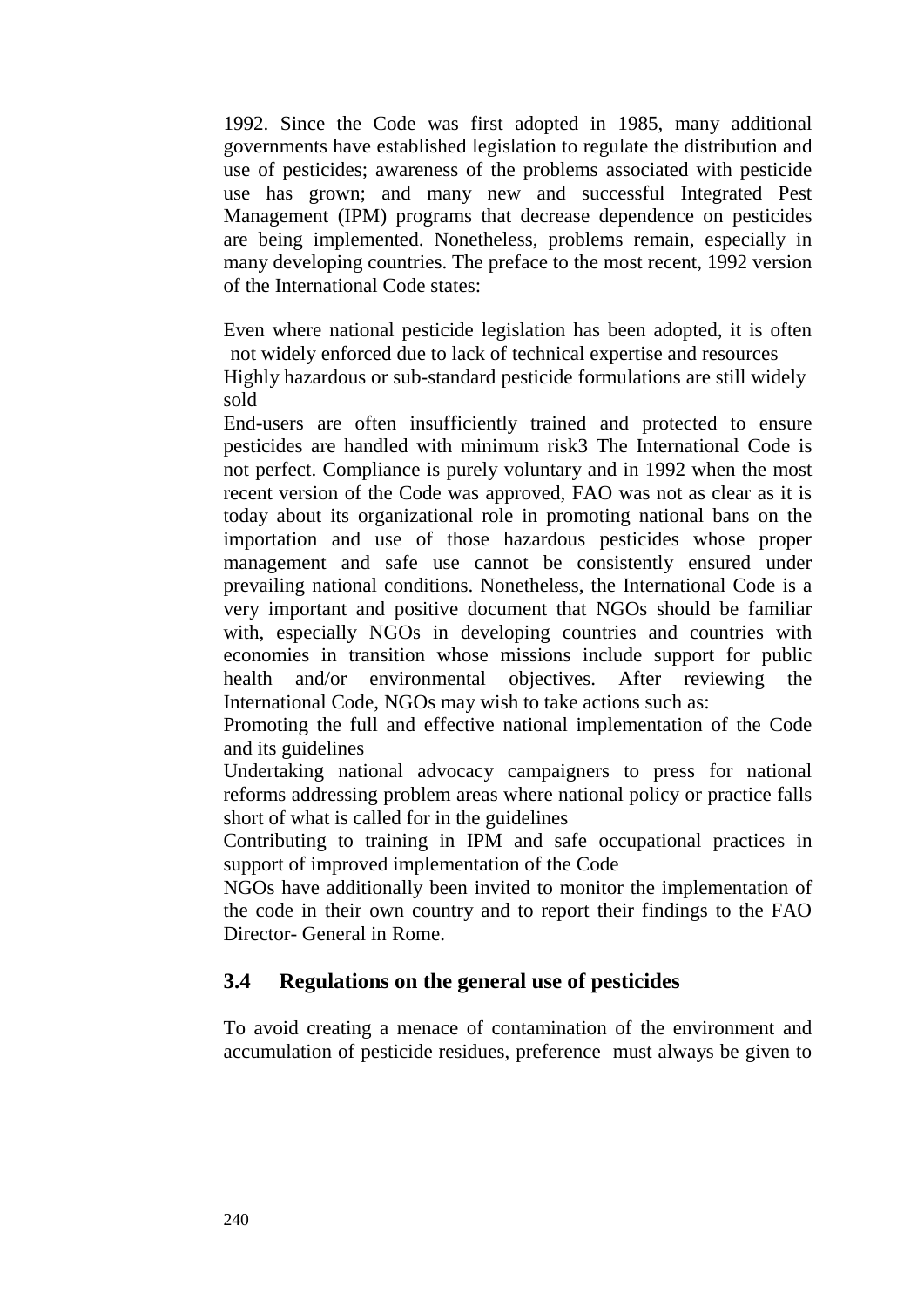pesticides that are less persistent, less volatile, and have a lower toxicity when making pesticide recommendation in agriculture. If there are no sufficient substitutes for stable and volatile substances, the use of the latter and the conditions of working with them are strictly regulated. The atmospheric air and water basins may become contaminated as a result of the drifting of pesticide particles in dusting, spraying, and using aerosols, as a result of violation of the rules for fumigation, and of the storage and transportation of pesticides in damaged containers, upon treatments in windy weather, and when soil particles are carried off treated fields.

To avoid the drifting of toxicant particles, aerial dusting, fine-drop spraying, and aerosol treatments are prohibited within a radius of 1,000 m around populated localities, farmsteads, and within a radius of 2,000 m from the shores of fish-farming basins.

Pesticides must not be allowed to enter into the atmosphere air of populated localities in concentrations exceeding the maximum acceptable limits.

It is prohibited to perform spraying, dusting, seed treatment, or bait preparation outdoors if the wind speed exceeds 3 m/s. Aerial dusting is prohibited if the speed of the wind exceeds2 m/s, fine-drop spraying if it exceeds 3 m/s, and large-drop spraying if it exceeds 4 m/s. to reduce the drift of pesticides in aerial treatments, new formulations of pesticides such as inverted emulsions are being developed.

The aerial treatment with chemicals of areas closer than 1 km to populated localities is prohibited. Aerosls may be used only in a calm weather or with a slight wind (up to 2 m/s). Fumigation is not permitted if the wind's speed exceeds 7 m/s.

Soil, owing to its high biological activity and certain agrochemical properties (acidity, obsorptivity, etc) is characterized by an inactivating ability. But upon the frequent use and large rates of consumption of persistent toxicants, they may accumulate in the soil in considerable amounts. A limited use of persistent pesticides, a strict observance of the rates of use, and the alteration of pesticides of different groups prevent the accumulation of their residues in the soil. Normalization of the maximum permissible residues of pesticides in the soil makes it possible to control and regulate the circulation of pesticides in nature.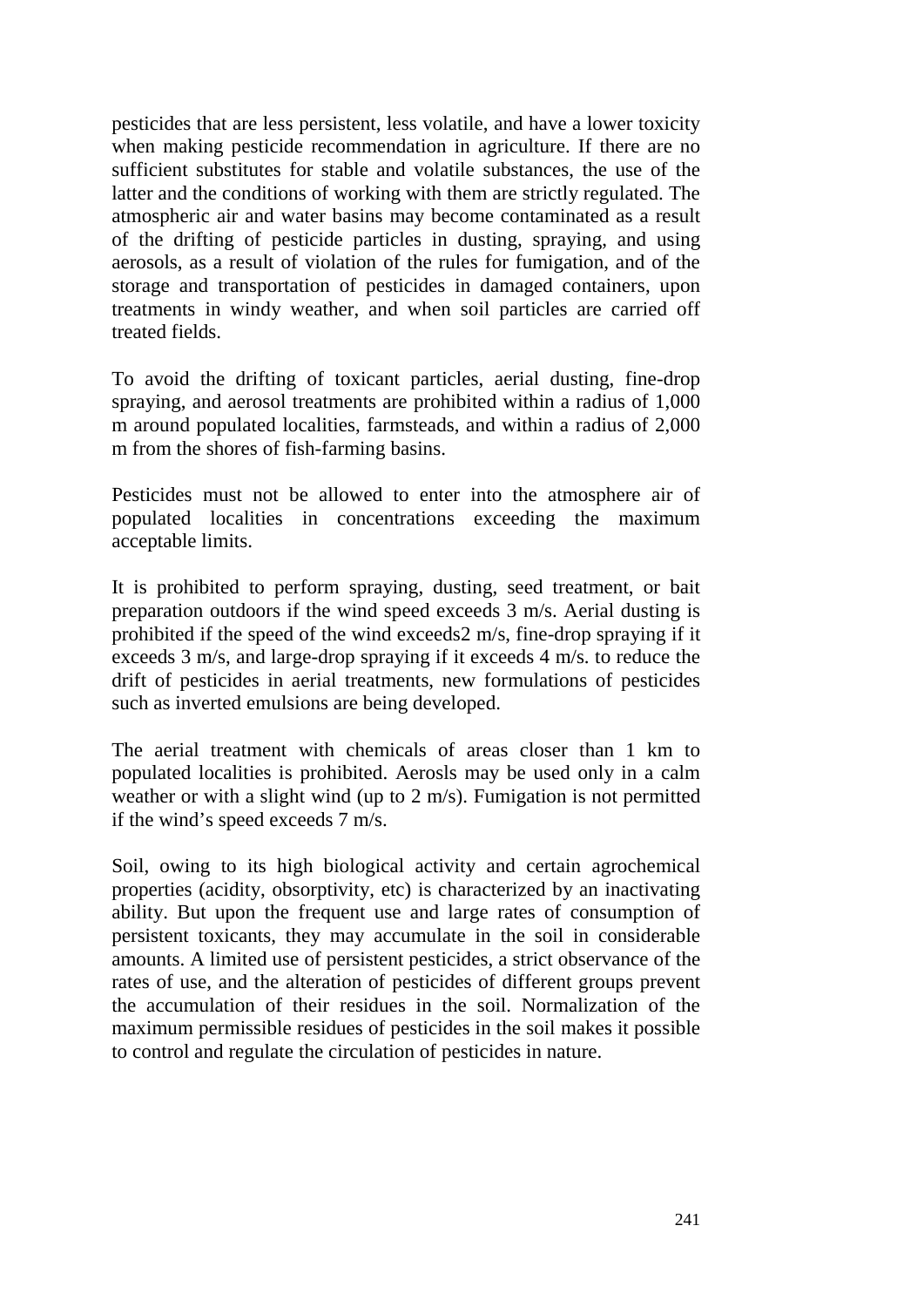It is strictly prohibited to bury and plough into the soil large amounts of pesticides with the aim of destroying them.

It is prohibited to erect pesticide storage facilities near livestock barns and water basins.

Parks and green planting within the confines os populated localities are treated only with pesticides of a moderate and low toxicity having no unpleasant odour, using surface vehicles and machines.

No pesticides may be used for treatment on the territory of hospitals, schools, kindergarden, or sports grounds.

The entire local population is to be informed about the places, times, and the nature of the chemical treatments in good time prior to the commencement of the operation. This is done in order to allow the inhabitants to take relevant safety measures (stop the grazing of cattle, the flight of bees, and field work, to cover wells, etc)

Warning signs are set up on the treated areas and the zones around them at least 300 m wide. It is prohibited to graze cattle during the time indicated in the instruction for the use of the relevant substance.

It is prohibited to feed fodder contaminated with pesticides to agricultural animals.

## **4.0 CONCLUSION**

Measure for public safety are aimed at preventing the contamination of the atmosphere, soil, water sources and food products by toxicants. The strict observant of the rules for working with pesticides exclude the accidental contact with poisonous chemicals, ensure the protection of human, beneficial animals, birds and beneficial insects from the actions of pesticides.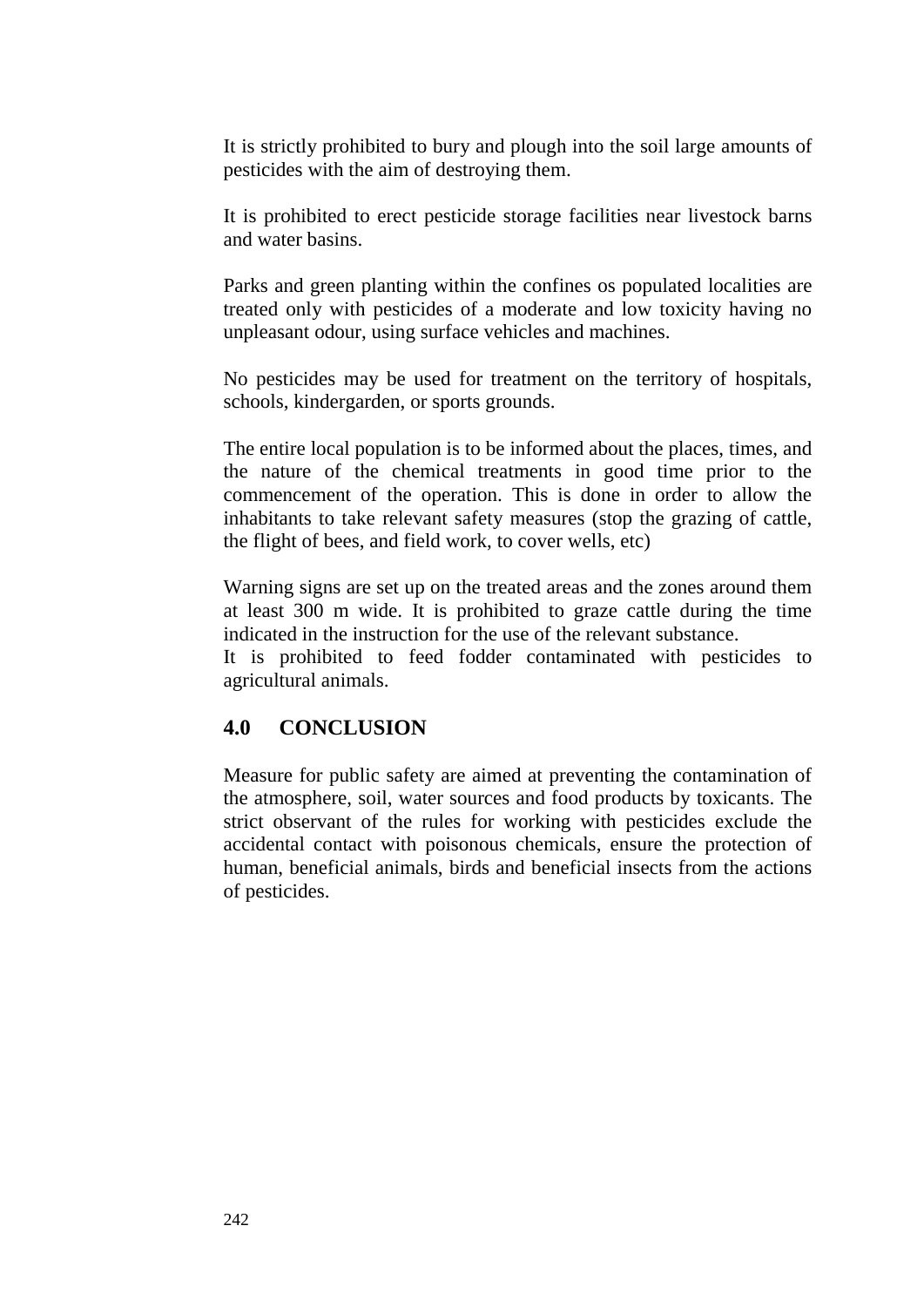## **5.0 SUMMARY**

In this unit the students has leant:

- i. some legislative basis for pesticide regulation;
- ii. the level of compliance to pesticide regulations by developed nations and developing nations; and
- iii the best approach to pesticide and pesticide use regulation use in developing countries. applicability of econoclimatic model is not restricted to

#### agricultural planning.

## **6.0 TUTOR-MARKED ASSIGNMENTS**

- i. Explain some legislative basis for pesticide regulation
- iv. Differentiate the approach to pesticide use regulation in developed and developing nations.

## **7.0 REFERENCES AND OTHER RESOURCES**

World Health Organization. The WHO Recommended Classification of Pesticides by Hazard and Guidelinesto Classification 2009. Available online:

http://www.who.int/ipcs/publications/pesticides\_hazard\_2009.pdf (accessed on 15 May 2017).

National Institute of Standards and Technology (NIST). Lindane. Available online: http://webbook.nist.gov/cgi/cbook.cgi?ID=58-89- 9&Units=SI (accessed on 16 May 2014).

Global MRL Database. Agricultural Commodities Pesticide MRLs. Available online: http://www.mrldatabase.com/ (accessed on 1 December 2014).

Netherlands Department of Agriculture, Nature and Food Quality. An Overview of China's Fruit andVegetables Industry. Available online:

http://china.nlambassade.org/binaries/content/assets/postenweb/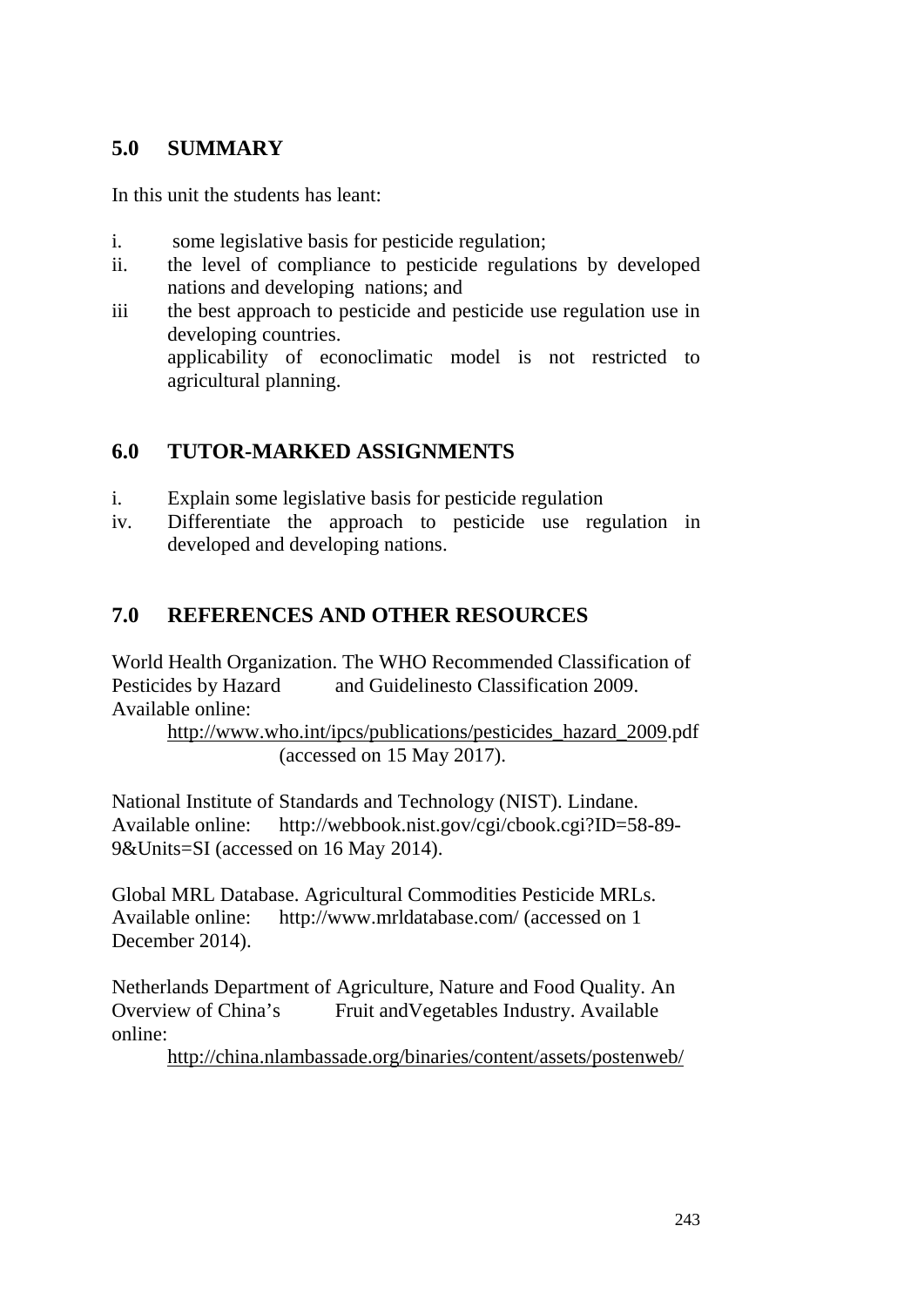#### c/china/zaken-doen-

inchina/import/kansen\_en\_sectoren/tuinbouw/rapporten\_over\_tui nbouw/anoverview- ofchinas-fruit-and-vegetables-industry.pdf (accessed on 9 October 2014).

China Ministry of Agriculture. Chinese Agricultural Statistics Report (In Chinese). Available online:http://www.doc88.com/p-94355314872.html (accessed on 9 October 14).

India for Safe Food Agency. Pesticide Use in India. Available online: http://indiaforsafefood.in/farminginindia(accessed on 19 July 2014).

Food and Environment Research Agency. Pesticide Usage Survey Report 254 Amenity Pesticides in theUnited Kingdom. Available online:

https://secure.fera.defra.gov.uk/.../surveys/2012surveys.cfm (accessed on 19 July 2014).

Health Canada. Pest Control Products Sales Report for 2009. Available online: http://www.hcsc.gc.ca/cpsspc/pubs/pest/\_corp-plan/indexeng.php (accessed on 21 July 2014).

Statistics Canada. World and Canadian Production of Major Grains and Oilseeds. Available online: http://www.statcan.gc.ca/pub/96-325 x/2014001/article/11913-eng.htm (accessed on 9 October 2014).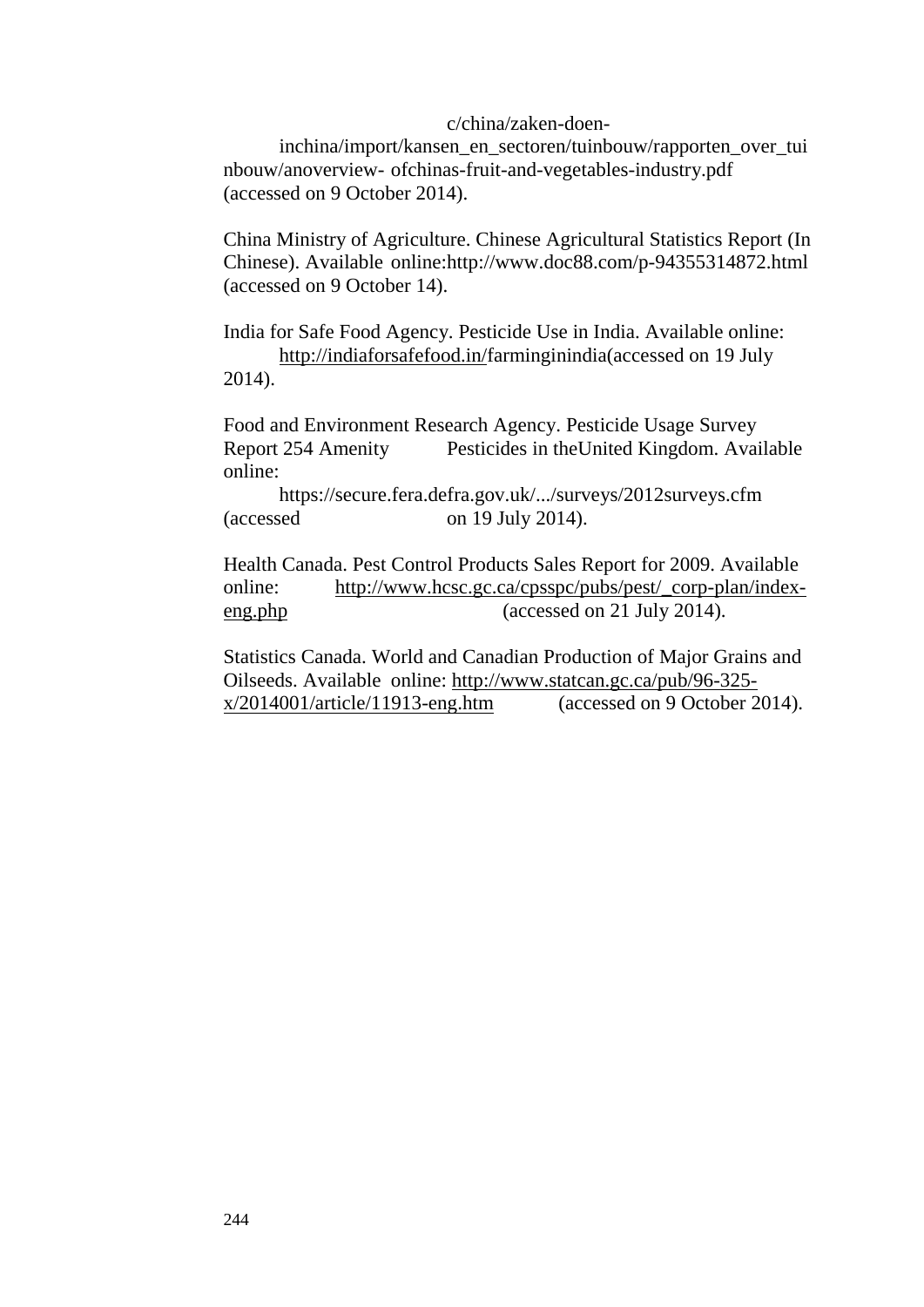## **UNIT 25 CASE STUDIES OF GLOBAL DISASTERS OF MISUSE AND ABUSE OF PESTICIDES**

## **CONTENTS**

- 1.0 Introduction
- 2.0 Objectives
- 3.0 Main content
	- 3.1 Concerns about hazardous pesticides and weak regulations
		- 3.1.1 The Tris Scandal
		- 3.1.2 The Alar and Chilean grape crises
	- 3.2 Pesticide abuse in less developed countries
		- 3.2.1 Reasons for Increasing Pesticide Use and Abuse in LDCs
		- 3.2.2 Effects of Pesticide Abuse in LDCs
	- 3.3 Cases of Pesticide Abuse in LDCs
		- 3.3.1 Documented threats of pesticide use in urban agriculture in Ghana
		- 3.3.2 Pesticide misuse and abuse in Nigeria
		- 3.3.3 Pesticide abuse in Cameroun
		- 3.3.4 Pesticide Poisoning and Associated Health Problem in Sri Lanka
		- 3.3.5 Pesticide abuse in India
	- 3.4 Operation Ranch Hand
		- 3.4.1 Agent Orange
		- 3.4.2 Dioxin in Agent Orange
		- 3.4.3 Effects of Agent Orange
		- 3.4.4 Legacy of Agent Orange in Vietnam
- 4.0 Conclusion
- 5.0 Summary
- 6.0 Tutor Marked Assignments
- 7.0 References and other Resources

## **1.0 INTRODUCTION**

Trade in hazardous technology and hazardous products between developed and less developed countries (LDCs) has caused increasing national and international concern for human health and the environment. Pesticide related issues have been increasingly and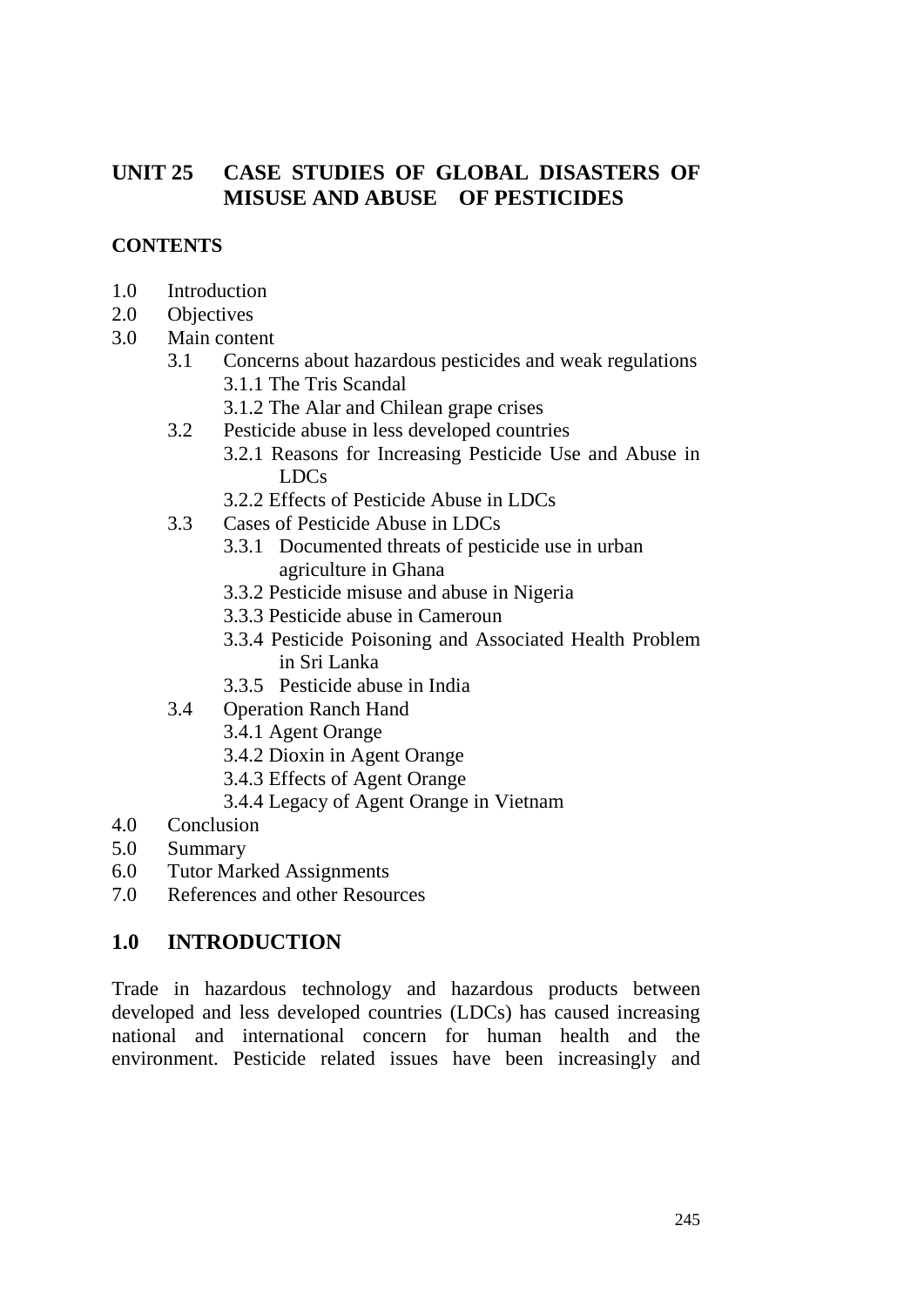extensively highlighted in the media including research journals and have attracted sharp focus among the world policy makers. Indiscriminate and excessive use of toxic synthetic pesticides damage not only the environment and agriculture but have also entered into the food chain thereby affecting all living beings. (WHO, 1986), estimated that millions of people were being poisoned annually with about 20,000 cases resulting in death. Much of the problem came from the toxicity of the pesticides used on large plantations as well as by many small-scale farmers, without adequate knowledge and failing to adequately protect themselves during pesticide applications. Pesticide application has caused serious health problems but blames are usually laid on pesticides without considering the way the pesticides are applied.

## **2.0 OBJECTIVES**

By the end of this unit, students should be able to:

- i. Understand how legislation contributes to pesticide abuse;
- i. understand the various ways pesticides are abused both in developed and less developed nations;
- ii. understand the different factors contributing to pesticide abuse especially in less developed nations; and
- iii. understand the environmental and health challenges associated with pesticide abuse

## **3.0 Main Contents**

#### **3.1 Concerns about hazardous pesticides and weak regulations**

International and private efforts have been thwarted by similar complexities. International and private efforts are often in the form of non-enforceable policy statements regarding standards and guidelines for hazardous trade. This often creates a major impediment to meaningful changes in current chemical trade practices. As a result, international and private efforts are effective only to the extent that each participating party cooperates and enforces the established policies.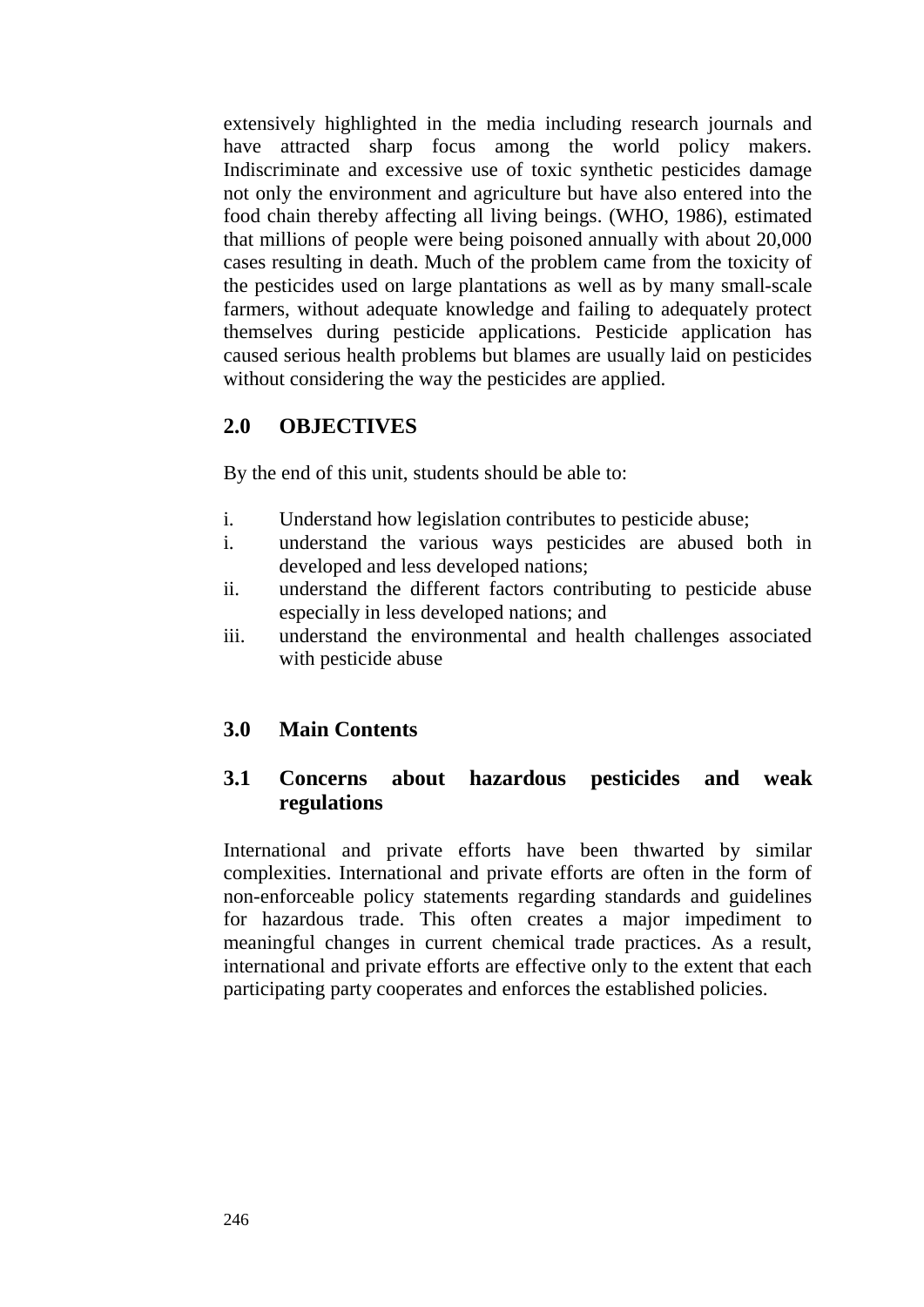## **3.1.1 The Tris Scandal**

Inthe United States this concern was first aroused in 1977 by the scandal surrounding Tris, a flame retardant chemical used in treating clothing. The Consumer Product Safety Commission (CPSC) discovered that Tris was a carcinogen and banned its use in the U.S. market in 1977. After the U.S. market ban, however, sleepwear manufacturers exported Tristreated garments for use abroad. Much to the dismay of Congress and the public, the Government Operations Committee found that existing law did not regulate or prohibit the manufacture and trade of hazardous products produced solely for export. The Tris scandal prompted a national debate over the means of enhancing governmental control over U.S. exports of hazardous products. As a result of this debate, Congress passed laws requiring federal agencies to track hazardous exports by U.S. manufacturers. The new laws further require U.S. manufacturers to inform importing countries of the nature of the exported hazardous substances. There have also been international efforts to create uniform standards and procedures for hazardous technology trade. These regulatory reforms, however, have regulated hazardous chemical trade insufficiently and have failed to protect foreign and domestic consumers from chemically tainted products, particularly in trade between developed countries and LDCs.

## **3.1.2 The Alar and Chilean grape crises**

This insufficiency was most recently demonstrated in the Alar and Chilean grape crises in 1989. These incidents, discussed below, illustrate for different reasons how vulnerable domestic and imported foods are to chemical contamination. Alar is a trade name for a chemical chiefly used in treating red eating apples.Although the Environmental Protection Agency (EPA) suspected Alar to be a cancer-causing chemical as early as the mid 1970s, it failed to take decisive action.The chemical manufacturer voluntarily withdrew Alar's use only after tremendous public outcry.

The Chilean grape incident did not involve the sanctioned use of chemical additives, but it illustrates how inept the current regulatory procedures are in protecting consumers from tainted foods. The Food and Drug Administration (FDA) acted upon an anonymous tip and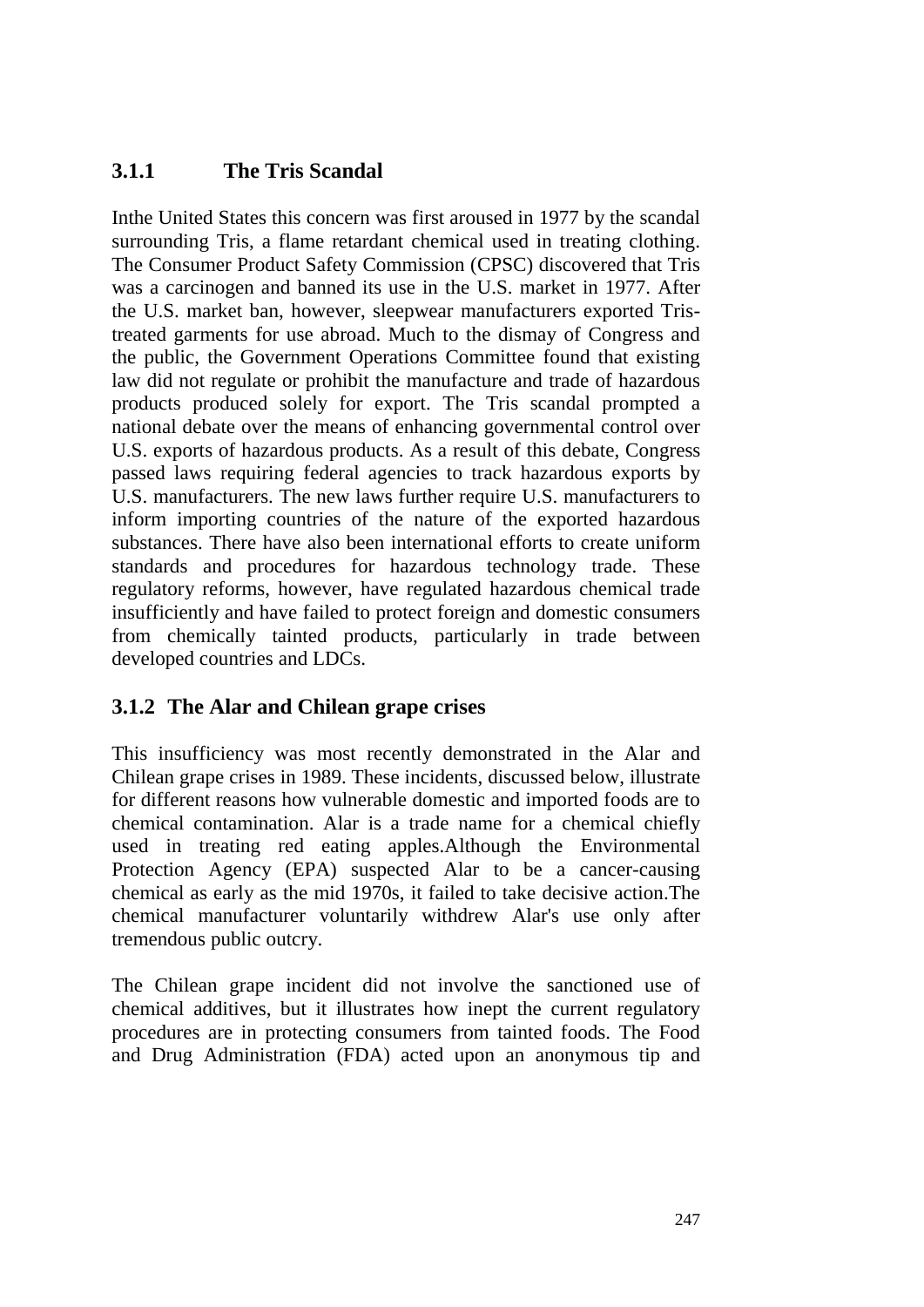detected two Chilean grapes which had been contaminated with cyanide.The FDA warned consumers not to eat imported Chilean foods while it conducted an investigation.When it detected no further traces of cyanide poisoning, the FDA continued its normal inspection practice whereby only one percent of all imported food shipments are examined. The current domestic regulatory scheme is complicated by three factors:

1. the involvement of several different regulatory agencies, whose agendas, policies, and goals often conflict;

2. the legal and diplomatic questions regarding U.S. jurisdiction over corporate activity abroad;

3. a strong industrial lobby which effectively resists increased regulations.

## **3.2 Pesticide abuse in less developed countries**

## **3.2.1 Reasons for Increasing Pesticide Use and Abuse in LDCs**

## **1. Use of Increasingly Sophisticated Technology in LDCs**

Numerous international organizations and governments are engaged in efforts to encourage industrialization in the Third World. Both multinational development banks (MDBs) and governmental programs such as the U.S. Agency for International Development (USAID) have funded numerous Third World development projects, particularly in agriculture, which accounts for approximately twenty-five percent of all loans awarded by the World Bank. Intense agricultural development aimed at equipping LDCs with resources to produce foods for domestic consumption and export use is commonly referred to as the green revolution.The green revolution has provided many incentives to multinational corporations (MNCs) involved in agribusiness to locate manufacturing facilities in LDCs and to target sales of their agricultural productsto the developing countries. Generally, MNCs have successfully influenced government policy in LDCs, advocating agricultural programs that have provided considerable windfalls.

#### **2. Agricultural Goals of LDCs**

The ever-increasing technological sophistication of agriculture and the developed countries' encouragement of Third World development have drastically expanded the type and amount of pesticides used throughout the world, particularly in the LDCs. Agriculture programs in LDCs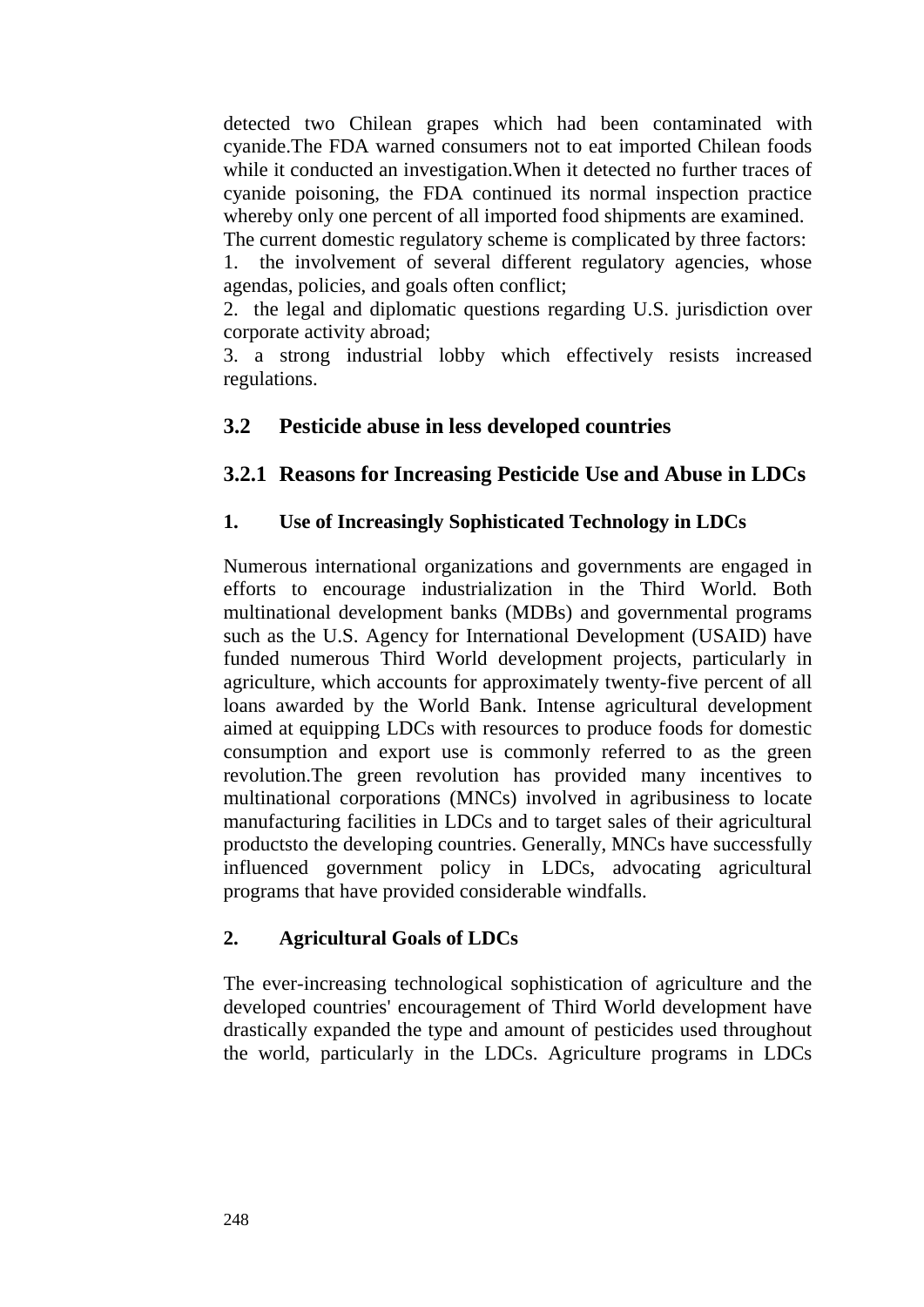emphasize the production of cash crops for export in order to help alleviate LDC national debt.As a result of the marketing influences of agricultural chemical companies, farmers in LDCs introduced foreign high-yielding hybrid seeds, which lacked natural resistance to indigenous pests.The Food and Agriculture Organization estimates that by the year 2000 sixty-seven percent of the seeds distributed for use in Third World agriculture will be foreign hybrid varieties.In addition, cash crop marketing influences are creating plant monocultures-uniform plantings of one plant variety-in the Third World.Plant monocultures present a further problem because nondiverse plant populations are more vulnerable to pest infestation. Pests can destroy entire monoculture crops and cause the loss of an entire growing season. Thus, the agricultural goals of LDCs and the introduction of new hybrid seed varieties create an increasing need and dependency on greater volumes of more toxic pesticides for adequate pest control.

#### **3. The Pesticide Treadmill**

The phenomenon of continually replacing a prior pesticide with a new, more toxic pesticide is often referred to as the pesticide treadmill.Part of the problem of pesticide use in the control of pestsis that it both promotes the development of pesticide-resistant insect strains and disturbs the natural system of checks and balances on pest populations. Certain pests, particularly insects, have exhibited an extraordinary ability to become resistant to pesticides.Insects multiply frequently and in great numbers. This multiplication allows for extensive genetic restructuring and potential adaptation to any given poison through natural selection processes. Moreover, the imposition of artificial control on pest populations disturbs the existing, time-evolved methods of natural pest control, Pesticides that are specifically applied to a given pest type may result in the pest's competitor or prey reproducing more prolifically, hence further disrupting the agricultural plants in need of protection. Proliferation of pest populations, caused by a resistance to a given pesticide or a specific targeting of one pest, result in the use of increasingly toxic pesticides that have broader impact upon the environment and the level of exposure to people and food in LDCs.

#### **4. Lack of Standards and Guidelines for Chemical Use in LDCs**

As discussed above, the U.S., which stringently restricts the domestic use of pesticide chemicalsand whose industries account for more than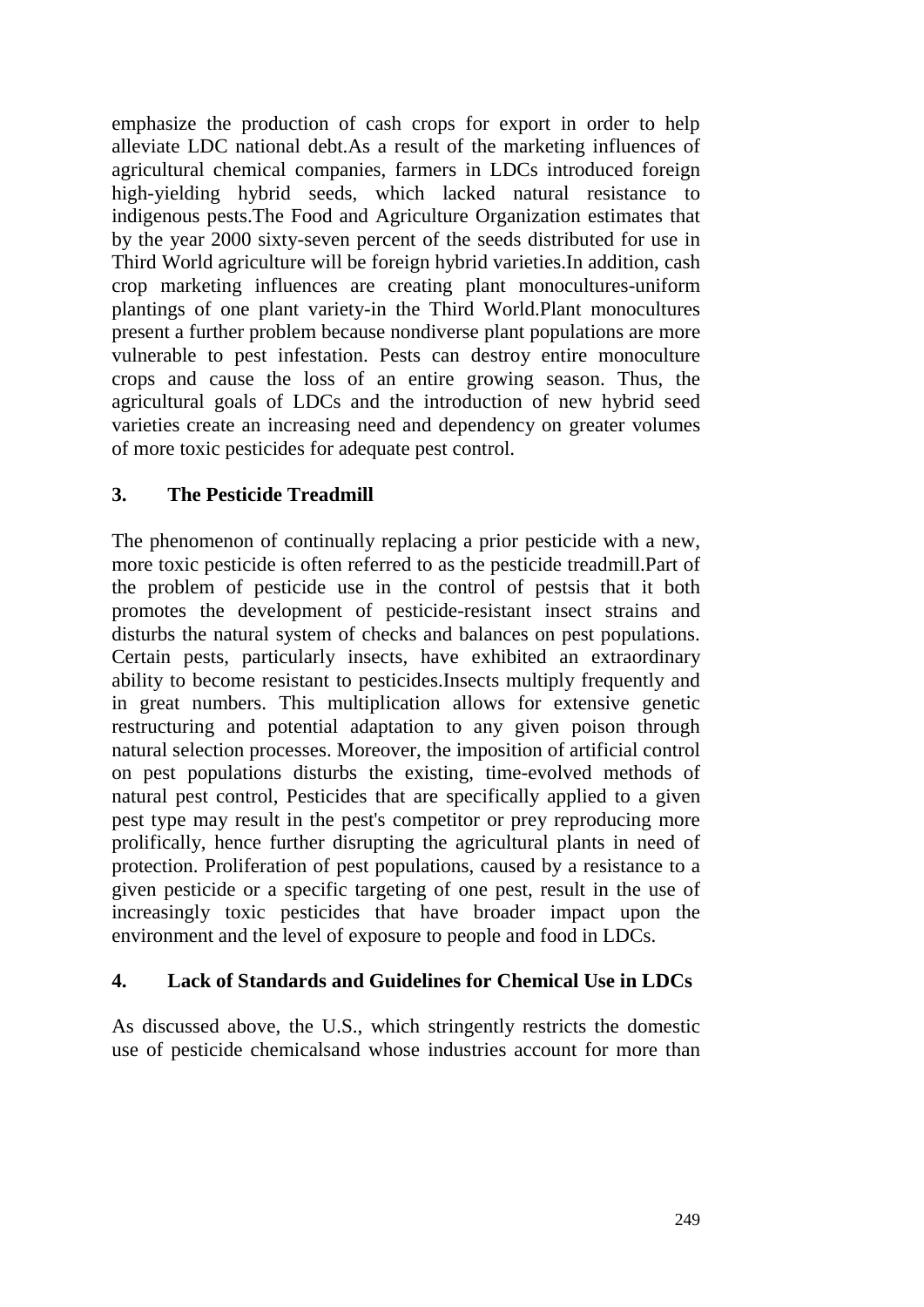one-third of the pesticides produced in the world, has very little regulatory control over pesticides produced solely for export.In addition, in LDCs there is little or no regulation of pesticide imports. One source estimates that forty percent of Third World countries have no regulations governing imports, and those countries which have such regulations have insufficient funds to enforce them adequately. As a result, LDCs are the dumping grounds for the most toxic pesticides available.Even where LDCs have some facility to regulate pesticide use, conflicting priorities and a lack of sufficient regulatory control disrupt pesticide programs.Furthermore, some MNCs that have a stake in the sale of pesticides have proven quite effective at influencing government policies and advocating pesticide use.

## **5. Physical and Cultural Disparity in LDCs**

The physical and cultural environment determine how safely and effectively a given pesticide can be used in LDCs. Pesticides that are promoted for use in LDCs often are not matched accurately to the specific environment in which they will be used.Unforeseen reactions with plant and animal species as well as the physical environment, such as climate, can make otherwise safe chemicals dangerous or ineffective.

## **3.2.2 Effects of Pesticide Abuse in LDCs**

Pesticide use is estimated to result in 500 thousand cases of human poisoning every year. Approximately five thousand of these poisonings result in fatalities.Because pesticides are largely unregulated in LDCs and conditions for farm workers are grossly unsafe, the occurrence of human poisonings is thirteen times the number of poisonings in the U.S., and the percentage of deaths resulting from pesticide poisoning is greater than the worldwide average.Moreover, statistics regarding i~ury and death from pesticides in LDCs underestimate the actual number of cases. Many pesticide-related illnesses go undetected or misdiagnosed because of inadequate medical resources, or because certain pesticiderelated illnesses only develop many years after the initial pesticide poisoning.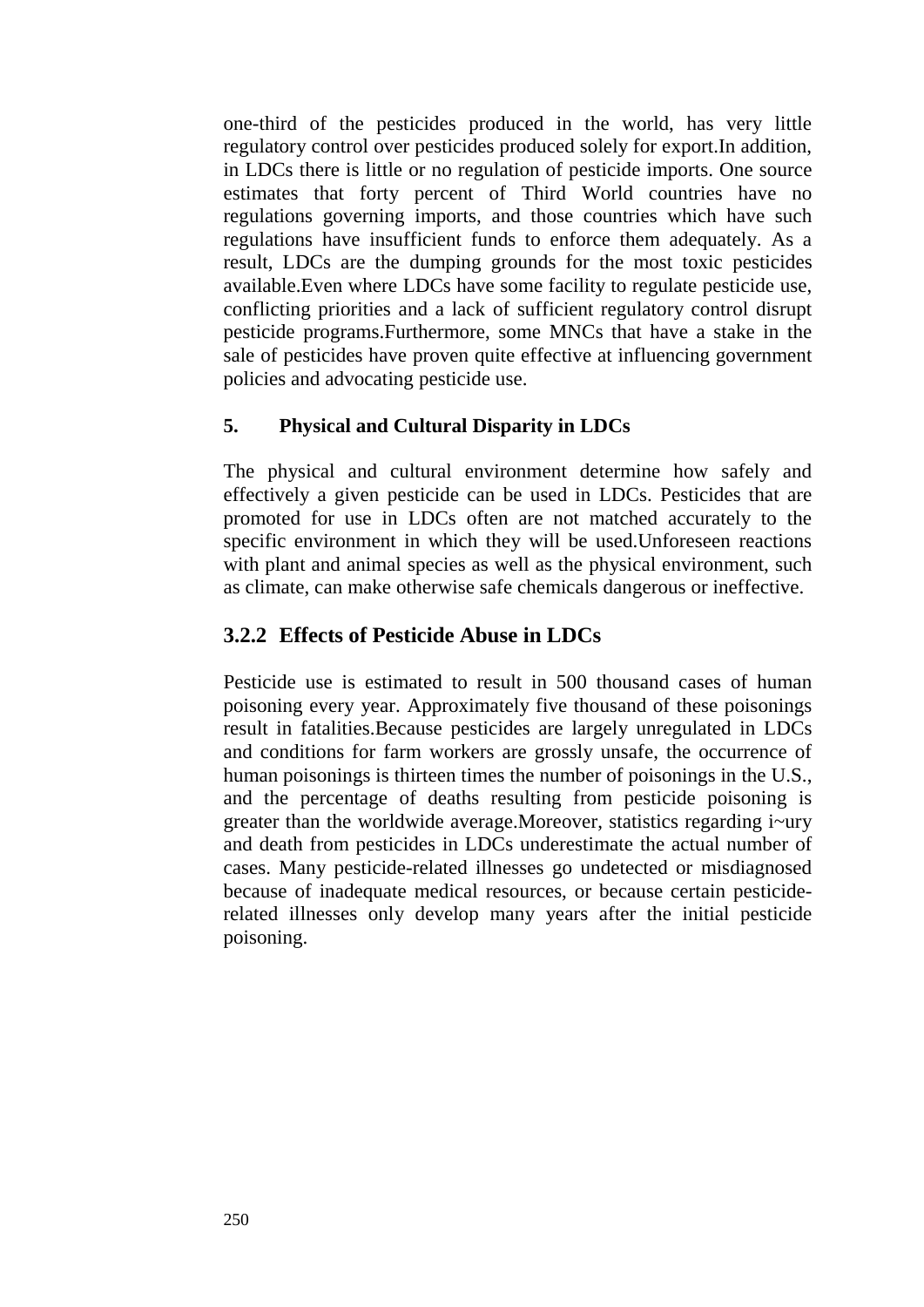## **3.3 Cases of Pesticide Abuse in LDCs**

## **3.3.1 Documented threats of pesticide use in urban agriculture in Ghana.**

It is estimated that, about 87% of Ghanaian farmers use chemicals to control insect pests and diseases on vegetables (Dinham, 2003). In a survey by farmers cited the presence of pests as a major indicator for pesticide application. The excessive use of pesticides by farmers, who in most cases misuse the chemicals, has brought about many adverse effects of pesticide application. Literature is therefore replete with the deleterious effects of pesticide use in rural-urban agriculture in Ghana on both human health and the environment. Ntow*et al*. (2006) in their study of farmer perceptions and pesticide use practices in vegetable production in Ghana found body weakness, headache and dizziness as the most frequently reported possible pesticide poisoning symptoms among farmers surveyed. Studies conducted by Mensah *et al.* (2004) found that, in Akomadan and Afrancho, where farmers intensively use pesticides, about 56% of farmers had experienced sneezing , skin irritation (65.9%), headaches (48.2%), dizziness (40.0%), abdominal pains (20.0%) and cough (57.6%) after spraying. About 30% of the farmers were also found to have low red blood cells while 38% had low white blood cells. Other health problems farmers face due to the improper handling and application and in most cases over-application of pesticide ranges from nausea/vomiting, blurred vision to death (including children) (Mensah *et al.*, 2001).

## **3.3.2 Pesticide misuse and abuse in Nigeria**

There is abundant evidence of poor pesticide education leading to extensive misuse in Nigeria(Asogwa and Dongo, 2009). For instance, cases of over-dosage, for one reason or the other, have been reported as common. Even among government-trained, or agency-trained and assisted small-scale farmers, far more quantity of pesticides than prescribed is applied with the general expectation that it would affect more rapid killing of crop pests. Other unfortunate but common misuse of pesticides happening in Nigeria include: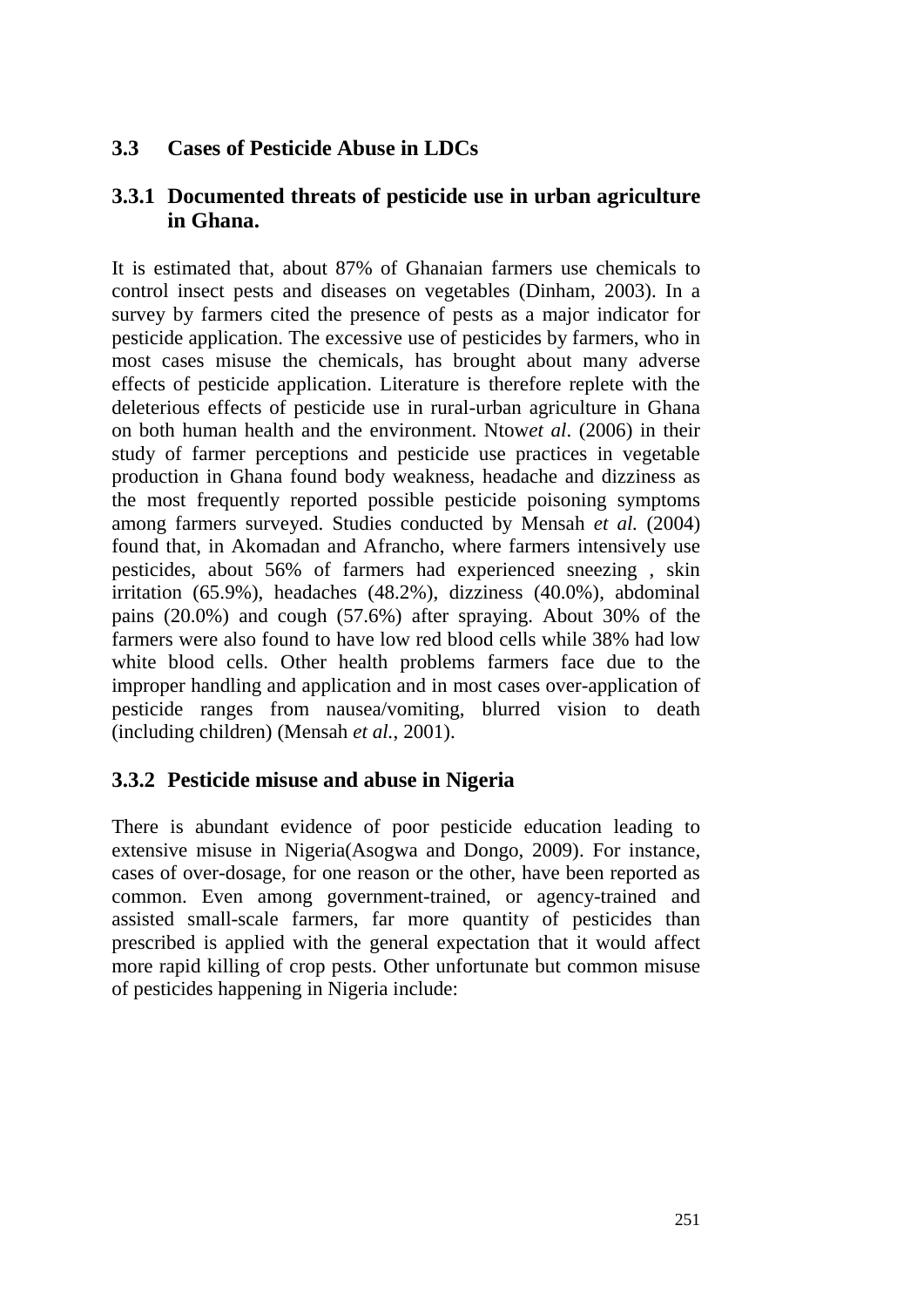- 1) Pouring pesticides (particularly old stock of Gammalin Lindane) into rivers to kill fish which is then sold for human consumption.
- 2) Spraying Gamalin 20 on drying cocoa beans to prevent moulds and maggot development.
- 3) Mixing of different classes of pesticides (eg fungicides and insecticides) together so as to reduce the workload of spraying each differently. Apart from affecting effectiveness, such a practice could also dramatically worsen the potential health hazards.[Asogwa and Dongo 2009].
- 4) Wrong use of nozzles for spraying equipment, making it difficult for desired quantity of pesticides to be administered. Both over dispensing and underdispensing could have significant adverseimpacts on the environment and on human health.
- 5) Lack of knowledge on the time needed for degradation of pesticides
- 6) Use of wrong formulations and doses, and wrong timing of application (all borne out partly due to inability to properly distinguish one pest from the other)
- 7) Counterfeiting, faking, and recycling of old stocks, manufacturing of empty plastic containers to market adulterated agrochemicals, which are sold at reduced prices.
- 8). Careless disposal of expired pesticides into the environment as regular waste, due to lack of proper disposal facilities or protocols.

#### **Factors for aggravated health hazards from pesticide use in Nigeria**

Some of the major factors leading to a preponderance of adverse health impacts associated with pesticide use in developing countries such as Nigeria, despite relatively lower volume used compared with developed countries, include the following: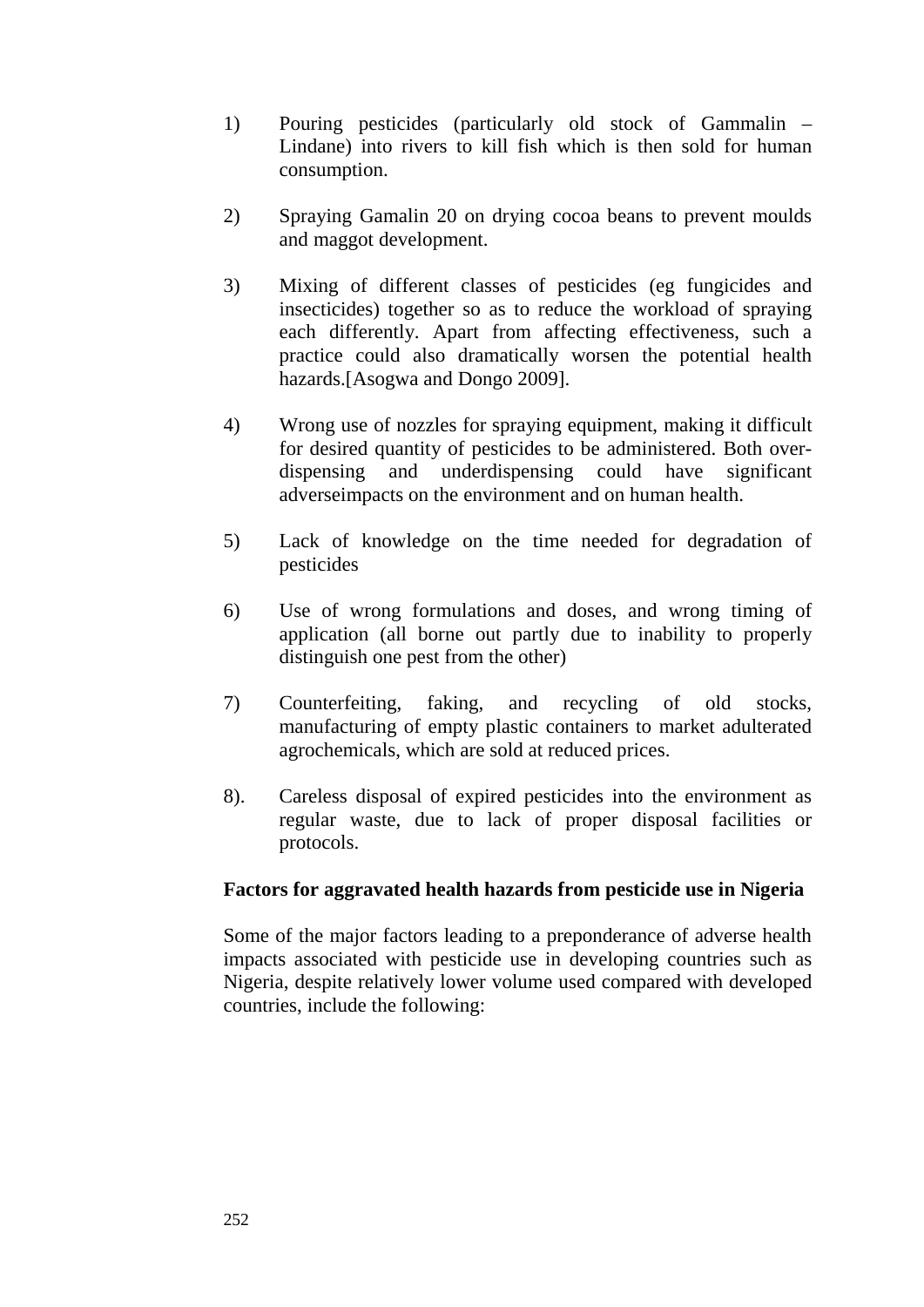- i. **Highly toxic pesticides are used in Nigeria:** It is the most deadly chemicals that are used here due to their being cheaper than newer safer pesticides (Erhunmwunse*et al*, 2012).
	- **ii. Poor legislation and Lack of Enforcement of Available** Legislation: In Nigeria, the regulations governing use of chemicals are encapsulated in the ECOWAS Regulations on Pesticides which covers all activities involving experiments on, as well as authorization, marketing, use and control of pesticides in the West Africa subregion; and the National Environmental (Hazardous Chemicals and Pesticides) Regulations, 2013 which deals with import, export, storage, usage, and marketing of hazardous chemicals and pesticides including other agrochemicals. The NAFDAC regularly issues permits, valid for five years, for specific brands of pesticide formulations that can be used in the country. These laws are however weakly enforced.
	- **iii. Issues With Correct, Effective, and Safe Applications of** Pesticides: Too frequently, people get unnecessary serious exposure to pesticides while applying them. This is due mostly to a combination of economic reasons and plain ignorance, many fail to put on required personal protective equipment such as gloves, overcoats, and masks [Asogwa and Dongo, 2009;
	- .**iv. Lack of Adequate Information, Knowledge, and Awareness of the Inherent Dangers of Pesticides:** There is low level of information, knowledge, and awareness among Nigerians, on the dangers associated with the use of pesticides.
	- **v. Lack of Training on Correct Handling of Pesticides at Home:** A major issue is the improper disposal of empty pesticide containers. Few people take time to thoroughly wash their hands with soap after the use of pesticides. In a similar vein, some use domestic utensils for measuring and dispensing pesticides while several others store pesticides in family bedrooms and unlocked cabinets that can easily be accessed by children (Asogwa and Dongo, 2009).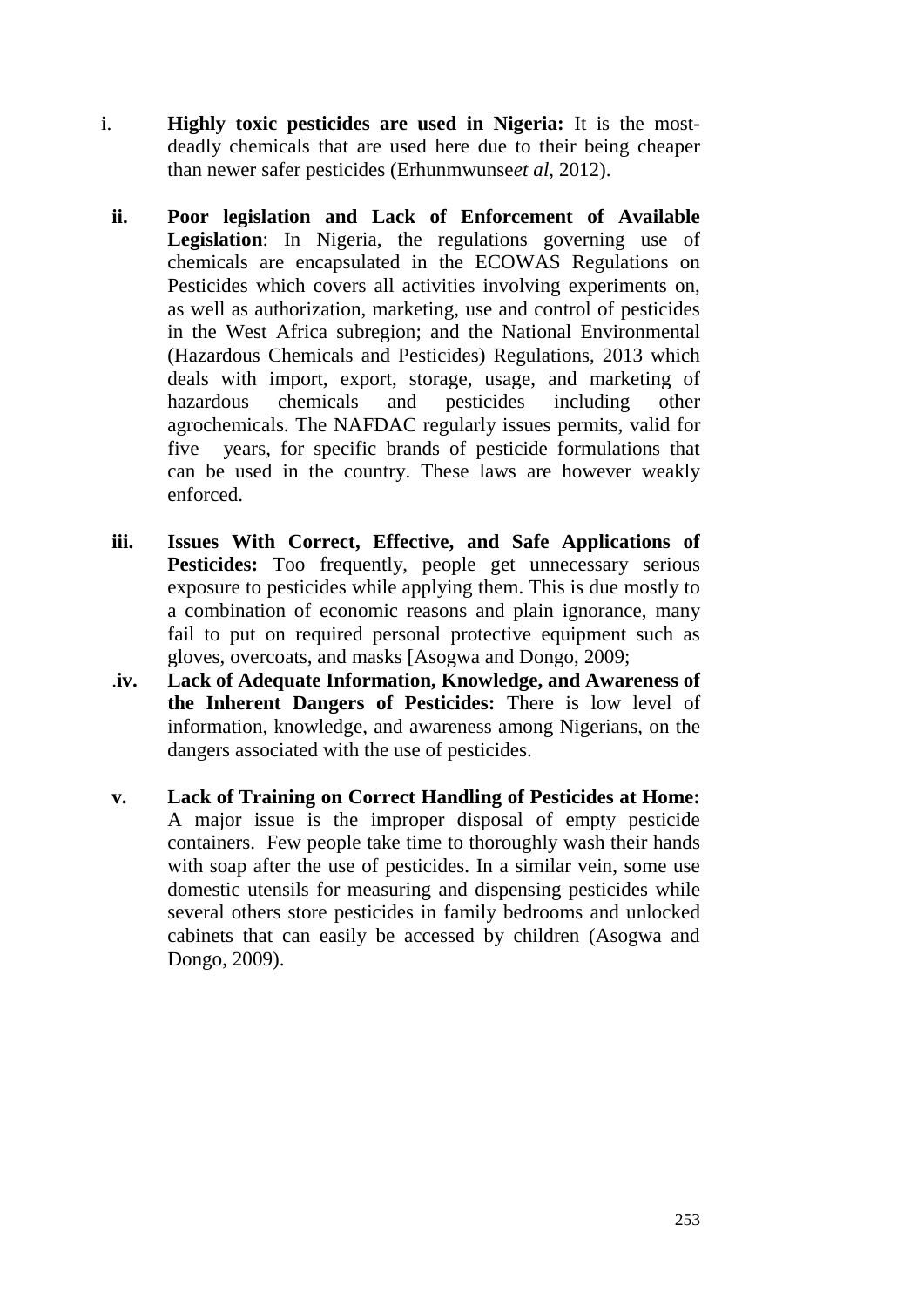**vi. Absence of Monitoring for Pesticide Residues on Locally consumed Products, Unlike the Situation for Products for Export**

#### **vii. Inadequacies in Medical Recognition and Responses to Pesticide Poisoning**

### **3.3.3 Pesticide abuse in Cameroun**

According to the Food and Agricultural Organisation, 2004, in a report titled "pest control in cut flowers" many problems related to pesticide usage including environmental, air, water, soil and health.

A survey of pesticide application in Cameroon raises growing concern about various reports of illnesses associated with pesticide users. In 1993, Mamat*et al.* expressed concern about the design of a lever operated sprayer and listed specific features, which increase the risk of direct physical harm as well as the health hazards due to exposure to the pesticide sprays. The following factors needed serious attention: leakages, design of the spray lance, tank weight, and sharp edges on the size of filler opening due to worn-out, sprayer tank, and narrow straps of unsuitable material. During the preparation of the spray and also by holding the trigger valve on the lance, the hands are particularly exposed to the spray. The average use of pesticides by arable land is estimated at \$10/ha. Farmers also fight against diseases affecting crops by using multiple products indiscriminately to the extent without sufficiently being aware and trained on the correct choice of pesticides use. This is the case in Njombe where growers are particularly obliged to use pesticides to protect their crops. This could eventually have an impact on health if they remain ignorant of its risk and adequate measures are not taken to prevent or limit contamination. Meijden, 1998, conducted a study on pesticide applications in cocoa farms and found out that "generally, farmers do not wear any protective materials at all, no matter what pesticide is being applied. Farmers scarcely follow precautionary measures as they are found eating, smoking or drinking in-between spraying activities. The left over pesticides and empty containers are not properly disposed as the containers are sometimes washed and used for domestic purposes".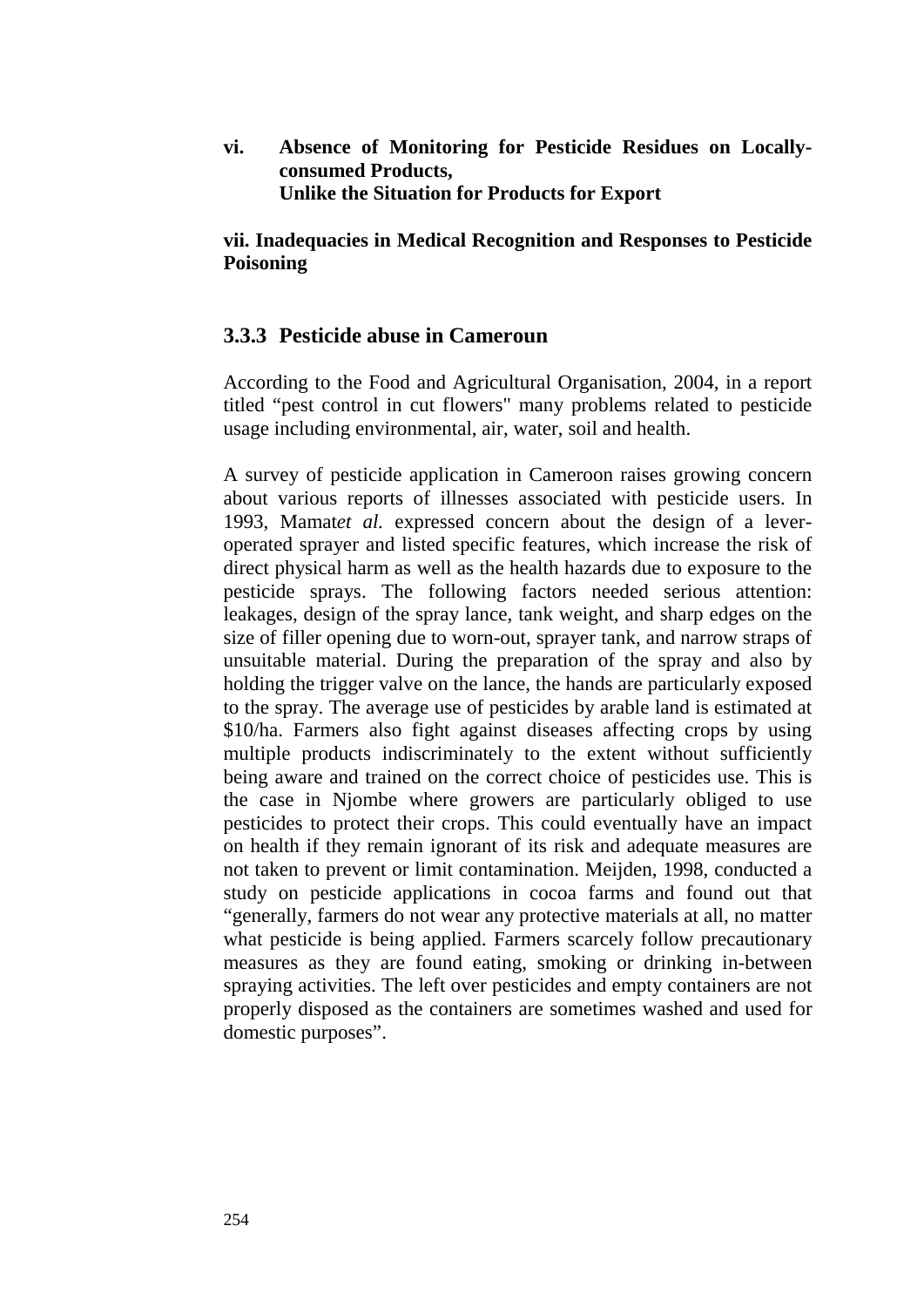# **3.3.4 Pesticide Poisoning and Associated Health Problem in Sri Lanka**

Sri Lanka is one of the few developing countries where basic data are available and these show that the majority of poisoning cases are selfinflicted, by mainly young adults living in rural agricultural areas where agrochemicals are easily available. In several agricultural districts it precedes all other causes of death in government hospitals.

**i. Studies in Mahaweli H:** In Mahaweli System H a very high incidence of serious pesticide poisoning was observed with 68 percent due to intentional ingestion of liquid pesticides. It is argued that the easy availability and widespread use of highly hazardous pesticides is the most important reason for this high number of poisoning cases. The frequent application of hazardous pesticides in high concentrations was often irrational and posed serious health and financial risks for the farmers. Sales promotion activities and credit facilities promoted this excessive pesticide use, while not being counteracted by an agricultural extension service. Hazardous practices when spraying pesticides were due to the impossibility of applying recommended protective measures under the local conditions, more than to lack of knowledge.

**ii. Studies in Uda Walawe:** Although it is now well established that the majority of poisoning cases in Sri Lanka are suicide attempts, there is no consensus whether this is completely determined by social and cultural factors or whether it is mainly caused by the easy availability of hazardous agrochemicals. Others say that the prevalence of mental illness is underestimated and accounts for many of the intentional poisoning cases. So far there have been no studies that looked into the risk factors of acute pesticide poisoning and that have tried to establish the relative importance of the different determinants. However, such information is essential to plan effective preventive and control strategies. In fact, it can be stated that the public health community has by and large ignored the subject, despite its importance in terms of morbidity and mortality.

# **3.3.5 Pesticide abuse in India**

Another case of indiscriminate pesticide dumping by a state owned department resulted in serious environment and economic revelations in the highly literate state of Kerala (Rajendran, 2002). Way back in the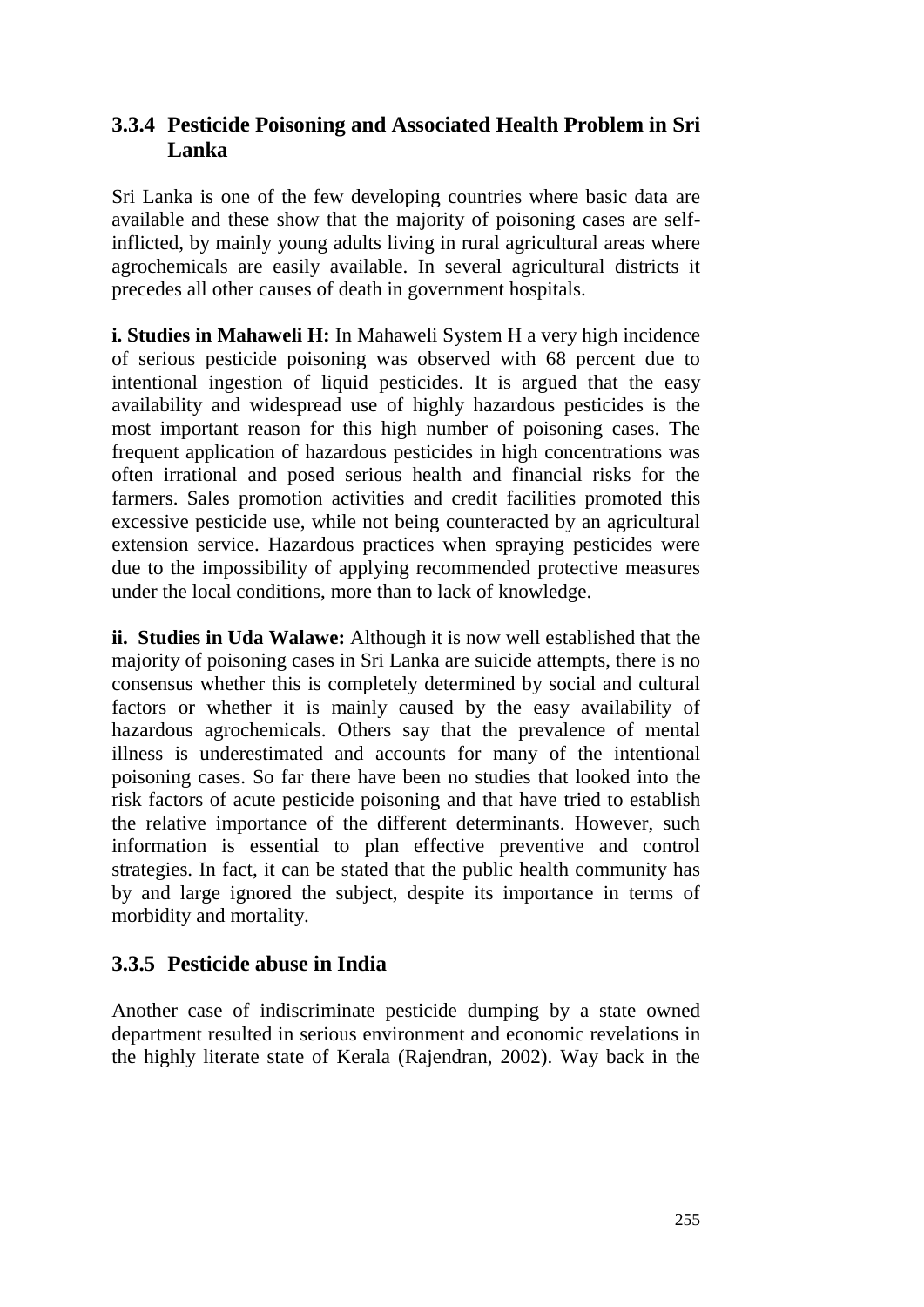1970s, the Plantation Corporation of Kerala (PCK) began aerial spraying of pesticides on its 2,200 ha cashew gardens in Padre village in Kasargod district mainly to check pests during fleshing, flowering and fruit setting seasons. Continuous and indiscriminate application of synthetic pesticides affected the flora and fauna, and local people became victims of severe health problems like cancer (Table 6). Records of disorders in Padre village indicate that in each household at least one person has been found to toil and from 1990 to 2001, 156 cases of disorders from 123 households were noted. In the beginning PCK sprayed endrin and later changed to endosulphan, an organochlorine, effective in a number of field crops. This pesticide has now been either banned or its use restricted in many parts of the world and for little economic gains for cashew production, the state itself contributes to damaging the environment.

# **3.4 Operation Ranch Hand**

Agent Orange was a powerful herbicide used by U.S. military forces during the Vietnam War from 1961 to 1971,to eliminate forest cover and crops for North Vietnamese and Viet Cong troops. The U.S. program, codenamed Operation Ranch Hand, sprayed more than 20 million gallons of various herbicides over Vietnam, Cambodia and Laos from 1961 to 1971. Agent Orange, which contained the deadly chemical dioxin, was the most commonly used herbicide. In all, American forces used more than 20 million gallons of herbicides in Vietnam, Laos and Cambodia during the years of Operation Ranch Hand. Herbicides were also sprayed from trucks and hand-sprayers around U.S. military bases. It was later proven to cause serious health issues—including cancer, birth defects, rashes and severe psychological and neurological problems—among the Vietnamese people as well as among returning U.S. servicemen and their families.

**3.4.1 Agent Orange** The various herbicides used during Operation Ranch Hand were referred to by the colored marks on the 55-gallon drums in which the chemicals were shipped and stored. In addition to Agent Orange, the U.S. military used herbicides named Agent Pink, Agent Green, Agent Purple, Agent White and Agent Blue. Each of these—manufactured by Monsanto, Dow Chemical and other companies—had different chemical additives in varying strengths. Agent Orange was the most widely used herbicide in Vietnam, and the most potent. It was available in slightly different mixtures, sometimes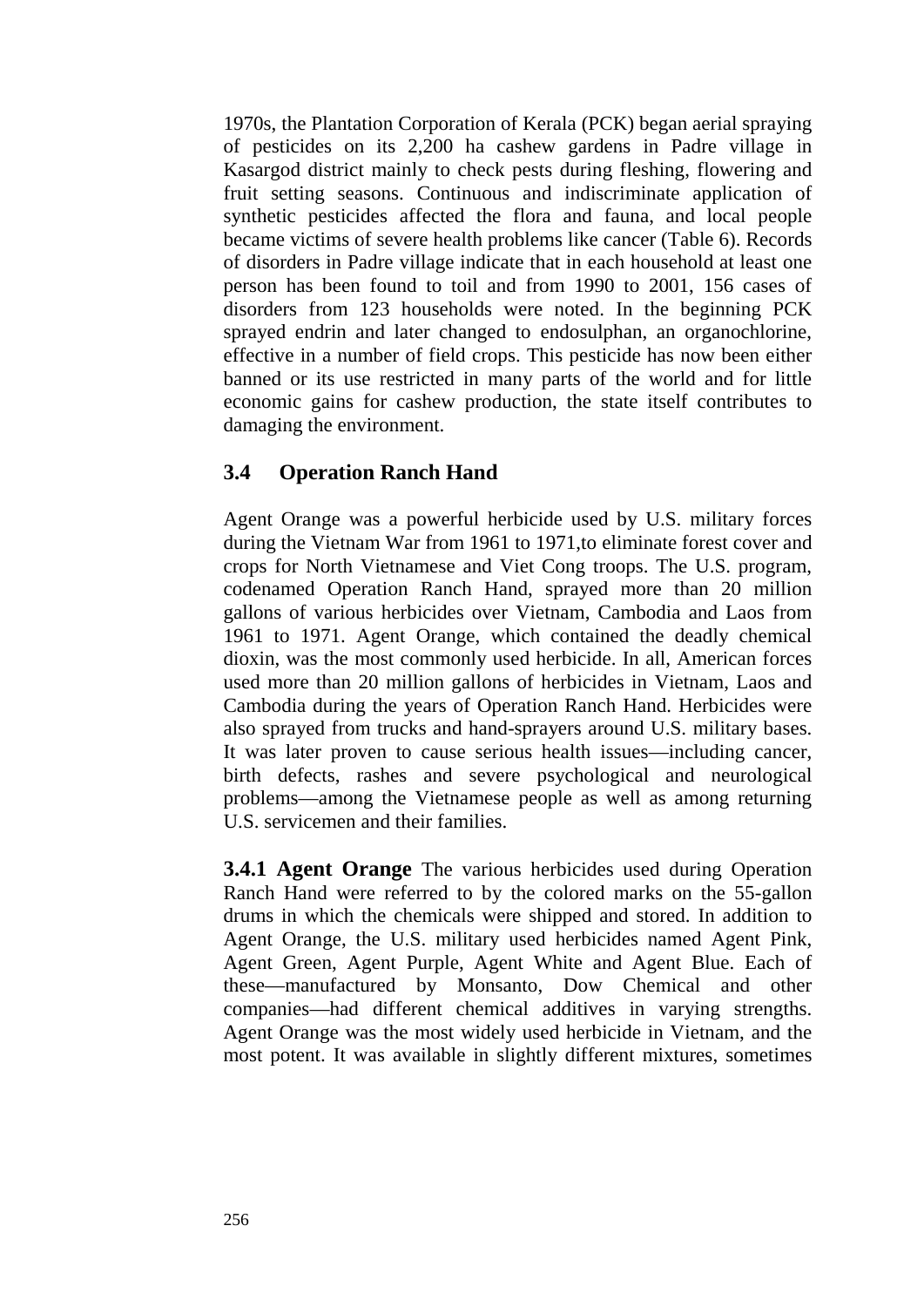referred to as Agent Orange I, Agent Orange II, Agent Orange III and "Super Orange." More than 13 million gallons of Agent Orange was used in Vietnam, or almost two-thirds of the total amount of herbicides used during the entire Vietnam War.

**3.4.2 Dioxin in Agent Orange** In addition to Agent Orange's active ingredients, which caused plants to "defoliate" or lose their leaves, Agent Orange contained significant amounts of 2,3,7,8 tetrachlorodibenzo-p-dioxin, often called TCDD, a type of dioxin. Dioxin was not intentionally added to Agent Orange; rather, dioxin is a byproduct that's produced during the manufacturing of herbicides. It was found in varying concentrations in all the different herbicides used in Vietnam. Dioxins are also created from trash incineration; burning gas, oil and coal; cigarette smoking and in different manufacturing processes such as bleaching. The TCDD found in Agent Orange is the most dangerous of all dioxins.

**3.4.3 Effects of Agent Orange:** Because Agent Orange (and other Vietnam-era herbicides) contained dioxin in the form of TCDD, it had immediate and long-term effects. Dioxin is a highly persistent chemical compound that lasts for many years in the environment, particularly in soil, lake and river sediments and in the food chain. Dioxin accumulates in fatty tissue in the bodies of fish, birds and other animals. Most human exposure is through foods such as meats, poultry, dairy products, eggs, shellfish and fish. Studies done on laboratory animals have proven that dioxin is highly toxic even in minute doses. It is universally known to be a carcinogen (a cancer-causing agent). Short-term exposure to dioxin can cause darkening of the skin, liver problems and a severe acne-like skin disease called chloracne. Additionally, dioxin is linked to type 2 diabetes, immune system dysfunction, nerve disorders, muscular dysfunction, hormone disruption and heart disease. Developing fetuses are particularly sensitive to dioxin, which is also linked to miscarriages, spina bifida and other problems with fetal brain and nervous system development. Questions regarding Agent Orange arose in the United States after an increasing number of returning Vietnam veterans and their families began to report a range of afflictions, including rashes and other skin irritations, miscarriages, psychological symptoms, type 2 diabetes, birth defects in children and cancers such as Hodgkin's disease, prostate cancer and leukemia.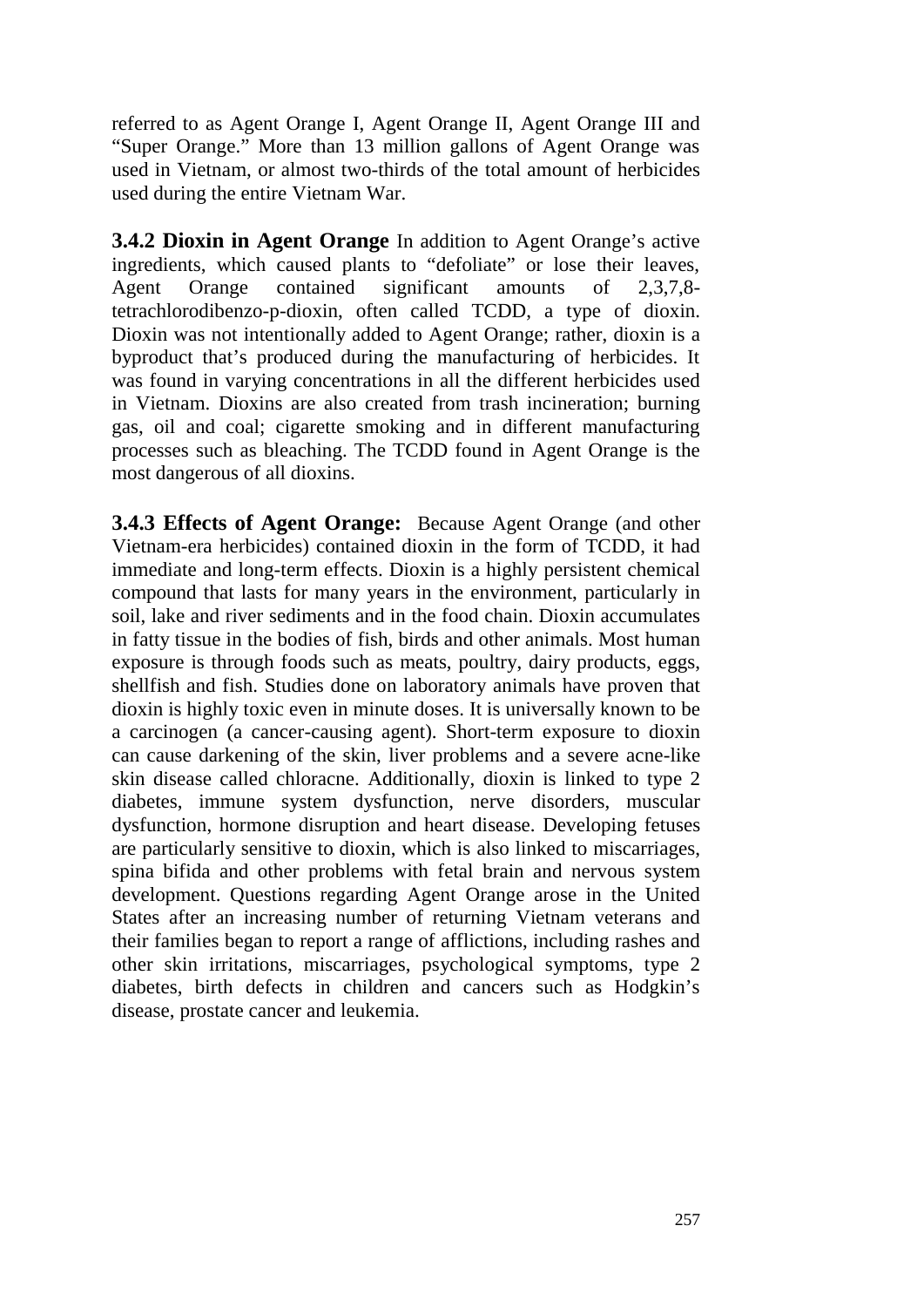**3.4.4 Legacy of Agent Orange in Vietnam:** The controversy over Agent Orange and its effects has persisted for more than four decades. In addition to the massive environmental devastation of the U.S. defoliation program in Vietnam, that nation has reported that some 400,000 people were killed or maimed as a result of exposure to herbicides like Agent Orange. In addition, Vietnam claims half a million children have been born with serious birth defects, while as many 2 million people are suffering from cancer or other illness caused by Agent Orange.

## **4.0 CONCLUSION**

Pesticides are among the most extensively used chemicals in the world today and they are also among the most hazardous compounds to human. Despite the numerous benefits of pesticide in ensuring food security, indiscriminate use of pesticides may become unsafe and can cause both short term and long term damage to human and the environment. Government attention should therefore be focused on the causes of indiscriminate use and abuse of pesticide, and appropriate action should be taken to reduce them.

## **5.0 SUMMARY**

In this unit the students has leant:

- i. how weak legislations contribute to pesticide abuse;
- iv. the various ways pesticides are abused both in developed and less developed nations;
- v. the different factors contributing to pesticide abuse especially in less developed nations; and
- vi. the environmental and human health challenges associated with pesticide abuse

## **6.0 TUTOR-MARKED ASSIGNMENTS**

- i. Briefly explain various ways pesticides are being abused
- ii. Outline some factors contributing to pesticide abuse in the less developed nations of the world.
- iii. Explain some of the consequences of pesticide abuse.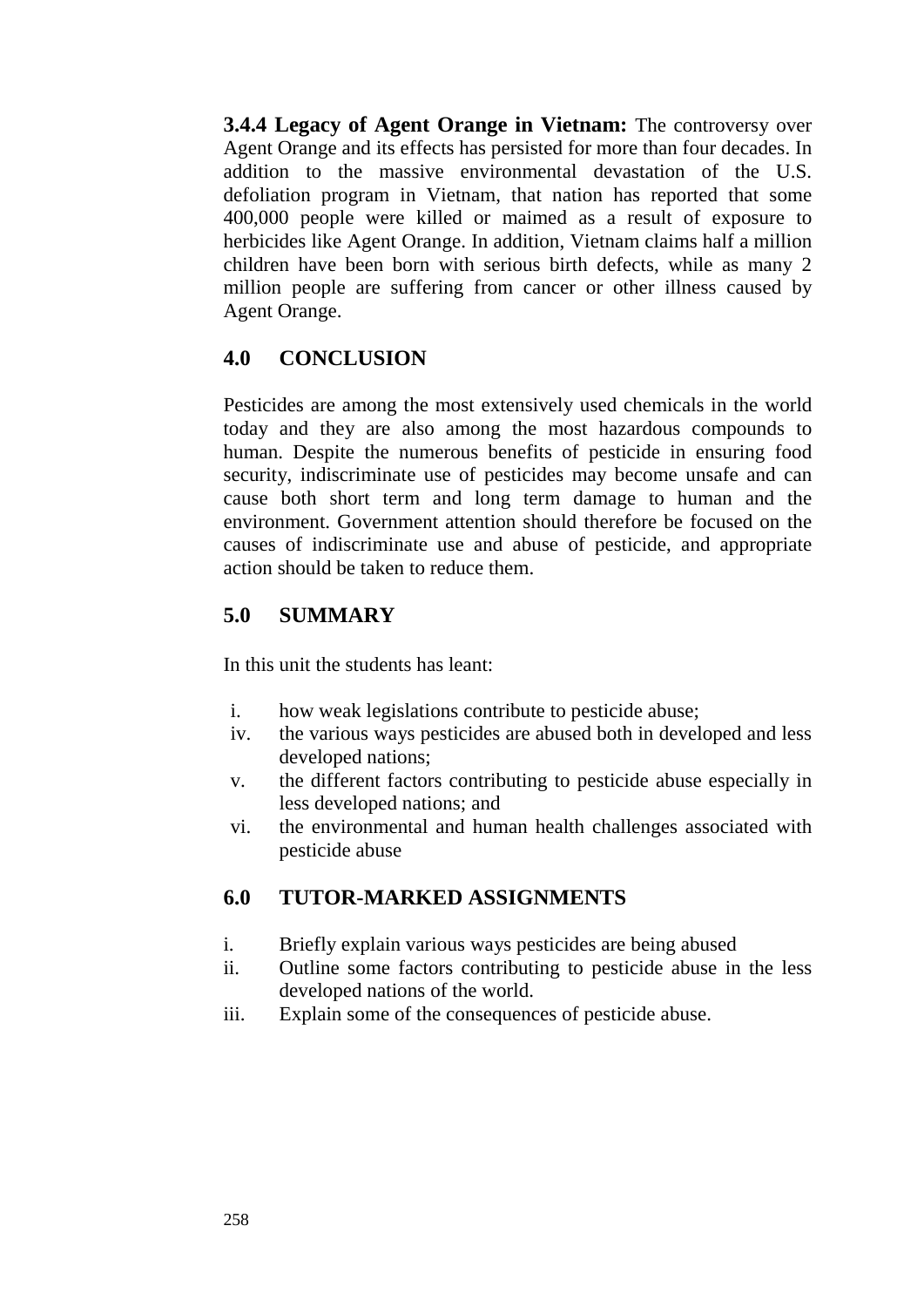#### **7.0 REFERENCES AND OTHER RESOURCES**

- Ackerson, N. O., &Awuah, E. (2010). Urban Agriculture Practices and Health Problems among Farmers Operating on a University Campus in Kumasi, Ghana. Field Actions Science Reports. The journal of field actions(Special Issue 1).
- Asogwa E. U. and Dongo L. N. 2009. Problems associated with pesticide usage and application in Nigerian ocoa production: A review. African *Journal of Agricultural Research* 4 (8):675- 683 Available online at h t tp :  $//$  w ww. a c a d e m i c j o u r n a. org/AJAR
- Bempah, C. K., Asomaning, J., &Boateng, J. (2012). Market basket survey for some pesticides residues in fruits and vegetables from Ghana. *J Microbiol Biotech Food Sci*, 2(3), 850-871.
- Darko, G., &Akoto, O. (2008). Dietary intake of organo phosphorus pesticide residues through vegetables from Kumasi, Ghana. *Food and Chemical Toxicology,* 46(12), 3703-3706.doi: http://dx.doi.org/10.1016/j.fct.2008.09.049
- Dinham, B. (2003). Growing vegetables in developing countries for local urban populations and export markets: problems confronting small‐scale producers. *Pest management science*, 59(5), 575-582.
- Erhunmwunse, N.O., Dirisu, A., and Olomukoro J.O. 2012. Implications Of Pesticide Usage In Nigeria. *Tropical Freshwater Biology, 21 (1)* 15- 25. Available online at http://www.ajol.info/index.php/tfb
- FAOSTAT 2015. Country/Territorial Notes. Food And Agriculture Organization of the United Nations Statistics Division. http://faostat3.fao.org/download/R/RP /E (Accessed August 1, 2016)
- Fianko, J. R., Donkor, A., Lowor, S. T.,&Yeboah, P. O. (2011). Agrochemicals and the *Ghanaian Environment. Journal of Environmental Protection*, 2, 221-230.